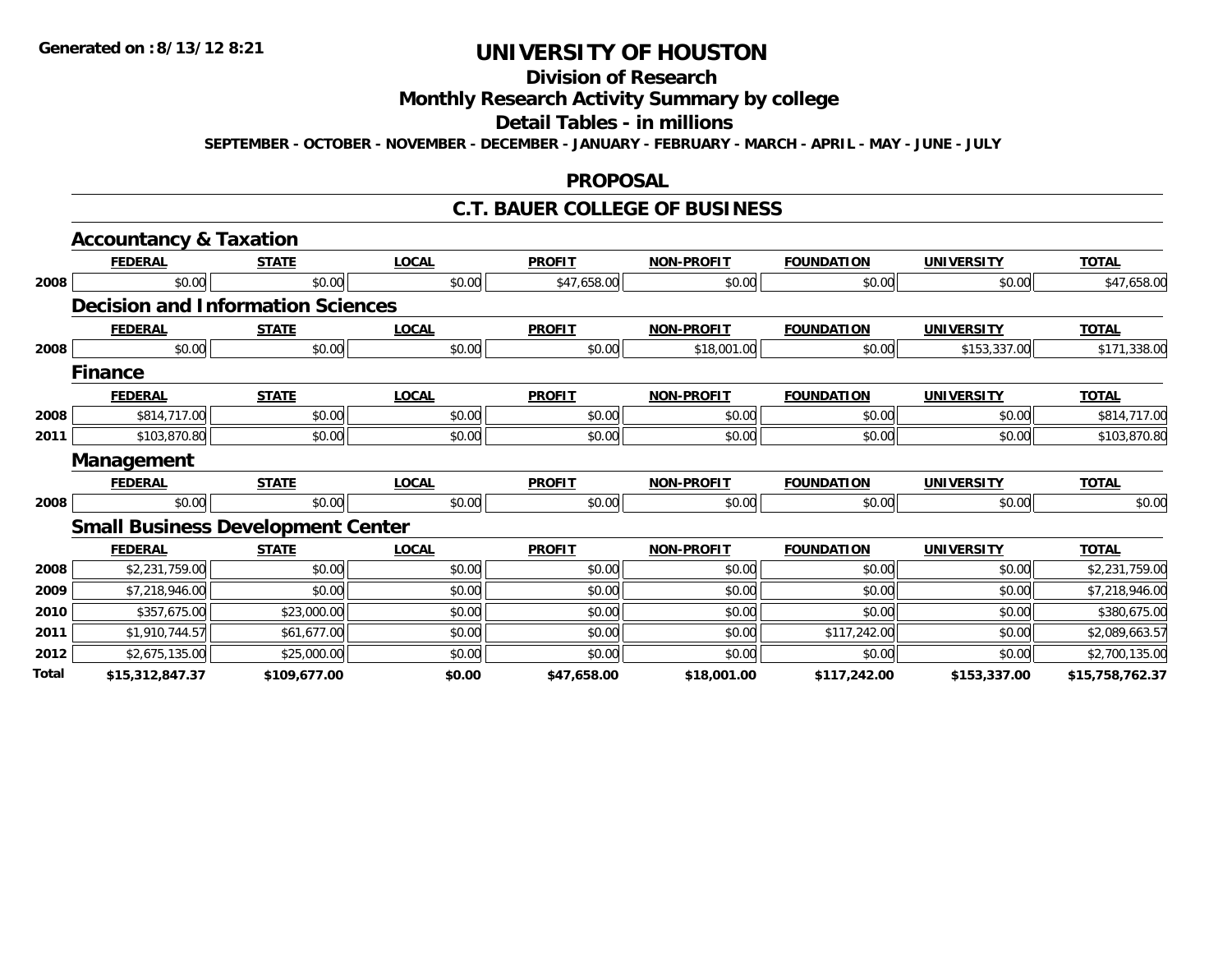# **Division of Research**

**Monthly Research Activity Summary by college**

#### **Detail Tables - in millions**

**SEPTEMBER - OCTOBER - NOVEMBER - DECEMBER - JANUARY - FEBRUARY - MARCH - APRIL - MAY - JUNE - JULY**

### **PROPOSAL**

### **COLLEGE OF ARCHITECTURE**

|        | Architecture       |              |              |               |                   |                   |                   |                |
|--------|--------------------|--------------|--------------|---------------|-------------------|-------------------|-------------------|----------------|
|        | <b>FEDERAL</b>     | <b>STATE</b> | <b>LOCAL</b> | <b>PROFIT</b> | <b>NON-PROFIT</b> | <b>FOUNDATION</b> | <b>UNIVERSITY</b> | <b>TOTAL</b>   |
| 2008   | \$79,738.00        | \$96,124.00  | \$0.00       | \$65,000.00   | \$0.00            | \$0.00            | \$0.00            | \$240,862.00   |
| 2009   | \$25,000.00        | \$0.00       | \$0.00       | \$47,500.00   | \$0.00            | \$0.00            | \$49,500.00       | \$122,000.00   |
| ا 2010 | \$4,039,084.60     | \$0.00       | \$0.00       | \$0.00        | \$0.00            | \$0.00            | \$0.00            | \$4,039,084.60 |
| 2011   | \$1,587,604.88     | \$25,000.00  | \$0.00       | \$5,000.00    | \$5,000.00        | \$25,000.00       | \$0.00            | \$1,647,604.88 |
| 2012   | \$140,758.05       | \$0.00       | \$0.00       | \$0.00        | \$5,000.00        | \$8,200.00        | \$2,500.00        | \$156,458.05   |
|        | Dean, Architecture |              |              |               |                   |                   |                   |                |

|       | <b>FEDERAL</b> | <b>STATE</b> | .OCAL         | <b>PROFIT</b> | -PROFIT<br>NON | <b>FOUNDATION</b> | UNIVERSITY  | <b>TOTAL</b>    |
|-------|----------------|--------------|---------------|---------------|----------------|-------------------|-------------|-----------------|
| 2011  | \$0.00         | \$25,000.00  | 0000<br>vu.uu | 0000<br>JU.UU | \$0.00         | \$0.00            | \$0.00      | 00000<br>vuutuu |
| Total | \$5,872,185.53 | 124.00<br>.  | \$0.00        | \$117,500.00  | \$10,000.00    | \$33,200.00       | \$52,000.00 | \$6,231,009.53  |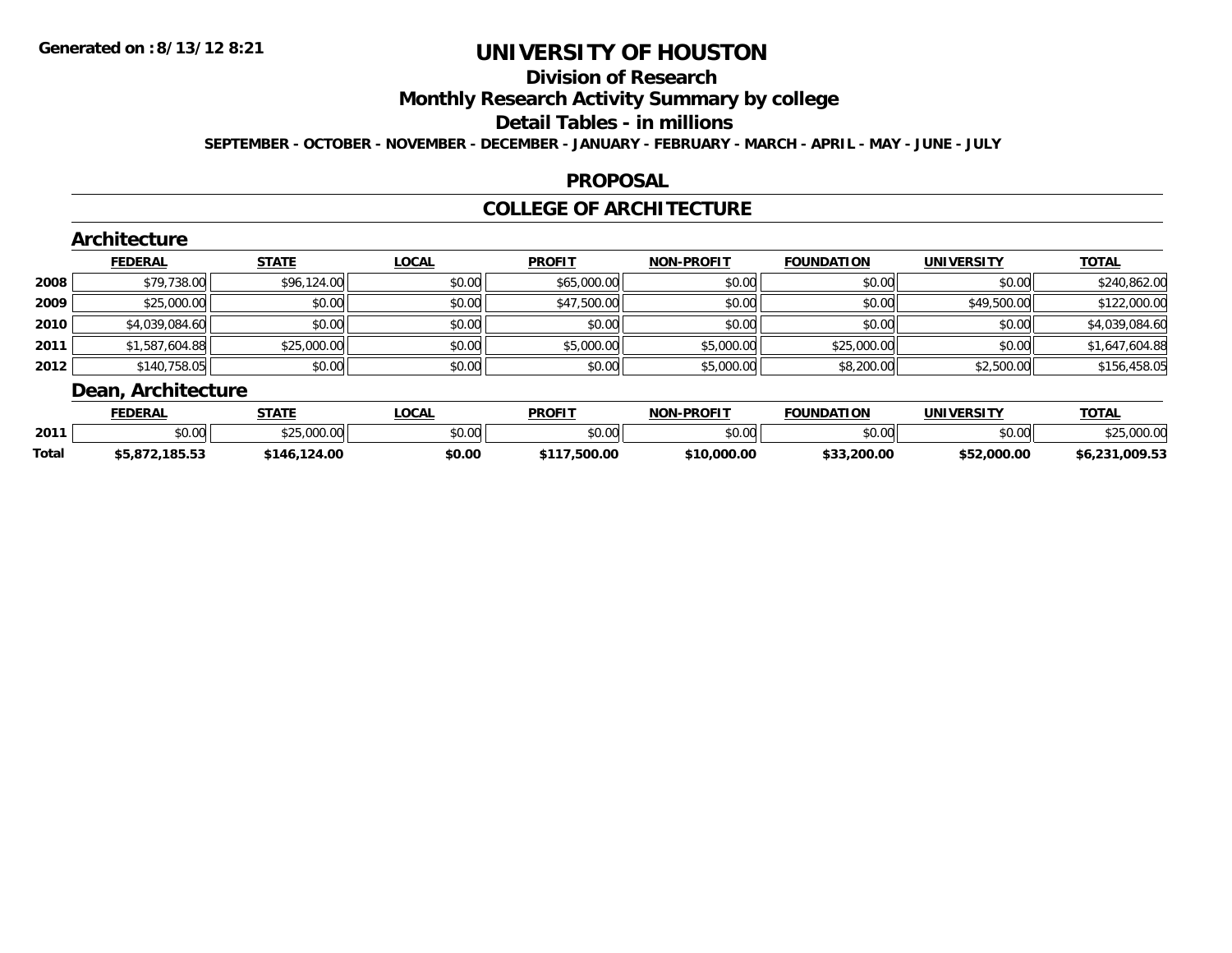## **Division of Research**

## **Monthly Research Activity Summary by college**

#### **Detail Tables - in millions**

**SEPTEMBER - OCTOBER - NOVEMBER - DECEMBER - JANUARY - FEBRUARY - MARCH - APRIL - MAY - JUNE - JULY**

#### **PROPOSAL**

## **COLLEGE OF EDUCATION**

## **Consistency Mgmt and Coop Disc**

|      | <b>FEDERAL</b>           | <b>STATE</b>                      | .OCAI          | <b>PROFIT</b> | -PROFIT<br><b>NON</b> | <b>FOUNDATION</b> | UNIVERSITY | TOTA.<br>ີ |
|------|--------------------------|-----------------------------------|----------------|---------------|-----------------------|-------------------|------------|------------|
| 2010 | ሶስ ሰሰ<br>⊸⊍∪.∪⊍          | 0.00<br>JU.UU                     | 0000<br>\$U.UC | 0.00<br>וט.טי | 0.00<br>ง∪.∪บ         | \$0.00            | \$0.00     | \$0.00     |
| 2011 | ቀስ ስስ<br>DU.UU           | 0.00<br>JU.UU                     | \$0.00         | 0.00<br>,uu   | 0000<br>DU.UG         | \$0.00            | \$0.00     | \$0.00     |
|      | the contract of the con- | the company's company's company's |                |               |                       |                   |            |            |

### **Curriculum and Instruction**

|      | <b>FEDERAL</b>  | <b>STATE</b>   | <b>LOCAL</b> | <b>PROFIT</b> | <b>NON-PROFIT</b> | <b>FOUNDATION</b> | <b>UNIVERSITY</b> | <b>TOTAL</b>   |
|------|-----------------|----------------|--------------|---------------|-------------------|-------------------|-------------------|----------------|
| 2008 | \$5,113,039.00  | \$276,000.00   | \$10,041.00  | \$195,831.58  | \$507,306.65      | \$49,562.00       | \$321,755.00      | \$6,473,535.23 |
| 2009 | \$2,311,950.80  | \$50,000.00    | \$35,197.00  | \$100,428.00  | \$617,650.54      | \$3,188,643.46    | \$156,791.00      | \$6,460,660.80 |
| 2010 | \$7,700,448.99  | \$747,537.00   | \$92,786.00  | \$0.00        | \$383,393.00      | \$39,952.00       | \$0.00            | \$8,964,116.99 |
| 2011 | \$7,419,120.60  | \$1,458,613.20 | \$295,410.00 | \$124,500.00  | \$271,374.00      | \$0.00            | \$246,279.00      | \$9,815,296.80 |
| 2012 | \$6,337,442.55  | \$714,991.00   | \$210,000.00 | \$0.00        | \$1,014,561.00    | \$0.00            | \$1,155,953.00    | \$9,432,947.55 |
|      | Dean, Education |                |              |               |                   |                   |                   |                |

|      | <b>FEDERAI</b>            | <b>CTATE</b>  | _OCAL  | <b>PROFIT</b> | -PROFIT<br>NON. | <b>FOUNDATION</b> | <b>UNIVERSITY</b>    | <b>TOTAL</b> |
|------|---------------------------|---------------|--------|---------------|-----------------|-------------------|----------------------|--------------|
| 2009 | $\sim$<br>$\sim$<br>40.00 | 0.00<br>vv.vv | \$0.00 | 0000<br>vv.vv | 0000<br>vv.vv   | \$0.00            | 0000<br><b>JU.UU</b> | \$0.00       |
| 2010 | ີ 996.oc<br>, ,           | 0000<br>JU.UU | \$0.00 | 0000<br>JU.UU | 0000<br>vv.vv   | \$0.00            | 0000<br><b>JU.UU</b> | 00A          |

## **Educational Leadership & Cultural Studies**

|      | <b>FEDERAL</b> | <b>STATE</b> | <u>LOCAL</u> | <b>PROFIT</b> | <b>NON-PROFIT</b> | <b>FOUNDATION</b> | <b>UNIVERSITY</b> | <b>TOTAL</b> |
|------|----------------|--------------|--------------|---------------|-------------------|-------------------|-------------------|--------------|
| 2008 | \$0.00         | \$10,000.00  | \$0.00       | \$0.00        | \$39,988.00       | \$0.00            | \$0.00            | \$49,988.00  |
| 2009 | \$634,715.50   | \$0.00       | \$0.00       | \$0.00        | \$0.00            | \$0.00            | \$0.00            | \$634,715.50 |
| 2010 | \$494,390.50   | \$0.00       | \$0.00       | \$0.00        | \$0.00            | \$169,377.00      | \$0.00            | \$663,767.50 |

## **Educational Psychology**

|       | <b>FEDERAL</b>  | <b>STATE</b>   | <u>LOCAL</u> | <b>PROFIT</b> | <b>NON-PROFIT</b> | <b>FOUNDATION</b> | UNIVERSITY     | <b>TOTAL</b>    |
|-------|-----------------|----------------|--------------|---------------|-------------------|-------------------|----------------|-----------------|
| 2008  | \$2,042,427.25  | \$60,000.00    | \$0.00       | \$0.00        | \$0.00            | \$0.00            | \$442,474.00   | \$2,544,901.25  |
| 2009  | \$1,347,422.70  | \$190,532.00   | \$0.00       | \$0.00        | \$15,494.00       | \$168,589.90      | \$389,000.00   | \$2,111,038.60  |
| 2010  | \$2,047,863.50  | \$1,608,227.90 | \$0.00       | \$118,211.00  | \$295,140.00      | \$288,840.26      | \$361,299,00   | \$4,719,581.66  |
| 2011  | \$6,106,381.50  | \$1,389,129.18 | \$0.00       | \$68,419.00   | \$12,133.00       | \$510,310.65      | \$20,758.00    | \$8,107,131.33  |
| 2012  | \$4,897,201.76  | \$1,562,159.00 | \$0.00       | \$0.00        | \$57,660.00       | \$87,667.00       | \$1,753,728.74 | \$8,358,416.50  |
| Total | \$47,202,401.53 | \$8,067,189.28 | \$643,434.00 | \$607,389.58  | \$3,214,700.19    | \$4,502,942.27    | \$4,848,037.74 | \$69,086,094.59 |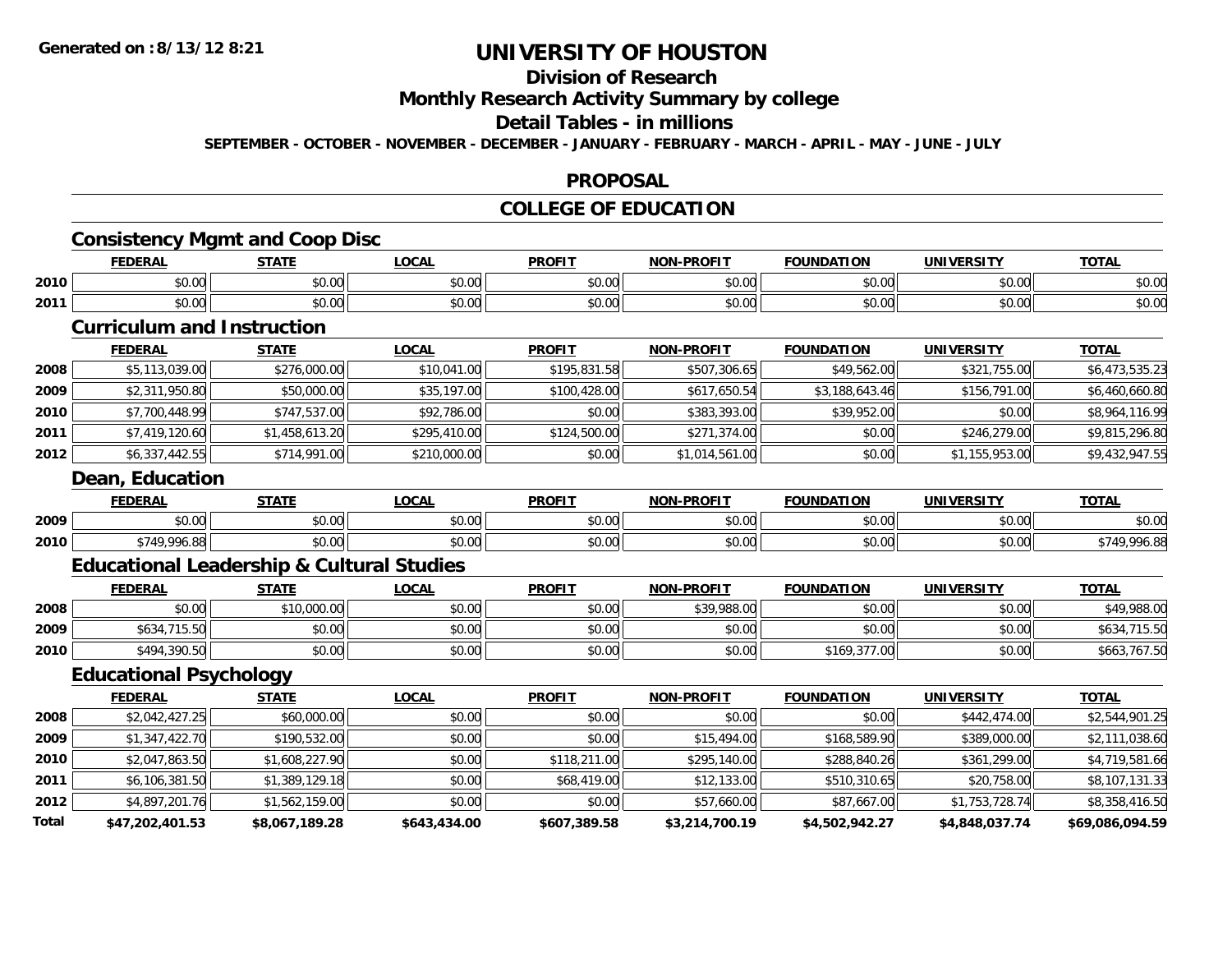# **Division of Research**

**Monthly Research Activity Summary by college**

#### **Detail Tables - in millions**

**SEPTEMBER - OCTOBER - NOVEMBER - DECEMBER - JANUARY - FEBRUARY - MARCH - APRIL - MAY - JUNE - JULY**

### **PROPOSAL**

## **COLLEGE OF LIBERAL ARTS AND SOCIAL SCIENCES**

|      | Art                              |              |              |               |                   |                   |                   |                |
|------|----------------------------------|--------------|--------------|---------------|-------------------|-------------------|-------------------|----------------|
|      | <b>FEDERAL</b>                   | <b>STATE</b> | <b>LOCAL</b> | <b>PROFIT</b> | <b>NON-PROFIT</b> | <b>FOUNDATION</b> | <b>UNIVERSITY</b> | <b>TOTAL</b>   |
| 2008 | \$0.00                           | \$0.00       | \$0.00       | \$0.00        | \$9,300.00        | \$0.00            | \$0.00            | \$9,300.00     |
| 2010 | \$10,000.00                      | \$0.00       | \$0.00       | \$0.00        | \$0.00            | \$0.00            | \$0.00            | \$10,000.00    |
| 2011 | \$14,979.30                      | \$0.00       | \$0.00       | \$0.00        | \$0.00            | \$0.00            | \$0.00            | \$14,979.30    |
| 2012 | \$294,676.59                     | \$0.00       | \$0.00       | \$0.00        | \$35,000.00       | \$0.00            | \$0.00            | \$329,676.59   |
|      | <b>Arte Publico Press</b>        |              |              |               |                   |                   |                   |                |
|      | <b>FEDERAL</b>                   | <b>STATE</b> | <b>LOCAL</b> | <b>PROFIT</b> | <b>NON-PROFIT</b> | <b>FOUNDATION</b> | <b>UNIVERSITY</b> | <b>TOTAL</b>   |
| 2008 | \$337,134.60                     | \$0.00       | \$0.00       | \$0.00        | \$121,655.00      | \$0.00            | \$0.00            | \$458,789.60   |
| 2009 | \$125,000.00                     | \$0.00       | \$0.00       | \$0.00        | \$128,032.00      | \$400,000.00      | \$0.00            | \$653,032.00   |
| 2010 | \$100,000.00                     | \$180,000.00 | \$0.00       | \$0.00        | \$145,536.00      | \$75,000.00       | \$0.00            | \$500,536.00   |
| 2011 | \$100,000.00                     | \$15,000.00  | \$0.00       | \$0.00        | \$105,079.00      | \$120,000.00      | \$0.00            | \$340,079.00   |
| 2012 | \$373,497.00                     | \$20,000.00  | \$0.00       | \$0.00        | \$98,393.00       | \$400,000.00      | \$0.00            | \$891,890.00   |
|      | <b>Blaffer Gallery</b>           |              |              |               |                   |                   |                   |                |
|      | <b>FEDERAL</b>                   | <b>STATE</b> | <b>LOCAL</b> | <b>PROFIT</b> | <b>NON-PROFIT</b> | <b>FOUNDATION</b> | <b>UNIVERSITY</b> | <b>TOTAL</b>   |
| 2008 | \$179,200.00                     | \$20,000.00  | \$0.00       | \$0.00        | \$258,022.00      | \$0.00            | \$0.00            | \$457,222.00   |
| 2009 | \$50,000.00                      | \$3,000.00   | \$0.00       | \$0.00        | \$149,858.00      | \$0.00            | \$0.00            | \$202,858.00   |
| 2010 | \$35,000.00                      | \$8,500.00   | \$0.00       | \$0.00        | \$159,425.00      | \$0.00            | \$0.00            | \$202,925.00   |
| 2011 | \$50,000.00                      | \$8,500.00   | \$0.00       | \$0.00        | \$102,445.00      | \$0.00            | \$0.00            | \$160,945.00   |
| 2012 | \$0.00                           | \$5,132.00   | \$0.00       | \$0.00        | \$85,759.00       | \$0.00            | \$0.00            | \$90,891.00    |
|      | <b>Center for Public History</b> |              |              |               |                   |                   |                   |                |
|      | <b>FEDERAL</b>                   | <b>STATE</b> | <b>LOCAL</b> | <b>PROFIT</b> | <b>NON-PROFIT</b> | <b>FOUNDATION</b> | <b>UNIVERSITY</b> | <b>TOTAL</b>   |
| 2011 | \$250,000.00                     | \$0.00       | \$0.00       | \$0.00        | \$369,000.00      | \$0.00            | \$0.00            | \$619,000.00   |
|      | <b>Communication Disorders</b>   |              |              |               |                   |                   |                   |                |
|      | <b>FEDERAL</b>                   | <b>STATE</b> | <b>LOCAL</b> | <b>PROFIT</b> | <b>NON-PROFIT</b> | <b>FOUNDATION</b> | <b>UNIVERSITY</b> | <b>TOTAL</b>   |
| 2008 | \$735,506.10                     | \$30,008.00  | \$3,200.00   | \$0.00        | \$242,574.00      | \$48,945.00       | \$95,658.00       | \$1,155,891.10 |
| 2009 | \$0.00                           | \$305,085.00 | \$1,500.00   | \$0.00        | \$247,668.00      | \$89,981.00       | \$424,813.00      | \$1,069,047.00 |
| 2010 | \$2,294,587.00                   | \$227,907.00 | \$0.00       | \$0.00        | \$327,276.00      | \$10,000.00       | \$0.00            | \$2,859,770.00 |
| 2011 | \$148,670.00                     | \$17,940.10  | \$0.00       | \$0.00        | \$0.00            | \$10,000.00       | \$0.00            | \$176,610.10   |
| 2012 | \$447,207.00                     | \$11,723.40  | \$0.00       | \$0.00        | \$58,248.00       | \$22,770.00       | \$263,177.00      | \$803,125.40   |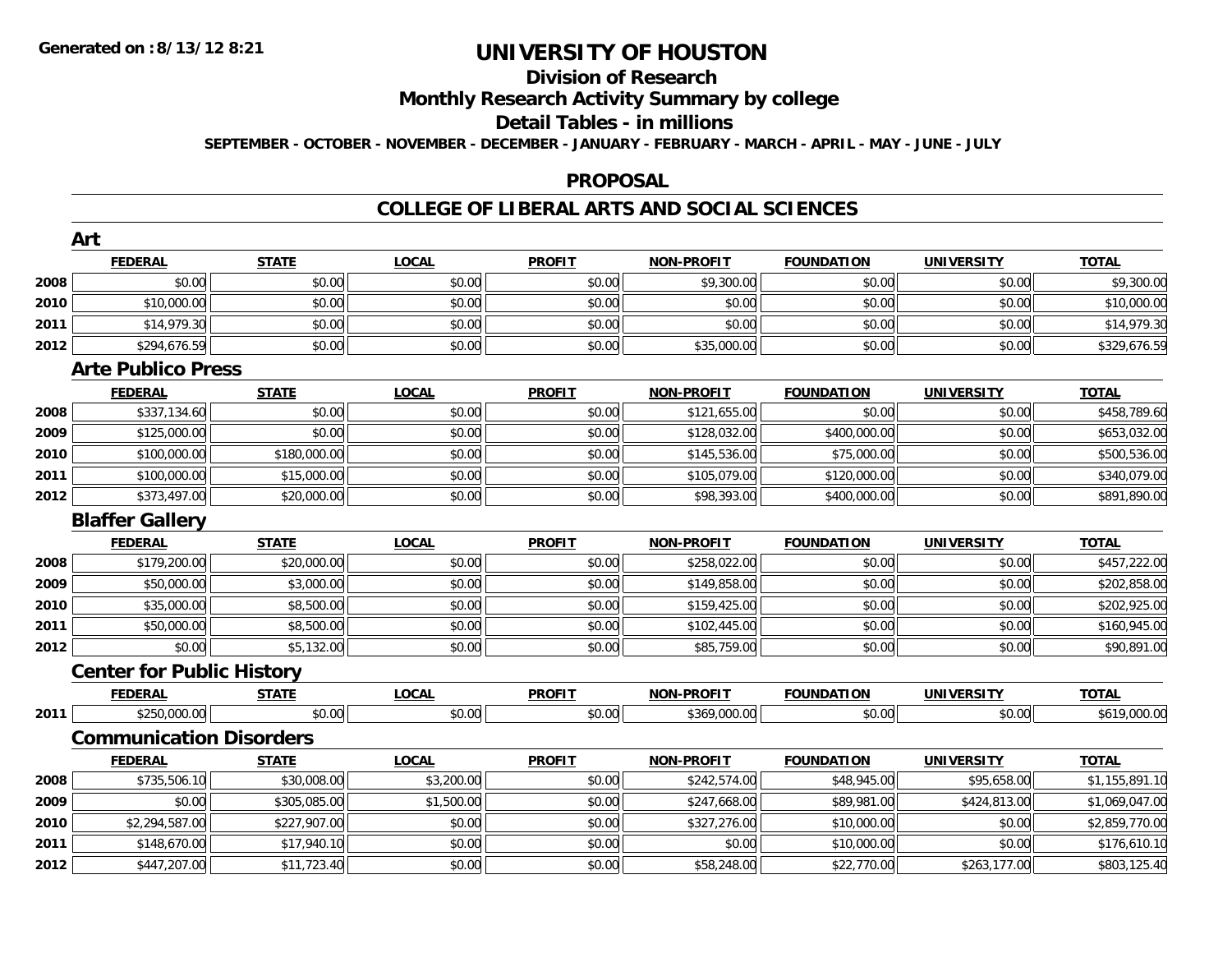# **Division of Research**

## **Monthly Research Activity Summary by college**

#### **Detail Tables - in millions**

**SEPTEMBER - OCTOBER - NOVEMBER - DECEMBER - JANUARY - FEBRUARY - MARCH - APRIL - MAY - JUNE - JULY**

### **PROPOSAL**

### **COLLEGE OF LIBERAL ARTS AND SOCIAL SCIENCES**

|      | <b>Comparative Cultural Studies</b>               |                |              |                |                   |                   |                   |                 |
|------|---------------------------------------------------|----------------|--------------|----------------|-------------------|-------------------|-------------------|-----------------|
|      | <b>FEDERAL</b>                                    | <b>STATE</b>   | <b>LOCAL</b> | <b>PROFIT</b>  | <b>NON-PROFIT</b> | <b>FOUNDATION</b> | <b>UNIVERSITY</b> | <b>TOTAL</b>    |
| 2009 | \$74,500.00                                       | \$0.00         | \$0.00       | \$0.00         | \$40,000.00       | \$24,590.00       | \$0.00            | \$139,090.00    |
|      | <b>Cynthia Woods Mitchell Center for the Arts</b> |                |              |                |                   |                   |                   |                 |
|      | <b>FEDERAL</b>                                    | <b>STATE</b>   | <b>LOCAL</b> | <b>PROFIT</b>  | <b>NON-PROFIT</b> | <b>FOUNDATION</b> | <b>UNIVERSITY</b> | <b>TOTAL</b>    |
| 2010 | \$0.00                                            | \$0.00         | \$0.00       | \$0.00         | \$15,000.00       | \$0.00            | \$0.00            | \$15,000.00     |
| 2011 | \$0.00                                            | \$0.00         | \$0.00       | \$0.00         | \$0.00            | \$10,000.00       | \$0.00            | \$10,000.00     |
|      | Dean, Liberal Arts and Social Sciences            |                |              |                |                   |                   |                   |                 |
|      | <b>FEDERAL</b>                                    | <b>STATE</b>   | <b>LOCAL</b> | <b>PROFIT</b>  | <b>NON-PROFIT</b> | <b>FOUNDATION</b> | <b>UNIVERSITY</b> | <b>TOTAL</b>    |
| 2008 | \$700,114.50                                      | \$0.00         | \$0.00       | \$0.00         | \$0.00            | \$0.00            | \$0.00            | \$700,114.50    |
| 2009 | \$2,313,197.50                                    | \$0.00         | \$0.00       | \$0.00         | \$0.00            | \$0.00            | \$0.00            | \$2,313,197.50  |
| 2010 | \$10,000.00                                       | \$0.00         | \$0.00       | \$0.00         | \$0.00            | \$0.00            | \$0.00            | \$10,000.00     |
| 2011 | \$413,091.00                                      | \$0.00         | \$0.00       | \$0.00         | \$0.00            | \$0.00            | \$0.00            | \$413,091.00    |
|      | <b>Economics</b>                                  |                |              |                |                   |                   |                   |                 |
|      | <b>FEDERAL</b>                                    | <b>STATE</b>   | <b>LOCAL</b> | <b>PROFIT</b>  | <b>NON-PROFIT</b> | <b>FOUNDATION</b> | <b>UNIVERSITY</b> | <b>TOTAL</b>    |
| 2008 | \$1,262,358.00                                    | \$75,000.00    | \$0.00       | \$0.00         | \$0.00            | \$100,000.00      | \$0.00            | \$1,437,358.00  |
| 2009 | \$379,871.00                                      | \$0.00         | \$0.00       | \$0.00         | \$0.00            | \$0.00            | \$0.00            | \$379,871.00    |
| 2010 | \$288,998.00                                      | \$0.00         | \$0.00       | \$0.00         | \$98,160.00       | \$62,000.00       | \$227,082.00      | \$676,240.00    |
| 2011 | \$531,250.00                                      | \$0.00         | \$0.00       | \$75,000.00    | \$78,014.00       | \$312,521.00      | \$75,000.00       | \$1,071,785.00  |
| 2012 | \$0.00                                            | \$0.00         | \$0.00       | \$0.00         | \$868,261.00      | \$248,086.00      | \$0.00            | \$1,116,347.00  |
|      | English                                           |                |              |                |                   |                   |                   |                 |
|      | <b>FEDERAL</b>                                    | <b>STATE</b>   | <b>LOCAL</b> | <b>PROFIT</b>  | <b>NON-PROFIT</b> | <b>FOUNDATION</b> | <b>UNIVERSITY</b> | <b>TOTAL</b>    |
| 2008 | \$0.00                                            | \$0.00         | \$0.00       | \$0.00         | \$58,875.00       | \$0.00            | \$0.00            | \$58,875.00     |
| 2010 | \$190,000.00                                      | \$0.00         | \$0.00       | \$0.00         | \$1,000.00        | \$0.00            | \$0.00            | \$191,000.00    |
| 2011 | \$0.00                                            | \$0.00         | \$0.00       | \$0.00         | \$1,500.00        | \$0.00            | \$0.00            | \$1,500.00      |
| 2012 | \$932,888.40                                      | \$0.00         | \$0.00       | \$0.00         | \$0.00            | \$0.00            | \$0.00            | \$932,888.40    |
|      | <b>Health and Human Performance</b>               |                |              |                |                   |                   |                   |                 |
|      | <b>FEDERAL</b>                                    | <b>STATE</b>   | <b>LOCAL</b> | <b>PROFIT</b>  | <b>NON-PROFIT</b> | <b>FOUNDATION</b> | <b>UNIVERSITY</b> | <b>TOTAL</b>    |
| 2008 | \$2,529,885.00                                    | \$372,437.00   | \$0.00       | \$4,127,803.43 | \$1,310,567.00    | \$149,195.00      | \$2,120,280.00    | \$10,610,167.43 |
| 2009 | \$6,842,463.80                                    | \$15,740.00    | \$0.00       | \$2,335,270.50 | \$1,212,582.50    | \$557,460.00      | \$2,741,813.90    | \$13,705,330.70 |
| 2010 | \$11,401,210.50                                   | \$3,918,466.61 | \$0.00       | \$971,733.00   | \$1,080,000.00    | \$300,968.74      | \$271,482.00      | \$17,943,860.85 |
| 2011 | \$12,743,546.40                                   | \$0.00         | \$0.00       | \$94,276.00    | \$205,000.00      | \$209,569.30      | \$1,002,452.00    | \$14,254,843.70 |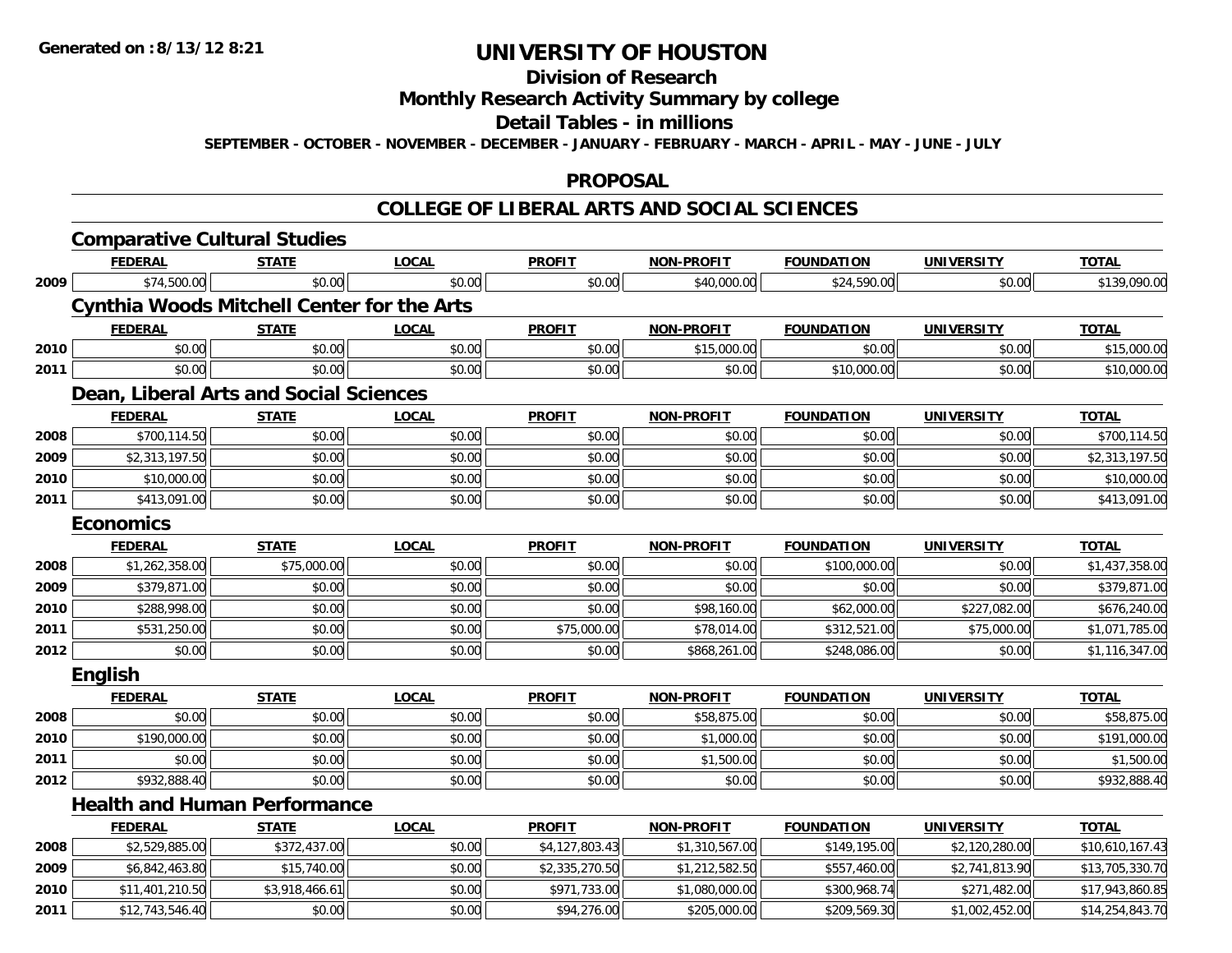# **Division of Research**

## **Monthly Research Activity Summary by college**

#### **Detail Tables - in millions**

**SEPTEMBER - OCTOBER - NOVEMBER - DECEMBER - JANUARY - FEBRUARY - MARCH - APRIL - MAY - JUNE - JULY**

#### **PROPOSAL**

### **COLLEGE OF LIBERAL ARTS AND SOCIAL SCIENCES**

## **Health and Human Performance**

|      | <b>FEDERAL</b>          | <b>STATE</b>                          | <b>LOCAL</b> | <b>PROFIT</b>  | <b>NON-PROFIT</b> | <b>FOUNDATION</b> | <b>UNIVERSITY</b> | <b>TOTAL</b>    |
|------|-------------------------|---------------------------------------|--------------|----------------|-------------------|-------------------|-------------------|-----------------|
| 2012 | \$8,217,754.31          | \$502,818.00                          | \$0.00       | \$1,262,036.00 | \$141,879.20      | \$0.00            | \$1,179,339.00    | \$11,303,826.51 |
|      | <b>Hispanic Studies</b> |                                       |              |                |                   |                   |                   |                 |
|      | <b>FEDERAL</b>          | <b>STATE</b>                          | <b>LOCAL</b> | <b>PROFIT</b>  | <b>NON-PROFIT</b> | <b>FOUNDATION</b> | <b>UNIVERSITY</b> | <b>TOTAL</b>    |
| 2009 | \$0.00                  | \$0.00                                | \$0.00       | \$0.00         | \$0.00            | \$134,861.40      | \$0.00            | \$134,861.40    |
| 2010 | \$0.00                  | \$0.00                                | \$0.00       | \$0.00         | \$0.00            | \$234,260.80      | \$0.00            | \$234,260.80    |
| 2012 | \$38,419.59             | \$0.00                                | \$0.00       | \$0.00         | \$0.00            | \$0.00            | \$0.00            | \$38,419.59     |
|      | <b>History</b>          |                                       |              |                |                   |                   |                   |                 |
|      | <b>FEDERAL</b>          | <b>STATE</b>                          | <b>LOCAL</b> | <b>PROFIT</b>  | <b>NON-PROFIT</b> | <b>FOUNDATION</b> | <b>UNIVERSITY</b> | <b>TOTAL</b>    |
| 2008 | \$40,000.00             | \$0.00                                | \$0.00       | \$0.00         | \$0.00            | \$0.00            | \$0.00            | \$40,000.00     |
| 2009 | \$366,730.00            | \$0.00                                | \$0.00       | \$0.00         | \$0.00            | \$0.00            | \$0.00            | \$366,730.00    |
| 2010 | \$919,406.00            | \$0.00                                | \$0.00       | \$0.00         | \$12,500.00       | \$0.00            | \$0.00            | \$931,906.00    |
| 2011 | \$350,000.00            | \$0.00                                | \$0.00       | \$0.00         | \$14,000.00       | \$0.00            | \$0.00            | \$364,000.00    |
| 2012 | \$136,664.82            | \$0.00                                | \$0.00       | \$0.00         | \$0.00            | \$0.00            | \$0.00            | \$136,664.82    |
|      |                         | <b>Hobby Center for Public Policy</b> |              |                |                   |                   |                   |                 |
|      |                         |                                       |              |                |                   |                   |                   |                 |
|      | <b>FEDERAL</b>          | <b>STATE</b>                          | <b>LOCAL</b> | <b>PROFIT</b>  | <b>NON-PROFIT</b> | <b>FOUNDATION</b> | <b>UNIVERSITY</b> | <b>TOTAL</b>    |
| 2008 | \$2,910,741.00          | \$0.00                                | \$0.00       | \$0.00         | \$0.00            | \$0.00            | \$0.00            | \$2,910,741.00  |
| 2009 | \$274,739.00            | \$0.00                                | \$0.00       | \$0.00         | \$0.00            | \$0.00            | \$0.00            | \$274,739.00    |
| 2010 | \$796,750.88            | \$0.00                                | \$0.00       | \$82,118.50    | \$0.00            | \$0.00            | \$10,925.00       | \$889,794.38    |
| 2011 | \$8,435.00              | \$0.00                                | \$0.00       | \$0.00         | \$0.00            | \$0.00            | \$0.00            | \$8,435.00      |
|      |                         | <b>Modern/Classical Languages</b>     |              |                |                   |                   |                   |                 |
|      | <b>FEDERAL</b>          | <b>STATE</b>                          | <b>LOCAL</b> | <b>PROFIT</b>  | <b>NON-PROFIT</b> | <b>FOUNDATION</b> | <b>UNIVERSITY</b> | <b>TOTAL</b>    |
| 2009 | \$175,528.00            | \$0.00                                | \$0.00       | \$0.00         | \$19,899.50       | \$0.00            | \$0.00            | \$195,427.50    |
| 2010 | \$0.00                  | \$0.00                                | \$0.00       | \$0.00         | \$7,000.00        | \$25,300.00       | \$0.00            | \$32,300.00     |
| 2011 | \$413,091.00            | \$0.00                                | \$0.00       | \$0.00         | \$0.00            | \$0.00            | \$0.00            | \$413,091.00    |
| 2012 | \$396,977.00            | \$0.00                                | \$0.00       | \$0.00         | \$0.00            | \$0.00            | \$0.00            | \$396,977.00    |
|      | <b>Philosophy</b>       |                                       |              |                |                   |                   |                   |                 |
|      | <b>FEDERAL</b>          | <b>STATE</b>                          | <b>LOCAL</b> | <b>PROFIT</b>  | <b>NON-PROFIT</b> | <b>FOUNDATION</b> | <b>UNIVERSITY</b> | <b>TOTAL</b>    |
| 2011 | \$29,932.50             | \$0.00                                | \$0.00       | \$0.00         | \$0.00            | \$0.00            | \$0.00            | \$29,932.50     |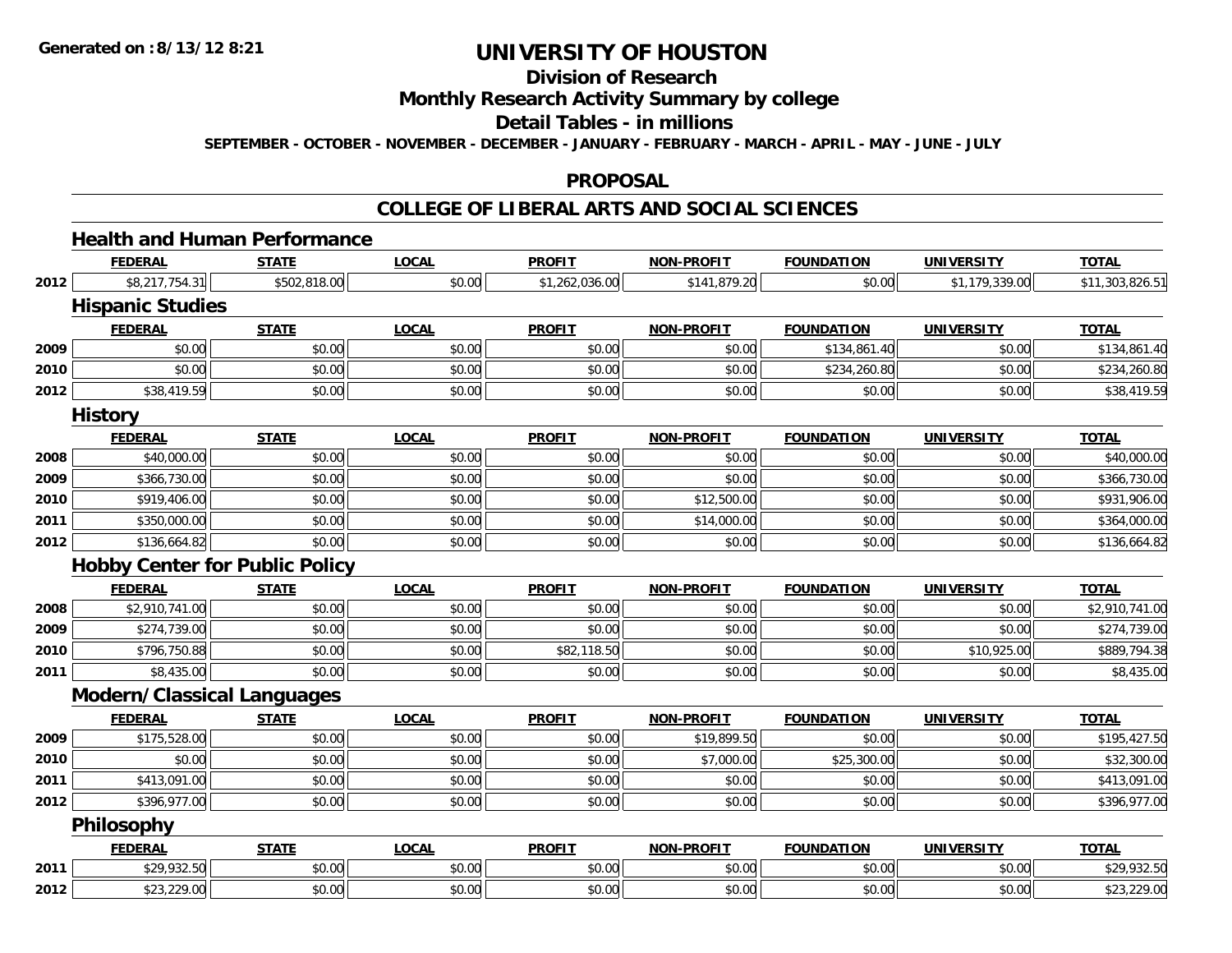**2012**

# **UNIVERSITY OF HOUSTON**

# **Division of Research**

**Monthly Research Activity Summary by college**

#### **Detail Tables - in millions**

**SEPTEMBER - OCTOBER - NOVEMBER - DECEMBER - JANUARY - FEBRUARY - MARCH - APRIL - MAY - JUNE - JULY**

### **PROPOSAL**

## **COLLEGE OF LIBERAL ARTS AND SOCIAL SCIENCES**

|      | <b>Political Science</b>       |                |              |               |                   |                   |                   |                 |
|------|--------------------------------|----------------|--------------|---------------|-------------------|-------------------|-------------------|-----------------|
|      | <b>FEDERAL</b>                 | <b>STATE</b>   | <b>LOCAL</b> | <b>PROFIT</b> | <b>NON-PROFIT</b> | <b>FOUNDATION</b> | <b>UNIVERSITY</b> | <b>TOTAL</b>    |
| 2008 | \$267,751.00                   | \$0.00         | \$0.00       | \$0.00        | \$0.00            | \$0.00            | \$90,236.00       | \$357,987.00    |
| 2009 | \$89,420.00                    | \$0.00         | \$0.00       | \$0.00        | \$0.00            | \$118,042.00      | \$0.00            | \$207,462.00    |
| 2010 | \$156,642.00                   | \$0.00         | \$0.00       | \$82,118.50   | \$0.00            | \$0.00            | \$0.00            | \$238,760.50    |
| 2011 | \$1,540,222.50                 | \$0.00         | \$0.00       | \$0.00        | \$3,250.00        | \$0.00            | \$0.00            | \$1,543,472.50  |
| 2012 | \$962,484.00                   | \$77,296.00    | \$0.00       | \$0.00        | \$0.00            | \$2,000.00        | \$0.00            | \$1,041,780.00  |
|      | <b>Psychology</b>              |                |              |               |                   |                   |                   |                 |
|      | <b>FEDERAL</b>                 | <b>STATE</b>   | <b>LOCAL</b> | <b>PROFIT</b> | <b>NON-PROFIT</b> | <b>FOUNDATION</b> | <b>UNIVERSITY</b> | <b>TOTAL</b>    |
| 2008 | \$7,168,512.45                 | \$326,775.66   | \$0.00       | \$169,000.00  | \$267,966.00      | \$229,367.00      | \$128,698.00      | \$8,290,319.11  |
| 2009 | \$8,282,204.31                 | \$94,060.76    | \$0.00       | \$321,077.00  | \$1,177,814.00    | \$265,922.00      | \$294,671.10      | \$10,435,749.17 |
| 2010 | \$18,221,513.74                | \$3,012,444.00 | \$0.00       | \$66,000.00   | \$161,167.00      | \$31,672.00       | \$4,504,584.00    | \$25,997,380.74 |
| 2011 | \$9,772,215.80                 | \$1,604,627.00 | \$0.00       | \$0.00        | \$171,561.00      | \$174,672.00      | \$2,397,371.80    | \$14,120,447.60 |
| 2012 | \$12,216,646.87                | \$1,570,937.50 | \$0.00       | \$148,255.00  | \$64,800.00       | \$70,367.00       | \$1,458,421.00    | \$15,529,427.37 |
|      | <b>School of Communication</b> |                |              |               |                   |                   |                   |                 |
|      | <b>FEDERAL</b>                 | <b>STATE</b>   | <b>LOCAL</b> | <b>PROFIT</b> | <b>NON-PROFIT</b> | <b>FOUNDATION</b> | <b>UNIVERSITY</b> | <b>TOTAL</b>    |
| 2008 | \$307,279.28                   | \$0.00         | \$0.00       | \$0.00        | \$0.00            | \$0.00            | \$0.00            | \$307,279.28    |
| 2011 | \$294,900.00                   | \$0.00         | \$0.00       | \$0.00        | \$0.00            | \$0.00            | \$0.00            | \$294,900.00    |
| 2012 | \$336,545.00                   | \$0.00         | \$0.00       | \$0.00        | \$0.00            | \$0.00            | \$0.00            | \$336,545.00    |
|      | <b>School of Music</b>         |                |              |               |                   |                   |                   |                 |
|      | <b>FEDERAL</b>                 | <b>STATE</b>   | <b>LOCAL</b> | <b>PROFIT</b> | <b>NON-PROFIT</b> | <b>FOUNDATION</b> | <b>UNIVERSITY</b> | <b>TOTAL</b>    |
| 2009 | \$0.00                         | \$143,067.00   | \$0.00       | \$0.00        | \$98,060.00       | \$0.00            | \$0.00            | \$241,127.00    |
| 2010 | \$0.00                         | \$14,500.00    | \$0.00       | \$0.00        | \$0.00            | \$0.00            | \$0.00            | \$14,500.00     |
| 2011 | \$0.00                         | \$26,500.00    | \$0.00       | \$0.00        | \$0.00            | \$0.00            | \$0.00            | \$26,500.00     |
| 2012 | \$0.00                         | \$3,347.00     | \$0.00       | \$0.00        | \$0.00            | \$0.00            | \$0.00            | \$3,347.00      |
|      | Sociology                      |                |              |               |                   |                   |                   |                 |
|      | <b>FEDERAL</b>                 | <b>STATE</b>   | <b>LOCAL</b> | <b>PROFIT</b> | <b>NON-PROFIT</b> | <b>FOUNDATION</b> | <b>UNIVERSITY</b> | <b>TOTAL</b>    |
| 2008 | \$1,134,727.60                 | \$0.00         | \$59,350.00  | \$0.00        | \$0.00            | \$0.00            | \$26,250.00       | \$1,220,327.60  |
| 2009 | \$1,631,052.04                 | \$0.00         | \$60,000.00  | \$0.00        | \$32,000.00       | \$14,997.00       | \$0.00            | \$1,738,049.04  |
| 2010 | \$1,415,674.00                 | \$0.00         | \$0.00       | \$0.00        | \$3,500.00        | \$0.00            | \$0.00            | \$1,419,174.00  |
| 2011 | \$796,309.80                   | \$0.00         | \$0.00       | \$0.00        | \$4,500.00        | \$0.00            | \$0.00            | \$800,809.80    |

2 | \$0.00 | \$0.00 \$0.00 | \$0.00 | \$16,808.00 | \$523,195.30 | \$540,003.30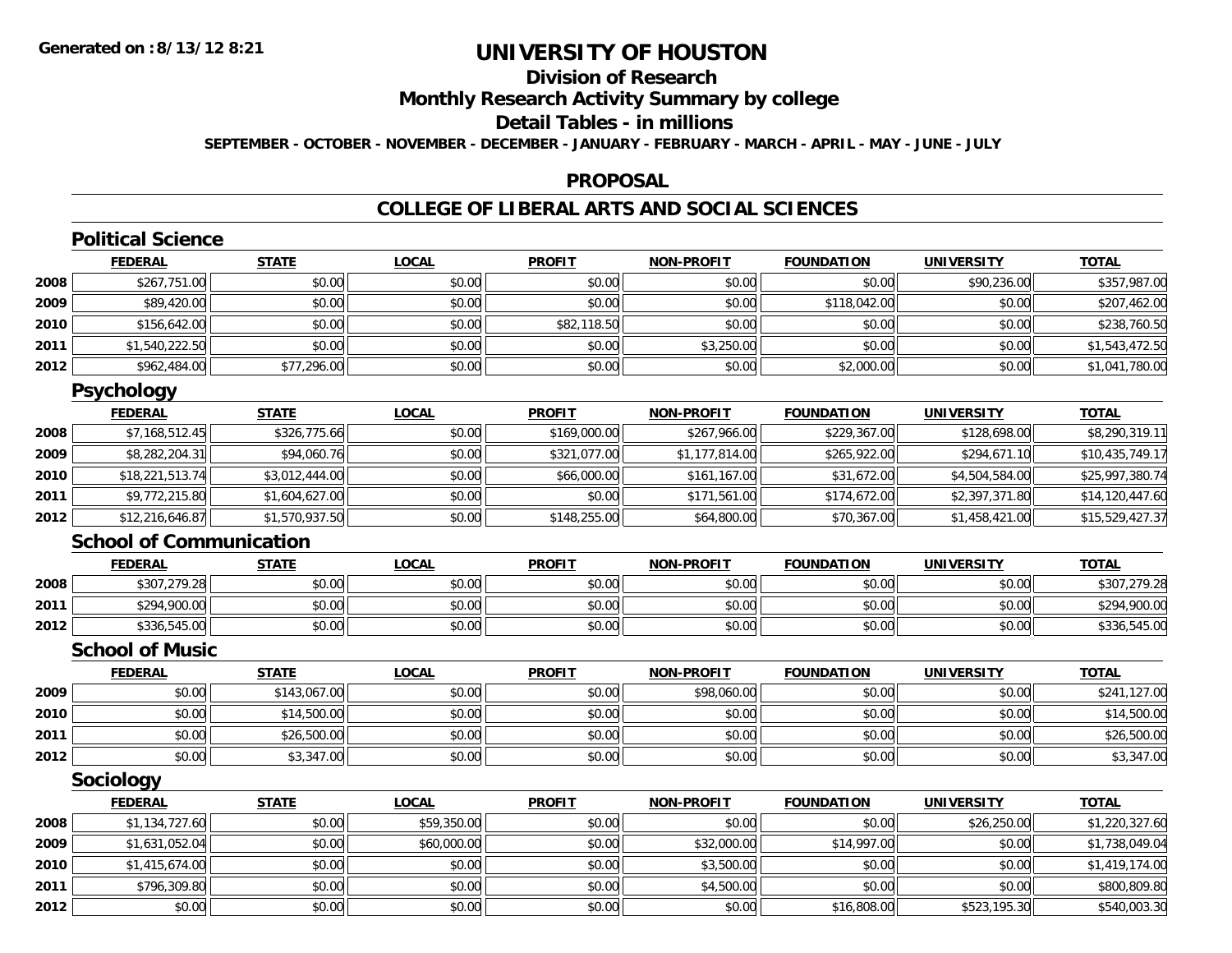#### **Division of Research**

**Monthly Research Activity Summary by college**

**Detail Tables - in millions**

**SEPTEMBER - OCTOBER - NOVEMBER - DECEMBER - JANUARY - FEBRUARY - MARCH - APRIL - MAY - JUNE - JULY**

### **PROPOSAL**

### **COLLEGE OF LIBERAL ARTS AND SOCIAL SCIENCES**

| heatre |  |  |  |  |
|--------|--|--|--|--|
|--------|--|--|--|--|

|       | <b>FEDERAL</b>   | <b>STATE</b>    | <u>LOCAL</u> | <b>PROFIT</b>  | <b>NON-PROFIT</b> | <b>FOUNDATION</b> | UNIVERSITY      | <b>TOTAL</b>     |
|-------|------------------|-----------------|--------------|----------------|-------------------|-------------------|-----------------|------------------|
| 2008  | \$0.00           | \$0.00          | \$0.00       | \$0.00         | \$80,000.00       | \$0.00            | \$0.00          | \$80,000.00      |
| 2009  | \$0.00           | \$0.00          | \$0.00       | \$90,000.00    | \$0.00            | \$0.00            | \$0.00          | \$90,000.00      |
| 2010  | \$2,468,678.00   | \$0.00          | \$0.00       | \$90,000.00    | \$0.00            | \$0.00            | \$0.00          | \$2,558,678.00   |
| Total | \$128,320,008.18 | \$12,610,812.03 | \$124,050.00 | \$9.914.687.93 | \$9.872.126.20    | \$4,469,355,24    | \$17.835.449.10 | \$183,146,488.68 |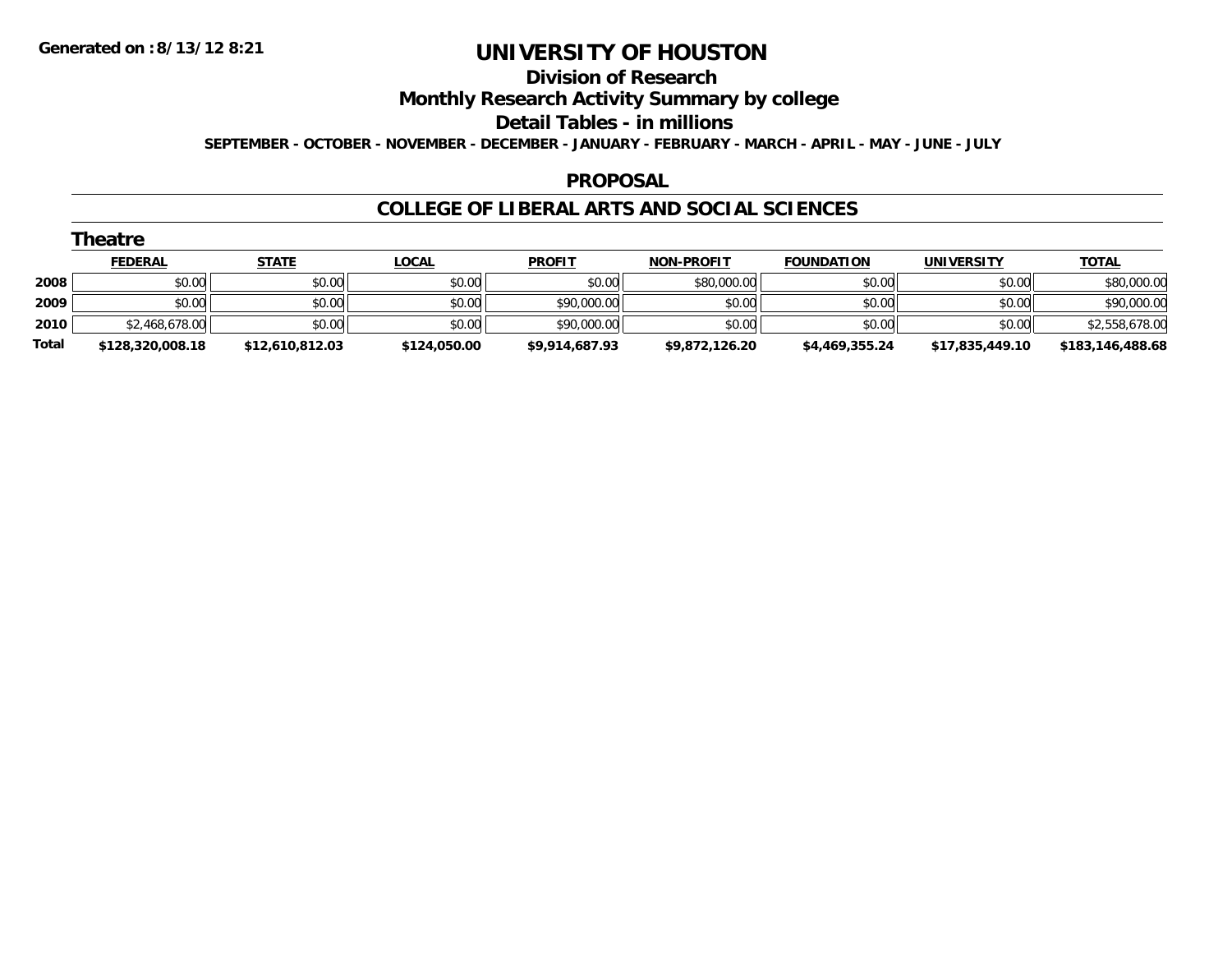## **Division of Research**

## **Monthly Research Activity Summary by college**

#### **Detail Tables - in millions**

**SEPTEMBER - OCTOBER - NOVEMBER - DECEMBER - JANUARY - FEBRUARY - MARCH - APRIL - MAY - JUNE - JULY**

### **PROPOSAL**

## **COLLEGE OF NATURAL SCIENCES AND MATHEMATICS**

# **Allied Geophysical Laboratories**

|      | <b>FEDERAL</b>                                         | <b>STATE</b>    | <b>LOCAL</b> | <b>PROFIT</b>  | <b>NON-PROFIT</b> | <b>FOUNDATION</b> | <b>UNIVERSITY</b> | <b>TOTAL</b>    |
|------|--------------------------------------------------------|-----------------|--------------|----------------|-------------------|-------------------|-------------------|-----------------|
| 2011 | \$0.00                                                 | \$0.00          | \$0.00       | \$70,000.00    | \$0.00            | \$0.00            | \$0.00            | \$70,000.00     |
|      | <b>Biology/Biochemistry</b>                            |                 |              |                |                   |                   |                   |                 |
|      | <b>FEDERAL</b>                                         | <b>STATE</b>    | <b>LOCAL</b> | <b>PROFIT</b>  | <b>NON-PROFIT</b> | <b>FOUNDATION</b> | <b>UNIVERSITY</b> | <b>TOTAL</b>    |
| 2008 | \$22,115,427.65                                        | \$2,630,242.45  | \$0.00       | \$3,229,500.00 | \$1,142,689.00    | \$1,727,412.37    | \$3,946,661.22    | \$34,791,932.69 |
| 2009 | \$34,197,866.17                                        | \$118,851.50    | \$0.00       | \$4,814,578.60 | \$1,884,300.00    | \$1,429,089.00    | \$3,939,580.70    | \$46,384,265.97 |
| 2010 | \$21,731,701.73                                        | \$9,442,266.73  | \$0.00       | \$1,314,639.00 | \$3,864,978.00    | \$3,722,847.80    | \$8,577,218.00    | \$48,653,651.26 |
| 2011 | \$47,844,734.70                                        | \$5,998,253.00  | \$0.00       | \$669,344.17   | \$1,450,243.31    | \$1,124,579.00    | \$1,580,755.50    | \$58,667,909.68 |
| 2012 | \$39,175,388.61                                        | \$4,533,385.96  | \$0.00       | \$564,411.70   | \$3,413,527.80    | \$1,932,312.00    | \$2,503,872.08    | \$52,122,898.15 |
|      | <b>Center for Nuclear Receptors and Cell Signaling</b> |                 |              |                |                   |                   |                   |                 |
|      | <b>FEDERAL</b>                                         | <b>STATE</b>    | <b>LOCAL</b> | <b>PROFIT</b>  | <b>NON-PROFIT</b> | <b>FOUNDATION</b> | <b>UNIVERSITY</b> | <b>TOTAL</b>    |
| 2009 | \$9,271,904.30                                         | \$2,750,000.00  | \$0.00       | \$0.00         | \$0.00            | \$0.00            | \$0.00            | \$12,021,904.30 |
| 2010 | \$15,706,438.50                                        | \$8,778,690.50  | \$0.00       | \$58,989.00    | \$220,000.00      | \$4,509,025.00    | \$659,826.00      | \$29,932,969.00 |
| 2011 | \$10,791,813.18                                        | \$13,914,807.00 | \$0.00       | \$240,000.00   | \$600,126.00      | \$1,409,011.00    | \$818,762.00      | \$27,774,519.18 |
| 2012 | \$8,022,504.00                                         | \$1,380,708.50  | \$0.00       | \$0.00         | \$403,096.00      | \$850,000.00      | \$37,500.00       | \$10,693,808.50 |
|      | Chemistry                                              |                 |              |                |                   |                   |                   |                 |
|      | <b>FEDERAL</b>                                         | <b>STATE</b>    | <b>LOCAL</b> | <b>PROFIT</b>  | <b>NON-PROFIT</b> | <b>FOUNDATION</b> | <b>UNIVERSITY</b> | <b>TOTAL</b>    |
| 2008 | \$16,540,941.61                                        | \$2,020,818.00  | \$0.00       | \$92,918.00    | \$358,475.80      | \$2,125,774.00    | \$1,221,185.36    | \$22,360,112.77 |
| 2009 | \$34,988,530.01                                        | \$3,768,672.50  | \$0.00       | \$156,904.00   | \$2,392,989.00    | \$2,835,430.00    | \$3,060,900.30    | \$47,203,425.81 |
| 2010 | \$20,670,468.15                                        | \$9,614,200.37  | \$0.00       | \$211,699.50   | \$2,930,116.26    | \$1,538,260.99    | \$855,992.00      | \$35,820,737.27 |
| 2011 | \$18,476,269.25                                        | \$1,010,807.00  | \$0.00       | \$130,000.00   | \$276,248.00      | \$1,009,965.00    | \$669,942.00      | \$21,573,231.25 |
| 2012 | \$17,050,130.73                                        | \$4,487,398.04  | \$0.00       | \$382,168.00   | \$1,114,109.00    | \$2,095,000.00    | \$405,990.60      | \$25,534,796.37 |
|      | <b>Computer Science</b>                                |                 |              |                |                   |                   |                   |                 |
|      | <b>FEDERAL</b>                                         | <b>STATE</b>    | <b>LOCAL</b> | <b>PROFIT</b>  | <b>NON-PROFIT</b> | <b>FOUNDATION</b> | <b>UNIVERSITY</b> | <b>TOTAL</b>    |
| 2008 | \$27,182,663.76                                        | \$2,280,869.00  | \$0.00       | \$1,025,310.24 | \$1,097,049.80    | \$199,535.00      | \$7,145,819.00    | \$38,931,246.80 |
| 2009 | \$25,670,951.48                                        | \$1,533,941.00  | \$0.00       | \$2,142,150.30 | \$2,850,196.61    | \$60,000.00       | \$1,325,837.05    | \$33,583,076.44 |
| 2010 | \$17,636,324.09                                        | \$4,571,502.00  | \$0.00       | \$3,670,611.14 | \$1,976,357.50    | \$0.00            | \$1,307,724.00    | \$29,162,518.73 |
| 2011 | \$26,040,650.20                                        | \$1,864,941.00  | \$0.00       | \$1,443,244.70 | \$1,527,419.16    | \$357,247.25      | \$34,145.00       | \$31,267,647.31 |
| 2012 | \$27,602,339.13                                        | \$1,486,949.00  | \$0.00       | \$550,379.00   | \$1,449,357.00    | \$195,918.20      | \$1,286,195.20    | \$32,571,137.53 |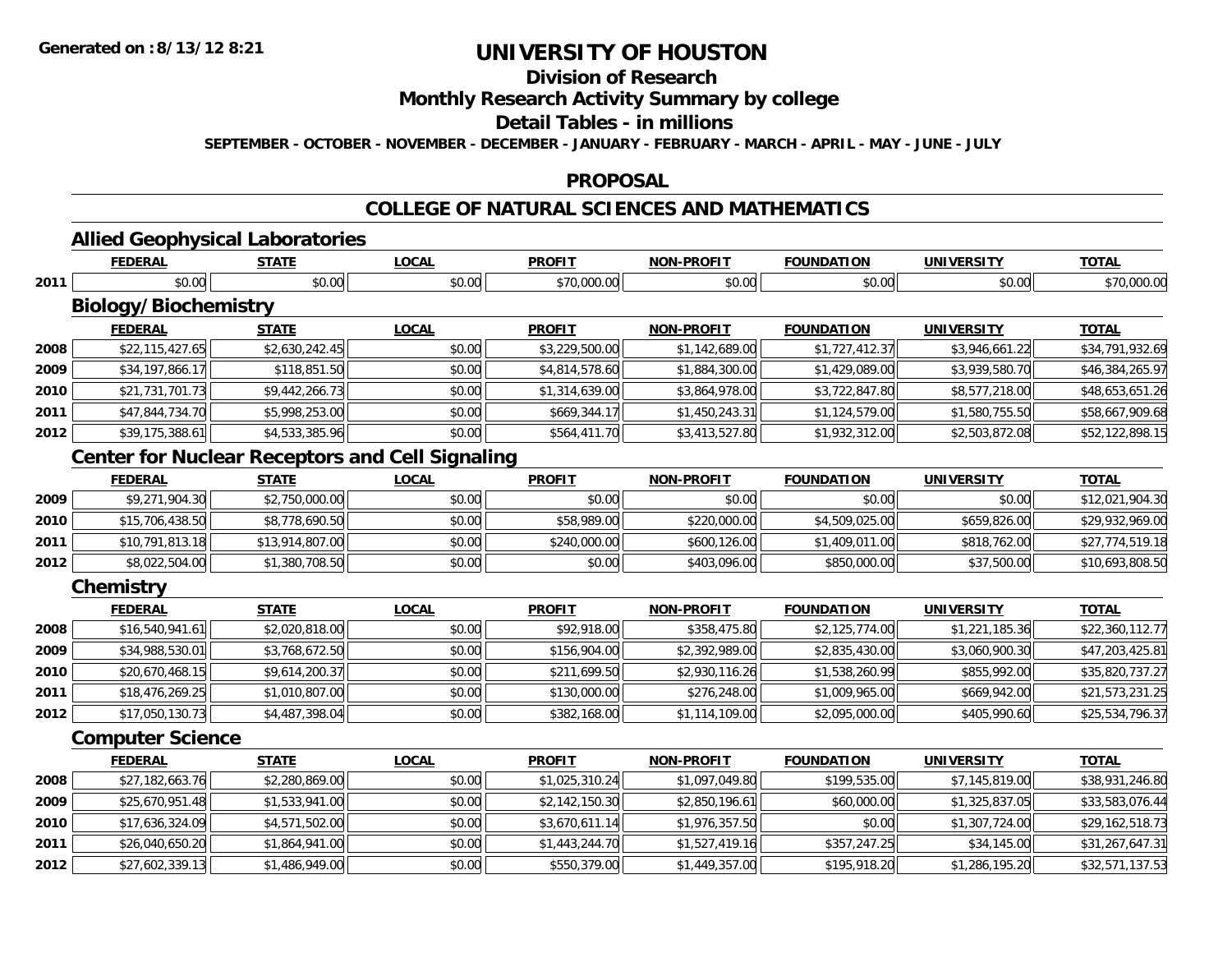## **Division of Research**

**Monthly Research Activity Summary by college**

#### **Detail Tables - in millions**

**SEPTEMBER - OCTOBER - NOVEMBER - DECEMBER - JANUARY - FEBRUARY - MARCH - APRIL - MAY - JUNE - JULY**

### **PROPOSAL**

## **COLLEGE OF NATURAL SCIENCES AND MATHEMATICS**

## **Dean, Natural Sciences and Mathematics**

|      | <b>FEDERAL</b> | <u>STATE</u> | <u>LOCAL</u> | <b>PROFIT</b> | <b>NON-PROFIT</b> | <b>FOUNDATION</b> | <b>UNIVERSITY</b> | <b>TOTAL</b>   |
|------|----------------|--------------|--------------|---------------|-------------------|-------------------|-------------------|----------------|
| 2008 | \$0.00         | \$0.00       | \$0.00       | \$0.00        | \$0.00            | \$0.00            | \$0.00            | \$0.00         |
| 2009 | \$4,260,231.26 | \$74,390.50  | \$0.00       | \$0.00        | \$0.00            | \$0.00            | \$0.00            | \$4,334,621.76 |
| 2010 | \$108,398.00   | \$130,000.00 | \$0.00       | \$0.00        | \$0.00            | \$0.00            | \$0.00            | \$238,398.00   |
| 2011 | \$1,988,854.80 | \$882,314.52 | \$0.00       | \$0.00        | \$0.00            | \$0.00            | \$0.00            | \$2,871,169.32 |
| 2012 | \$2,661,073.76 | \$0.00       | \$0.00       | \$211,980.00  | \$0.00            | \$0.00            | \$44,591.00       | \$2,917,644.76 |

## **Earth & Atmospheric Sciences**

|      | <b>FEDERAL</b> | <b>STATE</b>   | <b>LOCAL</b> | <b>PROFIT</b>  | <b>NON-PROFIT</b> | <b>FOUNDATION</b> | <b>UNIVERSITY</b> | <u>TOTAL</u>    |
|------|----------------|----------------|--------------|----------------|-------------------|-------------------|-------------------|-----------------|
| 2008 | \$3,323,749.00 | \$653,092.00   | \$25,000.00  | \$882,510.00   | \$1,324,900.00    | \$0.00            | \$657,747.00      | \$6,866,998.00  |
| 2009 | \$7,768,080.00 | \$727,378.00   | \$0.00       | \$1,981,878.88 | \$449,475.00      | \$0.00            | \$0.00            | \$10,926,811.88 |
| 2010 | \$5,051,735.50 | \$2,782,640.80 | \$0.00       | \$334,640.34   | \$591,664.00      | \$0.00            | \$1,132,394.00    | \$9,893,074.64  |
| 2011 | \$6,955,209.20 | \$990,980.20   | \$0.00       | \$3,161,957.00 | \$17,997,982.38   | \$0.00            | \$1,412,133.00    | \$30,518,261.78 |
| 2012 | \$7,958,095.74 | \$789,987.20   | \$0.00       | \$1,077,113.00 | \$151,387.00      | \$150,000.00      | \$505,768.00      | \$10,632,350.94 |

## **Institute for Multidimensional Air Quality Studies**

|      | <b>FEDERAL</b> | <b>CTATE</b>         | .OCAI              | <b>PROFIT</b>                  | <b>-PROFIT</b><br><b>AIOR</b>                                                                                                                                                                                                                                                                                                                                                                                                                                        | лом<br>המווווחה:                         | UNIVERSITY     | <b>TOTAL</b> |
|------|----------------|----------------------|--------------------|--------------------------------|----------------------------------------------------------------------------------------------------------------------------------------------------------------------------------------------------------------------------------------------------------------------------------------------------------------------------------------------------------------------------------------------------------------------------------------------------------------------|------------------------------------------|----------------|--------------|
| 2009 | 0000<br>pu.uu  | ሖ へ<br>וטט.          | $\sim$ 00<br>JU.UU | $\rightarrow$<br>∩∩ ،<br>JU.UU | $\mathsf{A}\cap\mathsf{A}\cap\mathsf{A}\cap\mathsf{A}\cap\mathsf{A}\cap\mathsf{A}\cap\mathsf{A}\cap\mathsf{A}\cap\mathsf{A}\cap\mathsf{A}\cap\mathsf{A}\cap\mathsf{A}\cap\mathsf{A}\cap\mathsf{A}\cap\mathsf{A}\cap\mathsf{A}\cap\mathsf{A}\cap\mathsf{A}\cap\mathsf{A}\cap\mathsf{A}\cap\mathsf{A}\cap\mathsf{A}\cap\mathsf{A}\cap\mathsf{A}\cap\mathsf{A}\cap\mathsf{A}\cap\mathsf{A}\cap\mathsf{A}\cap\mathsf{A}\cap\mathsf{A}\cap\mathsf{A}\cap\mathsf$<br>JU.UL | \$0.00                                   | 0000<br>JU.UU  | \$0.00       |
| 2011 | 0000<br>pv.uu  | $\sim$ $\sim$<br>υU. | 0000<br>vu.vu      | 40.00<br>v.vu                  | 0 <sup>n</sup><br>\$U.UC                                                                                                                                                                                                                                                                                                                                                                                                                                             | $\uparrow$ $\uparrow$ $\uparrow$<br>∪.∪∪ | 0000<br>⊸∪.∪∪⊪ | \$0.00       |

**Mathematics**

|      | <b>FEDERAL</b>  | <u>STATE</u>   | <b>LOCAL</b> | <b>PROFIT</b> | <b>NON-PROFIT</b> | <b>FOUNDATION</b> | <b>UNIVERSITY</b> | <b>TOTAL</b>    |
|------|-----------------|----------------|--------------|---------------|-------------------|-------------------|-------------------|-----------------|
| 2008 | \$9,723,951.69  | \$1,433,114.00 | \$0.00       | \$14,293.00   | \$432,408.60      | \$139,098.63      | \$366,149.89      | \$12,109,015.81 |
| 2009 | \$13,766,916.25 | \$0.00         | \$0.00       | \$72,653.70   | \$2,359,574.20    | \$0.00            | \$54,880.95       | \$16,254,025.10 |
| 2010 | \$7,562,068.00  | \$1,543,437.00 | \$0.00       | \$604,786.50  | \$634,691.50      | \$80,000.00       | \$146,111.00      | \$10,571,094.00 |
| 2011 | \$6,270,560.28  | \$784,756.00   | \$0.00       | \$329,690.00  | \$22,622.00       | \$115,000.00      | \$64,383.00       | \$7,587,011.28  |
| 2012 | \$5,094,877.13  | \$264,163.50   | \$0.00       | \$210,000.00  | \$167,808.00      | \$222,725.00      | \$710,825.00      | \$6,670,398.63  |

**Physics**

|      | <u>FEDERAL</u>  | <b>STATE</b>   | <u>LOCAL</u> | <b>PROFIT</b>  | <b>NON-PROFIT</b> | <b>FOUNDATION</b> | UNIVERSITY     | <b>TOTAL</b>    |
|------|-----------------|----------------|--------------|----------------|-------------------|-------------------|----------------|-----------------|
| 2008 | \$23,333,089.54 | \$3,147,007.00 | \$0.00       | \$391,494.00   | \$496,909.80      | \$1,200,782.00    | \$1,322,061.89 | \$29,891,344.23 |
| 2009 | \$14,293,020.09 | \$575,204.50   | \$0.00       | \$3,900,849.00 | \$839,019.00      | \$1,529,793.00    | \$5,246,820.00 | \$26,384,705.59 |
| 2010 | \$23,050,869.98 | \$3,307,000.00 | \$8,000.00   | \$1,990,004.00 | \$3,707,957.74    | \$945,990.21      | \$126,160,00   | \$33,135,981.93 |
| 2011 | \$18,241,367.08 | \$305,907.00   | \$6,000.00   | \$1,932,077.00 | \$2,232,441.60    | \$658,356.00      | \$0.00         | \$23,376,148.68 |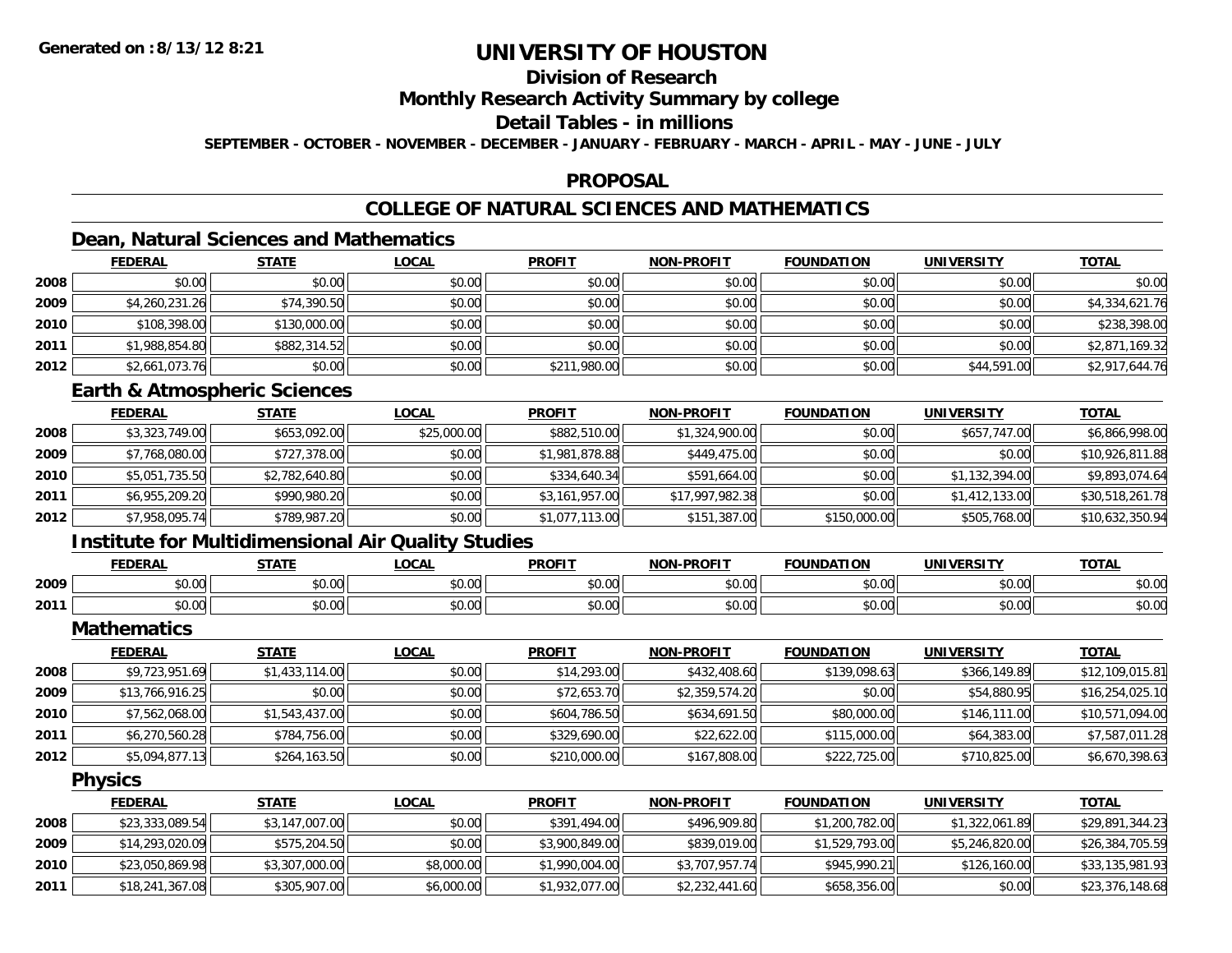#### **Division of Research**

**Monthly Research Activity Summary by college**

**Detail Tables - in millions**

**SEPTEMBER - OCTOBER - NOVEMBER - DECEMBER - JANUARY - FEBRUARY - MARCH - APRIL - MAY - JUNE - JULY**

### **PROPOSAL**

## **COLLEGE OF NATURAL SCIENCES AND MATHEMATICS**

|  | <b>hvsi</b> |  |   |     |
|--|-------------|--|---|-----|
|  |             |  | Ю | - 2 |
|  |             |  |   |     |

|       | <u>FEDERAL</u>   | STATE                | .OCAL       | <b>PROFIT</b>   | <b>NON-PROFIT</b> | <b>FOUNDATION</b> | <b>UNIVERSITY</b> | <u>TOTAL</u>     |
|-------|------------------|----------------------|-------------|-----------------|-------------------|-------------------|-------------------|------------------|
| 2012  | \$14.327.501.21  | \$594,016.00         | \$0.00      | \$4,056,187,00  | \$758,660,00      | .498.628.30       | .149.515.00       | \$22,384,507.51  |
| Total | \$616,456,695.75 | 172.691.77<br>\$101, | \$39,000.00 | \$41,918,960.77 | \$61,118,779.06   | \$33,661,779.75   | \$52,317,445.74   | \$906,685,352.84 |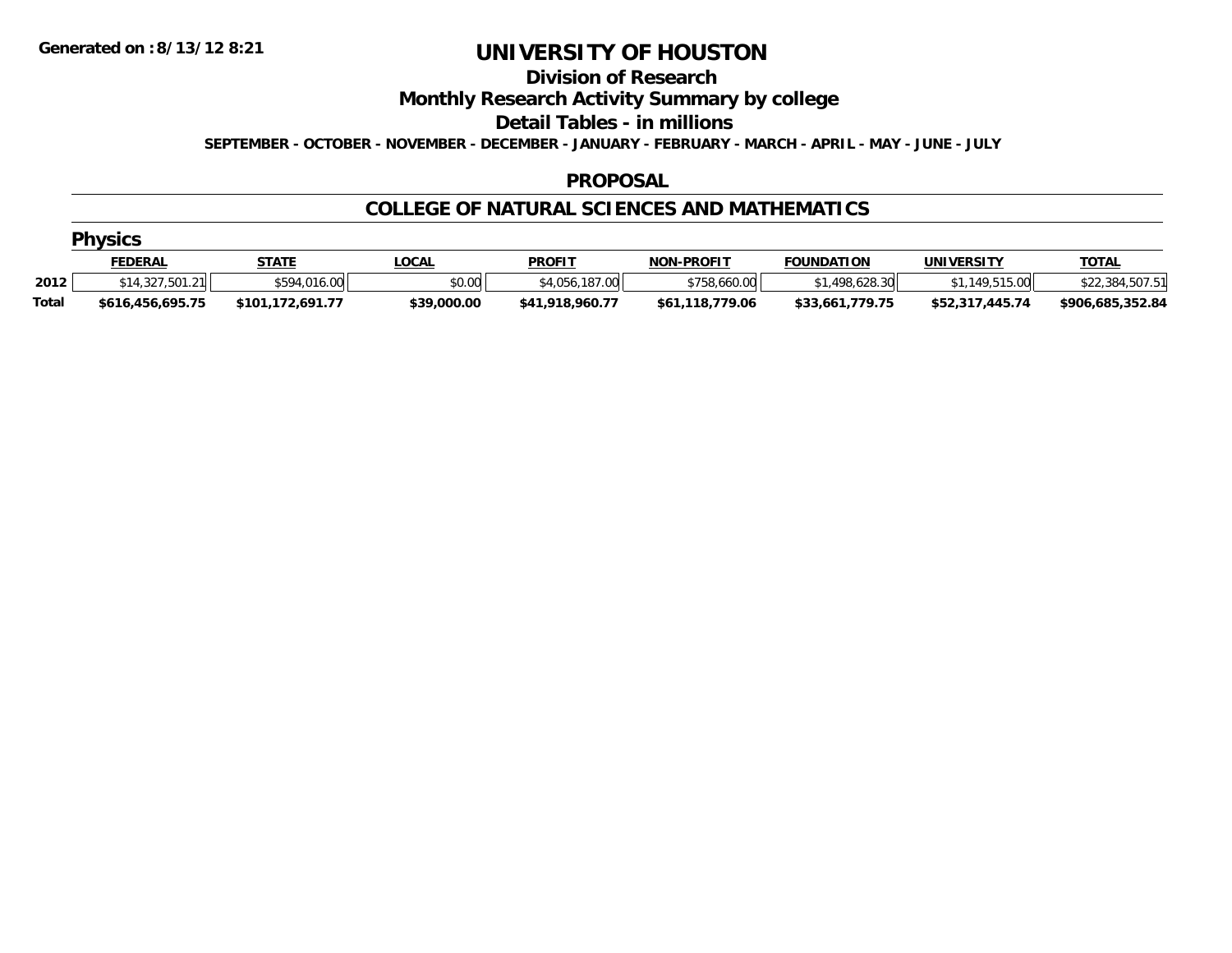# **Division of Research**

**Monthly Research Activity Summary by college**

#### **Detail Tables - in millions**

**SEPTEMBER - OCTOBER - NOVEMBER - DECEMBER - JANUARY - FEBRUARY - MARCH - APRIL - MAY - JUNE - JULY**

### **PROPOSAL**

### **COLLEGE OF OPTOMETRY**

## **Clinical Optometry - Old Dept**

|       | <b>FEDERAL</b>              | <b>STATE</b>   | <b>LOCAL</b> | <b>PROFIT</b>  | <b>NON-PROFIT</b> | <b>FOUNDATION</b> | <b>UNIVERSITY</b> | <b>TOTAL</b>    |
|-------|-----------------------------|----------------|--------------|----------------|-------------------|-------------------|-------------------|-----------------|
| 2010  | \$0.00                      | \$0.00         | \$0.00       | \$0.00         | \$0.00            | \$0.00            | \$0.00            | \$0.00          |
|       | <b>Optometry, Community</b> |                |              |                |                   |                   |                   |                 |
|       | <b>FEDERAL</b>              | <b>STATE</b>   | <b>LOCAL</b> | <b>PROFIT</b>  | <b>NON-PROFIT</b> | <b>FOUNDATION</b> | <b>UNIVERSITY</b> | <b>TOTAL</b>    |
| 2008  | \$15,816,120.00             | \$1,035,733.52 | \$0.00       | \$267,120.00   | \$90,000.00       | \$159,448.00      | \$35,000.00       | \$17,403,421.52 |
| 2009  | \$18,470,417.35             | \$73,713.52    | \$0.00       | \$495,819.25   | \$21,563.00       | \$164,996.00      | \$356,044.00      | \$19,582,553.12 |
| 2010  | \$7,183,660.50              | \$832,859.00   | \$0.00       | \$552,733.40   | \$47,927.00       | \$0.00            | \$1,421,644.50    | \$10,038,824.40 |
| 2011  | \$14,835,594.25             | \$62,945.00    | \$0.00       | \$1,645,824.12 | \$328,078.00      | \$239,995.00      | \$546,158.00      | \$17,658,594.37 |
| 2012  | \$15,138,936.00             | \$140,433.12   | \$0.00       | \$492,167.50   | \$388,952.00      | \$0.00            | \$1,257,311.00    | \$17,417,799.62 |
| Total | \$71,444,728.10             | \$2,145,684.16 | \$0.00       | \$3,453,664.27 | \$876,520.00      | \$564,439.00      | \$3,616,157.50    | \$82,101,193.03 |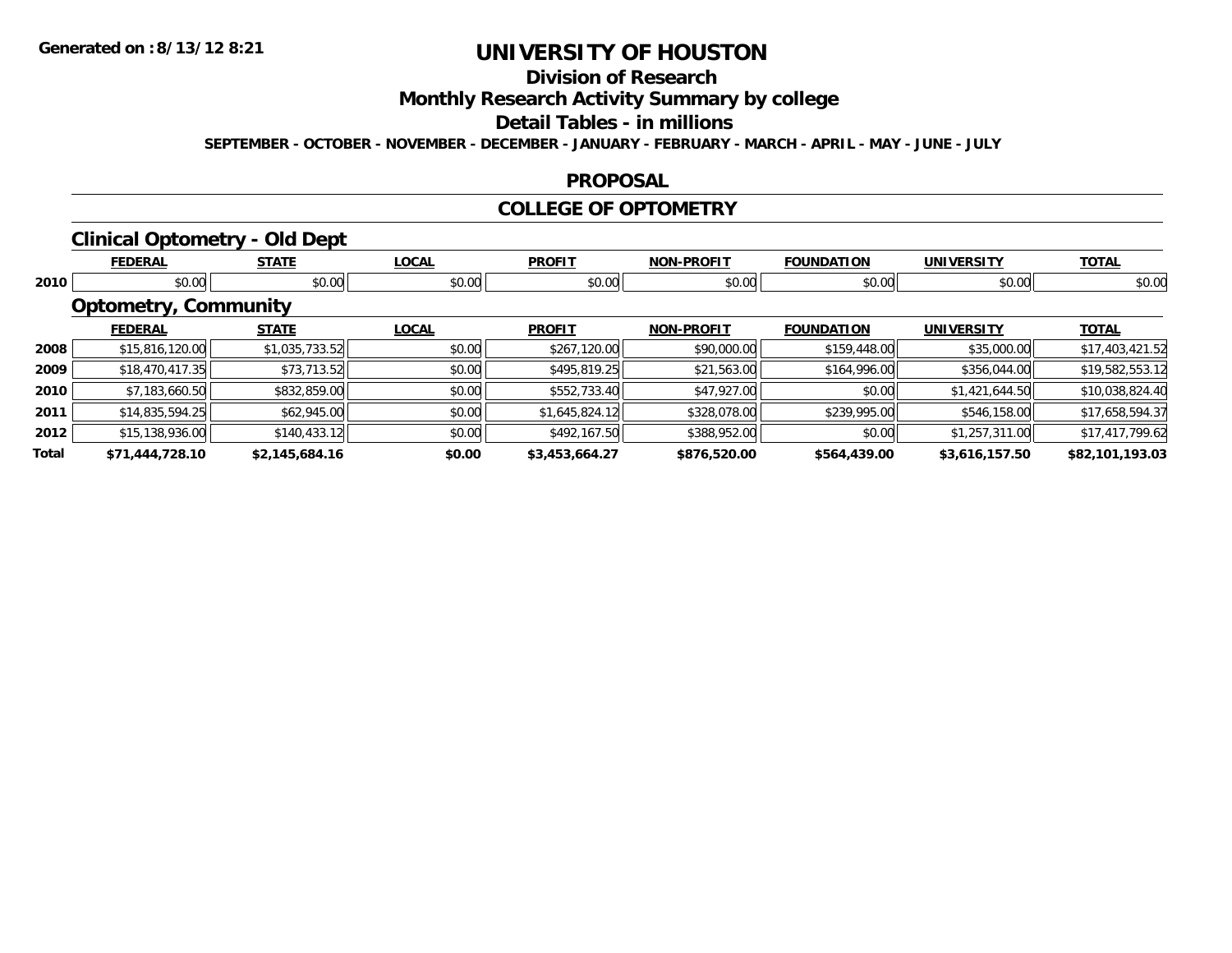## **Division of Research**

**Monthly Research Activity Summary by college**

#### **Detail Tables - in millions**

**SEPTEMBER - OCTOBER - NOVEMBER - DECEMBER - JANUARY - FEBRUARY - MARCH - APRIL - MAY - JUNE - JULY**

### **PROPOSAL**

### **COLLEGE OF PHARMACY**

## **Clinical Sciences and Administration**

|      | <b>FEDERAL</b>                        | <b>STATE</b> | <b>LOCAL</b> | <b>PROFIT</b>  | <b>NON-PROFIT</b> | <b>FOUNDATION</b> | <b>UNIVERSITY</b> | <b>TOTAL</b>   |  |  |  |
|------|---------------------------------------|--------------|--------------|----------------|-------------------|-------------------|-------------------|----------------|--|--|--|
| 2008 | \$6,661,505.00                        | \$99,400.00  | \$0.00       | \$579,765.32   | \$470,000.00      | \$139,000.00      | \$62,519.00       | \$8,012,189.32 |  |  |  |
| 2009 | \$5,421,187.02                        | \$283,457.00 | \$0.00       | \$350,148.00   | \$56,500.00       | \$5,000.00        | \$58,519.01       | \$6,174,811.03 |  |  |  |
| 2010 | \$5,629,756.08                        | \$521,897.80 | \$0.00       | \$1,235,575.97 | \$864,410.00      | \$5,000.00        | \$882,373.00      | \$9,139,012.85 |  |  |  |
| 2011 | \$5,219,394.06                        | \$11,000.00  | \$0.00       | \$308,065.80   | \$416,854.50      | \$170,340.00      | \$208,550.50      | \$6,334,204.86 |  |  |  |
| 2012 | \$5,457,342.84                        | \$35,547.00  | \$247,391.00 | \$443,026.00   | \$457,754.00      | \$195,130.00      | \$731,846.12      | \$7,568,036.96 |  |  |  |
|      | Dean, Pharmacy                        |              |              |                |                   |                   |                   |                |  |  |  |
|      | <b>FEDERAL</b>                        | <b>STATE</b> | <b>LOCAL</b> | <b>PROFIT</b>  | <b>NON-PROFIT</b> | <b>FOUNDATION</b> | <b>UNIVERSITY</b> | <b>TOTAL</b>   |  |  |  |
| 2009 | \$0.00                                | \$0.00       | \$0.00       | \$0.00         | \$25,000.00       | \$0.00            | \$0.00            | \$25,000.00    |  |  |  |
| 2010 | \$0.00                                | \$0.00       | \$0.00       | \$0.00         | \$0.00            | \$0.00            | \$0.00            | \$0.00         |  |  |  |
| 2011 | \$0.00                                | \$0.00       | \$0.00       | \$0.00         | \$0.00            | \$0.00            | \$0.00            | \$0.00         |  |  |  |
|      | <b>Institute for Community Health</b> |              |              |                |                   |                   |                   |                |  |  |  |

|      | ------<br><u>____</u> | <b>CTATE</b>   | <b>LOCAL</b>              | <b>PROFIT</b>           | <b>DDOELT</b><br><b>ארות</b> | FOUNDATION             | <b>UNIVERSITY</b> | <b>TOTA</b> |
|------|-----------------------|----------------|---------------------------|-------------------------|------------------------------|------------------------|-------------------|-------------|
| 2011 | * ^                   | ሶስ ሰሰ<br>JU.UU | $\sim$ 00 $\sim$<br>וט.טי | 0 <sup>0</sup><br>DU.UU | $\sim$ 00<br>,uu             | $\sim$ $\sim$<br>,,,,, | امہ ہ+<br>50.UU   | $\sim$      |

## **Pharmacological and Pharmaceutical Sciences**

|       | <b>FEDERAL</b>   | <u>STATE</u>    | <b>LOCAL</b> | <b>PROFIT</b>  | <b>NON-PROFIT</b> | <b>FOUNDATION</b> | <b>UNIVERSITY</b> | <u>TOTAL</u>     |
|-------|------------------|-----------------|--------------|----------------|-------------------|-------------------|-------------------|------------------|
| 2008  | \$20,138,026.00  | \$3,289,197.00  | \$0.00       | \$124,836.00   | \$2,466,325.00    | \$1,167,908.00    | \$0.00            | \$27,186,292.00  |
| 2009  | \$24,980,813.24  | \$797,873.00    | \$0.00       | \$148,400.00   | \$2,295,680.00    | \$770,169.00      | \$2,419,130.99    | \$31,412,066.23  |
| 2010  | \$27,376,059.64  | \$7,460,115.20  | \$0.00       | \$71,200.00    | \$2,955,560.00    | \$306,178.00      | \$214,489.00      | \$38,383,601.84  |
| 2011  | \$29,095,444.94  | \$0.00          | \$0.00       | \$122,287.00   | \$997,169.50      | \$1,346,467.00    | \$1,149,378.00    | \$32,710,746.44  |
| 2012  | \$38,174,544.12  | \$509,889.00    | \$0.00       | \$282,500.00   | \$3,573,982.20    | \$203,976.00      | \$3,718,110.00    | \$46,463,001.32  |
| Total | \$170,701,690.94 | \$13,008,376.00 | \$247,391.00 | \$3,665,804.09 | \$14,579,235.20   | \$4,309,168.00    | \$9,444,915.62    | \$215,956,580.85 |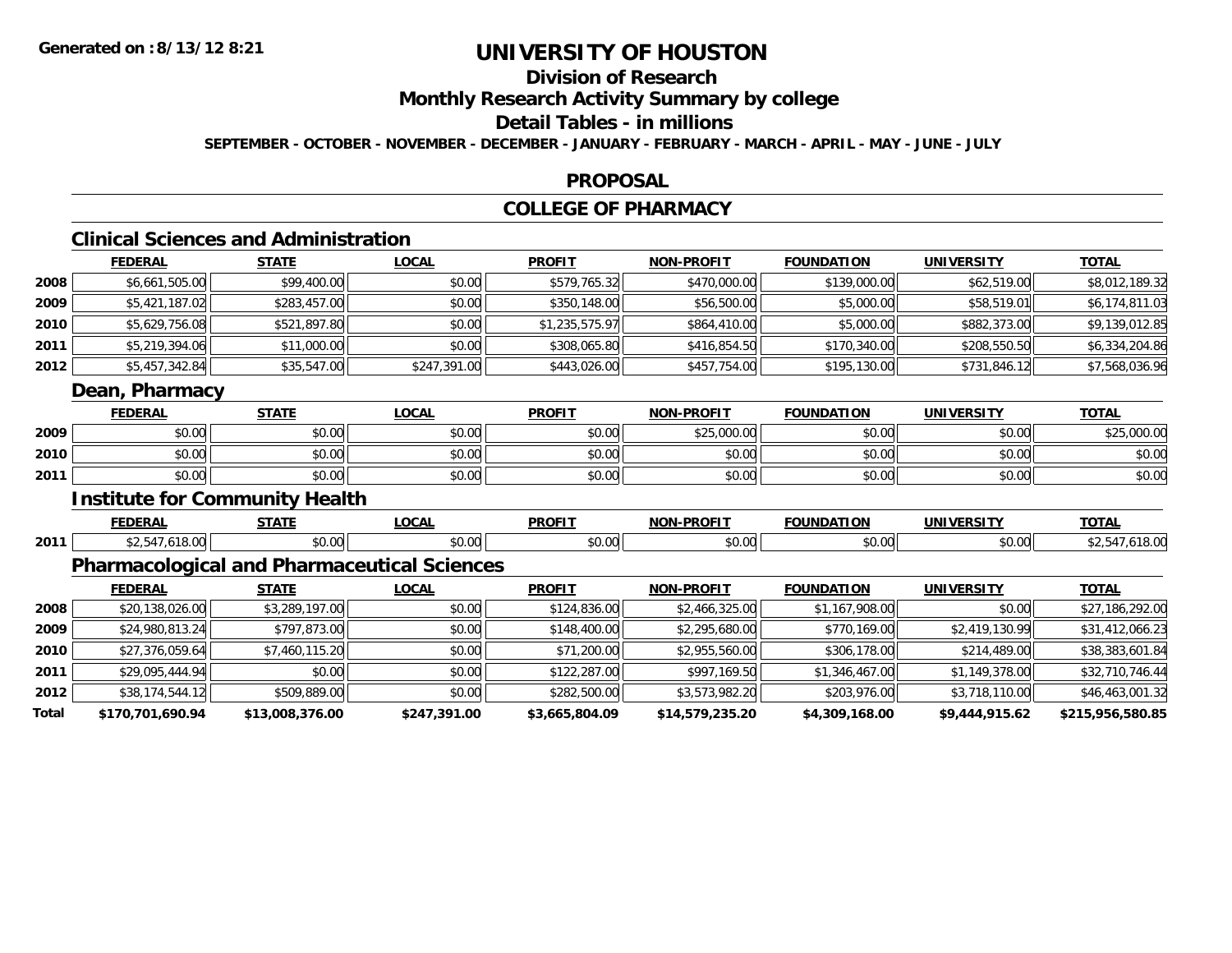# **Division of Research**

**Monthly Research Activity Summary by college**

#### **Detail Tables - in millions**

**SEPTEMBER - OCTOBER - NOVEMBER - DECEMBER - JANUARY - FEBRUARY - MARCH - APRIL - MAY - JUNE - JULY**

### **PROPOSAL**

### **COLLEGE OF TECHNOLOGY**

|      | <b>Center for Life Sciences Technology</b>              |                |              |                |                   |                   |                   |                 |
|------|---------------------------------------------------------|----------------|--------------|----------------|-------------------|-------------------|-------------------|-----------------|
|      | <b>FEDERAL</b>                                          | <b>STATE</b>   | <b>LOCAL</b> | <b>PROFIT</b>  | <b>NON-PROFIT</b> | <b>FOUNDATION</b> | <b>UNIVERSITY</b> | <b>TOTAL</b>    |
| 2009 | \$0.00                                                  | \$0.00         | \$0.00       | \$0.00         | \$0.00            | \$0.00            | \$0.00            | \$0.00          |
|      | <b>Center for Technology Literacy</b><br><b>FEDERAL</b> | <b>STATE</b>   | <b>LOCAL</b> | <b>PROFIT</b>  | <b>NON-PROFIT</b> | <b>FOUNDATION</b> | <b>UNIVERSITY</b> | <b>TOTAL</b>    |
| 2009 | \$16,800.00                                             | \$0.00         | \$0.00       | \$0.00         | \$0.00            | \$0.00            | \$0.00            | \$16,800.00     |
| 2010 | \$2,499,903.90                                          | \$0.00         | \$0.00       | \$0.00         | \$376,947.50      | \$0.00            | \$0.00            | \$2,876,851.40  |
| 2011 | \$59,903.20                                             | \$0.00         | \$0.00       | \$230,106.00   | \$0.00            | \$0.00            | \$0.00            | \$290,009.20    |
| 2012 | \$0.00                                                  | \$111,690.00   | \$0.00       | \$0.00         | \$0.00            | \$0.00            | \$0.00            | \$111,690.00    |
|      | Dean, Technology                                        |                |              |                |                   |                   |                   |                 |
|      | <b>FEDERAL</b>                                          | <b>STATE</b>   | <b>LOCAL</b> | <b>PROFIT</b>  | <b>NON-PROFIT</b> | <b>FOUNDATION</b> | <b>UNIVERSITY</b> | <b>TOTAL</b>    |
| 2008 | \$0.00                                                  | \$736,051.00   | \$0.00       | \$0.00         | \$318,769.00      | \$0.00            | \$0.00            | \$1,054,820.00  |
| 2009 | \$44,855.10                                             | \$761,051.00   | \$0.00       | \$0.00         | \$318,769.50      | \$0.00            | \$0.00            | \$1,124,675.60  |
| 2010 | \$0.00                                                  | \$1,460,115.00 | \$0.00       | \$0.00         | \$0.00            | \$0.00            | \$0.00            | \$1,460,115.00  |
| 2011 | \$501,908.50                                            | \$1,153,800.00 | \$0.00       | \$0.00         | \$0.00            | \$0.00            | \$31,415.00       | \$1,687,123.50  |
| 2012 | \$514,128.64                                            | \$784,578.80   | \$0.00       | \$0.00         | \$100,000.00      | \$0.00            | \$0.00            | \$1,398,707.44  |
|      | <b>Engineering Technology</b>                           |                |              |                |                   |                   |                   |                 |
|      | <b>FEDERAL</b>                                          | <b>STATE</b>   | <b>LOCAL</b> | <b>PROFIT</b>  | <b>NON-PROFIT</b> | <b>FOUNDATION</b> | <b>UNIVERSITY</b> | <b>TOTAL</b>    |
| 2008 | \$8,595,920.71                                          | \$1,436,179.95 | \$0.00       | \$191,828.00   | \$184,101.00      | \$0.00            | \$612,141.30      | \$11,020,170.96 |
| 2009 | \$12,560,386.15                                         | \$874,336.00   | \$0.00       | \$1,977,642.20 | \$503,296.25      | \$14,984.60       | \$0.00            | \$15,930,645.20 |
| 2010 | \$8,716,200.35                                          | \$3,463,067.00 | \$0.00       | \$89,928.00    | \$566,570.00      | \$41,690.20       | \$201,163.92      | \$13,078,619.47 |
| 2011 | \$5,023,440.88                                          | \$1,466,429.00 | \$0.00       | \$134,702.00   | \$1,132,124.58    | \$189,434.30      | \$0.00            | \$7,946,130.76  |
| 2012 | \$7,022,789.75                                          | \$196,336.20   | \$0.00       | \$120,000.00   | \$269,852.00      | \$194,810.00      | \$624,509.00      | \$8,428,296.95  |
|      | <b>Human Development and Consumer Science</b>           |                |              |                |                   |                   |                   |                 |
|      | <b>FEDERAL</b>                                          | <b>STATE</b>   | <b>LOCAL</b> | <b>PROFIT</b>  | <b>NON-PROFIT</b> | <b>FOUNDATION</b> | <b>UNIVERSITY</b> | <b>TOTAL</b>    |
| 2008 | \$3,037,183.25                                          | \$37,500.00    | \$0.00       | \$10,000.00    | \$0.00            | \$0.00            | \$0.00            | \$3,084,683.25  |
| 2009 | \$127,020.40                                            | \$120,000.00   | \$0.00       | \$0.00         | \$189,631.00      | \$19,999.00       | \$169,226.00      | \$625,876.40    |
| 2010 | \$1,155,242.75                                          | \$0.00         | \$0.00       | \$75,704.00    | \$0.00            | \$66,442.00       | \$0.00            | \$1,297,388.75  |
| 2011 | \$115,500.00                                            | \$0.00         | \$0.00       | \$0.00         | \$0.00            | \$0.00            | \$0.00            | \$115,500.00    |
| 2012 | \$898,718.00                                            | \$46,549.08    | \$0.00       | \$0.00         | \$0.00            | \$0.00            | \$0.00            | \$945,267.08    |

2 | \$898,718.00|| \$46,549.08|| \$0.00|| \$0.00|| \$0.00|| \$0.00|| \$0.00|| \$0.00|| \$0.00|| \$0.00|| \$945,267.08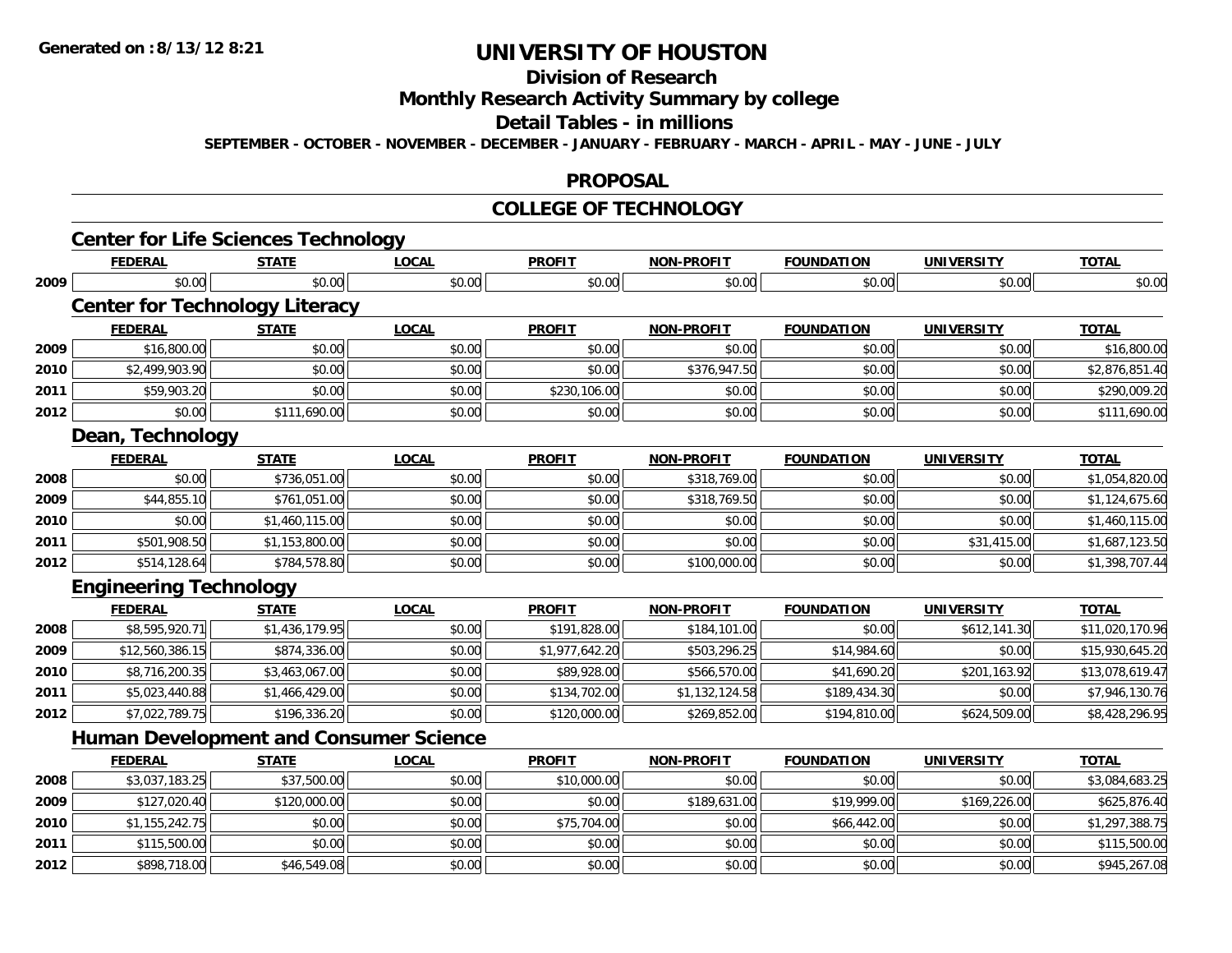# **Division of Research**

**Monthly Research Activity Summary by college**

#### **Detail Tables - in millions**

**SEPTEMBER - OCTOBER - NOVEMBER - DECEMBER - JANUARY - FEBRUARY - MARCH - APRIL - MAY - JUNE - JULY**

### **PROPOSAL**

## **COLLEGE OF TECHNOLOGY**

## **Information & Logistics Technology**

|      | <b>FEDERAL</b> | <b>STATE</b> | <u>LOCAL</u> | <b>PROFIT</b>  | <b>NON-PROFIT</b> | <b>FOUNDATION</b> | UNIVERSITY   | <u>TOTAL</u>    |
|------|----------------|--------------|--------------|----------------|-------------------|-------------------|--------------|-----------------|
| 2008 | \$704,668.89   | \$12,500.00  | \$0.00       | \$1,500.00     | \$0.00            | \$0.00            | \$0.00       | \$718,668.89    |
| 2009 | \$1,289,448.00 | \$180,000.00 | \$0.00       | \$0.00         | \$20,094.00       | \$19,999.00       | \$0.00       | \$1,509,541.00  |
| 2010 | \$7,410,092.00 | \$200,000.00 | \$0.00       | \$6,377,367.00 | \$301,947.50      | \$19,999.00       | \$0.00       | \$14,309,405.50 |
| 2011 | \$4,048,700.90 | \$31,800.00  | \$0.00       | \$0.00         | \$0.00            | \$0.00            | \$0.00       | \$4,080,500.90  |
| 2012 | \$15,784.60    | \$81,029.88  | \$0.00       | \$141,250.00   | \$50,000.00       | \$0.00            | \$111,934.00 | \$399,998.48    |

## **Texas Manufacturing Assistance Center**

|       | <b>FEDERAL</b>  | <b>STATE</b>    | <u>LOCAL</u> | <b>PROFIT</b>  | <b>NON-PROFIT</b> | <b>FOUNDATION</b> | <b>UNIVERSITY</b> | <b>TOTAL</b>    |
|-------|-----------------|-----------------|--------------|----------------|-------------------|-------------------|-------------------|-----------------|
| 2008  | \$0.00          | \$0.00          | \$0.00       | \$0.00         | \$0.00            | \$0.00            | \$0.00            | \$0.00          |
| 2009  | \$1,132,551.00  | \$0.00          | \$0.00       | \$0.00         | \$0.00            | \$0.00            | \$0.00            | \$1,132,551.00  |
| 2010  | \$0.00          | \$0.00          | \$0.00       | \$0.00         | \$0.00            | \$0.00            | \$0.00            | \$0.00          |
| 2011  | \$0.00          | \$0.00          | \$0.00       | \$0.00         | \$0.00            | \$0.00            | \$0.00            | \$0.00          |
| 2012  | \$0.00          | \$0.00          | \$0.00       | \$0.00         | \$0.00            | \$0.00            | \$0.00            | \$0.00          |
| Total | \$65,491,146.97 | \$13,153,012.91 | \$0.00       | \$9,350,027.20 | \$4,332,102.33    | \$567,358.10      | \$1,750,389.22    | \$94,644,036.73 |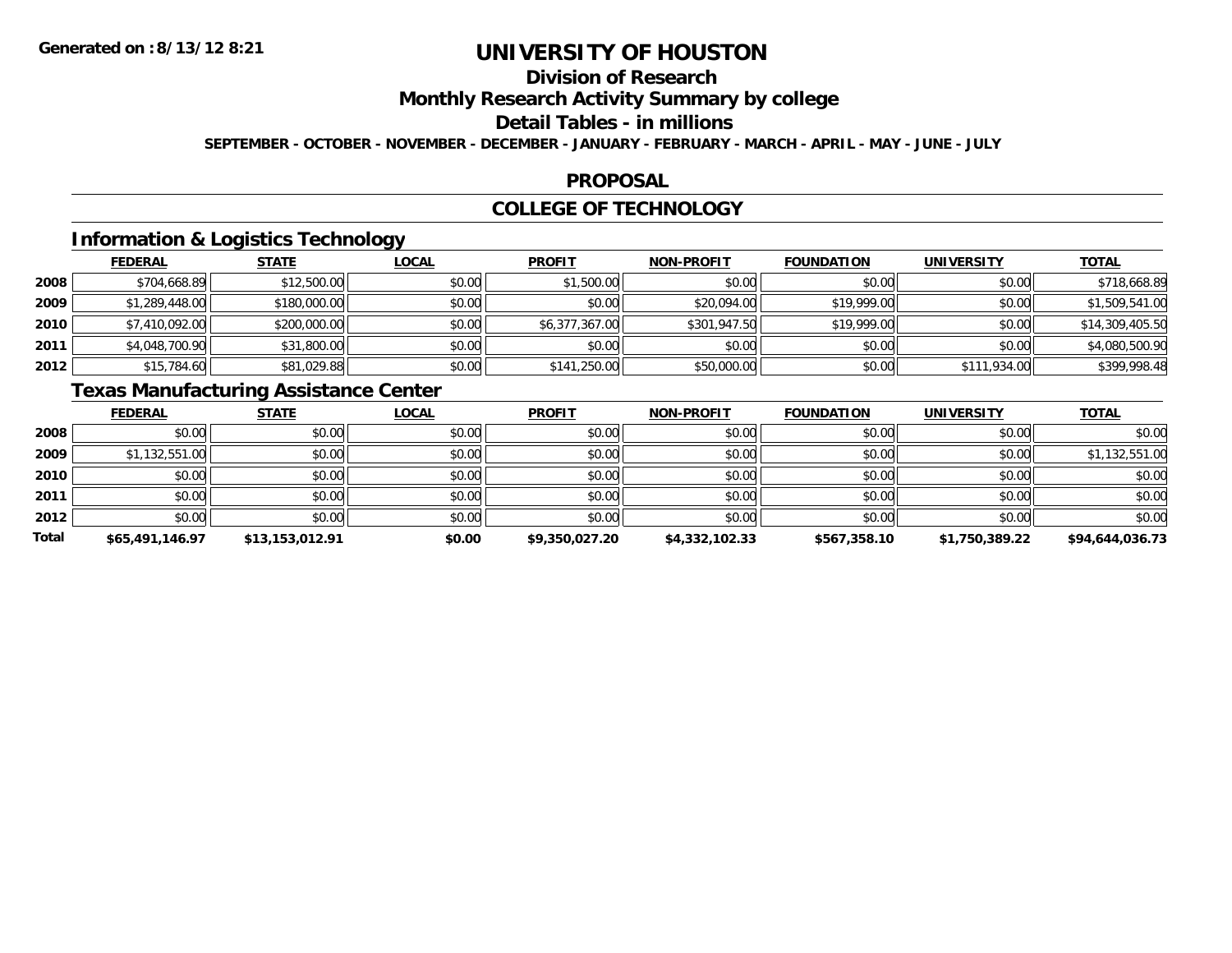## **Division of Research**

**Monthly Research Activity Summary by college**

#### **Detail Tables - in millions**

**SEPTEMBER - OCTOBER - NOVEMBER - DECEMBER - JANUARY - FEBRUARY - MARCH - APRIL - MAY - JUNE - JULY**

## **PROPOSAL**

## **CULLEN COLLEGE OF ENGINEERING**

## **Biomedical Engineering**

|      | <b>Biomedical Engineering</b> |              |              |               |                   |                   |                   |                 |  |  |
|------|-------------------------------|--------------|--------------|---------------|-------------------|-------------------|-------------------|-----------------|--|--|
|      | <b>FEDERAL</b>                | <b>STATE</b> | <b>LOCAL</b> | <b>PROFIT</b> | <b>NON-PROFIT</b> | <b>FOUNDATION</b> | <b>UNIVERSITY</b> | <b>TOTAL</b>    |  |  |
| 2008 | \$7,851,303.25                | \$150,000.00 | \$0.00       | \$0.00        | \$290,001.00      | \$0.00            | \$697,320.00      | \$8,988,624.25  |  |  |
| 2009 | \$3,350,822.10                | \$0.00       | \$0.00       | \$0.00        | \$75,000.00       | \$139,900.36      | \$1,677,048.00    | \$5,242,770.46  |  |  |
| 2010 | \$1,883,761.98                | \$200,000.00 | \$0.00       | \$0.00        | \$525,000.00      | \$0.00            | \$206,250.00      | \$2,815,011.98  |  |  |
| 2011 | \$7,771,469.95                | \$0.00       | \$0.00       | \$0.00        | \$0.00            | \$0.00            | \$1,383,750.00    | \$9,155,219.95  |  |  |
| 2012 | \$15,008,613.10               | \$872,750.00 | \$0.00       | \$185,731.00  | \$0.00            | \$0.00            | \$1,403,125.00    | \$17,470,219.10 |  |  |
|      |                               |              |              |               |                   |                   |                   |                 |  |  |

## **Center for Innovative Grouting Materials and Tech**

|      | <b>FEDERAL</b> | <b>STATE</b>                               | LOCAL                              | <b>PROFIT</b>                                | <b>NON-PROFIT</b> | <b>FOUNDATION</b> | <b>IINIVERSITY</b> | <b>TOTAL</b> |
|------|----------------|--------------------------------------------|------------------------------------|----------------------------------------------|-------------------|-------------------|--------------------|--------------|
| 2009 | 0000<br>ט.טע   | ¢∩<br>$\sim$<br>JU.UL                      | $\sigma \cap \Delta \cap$<br>JU.UU | $\triangle$ $\triangle$ $\triangle$<br>JU.   | 40.00<br>vv.vv    | \$0.00            | \$0.00             | \$0.00       |
| 2010 | 0000<br>,u.uu  | $\mathfrak{e}\cap\mathfrak{e}\cap$<br>J∪.∪ | 0.00<br>JU.UU                      | $\mathsf{A} \cap \mathsf{A} \cap$<br>JU.     | 40.00<br>vv.vv    | \$0.00            | \$0.00             | \$0.00       |
| 2011 | 0000<br>,u.uu  | \$0.00                                     | $\sigma$ $\sim$ $\sigma$<br>DU.UU  | $\triangle$ $\triangle$ $\triangle$<br>JU.UU | \$0.00            | \$0.00            | \$0.00             | \$0.00       |

### **Chemical Engineering**

|      | <b>FEDERAL</b>  | <b>STATE</b>   | <b>LOCAL</b> | <b>PROFIT</b>  | <b>NON-PROFIT</b> | <b>FOUNDATION</b> | <b>UNIVERSITY</b> | <b>TOTAL</b>    |
|------|-----------------|----------------|--------------|----------------|-------------------|-------------------|-------------------|-----------------|
| 2008 | \$4,826,693.10  | \$3,465,168.81 | \$0.00       | \$1,195,453.08 | \$2,303,060.00    | \$600,000.00      | \$1,490,000.00    | \$13,880,374.99 |
| 2009 | \$40,762,468.70 | \$2,903,093.15 | \$0.00       | \$2,553,099.52 | \$2,340,685.00    | \$535,230.00      | \$2,784,313.00    | \$51,878,889.37 |
| 2010 | \$16,338,033.41 | \$5,145,941.50 | \$94,400.00  | \$1,339,515.43 | \$475,000.00      | \$704,140.00      | \$1,210,315.00    | \$25,307,345.34 |
| 2011 | \$23,187,501.50 | \$861,670.00   | \$153,000.00 | \$5,828,601.61 | \$7,648,527.76    | \$899,695.00      | \$711,805.00      | \$39,290,800.87 |
| 2012 | \$15,360,061.73 | \$4,355,373.60 | \$0.00       | \$2,576,733.30 | \$1,493,238.75    | \$3,282,448.00    | \$1,338,226.60    | \$28,406,081.98 |

## **Civil Engineering**

|      | <b>FEDERAL</b>  | <u>STATE</u>   | <b>LOCAL</b> | <b>PROFIT</b> | <b>NON-PROFIT</b> | <b>FOUNDATION</b> | <b>UNIVERSITY</b> | <b>TOTAL</b>    |
|------|-----------------|----------------|--------------|---------------|-------------------|-------------------|-------------------|-----------------|
| 2008 | \$4,669,287.96  | \$4,069,469.08 | \$0.00       | \$40,000.00   | \$14,000.00       | \$0.00            | \$325,079.62      | \$9,117,836.66  |
| 2009 | \$10,627,495.63 | \$1,687,575.73 | \$165,000.00 | \$370,823.00  | \$217,499.60      | \$150,000.00      | \$649,306.00      | \$13,867,699.96 |
| 2010 | \$11,843,003.00 | \$4,454,363.00 | \$0.00       | \$238,488.20  | \$163,246.00      | \$0.00            | \$3,087,108.00    | \$19,786,208.20 |
| 2011 | \$26,315,811.01 | \$4,303,984.20 | \$100,000.00 | \$83,500.00   | \$13,403,830.20   | \$112,854.25      | \$931,819.00      | \$45,251,798.66 |
| 2012 | \$11,482,945.75 | \$2,489,252.60 | \$0.00       | \$571,171.90  | \$3,407,359.50    | \$701,202.70      | \$2,552,136.00    | \$21,204,068.45 |

## **Composites Engineering and Applications Center**

|      | <b>FEDERAL</b>    | <b>STATE</b> | <u>LOCAL</u> | <b>PROFIT</b> | <b>NON-PROFIT</b> | <b>FOUNDATION</b> | <b>UNIVERSITY</b> | <b>TOTAL</b> |
|------|-------------------|--------------|--------------|---------------|-------------------|-------------------|-------------------|--------------|
| 2010 | \$0.00            | \$0.00       | \$0.00       | \$0.00        | \$0.00            | \$0.00            | \$0.00            | \$0.00       |
|      | Dean, Engineering |              |              |               |                   |                   |                   |              |
|      | <b>FEDERAL</b>    | <b>STATE</b> | <u>LOCAL</u> | <b>PROFIT</b> | <b>NON-PROFIT</b> | <b>FOUNDATION</b> | <b>UNIVERSITY</b> | <b>TOTAL</b> |
| 2008 | \$553,071.65      | \$80,000.00  | \$0.00       | \$0.00        | \$0.00            | \$0.00            | \$0.00            | \$633,071.65 |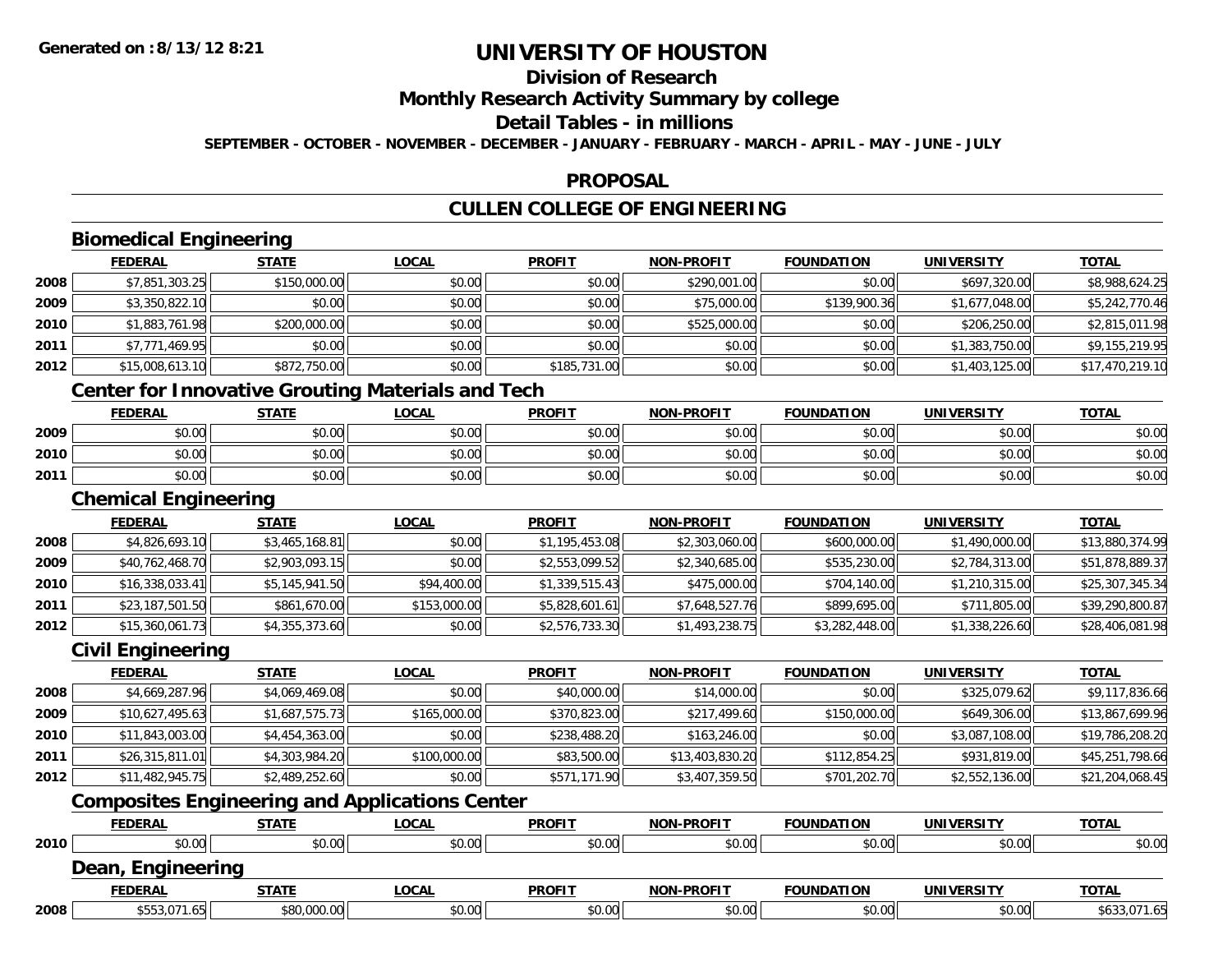## **Division of Research**

**Monthly Research Activity Summary by college**

#### **Detail Tables - in millions**

**SEPTEMBER - OCTOBER - NOVEMBER - DECEMBER - JANUARY - FEBRUARY - MARCH - APRIL - MAY - JUNE - JULY**

### **PROPOSAL**

## **CULLEN COLLEGE OF ENGINEERING**

## **Dean, Engineering**

|      | Engineering<br>Dean, |              |              |               |                   |                   |                   |              |  |  |
|------|----------------------|--------------|--------------|---------------|-------------------|-------------------|-------------------|--------------|--|--|
|      | <b>FEDERAL</b>       | <u>STATE</u> | <u>LOCAL</u> | <b>PROFIT</b> | <b>NON-PROFIT</b> | <b>FOUNDATION</b> | <b>UNIVERSITY</b> | <b>TOTAL</b> |  |  |
| 2009 | \$325,710.00         | \$0.00       | \$0.00       | \$0.00        | \$0.00            | \$0.00            | \$0.00            | \$325,710.00 |  |  |
| 2010 | \$0.00               | \$0.00       | \$0.00       | \$0.00        | \$0.00            | \$12,465.50       | \$0.00            | \$12,465.50  |  |  |
| 2012 | \$882,933.40         | \$0.00       | \$0.00       | \$0.00        | \$0.00            | \$0.00            | \$0.00            | \$882,933.40 |  |  |

<u> 1989 - Johann Stoff, deutscher Stoffen und der Stoffen und der Stoffen und der Stoffen und der Stoffen und de</u>

## **Electrical & Computer Engineering**

|      | <b>FEDERAL</b>  | <b>STATE</b>   | <u>LOCAL</u> | <b>PROFIT</b>  | <b>NON-PROFIT</b> | <b>FOUNDATION</b> | UNIVERSITY     | <u>TOTAL</u>    |
|------|-----------------|----------------|--------------|----------------|-------------------|-------------------|----------------|-----------------|
| 2008 | \$15,472,654.70 | \$5,007,153.19 | \$0.00       | \$638,503.00   | \$955,292,30      | \$0.00            | \$1,349,007.78 | \$23,422,610.97 |
| 2009 | \$16,380,962.63 | \$766,788.00   | \$0.00       | \$309,885.00   | \$82,000.00       | \$349,786.00      | \$397,430.00   | \$18,286,851.63 |
| 2010 | \$12,995,296.55 | \$4,352,478.70 | \$204,000.00 | \$3,126,330.00 | \$758,835,00      | \$288,721.06      | \$2,040,489.08 | \$23,766,150.39 |
| 2011 | \$17,736,212.43 | \$80,000.00    | \$0.00       | \$2.394.744.81 | \$9,183,865.00    | \$446,524,00      | \$1,464,899.00 | \$31,306,245.24 |
| 2012 | \$28,607,096.62 | \$1,660,136.98 | \$0.00       | \$1,749,402.00 | \$1,073,562.25    | \$1,425,800.00    | \$2,927,025.00 | \$37,443,022.85 |

## **Industrial Engineering**

|      | <b>Industrial Engineering</b> |              |              |               |                   |                   |                   |                |  |  |  |  |
|------|-------------------------------|--------------|--------------|---------------|-------------------|-------------------|-------------------|----------------|--|--|--|--|
|      | <b>FEDERAL</b>                | <b>STATE</b> | <b>LOCAL</b> | <b>PROFIT</b> | <b>NON-PROFIT</b> | <b>FOUNDATION</b> | <b>UNIVERSITY</b> | <b>TOTAL</b>   |  |  |  |  |
| 2008 | \$2,181,283.80                | \$526,819.00 | \$7,410.00   | \$0.00        | \$7,966.00        | \$0.00            | \$79,728.00       | \$2,803,206.80 |  |  |  |  |
| 2009 | \$2,405,194.90                | \$292,071.00 | \$31,554.00  | \$0.00        | \$549,945.00      | \$0.00            | \$1,056,426.00    | \$4,335,190.90 |  |  |  |  |
| 2010 | \$1,997,316.68                | \$409,080.00 | \$404,701.00 | \$0.00        | \$0.00            | \$85,502.50       | \$20,000.00       | \$2,916,600.18 |  |  |  |  |
| 2011 | \$574,762.38                  | \$353,870.00 | \$0.00       | \$11,317.00   | \$0.00            | \$336,822.00      | \$49,959.00       | \$1,326,730.38 |  |  |  |  |
| 2012 | \$4,621,172.80                | \$460,544.60 | \$32,326.00  | \$102,143.50  | \$0.00            | \$0.00            | \$0.00            | \$5,216,186.90 |  |  |  |  |

<u> 1989 - Johann Stoff, deutscher Stoffen und der Stoffen und der Stoffen und der Stoffen und der Stoffen und de</u>

### **Mechanical Engineering**

|      | <b>FEDERAL</b>  | <b>STATE</b>    | <b>LOCAL</b> | <b>PROFIT</b>  | <b>NON-PROFIT</b> | <b>FOUNDATION</b> | <b>UNIVERSITY</b> | <b>TOTAL</b>    |
|------|-----------------|-----------------|--------------|----------------|-------------------|-------------------|-------------------|-----------------|
| 2008 | \$9,947,210.31  | \$2,711,310.00  | \$0.00       | \$2,233,377.00 | \$535,367.60      | \$149,640.00      | \$584,808.64      | \$16,161,713.55 |
| 2009 | \$37,038,807.87 | \$2,922,793.00  | \$0.00       | \$1,907,457.00 | \$1,047,196.40    | \$242,453.64      | \$2,461,005.00    | \$45,619,712.91 |
| 2010 | \$22,266,335.34 | \$10,621,267.40 | \$0.00       | \$2,497,460.80 | \$463,098.00      | \$2,711,972.44    | \$530,219.00      | \$39,090,352.98 |
| 2011 | \$30,575,536.24 | \$886,842.00    | \$0.00       | \$3,701,259.50 | \$5,061,318.62    | \$1,338,678.20    | \$1,165,283.00    | \$42,728,917.56 |
| 2012 | \$32,476,427.52 | \$163,305.14    | \$0.00       | \$2,094,666.10 | \$1,743,748.76    | \$1,342,759.60    | \$1,750,244.00    | \$39,571,151.12 |
|      | ----            | - -             |              |                |                   |                   |                   |                 |

#### **National Wind Energy Center**

|      | <b>FEDERAL</b>                            | STATE        | <u>LOCAL</u> | <b>PROFIT</b> | <b>NON-PROFIT</b> | <b>FOUNDATION</b> | UNIVERSITY   | <b>TOTAL</b>   |
|------|-------------------------------------------|--------------|--------------|---------------|-------------------|-------------------|--------------|----------------|
| 2010 | \$0.00                                    | \$0.00       | \$0.00       | \$0.00        | \$0.00            | \$0.00            | \$0.00       | \$0.00         |
|      | <b>SW Public Safety Technology Center</b> |              |              |               |                   |                   |              |                |
|      | <b>FEDERAL</b>                            | <u>STATE</u> | <u>LOCAL</u> | <b>PROFIT</b> | <b>NON-PROFIT</b> | <b>FOUNDATION</b> | UNIVERSITY   | <b>TOTAL</b>   |
| 2008 | \$209,956.20                              | \$0.00       | \$0.00       | \$0.00        | \$0.00            | \$0.00            | \$900,000.00 | \$1,109,956.20 |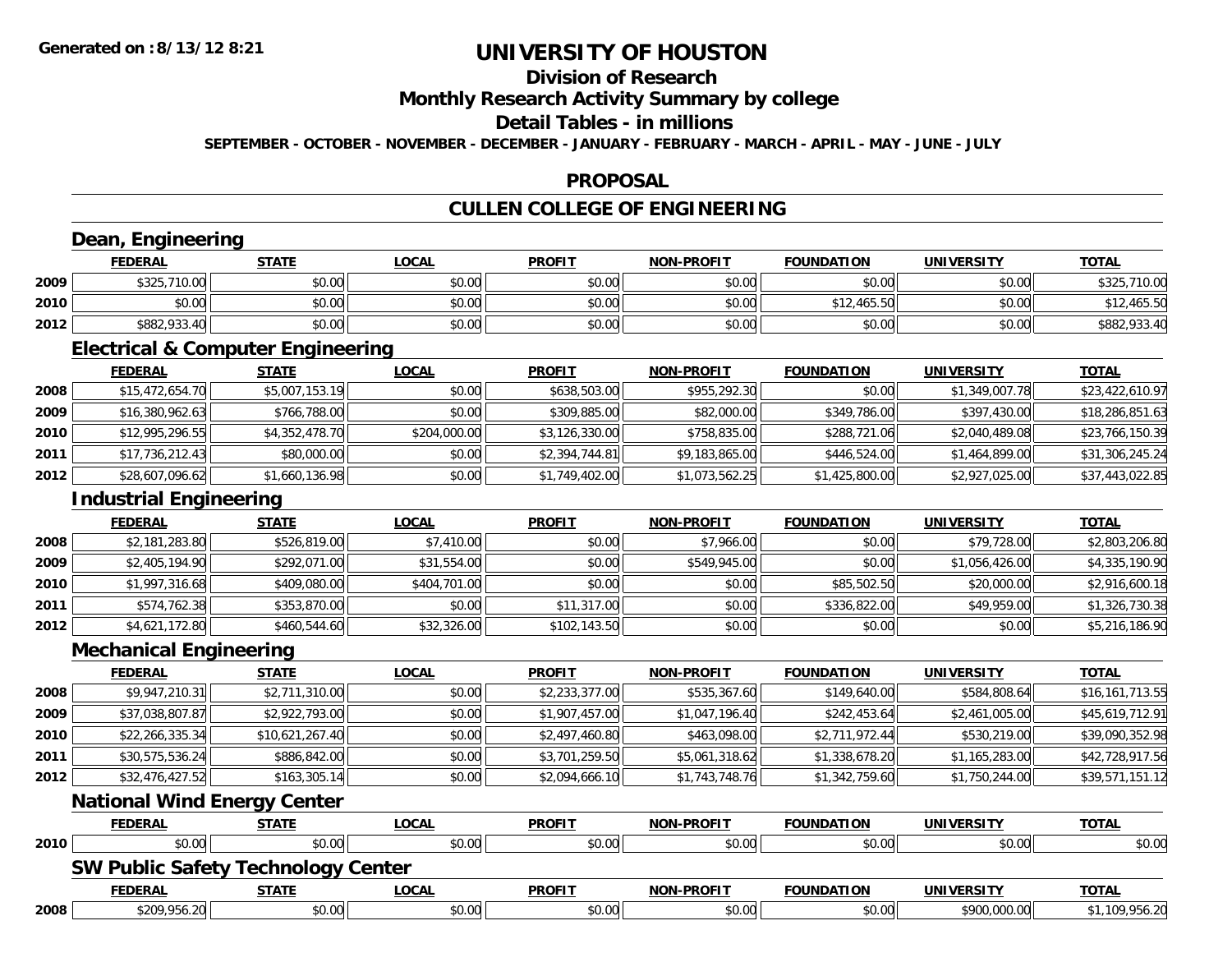## **Division of Research**

**Monthly Research Activity Summary by college**

**Detail Tables - in millions**

**SEPTEMBER - OCTOBER - NOVEMBER - DECEMBER - JANUARY - FEBRUARY - MARCH - APRIL - MAY - JUNE - JULY**

### **PROPOSAL**

## **CULLEN COLLEGE OF ENGINEERING**

## **SW Public Safety Technology Center**

|              | <b>FEDERAL</b>                                                 | <b>STATE</b>    | LOCAL        | <b>PROFIT</b>          | <b>NON-PROFIT</b> | <b>FOUNDATION</b>             | UNIVERSITY      | <b>TOTAL</b>     |
|--------------|----------------------------------------------------------------|-----------------|--------------|------------------------|-------------------|-------------------------------|-----------------|------------------|
| 2009         | $178,000.4$ u<br>$\mathsf{A} \mathsf{A} \mathsf{A} \mathsf{A}$ | \$0.00          | \$0.00       | \$0.00                 | \$0.00            | \$0.00                        | \$0.00          | \$178,000.40     |
| <b>Total</b> | \$438,705,214.58                                               | \$66,253,100.68 | 1.192.391.00 | 749.662.74<br>まっち<br>. | \$53.818.642.74   | .595.25<br>5.856<br><u>та</u> | \$37.224.124.72 | \$648.799.731.72 |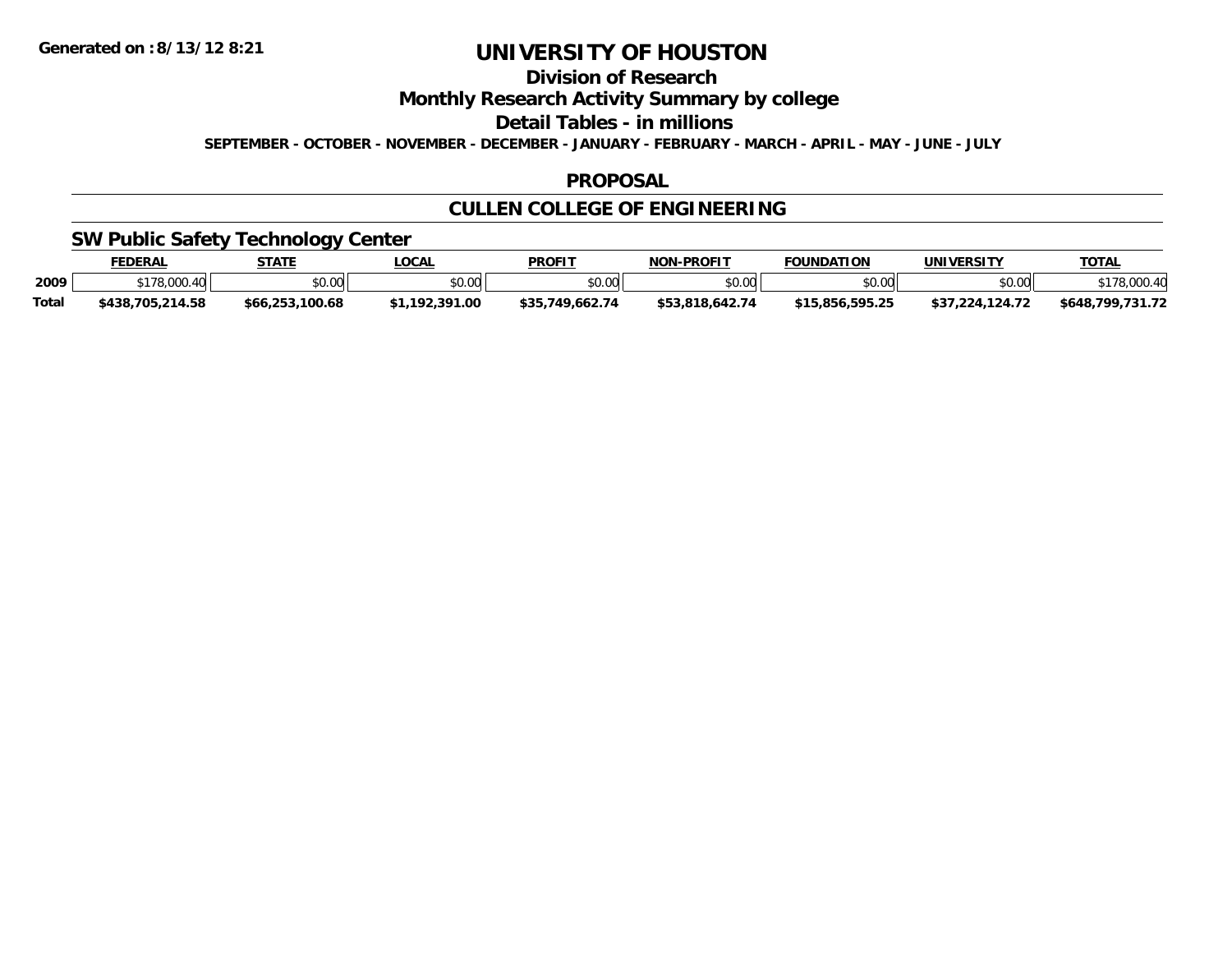## **Division of Research**

**Monthly Research Activity Summary by college**

### **Detail Tables - in millions**

**SEPTEMBER - OCTOBER - NOVEMBER - DECEMBER - JANUARY - FEBRUARY - MARCH - APRIL - MAY - JUNE - JULY**

## **PROPOSAL**

## **DIVISION OF RESEARCH**

## **Animal Care Operations**

|      | <b>FEDERAL</b>          | <b>CTATE</b>  | <b>OCAL</b> | <b>PROFIT</b> | -PROFIT<br>NON          | <b>FOUNDATION</b>  | <b>UNIVERSITY</b> | <b>TOTA</b> |
|------|-------------------------|---------------|-------------|---------------|-------------------------|--------------------|-------------------|-------------|
| 2009 | $1 - 2 - 2$<br>740<br>. | 0000<br>JU.UU | \$0.00      | \$0.00        | 0000<br>PU.UU           | $\sim$ 00<br>vv.vv | 0000<br>PO.OO     | .49/<br>.   |
| 2010 |                         | 0000<br>JU.UU | \$0.00      | \$0.00        | 0 <sup>0</sup><br>JU.UU | $\cdots$<br>vv.vv  | 0000<br>JU.UU     |             |

## **Center for Advanced Materials**

|      | <b>FEDERAL</b> | <u>STATE</u> | <b>LOCAL</b> | <b>PROFIT</b> | <b>NON-PROFIT</b> | <b>FOUNDATION</b> | <b>UNIVERSITY</b> | <b>TOTAL</b>   |
|------|----------------|--------------|--------------|---------------|-------------------|-------------------|-------------------|----------------|
| 2008 | \$4,957,989.70 | \$368,200.00 | \$0.00       | \$63,785.00   | \$0.00            | \$0.00            | \$0.00            | \$5,389,974.70 |
| 2009 | \$820,397.60   | \$0.00       | \$0.00       | \$0.00        | \$0.00            | \$0.00            | \$272,644.00      | \$1,093,041.60 |
| 2010 | \$33,000.00    | \$485,594.19 | \$0.00       | \$10,000.00   | \$0.00            | \$0.00            | \$0.00            | \$528,594.19   |
| 2011 | \$952,781.50   | \$0.00       | \$0.00       | \$409,411,00  | \$26,098.50       | \$0.00            | \$0.00            | \$1,388,291.00 |
| 2012 | \$1,008,717.64 | \$0.00       | \$0.00       | \$0.00        | \$0.00            | \$109,222.20      | \$0.00            | \$1,117,939.84 |

## **Center for Biomedical & Environmental Genomics**

|      | <b>FEDERAL</b> | <b>STATE</b> | <u>LOCAL</u> | <b>PROFIT</b> | <b>NON-PROFIT</b> | <b>FOUNDATION</b> | <b>UNIVERSITY</b> | <b>TOTAL</b> |
|------|----------------|--------------|--------------|---------------|-------------------|-------------------|-------------------|--------------|
| 2008 | \$0.00         | \$0.00       | \$0.00       | \$0.00        | \$0.00            | \$0.00            | \$0.00            | \$0.00       |
| 2009 | \$0.00         | \$0.00       | \$0.00       | \$0.00        | \$0.00            | \$0.00            | \$0.00            | \$0.00       |
| 2010 | \$0.00         | \$0.00       | \$0.00       | \$0.00        | \$0.00            | \$0.00            | \$0.00            | \$0.00       |
| 2011 | \$0.00         | \$0.00       | \$0.00       | \$0.00        | \$0.00            | \$0.00            | \$0.00            | \$0.00       |
| 2012 | \$0.00         | \$0.00       | \$0.00       | \$0.00        | \$0.00            | \$0.00            | \$0.00            | \$0.00       |

## **Center for Industrial Partnerships**

|      | <b>FEDERAL</b> | <b>STATE</b> | <u>LOCAL</u> | <b>PROFIT</b> | <b>NON-PROFIT</b> | <b>FOUNDATION</b> | <b>UNIVERSITY</b> | <b>TOTAL</b>   |
|------|----------------|--------------|--------------|---------------|-------------------|-------------------|-------------------|----------------|
| 2008 | \$793,589.00   | \$0.00       | \$0.00       | \$60,825.60   | \$0.00            | \$0.00            | \$0.00            | \$854,414.60   |
| 2009 | \$945,246.20   | \$0.00       | \$0.00       | \$50,250.00   | \$9,973.50        | \$100,000.00      | \$0.00            | \$1,105,469.70 |
| 2010 | \$0.00         | \$0.00       | \$0.00       | \$44,000.00   | \$0.00            | \$0.00            | \$0.00            | \$44,000.00    |
| 2011 | \$160,371.95   | \$0.00       | \$0.00       | \$0.00        | \$0.00            | \$0.00            | \$0.00            | \$160,371.95   |
| 2012 | \$696,294.00   | \$0.00       | \$0.00       | \$100,500.00  | \$0.00            | \$0.00            | \$0.00            | \$796,794.00   |

## **Center for Neuromotor & Biomechanics Research**

|      | <b>FEDERAL</b> | <b>STATE</b> | <u>LOCAL</u> | <b>PROFIT</b> | <b>NON-PROFIT</b> | <b>FOUNDATION</b> | <b>UNIVERSITY</b> | <b>TOTAL</b> |
|------|----------------|--------------|--------------|---------------|-------------------|-------------------|-------------------|--------------|
| 2008 | \$0.00         | \$0.00       | \$0.00       | \$0.00        | \$0.00            | \$0.00            | \$0.00            | \$0.00       |
| 2010 | \$0.00         | \$0.00       | \$0.00       | \$0.00        | \$0.00            | \$0.00            | \$0.00            | \$0.00       |
| 2011 | \$0.00         | \$0.00       | \$0.00       | \$0.00        | \$0.00            | \$0.00            | \$0.00            | \$0.00       |
| 2012 | \$0.00         | \$0.00       | \$0.00       | \$0.00        | \$0.00            | \$0.00            | \$0.00            | \$0.00       |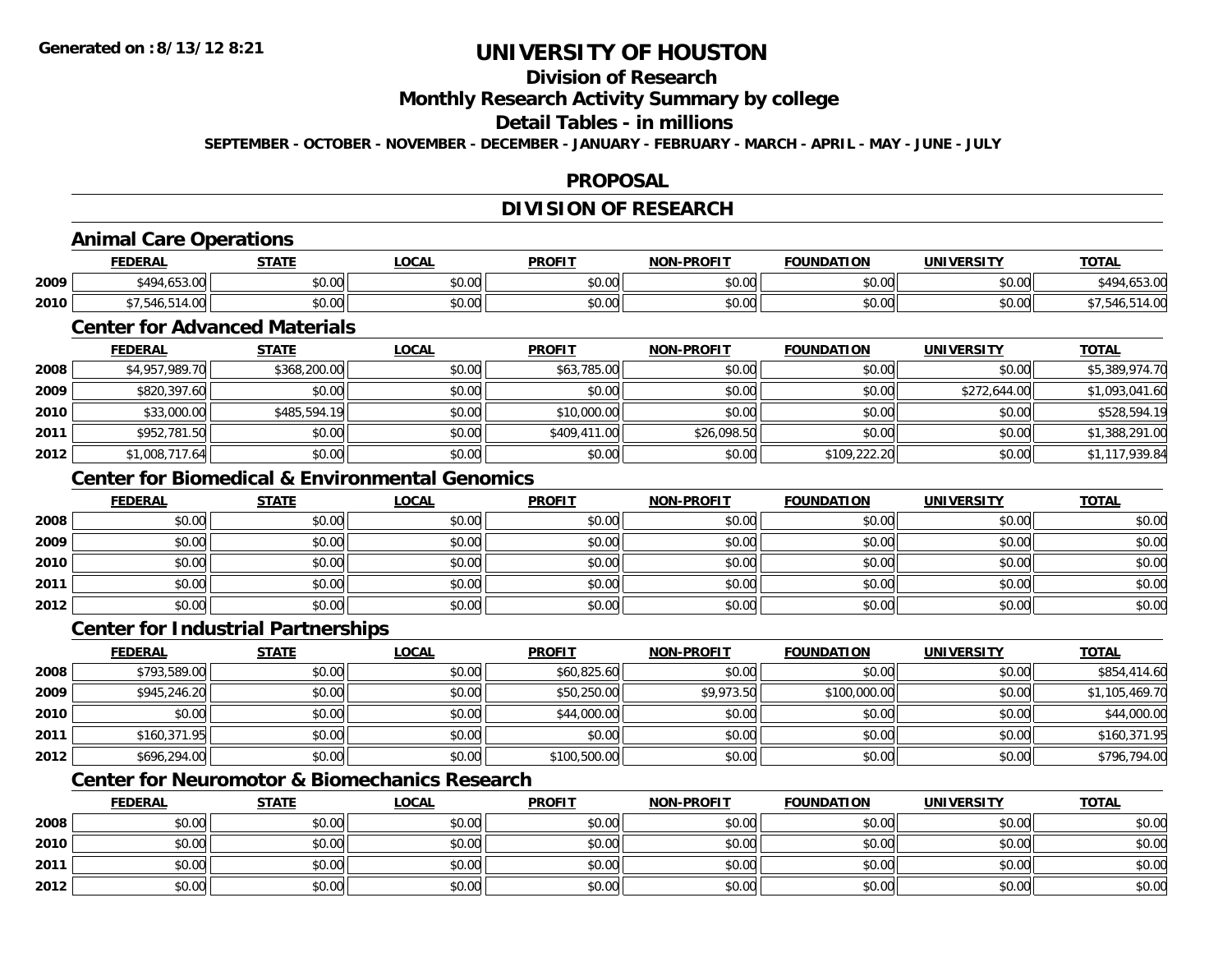# **Division of Research**

**Monthly Research Activity Summary by college**

#### **Detail Tables - in millions**

**SEPTEMBER - OCTOBER - NOVEMBER - DECEMBER - JANUARY - FEBRUARY - MARCH - APRIL - MAY - JUNE - JULY**

### **PROPOSAL**

## **DIVISION OF RESEARCH**

|      | <b>Division of Research</b>              |                |              |               |                   |                   |                   |                |
|------|------------------------------------------|----------------|--------------|---------------|-------------------|-------------------|-------------------|----------------|
|      | <b>FEDERAL</b>                           | <b>STATE</b>   | <b>LOCAL</b> | <b>PROFIT</b> | NON-PROFIT        | <b>FOUNDATION</b> | <b>UNIVERSITY</b> | <b>TOTAL</b>   |
| 2008 | \$49,134.96                              | \$0.00         | \$0.00       | \$0.00        | \$0.00            | \$0.00            | \$0.00            | \$49,134.96    |
| 2009 | \$3,241,558.00                           | \$0.00         | \$0.00       | \$0.00        | \$0.00            | \$0.00            | \$0.00            | \$3,241,558.00 |
| 2010 | \$121,500.00                             | \$3,716,280.00 | \$0.00       | \$0.00        | \$0.00            | \$0.00            | \$0.00            | \$3,837,780.00 |
| 2012 | \$0.00                                   | \$3,175,361.50 | \$0.00       | \$0.00        | \$0.00            | \$0.00            | \$0.00            | \$3,175,361.50 |
|      | <b>Institute for Nanoenergy</b>          |                |              |               |                   |                   |                   |                |
|      | <b>FEDERAL</b>                           | <b>STATE</b>   | <b>LOCAL</b> | <b>PROFIT</b> | <b>NON-PROFIT</b> | <b>FOUNDATION</b> | <b>UNIVERSITY</b> | <b>TOTAL</b>   |
| 2008 | \$0.00                                   | \$0.00         | \$0.00       | \$0.00        | \$0.00            | \$0.00            | \$0.00            | \$0.00         |
| 2011 | \$0.00                                   | \$0.00         | \$0.00       | \$0.00        | \$0.00            | \$0.00            | \$0.00            | \$0.00         |
|      | <b>Office of Contracts and Grants</b>    |                |              |               |                   |                   |                   |                |
|      | <b>FEDERAL</b>                           | <b>STATE</b>   | <b>LOCAL</b> | <b>PROFIT</b> | <b>NON-PROFIT</b> | <b>FOUNDATION</b> | <b>UNIVERSITY</b> | <b>TOTAL</b>   |
| 2009 | \$0.00                                   | \$0.00         | \$0.00       | \$0.00        | \$0.00            | \$2,300,000.00    | \$0.00            | \$2,300,000.00 |
|      | <b>Research Financial Services</b>       |                |              |               |                   |                   |                   |                |
|      | <u>FEDERAL</u>                           | <b>STATE</b>   | <b>LOCAL</b> | <b>PROFIT</b> | <b>NON-PROFIT</b> | <b>FOUNDATION</b> | <b>UNIVERSITY</b> | <b>TOTAL</b>   |
| 2008 | \$0.00                                   | \$5,000,000.00 | \$0.00       | \$0.00        | \$0.00            | \$0.00            | \$0.00            | \$5,000,000.00 |
|      | <b>TcSAM</b>                             |                |              |               |                   |                   |                   |                |
|      | <b>FEDERAL</b>                           | <b>STATE</b>   | <b>LOCAL</b> | <b>PROFIT</b> | <b>NON-PROFIT</b> | <b>FOUNDATION</b> | <b>UNIVERSITY</b> | <b>TOTAL</b>   |
| 2008 | \$0.00                                   | \$0.00         | \$0.00       | \$0.00        | \$0.00            | \$0.00            | \$0.00            | \$0.00         |
|      | <b>TcSUH</b>                             |                |              |               |                   |                   |                   |                |
|      | <b>FEDERAL</b>                           | <b>STATE</b>   | <b>LOCAL</b> | <b>PROFIT</b> | <b>NON-PROFIT</b> | <b>FOUNDATION</b> | <b>UNIVERSITY</b> | <b>TOTAL</b>   |
| 2008 | \$3,019,602.84                           | \$1,102,900.00 | \$0.00       | \$175,006.00  | \$0.00            | \$298,347.00      | \$0.00            | \$4,595,855.84 |
| 2009 | \$4,030,259.58                           | \$556,454.50   | \$0.00       | \$106,668.00  | \$94,655.75       | \$311,313.00      | \$0.00            | \$5,099,350.83 |
| 2010 | \$418,260.00                             | \$689,508.00   | \$0.00       | \$488,006.00  | \$0.00            | \$98,596.00       | \$65,718.00       | \$1,760,088.00 |
| 2011 | \$518,946.76                             | \$0.00         | \$0.00       | \$52,320.00   | \$72,000.00       | \$0.00            | \$0.00            | \$643,266.76   |
| 2012 | \$2,304,745.15                           | \$124,768.05   | \$0.00       | \$70,000.00   | \$37,926.00       | \$0.00            | \$80,077.00       | \$2,617,516.20 |
|      | <b>Texas Learning/Computation Center</b> |                |              |               |                   |                   |                   |                |
|      | <b>FEDERAL</b>                           | <b>STATE</b>   | <b>LOCAL</b> | <b>PROFIT</b> | <b>NON-PROFIT</b> | <b>FOUNDATION</b> | <b>UNIVERSITY</b> | <b>TOTAL</b>   |
| 2008 | \$0.00                                   | \$0.00         | \$0.00       | \$0.00        | \$0.00            | \$0.00            | \$300,000.00      | \$300,000.00   |
| 2009 | \$0.00                                   | \$0.00         | \$0.00       | \$0.00        | \$0.00            | \$0.00            | \$0.00            | \$0.00         |
| 2010 | \$0.00                                   | \$0.00         | \$0.00       | \$71,992.20   | \$0.00            | \$0.00            | \$0.00            | \$71,992.20    |
| 2011 | \$0.00                                   | \$0.00         | \$0.00       | \$0.30        | \$0.00            | \$0.00            | \$0.00            | \$0.30         |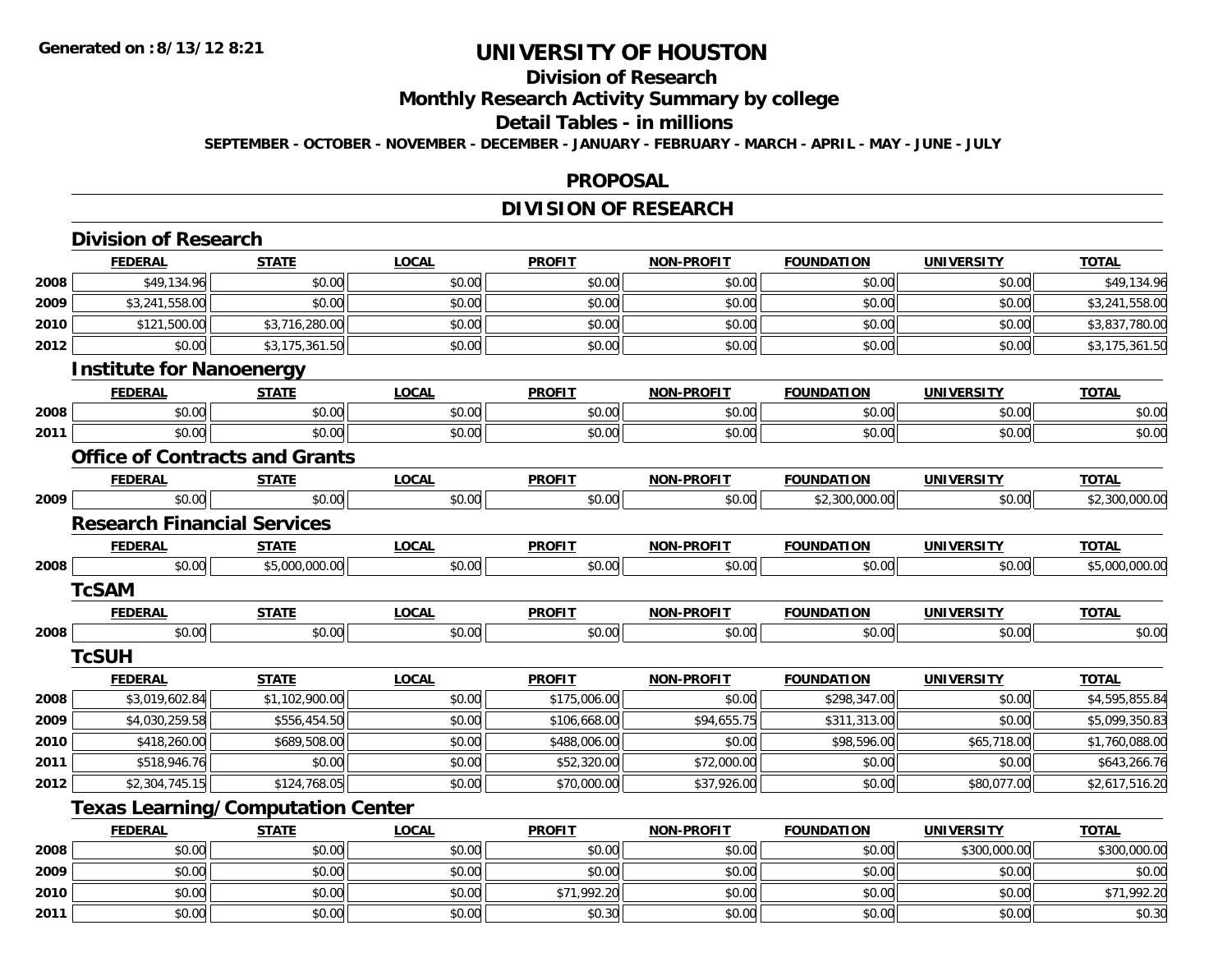# **Division of Research**

**Monthly Research Activity Summary by college**

#### **Detail Tables - in millions**

**SEPTEMBER - OCTOBER - NOVEMBER - DECEMBER - JANUARY - FEBRUARY - MARCH - APRIL - MAY - JUNE - JULY**

### **PROPOSAL**

## **DIVISION OF RESEARCH**

## **Texas Learning/Computation Center**

|       | <b>FEDERAL</b>                       | <b>STATE</b>    | <b>LOCAL</b>   | <b>PROFIT</b>  | <b>NON-PROFIT</b> | <b>FOUNDATION</b> | <b>UNIVERSITY</b> | <b>TOTAL</b>     |
|-------|--------------------------------------|-----------------|----------------|----------------|-------------------|-------------------|-------------------|------------------|
| 2012  | \$0.00                               | \$0.00          | \$0.00         | \$0.00         | \$0.00            | \$0.00            | \$0.00            | \$0.00           |
|       | <b>Texas Obesity Research Center</b> |                 |                |                |                   |                   |                   |                  |
|       | <b>FEDERAL</b>                       | <b>STATE</b>    | <b>LOCAL</b>   | <b>PROFIT</b>  | <b>NON-PROFIT</b> | <b>FOUNDATION</b> | <b>UNIVERSITY</b> | <b>TOTAL</b>     |
| 2009  | \$0.00                               | \$0.00          | \$0.00         | \$0.00         | \$0.00            | \$0.00            | \$0.00            | \$0.00           |
| 2010  | \$0.00                               | \$0.00          | \$0.00         | \$0.00         | \$0.00            | \$0.00            | \$0.00            | \$0.00           |
| 2011  | \$0.00                               | \$0.00          | \$0.00         | \$0.00         | \$0.00            | \$0.00            | \$0.00            | \$0.00           |
|       | <b>TIMES</b>                         |                 |                |                |                   |                   |                   |                  |
|       | <b>FEDERAL</b>                       | <b>STATE</b>    | <b>LOCAL</b>   | <b>PROFIT</b>  | <b>NON-PROFIT</b> | <b>FOUNDATION</b> | <b>UNIVERSITY</b> | <b>TOTAL</b>     |
| 2008  | \$4,727,764.04                       | \$1,384,934.00  | \$0.00         | \$300,000.00   | \$5,170.00        | \$71,899.00       | \$1,478,535.00    | \$7,968,302.04   |
| 2009  | \$24,577,865.00                      | \$5,724,235.00  | \$0.00         | \$95,285.00    | \$555,720.00      | \$0.00            | \$1,535,771.00    | \$32,488,876.00  |
| 2010  | \$23,867,894.00                      | \$8,959,073.35  | \$630,307.00   | \$408,000.00   | \$7,530,858.00    | \$0.00            | \$4,882,098.00    | \$46,278,230.35  |
| 2011  | \$21,589,825.00                      | \$1,452,041.10  | \$472,984.00   | \$1,493,251.40 | \$254,256.00      | \$0.00            | \$819,111.00      | \$26,081,468.50  |
| 2012  | \$2,021,146.60                       | \$806,591.65    | \$0.00         | \$1,144,316.00 | \$119,028.00      | \$0.00            | \$1,477,959.00    | \$5,569,041.25   |
| Total | \$108,898,056.51                     | \$33,545,941.34 | \$1,103,291.00 | \$5,143,616.50 | \$8,705,685.75    | \$3,289,377.20    | \$10,911,913.00   | \$171,597,881.30 |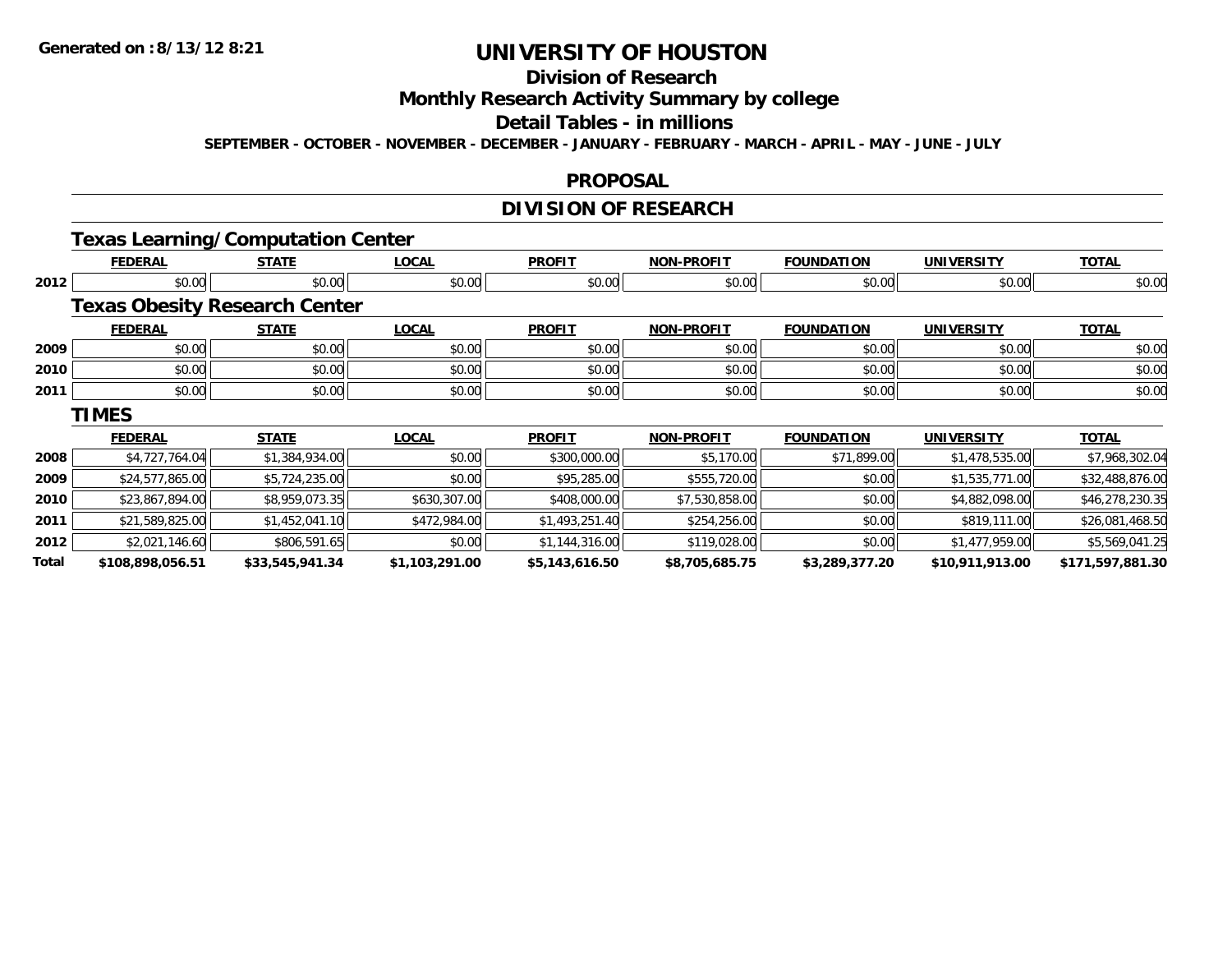## **Division of Research**

## **Monthly Research Activity Summary by college**

## **Detail Tables - in millions**

**SEPTEMBER - OCTOBER - NOVEMBER - DECEMBER - JANUARY - FEBRUARY - MARCH - APRIL - MAY - JUNE - JULY**

## **PROPOSAL**

# **GRADUATE COLLEGE OF SOCIAL WORK**

<u> 1989 - Johann Barn, mars ann an t-Amhainn an t-Amhainn an t-Amhainn an t-Amhainn an t-Amhainn an t-Amhainn a</u>

## **Center for Health Equities & Evaluation Research**

|      | <b>FEDERAL</b>                      | STATE          | LOCAI         | <b>PROFIT</b> | <b>NON-PROFIT</b> | <b>FOUNDATION</b> | <b>UNIVERSITY</b>  | <b>TOTAL</b>       |
|------|-------------------------------------|----------------|---------------|---------------|-------------------|-------------------|--------------------|--------------------|
| 2011 | 00000<br>uu.u.u                     | ልስ ለሰ<br>PU.UU | \$228,236.00  | \$0.00        | \$0.00            | \$0.00            | \$0.00             | 2210               |
| 2012 | 077.00<br>$+410r$<br>/2.د16<br>1.00 | en uu<br>vu.uu | 0000<br>JU.UU | \$0.00        | \$0.00            | \$0.00            | 1,380.00<br>\$464. | י יט. <i>ו</i> כס. |

## **Child & Family for Innovative Research**

|      | <b>FEDERAL</b> | <b>STATE</b> | <b>LOCAL</b> | <b>PROFIT</b> | <b>NON-PROFIT</b> | <b>FOUNDATION</b> | <b>UNIVERSITY</b> | <b>TOTAL</b> |
|------|----------------|--------------|--------------|---------------|-------------------|-------------------|-------------------|--------------|
| 2008 | \$0.00         | \$0.00       | \$0.00       | \$0.00        | \$0.00            | \$0.00            | \$0.00            | \$0.00       |
| 2009 | \$0.00         | \$0.00       | \$0.00       | \$0.00        | \$0.00            | \$0.00            | \$0.00            | \$0.00       |
| 2010 | \$0.00         | \$0.00       | \$0.00       | \$0.00        | \$0.00            | \$0.00            | \$0.00            | \$0.00       |
| 2011 | \$0.00         | \$0.00       | \$0.00       | \$0.00        | \$0.00            | \$0.00            | \$0.00            | \$0.00       |

## **Community Projects - Social Work**

|      | <b>FEDERAL</b> | <b>STATE</b> | <u>LOCAL</u> | <b>PROFIT</b> | <b>NON-PROFIT</b> | <b>FOUNDATION</b> | <b>UNIVERSITY</b> | <b>TOTAL</b>   |
|------|----------------|--------------|--------------|---------------|-------------------|-------------------|-------------------|----------------|
| 2008 | \$354,500.00   | \$0.00       | \$0.00       | \$0.00        | \$27,507.00       | \$0.00            | \$36,900.00       | \$418,907.00   |
| 2009 | \$396,000.00   | \$0.00       | \$0.00       | \$0.00        | \$0.00            | \$0.00            | \$0.00            | \$396,000.00   |
| 2010 | \$0.00         | \$0.00       | \$0.00       | \$0.00        | \$0.00            | \$0.00            | \$0.00            | \$0.00         |
| 2011 | \$2,420,245.00 | \$17,940.10  | \$0.00       | \$0.00        | \$0.00            | \$0.00            | \$0.00            | \$2,438,185.10 |

### **Dean, Social Work**

|      | <u>FEDERAL</u> | <b>STATE</b>   | <b>LOCAL</b> | <b>PROFIT</b> | <b>NON-PROFIT</b> | <b>FOUNDATION</b> | <b>UNIVERSITY</b> | <u>TOTAL</u>    |
|------|----------------|----------------|--------------|---------------|-------------------|-------------------|-------------------|-----------------|
| 2008 | \$7,407,206.10 | \$2,433,931.00 | \$0.00       | \$65,138.00   | \$85,813.00       | \$0.00            | \$80,733.00       | \$10,072,821.10 |
| 2009 | \$7,818,513.26 | \$2,108,187.10 | \$0.00       | \$545,459.00  | \$40,333.00       | \$91,365.90       | \$121,413.00      | \$10,725,271.26 |
| 2010 | \$2,493,681.00 | \$1,422,784.00 | \$0.00       | \$657,165.00  | \$1,150,271.00    | \$283,634.00      | \$0.00            | \$6,007,535.00  |
| 2011 | \$9,978,050.80 | \$1,002,340.30 | \$0.00       | \$277,487.00  | \$25,000.00       | \$19,979.05       | \$154,609.00      | \$11,457,466.15 |
| 2012 | \$5,781,973.12 | \$1,118,698.00 | \$56,704.00  | \$230,559.00  | \$56,469.80       | \$146,060.00      | \$190,477.00      | \$7,580,940.92  |

### **Drug and Social Policy Research**

|      | <b>FEDERAL</b>      | <b>STATE</b> | <u>LOCAL</u> | <b>PROFIT</b> | <b>NON-PROFIT</b> | <b>FOUNDATION</b> | UNIVERSITY   | <b>TOTAL</b> |
|------|---------------------|--------------|--------------|---------------|-------------------|-------------------|--------------|--------------|
| 2008 | <b>ተ ∩</b><br>PU.UU | \$0.00       | \$0.00       | \$0.00        | \$0.00            | \$0.00            | \$0.00       | \$0.00       |
| 2009 | $\cap$<br>vu.vu     | \$0.00       | \$0.00       | \$0.00        | \$0.00            | \$0.00            | \$0.00       | \$0.00       |
| 2012 | ¢∩<br>\$0.00        | \$0.00       | \$0.00       | \$0.00        | \$0.00            | \$0.00            | \$108,944.00 | \$108,944.00 |

### **Office for Drug SPR**

|      | <b>FEDERAL</b> | <b>STATE</b>  | LOCAL  | <b>PROFIT</b> | <b>N-PROFIT</b><br>NON. | <b>FOUNDATION</b> | <b>UNIVERSITY</b>      | <b>TOTAL</b>    |
|------|----------------|---------------|--------|---------------|-------------------------|-------------------|------------------------|-----------------|
| 2008 | 0000<br>JU.UU  | 0000<br>JU.UU | \$0.00 | ሶስ<br>JU.UU   | $\sim$ 00<br>JU.UU      | 0000<br>JU.UU     | $\sim$ $\sim$<br>PO.OO | \$0.00          |
| 2009 | 0000<br>JU.UU  | 0000<br>DU.UU | \$0.00 | ¢Ω<br>JU.UU   | $\sim$ 00<br>PO.OO      | 0000<br>PO.OO     | $+0.00$<br>PO.OO       | ტი იი<br>\$0.00 |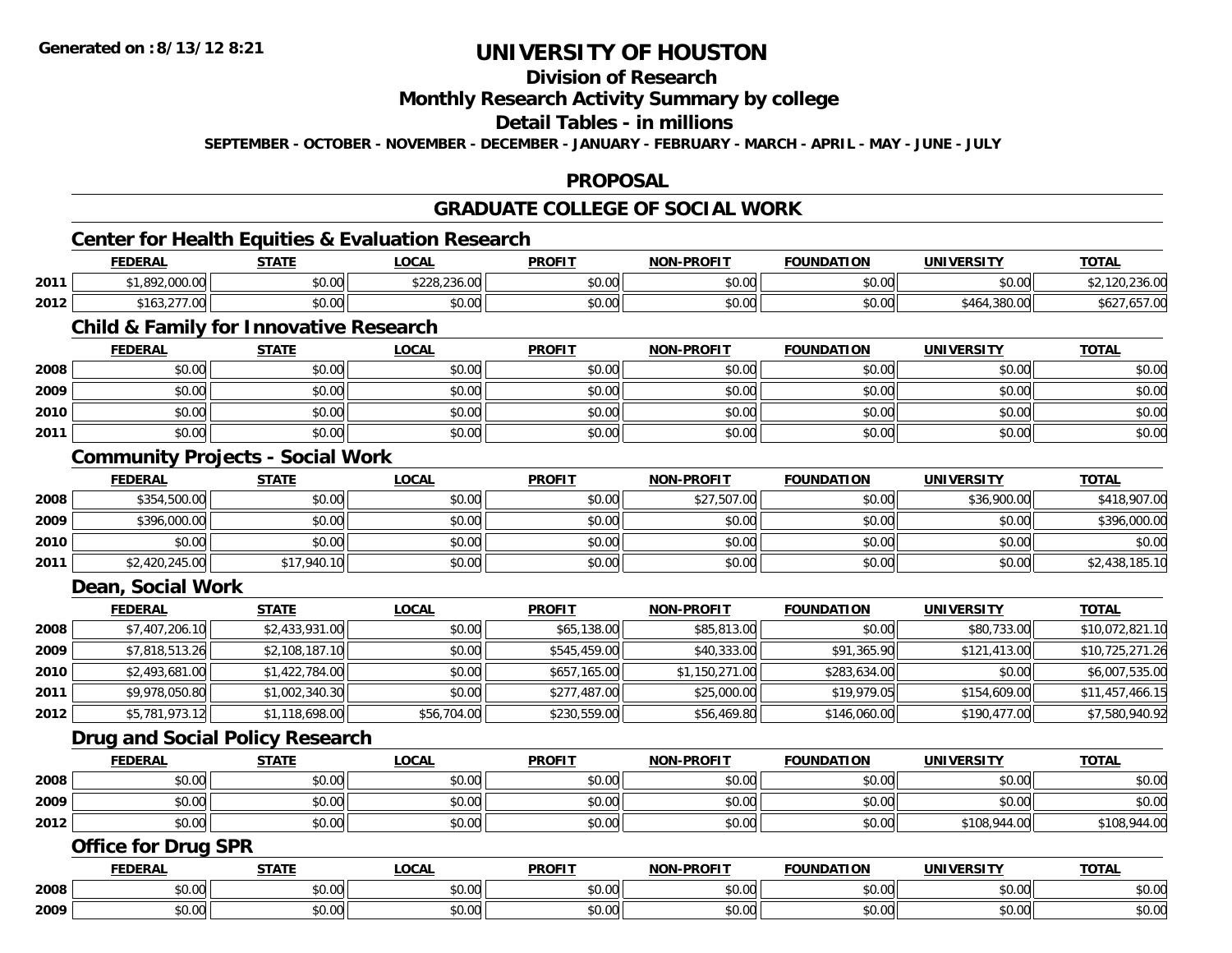**Division of Research**

**Monthly Research Activity Summary by college**

**Detail Tables - in millions**

**SEPTEMBER - OCTOBER - NOVEMBER - DECEMBER - JANUARY - FEBRUARY - MARCH - APRIL - MAY - JUNE - JULY**

### **PROPOSAL**

## **GRADUATE COLLEGE OF SOCIAL WORK**

## **Office for Drug SPR**

|              | <b>FEDERAL</b>   | <b>STATE</b>   | LOCAL        | <b>PROFIT</b> | <b>NON-PROFIT</b> | <b>FOUNDATION</b> | UNIVERSITY                 | <b>TOTAL</b>             |
|--------------|------------------|----------------|--------------|---------------|-------------------|-------------------|----------------------------|--------------------------|
| 2010         | 4000<br>ື ⊅U.U∪∈ | ≮N UU<br>JU.U  | \$0.00       | \$0.00        | ልስ ሰሰ<br>PU.UU    | \$0.00            | \$0.00                     | \$0.00                   |
| <b>Total</b> | \$38,705,446.28  | \$8.103.880.50 | \$284,940.00 | .808.00       | \$1,385,393.80    | \$541.038.95      | $-456.00$<br><b>¢1 157</b> | .963.53<br>\$51<br>.953. |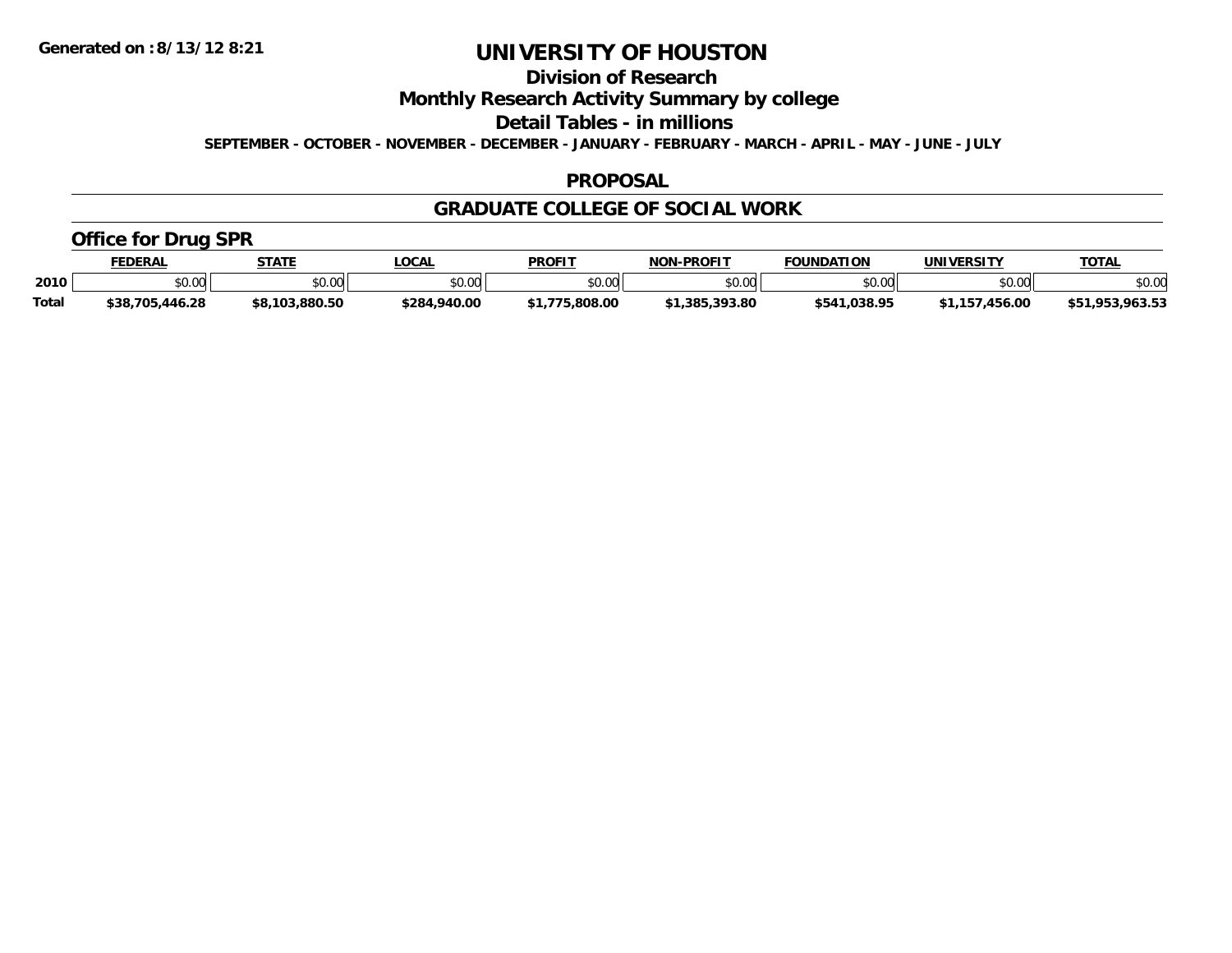## **Division of Research**

## **Monthly Research Activity Summary by college**

#### **Detail Tables - in millions**

**SEPTEMBER - OCTOBER - NOVEMBER - DECEMBER - JANUARY - FEBRUARY - MARCH - APRIL - MAY - JUNE - JULY**

### **PROPOSAL**

## **HILTON COLLEGE OF HOTEL AND RESTAURANT MANAGEMENT**

## **Hotel and Restaurant Management**

|       | <b>FEDERAL</b> | <b>STATE</b> | <u>LOCAL</u> | <b>PROFIT</b> | <b>NON-PROFIT</b> | <b>FOUNDATION</b> | <b>UNIVERSITY</b> | <u>TOTAL</u>   |
|-------|----------------|--------------|--------------|---------------|-------------------|-------------------|-------------------|----------------|
| 2009  | \$0.00         | \$0.00       | \$60,000.00  | \$9,047.50    | \$135,002.00      | \$0.00            | \$0.00            | \$204,049.50   |
| 2010  | \$560,802.00   | \$178,158.00 | \$70,000.00  | \$0.00        | \$82,548.00       | \$0.00            | \$163,662.00      | \$1,055,170.00 |
| 2011  | \$2,191,266.00 | \$73,547.00  | \$0.00       | \$223,500.00  | \$43,271.00       | \$11,640.00       | \$312,542.00      | \$2,855,766.00 |
| 2012  | \$85,444.00    | \$174,830.00 | \$49,847.00  | \$0.00        | \$118,422.00      | \$0.00            | \$37,354.00       | \$465,897.00   |
| Total | \$2,837,512.00 | \$426,535.00 | \$179,847.00 | \$232,547.50  | \$379,243.00      | \$11,640.00       | \$513,558.00      | \$4,580,882.50 |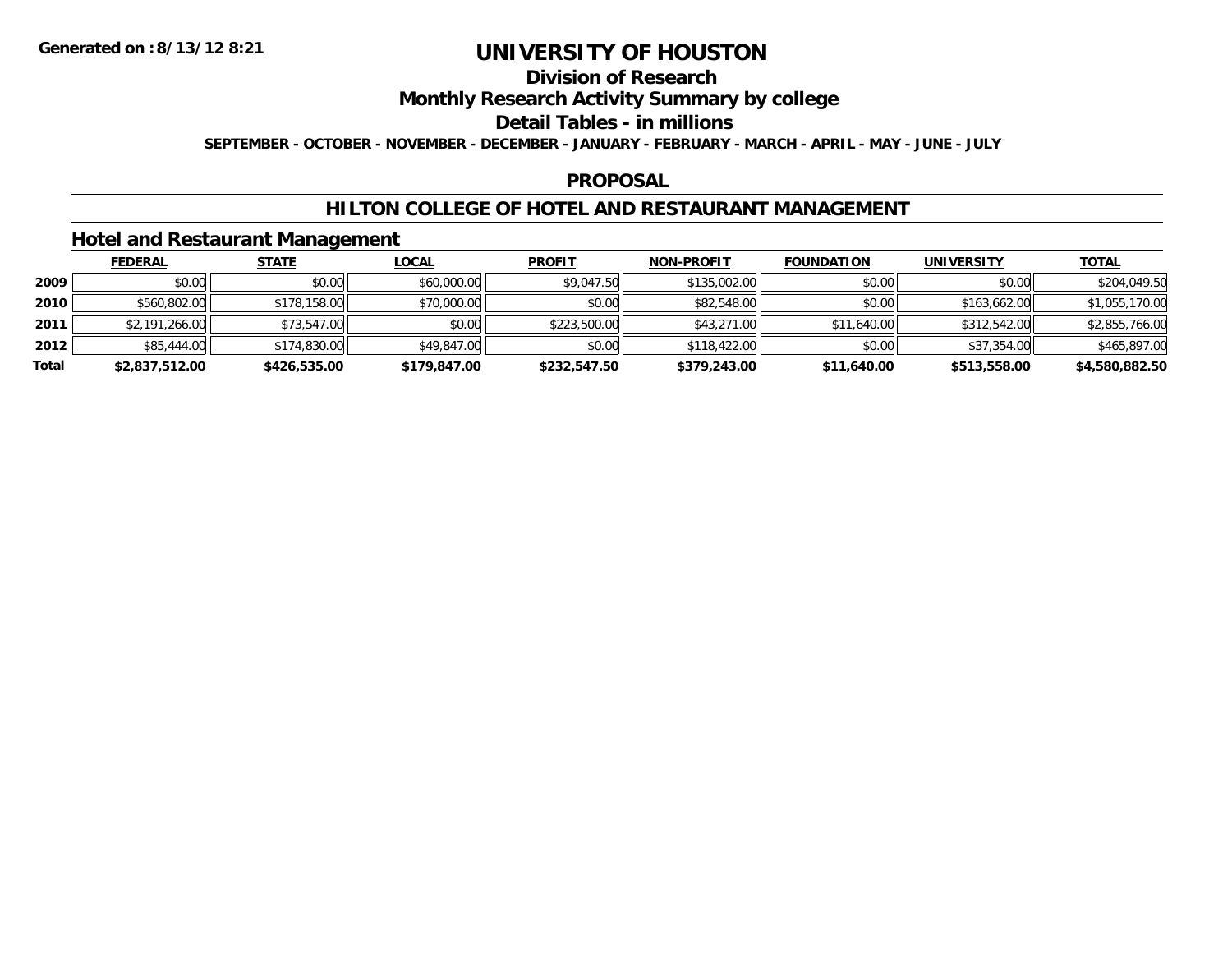# **Division of Research**

**Monthly Research Activity Summary by college**

#### **Detail Tables - in millions**

**SEPTEMBER - OCTOBER - NOVEMBER - DECEMBER - JANUARY - FEBRUARY - MARCH - APRIL - MAY - JUNE - JULY**

### **PROPOSAL**

#### **HONORS COLLEGE**

## **Dean, Honors College**

|       | <b>FEDERAL</b>                    | <b>STATE</b> | <b>LOCAL</b> | <b>PROFIT</b> | <b>NON-PROFIT</b> | <b>FOUNDATION</b> | <b>UNIVERSITY</b> | <b>TOTAL</b>   |
|-------|-----------------------------------|--------------|--------------|---------------|-------------------|-------------------|-------------------|----------------|
| 2011  | \$147,957.00                      | \$0.00       | \$0.00       | \$0.00        | \$0.00            | \$0.00            | \$0.00            | \$147,957.00   |
|       | <b>Houston Teachers Institute</b> |              |              |               |                   |                   |                   |                |
|       | <b>FEDERAL</b>                    | <b>STATE</b> | <b>LOCAL</b> | <b>PROFIT</b> | <b>NON-PROFIT</b> | <b>FOUNDATION</b> | <b>UNIVERSITY</b> | <b>TOTAL</b>   |
| 2008  | \$175,000.00                      | \$0.00       | \$0.00       | \$0.00        | \$0.00            | \$0.00            | \$0.00            | \$175,000.00   |
| 2009  | \$894,435.50                      | \$0.00       | \$0.00       | \$0.00        | \$4,899.50        | \$0.00            | \$0.00            | \$899,335.00   |
| 2010  | \$530,851.00                      | \$25,000.00  | \$0.00       | \$54,637.32   | \$0.00            | \$0.00            | \$0.00            | \$610,488.32   |
| 2011  | \$34,951.70                       | \$0.00       | \$0.00       | \$0.00        | \$53,185.20       | \$0.00            | \$0.00            | \$88,136.90    |
| Total | \$1,783,195.20                    | \$25,000.00  | \$0.00       | \$54,637.32   | \$58,084.70       | \$0.00            | \$0.00            | \$1,920,917.22 |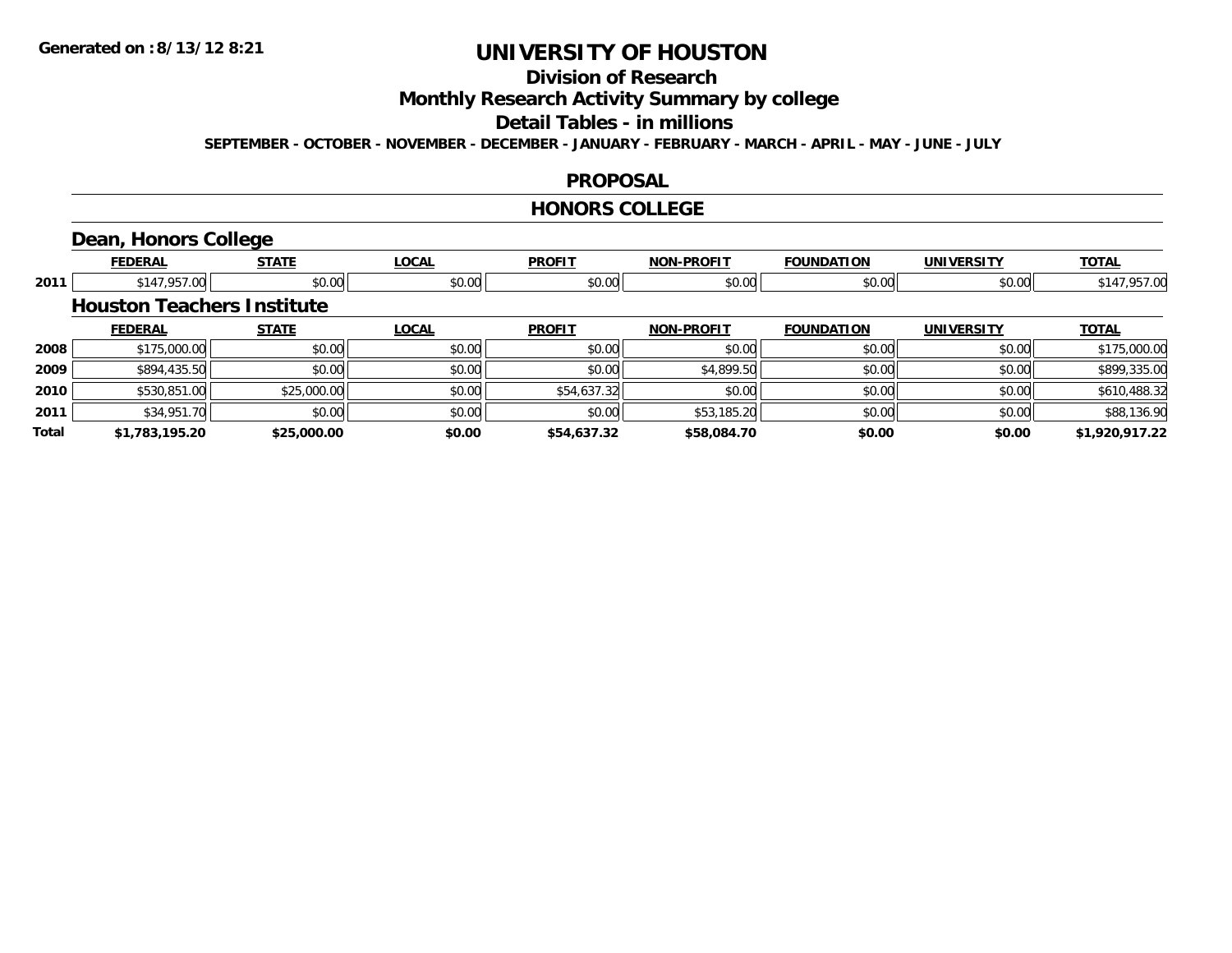# **Division of ResearchMonthly Research Activity Summary by college Detail Tables - in millions**

**SEPTEMBER - OCTOBER - NOVEMBER - DECEMBER - JANUARY - FEBRUARY - MARCH - APRIL - MAY - JUNE - JULY**

#### **PROPOSAL**

#### **LIBRARY**

## **Administration, Library**

|       | <b>FEDERAL</b> | <b>STATE</b> | <u>LOCAL</u> | <b>PROFIT</b> | <b>NON-PROFIT</b> | <b>FOUNDATION</b> | <b>UNIVERSITY</b> | <b>TOTAL</b> |
|-------|----------------|--------------|--------------|---------------|-------------------|-------------------|-------------------|--------------|
| 2008  | \$150,479.40   | \$0.00       | \$0.00       | \$0.00        | \$0.00            | \$0.00            | \$0.00            | \$150,479.40 |
| 2009  | \$0.00         | \$0.00       | \$0.00       | \$0.00        | \$0.00            | \$0.00            | \$0.00            | \$0.00       |
| 2010  | \$0.00         | \$19,863.00  | \$0.00       | \$0.00        | \$0.00            | \$0.00            | \$0.00            | \$19,863.00  |
| 2011  | \$242,982.00   | \$0.00       | \$0.00       | \$0.00        | \$0.00            | \$0.00            | \$0.00            | \$242,982.00 |
| Total | \$393,461.40   | \$19,863.00  | \$0.00       | \$0.00        | \$0.00            | \$0.00            | \$0.00            | \$413,324.40 |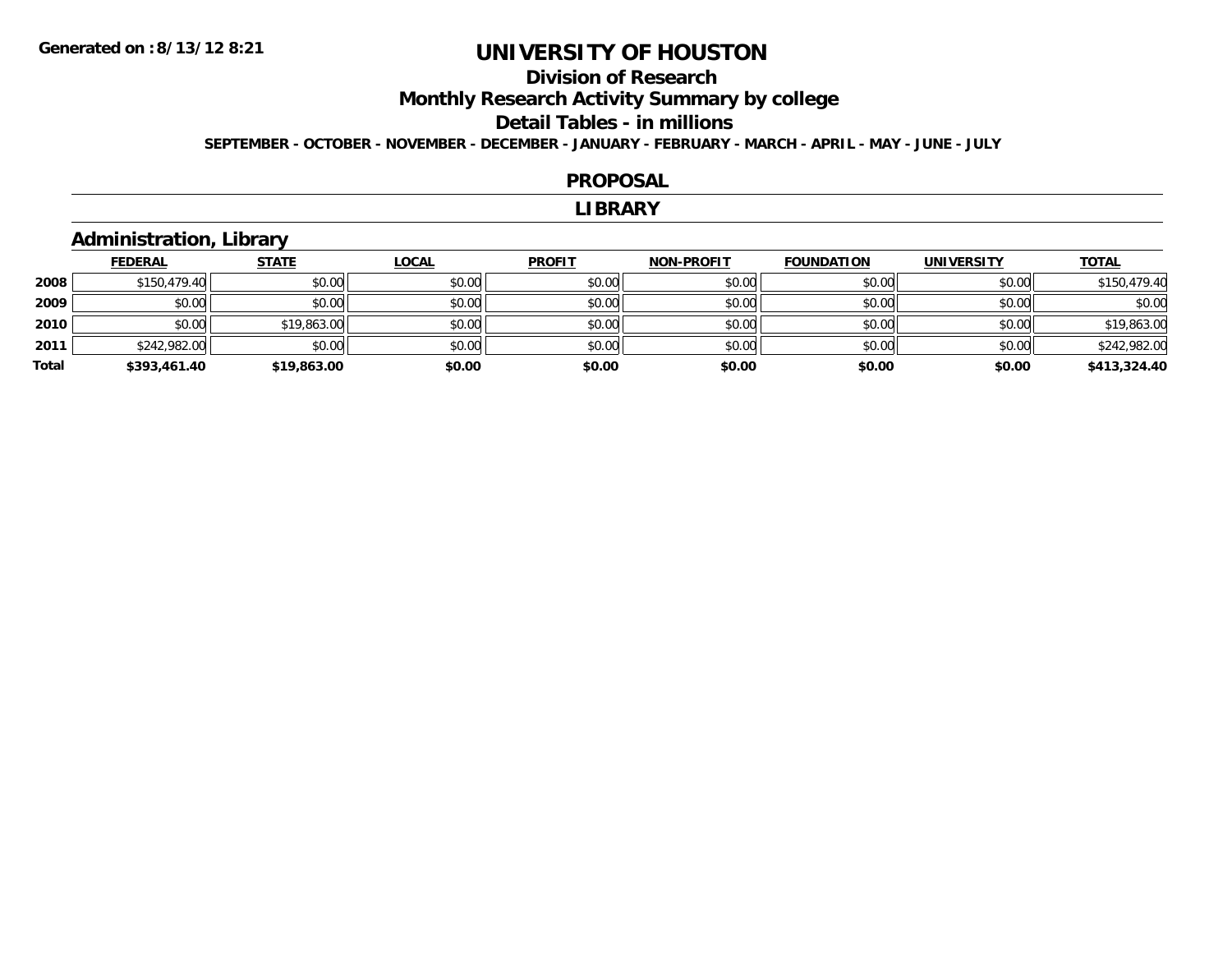## **Division of Research**

**Monthly Research Activity Summary by college**

#### **Detail Tables - in millions**

**SEPTEMBER - OCTOBER - NOVEMBER - DECEMBER - JANUARY - FEBRUARY - MARCH - APRIL - MAY - JUNE - JULY**

#### **PROPOSAL**

#### **PRESIDENT**

#### **Office of the President**

|      | <b>FEDERAL</b>                      | <b>STATE</b> | <u>LOCAL</u> | <b>PROFIT</b> | <b>NON-PROFIT</b> | <b>FOUNDATION</b> | <b>UNIVERSITY</b> | <b>TOTAL</b>   |
|------|-------------------------------------|--------------|--------------|---------------|-------------------|-------------------|-------------------|----------------|
| 2009 | \$0.00                              | \$0.00       | \$0.00       | \$0.00        | \$0.00            | \$0.00            | \$0.00            | \$0.00         |
|      | <b>Vice President Admin/Finance</b> |              |              |               |                   |                   |                   |                |
|      |                                     |              |              |               |                   |                   |                   |                |
|      | <b>FEDERAL</b>                      | <u>STATE</u> | <u>LOCAL</u> | <b>PROFIT</b> | <b>NON-PROFIT</b> | <b>FOUNDATION</b> | <b>UNIVERSITY</b> | <b>TOTAL</b>   |
| 2011 | \$1,935,000.00                      | \$0.00       | \$0.00       | \$0.00        | \$0.00            | \$0.00            | \$0.00            | \$1,935,000.00 |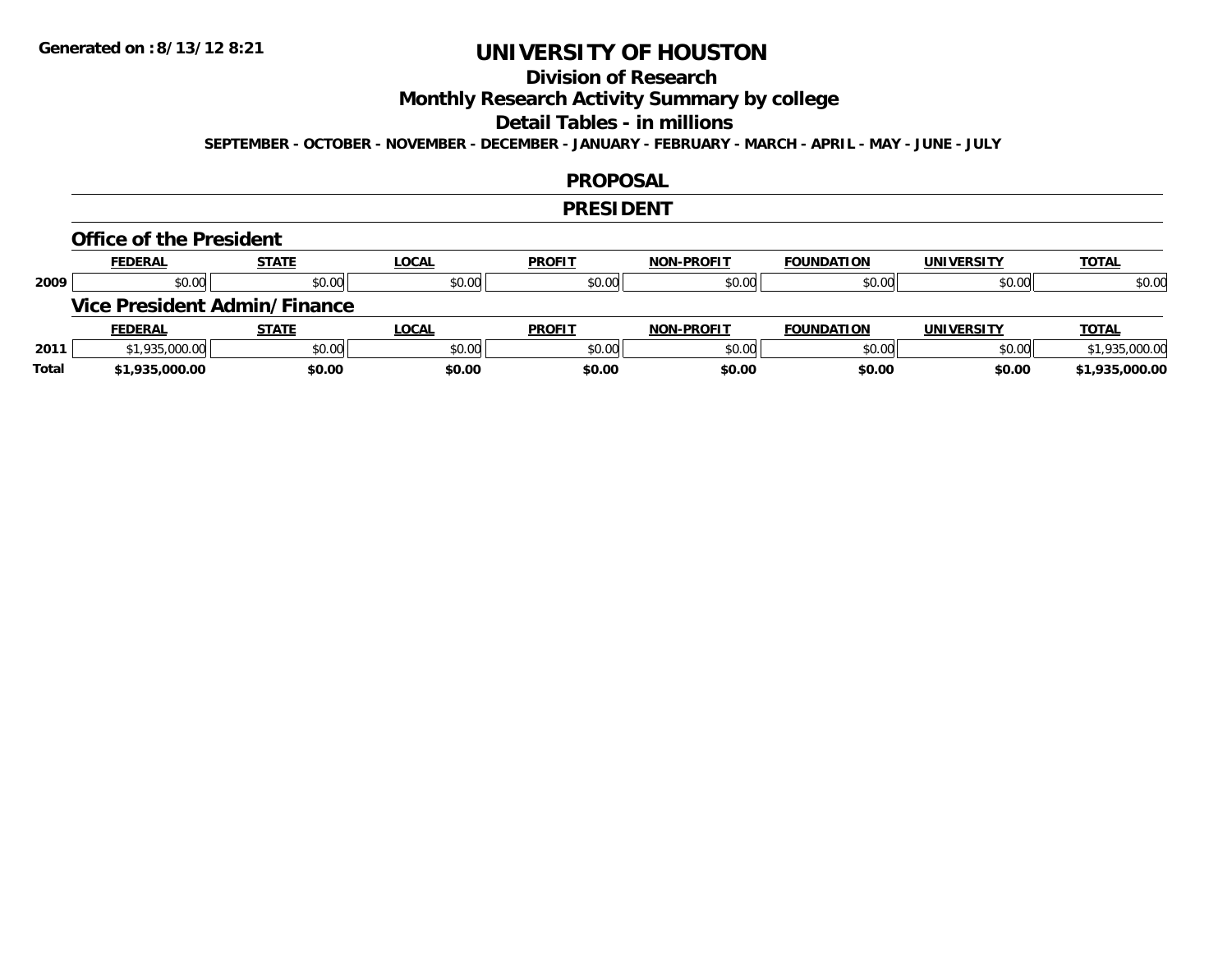#### **Division of Research**

**Monthly Research Activity Summary by college**

#### **Detail Tables - in millions**

**SEPTEMBER - OCTOBER - NOVEMBER - DECEMBER - JANUARY - FEBRUARY - MARCH - APRIL - MAY - JUNE - JULY**

### **PROPOSAL**

## **SENIOR V.P. FOR ACADEMIC AFFAIRS AND PROVOST**

|      | <b>KUHF - Radio</b>              |                                         |                                              |               |                   |                   |                   |                |
|------|----------------------------------|-----------------------------------------|----------------------------------------------|---------------|-------------------|-------------------|-------------------|----------------|
|      | <b>FEDERAL</b>                   | <b>STATE</b>                            | <b>LOCAL</b>                                 | <b>PROFIT</b> | <b>NON-PROFIT</b> | <b>FOUNDATION</b> | <b>UNIVERSITY</b> | <b>TOTAL</b>   |
| 2008 | \$126,705.00                     | \$0.00                                  | \$0.00                                       | \$0.00        | \$467,974.00      | \$0.00            | \$0.00            | \$594,679.00   |
| 2009 | \$101,338.00                     | \$250,000.00                            | \$0.00                                       | \$0.00        | \$465,086.00      | \$87,660.00       | \$0.00            | \$904,084.00   |
| 2010 | \$192,564.00                     | \$12,500.00                             | \$0.00                                       | \$0.00        | \$699,308.46      | \$0.00            | \$0.00            | \$904,372.46   |
| 2011 | \$0.00                           | \$12,500.00                             | \$0.00                                       | \$0.00        | \$623,146.00      | \$0.00            | \$0.00            | \$635,646.00   |
| 2012 | \$24,500.00                      | \$0.00                                  | \$0.00                                       | \$0.00        | \$2,261,596.00    | \$0.00            | \$0.00            | \$2,286,096.00 |
|      |                                  | <b>Learning and Assessment Services</b> |                                              |               |                   |                   |                   |                |
|      | <b>FEDERAL</b>                   | <b>STATE</b>                            | <b>LOCAL</b>                                 | <b>PROFIT</b> | NON-PROFIT        | <b>FOUNDATION</b> | UNIVERSITY        | <b>TOTAL</b>   |
| 2008 | \$0.00                           | \$127,630.00                            | \$0.00                                       | \$0.00        | \$0.00            | \$4,000.00        | \$0.00            | \$131,630.00   |
| 2009 | \$0.00                           | \$166,043.09                            | \$0.00                                       | \$0.00        | \$0.00            | \$0.00            | \$0.00            | \$166,043.09   |
| 2010 | \$1,869,569.00                   | \$148,029.00                            | \$0.00                                       | \$0.00        | \$0.00            | \$10,000.00       | \$0.00            | \$2,027,598.00 |
| 2011 | \$0.00                           | \$219,384.00                            | \$0.00                                       | \$0.00        | \$430,048.00      | \$0.00            | \$0.00            | \$649,432.00   |
| 2012 | \$0.00                           | \$134,767.00                            | \$0.00                                       | \$0.00        | \$0.00            | \$0.00            | \$0.00            | \$134,767.00   |
|      | <b>Learning Support Services</b> |                                         |                                              |               |                   |                   |                   |                |
|      | <b>FEDERAL</b>                   | <b>STATE</b>                            | <b>LOCAL</b>                                 | <b>PROFIT</b> | <b>NON-PROFIT</b> | <b>FOUNDATION</b> | <b>UNIVERSITY</b> | <b>TOTAL</b>   |
| 2008 | \$185,580.00                     | \$37,501.00                             | \$0.00                                       | \$0.00        | \$0.00            | \$0.00            | \$0.00            | \$223,081.00   |
| 2009 | \$0.00                           | \$0.00                                  | \$0.00                                       | \$0.00        | \$1,500.00        | \$0.00            | \$0.00            | \$1,500.00     |
|      | <b>Office of Admissions</b>      |                                         |                                              |               |                   |                   |                   |                |
|      | <b>FEDERAL</b>                   | <b>STATE</b>                            | <b>LOCAL</b>                                 | <b>PROFIT</b> | <b>NON-PROFIT</b> | <b>FOUNDATION</b> | <b>UNIVERSITY</b> | <b>TOTAL</b>   |
| 2011 | \$0.00                           | \$0.00                                  | \$0.00                                       | \$0.00        | \$0.00            | \$0.00            | \$0.00            | \$0.00         |
|      |                                  |                                         | Senior V.P. for Academic Affairs and Provost |               |                   |                   |                   |                |
|      | <b>FEDERAL</b>                   | <b>STATE</b>                            | <b>LOCAL</b>                                 | <b>PROFIT</b> | <b>NON-PROFIT</b> | <b>FOUNDATION</b> | <b>UNIVERSITY</b> | <b>TOTAL</b>   |
| 2009 | \$649,461.15                     | \$0.00                                  | \$0.00                                       | \$0.00        | \$189,990.69      | \$0.00            | \$0.00            | \$839,451.84   |
| 2010 | \$4,981,470.00                   | \$0.00                                  | \$0.00                                       | \$0.00        | \$0.00            | \$0.00            | \$0.00            | \$4,981,470.00 |
| 2011 | \$0.00                           | \$0.00                                  | \$0.00                                       | \$0.00        | \$149,488.00      | \$0.00            | \$0.00            | \$149,488.00   |
| 2012 | \$882,933.40                     | \$75,000.00                             | \$0.00                                       | \$0.00        | \$0.00            | \$0.00            | \$234,196.00      | \$1,192,129.40 |
|      | <b>Student Support Services</b>  |                                         |                                              |               |                   |                   |                   |                |
|      | <b>FEDERAL</b>                   | <b>STATE</b>                            | <b>LOCAL</b>                                 | <b>PROFIT</b> | <b>NON-PROFIT</b> | <b>FOUNDATION</b> | <b>UNIVERSITY</b> | <b>TOTAL</b>   |
| 2012 | \$198,944.00                     | \$0.00                                  | \$0.00                                       | \$0.00        | \$0.00            | \$0.00            | \$0.00            | \$198,944.00   |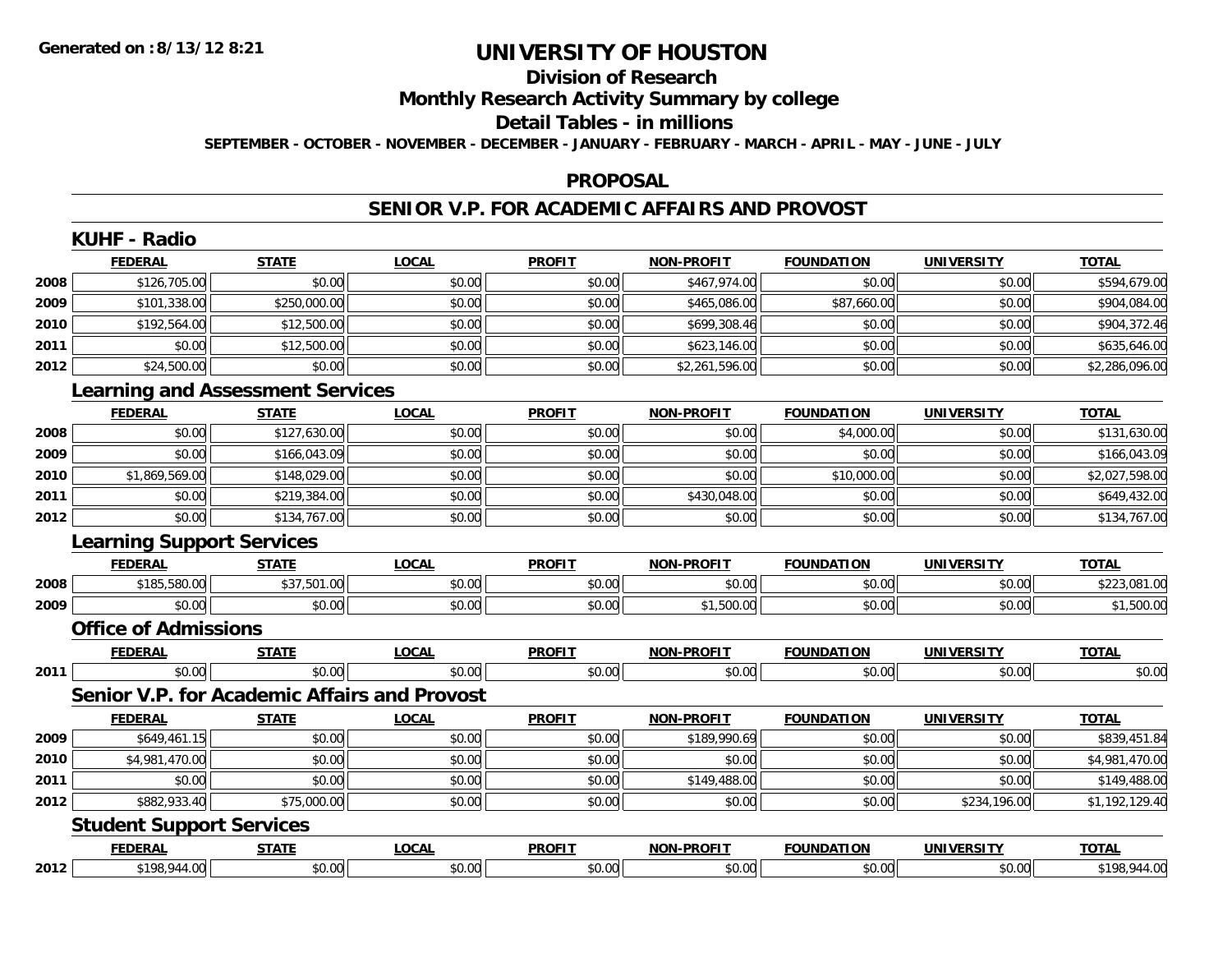## **Division of Research**

## **Monthly Research Activity Summary by college**

## **Detail Tables - in millions**

**SEPTEMBER - OCTOBER - NOVEMBER - DECEMBER - JANUARY - FEBRUARY - MARCH - APRIL - MAY - JUNE - JULY**

### **PROPOSAL**

## **SENIOR V.P. FOR ACADEMIC AFFAIRS AND PROVOST**

## **UH Charter School**

|      | <b>FEDERAI</b>      | C T A T C     | $\sim$<br>UUMI | <b>PROFIT</b> | <b>LDDOFIT</b><br><b>MON</b> | <b>FOUNDATION</b>      | <b>IINIVEDSITV</b>         | $-0$<br>v I A |
|------|---------------------|---------------|----------------|---------------|------------------------------|------------------------|----------------------------|---------------|
| 2011 | ሶስ ሰሰ<br>vu.uu      | $\Omega$<br>. | vv.vv          | 0000<br>vv.vv | $\cdots$<br>ิ ∪ ∪ ∪          | $\sim$ 00<br>vv.vv     | $*$ $\sim$ $\sim$<br>vv.vv |               |
| 2012 | $\sim$ 0.0<br>JU.UU |               | vu.vu          | 0000<br>JU.UU | $+ - - -$<br>JU.UU           | $\sim$ $\sim$<br>JU.UU | امہ مہ<br>PO.OO            | י טפו         |

## **Undergraduate Scholars**

|      | <b>FEDERAL</b> | <u>STATE</u> | <b>LOCAL</b> | <b>PROFIT</b> | <b>NON-PROFIT</b> | <b>FOUNDATION</b> | <b>UNIVERSITY</b> | <b>TOTAL</b> |
|------|----------------|--------------|--------------|---------------|-------------------|-------------------|-------------------|--------------|
| 2009 | \$0.00         | \$15,000.00  | \$0.00       | \$0.00        | \$0.00            | \$0.00            | \$0.00            | \$15,000.00  |
| 2010 | \$0.00         | \$15,000.00  | \$0.00       | \$0.00        | \$0.00            | \$0.00            | \$0.00            | \$15,000.00  |
| 2011 | \$0.00         | \$29,456.00  | \$0.00       | \$0.00        | \$0.00            | \$0.00            | \$0.00            | \$29,456.00  |
| 2012 | \$0.00         | \$38,101.00  | \$0.00       | \$0.00        | \$0.00            | \$0.00            | \$0.00            | \$38,101.00  |

### **Undergraduate Studies**

|       | <u>FEDERAL</u> | <b>STATE</b>   | <u>LOCAL</u> | <b>PROFIT</b> | <b>NON-PROFIT</b> | <b>FOUNDATION</b> | UNIVERSITY   | <b>TOTAL</b>    |
|-------|----------------|----------------|--------------|---------------|-------------------|-------------------|--------------|-----------------|
| 2009  | \$0.00         | \$15,000.00    | \$0.00       | \$0.00        | \$0.00            | \$0.00            | \$0.00       | \$15,000.00     |
| 2010  | \$0.00         | \$10,000.00    | \$0.00       | \$0.00        | \$0.00            | \$28,750.00       | \$0.00       | \$38,750.00     |
| 2011  | \$0.00         | \$350,500,00   | \$0.00       | \$0.00        | \$0.00            | \$0.00            | \$0.00       | \$350,500.00    |
| 2012  | \$0.00         | \$0.00         | \$0.00       | \$0.00        | \$0.00            | \$0.00            | \$0.00       | \$0.00          |
| Total | \$9,213,064.55 | \$1,708,425.09 | \$0.00       | \$0.00        | \$5,288,137.15    | \$130,410.00      | \$234,196.00 | \$16,574,232.79 |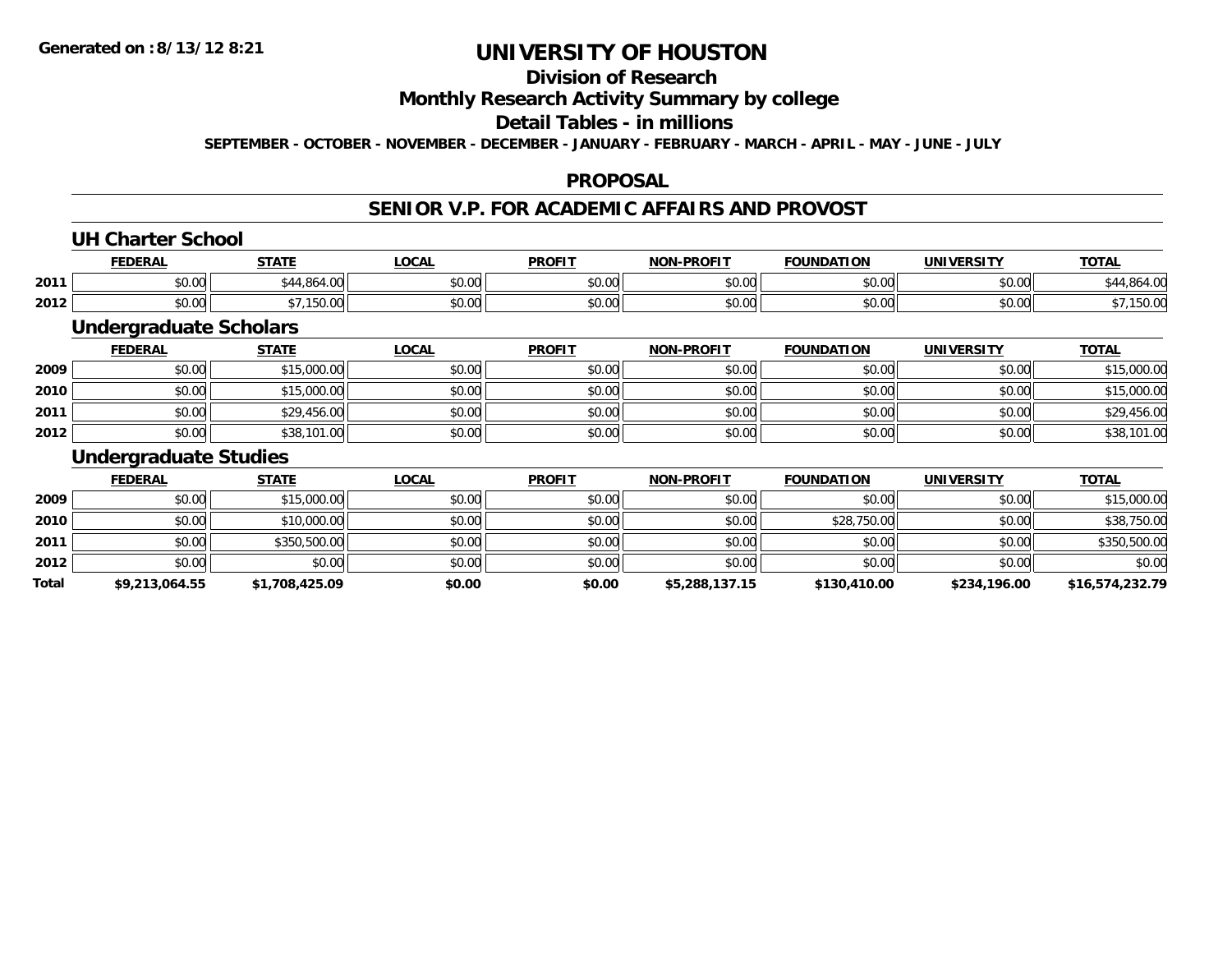## **Division of Research**

**Monthly Research Activity Summary by college**

#### **Detail Tables - in millions**

**SEPTEMBER - OCTOBER - NOVEMBER - DECEMBER - JANUARY - FEBRUARY - MARCH - APRIL - MAY - JUNE - JULY**

#### **PROPOSAL**

#### **UH LAW CENTER**

|       | Dean, Law      |              |              |               |                   |                   |                   |                |
|-------|----------------|--------------|--------------|---------------|-------------------|-------------------|-------------------|----------------|
|       | <b>FEDERAL</b> | <b>STATE</b> | <b>LOCAL</b> | <b>PROFIT</b> | <b>NON-PROFIT</b> | <b>FOUNDATION</b> | <b>UNIVERSITY</b> | <b>TOTAL</b>   |
| 2009  | \$1,495,475.50 | \$100,000.00 | \$0.00       | \$0.00        | \$0.00            | \$0.00            | \$0.00            | \$1,595,475.50 |
|       | <b>Law-UH</b>  |              |              |               |                   |                   |                   |                |
|       | <b>FEDERAL</b> | <b>STATE</b> | <b>LOCAL</b> | <b>PROFIT</b> | <b>NON-PROFIT</b> | <b>FOUNDATION</b> | <b>UNIVERSITY</b> | <b>TOTAL</b>   |
| 2008  | \$0.00         | \$0.00       | \$0.00       | \$100,079.00  | \$0.00            | \$0.00            | \$0.00            | \$100,079.00   |
| 2009  | \$1,050,565.28 | \$20,000.00  | \$0.00       | \$10,704.00   | \$0.00            | \$384,268.00      | \$420,062.00      | \$1,885,599.28 |
| 2010  | \$0.40         | \$200,000.00 | \$0.00       | \$0.00        | \$14,137.00       | \$279,068.00      | \$0.00            | \$493,205.40   |
| 2011  | \$0.00         | \$121,906.10 | \$0.00       | \$10,063.00   | \$0.00            | \$201,639.00      | \$68,956.00       | \$402,564.10   |
| 2012  | \$0.00         | \$246,386.00 | \$0.00       | \$0.00        | \$0.00            | \$0.00            | \$0.00            | \$246,386.00   |
| Total | \$2,546,041.18 | \$688,292.10 | \$0.00       | \$120,846.00  | \$14,137.00       | \$864,975.00      | \$489,018.00      | \$4,723,309.28 |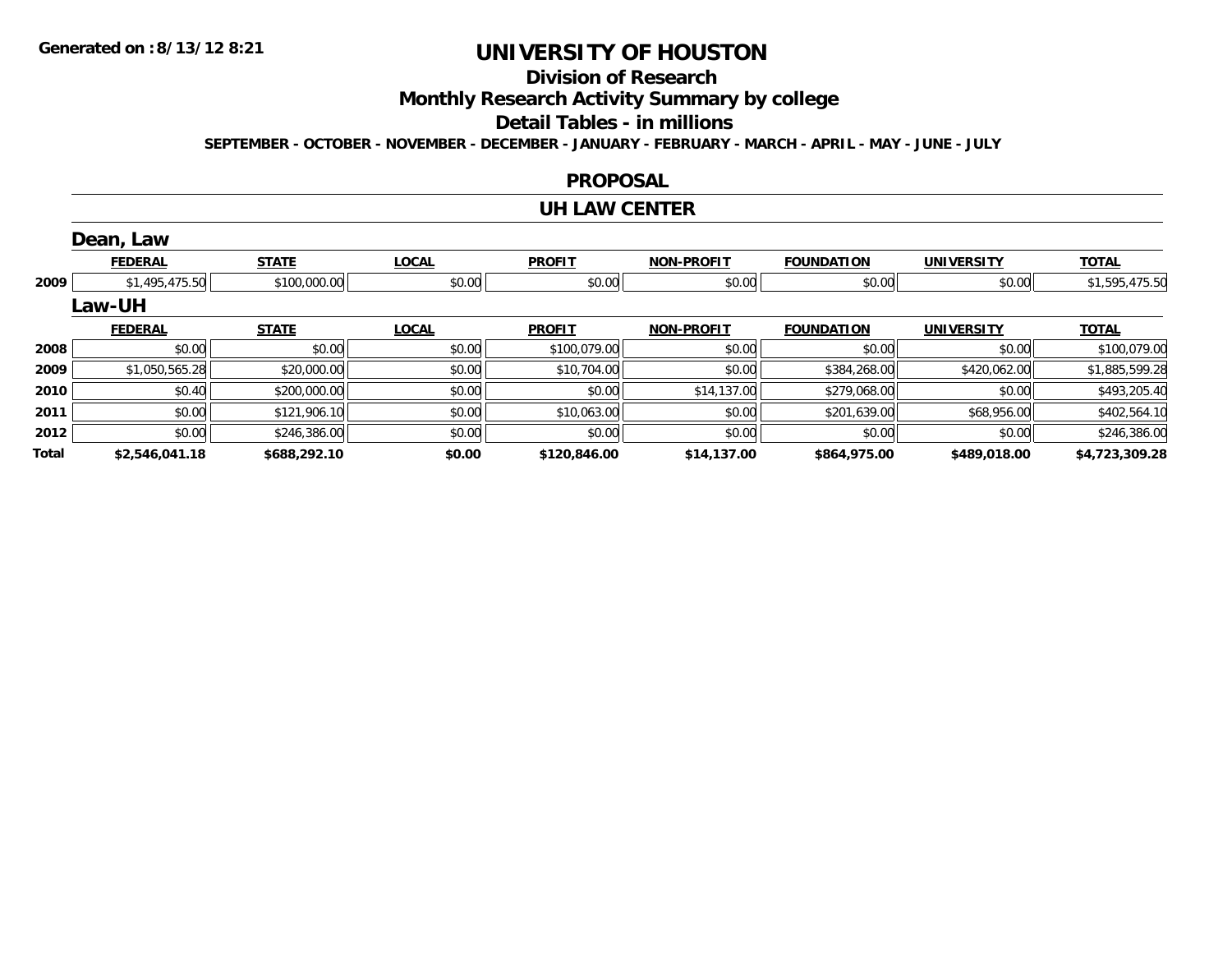## **Division of Research**

**Monthly Research Activity Summary by college**

#### **Detail Tables - in millions**

**SEPTEMBER - OCTOBER - NOVEMBER - DECEMBER - JANUARY - FEBRUARY - MARCH - APRIL - MAY - JUNE - JULY**

#### **PROPOSAL**

## **UH SYSTEM**

| KUHT |  |
|------|--|
|------|--|

|       | <b>FEDERAL</b> | <b>STATE</b> | <b>LOCAL</b> | <b>PROFIT</b> | <b>NON-PROFIT</b> | <b>FOUNDATION</b> | <b>UNIVERSITY</b> | <b>TOTAL</b>   |
|-------|----------------|--------------|--------------|---------------|-------------------|-------------------|-------------------|----------------|
| 2008  | \$0.00         | \$0.00       | \$0.00       | \$0.00        | \$1,310,104.00    | \$0.00            | \$0.00            | \$1,310,104.00 |
| 2009  | \$0.00         | \$0.00       | \$0.00       | \$0.00        | \$1,701,386.00    | \$0.00            | \$0.00            | \$1,701,386.00 |
| 2010  | \$104,421.00   | \$0.00       | \$0.00       | \$0.00        | \$1,483,936.12    | \$0.00            | \$0.00            | \$1,588,357.12 |
| 2011  | \$0.00         | \$0.00       | \$0.00       | \$0.00        | \$1,606,903.00    | \$0.00            | \$0.00            | \$1,606,903.00 |
| 2012  | \$0.00         | \$0.00       | \$0.00       | \$0.00        | \$14,132.00       | \$0.00            | \$0.00            | \$14,132.00    |
| Total | \$104,421.00   | \$0.00       | \$0.00       | \$0.00        | \$6,116,461.12    | \$0.00            | \$0.00            | \$6,220,882.12 |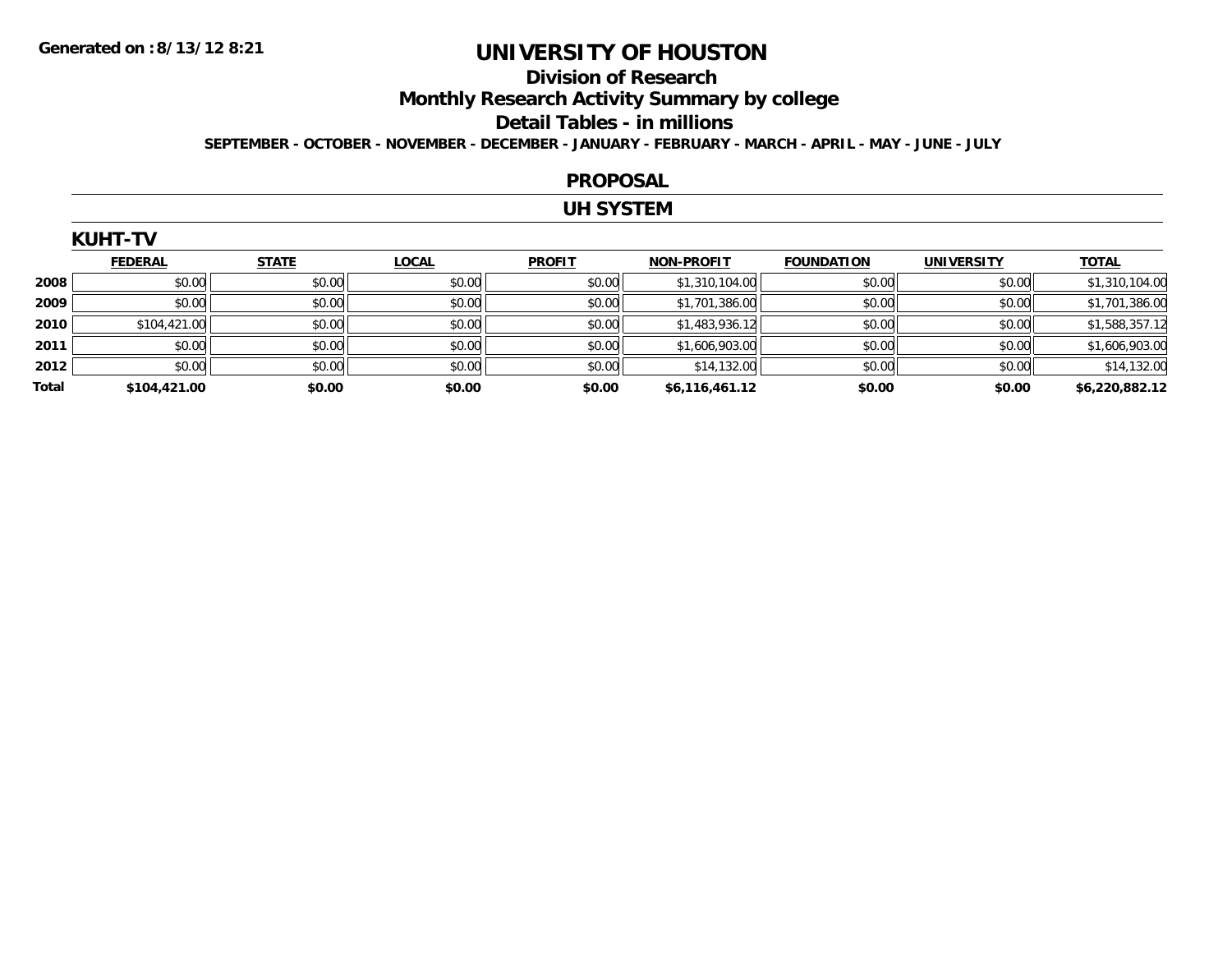## **Division of Research**

**Monthly Research Activity Summary by college**

**Detail Tables - in millions**

**SEPTEMBER - OCTOBER - NOVEMBER - DECEMBER - JANUARY - FEBRUARY - MARCH - APRIL - MAY - JUNE - JULY**

### **PROPOSAL**

#### **UKNOWN COLLEGE**

## **Unknown Department**

|       | <b>FEDERAL</b> | <b>STATE</b> | <b>LOCAL</b> | <b>PROFIT</b> | <b>NON-PROFIT</b> | <b>FOUNDATION</b> | <b>UNIVERSITY</b> | <b>TOTAL</b> |
|-------|----------------|--------------|--------------|---------------|-------------------|-------------------|-------------------|--------------|
| 2008  | \$0.00         | \$0.00       | \$0.00       | \$0.00        | \$0.00            | \$0.00            | \$0.00            | \$0.00       |
| 2009  | \$0.00         | \$0.00       | \$0.00       | \$0.00        | \$0.00            | \$0.00            | \$0.00            | \$0.00       |
| 2010  | \$0.00         | \$0.00       | \$0.00       | \$80,000.00   | \$0.00            | \$0.00            | \$0.00            | \$80,000.00  |
| 2011  | \$376,025.00   | \$31,800.00  | \$0.00       | \$52,500.00   | \$0.00            | \$0.00            | \$0.00            | \$460,325.00 |
| Total | \$376,025.00   | \$31,800.00  | \$0.00       | \$132,500.00  | \$0.00            | \$0.00            | \$0.00            | \$540,325.00 |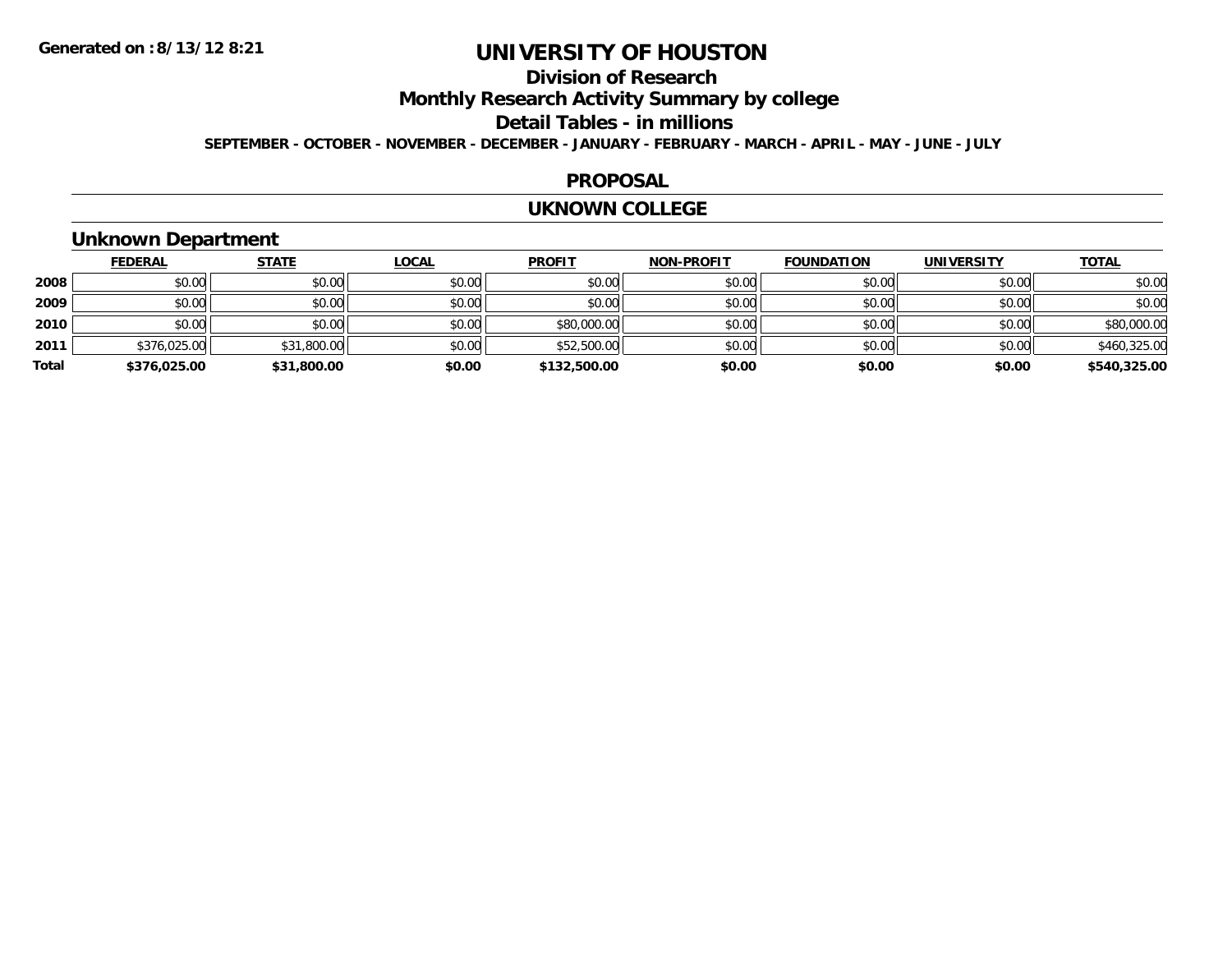# **Division of Research**

## **Monthly Research Activity Summary by college**

#### **Detail Tables - in millions**

**SEPTEMBER - OCTOBER - NOVEMBER - DECEMBER - JANUARY - FEBRUARY - MARCH - APRIL - MAY - JUNE - JULY**

### **PROPOSAL**

# **VICE PRESIDENT FOR ADMINISTRATION**

# **Physical Plant**

|       | <b>FEDERAL</b>              | <b>STATE</b> | <b>LOCAL</b> | <b>PROFIT</b> | <b>NON-PROFIT</b> | <b>FOUNDATION</b> | <b>UNIVERSITY</b> | <b>TOTAL</b> |
|-------|-----------------------------|--------------|--------------|---------------|-------------------|-------------------|-------------------|--------------|
| 2009  | \$0.00                      | \$0.00       | \$0.00       | \$0.00        | \$0.00            | \$0.00            | \$0.00            | \$0.00       |
|       | <b>UH Police Department</b> |              |              |               |                   |                   |                   |              |
|       | <b>FEDERAL</b>              | <b>STATE</b> | <b>LOCAL</b> | <b>PROFIT</b> | <b>NON-PROFIT</b> | <b>FOUNDATION</b> | <b>UNIVERSITY</b> | <b>TOTAL</b> |
| 2009  | \$0.00                      | \$227,432.50 | \$0.00       | \$0.00        | \$0.00            | \$0.00            | \$0.00            | \$227,432.50 |
| 2010  | \$88,917.00                 | \$0.00       | \$0.00       | \$0.00        | \$0.00            | \$0.00            | \$0.00            | \$88,917.00  |
| 2011  | \$53,805.00                 | \$4,755.00   | \$0.00       | \$0.00        | \$0.00            | \$0.00            | \$0.00            | \$58,560.00  |
| Total | \$142.722.00                | \$232,187.50 | \$0.00       | \$0.00        | \$0.00            | \$0.00            | \$0.00            | \$374,909.50 |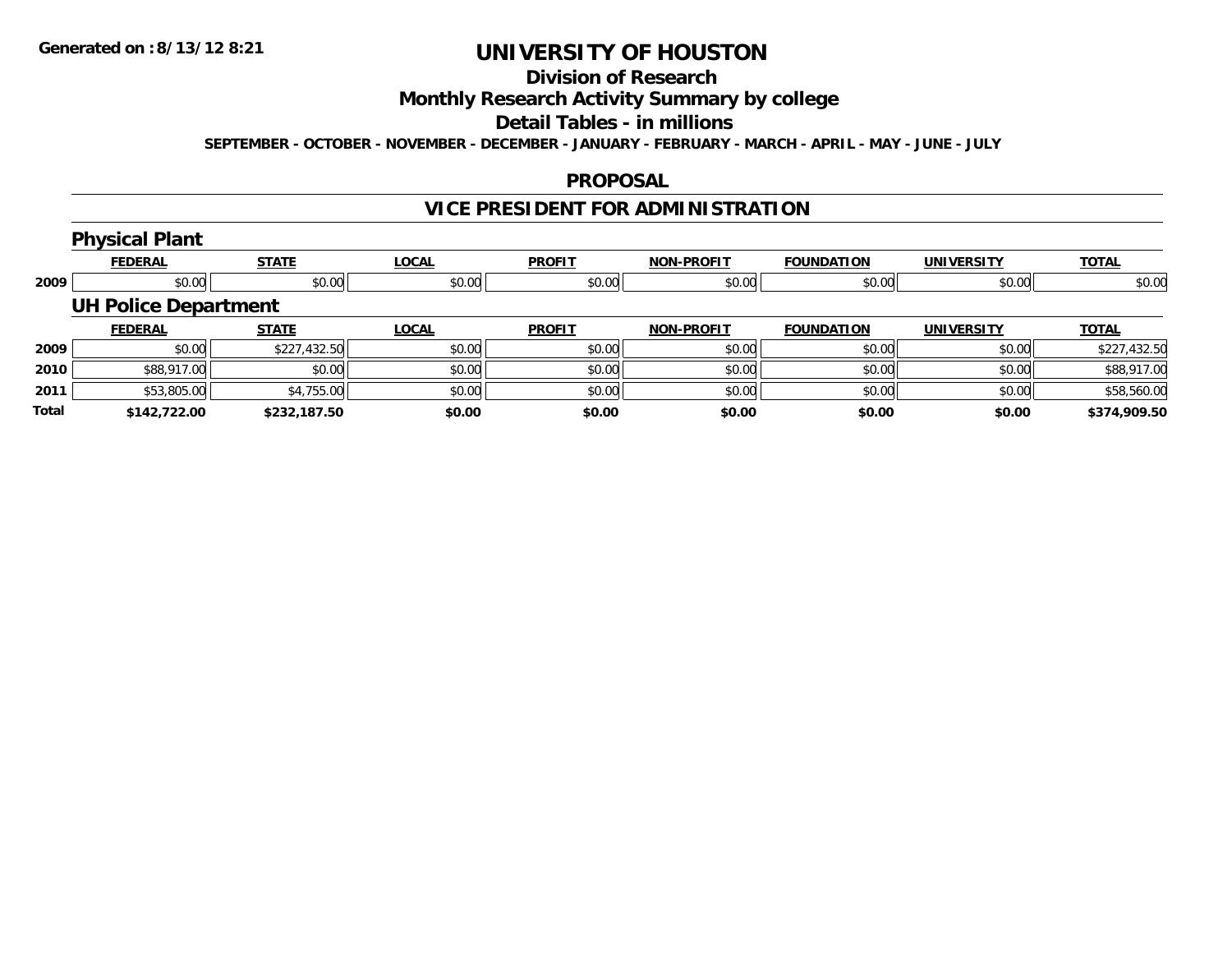## **Division of Research**

**Monthly Research Activity Summary by college**

**Detail Tables - in millions**

**SEPTEMBER - OCTOBER - NOVEMBER - DECEMBER - JANUARY - FEBRUARY - MARCH - APRIL - MAY - JUNE - JULY**

### **PROPOSAL**

## **VICE PRESIDENT FOR COMPUTING**

## **Central Computing Services**

|              | DERAI  | <b>STATE</b>       | <b>OCAL</b> | <b>PROFIT</b> | -PROFIT<br><b>NON</b> | <b>FOUNDATION</b> | 'JNIV.<br><b>JEDCIT</b> | TOTA.  |
|--------------|--------|--------------------|-------------|---------------|-----------------------|-------------------|-------------------------|--------|
| 2009         | \$0.00 | $\sqrt{2}$<br>ሐ へへ | \$0.00      | 0000<br>JU.UU | $\sim$ 00<br>pu.uu    | 0000<br>w.w       | \$0.00                  |        |
| <b>Total</b> | \$0.00 |                    | \$0.00      | \$0.00        | \$0.00                | \$0.00            | \$0.00                  | $\sim$ |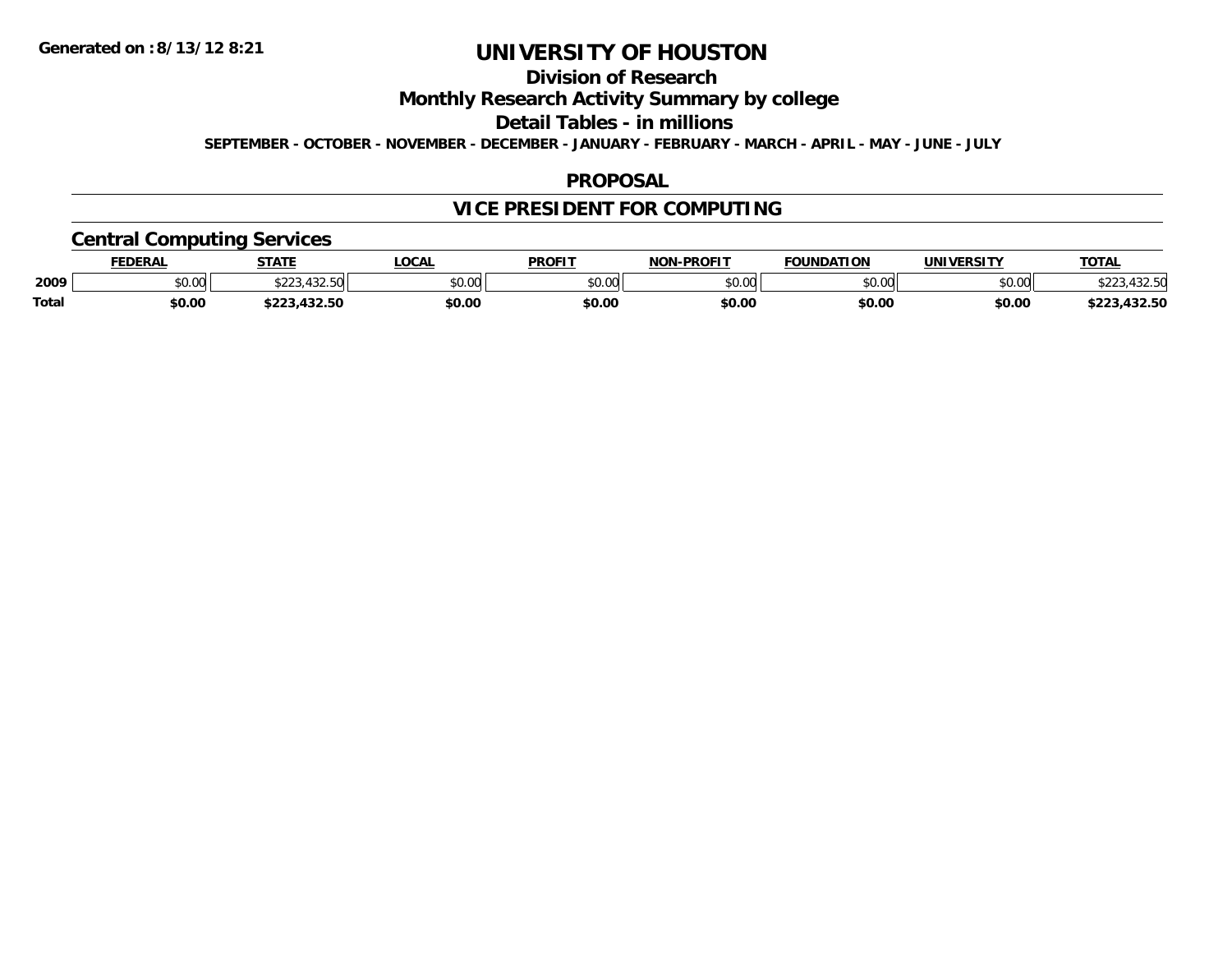# **Division of Research**

## **Monthly Research Activity Summary by college**

## **Detail Tables - in millions**

**SEPTEMBER - OCTOBER - NOVEMBER - DECEMBER - JANUARY - FEBRUARY - MARCH - APRIL - MAY - JUNE - JULY**

## **PROPOSAL**

## **VICE PRESIDENT FOR STUDENT AFFAIRS**

## **Dean, Student Affairs**

|      | <b>FEDERAL</b> | <b>STATE</b> | <b>LOCAL</b> | <b>PROFIT</b> | <b>NON-PROFIT</b> | <b>FOUNDATION</b> | UNIVERSITY | <b>TOTAL</b> |
|------|----------------|--------------|--------------|---------------|-------------------|-------------------|------------|--------------|
| 2008 | \$0.00         | \$0.00       | \$0.00       | \$0.00        | \$0.00            | \$0.00            | \$0.00     | \$0.00       |
| 2010 | \$189,001.00   | \$17.755.00  | \$0.00       | \$0.00        | \$0.00            | \$0.00            | \$0.00     | \$206,756.00 |
| 2012 | \$78,438.00    | \$0.00       | \$0.00       | \$0.00        | \$0.00            | \$0.00            | \$0.00     | \$78,438.00  |

## **Vice President, Student Affairs**

|              | <b>FEDERAL</b> | <u>STATE</u> | <b>LOCAL</b> | <b>PROFIT</b> | <b>NON-PROFIT</b> | <b>FOUNDATION</b> | <b>UNIVERSITY</b> | <b>TOTAL</b>      |
|--------------|----------------|--------------|--------------|---------------|-------------------|-------------------|-------------------|-------------------|
| 2009         | \$982,444.00   | \$0.00       | \$0.00       | \$0.00        | \$0.00            | \$0.00            | \$0.00            | \$982.<br>.444.00 |
| 2012         | \$0.00         | \$224,837,00 | \$0.00       | \$0.00        | \$0.00            | \$0.00            | \$0.00            | \$224,837.00      |
| <b>Total</b> | \$1,249,883.00 | \$242,592.00 | \$0.00       | \$0.00        | \$0.00            | \$0.00            | \$0.00            | \$1,492,475.00    |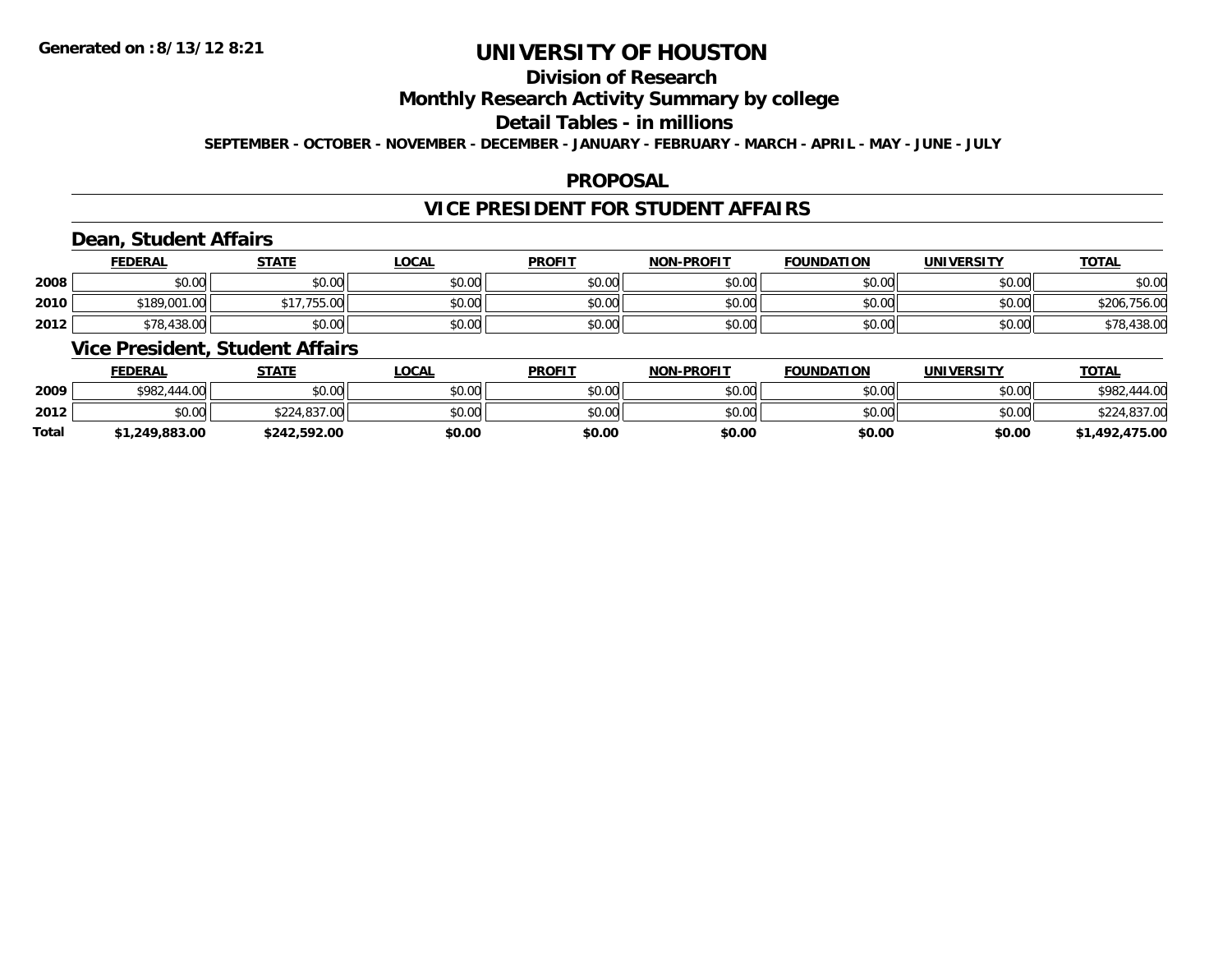## **Division of Research**

**Monthly Research Activity Summary by college**

**Detail Tables - in millions**

**SEPTEMBER - OCTOBER - NOVEMBER - DECEMBER - JANUARY - FEBRUARY - MARCH - APRIL - MAY - JUNE - JULY**

## **PROPOSAL**

## **VP for Community Relations and Institutional Acces**

#### **Center for Student's with Disabilities**

|              | <b>FEDERAL</b>     | <b>STATE</b> | LOCAI              | <b>PROFIT</b> | -PROFIT<br>חחו | <b>FOUNDATION</b> | IINIVEDSITV                         | <b>TATA</b><br>OIAI |
|--------------|--------------------|--------------|--------------------|---------------|----------------|-------------------|-------------------------------------|---------------------|
| 2011         | $\sim$ 00<br>JU.UU | T. LJ L.     | $\sim$ 00<br>JU.UU | \$0.00        | \$0.00         | טט.טע             | $\uparrow$ $\land$ $\land$<br>DU.UG |                     |
| <b>Total</b> | \$0.00             | .384.00      | \$0.00             | \$0.00        | \$0.00         | \$0.00            | \$0.00                              | .384.00<br>110      |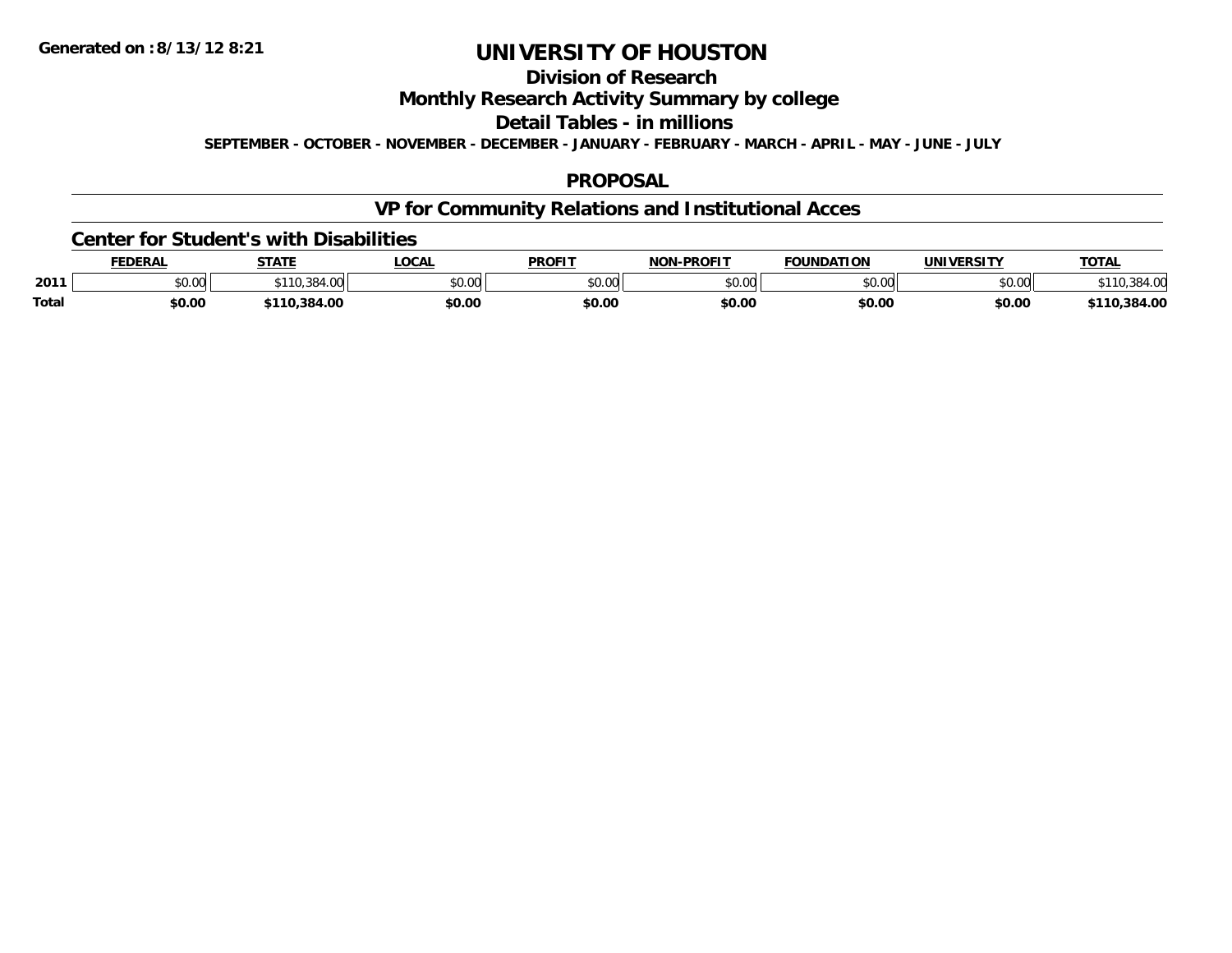## **Division of Research**

## **Monthly Research Activity Summary by college**

## **Detail Tables - in millions**

**SEPTEMBER - OCTOBER - NOVEMBER - DECEMBER - JANUARY - FEBRUARY - MARCH - APRIL - MAY - JUNE - JULY**

### **AWARD**

### **C.T. BAUER COLLEGE OF BUSINESS**

## **Decision and Information Sciences**

|       | <b>FEDERAL</b>    | <b>STATE</b>                             | <b>LOCAL</b> | <b>PROFIT</b> | <b>NON-PROFIT</b> | <b>FOUNDATION</b> | <b>UNIVERSITY</b> | <b>TOTAL</b>    |
|-------|-------------------|------------------------------------------|--------------|---------------|-------------------|-------------------|-------------------|-----------------|
| 2008  | \$30,082.00       | \$0.00                                   | \$0.00       | \$0.00        | \$0.00            | \$0.00            | \$0.00            | \$30,082.00     |
|       | <b>Finance</b>    |                                          |              |               |                   |                   |                   |                 |
|       | <b>FEDERAL</b>    | <b>STATE</b>                             | <b>LOCAL</b> | <b>PROFIT</b> | <b>NON-PROFIT</b> | <b>FOUNDATION</b> | <b>UNIVERSITY</b> | <b>TOTAL</b>    |
| 2008  | \$436,727.00      | \$0.00                                   | \$0.00       | \$0.00        | \$0.00            | \$0.00            | \$0.00            | \$436,727.00    |
| 2010  | \$284,428.00      | \$0.00                                   | \$0.00       | \$0.00        | \$0.00            | \$0.00            | \$0.00            | \$284,428.00    |
| 2011  | \$230,759.80      | \$0.00                                   | \$0.00       | \$0.00        | \$0.00            | \$0.00            | \$0.00            | \$230,759.80    |
|       | <b>Management</b> |                                          |              |               |                   |                   |                   |                 |
|       | <b>FEDERAL</b>    | <b>STATE</b>                             | <b>LOCAL</b> | <b>PROFIT</b> | <b>NON-PROFIT</b> | <b>FOUNDATION</b> | <b>UNIVERSITY</b> | <b>TOTAL</b>    |
| 2008  | \$0.00            | \$0.00                                   | \$0.00       | \$0.00        | \$0.00            | \$0.00            | \$0.00            | \$0.00          |
| 2010  | \$0.00            | \$0.00                                   | \$0.00       | \$0.00        | \$0.00            | \$0.00            | \$0.00            | \$0.00          |
|       |                   | <b>Small Business Development Center</b> |              |               |                   |                   |                   |                 |
|       | <b>FEDERAL</b>    | <b>STATE</b>                             | <b>LOCAL</b> | <b>PROFIT</b> | <b>NON-PROFIT</b> | <b>FOUNDATION</b> | <b>UNIVERSITY</b> | <b>TOTAL</b>    |
| 2008  | \$1,992,812.00    | \$0.00                                   | \$0.00       | \$0.00        | \$0.00            | \$0.00            | \$0.00            | \$1,992,812.00  |
| 2009  | \$6,072,855.00    | \$0.00                                   | \$0.00       | \$0.00        | \$0.00            | \$0.00            | \$0.00            | \$6,072,855.00  |
| 2010  | \$3,723,450.00    | \$0.00                                   | \$0.00       | \$0.00        | \$0.00            | \$0.00            | \$0.00            | \$3,723,450.00  |
| 2011  | \$2,152,548.00    | \$61,677.00                              | \$0.00       | \$0.00        | \$0.00            | \$0.00            | \$0.00            | \$2,214,225.00  |
| 2012  | \$3,847,748.95    | \$0.00                                   | \$0.00       | \$0.00        | \$0.00            | \$117,242.00      | \$0.00            | \$3,964,990.95  |
| Total | \$18,771,410.75   | \$61,677.00                              | \$0.00       | \$0.00        | \$0.00            | \$117,242.00      | \$0.00            | \$18,950,329.75 |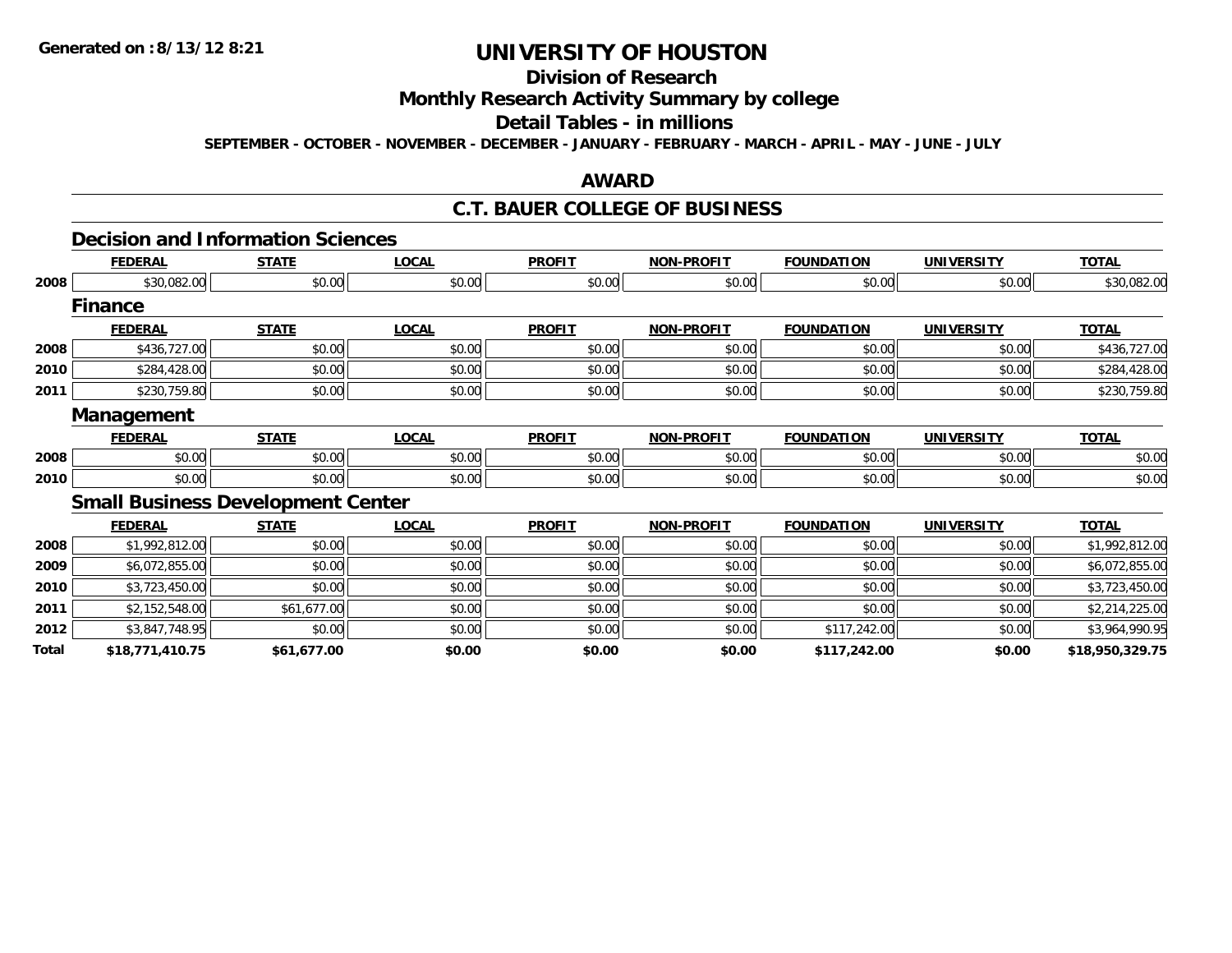## **Division of Research**

**Monthly Research Activity Summary by college**

#### **Detail Tables - in millions**

**SEPTEMBER - OCTOBER - NOVEMBER - DECEMBER - JANUARY - FEBRUARY - MARCH - APRIL - MAY - JUNE - JULY**

### **AWARD**

### **COLLEGE OF ARCHITECTURE**

|       | Architecture   |              |              |               |                   |                   |                   |              |
|-------|----------------|--------------|--------------|---------------|-------------------|-------------------|-------------------|--------------|
|       | <b>FEDERAL</b> | <b>STATE</b> | <b>LOCAL</b> | <b>PROFIT</b> | <b>NON-PROFIT</b> | <b>FOUNDATION</b> | <b>UNIVERSITY</b> | <b>TOTAL</b> |
| 2008  | \$0.00         | \$0.00       | \$0.00       | \$65,000.00   | \$0.00            | \$0.00            | \$0.00            | \$65,000.00  |
| 2009  | \$0.00         | \$0.00       | \$0.00       | \$40,000.00   | \$0.00            | \$0.00            | \$0.00            | \$40,000.00  |
| 2010  | \$0.00         | \$0.00       | \$0.00       | \$0.00        | \$0.00            | \$24,750.00       | \$0.00            | \$24,750.00  |
| 2011  | \$25,000.00    | \$0.00       | \$0.00       | \$7,500.00    | \$0.00            | \$0.00            | \$0.00            | \$32,500.00  |
| 2012  | \$0.00         | \$0.00       | \$0.00       | \$0.00        | \$5,000.00        | \$0.00            | \$2,500.00        | \$7,500.00   |
| Total | \$25,000.00    | \$0.00       | \$0.00       | \$112,500.00  | \$5,000.00        | \$24,750.00       | \$2,500.00        | \$169,750.00 |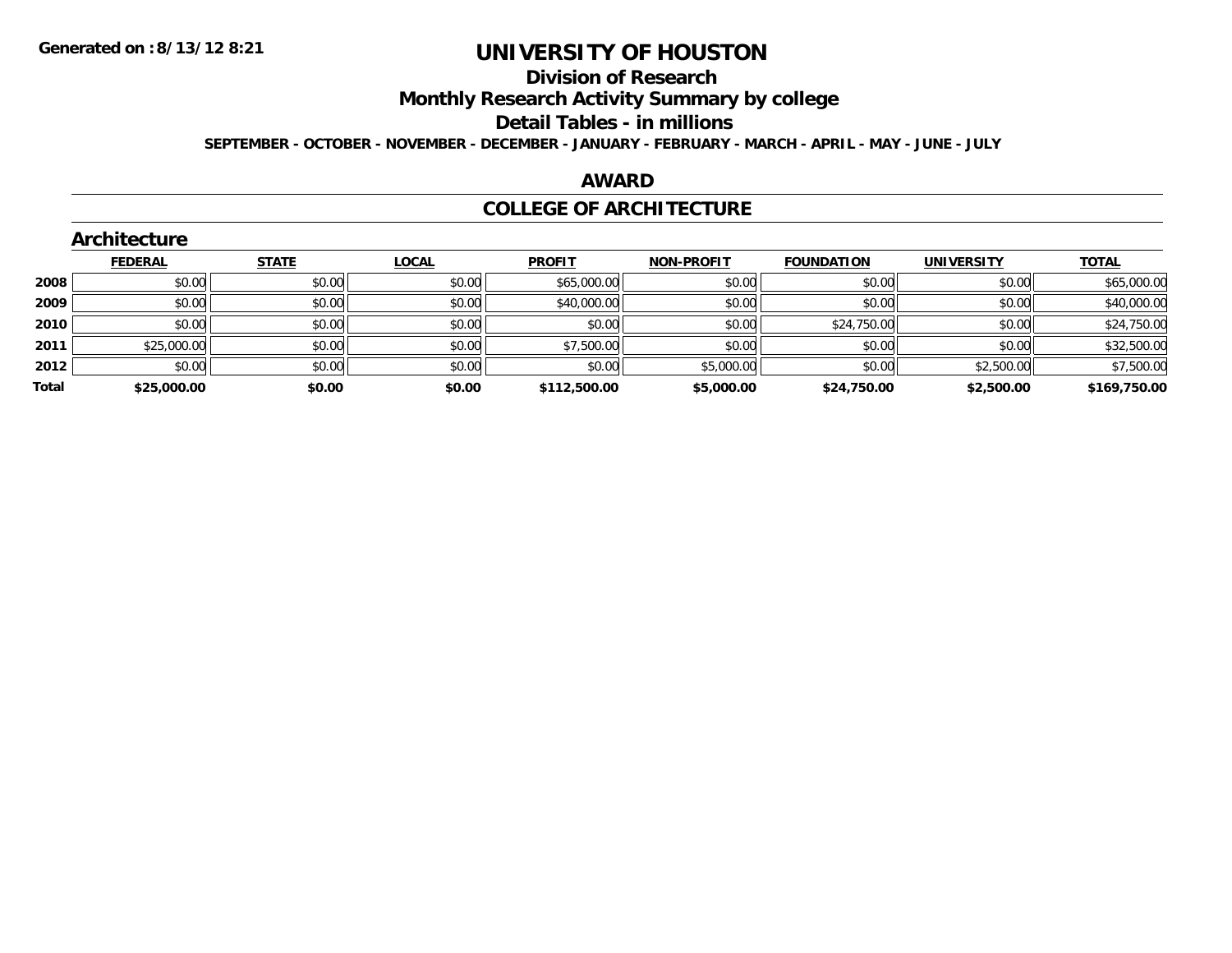## **Division of Research**

**Monthly Research Activity Summary by college**

#### **Detail Tables - in millions**

**SEPTEMBER - OCTOBER - NOVEMBER - DECEMBER - JANUARY - FEBRUARY - MARCH - APRIL - MAY - JUNE - JULY**

## **AWARD**

## **COLLEGE OF EDUCATION**

|       | <b>FEDERAL</b>                                       | <b>STATE</b>   | <b>LOCAL</b> | <b>PROFIT</b> | <b>NON-PROFIT</b> | <b>FOUNDATION</b> | <b>UNIVERSITY</b> | <b>TOTAL</b>    |
|-------|------------------------------------------------------|----------------|--------------|---------------|-------------------|-------------------|-------------------|-----------------|
| 2010  | \$0.00                                               | \$0.00         | \$0.00       | \$0.00        | \$0.00            | \$0.00            | \$0.00            | \$0.00          |
| 2011  | \$0.00                                               | \$0.00         | \$0.00       | \$0.00        | \$0.00            | \$0.00            | \$0.00            | \$0.00          |
|       | <b>Curriculum and Instruction</b>                    |                |              |               |                   |                   |                   |                 |
|       | <b>FEDERAL</b>                                       | <b>STATE</b>   | <b>LOCAL</b> | <b>PROFIT</b> | <b>NON-PROFIT</b> | <b>FOUNDATION</b> | <b>UNIVERSITY</b> | <b>TOTAL</b>    |
| 2008  | \$1,470,795.00                                       | \$27,554.00    | \$10,041.00  | \$466.77      | \$548,563.50      | \$0.60            | \$0.00            | \$2,057,420.87  |
| 2009  | \$799,918.90                                         | \$55,000.00    | \$24,522.00  | \$397.76      | \$586,639.15      | \$3,023,207.00    | \$0.00            | \$4,489,684.81  |
| 2010  | \$736,742.20                                         | \$50,000.00    | \$37,786.06  | \$120.61      | \$209,206.00      | \$0.00            | \$0.00            | \$1,033,854.87  |
| 2011  | \$1,567,907.15                                       | \$279,999.00   | \$0.00       | \$0.00        | \$318,107.00      | \$0.00            | \$0.00            | \$2,166,013.15  |
| 2012  | \$242,430.20                                         | \$0.00         | \$0.00       | \$0.00        | \$84,725.00       | \$18,400.00       | \$0.00            | \$345,555.20    |
|       | Dean, Education                                      |                |              |               |                   |                   |                   |                 |
|       | <b>FEDERAL</b>                                       | <b>STATE</b>   | <b>LOCAL</b> | <b>PROFIT</b> | <b>NON-PROFIT</b> | <b>FOUNDATION</b> | <b>UNIVERSITY</b> | <b>TOTAL</b>    |
| 2009  | \$0.00                                               | \$0.00         | \$0.00       | \$0.00        | \$0.00            | \$0.00            | \$0.00            | \$0.00          |
|       | <b>Educational Leadership &amp; Cultural Studies</b> |                |              |               |                   |                   |                   |                 |
|       | <b>FEDERAL</b>                                       | <b>STATE</b>   | <b>LOCAL</b> | <b>PROFIT</b> | <b>NON-PROFIT</b> | <b>FOUNDATION</b> | <b>UNIVERSITY</b> | <b>TOTAL</b>    |
| 2009  | \$39,988.00                                          | \$0.00         | \$0.00       | \$0.00        | \$0.00            | \$0.00            | \$0.00            | \$39,988.00     |
|       | <b>Educational Psychology</b>                        |                |              |               |                   |                   |                   |                 |
|       | <b>FEDERAL</b>                                       | <b>STATE</b>   | <b>LOCAL</b> | <b>PROFIT</b> | <b>NON-PROFIT</b> | <b>FOUNDATION</b> | <b>UNIVERSITY</b> | <b>TOTAL</b>    |
| 2008  | \$68,083.00                                          | \$199,995.00   | \$0.00       | \$0.00        | \$12,791.00       | \$210,048.00      | \$0.00            | \$490,917.00    |
| 2009  | \$0.00                                               | \$49,999.00    | \$0.00       | \$0.00        | \$0.00            | \$162,702.00      | \$0.00            | \$212,701.00    |
| 2010  | \$254,938.00                                         | \$185,995.00   | \$0.00       | \$0.00        | \$0.00            | \$96,244.00       | \$0.00            | \$537,177.00    |
| 2011  | \$0.00                                               | \$186,748.00   | \$0.00       | \$0.00        | \$0.00            | \$84,221.90       | \$0.00            | \$270,969.90    |
| 2012  | \$32,875.40                                          | \$17,595.00    | \$0.00       | \$0.00        | \$22,262.04       | \$0.00            | \$930.00          | \$73,662.44     |
|       | <b>Institute for Urban Education</b>                 |                |              |               |                   |                   |                   |                 |
|       | <b>FEDERAL</b>                                       | <b>STATE</b>   | <b>LOCAL</b> | <b>PROFIT</b> | <b>NON-PROFIT</b> | <b>FOUNDATION</b> | <b>UNIVERSITY</b> | <b>TOTAL</b>    |
| 2008  | \$0.00                                               | \$0.00         | \$0.00       | \$0.00        | \$0.00            | \$0.00            | \$0.00            | \$0.00          |
| 2009  | \$0.00                                               | \$0.00         | \$0.00       | \$0.00        | \$0.00            | \$0.00            | \$0.00            | \$0.00          |
| 2010  | \$0.00                                               | \$0.00         | \$0.00       | \$0.00        | \$0.00            | \$0.00            | \$0.00            | \$0.00          |
| 2011  | \$0.00                                               | \$0.00         | \$0.00       | \$0.00        | \$0.00            | \$0.00            | \$0.00            | \$0.00          |
| 2012  | \$0.00                                               | \$0.00         | \$0.00       | \$0.00        | \$0.00            | \$0.00            | \$0.00            | \$0.00          |
| Total | \$5,213,677.85                                       | \$1,052,885.00 | \$72,349.06  | \$985.14      | \$1,782,293.69    | \$3,594,823.50    | \$930.00          | \$11,717,944.24 |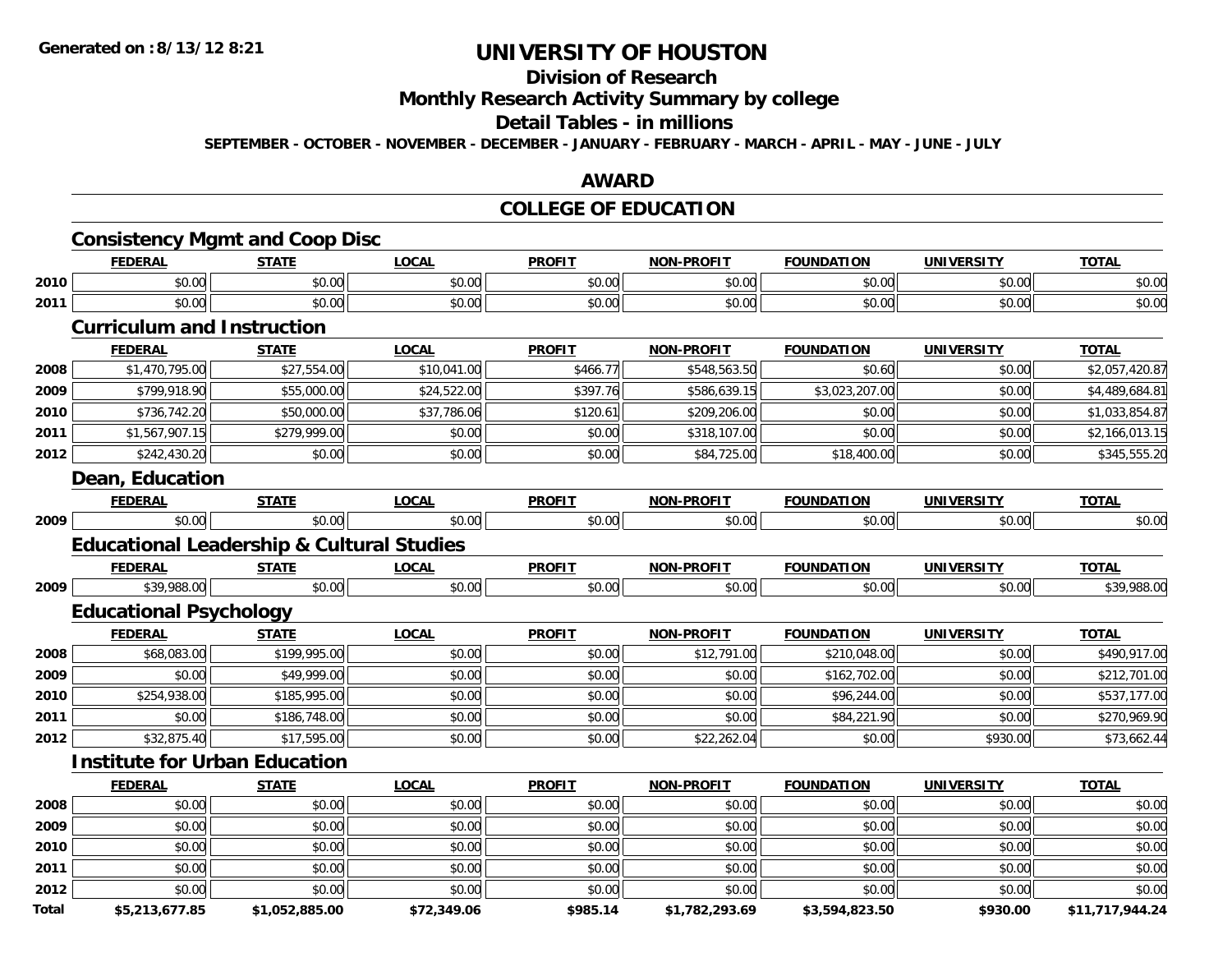#### **Division of Research**

**Monthly Research Activity Summary by college**

#### **Detail Tables - in millions**

**SEPTEMBER - OCTOBER - NOVEMBER - DECEMBER - JANUARY - FEBRUARY - MARCH - APRIL - MAY - JUNE - JULY**

## **AWARD**

| <b>FEDERAL</b><br><b>STATE</b><br><b>LOCAL</b><br><b>PROFIT</b><br>NON-PROFIT<br><b>FOUNDATION</b><br><b>UNIVERSITY</b><br>\$0.00<br>\$0.00<br>\$0.00<br>\$0.00<br>\$9,300.00<br>\$0.00<br>2008<br>\$14,979.30<br>2012<br>\$0.00<br>\$0.00<br>\$0.00<br>\$0.00<br>\$0.00<br><b>Arte Publico Press</b><br><b>LOCAL</b><br><b>PROFIT</b><br><b>FEDERAL</b><br><b>STATE</b><br>NON-PROFIT<br><b>FOUNDATION</b><br><b>UNIVERSITY</b><br>\$0.00<br>\$0.00<br>\$0.00<br>\$0.00<br>\$107.03<br>\$80,100.00<br>2008<br>\$0.00<br>\$0.00<br>\$0.00<br>2009<br>\$0.00<br>\$56,800.00<br>\$200,000.00<br>\$0.00<br>2010<br>\$30,000.00<br>\$0.00<br>\$51,200.00<br>\$275,000.00<br>\$0.00<br>\$9,500.00<br>\$0.00<br>\$30,000.00<br>\$0.00<br>\$56,600.00<br>\$0.00<br>2011<br>\$3,000.00<br>\$0.00<br>\$0.00<br>2012<br>\$6,000.00<br>\$39,100.00<br>\$0.00<br><b>Blaffer Gallery</b><br><b>LOCAL</b><br><b>PROFIT</b><br><b>NON-PROFIT</b><br><b>FEDERAL</b><br><b>STATE</b><br><b>FOUNDATION</b><br><b>UNIVERSITY</b> |                             |
|---------------------------------------------------------------------------------------------------------------------------------------------------------------------------------------------------------------------------------------------------------------------------------------------------------------------------------------------------------------------------------------------------------------------------------------------------------------------------------------------------------------------------------------------------------------------------------------------------------------------------------------------------------------------------------------------------------------------------------------------------------------------------------------------------------------------------------------------------------------------------------------------------------------------------------------------------------------------------------------------------------------|-----------------------------|
|                                                                                                                                                                                                                                                                                                                                                                                                                                                                                                                                                                                                                                                                                                                                                                                                                                                                                                                                                                                                               | <b>TOTAL</b>                |
|                                                                                                                                                                                                                                                                                                                                                                                                                                                                                                                                                                                                                                                                                                                                                                                                                                                                                                                                                                                                               | \$9,300.00<br>\$0.00        |
|                                                                                                                                                                                                                                                                                                                                                                                                                                                                                                                                                                                                                                                                                                                                                                                                                                                                                                                                                                                                               | \$14,979.30<br>\$0.00       |
|                                                                                                                                                                                                                                                                                                                                                                                                                                                                                                                                                                                                                                                                                                                                                                                                                                                                                                                                                                                                               |                             |
|                                                                                                                                                                                                                                                                                                                                                                                                                                                                                                                                                                                                                                                                                                                                                                                                                                                                                                                                                                                                               | <b>TOTAL</b>                |
|                                                                                                                                                                                                                                                                                                                                                                                                                                                                                                                                                                                                                                                                                                                                                                                                                                                                                                                                                                                                               | \$0.00<br>\$80,207.03       |
|                                                                                                                                                                                                                                                                                                                                                                                                                                                                                                                                                                                                                                                                                                                                                                                                                                                                                                                                                                                                               | \$0.00<br>\$256,800.00      |
|                                                                                                                                                                                                                                                                                                                                                                                                                                                                                                                                                                                                                                                                                                                                                                                                                                                                                                                                                                                                               | \$0.00<br>\$356,200.00      |
|                                                                                                                                                                                                                                                                                                                                                                                                                                                                                                                                                                                                                                                                                                                                                                                                                                                                                                                                                                                                               | \$96,100.00<br>\$0.00       |
|                                                                                                                                                                                                                                                                                                                                                                                                                                                                                                                                                                                                                                                                                                                                                                                                                                                                                                                                                                                                               | \$0.00<br>\$48,100.00       |
|                                                                                                                                                                                                                                                                                                                                                                                                                                                                                                                                                                                                                                                                                                                                                                                                                                                                                                                                                                                                               |                             |
|                                                                                                                                                                                                                                                                                                                                                                                                                                                                                                                                                                                                                                                                                                                                                                                                                                                                                                                                                                                                               | <b>TOTAL</b>                |
| \$7,551.00<br>\$0.00<br>\$0.00<br>\$0.00<br>\$0.00<br>2008<br>\$43,800.00                                                                                                                                                                                                                                                                                                                                                                                                                                                                                                                                                                                                                                                                                                                                                                                                                                                                                                                                     | \$0.00<br>\$51,351.00       |
| \$20,000.00<br>2009<br>\$4,007.00<br>\$0.00<br>\$0.00<br>\$64,400.00<br>\$0.00                                                                                                                                                                                                                                                                                                                                                                                                                                                                                                                                                                                                                                                                                                                                                                                                                                                                                                                                | \$0.00<br>\$88,407.00       |
| \$8,500.00<br>\$0.00<br>2010<br>\$60,000.00<br>\$0.00<br>\$67,300.00<br>\$0.00                                                                                                                                                                                                                                                                                                                                                                                                                                                                                                                                                                                                                                                                                                                                                                                                                                                                                                                                | \$0.00<br>\$135,800.00      |
| \$11,500.00<br>2011<br>\$0.00<br>\$0.00<br>\$0.00<br>\$0.00<br>\$70,200.00                                                                                                                                                                                                                                                                                                                                                                                                                                                                                                                                                                                                                                                                                                                                                                                                                                                                                                                                    | \$0.00<br>\$81,700.00       |
| \$5,132.00<br>\$20,000.00<br>\$0.00<br>2012<br>\$0.00<br>\$50,800.00<br>\$0.00                                                                                                                                                                                                                                                                                                                                                                                                                                                                                                                                                                                                                                                                                                                                                                                                                                                                                                                                | \$75,932.00<br>\$0.00       |
| <b>Center for Public History</b>                                                                                                                                                                                                                                                                                                                                                                                                                                                                                                                                                                                                                                                                                                                                                                                                                                                                                                                                                                              |                             |
| <b>FEDERAL</b><br><b>LOCAL</b><br><b>PROFIT</b><br>NON-PROFIT<br><b>STATE</b><br><b>FOUNDATION</b><br><b>UNIVERSITY</b>                                                                                                                                                                                                                                                                                                                                                                                                                                                                                                                                                                                                                                                                                                                                                                                                                                                                                       | <b>TOTAL</b>                |
| \$0.00<br>\$0.00<br>\$100,000.00<br>\$0.00<br>2012<br>\$0.00<br>\$0.00                                                                                                                                                                                                                                                                                                                                                                                                                                                                                                                                                                                                                                                                                                                                                                                                                                                                                                                                        | \$0.00<br>\$100,000.00      |
| <b>Communication Disorders</b>                                                                                                                                                                                                                                                                                                                                                                                                                                                                                                                                                                                                                                                                                                                                                                                                                                                                                                                                                                                |                             |
| <b>LOCAL</b><br><b>PROFIT</b><br><b>NON-PROFIT</b><br><b>FOUNDATION</b><br><b>UNIVERSITY</b><br><b>FEDERAL</b><br><b>STATE</b>                                                                                                                                                                                                                                                                                                                                                                                                                                                                                                                                                                                                                                                                                                                                                                                                                                                                                | <b>TOTAL</b>                |
| \$24,006.00<br>\$0.00<br>\$3,200.00<br>\$0.00<br>\$0.00<br>2008<br>\$247,668.00                                                                                                                                                                                                                                                                                                                                                                                                                                                                                                                                                                                                                                                                                                                                                                                                                                                                                                                               | \$370,532.00<br>\$95,658.00 |
| \$27,007.00<br>\$0.00<br>\$1,500.00<br>\$0.00<br>2009<br>\$235,161.00<br>\$0.00                                                                                                                                                                                                                                                                                                                                                                                                                                                                                                                                                                                                                                                                                                                                                                                                                                                                                                                               | \$0.00<br>\$263,668.00      |
| 2010<br>\$0.00<br>\$0.00<br>\$38,723.00<br>\$0.00<br>\$231,398.00<br>\$10,000.00                                                                                                                                                                                                                                                                                                                                                                                                                                                                                                                                                                                                                                                                                                                                                                                                                                                                                                                              | \$0.00<br>\$280,121.00      |
| \$0.00<br>\$0.00<br>2011<br>\$0.00<br>\$0.00<br>\$233,713.00<br>\$0.00                                                                                                                                                                                                                                                                                                                                                                                                                                                                                                                                                                                                                                                                                                                                                                                                                                                                                                                                        | \$0.00<br>\$233,713.00      |
| \$2,942.90<br>\$0.00<br>2012<br>\$0.00<br>\$0.00<br>\$0.00<br>\$233,712.00                                                                                                                                                                                                                                                                                                                                                                                                                                                                                                                                                                                                                                                                                                                                                                                                                                                                                                                                    | \$236,654.90<br>\$0.00      |
| <b>Comparative Cultural Studies</b>                                                                                                                                                                                                                                                                                                                                                                                                                                                                                                                                                                                                                                                                                                                                                                                                                                                                                                                                                                           |                             |
| <b>FEDERAL</b><br><b>LOCAL</b><br><b>PROFIT</b><br>NON-PROFIT<br><b>FOUNDATION</b><br><b>UNIVERSITY</b><br><b>STATE</b>                                                                                                                                                                                                                                                                                                                                                                                                                                                                                                                                                                                                                                                                                                                                                                                                                                                                                       | <b>TOTAL</b>                |
| \$0.00<br>\$18,883.00<br>\$0.00<br>\$0.00<br>\$0.00<br>\$0.00<br>2008                                                                                                                                                                                                                                                                                                                                                                                                                                                                                                                                                                                                                                                                                                                                                                                                                                                                                                                                         | \$0.00<br>\$18,883.00       |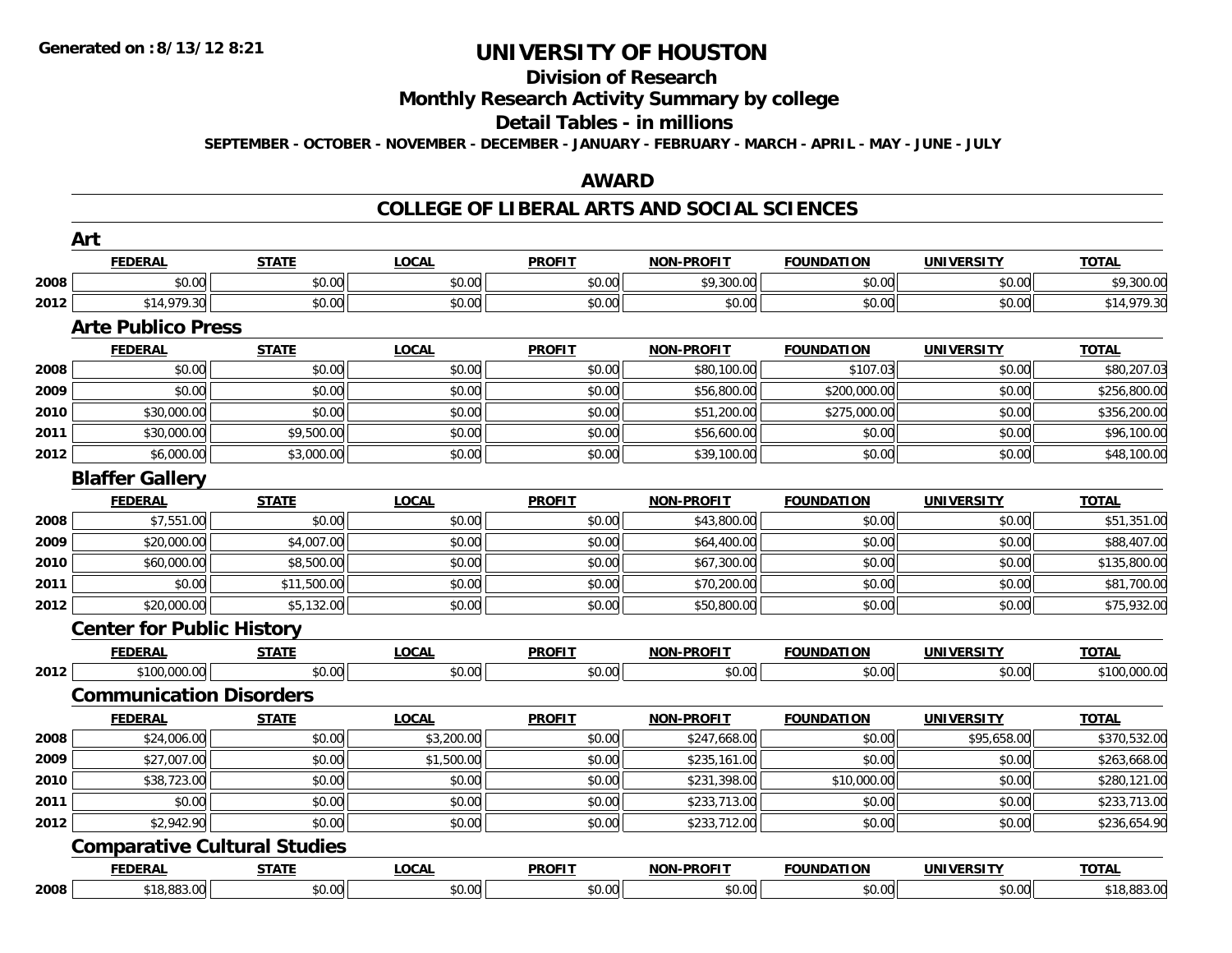## **Division of Research**

## **Monthly Research Activity Summary by college**

#### **Detail Tables - in millions**

**SEPTEMBER - OCTOBER - NOVEMBER - DECEMBER - JANUARY - FEBRUARY - MARCH - APRIL - MAY - JUNE - JULY**

## **AWARD**

|      |                         | <b>Cynthia Woods Mitchell Center for the Arts</b> |              |               |                   |                   |                   |                |
|------|-------------------------|---------------------------------------------------|--------------|---------------|-------------------|-------------------|-------------------|----------------|
|      | <b>FEDERAL</b>          | <b>STATE</b>                                      | <b>LOCAL</b> | <b>PROFIT</b> | <b>NON-PROFIT</b> | <b>FOUNDATION</b> | <b>UNIVERSITY</b> | <b>TOTAL</b>   |
| 2011 | \$0.00                  | \$0.00                                            | \$0.00       | \$0.00        | \$15,000.00       | \$0.00            | \$0.00            | \$15,000.00    |
|      |                         | Dean, Liberal Arts and Social Sciences            |              |               |                   |                   |                   |                |
|      | <b>FEDERAL</b>          | <b>STATE</b>                                      | <b>LOCAL</b> | <b>PROFIT</b> | <b>NON-PROFIT</b> | <b>FOUNDATION</b> | <b>UNIVERSITY</b> | <b>TOTAL</b>   |
| 2008 | \$150,000.00            | \$0.00                                            | \$0.00       | \$0.00        | \$0.00            | \$0.00            | \$0.00            | \$150,000.00   |
| 2010 | \$8,250.00              | \$0.00                                            | \$0.00       | \$0.00        | \$0.00            | \$0.00            | \$0.00            | \$8,250.00     |
|      | <b>Economics</b>        |                                                   |              |               |                   |                   |                   |                |
|      | <b>FEDERAL</b>          | <b>STATE</b>                                      | <b>LOCAL</b> | <b>PROFIT</b> | <b>NON-PROFIT</b> | <b>FOUNDATION</b> | <b>UNIVERSITY</b> | <b>TOTAL</b>   |
| 2008 | \$76,743.00             | \$0.00                                            | \$0.00       | \$0.00        | \$0.00            | \$0.00            | \$0.00            | \$76,743.00    |
| 2009 | \$24,750.00             | \$0.00                                            | \$0.00       | \$0.00        | \$0.00            | \$0.00            | \$0.00            | \$24,750.00    |
| 2010 | \$0.00                  | \$0.00                                            | \$0.00       | \$0.00        | \$0.00            | \$25,000.00       | \$0.00            | \$25,000.00    |
| 2011 | \$0.00                  | \$0.00                                            | \$0.00       | \$75,000.00   | \$55,000.00       | \$0.00            | \$0.00            | \$130,000.00   |
| 2012 | \$124,999.88            | \$0.00                                            | \$0.00       | \$0.00        | \$0.00            | \$38,500.00       | \$0.00            | \$163,499.88   |
|      | English                 |                                                   |              |               |                   |                   |                   |                |
|      | <b>FEDERAL</b>          | <b>STATE</b>                                      | <b>LOCAL</b> | <b>PROFIT</b> | <b>NON-PROFIT</b> | <b>FOUNDATION</b> | <b>UNIVERSITY</b> | <b>TOTAL</b>   |
| 2008 | \$0.00                  | \$0.00                                            | \$0.00       | \$0.00        | \$1,000.00        | \$0.00            | \$0.00            | \$1,000.00     |
| 2009 | \$7,500.00              | \$0.00                                            | \$0.00       | \$0.00        | \$0.00            | \$0.00            | \$0.00            | \$7,500.00     |
| 2010 | \$1,000.00              | \$0.00                                            | \$0.00       | \$14,264.60   | \$0.00            | \$0.00            | \$0.00            | \$15,264.60    |
| 2011 | \$1,000.00              | \$0.00                                            | \$0.00       | \$0.00        | \$0.00            | \$0.00            | \$0.00            | \$1,000.00     |
| 2012 | \$49,955.00             | \$0.00                                            | \$0.00       | \$0.00        | \$0.00            | \$0.00            | \$0.00            | \$49,955.00    |
|      |                         | <b>Health and Human Performance</b>               |              |               |                   |                   |                   |                |
|      | <b>FEDERAL</b>          | <b>STATE</b>                                      | <b>LOCAL</b> | <b>PROFIT</b> | <b>NON-PROFIT</b> | <b>FOUNDATION</b> | UNIVERSITY        | <b>TOTAL</b>   |
| 2008 | \$1,368,080.50          | \$0.00                                            | \$0.00       | \$134,000.00  | \$0.00            | \$25,266.00       | \$0.00            | \$1,527,346.50 |
| 2009 | \$1,525,529.94          | \$0.00                                            | \$0.00       | \$366,750.00  | \$0.00            | \$12,234.00       | \$0.00            | \$1,904,513.94 |
| 2010 | \$2,375,472.98          | \$0.00                                            | \$0.00       | \$146,304.00  | \$0.00            | \$0.00            | \$800.00          | \$2,522,576.98 |
| 2011 | \$905,563.00            | \$0.00                                            | \$0.00       | \$98,370.00   | \$0.00            | \$56,877.80       | \$0.00            | \$1,060,810.80 |
| 2012 | \$1,840,388,38          | \$0.00                                            | \$0.00       | \$543,469.00  | \$0.00            | \$0.00            | \$0.00            | \$2,383,857.38 |
|      | <b>Hispanic Studies</b> |                                                   |              |               |                   |                   |                   |                |
|      | <b>FEDERAL</b>          | <b>STATE</b>                                      | <b>LOCAL</b> | <b>PROFIT</b> | <b>NON-PROFIT</b> | <b>FOUNDATION</b> | <b>UNIVERSITY</b> | <b>TOTAL</b>   |
| 2011 | \$0.00                  | \$0.00                                            | \$0.00       | \$0.00        | \$0.00            | \$72,400.00       | \$0.00            | \$72,400.00    |
| 2012 | \$0.00                  | \$0.00                                            | \$0.00       | \$0.00        | \$0.00            | \$55,200.00       | \$0.00            | \$55,200.00    |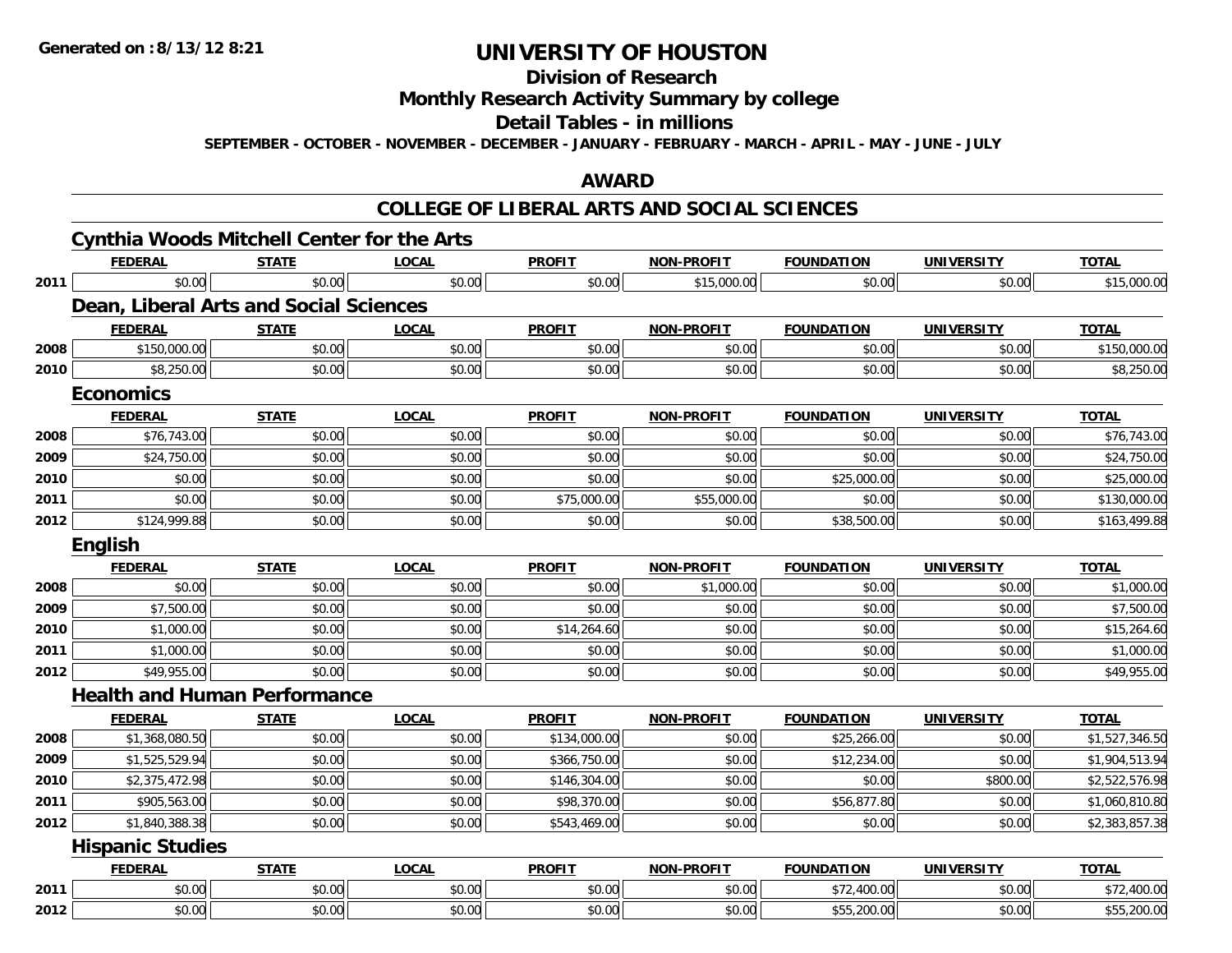#### **Division of Research**

**Monthly Research Activity Summary by college**

#### **Detail Tables - in millions**

**SEPTEMBER - OCTOBER - NOVEMBER - DECEMBER - JANUARY - FEBRUARY - MARCH - APRIL - MAY - JUNE - JULY**

## **AWARD**

|      | <b>History</b>           |                                       |              |               |                   |                   |                   |              |
|------|--------------------------|---------------------------------------|--------------|---------------|-------------------|-------------------|-------------------|--------------|
|      | <b>FEDERAL</b>           | <b>STATE</b>                          | <b>LOCAL</b> | <b>PROFIT</b> | <b>NON-PROFIT</b> | <b>FOUNDATION</b> | <b>UNIVERSITY</b> | <b>TOTAL</b> |
| 2008 | \$0.00                   | \$0.00                                | \$0.00       | \$131,643.49  | \$0.00            | \$0.00            | \$0.00            | \$131,643.49 |
| 2009 | \$0.00                   | \$0.00                                | \$0.00       | \$87,646.04   | \$0.00            | \$0.00            | \$0.00            | \$87,646.04  |
| 2010 | \$29,250.00              | \$0.00                                | \$0.00       | \$47,990.42   | \$0.00            | \$0.00            | \$0.00            | \$77,240.42  |
| 2011 | \$18,125.00              | \$0.00                                | \$0.00       | \$19,256.96   | \$0.00            | \$0.00            | \$0.00            | \$37,381.96  |
| 2012 | \$0.00                   | \$0.00                                | \$0.00       | \$16,965.60   | \$0.00            | \$0.00            | \$0.00            | \$16,965.60  |
|      |                          | <b>Hobby Center for Public Policy</b> |              |               |                   |                   |                   |              |
|      | <b>FEDERAL</b>           | <b>STATE</b>                          | <b>LOCAL</b> | <b>PROFIT</b> | <b>NON-PROFIT</b> | <b>FOUNDATION</b> | <b>UNIVERSITY</b> | <b>TOTAL</b> |
| 2009 | \$24,750.00              | \$0.00                                | \$0.00       | \$0.00        | \$0.00            | \$0.00            | \$0.00            | \$24,750.00  |
| 2010 | \$259,986.00             | \$0.00                                | \$0.00       | \$0.00        | \$0.00            | \$0.00            | \$0.00            | \$259,986.00 |
|      |                          | <b>Modern/Classical Languages</b>     |              |               |                   |                   |                   |              |
|      | <b>FEDERAL</b>           | <b>STATE</b>                          | <b>LOCAL</b> | <b>PROFIT</b> | <b>NON-PROFIT</b> | <b>FOUNDATION</b> | <b>UNIVERSITY</b> | <b>TOTAL</b> |
| 2008 | \$40,000.00              | \$0.00                                | \$0.00       | \$0.00        | \$0.00            | \$0.00            | \$0.00            | \$40,000.00  |
| 2010 | \$0.00                   | \$0.00                                | \$0.00       | \$0.00        | \$0.00            | \$0.00            | \$0.00            | \$0.00       |
| 2011 | \$0.00                   | \$0.00                                | \$0.00       | \$0.00        | \$0.00            | \$0.00            | \$0.00            | \$0.00       |
| 2012 | \$120,862.20             | \$0.00                                | \$0.00       | \$0.00        | \$0.00            | \$0.00            | \$0.00            | \$120,862.20 |
|      | Philosophy               |                                       |              |               |                   |                   |                   |              |
|      | <b>FEDERAL</b>           | <b>STATE</b>                          | <b>LOCAL</b> | <b>PROFIT</b> | <b>NON-PROFIT</b> | <b>FOUNDATION</b> | <b>UNIVERSITY</b> | <b>TOTAL</b> |
| 2008 | \$0.00                   | \$0.00                                | \$0.00       | \$0.00        | \$0.00            | \$0.00            | \$0.00            | \$0.00       |
| 2009 | \$0.00                   | \$0.00                                | \$0.00       | \$0.00        | \$0.00            | \$0.00            | \$0.00            | \$0.00       |
| 2010 | \$0.00                   | \$0.00                                | \$0.00       | \$0.00        | \$0.00            | \$0.00            | \$0.00            | \$0.00       |
| 2012 | \$29,932.50              | \$0.00                                | \$0.00       | \$0.00        | \$0.00            | \$0.00            | \$0.00            | \$29,932.50  |
|      | <b>Political Science</b> |                                       |              |               |                   |                   |                   |              |
|      | <b>FEDERAL</b>           | <b>STATE</b>                          | <b>LOCAL</b> | <b>PROFIT</b> | <b>NON-PROFIT</b> | <b>FOUNDATION</b> | <b>UNIVERSITY</b> | <b>TOTAL</b> |
| 2008 | \$0.00                   | \$0.00                                | \$0.00       | \$0.00        | \$0.00            | \$0.00            | \$36,041.00       | \$36,041.00  |
| 2009 | \$34,995.00              | \$0.00                                | \$0.00       | \$0.00        | \$0.00            | \$0.00            | \$19,200.00       | \$54,195.00  |
| 2010 | \$0.00                   | \$0.00                                | \$0.00       | \$0.00        | \$0.00            | \$0.00            | \$0.00            | \$0.00       |
| 2011 | \$11,941.00              | \$0.00                                | \$0.00       | \$0.00        | \$3,250.00        | \$0.00            | \$0.00            | \$15,191.00  |
| 2012 | \$0.00                   | \$0.00                                | \$0.00       | \$0.00        | \$0.00            | \$2,000.00        | \$0.00            | \$2,000.00   |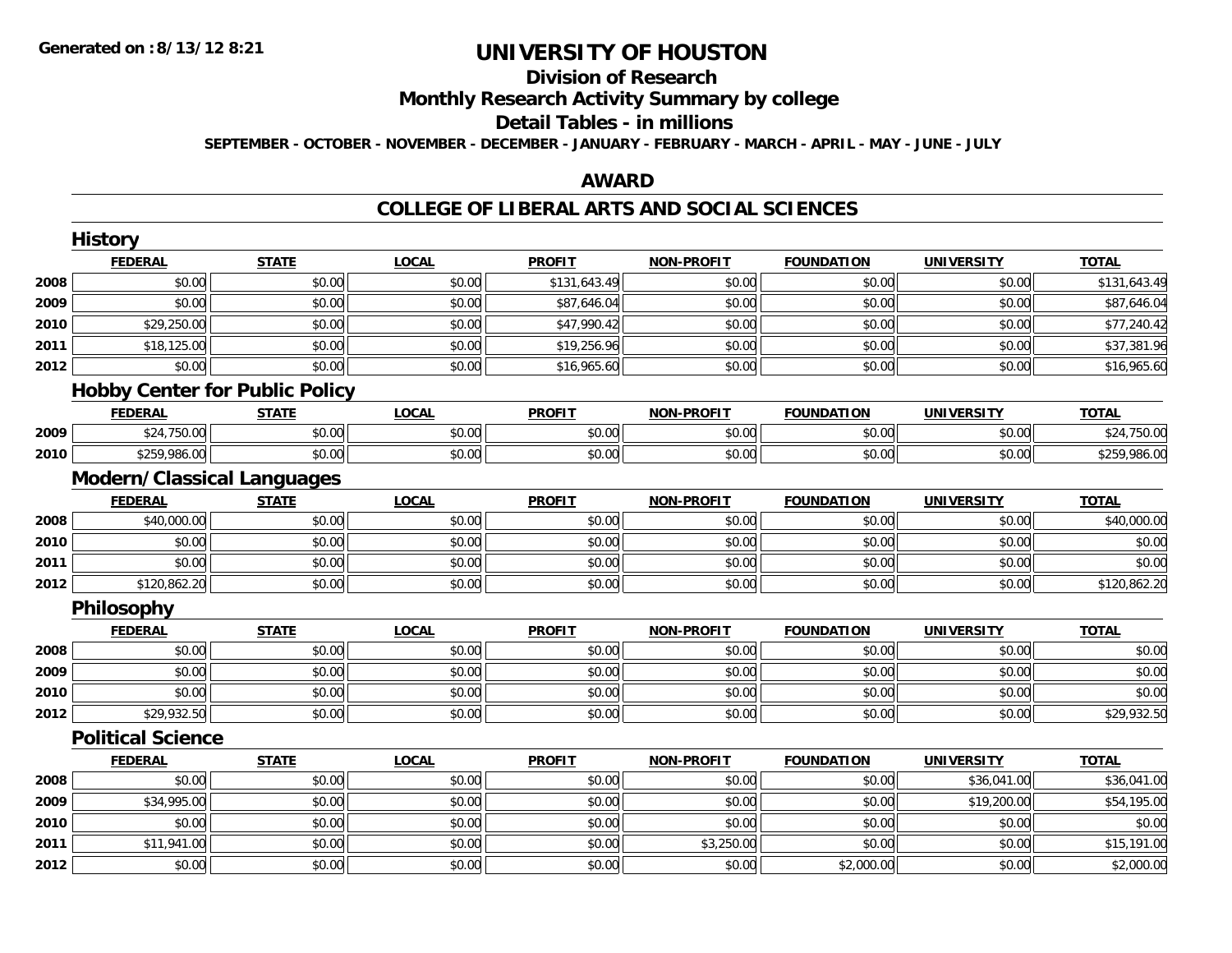# **Division of Research**

**Monthly Research Activity Summary by college**

## **Detail Tables - in millions**

**SEPTEMBER - OCTOBER - NOVEMBER - DECEMBER - JANUARY - FEBRUARY - MARCH - APRIL - MAY - JUNE - JULY**

## **AWARD**

|              | <b>Psychology</b>      |              |              |                |                   |                   |                   |                 |
|--------------|------------------------|--------------|--------------|----------------|-------------------|-------------------|-------------------|-----------------|
|              | <b>FEDERAL</b>         | <b>STATE</b> | <b>LOCAL</b> | <b>PROFIT</b>  | <b>NON-PROFIT</b> | <b>FOUNDATION</b> | <b>UNIVERSITY</b> | <b>TOTAL</b>    |
| 2008         | \$745,159.35           | \$68,160.41  | \$0.00       | \$176,596.08   | \$82,063.36       | \$53,513.00       | \$50,325.44       | \$1,175,817.64  |
| 2009         | \$545,389.14           | \$148,803.15 | \$0.00       | \$99,355.00    | \$134,730.00      | \$0.00            | \$100,460.00      | \$1,028,737.29  |
| 2010         | \$1,572,844.07         | \$583,431.98 | \$0.00       | \$102,067.00   | \$825,556.00      | \$138,704.77      | \$70,496.92       | \$3,293,100.74  |
| 2011         | \$1,284,965.85         | \$59,982.00  | \$0.00       | \$168,730.00   | \$123,522.04      | \$229,331.15      | \$22,695.19       | \$1,889,226.23  |
| 2012         | \$1,998,060.95         | \$39,662.00  | \$0.00       | \$38,168.00    | \$304,641.00      | \$114,465.00      | \$36,531.00       | \$2,531,527.95  |
|              | <b>School of Music</b> |              |              |                |                   |                   |                   |                 |
|              | <b>FEDERAL</b>         | <b>STATE</b> | <b>LOCAL</b> | <b>PROFIT</b>  | <b>NON-PROFIT</b> | <b>FOUNDATION</b> | <b>UNIVERSITY</b> | <b>TOTAL</b>    |
| 2008         | \$0.00                 | \$0.00       | \$0.00       | \$0.00         | \$6,200.00        | \$0.00            | \$0.00            | \$6,200.00      |
| 2010         | \$14,500.00            | \$0.00       | \$0.00       | \$0.00         | \$40,900.00       | \$0.00            | \$0.00            | \$55,400.00     |
| 2011         | \$0.00                 | \$15,865.00  | \$0.00       | \$0.00         | \$0.00            | \$0.00            | \$0.00            | \$15,865.00     |
| 2012         | \$0.00                 | \$3,347.00   | \$0.00       | \$0.00         | \$0.00            | \$0.00            | \$0.00            | \$3,347.00      |
|              | <b>Sociology</b>       |              |              |                |                   |                   |                   |                 |
|              | <b>FEDERAL</b>         | <b>STATE</b> | <b>LOCAL</b> | <b>PROFIT</b>  | <b>NON-PROFIT</b> | <b>FOUNDATION</b> | <b>UNIVERSITY</b> | <b>TOTAL</b>    |
| 2008         | \$92,199.08            | \$0.00       | \$59,350.00  | \$0.00         | \$1,500.00        | \$0.00            | \$26,250.00       | \$179,299.08    |
| 2009         | \$285,994.24           | \$0.00       | \$60,000.00  | \$0.00         | \$32,000.00       | \$0.00            | \$0.00            | \$377,994.24    |
| 2010         | \$149,982.60           | \$0.00       | \$0.00       | \$0.00         | \$0.00            | \$0.00            | \$0.00            | \$149,982.60    |
| 2011         | \$110,257.00           | \$0.00       | \$0.00       | \$0.00         | \$3,500.00        | \$0.00            | \$0.00            | \$113,757.00    |
| 2012         | \$54,502.40            | \$0.00       | \$0.00       | \$0.00         | \$0.00            | \$0.00            | \$0.00            | \$54,502.40     |
|              | Theatre                |              |              |                |                   |                   |                   |                 |
|              | <b>FEDERAL</b>         | <b>STATE</b> | <b>LOCAL</b> | <b>PROFIT</b>  | <b>NON-PROFIT</b> | <b>FOUNDATION</b> | <b>UNIVERSITY</b> | <b>TOTAL</b>    |
| 2008         | \$0.00                 | \$0.00       | \$0.00       | \$0.00         | \$44,014.23       | \$0.00            | \$0.00            | \$44,014.23     |
| 2010         | \$0.00                 | \$0.00       | \$0.00       | \$0.00         | \$46,537.16       | \$0.00            | \$0.00            | \$46,537.16     |
| 2011         | \$0.00                 | \$0.00       | \$0.00       | \$83,010.37    | \$0.00            | \$0.00            | \$0.00            | \$83,010.37     |
| <b>Total</b> | \$16,283,021.26        | \$960,890.54 | \$124,050.00 | \$2,349,586.56 | \$3,490,665.79    | \$1,308,598.75    | \$458,457.55      | \$24,975,270.45 |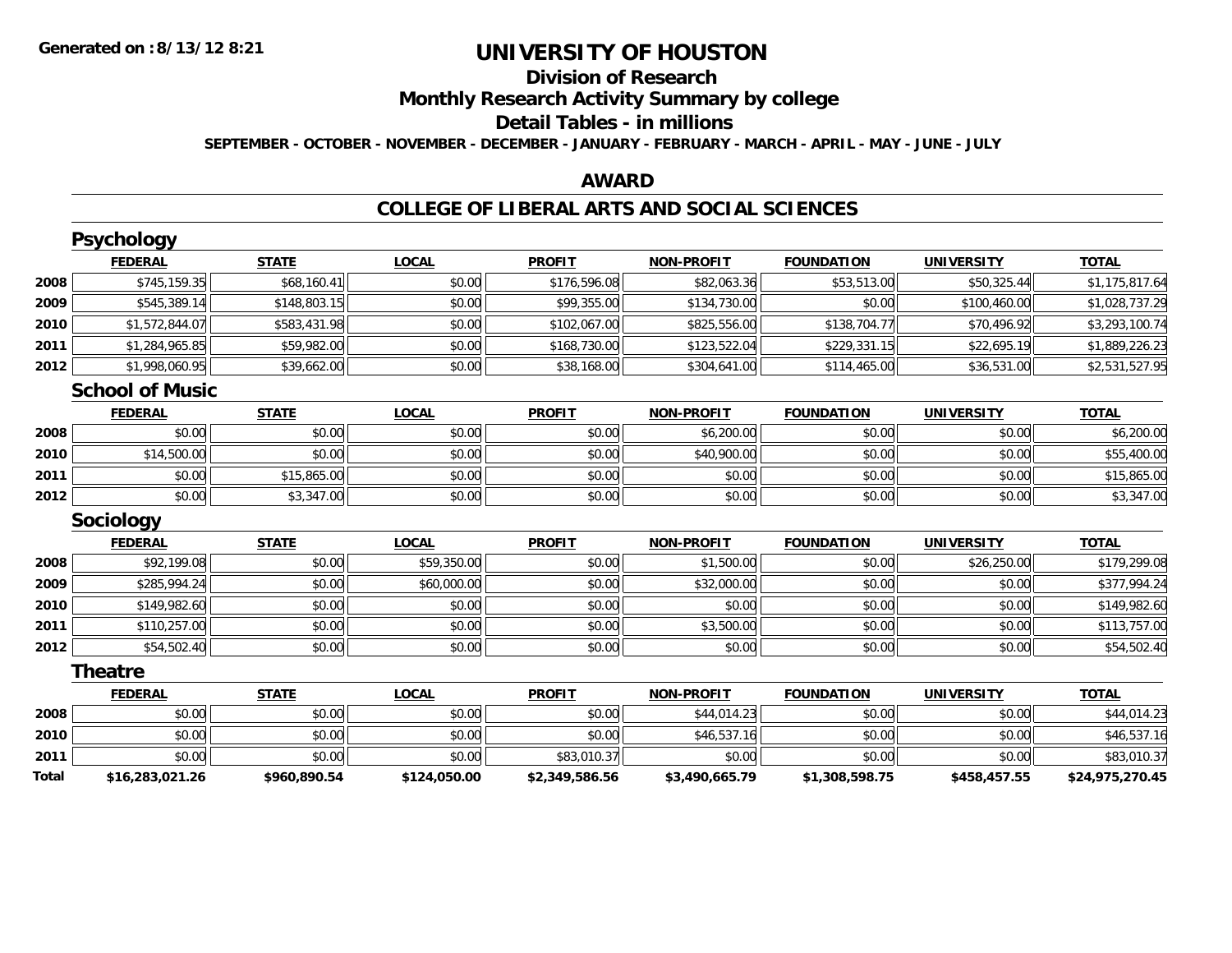## **Division of Research**

## **Monthly Research Activity Summary by college**

#### **Detail Tables - in millions**

**SEPTEMBER - OCTOBER - NOVEMBER - DECEMBER - JANUARY - FEBRUARY - MARCH - APRIL - MAY - JUNE - JULY**

## **AWARD**

## **COLLEGE OF NATURAL SCIENCES AND MATHEMATICS**

|      | <b>Allied Geophysical Laboratories</b>                 |                |              |               |                   |                   |                   |                |
|------|--------------------------------------------------------|----------------|--------------|---------------|-------------------|-------------------|-------------------|----------------|
|      | <b>FEDERAL</b>                                         | <b>STATE</b>   | <b>LOCAL</b> | <b>PROFIT</b> | <b>NON-PROFIT</b> | <b>FOUNDATION</b> | <b>UNIVERSITY</b> | <b>TOTAL</b>   |
| 2011 | \$0.00                                                 | \$0.00         | \$0.00       | \$70,000.00   | \$0.00            | \$0.00            | \$0.00            | \$70,000.00    |
|      | <b>Biology/Biochemistry</b>                            |                |              |               |                   |                   |                   |                |
|      | <b>FEDERAL</b>                                         | <b>STATE</b>   | <b>LOCAL</b> | <b>PROFIT</b> | <b>NON-PROFIT</b> | <b>FOUNDATION</b> | <b>UNIVERSITY</b> | <b>TOTAL</b>   |
| 2008 | \$2,500,566.20                                         | \$300,000.00   | \$0.00       | \$0.00        | \$89,646.00       | \$509,300.00      | \$6,511.00        | \$3,406,023.20 |
| 2009 | \$4,150,279.20                                         | \$0.00         | \$0.00       | \$0.00        | \$90,417.00       | \$366,871.42      | \$0.00            | \$4,607,567.62 |
| 2010 | \$3,924,546.69                                         | \$507,527.00   | \$0.00       | \$0.00        | \$478,616.00      | \$253,171.61      | \$0.00            | \$5,163,861.30 |
| 2011 | \$3,190,652.08                                         | \$445,435.75   | \$0.00       | \$0.00        | \$1,082,413.11    | \$184,378.25      | \$0.00            | \$4,902,879.19 |
| 2012 | \$2,535,250.76                                         | \$343,840.00   | \$0.00       | \$30,000.00   | \$301,000.00      | \$250,800.00      | \$0.00            | \$3,460,890.76 |
|      | <b>Center for Applied Geoscience Excellence</b>        |                |              |               |                   |                   |                   |                |
|      | <b>FEDERAL</b>                                         | <b>STATE</b>   | <b>LOCAL</b> | <b>PROFIT</b> | <b>NON-PROFIT</b> | <b>FOUNDATION</b> | <b>UNIVERSITY</b> | <b>TOTAL</b>   |
| 2008 | \$0.00                                                 | \$0.00         | \$0.00       | \$0.00        | \$0.00            | \$0.00            | \$0.00            | \$0.00         |
| 2009 | \$0.00                                                 | \$0.00         | \$0.00       | \$0.00        | \$0.00            | \$0.00            | \$0.00            | \$0.00         |
|      | <b>Center for Nuclear Receptors and Cell Signaling</b> |                |              |               |                   |                   |                   |                |
|      | <b>FEDERAL</b>                                         | <b>STATE</b>   | <b>LOCAL</b> | <b>PROFIT</b> | <b>NON-PROFIT</b> | <b>FOUNDATION</b> | <b>UNIVERSITY</b> | <b>TOTAL</b>   |
| 2008 | \$0.00                                                 | \$0.00         | \$0.00       | \$0.00        | \$0.00            | \$0.00            | \$0.00            | \$0.00         |
| 2009 | \$0.00                                                 | \$2,750,000.00 | \$0.00       | \$0.00        | \$0.00            | \$1.00            | \$0.00            | \$2,750,001.00 |
| 2010 | \$4,222,477.00                                         | \$0.00         | \$0.00       | \$0.00        | \$100,000.00      | \$41,181.28       | \$0.00            | \$4,363,658.28 |
| 2011 | \$1,212,215.09                                         | \$2,630,323.00 | \$0.00       | \$240,000.00  | \$0.00            | \$50,000.00       | \$0.00            | \$4,132,538.09 |
| 2012 | \$949,040.00                                           | \$1,035,286.00 | \$0.00       | \$0.00        | \$20,000.00       | \$50,000.00       | \$0.00            | \$2,054,326.00 |
|      | Chemistry                                              |                |              |               |                   |                   |                   |                |
|      | <b>FEDERAL</b>                                         | <b>STATE</b>   | <b>LOCAL</b> | <b>PROFIT</b> | <b>NON-PROFIT</b> | <b>FOUNDATION</b> | <b>UNIVERSITY</b> | <b>TOTAL</b>   |
| 2008 | \$3,817,996.58                                         | \$288,634.00   | \$0.00       | \$74,300.00   | \$321,178.00      | \$1,093,500.00    | \$100,000.00      | \$5,695,608.58 |
| 2009 | \$3,089,862.30                                         | \$2,772,222.00 | \$0.00       | \$30,634.40   | \$151,579.00      | \$892,377.56      | \$159,770.00      | \$7,096,445.26 |
| 2010 | \$4,824,868.60                                         | \$2,030,300.00 | \$0.00       | \$211,700.00  | \$100,000.00      | \$1,030,000.00    | \$226,934.00      | \$8,423,802.60 |
| 2011 | \$4,272,085.39                                         | \$0.00         | \$0.00       | \$80,000.00   | \$0.00            | \$1,209,880.58    | \$200,000.00      | \$5,761,965.97 |
| 2012 | \$2,694,759.84                                         | \$0.00         | \$0.00       | \$0.00        | \$30,000.00       | \$1,810,850.46    | \$0.00            | \$4,535,610.30 |
|      | <b>Computer Science</b>                                |                |              |               |                   |                   |                   |                |
|      | <b>FEDERAL</b>                                         | <b>STATE</b>   | <b>LOCAL</b> | <b>PROFIT</b> | <b>NON-PROFIT</b> | <b>FOUNDATION</b> | <b>UNIVERSITY</b> | <b>TOTAL</b>   |
| 2008 | \$1,852,452.73                                         | \$307,712.00   | \$0.00       | \$353,454.00  | \$134,301.00      | \$0.00            | \$0.00            | \$2,647,919.73 |
| 2009 | \$5,443,333.78                                         | \$0.00         | \$0.00       | \$134,801.00  | \$162,262.00      | \$0.00            | \$0.00            | \$5,740,396.78 |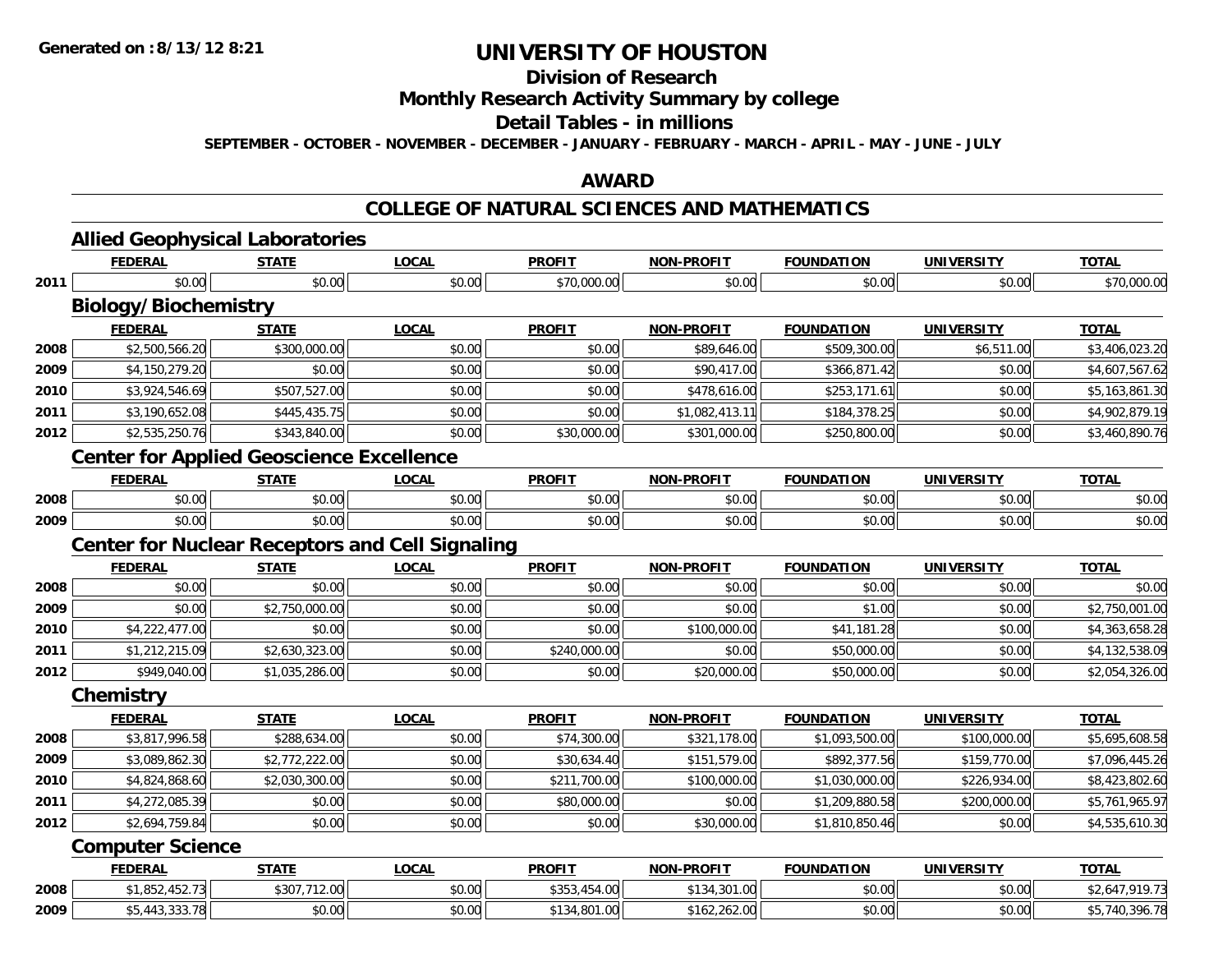## **Division of Research**

**Monthly Research Activity Summary by college**

#### **Detail Tables - in millions**

**SEPTEMBER - OCTOBER - NOVEMBER - DECEMBER - JANUARY - FEBRUARY - MARCH - APRIL - MAY - JUNE - JULY**

## **AWARD**

## **COLLEGE OF NATURAL SCIENCES AND MATHEMATICS**

## **Computer Science**

|      | <b>FEDERAL</b> | <u>STATE</u>    | <u>LOCAL</u> | <b>PROFIT</b>    | <b>NON-PROFIT</b> | <b>FOUNDATION</b> | UNIVERSITY  | <b>TOTAL</b>   |
|------|----------------|-----------------|--------------|------------------|-------------------|-------------------|-------------|----------------|
| 2010 | \$6,780,727.22 | .496.00         | \$0.00       | \$152,865,00     | \$134,364.18      | \$0.00            | \$0.00      | \$7,119,452.40 |
| 2011 | \$2,320,085.80 | .442.00<br>\$37 | \$0.00       | .416.00<br>\$571 | \$189,965.62      | \$0.00            | \$0.00      | \$3,118,909.42 |
| 2012 | \$3,008,070.38 | \$61,050.00     | \$0.00       | \$293,843,00     | \$45,830.75       | \$65,940.00       | \$25,000.00 | \$3,499,734.13 |

## **Dean, Natural Sciences and Mathematics**

|      | <u>FEDERAL</u> | <b>STATE</b> | <u>LOCAL</u> | <b>PROFIT</b> | <b>NON-PROFIT</b> | <b>FOUNDATION</b> | <b>UNIVERSITY</b> | <b>TOTAL</b>   |
|------|----------------|--------------|--------------|---------------|-------------------|-------------------|-------------------|----------------|
| 2008 | \$0.00         | \$0.00       | \$0.00       | \$0.00        | \$0.00            | \$0.00            | \$0.00            | \$0.00         |
| 2009 | \$700,000.00   | \$0.00       | \$0.00       | \$0.00        | \$0.00            | \$0.00            | \$0.00            | \$700,000.00   |
| 2010 | \$0.00         | \$0.00       | \$0.00       | \$0.00        | \$0.00            | \$0.00            | \$0.00            | \$0.00         |
| 2011 | \$1,410,000.00 | \$0.00       | \$0.00       | \$0.00        | \$0.00            | \$0.00            | \$0.00            | \$1,410,000.00 |
| 2012 | \$264,888.00   | \$0.00       | \$0.00       | \$0.00        | \$0.00            | \$0.00            | \$0.00            | \$264,888.00   |

## **Earth & Atmospheric Sciences**

|      | <b>FEDERAL</b> | <b>STATE</b>   | <b>LOCAL</b> | <b>PROFIT</b>  | <b>NON-PROFIT</b> | <b>FOUNDATION</b> | <b>UNIVERSITY</b> | <b>TOTAL</b>   |
|------|----------------|----------------|--------------|----------------|-------------------|-------------------|-------------------|----------------|
| 2008 | \$703,433.00   | \$265,000.00   | \$0.00       | \$1,256,475.00 | \$104,124.00      | \$0.00            | \$0.00            | \$2,329,032.00 |
| 2009 | \$1,803,123.00 | \$619,482.00   | \$0.00       | \$1,964,238.00 | \$1,655,265.00    | \$0.00            | \$0.00            | \$6,042,108.00 |
| 2010 | \$1,106,442.00 | \$1,008,850.00 | \$0.00       | \$929,857.00   | \$287,560.00      | \$0.00            | \$0.00            | \$3,332,709.00 |
| 2011 | \$2,686,509.58 | \$1,107,477.00 | \$0.00       | \$1,121,766.00 | \$35,457.00       | \$0.00            | \$0.00            | \$4,951,209.58 |
| 2012 | \$1,048,324.85 | \$288,450.00   | \$0.00       | \$4,170,523.68 | \$262,752.00      | \$0.00            | \$0.00            | \$5,770,050.53 |

### **Institute for Multidimensional Air Quality Studies**

|      | <b>FEDERAL</b> | <b>STATE</b>    | LOCAL         | <b>PROFIT</b> | <b>NON-PROFIT</b> | <b>FOUNDATION</b> | <b>UNIVERSITY</b> | <u>TOTAL</u> |
|------|----------------|-----------------|---------------|---------------|-------------------|-------------------|-------------------|--------------|
| 2009 | 0000<br>pu.uu  | 0000<br>יש.ט    | 0000<br>JU.UU | \$0.00        | \$0.00            | \$0.00            | \$0.00            | \$0.00       |
| 2010 | 0000<br>DU.UU  | φ.<br>DU.UU     | 0.00<br>JU.UU | \$0.00        | \$0.00            | \$0.00            | \$0.00            | \$0.00       |
| 2011 | 0000<br>vu.uu  | 40.00<br>.JU.UU | \$0.00        | \$0.00        | \$0.00            | \$0.00            | \$0.00            | \$0.00       |

## **Mathematics**

|      | <b>FEDERAL</b> | <u>STATE</u> | <b>LOCAL</b> | <b>PROFIT</b> | <b>NON-PROFIT</b> | <b>FOUNDATION</b> | <b>UNIVERSITY</b> | <b>TOTAL</b>   |
|------|----------------|--------------|--------------|---------------|-------------------|-------------------|-------------------|----------------|
| 2008 | \$707,081.00   | \$554,858.00 | \$0.00       | \$14,300.00   | \$12,500.00       | \$0.00            | \$0.00            | \$1,288,739.00 |
| 2009 | \$801,000.50   | \$396,181.00 | \$0.00       | \$0.00        | \$228,913.00      | \$57,563.53       | \$0.00            | \$1,483,658.03 |
| 2010 | \$755,433.66   | \$845,660.00 | \$0.00       | \$511,700.00  | \$137,087.00      | \$127,436.75      | \$0.00            | \$2,377,317.41 |
| 2011 | \$1,094,090.70 | \$100,036.00 | \$0.00       | \$150,000.00  | \$22,622.00       | \$111,708.69      | \$41,958.00       | \$1,520,415.39 |
| 2012 | \$1,496,034.92 | \$147,407.00 | \$0.00       | \$210,000.00  | \$99,312.00       | \$80,000.00       | \$10,000.00       | \$2,042,753.92 |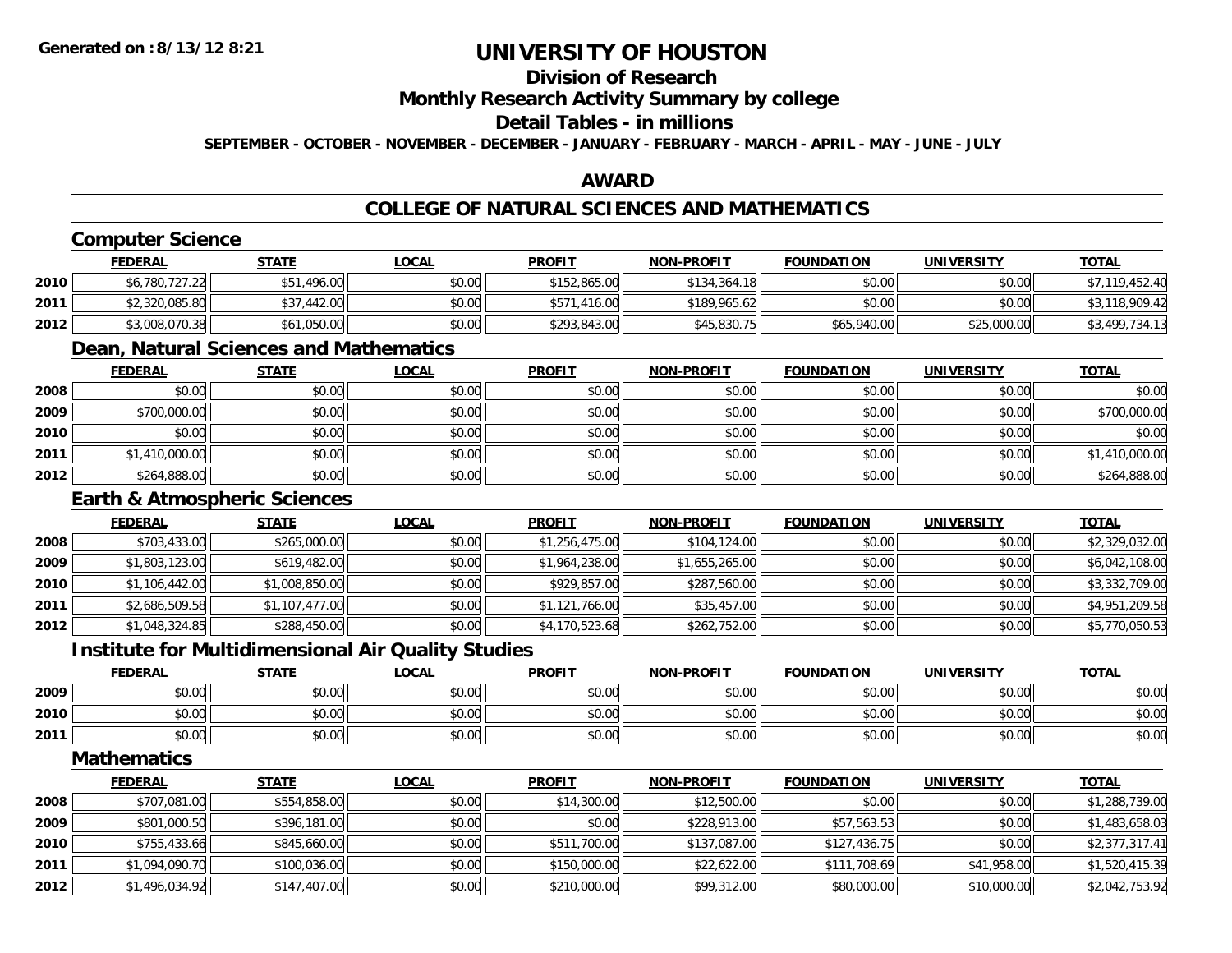#### **Division of Research**

**Monthly Research Activity Summary by college**

#### **Detail Tables - in millions**

**SEPTEMBER - OCTOBER - NOVEMBER - DECEMBER - JANUARY - FEBRUARY - MARCH - APRIL - MAY - JUNE - JULY**

### **AWARD**

### **COLLEGE OF NATURAL SCIENCES AND MATHEMATICS**

|       | <b>Physics</b>  |                 |              |                 |                   |                   |                   |                  |  |  |  |
|-------|-----------------|-----------------|--------------|-----------------|-------------------|-------------------|-------------------|------------------|--|--|--|
|       | <b>FEDERAL</b>  | <b>STATE</b>    | <b>LOCAL</b> | <b>PROFIT</b>   | <b>NON-PROFIT</b> | <b>FOUNDATION</b> | <b>UNIVERSITY</b> | <b>TOTAL</b>     |  |  |  |
| 2008  | \$1,126,744.80  | \$141,000.00    | \$0.00       | \$1,126,494.00  | \$103,234.35      | \$315,000.00      | \$0.00            | \$2,812,473.15   |  |  |  |
| 2009  | \$1,071,546.45  | \$0.00          | \$0.00       | \$1,452,100.00  | \$178,481.02      | \$300,000.00      | \$0.00            | \$3,002,127.47   |  |  |  |
| 2010  | \$2,460,398.25  | \$0.00          | \$0.00       | \$1,571,019.88  | \$69,704.10       | \$260,000.00      | \$0.00            | \$4,361,122.23   |  |  |  |
| 2011  | \$3,942,193.03  | \$0.00          | \$0.00       | \$896,150.00    | \$5,333.00        | \$210,000.00      | \$0.00            | \$5,053,676.03   |  |  |  |
| 2012  | \$2,708,781.94  | \$0.00          | \$0.00       | \$4,660,107.00  | \$49,225.00       | \$150,000.00      | \$0.00            | \$7,568,113.94   |  |  |  |
| Total | \$86,675,295.32 | \$19,035,668.75 | \$0.00       | \$22,277,743.96 | \$6,683,142.13    | \$9,419,961.13    | \$770,173.00      | \$144,861,984.29 |  |  |  |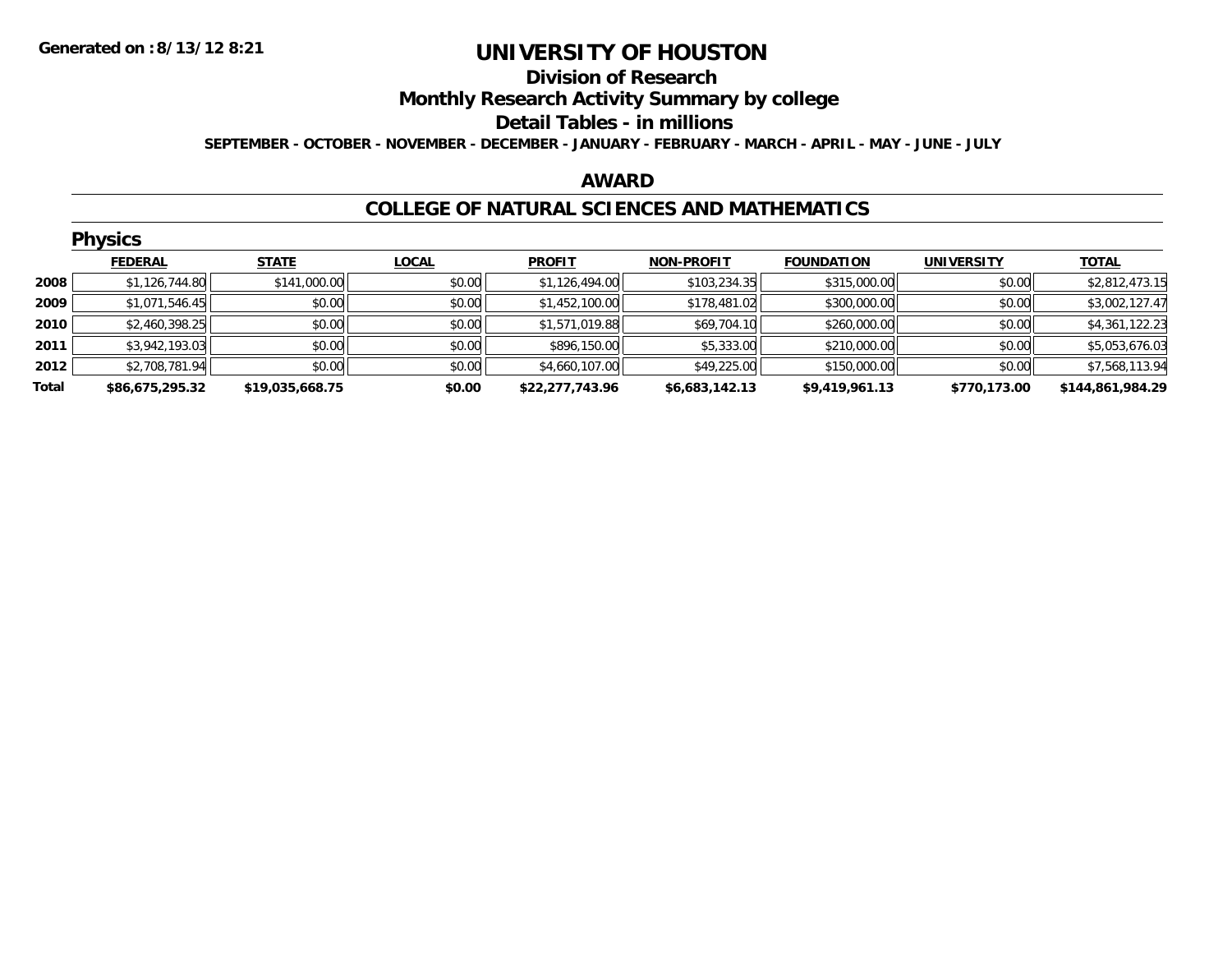## **Division of Research**

**Monthly Research Activity Summary by college**

#### **Detail Tables - in millions**

**SEPTEMBER - OCTOBER - NOVEMBER - DECEMBER - JANUARY - FEBRUARY - MARCH - APRIL - MAY - JUNE - JULY**

### **AWARD**

### **COLLEGE OF OPTOMETRY**

## **Optometry, Community**

|       | ___             |              |              |                |                   |                   |                   |                 |
|-------|-----------------|--------------|--------------|----------------|-------------------|-------------------|-------------------|-----------------|
|       | <b>FEDERAL</b>  | <b>STATE</b> | <b>LOCAL</b> | <b>PROFIT</b>  | <b>NON-PROFIT</b> | <b>FOUNDATION</b> | <b>UNIVERSITY</b> | <u>TOTAL</u>    |
| 2008  | \$3,153,371.30  | \$300,000.00 | \$0.00       | \$312,523.00   | \$90,000.00       | \$0.00            | \$252,499.68      | \$4,108,393.98  |
| 2009  | \$4,795,982.47  | \$73,714.00  | \$0.00       | \$218,570.00   | \$19,463.00       | \$40,000.00       | \$153,622.86      | \$5,301,352.33  |
| 2010  | \$4,813,364.96  | \$0.00       | \$0.00       | \$518,757.00   | \$2,100.00        | \$0.00            | \$302,194.48      | \$5,636,416.44  |
| 2011  | \$3,168,233.00  | \$0.00       | \$0.00       | \$361,543.22   | \$0.00            | \$20,000.00       | \$398,380.00      | \$3,948,156.22  |
| 2012  | \$3,795,967.94  | \$0.00       | \$0.00       | \$631,892.54   | \$0.00            | \$40,000.00       | \$402,970.00      | \$4,870,830.48  |
| Total | \$19,726,919.67 | \$373,714.00 | \$0.00       | \$2,043,285.76 | \$111,563.00      | \$100,000.00      | \$1,509,667.02    | \$23,865,149.45 |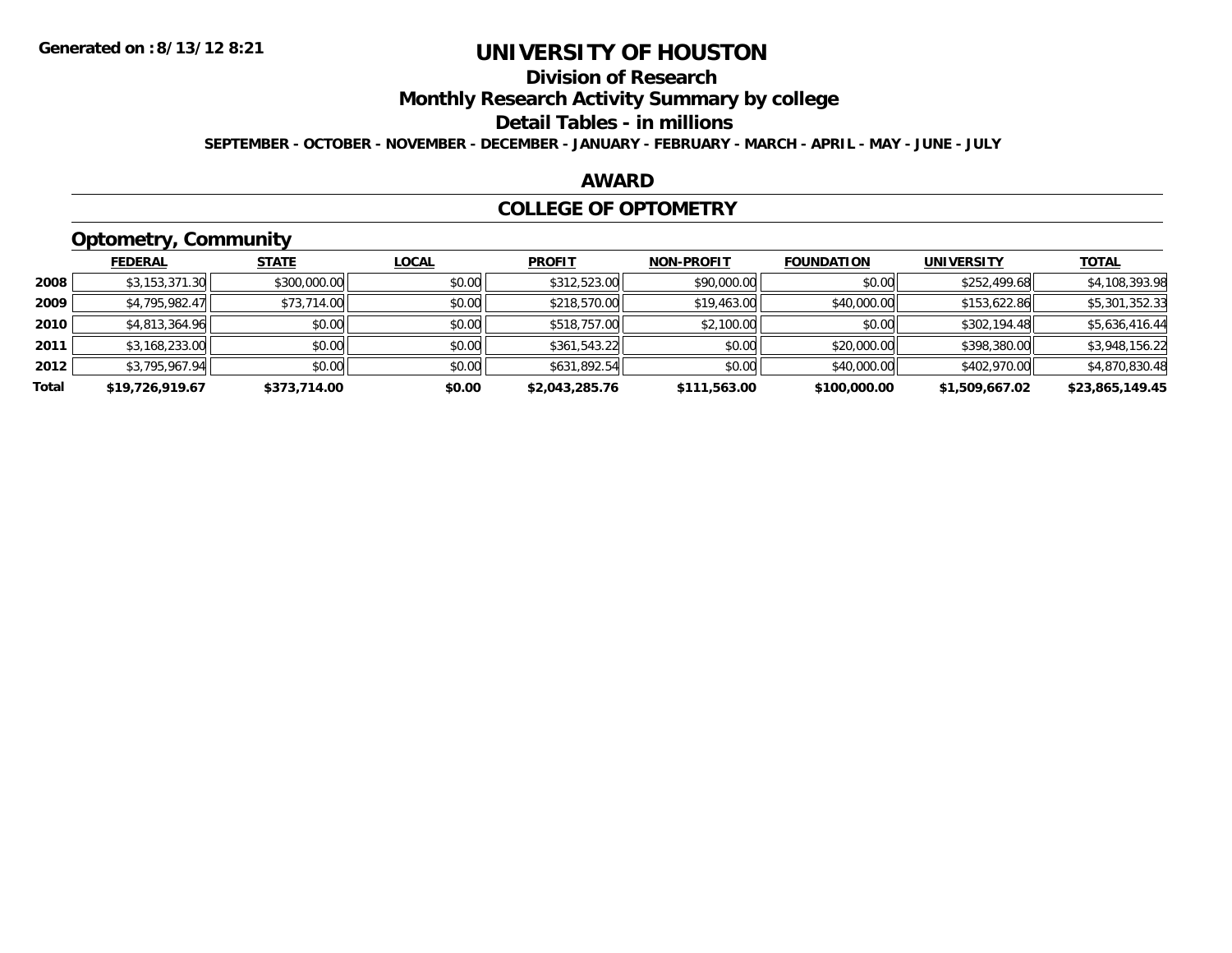## **Division of Research**

**Monthly Research Activity Summary by college**

## **Detail Tables - in millions**

**SEPTEMBER - OCTOBER - NOVEMBER - DECEMBER - JANUARY - FEBRUARY - MARCH - APRIL - MAY - JUNE - JULY**

### **AWARD**

## **COLLEGE OF PHARMACY**

## **Clinical Sciences and Administration**

|      | <b>FEDERAL</b> | <b>STATE</b> | <b>LOCAL</b> | <b>PROFIT</b> | <b>NON-PROFIT</b> | <b>FOUNDATION</b> | <b>UNIVERSITY</b> | <b>TOTAL</b>   |
|------|----------------|--------------|--------------|---------------|-------------------|-------------------|-------------------|----------------|
| 2008 | \$304,052.00   | \$0.00       | \$0.00       | \$354,266.00  | \$25,000.00       | \$0.00            | \$0.00            | \$683,318.00   |
| 2009 | \$82,966.00    | \$0.00       | \$0.00       | \$247,946.00  | \$398,160.00      | \$0.00            | \$1,485.00        | \$730,557.00   |
| 2010 | \$305,908.85   | \$0.00       | \$0.00       | \$652,105.25  | \$66,001.00       | \$0.00            | \$0.00            | \$1,024,015.10 |
| 2011 | \$73,572.60    | \$14,886.00  | \$0.00       | \$174,463.80  | \$413,568.00      | \$25,000.00       | \$0.00            | \$701,490.40   |
| 2012 | \$299,290.30   | \$17,618.62  | \$0.00       | \$218,750.00  | \$17,081.95       | \$0.00            | \$0.00            | \$552,740.87   |

## **Dean, Pharmacy**

|      | <u>FEDERAL</u> | <b>STATE</b> | <u>LOCAL</u> | <b>PROFIT</b> | <b>NON-PROFIT</b> | <b>FOUNDATION</b> | <b>UNIVERSITY</b> | <b>TOTAL</b> |
|------|----------------|--------------|--------------|---------------|-------------------|-------------------|-------------------|--------------|
| 2008 | \$0.00         | \$0.00       | \$0.00       | \$0.00        | \$0.00            | \$0.00            | \$0.00            | \$0.00       |
| 2009 | \$0.00         | \$0.00       | \$0.00       | \$0.00        | \$0.00            | \$0.00            | \$0.00            | \$0.00       |
| 2010 | \$0.00         | \$0.00       | \$0.00       | \$0.00        | \$0.00            | \$0.00            | \$0.00            | \$0.00       |
| 2011 | \$0.00         | \$0.00       | \$0.00       | \$0.00        | \$0.00            | \$0.00            | \$0.00            | \$0.00       |
| 2012 | \$0.00         | \$0.00       | \$0.00       | \$0.00        | \$0.00            | \$0.00            | \$0.00            | \$0.00       |

## **Pharmacological and Pharmaceutical Sciences**

|       | <b>FEDERAL</b>  | <b>STATE</b> | <b>LOCAL</b> | <b>PROFIT</b>  | <b>NON-PROFIT</b> | <b>FOUNDATION</b> | <b>UNIVERSITY</b> | <b>TOTAL</b>    |
|-------|-----------------|--------------|--------------|----------------|-------------------|-------------------|-------------------|-----------------|
| 2008  | \$1,450,111.05  | \$299,234.00 | \$0.00       | \$40,000.00    | \$0.00            | \$60,000.00       | \$0.00            | \$1,849,345.05  |
| 2009  | \$2,045,738.92  | \$0.00       | \$0.00       | \$140,516.00   | \$176,970.00      | \$90,775.00       | \$0.00            | \$2,453,999.92  |
| 2010  | \$4,468,524.40  | \$0.00       | \$0.00       | \$19,200.00    | \$77,000.00       | \$75,000.00       | \$0.00            | \$4,639,724.40  |
| 2011  | \$2,274,296.40  | \$0.00       | \$0.00       | \$25,760.00    | \$0.00            | \$149,133,00      | \$0.00            | \$2,449,189.40  |
| 2012  | \$2,354,122.70  | \$0.00       | \$0.00       | \$16,000.00    | \$147,000.00      | \$88,961.00       | \$0.00            | \$2,606,083.70  |
| Total | \$13,658,583.22 | \$331,738.62 | \$0.00       | \$1,889,007.05 | \$1,320,780.95    | \$488,869.00      | \$1,485.00        | \$17,690,463.84 |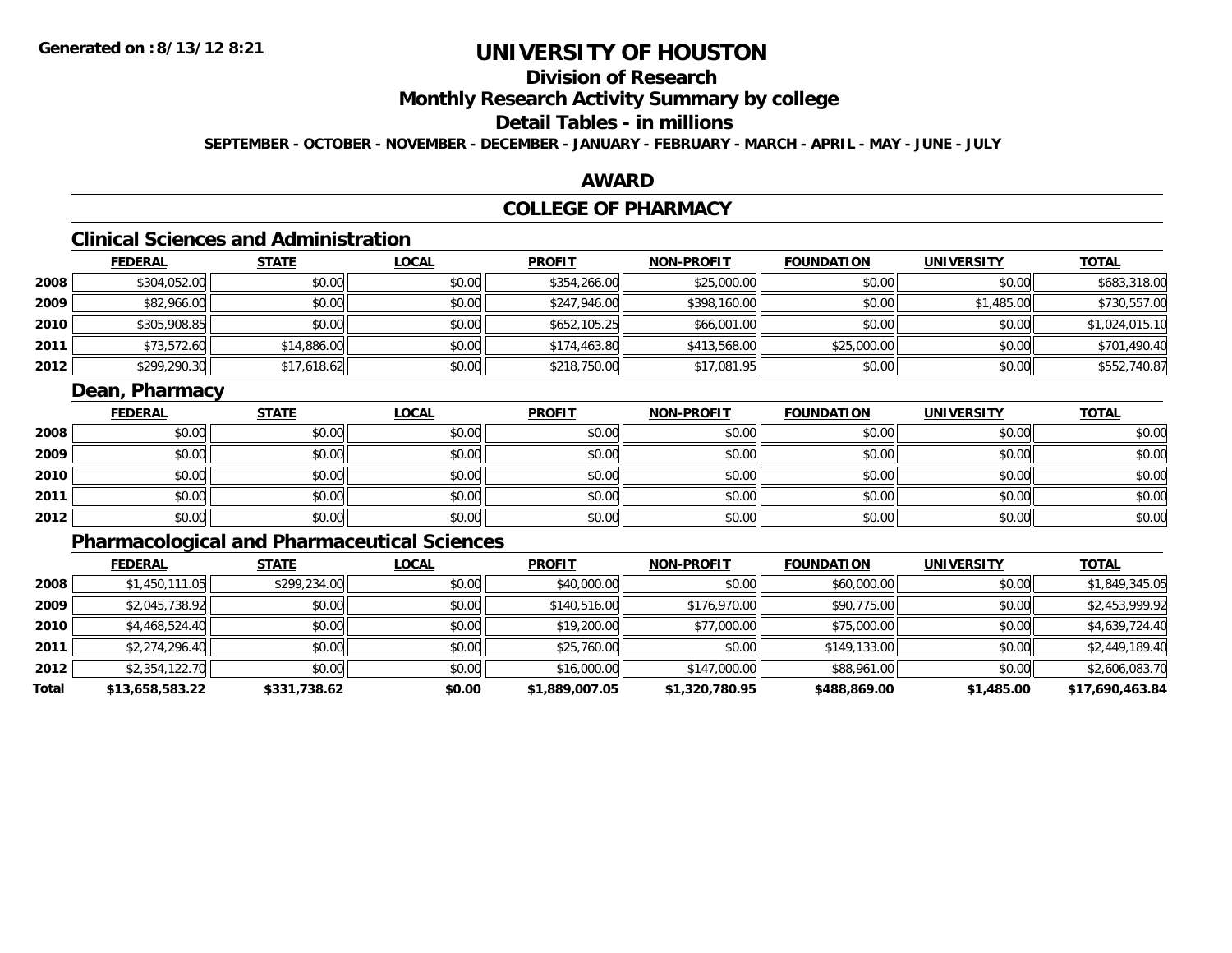## **Division of Research**

**Monthly Research Activity Summary by college**

#### **Detail Tables - in millions**

**SEPTEMBER - OCTOBER - NOVEMBER - DECEMBER - JANUARY - FEBRUARY - MARCH - APRIL - MAY - JUNE - JULY**

## **AWARD**

### **COLLEGE OF TECHNOLOGY**

|      | <b>FEDERAL</b>                                | <b>STATE</b> | <b>LOCAL</b> | <b>PROFIT</b> | <b>NON-PROFIT</b> | <b>FOUNDATION</b> | <b>UNIVERSITY</b> | <b>TOTAL</b> |
|------|-----------------------------------------------|--------------|--------------|---------------|-------------------|-------------------|-------------------|--------------|
| 2009 | \$0.00                                        | \$0.00       | \$0.00       | \$0.00        | \$0.00            | \$0.00            | \$0.00            | \$0.00       |
| 2011 | \$0.00                                        | \$0.00       | \$0.00       | \$0.00        | \$0.00            | \$0.00            | \$0.00            | \$0.00       |
|      | <b>Center for Technology Literacy</b>         |              |              |               |                   |                   |                   |              |
|      | <b>FEDERAL</b>                                | <b>STATE</b> | <b>LOCAL</b> | <b>PROFIT</b> | <b>NON-PROFIT</b> | <b>FOUNDATION</b> | <b>UNIVERSITY</b> | <b>TOTAL</b> |
| 2010 | \$16,800.00                                   | \$0.00       | \$0.00       | \$0.00        | \$0.00            | \$0.00            | \$0.00            | \$16,800.00  |
| 2011 | \$79,253.50                                   | \$0.00       | \$0.00       | \$0.00        | \$0.00            | \$0.00            | \$0.00            | \$79,253.50  |
| 2012 | \$111,690.00                                  | \$0.00       | \$0.00       | \$0.00        | \$0.00            | \$0.00            | \$0.00            | \$111,690.00 |
|      | Dean, Technology                              |              |              |               |                   |                   |                   |              |
|      | <b>FEDERAL</b>                                | <b>STATE</b> | <b>LOCAL</b> | <b>PROFIT</b> | <b>NON-PROFIT</b> | <b>FOUNDATION</b> | <b>UNIVERSITY</b> | <b>TOTAL</b> |
| 2008 | \$736,051.00                                  | \$0.00       | \$0.00       | \$0.00        | \$0.00            | \$0.00            | \$0.00            | \$736,051.00 |
| 2009 | \$470,639.00                                  | \$0.00       | \$0.00       | \$0.00        | \$0.00            | \$0.00            | \$0.00            | \$470,639.00 |
| 2010 | \$429,651.10                                  | \$0.00       | \$0.00       | \$0.00        | \$0.00            | \$0.00            | \$0.00            | \$429,651.10 |
| 2011 | \$144,483.49                                  | \$0.00       | \$0.00       | \$0.00        | \$0.00            | \$0.00            | \$0.00            | \$144,483.49 |
| 2012 | \$342,089.00                                  | \$21,144.00  | \$0.00       | \$0.00        | \$0.00            | \$0.00            | \$0.00            | \$363,233.00 |
|      | <b>Engineering Technology</b>                 |              |              |               |                   |                   |                   |              |
|      | <b>FEDERAL</b>                                | <b>STATE</b> | <b>LOCAL</b> | <b>PROFIT</b> | <b>NON-PROFIT</b> | <b>FOUNDATION</b> | <b>UNIVERSITY</b> | <b>TOTAL</b> |
| 2008 | \$486,782.20                                  | \$0.00       | \$0.00       | \$17,256.00   | \$30,000.00       | \$0.00            | \$12,000.00       | \$546,038.20 |
| 2009 | \$770,324.39                                  | \$0.00       | \$0.00       | \$71,000.00   | \$55,603.00       | \$0.00            | \$0.00            | \$896,927.39 |
| 2010 | \$650,060.70                                  | \$0.00       | \$0.00       | \$111,000.00  | \$0.00            | \$0.00            | \$0.00            | \$761,060.70 |
| 2011 | \$593,491.00                                  | \$183.93     | \$0.00       | \$0.00        | \$28,702.00       | \$18,100.00       | \$0.00            | \$640,476.93 |
| 2012 | \$173,699.31                                  | \$0.00       | \$0.00       | \$0.00        | \$48,974.00       | \$63,210.00       | \$0.00            | \$285,883.31 |
|      | <b>Human Development and Consumer Science</b> |              |              |               |                   |                   |                   |              |
|      | <b>FEDERAL</b>                                | <b>STATE</b> | <b>LOCAL</b> | <b>PROFIT</b> | <b>NON-PROFIT</b> | <b>FOUNDATION</b> | <b>UNIVERSITY</b> | <b>TOTAL</b> |
| 2008 | \$64,421.20                                   | \$0.00       | \$0.00       | \$0.00        | \$0.00            | \$0.00            | \$0.00            | \$64,421.20  |
| 2009 | \$0.00                                        | \$0.00       | \$0.00       | \$10,000.00   | \$0.00            | \$0.00            | \$0.00            | \$10,000.00  |
| 2010 | \$1,000.00                                    | \$0.00       | \$0.00       | \$75,704.00   | \$0.00            | \$0.00            | \$0.00            | \$76,704.00  |
|      | <b>Information &amp; Logistics Technology</b> |              |              |               |                   |                   |                   |              |
|      | <b>FEDERAL</b>                                | <b>STATE</b> | <b>LOCAL</b> | <b>PROFIT</b> | <b>NON-PROFIT</b> | <b>FOUNDATION</b> | <b>UNIVERSITY</b> | <b>TOTAL</b> |
|      |                                               |              |              |               |                   |                   |                   |              |
| 2009 | \$199,117.20                                  | \$0.00       | \$0.00       | \$0.00        | \$20,094.00       | \$0.00            | \$0.00            | \$219,211.20 |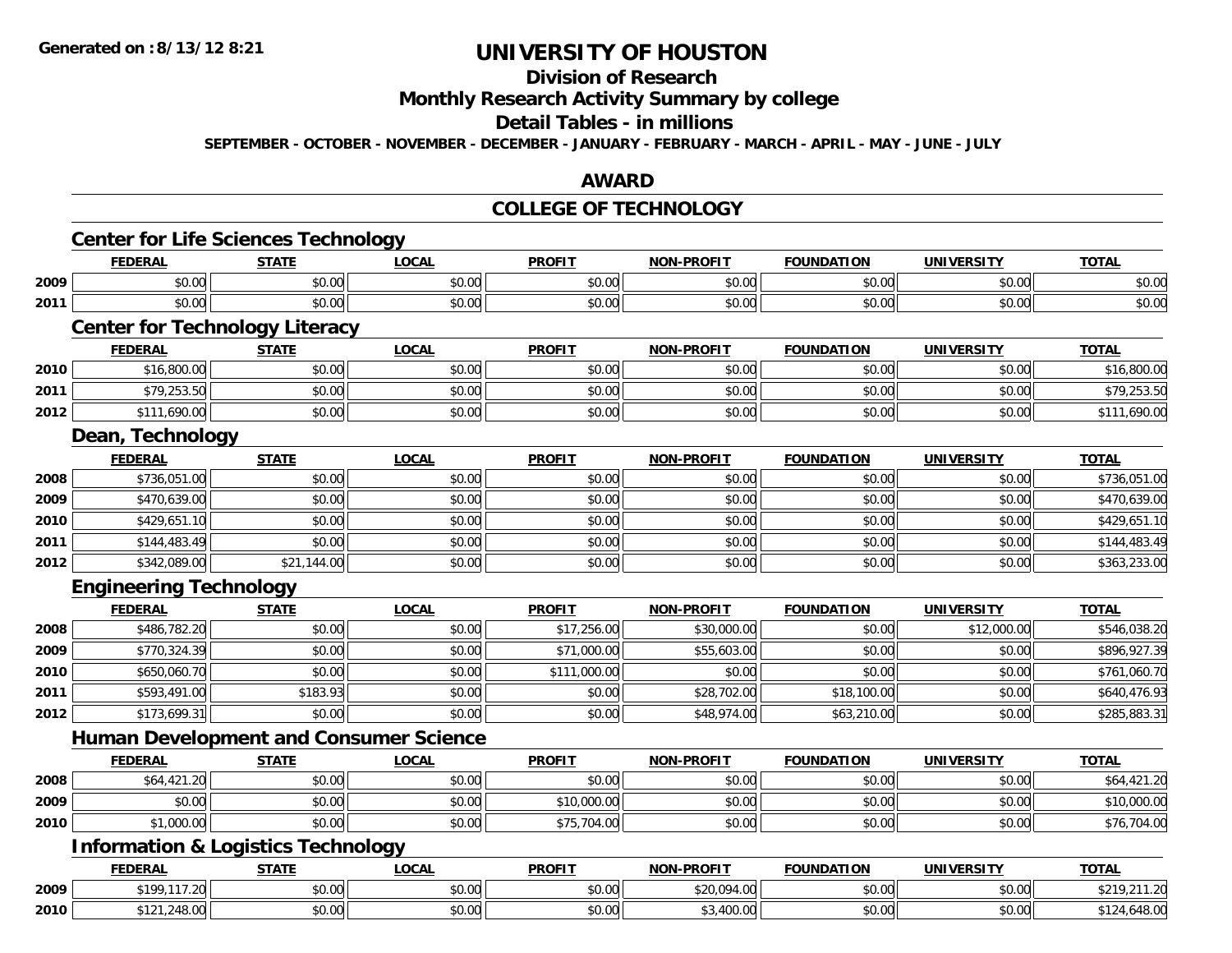## **Division of Research**

**Monthly Research Activity Summary by college**

### **Detail Tables - in millions**

**SEPTEMBER - OCTOBER - NOVEMBER - DECEMBER - JANUARY - FEBRUARY - MARCH - APRIL - MAY - JUNE - JULY**

## **AWARD**

## **COLLEGE OF TECHNOLOGY**

## **Information & Logistics Technology**

|      | <b>FEDERAL</b>                     | <b>STATE</b>     | LOCAL                | <b>PROFIT</b> | <b>-PROFIT</b><br>NON | <b>FOUNDATION</b> | UNIVERSITY | <b>TOTAL</b> |
|------|------------------------------------|------------------|----------------------|---------------|-----------------------|-------------------|------------|--------------|
| 2011 | $\sim$ $\sim$ $\sim$<br>.<br>، د ب | nn nn<br>JU.UU   | 0.00<br><b>DU.UU</b> | \$0.00        | $\leftarrow$<br>ັບ .  | \$0.00            | \$0.00     | <b>JJJ.J</b> |
| 2012 | 0.000<br>.ww.                      | nn nn<br>- PU.UU | 0.00<br><b>DU.UU</b> | \$0.00        | ልስ ለሰ<br>JU.UU        | \$0.00            | \$0.00     | ,uuu.u       |

## **Texas Manufacturing Assistance Center**

|              | <b>FEDERAL</b> | <b>STATE</b> | <u>LOCAL</u> | <b>PROFIT</b> | <b>NON-PROFIT</b> | <b>FOUNDATION</b> | <b>UNIVERSITY</b> | <b>TOTAL</b>   |
|--------------|----------------|--------------|--------------|---------------|-------------------|-------------------|-------------------|----------------|
| 2008         | \$0.00         | \$0.00       | \$0.00       | \$0.00        | \$0.00            | \$0.00            | \$0.00            | \$0.00         |
| 2009         | \$0.00         | \$0.00       | \$0.00       | \$0.00        | \$0.00            | \$0.00            | \$0.00            | \$0.00         |
| 2010         | \$0.00         | \$0.00       | \$0.00       | \$0.00        | \$0.00            | \$0.00            | \$0.00            | \$0.00         |
| 2011         | \$0.00         | \$0.00       | \$0.00       | \$0.00        | \$0.00            | \$0.00            | \$0.00            | \$0.00         |
| 2012         | \$0.00         | \$0.00       | \$0.00       | \$0.00        | \$0.00            | \$0.00            | \$0.00            | \$0.00         |
| <b>Total</b> | \$5,540,054.59 | \$21,327.93  | \$0.00       | \$284,960.00  | \$191,873.00      | \$81,310.00       | \$12,000.00       | \$6,131,525.52 |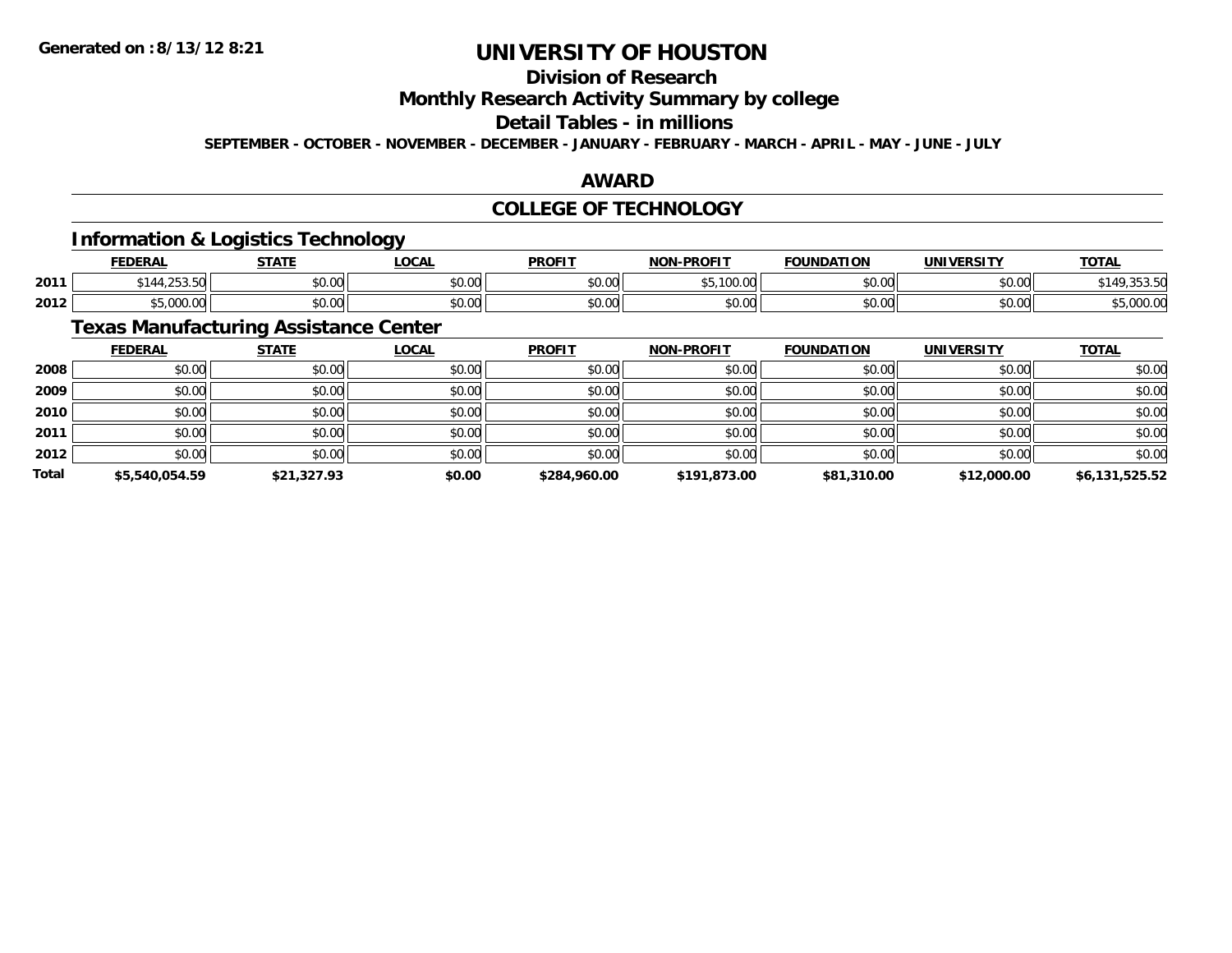**2011**

# **UNIVERSITY OF HOUSTON**

# **Division of Research**

## **Monthly Research Activity Summary by college**

#### **Detail Tables - in millions**

**SEPTEMBER - OCTOBER - NOVEMBER - DECEMBER - JANUARY - FEBRUARY - MARCH - APRIL - MAY - JUNE - JULY**

## **AWARD**

## **CULLEN COLLEGE OF ENGINEERING**

|      | <b>Biomedical Engineering</b> |                |                                                          |                |                   |                   |                   |                |
|------|-------------------------------|----------------|----------------------------------------------------------|----------------|-------------------|-------------------|-------------------|----------------|
|      | <b>FEDERAL</b>                | <b>STATE</b>   | <b>LOCAL</b>                                             | <b>PROFIT</b>  | <b>NON-PROFIT</b> | <b>FOUNDATION</b> | <b>UNIVERSITY</b> | <b>TOTAL</b>   |
| 2008 | \$99,839.00                   | \$0.00         | \$0.00                                                   | \$0.00         | \$0.00            | \$114,406.00      | \$0.00            | \$214,245.00   |
| 2009 | \$582,924.48                  | \$0.00         | \$0.00                                                   | \$0.00         | \$100,000.00      | \$0.00            | \$0.00            | \$682,924.48   |
| 2010 | \$335,629.00                  | \$0.00         | \$0.00                                                   | \$0.00         | \$0.00            | \$4,594.00        | \$0.00            | \$340,223.00   |
| 2011 | \$301,016.00                  | \$0.00         | \$0.00                                                   | \$0.00         | \$0.00            | \$0.00            | \$0.00            | \$301,016.00   |
| 2012 | \$2,405,394.86                | \$0.00         | \$0.00                                                   | \$0.00         | \$0.00            | \$0.00            | \$0.00            | \$2,405,394.86 |
|      |                               |                | <b>Center for Innovative Grouting Materials and Tech</b> |                |                   |                   |                   |                |
|      | <b>FEDERAL</b>                | <b>STATE</b>   | <b>LOCAL</b>                                             | <b>PROFIT</b>  | <b>NON-PROFIT</b> | <b>FOUNDATION</b> | <b>UNIVERSITY</b> | <b>TOTAL</b>   |
| 2010 | \$0.00                        | \$0.00         | \$0.00                                                   | \$0.00         | \$0.00            | \$0.00            | \$0.00            | \$0.00         |
| 2011 | \$0.00                        | \$0.00         | \$0.00                                                   | \$0.00         | \$0.00            | \$0.00            | \$0.00            | \$0.00         |
| 2012 | \$0.00                        | \$0.00         | \$0.00                                                   | \$0.00         | \$0.00            | \$0.00            | \$0.00            | \$0.00         |
|      | <b>Chemical Engineering</b>   |                |                                                          |                |                   |                   |                   |                |
|      | <b>FEDERAL</b>                | <b>STATE</b>   | <b>LOCAL</b>                                             | <b>PROFIT</b>  | <b>NON-PROFIT</b> | <b>FOUNDATION</b> | <b>UNIVERSITY</b> | <b>TOTAL</b>   |
| 2008 | \$1,708,260.06                | \$3,943,950.62 | \$392,238.00                                             | \$998,208.68   | \$15,000.00       | \$163,570.00      | \$0.00            | \$7,221,227.36 |
| 2009 | \$1,810,660.64                | \$7,072,059.00 | \$100,000.00                                             | \$322,140.00   | \$40,000.00       | \$119,499.84      | \$160,200.00      | \$9,624,559.48 |
| 2010 | \$8,254,846.95                | \$289,970.00   | \$95,588.00                                              | \$561,766.79   | \$0.00            | \$112,200.00      | \$40,818.00       | \$9,355,189.74 |
| 2011 | \$4,787,394.38                | \$301,766.25   | \$70,000.00                                              | \$918,657.00   | \$0.00            | \$160,900.00      | \$114,642.00      | \$6,353,359.63 |
| 2012 | \$2,975,028.56                | \$160,000.00   | \$0.00                                                   | \$1,351,246.57 | \$100,000.00      | \$220,900.00      | \$126,280.00      | \$4,933,455.13 |
|      | <b>Civil Engineering</b>      |                |                                                          |                |                   |                   |                   |                |
|      | <b>FEDERAL</b>                | <b>STATE</b>   | <b>LOCAL</b>                                             | <b>PROFIT</b>  | <b>NON-PROFIT</b> | <b>FOUNDATION</b> | <b>UNIVERSITY</b> | <b>TOTAL</b>   |
| 2008 | \$1,662,572.98                | \$594,987.50   | \$0.00                                                   | \$63,000.00    | \$75,752.00       | \$100,000.00      | \$0.00            | \$2,496,312.48 |
| 2009 | \$1,442,172.00                | \$581,409.73   | \$0.00                                                   | \$104,000.00   | \$75,752.00       | \$100,000.00      | \$20,000.00       | \$2,323,333.73 |
| 2010 | \$3,278,569.82                | \$678,715.81   | \$0.00                                                   | \$30,359.20    | \$13,000.00       | \$50,250.00       | \$0.00            | \$4,050,894.83 |
| 2011 | \$2,581,260.88                | \$573,794.98   | \$100,000.00                                             | \$214,311.80   | \$75,623.00       | \$0.00            | \$65,000.00       | \$3,609,990.66 |
| 2012 | \$3,806,856.31                | \$612,633.00   | \$0.00                                                   | \$393,753.10   | \$186,885.00      | \$133,334.00      | \$16,002.00       | \$5,149,463.40 |
|      |                               |                | <b>Composites Engineering and Applications Center</b>    |                |                   |                   |                   |                |
|      | <b>FEDERAL</b>                | <b>STATE</b>   | <b>LOCAL</b>                                             | <b>PROFIT</b>  | <b>NON-PROFIT</b> | <b>FOUNDATION</b> | <b>UNIVERSITY</b> | <b>TOTAL</b>   |
| 2010 | \$0.00                        | \$0.00         | \$0.00                                                   | \$0.00         | \$0.00            | \$0.00            | \$0.00            | \$0.00         |

\$0.00 \$0.00 \$0.00 \$0.00 \$0.00 \$0.00 \$0.00 \$0.00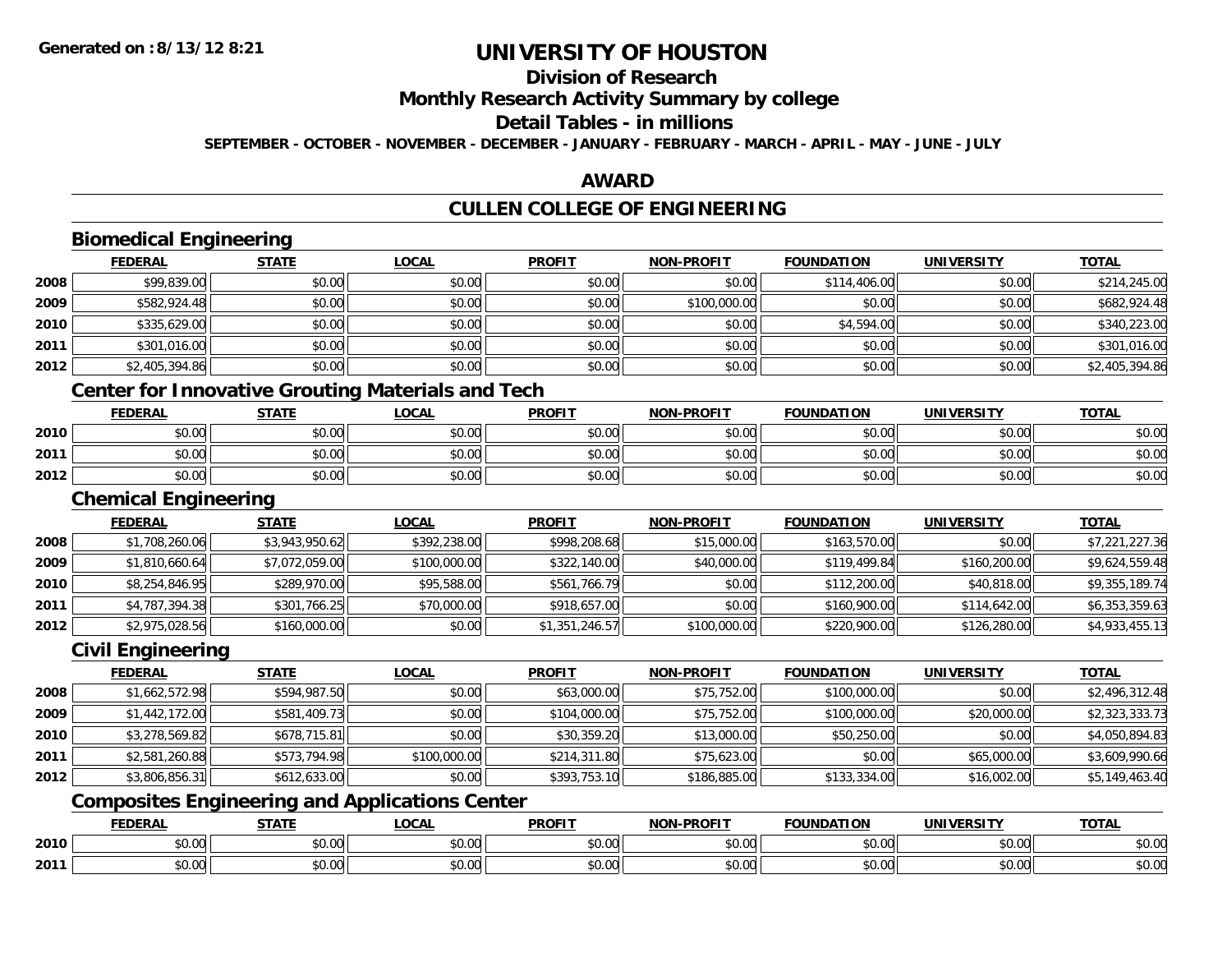## **Division of Research**

### **Monthly Research Activity Summary by college**

## **Detail Tables - in millions**

**SEPTEMBER - OCTOBER - NOVEMBER - DECEMBER - JANUARY - FEBRUARY - MARCH - APRIL - MAY - JUNE - JULY**

## **AWARD**

## **CULLEN COLLEGE OF ENGINEERING**

### **Dean, Engineering**

|      | <b>FEDERAL</b> | <b>STATE</b> | <b>LOCAL</b> | <b>PROFIT</b> | <b>NON-PROFIT</b> | <b>FOUNDATION</b> | <b>UNIVERSITY</b> | <b>TOTAL</b> |
|------|----------------|--------------|--------------|---------------|-------------------|-------------------|-------------------|--------------|
| 2008 | \$239,570.40   | \$49,700.00  | \$0.00       | \$0.00        | \$0.00            | \$185.19          | \$0.00            | \$289,455.59 |
| 2009 | \$0.00         | \$0.00       | \$0.00       | \$0.00        | \$0.00            | \$0.00            | \$0.00            | \$0.00       |
| 2010 | \$0.00         | \$0.00       | \$0.00       | \$0.00        | \$0.00            | \$0.00            | \$0.00            | \$0.00       |

<u> 1980 - Andrea Station Barbara, actor a component de la componentación de la componentación de la componentaci</u>

## **Electrical & Computer Engineering**

|      | <b>FEDERAL</b> | <u>STATE</u> | <b>LOCAL</b> | <b>PROFIT</b> | <b>NON-PROFIT</b> | <b>FOUNDATION</b> | <b>UNIVERSITY</b> | <u>TOTAL</u>   |
|------|----------------|--------------|--------------|---------------|-------------------|-------------------|-------------------|----------------|
| 2008 | \$3,542,869.78 | \$687,192.00 | \$0.00       | \$430,684.00  | \$317,780.00      | \$0.00            | \$28,000.00       | \$5,006,525.78 |
| 2009 | \$3,357,897.89 | \$59,985.00  | \$0.00       | \$445,625.00  | \$267,012.28      | \$0.00            | \$19,800.00       | \$4,150,320.17 |
| 2010 | \$3,849,341.29 | \$349,324.51 | \$0.00       | \$393,000.00  | \$131,500.00      | \$50,000.00       | \$0.00            | \$4,773,165.80 |
| 2011 | \$5,494,479.80 | \$63,391.24  | \$0.00       | \$430,198.00  | \$0.00            | \$50,000.00       | \$0.00            | \$6,038,069.04 |
| 2012 | \$6,016,470.59 | \$44,704.20  | \$0.00       | \$446,157.50  | \$27,500.00       | \$50,000.00       | \$0.00            | \$6,584,832.29 |

## **Industrial Engineering**

|      |                | Industrial Engineering |              |               |                   |                   |                   |                |  |  |  |
|------|----------------|------------------------|--------------|---------------|-------------------|-------------------|-------------------|----------------|--|--|--|
|      | <b>FEDERAL</b> | <b>STATE</b>           | <b>LOCAL</b> | <b>PROFIT</b> | <b>NON-PROFIT</b> | <b>FOUNDATION</b> | <b>UNIVERSITY</b> | <b>TOTAL</b>   |  |  |  |
| 2008 | \$285,327.32   | \$0.00                 | \$7,804.62   | \$0.00        | \$0.00            | \$0.00            | \$0.00            | \$293,131.94   |  |  |  |
| 2009 | \$260,381.00   | \$50,685.00            | \$0.00       | \$0.00        | \$0.00            | \$0.00            | \$0.00            | \$311,066.00   |  |  |  |
| 2010 | \$569,322.00   | \$144,351.00           | \$431,266.00 | \$0.00        | \$0.00            | \$0.00            | \$0.00            | \$1,144,939.00 |  |  |  |
| 2011 | \$171,276.00   | \$16,828.00            | \$0.00       | \$0.00        | \$0.00            | \$0.00            | \$0.00            | \$188,104.00   |  |  |  |
| 2012 | \$0.00         | \$0.00                 | \$0.00       | \$0.00        | \$0.00            | \$0.00            | \$0.00            | \$0.00         |  |  |  |

<u> 1989 - Johann Stoff, deutscher Stoffen und der Stoffen und der Stoffen und der Stoffen und der Stoffen und de</u>

### **Mechanical Engineering**

|      | <b>FEDERAL</b> | <b>STATE</b>   | <u>LOCAL</u> | <b>PROFIT</b>  | <b>NON-PROFIT</b> | <b>FOUNDATION</b> | <b>UNIVERSITY</b> | <b>TOTAL</b>   |
|------|----------------|----------------|--------------|----------------|-------------------|-------------------|-------------------|----------------|
| 2008 | \$1,884,177.47 | \$146,000.00   | \$0.00       | \$357,021.00   | \$33,500.00       | \$0.00            | \$35,191.00       | \$2,455,889.47 |
| 2009 | \$3,290,554.71 | \$0.00         | \$0.00       | \$441,143.00   | \$149,293.00      | \$0.00            | \$44,809.00       | \$3,925,799.71 |
| 2010 | \$5,136,557.15 | \$1,947,220.00 | \$0.00       | \$1,083,162.80 | \$114,965.00      | \$276,464.00      | \$0.00            | \$8,558,368.95 |
| 2011 | \$2,176,550.30 | \$0.00         | \$0.00       | \$646,935.20   | \$0.00            | \$0.00            | \$0.00            | \$2,823,485.50 |
| 2012 | \$4,317,172.40 | \$0.00         | \$0.00       | \$225,893.43   | \$0.00            | \$258,945.64      | \$0.00            | \$4,802,011.47 |

## **National Wind Energy Center**

|      | EENEDAI       | <b>STATE</b>              | 001<br>.UCA            | <b>PROFIT</b> | .                  |               | UNIVERSITY | <b>TOTAL</b> |
|------|---------------|---------------------------|------------------------|---------------|--------------------|---------------|------------|--------------|
| 2010 | 0000<br>DU.UU | $\sim$<br>$\sim$<br>vv.vv | $\sim$ 00<br>vv.vv     | 0000<br>JU.UU | $\sim$ 00<br>JU.UU | 0.00<br>JU.UU | \$0.00     | \$0.00       |
| 2011 | \$0.00        | $\sim$ 0.0 $\sim$<br>JU.U | $\sim$ $\sim$<br>JU.UU | 0000<br>JU.UU | $\sim$ 00<br>JU.UU | 0000<br>JU.UU | \$0.00     | \$0.00       |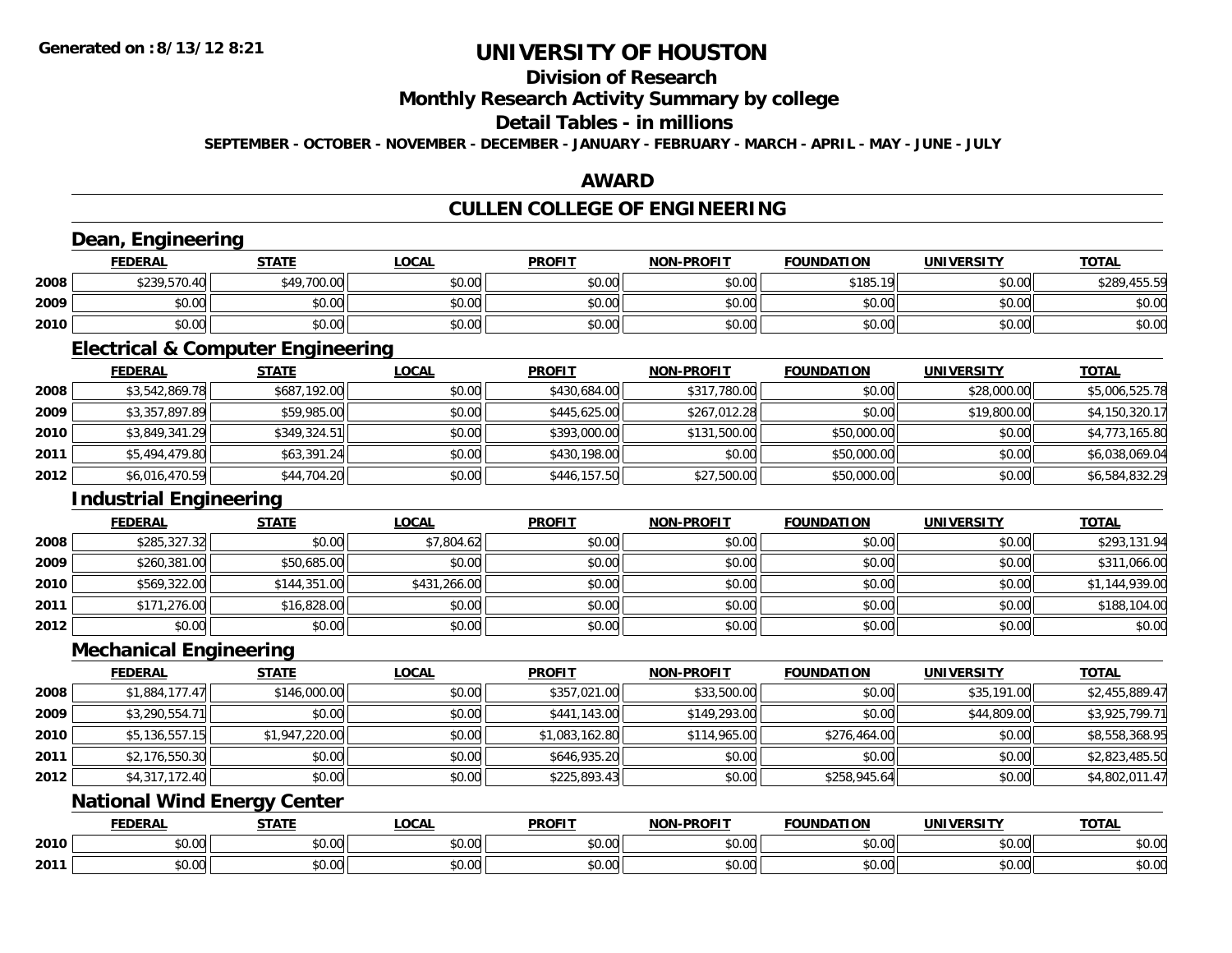## **Division of Research**

**Monthly Research Activity Summary by college**

**Detail Tables - in millions**

**SEPTEMBER - OCTOBER - NOVEMBER - DECEMBER - JANUARY - FEBRUARY - MARCH - APRIL - MAY - JUNE - JULY**

## **AWARD**

## **CULLEN COLLEGE OF ENGINEERING**

## **SW Public Safety Technology Center**

|              | <b>FEDERAL</b>  | <b>STATE</b>    | <u>LOCAL</u>   | <b>PROFIT</b>  | <b>NON-PROFIT</b> | <b>FOUNDATION</b> | UNIVERSITY   | <b>TOTAL</b>     |
|--------------|-----------------|-----------------|----------------|----------------|-------------------|-------------------|--------------|------------------|
| 2009         | \$0.00          | \$0.00          | \$0.00         | \$0.00         | \$0.00            | \$0.00            | \$0.00       | \$0.00           |
| 2010         | \$0.00          | \$0.00          | \$0.00         | \$0.00         | \$0.00            | \$0.00            | \$0.00       | \$0.00           |
| <b>Total</b> | \$76.624.374.01 | \$18,368,667.84 | \$1,196,896.62 | \$9,857,263.07 | \$1,723,562.28    | \$1,965,248.67    | \$670,742.00 | \$110,406,754.48 |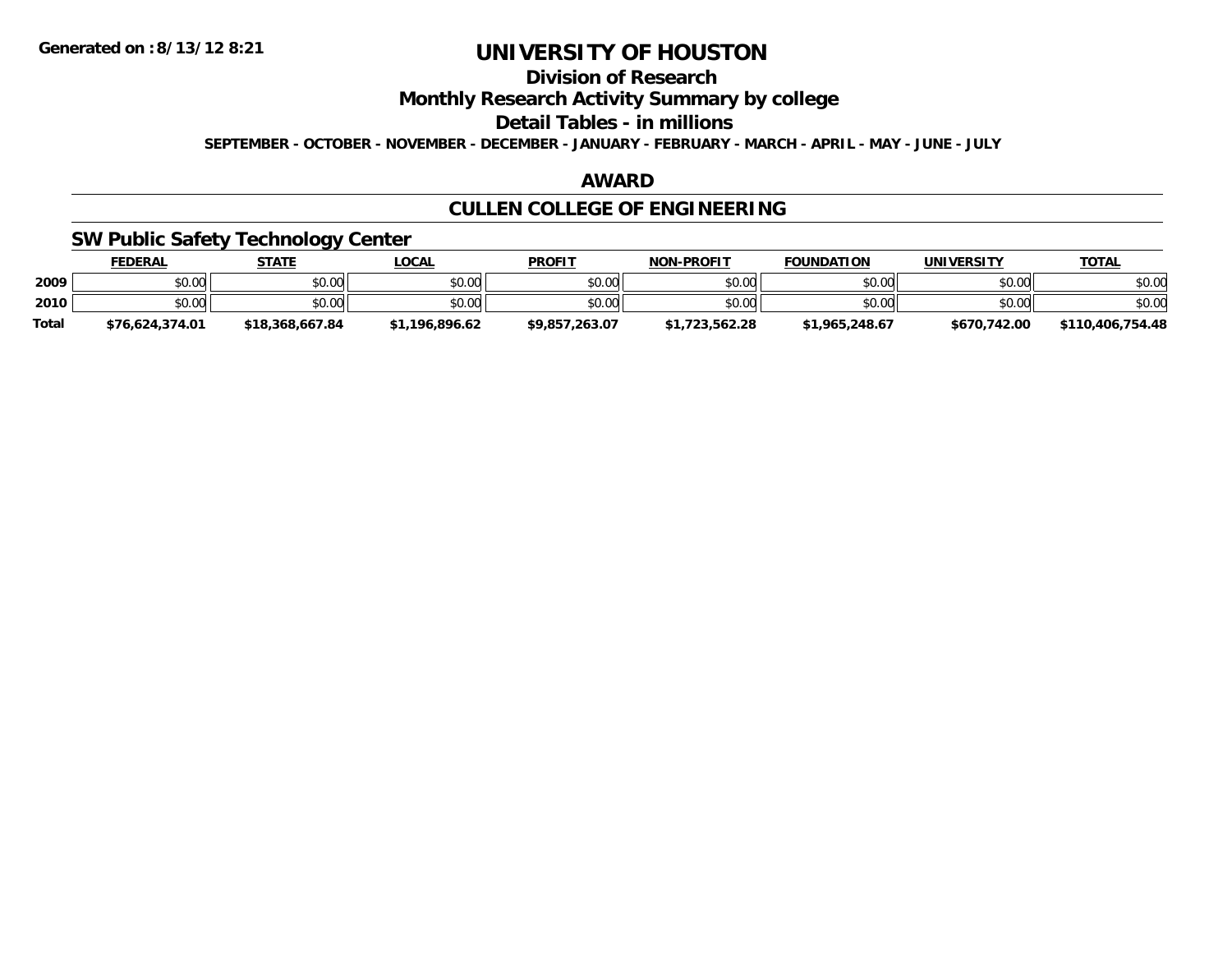## **Division of Research**

**Monthly Research Activity Summary by college**

### **Detail Tables - in millions**

**SEPTEMBER - OCTOBER - NOVEMBER - DECEMBER - JANUARY - FEBRUARY - MARCH - APRIL - MAY - JUNE - JULY**

## **AWARD**

## **DIVISION OF RESEARCH**

## **Center for Advanced Materials**

|      | <b>FEDERAL</b> | <b>STATE</b> | <u>LOCAL</u> | <b>PROFIT</b> | <b>NON-PROFIT</b> | <b>FOUNDATION</b> | <b>UNIVERSITY</b> | <b>TOTAL</b> |
|------|----------------|--------------|--------------|---------------|-------------------|-------------------|-------------------|--------------|
| 2008 | \$0.00         | \$0.00       | \$0.00       | \$18,000.00   | \$0.00            | \$0.00            | \$0.00            | \$18,000.00  |
| 2009 | \$0.00         | \$0.00       | \$0.00       | \$0.00        | \$0.00            | \$0.00            | \$0.00            | \$0.00       |
| 2010 | \$10,000.00    | \$68,153.35  | \$0.00       | \$10,000.00   | \$0.00            | \$0.00            | \$0.00            | \$88,153.35  |
| 2011 | \$40,000.00    | \$2,229.90   | \$0.00       | \$0.00        | \$0.00            | \$0.00            | \$0.00            | \$42,229.90  |
| 2012 | \$0.00         | \$0.00       | \$0.00       | \$0.00        | \$0.00            | \$0.00            | \$0.00            | \$0.00       |

## **Center for Biomedical & Environmental Genomics**

|      | <b>FEDERAL</b> | <u>STATE</u> | <u>LOCAL</u> | <b>PROFIT</b> | <b>NON-PROFIT</b> | <b>FOUNDATION</b> | <b>UNIVERSITY</b> | <b>TOTAL</b> |
|------|----------------|--------------|--------------|---------------|-------------------|-------------------|-------------------|--------------|
| 2008 | \$0.00         | \$0.00       | \$0.00       | \$0.00        | \$0.00            | \$0.00            | \$0.00            | \$0.00       |
| 2009 | \$0.00         | \$0.00       | \$0.00       | \$0.00        | \$0.00            | \$0.00            | \$0.00            | \$0.00       |
| 2010 | \$0.00         | \$0.00       | \$0.00       | \$0.00        | \$0.00            | \$0.00            | \$0.00            | \$0.00       |
| 2011 | \$0.00         | \$0.00       | \$0.00       | \$0.00        | \$0.00            | \$0.00            | \$0.00            | \$0.00       |
| 2012 | \$0.00         | \$0.00       | \$0.00       | \$0.00        | \$0.00            | \$0.00            | \$0.00            | \$0.00       |

## **Center for Industrial Partnerships**

|      | <b>FEDERAL</b> | <b>STATE</b> | <u>LOCAL</u> | <b>PROFIT</b> | <b>NON-PROFIT</b> | <b>FOUNDATION</b> | UNIVERSITY | <b>TOTAL</b> |
|------|----------------|--------------|--------------|---------------|-------------------|-------------------|------------|--------------|
| 2008 | \$237,899.00   | \$0.00       | \$0.00       | \$60.825.72   | \$0.00            | \$0.00            | \$0.00     | \$298,724.72 |
| 2009 | \$249,000.00   | \$0.00       | \$0.00       | \$50,250.00   | \$0.00            | \$0.00            | \$0.00     | \$299,250.00 |
| 2012 | \$10,571.52    | \$0.00       | \$0.00       | \$100,500.00  | \$0.00            | \$0.00            | \$0.00     | 1.071.52     |

### **Center for Neuromotor & Biomechanics Research**

|      | <u>FEDERAL</u> | <b>STATE</b> | <u>LOCAL</u> | <b>PROFIT</b> | <b>NON-PROFIT</b> | <b>FOUNDATION</b> | <b>UNIVERSITY</b> | <b>TOTAL</b> |
|------|----------------|--------------|--------------|---------------|-------------------|-------------------|-------------------|--------------|
| 2008 | \$0.00         | \$0.00       | \$0.00       | \$0.00        | \$0.00            | \$0.00            | \$0.00            | \$0.00       |
| 2009 | \$0.00         | \$0.00       | \$0.00       | \$0.00        | \$0.00            | \$0.00            | \$0.00            | \$0.00       |
| 2010 | \$0.00         | \$0.00       | \$0.00       | \$0.00        | \$0.00            | \$0.00            | \$0.00            | \$0.00       |
| 2012 | \$0.00         | \$0.00       | \$0.00       | \$0.00        | \$0.00            | \$0.00            | \$0.00            | \$0.00       |

### **Division of Research**

|                                       | <u>FEDERAL</u> | <b>STATE</b> | <u>LOCAL</u> | <b>PROFIT</b> | <b>NON-PROFIT</b> | <b>FOUNDATION</b> | UNIVERSITY | <b>TOTAL</b> |
|---------------------------------------|----------------|--------------|--------------|---------------|-------------------|-------------------|------------|--------------|
| 2009                                  | \$49,134.96    | \$0.00       | \$0.00       | \$0.00        | \$0.00            | \$0.00            | \$0.00     | \$49,134.96  |
| 2012                                  | \$73,300.00    | \$0.00       | \$0.00       | \$0.00        | \$0.00            | \$0.00            | \$0.00     | \$73,300.00  |
| <b>Institute for Molecular Design</b> |                |              |              |               |                   |                   |            |              |

|      |              | -----         | <b>LOCAL</b> | <b>PROFIT</b>       | $ -$  | - - -<br>`IND∡         | <b>INIVE</b><br>---- | <b>TOTAL</b><br><b>VIN</b> |
|------|--------------|---------------|--------------|---------------------|-------|------------------------|----------------------|----------------------------|
| 2011 | 0.00<br>ס.טי | 0.00<br>DU.UU | . ഹ<br>→.∪∪⊩ | $\sim$ 00<br>וטט.טי | vv.vv | $\sim$ $\sim$<br>JU.UU | An ooli<br>ง∪.∪บ     | 40.00                      |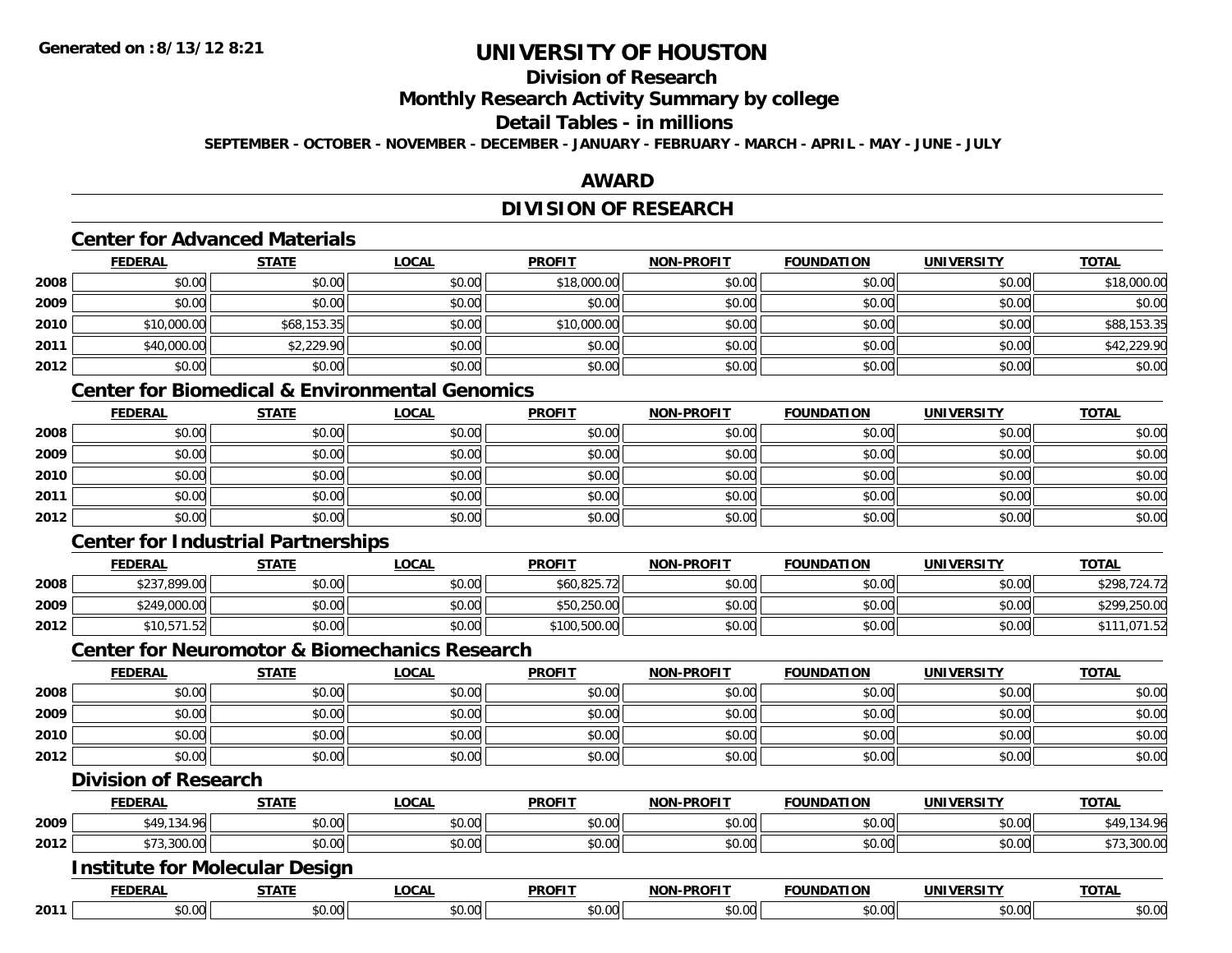## **Division of Research**

**Monthly Research Activity Summary by college**

#### **Detail Tables - in millions**

**SEPTEMBER - OCTOBER - NOVEMBER - DECEMBER - JANUARY - FEBRUARY - MARCH - APRIL - MAY - JUNE - JULY**

### **AWARD**

## **DIVISION OF RESEARCH**

|      | <b>Institute for Nanoenergy</b>       |              |              |               |                   |                   |                   |              |
|------|---------------------------------------|--------------|--------------|---------------|-------------------|-------------------|-------------------|--------------|
|      | <b>FEDERAL</b>                        | <b>STATE</b> | <b>LOCAL</b> | <b>PROFIT</b> | <b>NON-PROFIT</b> | <b>FOUNDATION</b> | <b>UNIVERSITY</b> | <b>TOTAL</b> |
| 2011 | \$0.00                                | \$0.00       | \$0.00       | \$0.00        | \$0.00            | \$0.00            | \$0.00            | \$0.00       |
|      | <b>Office of Contracts and Grants</b> |              |              |               |                   |                   |                   |              |
|      | <b>FEDERAL</b>                        | <b>STATE</b> | <b>LOCAL</b> | <b>PROFIT</b> | <b>NON-PROFIT</b> | <b>FOUNDATION</b> | <b>UNIVERSITY</b> | <b>TOTAL</b> |
| 2008 | \$0.00                                | \$0.00       | \$0.00       | \$0.00        | \$0.00            | \$661,535.78      | \$0.00            | \$661,535.78 |
| 2009 | \$0.00                                | \$0.00       | \$0.00       | \$0.00        | \$0.00            | \$596,817.99      | \$0.00            | \$596,817.99 |
| 2010 | \$0.00                                | \$0.00       | \$0.00       | \$0.00        | \$0.00            | \$767,050.25      | \$0.00            | \$767,050.25 |
| 2011 | \$0.00                                | \$0.00       | \$0.00       | \$0.00        | \$0.00            | \$542,609.00      | \$0.00            | \$542,609.00 |
| 2012 | \$0.00                                | \$0.00       | \$0.00       | \$0.00        | \$0.00            | \$169,188.60      | \$0.00            | \$169,188.60 |
|      | <b>Research Financial Services</b>    |              |              |               |                   |                   |                   |              |
|      | <b>FEDERAL</b>                        | <b>STATE</b> | <b>LOCAL</b> | <b>PROFIT</b> | <b>NON-PROFIT</b> | <b>FOUNDATION</b> | <b>UNIVERSITY</b> | <b>TOTAL</b> |
| 2008 | \$0.00                                | \$0.00       | \$0.00       | \$0.00        | \$0.00            | \$0.00            | \$0.00            | \$0.00       |
| 2009 | \$0.00                                | \$0.00       | \$0.00       | \$0.00        | \$0.00            | \$0.00            | \$0.00            | \$0.00       |
| 2010 | \$0.00                                | \$0.00       | \$0.00       | \$0.00        | \$0.00            | \$0.00            | \$0.00            | \$0.00       |
| 2011 | \$0.00                                | \$0.00       | \$0.00       | \$0.00        | \$0.00            | \$0.00            | \$0.00            | \$0.00       |
| 2012 | \$0.00                                | \$0.00       | \$0.00       | \$0.00        | \$0.00            | \$0.00            | \$0.00            | \$0.00       |
|      | <b>Research Information Center</b>    |              |              |               |                   |                   |                   |              |
|      | <b>FEDERAL</b>                        | <b>STATE</b> | <b>LOCAL</b> | <b>PROFIT</b> | <b>NON-PROFIT</b> | <b>FOUNDATION</b> | <b>UNIVERSITY</b> | <b>TOTAL</b> |
| 2008 | \$0.00                                | \$0.00       | \$0.00       | \$0.00        | \$0.00            | \$0.00            | \$0.00            | \$0.00       |
|      | <b>TcSAM</b>                          |              |              |               |                   |                   |                   |              |
|      | <b>FEDERAL</b>                        | <b>STATE</b> | <b>LOCAL</b> | <b>PROFIT</b> | <b>NON-PROFIT</b> | <b>FOUNDATION</b> | <b>UNIVERSITY</b> | <b>TOTAL</b> |
| 2008 | \$0.00                                | \$0.00       | \$0.00       | \$0.00        | \$0.00            | \$0.00            | \$0.00            | \$0.00       |
| 2009 | \$0.00                                | \$0.00       | \$0.00       | \$0.00        | \$0.00            | \$0.00            | \$0.00            | \$0.00       |
| 2011 | \$0.00                                | \$0.00       | \$0.00       | \$0.00        | \$0.00            | \$0.00            | \$0.00            | \$0.00       |
| 2012 | \$0.00                                | \$0.00       | \$0.00       | \$0.00        | \$0.00            | \$0.00            | \$0.00            | \$0.00       |
|      | <b>TcSUH</b>                          |              |              |               |                   |                   |                   |              |
|      | <b>FEDERAL</b>                        | <b>STATE</b> | <b>LOCAL</b> | <b>PROFIT</b> | <b>NON-PROFIT</b> | <b>FOUNDATION</b> | <b>UNIVERSITY</b> | <b>TOTAL</b> |
| 2008 | \$112,959.00                          | \$0.00       | \$0.00       | \$0.00        | \$0.00            | \$0.00            | \$0.00            | \$112,959.00 |
| 2009 | \$108,139.00                          | \$0.00       | \$0.00       | \$106,668.00  | \$35,780.00       | \$0.00            | \$0.00            | \$250,587.00 |
| 2010 | \$70,000.00                           | \$0.00       | \$0.00       | \$22,000.00   | \$0.00            | \$0.00            | \$0.00            | \$92,000.00  |
| 2011 | \$40,000.00                           | \$60,000.00  | \$0.00       | \$148,335.00  | \$0.00            | \$0.00            | \$0.00            | \$248,335.00 |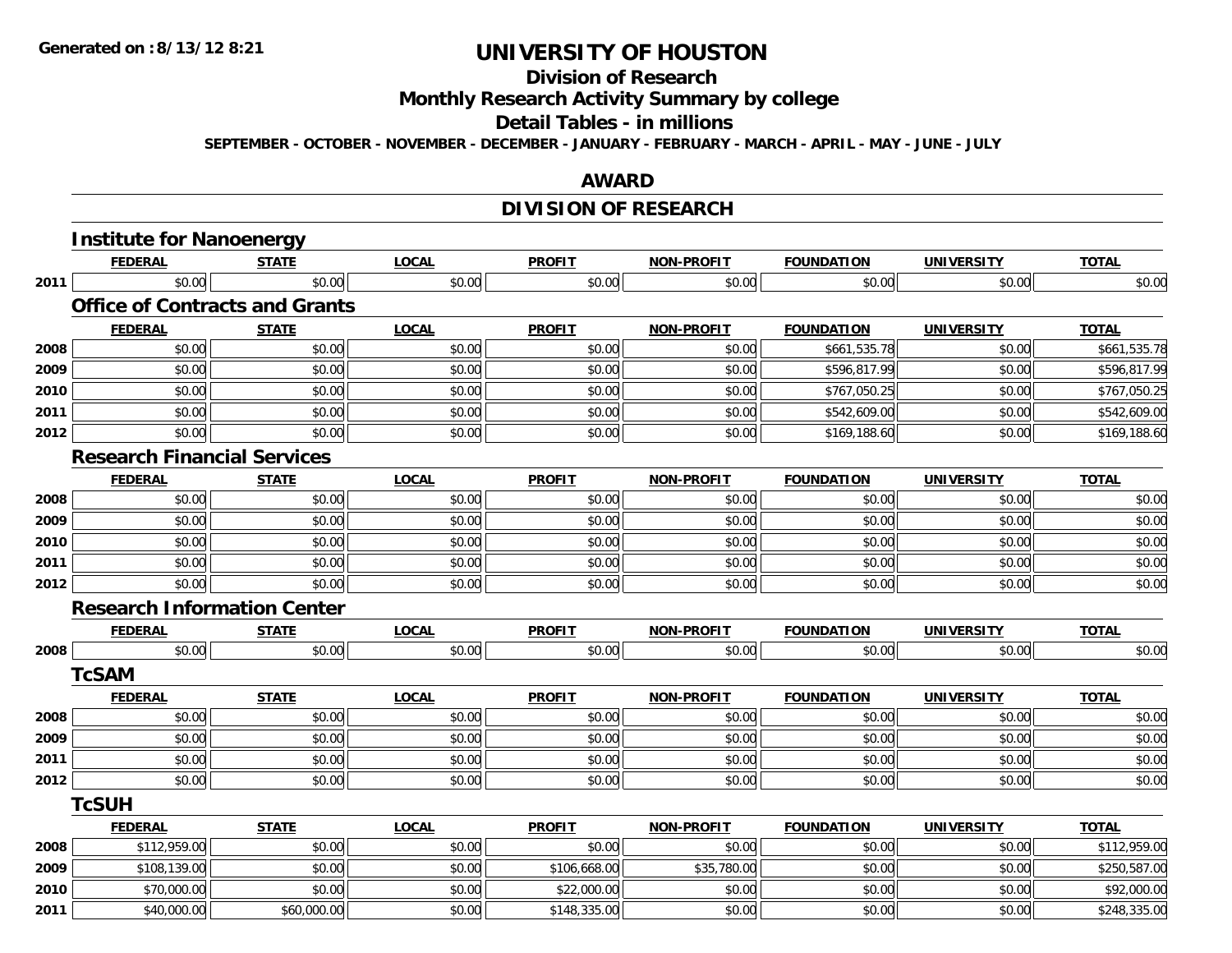#### **Division of Research**

**Monthly Research Activity Summary by college**

#### **Detail Tables - in millions**

**SEPTEMBER - OCTOBER - NOVEMBER - DECEMBER - JANUARY - FEBRUARY - MARCH - APRIL - MAY - JUNE - JULY**

#### **AWARD**

## **DIVISION OF RESEARCH**

|              | <b>TcSUH</b>                             |                 |              |               |                   |                   |                   |                 |
|--------------|------------------------------------------|-----------------|--------------|---------------|-------------------|-------------------|-------------------|-----------------|
|              | <b>FEDERAL</b>                           | <b>STATE</b>    | <b>LOCAL</b> | <b>PROFIT</b> | <b>NON-PROFIT</b> | <b>FOUNDATION</b> | <b>UNIVERSITY</b> | <b>TOTAL</b>    |
| 2012<br>2008 | \$70,000.00                              | \$37,894.80     | \$0.00       | \$24,000.00   | \$0.00            | \$0.00            | \$0.00            | \$131,894.80    |
|              | <b>Texas Learning/Computation Center</b> |                 |              |               |                   |                   |                   |                 |
|              | <b>FEDERAL</b>                           | <b>STATE</b>    | <b>LOCAL</b> | <b>PROFIT</b> | <b>NON-PROFIT</b> | <b>FOUNDATION</b> | <b>UNIVERSITY</b> | <b>TOTAL</b>    |
|              | \$0.00                                   | \$0.00          | \$0.00       | \$0.00        | \$0.00            | \$0.00            | \$0.00            | \$0.00          |
| 2009         | \$0.00                                   | \$0.00          | \$0.00       | \$0.00        | \$0.00            | \$0.00            | \$0.00            | \$0.00          |
| 2010         | \$0.00                                   | \$0.00          | \$0.00       | \$0.00        | \$0.00            | \$0.00            | \$0.00            | \$0.00          |
| 2011         | \$38,806.50                              | \$0.00          | \$0.00       | \$0.00        | \$0.00            | \$0.00            | \$0.00            | \$38,806.50     |
| 2012         | \$33,185.70                              | \$0.00          | \$0.00       | \$0.00        | \$0.00            | \$0.00            | \$0.00            | \$33,185.70     |
|              | <b>Texas Obesity Research Center</b>     |                 |              |               |                   |                   |                   |                 |
|              | <b>FEDERAL</b>                           | <b>STATE</b>    | <b>LOCAL</b> | <b>PROFIT</b> | <b>NON-PROFIT</b> | <b>FOUNDATION</b> | <b>UNIVERSITY</b> | <b>TOTAL</b>    |
| 2010         | \$0.00                                   | \$0.00          | \$0.00       | \$0.00        | \$0.00            | \$0.00            | \$0.00            | \$0.00          |
| 2011         | \$0.00                                   | \$0.00          | \$0.00       | \$0.00        | \$0.00            | \$0.00            | \$0.00            | \$0.00          |
| 2012         | \$0.00                                   | \$0.00          | \$0.00       | \$0.00        | \$0.00            | \$0.00            | \$0.00            | \$0.00          |
|              | <b>TIMES</b>                             |                 |              |               |                   |                   |                   |                 |
|              | <b>FEDERAL</b>                           | <b>STATE</b>    | <b>LOCAL</b> | <b>PROFIT</b> | <b>NON-PROFIT</b> | <b>FOUNDATION</b> | <b>UNIVERSITY</b> | <b>TOTAL</b>    |
| 2008         | \$7,318,982.61                           | \$5,405,503.00  | \$0.00       | \$0.00        | \$0.00            | \$0.00            | \$13,392.00       | \$12,737,877.61 |
| 2009         | \$4,135,058.40                           | \$4,259,766.05  | \$0.00       | \$0.00        | \$0.00            | \$0.00            | \$45,259.00       | \$8,440,083.45  |
| 2010         | \$5,605,885.66                           | \$457,470.00    | \$0.00       | \$0.00        | \$0.00            | \$0.00            | \$0.00            | \$6,063,355.66  |
| 2011         | \$5,198,545.61                           | \$506,938.00    | \$0.00       | \$0.00        | \$0.00            | \$0.00            | \$0.00            | \$5,705,483.61  |
| 2012         | \$5,729,357.86                           | \$28,831.00     | \$0.00       | \$0.00        | \$0.00            | \$0.00            | \$0.00            | \$5,758,188.86  |
| Total        | \$29,130,825.82                          | \$10,826,786.10 | \$0.00       | \$540,578.72  | \$35,780.00       | \$2,737,201.62    | \$58,651.00       | \$43,329,823.26 |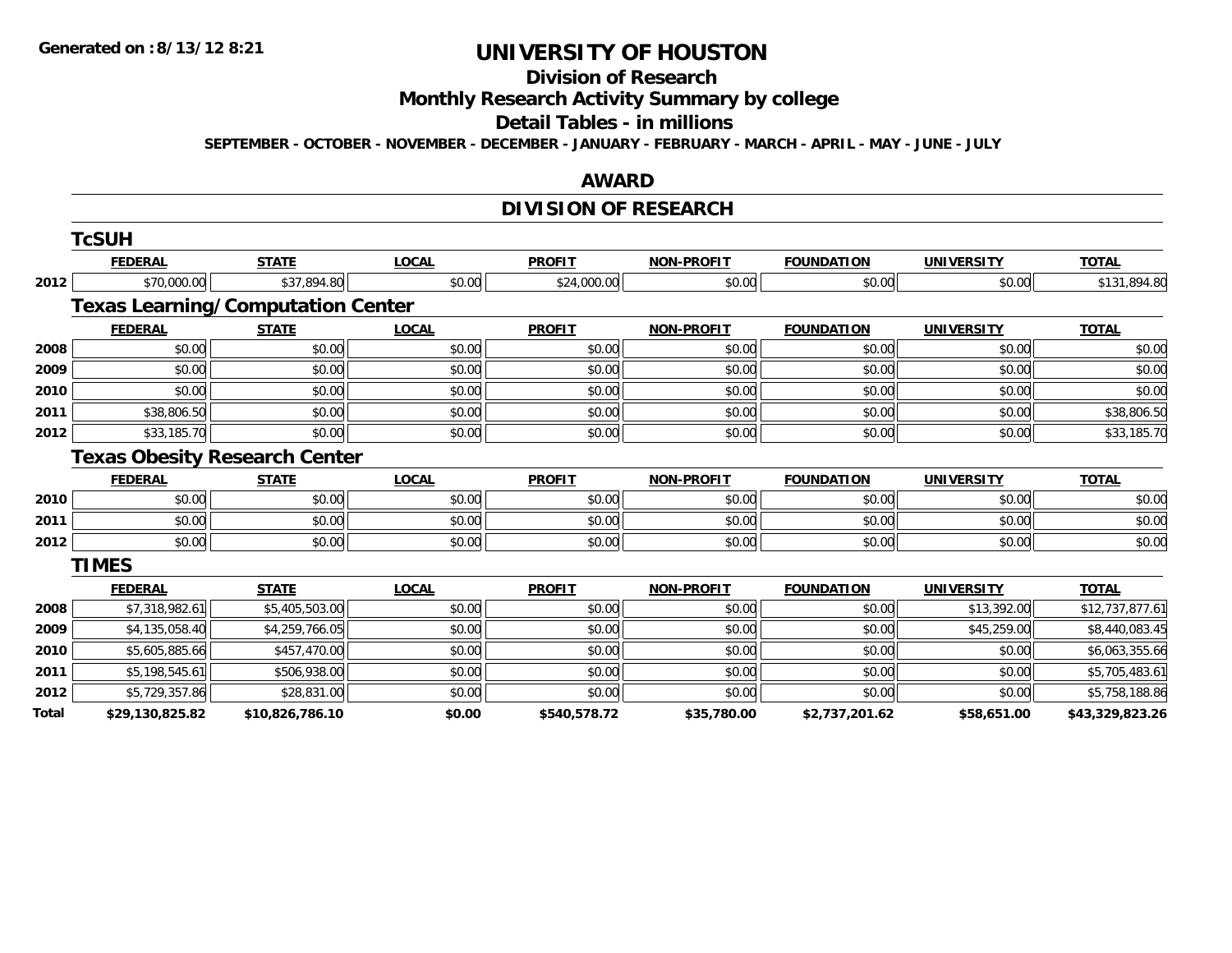**2012**

# **UNIVERSITY OF HOUSTON**

**Division of Research**

**Monthly Research Activity Summary by college**

**Detail Tables - in millions**

**SEPTEMBER - OCTOBER - NOVEMBER - DECEMBER - JANUARY - FEBRUARY - MARCH - APRIL - MAY - JUNE - JULY**

## **AWARD**

### **GRADUATE COLLEGE OF SOCIAL WORK**

# **Center for Health Equities & Evaluation Research**

|      | <b>FEDERAL</b>                                    | <b>STATE</b>   | <b>LOCAL</b> | <b>PROFIT</b> | <b>NON-PROFIT</b> | <b>FOUNDATION</b> | <b>UNIVERSITY</b> | <b>TOTAL</b>   |
|------|---------------------------------------------------|----------------|--------------|---------------|-------------------|-------------------|-------------------|----------------|
| 2012 | \$202,873.00                                      | \$0.00         | \$0.00       | \$0.00        | \$0.00            | \$0.00            | \$42,000.00       | \$244,873.00   |
|      | <b>Child &amp; Family for Innovative Research</b> |                |              |               |                   |                   |                   |                |
|      | <b>FEDERAL</b>                                    | <b>STATE</b>   | <b>LOCAL</b> | <b>PROFIT</b> | <b>NON-PROFIT</b> | <b>FOUNDATION</b> | <b>UNIVERSITY</b> | <b>TOTAL</b>   |
| 2009 | \$0.00                                            | \$0.00         | \$0.00       | \$0.00        | \$0.00            | \$0.00            | \$0.00            | \$0.00         |
| 2010 | \$0.00                                            | \$0.00         | \$0.00       | \$0.00        | \$0.00            | \$0.00            | \$0.00            | \$0.00         |
| 2011 | \$0.00                                            | \$0.00         | \$0.00       | \$0.00        | \$0.00            | \$0.00            | \$0.00            | \$0.00         |
| 2012 | \$0.00                                            | \$0.00         | \$0.00       | \$0.00        | \$0.00            | \$0.00            | \$0.00            | \$0.00         |
|      | <b>Community Projects - Social Work</b>           |                |              |               |                   |                   |                   |                |
|      | <b>FEDERAL</b>                                    | <b>STATE</b>   | <b>LOCAL</b> | <b>PROFIT</b> | <b>NON-PROFIT</b> | <b>FOUNDATION</b> | <b>UNIVERSITY</b> | <b>TOTAL</b>   |
| 2008 | \$248,092.00                                      | \$0.00         | \$0.00       | \$0.00        | \$207.06          | \$0.00            | \$0.00            | \$248,299.06   |
| 2009 | \$36,900.00                                       | \$0.00         | \$0.00       | \$0.00        | \$0.00            | \$0.00            | \$0.00            | \$36,900.00    |
| 2010 | \$0.00                                            | \$0.00         | \$0.00       | \$0.00        | \$0.00            | \$0.00            | \$0.00            | \$0.00         |
| 2011 | \$0.00                                            | \$0.00         | \$0.00       | \$0.00        | \$0.00            | \$0.00            | \$0.00            | \$0.00         |
| 2012 | \$2,942.90                                        | \$0.00         | \$0.00       | \$0.00        | \$0.00            | \$0.00            | \$0.00            | \$2,942.90     |
|      | Dean, Social Work                                 |                |              |               |                   |                   |                   |                |
|      | <b>FEDERAL</b>                                    | <b>STATE</b>   | <b>LOCAL</b> | <b>PROFIT</b> | NON-PROFIT        | <b>FOUNDATION</b> | <b>UNIVERSITY</b> | <b>TOTAL</b>   |
| 2008 | \$817,777.92                                      | \$1,179,850.89 | \$0.00       | \$0.00        | \$53,740.00       | \$0.00            | \$0.00            | \$2,051,368.81 |
| 2009 | \$1,912,819.30                                    | \$788,888.96   | \$0.00       | \$0.00        | \$32,073.00       | \$0.00            | \$31,117.00       | \$2,764,898.26 |
| 2010 | \$2,496,027.51                                    | \$728,648.89   | \$0.00       | \$0.00        | \$17,000.00       | \$0.00            | \$0.00            | \$3,241,676.40 |
| 2011 | \$2,164,230.62                                    | \$0.00         | \$0.00       | \$0.00        | \$0.00            | \$1,146.30        | \$0.00            | \$2,165,376.92 |
| 2012 | \$304,325.84                                      | \$0.00         | \$56,704.00  | \$176,507.00  | \$0.00            | \$0.00            | \$0.00            | \$537,536.84   |
|      | <b>Drug and Social Policy Research</b>            |                |              |               |                   |                   |                   |                |
|      | <b>FEDERAL</b>                                    | <b>STATE</b>   | <b>LOCAL</b> | <b>PROFIT</b> | <b>NON-PROFIT</b> | <b>FOUNDATION</b> | <b>UNIVERSITY</b> | <b>TOTAL</b>   |
| 2008 | \$0.00                                            | \$0.00         | \$0.00       | \$0.00        | \$0.00            | \$0.00            | \$0.00            | \$0.00         |
| 2009 | \$0.00                                            | \$0.00         | \$0.00       | \$0.00        | \$0.00            | \$0.00            | \$0.00            | \$0.00         |
| 2010 | \$0.00                                            | \$0.00         | \$0.00       | \$0.00        | \$0.00            | \$0.00            | \$0.00            | \$0.00         |
| 2011 | \$0.00                                            | \$0.00         | \$0.00       | \$0.00        | \$0.00            | \$0.00            | \$0.00            | \$0.00         |

2 | \$0.00 \$0.00 \$0.00 \$0.00 \$0.00 \$0.00 \$0.00 \$0.00 \$0.00 \$0.00 \$0.00 \$0.00 \$0.00 \$0.00 \$0.00 \$0.00 \$0.00 \$0.0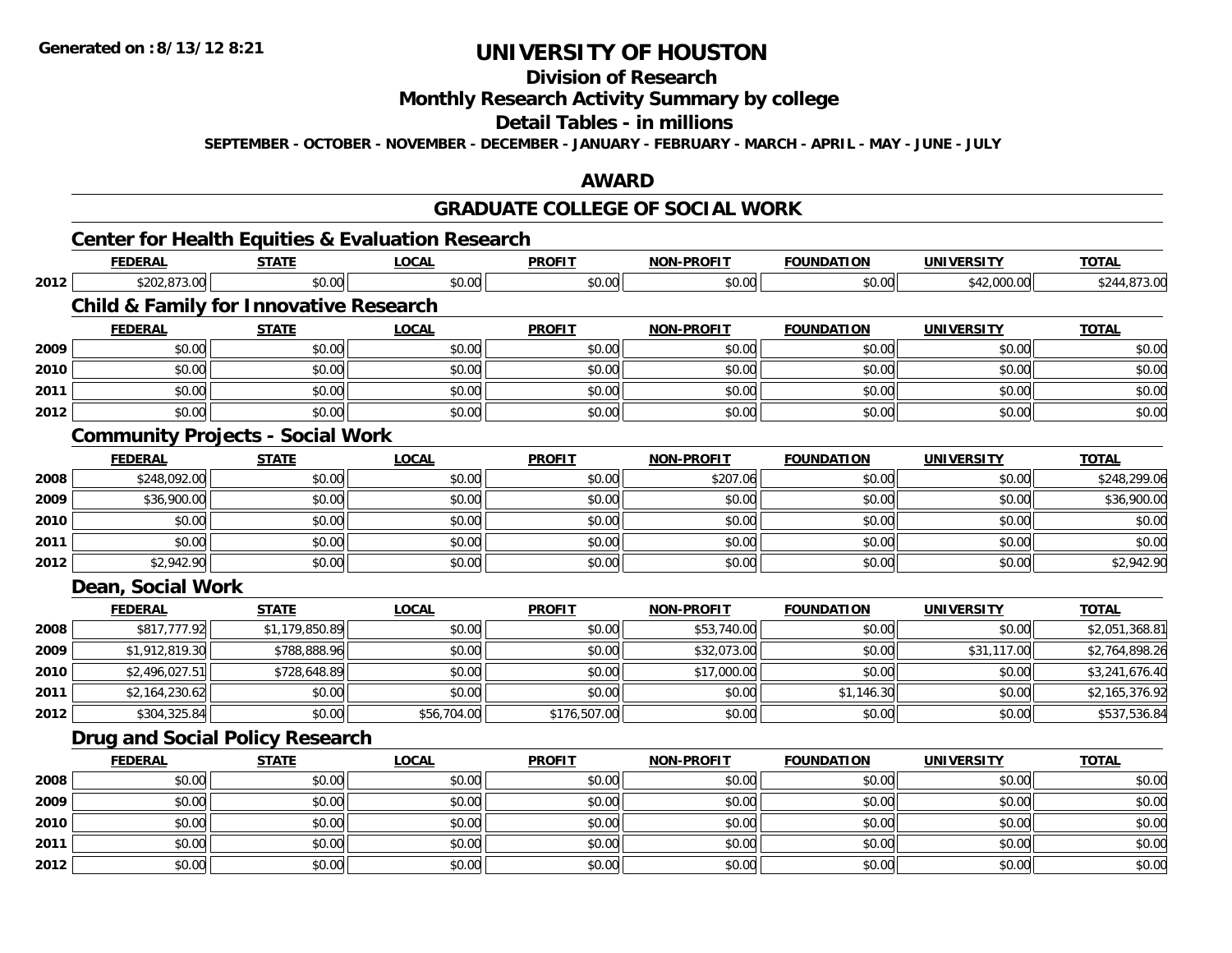## **Division of Research**

**Monthly Research Activity Summary by college**

**Detail Tables - in millions**

**SEPTEMBER - OCTOBER - NOVEMBER - DECEMBER - JANUARY - FEBRUARY - MARCH - APRIL - MAY - JUNE - JULY**

### **AWARD**

### **GRADUATE COLLEGE OF SOCIAL WORK**

## **Office for Drug SPR**

|       | <b>FEDERAL</b> | <u>STATE</u>   | <b>LOCAL</b> | <b>PROFIT</b> | <b>NON-PROFIT</b> | <b>FOUNDATION</b> | <b>UNIVERSITY</b> | <b>TOTAL</b>    |
|-------|----------------|----------------|--------------|---------------|-------------------|-------------------|-------------------|-----------------|
| 2008  | \$0.00         | \$0.00         | \$0.00       | \$0.00        | \$0.00            | \$0.00            | \$0.00            | \$0.00          |
| 2009  | \$0.00         | \$0.00         | \$0.00       | \$0.00        | \$0.00            | \$0.00            | \$0.00            | \$0.00          |
| 2010  | \$0.00         | \$0.00         | \$0.00       | \$0.00        | \$0.00            | \$0.00            | \$0.00            | \$0.00          |
| 2011  | \$0.00         | \$0.00         | \$0.00       | \$0.00        | \$0.00            | \$0.00            | \$0.00            | \$0.00          |
| Total | \$8,185,989.09 | \$2,697,388.74 | \$56,704.00  | \$176,507.00  | \$103,020.06      | \$1,146.30        | \$73,117.00       | \$11,293,872.19 |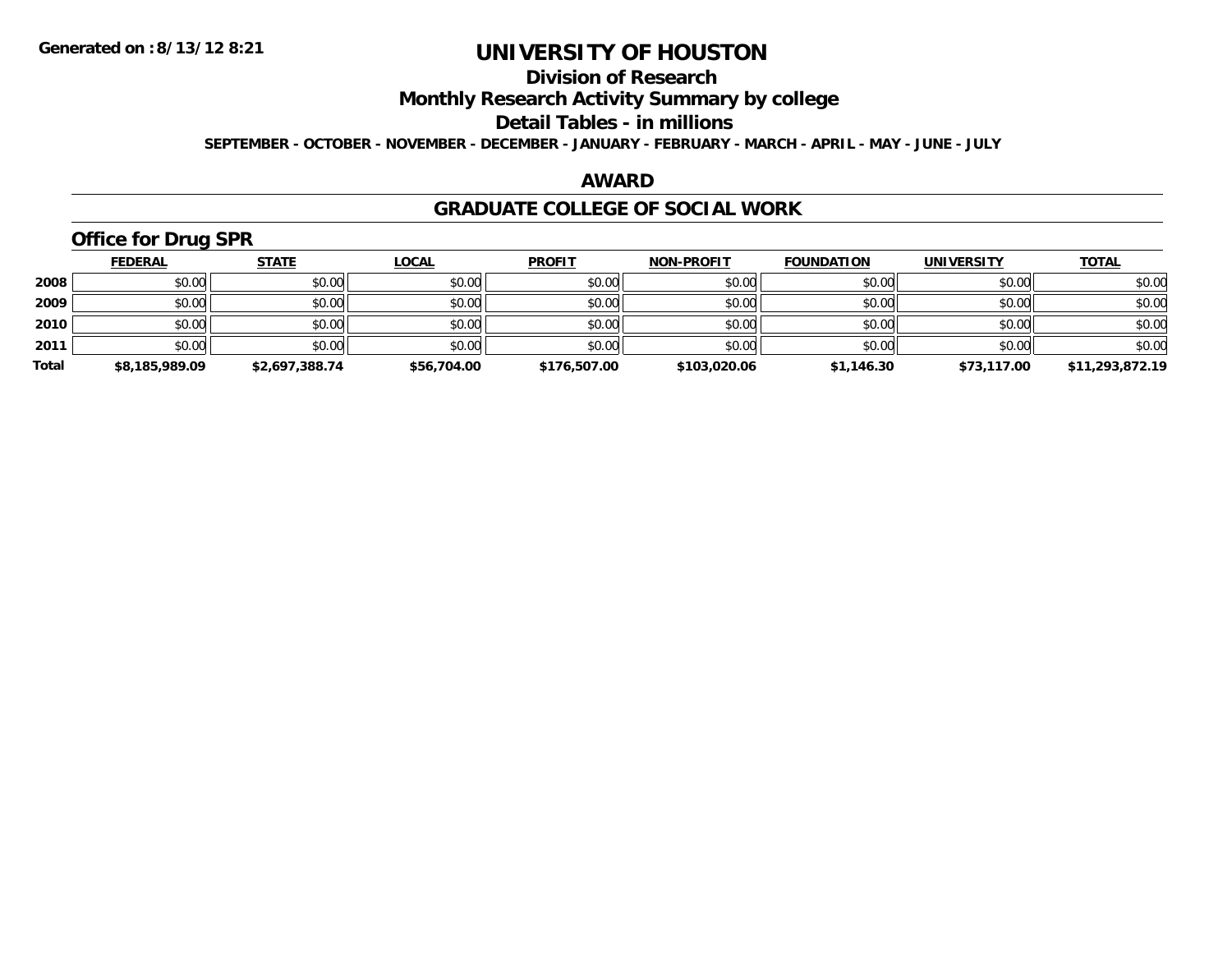## **Division of Research**

## **Monthly Research Activity Summary by college**

### **Detail Tables - in millions**

**SEPTEMBER - OCTOBER - NOVEMBER - DECEMBER - JANUARY - FEBRUARY - MARCH - APRIL - MAY - JUNE - JULY**

## **AWARD**

### **HILTON COLLEGE OF HOTEL AND RESTAURANT MANAGEMENT**

### **Hotel and Restaurant Management**

|       | <b>FEDERAL</b> | <u>STATE</u> | <b>LOCAL</b> | <b>PROFIT</b> | <b>NON-PROFIT</b> | <b>FOUNDATION</b> | <b>UNIVERSITY</b> | <b>TOTAL</b> |
|-------|----------------|--------------|--------------|---------------|-------------------|-------------------|-------------------|--------------|
| 2009  | \$60,000.00    | \$0.00       | \$0.00       | \$9,047.50    | \$0.00            | \$0.00            | \$0.00            | \$69,047.50  |
| 2010  | \$70,000.00    | \$0.00       | \$0.00       | \$0.00        | \$82,548.00       | \$0.00            | \$0.00            | \$152,548.00 |
| 2011  | \$173,995.00   | \$0.00       | \$0.00       | \$0.00        | \$27,280.00       | \$0.00            | \$0.00            | \$201,275.00 |
| 2012  | \$58,837.68    | \$103,763.44 | \$0.00       | \$1,500.00    | \$10,887.00       | \$0.00            | \$0.00            | \$174,988.12 |
| Total | \$362,832.68   | \$103,763.44 | \$0.00       | \$10,547.50   | \$120,715.00      | \$0.00            | \$0.00            | \$597,858.62 |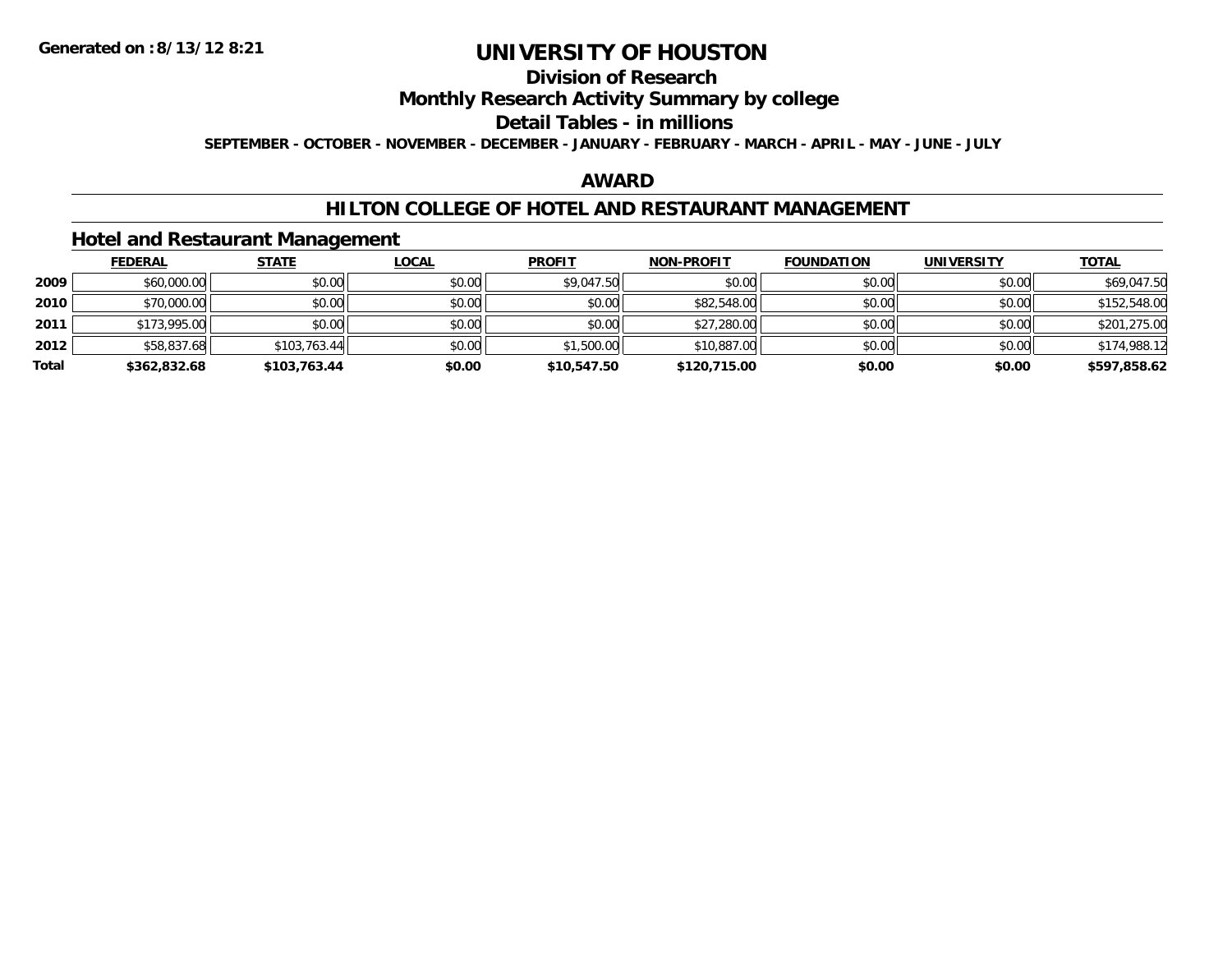## **Division of Research**

**Monthly Research Activity Summary by college**

**Detail Tables - in millions**

**SEPTEMBER - OCTOBER - NOVEMBER - DECEMBER - JANUARY - FEBRUARY - MARCH - APRIL - MAY - JUNE - JULY**

## **AWARD**

### **HONORS COLLEGE**

### **Houston Teachers Institute**

|       | <b>FEDERAL</b> | <u>STATE</u> | <u>LOCAL</u> | <b>PROFIT</b> | <b>NON-PROFIT</b> | <b>FOUNDATION</b> | <b>UNIVERSITY</b> | <b>TOTAL</b> |
|-------|----------------|--------------|--------------|---------------|-------------------|-------------------|-------------------|--------------|
| 2009  | \$138,000.00   | \$0.00       | \$0.00       | \$0.00        | \$0.00            | \$0.00            | \$0.00            | \$138,000.00 |
| 2011  | \$0.00         | \$0.00       | \$0.00       | \$0.00        | \$53,185.50       | \$0.00            | \$0.00            | \$53,185.50  |
| 2012  | \$34,951.70    | \$0.00       | \$0.00       | \$0.00        | \$0.00            | \$0.00            | \$0.00            | \$34,951.70  |
| Total | \$172,951.70   | \$0.00       | \$0.00       | \$0.00        | \$53,185.50       | \$0.00            | \$0.00            | \$226,137.20 |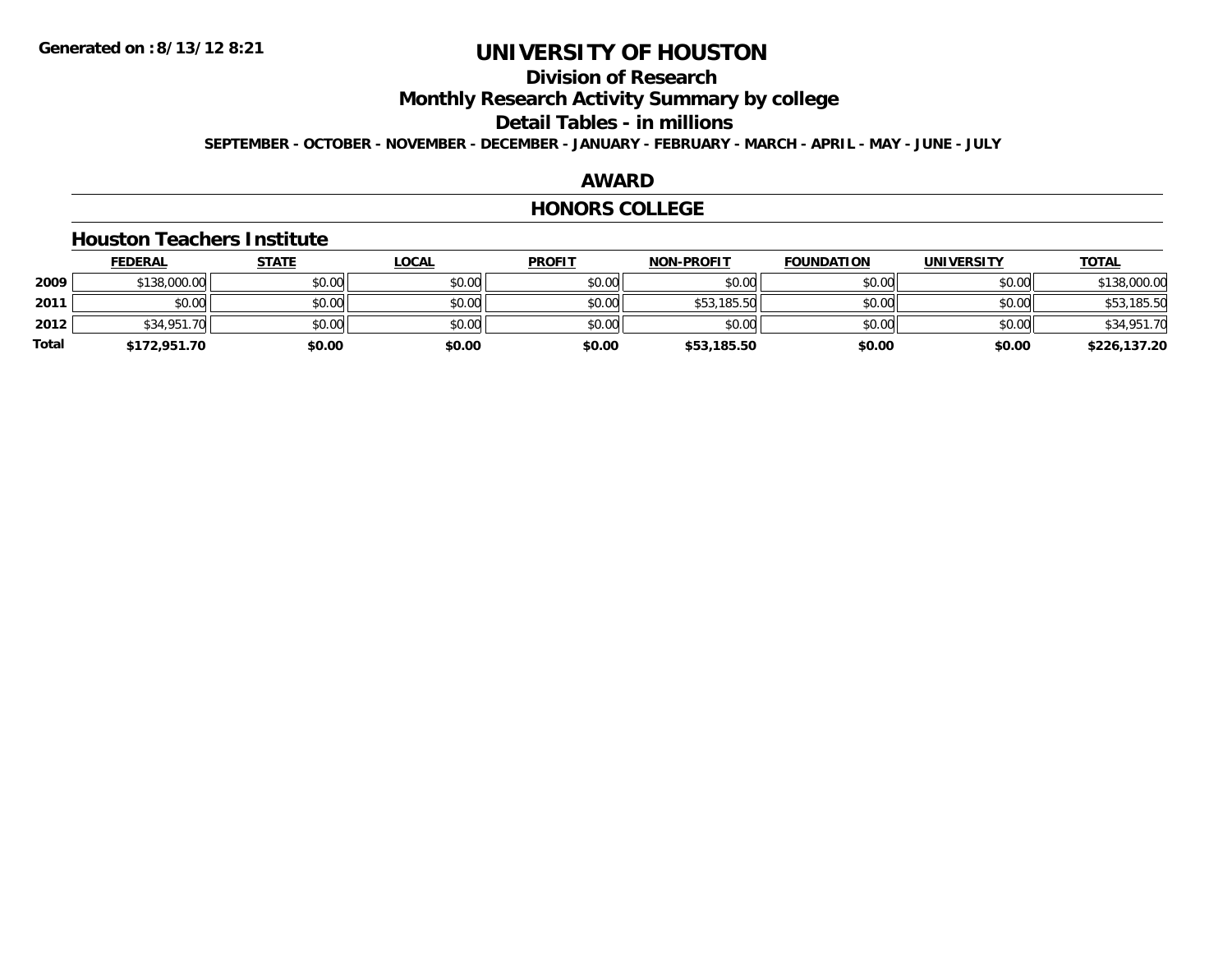## **Division of Research**

**Monthly Research Activity Summary by college**

**Detail Tables - in millions**

**SEPTEMBER - OCTOBER - NOVEMBER - DECEMBER - JANUARY - FEBRUARY - MARCH - APRIL - MAY - JUNE - JULY**

## **AWARD**

### **INSTITUTIONAL**

#### **Associate Vice Chancellor**

|              | <b>FEDERAL</b> | <b>STATE</b> | <b>OCAL</b>                                           | <b>PROFIT</b> | <b>NON-PROFIT</b> | <b>FOUNDATION</b> | UNIVERSITY     | TOTA.  |
|--------------|----------------|--------------|-------------------------------------------------------|---------------|-------------------|-------------------|----------------|--------|
| 2010         | .492.36        | \$0.00       | $\mathsf{A} \cap \mathsf{A} \cap \mathsf{A}$<br>vv.vv | \$0.00        | 0000<br>JU.UU     | \$0.00            | mn n¢<br>pu.uu | 492.36 |
| <b>Total</b> | 1022           | \$0.00       | \$0.00                                                | \$0.00        | \$0.00            | \$0.00            | \$0.00         | 492.36 |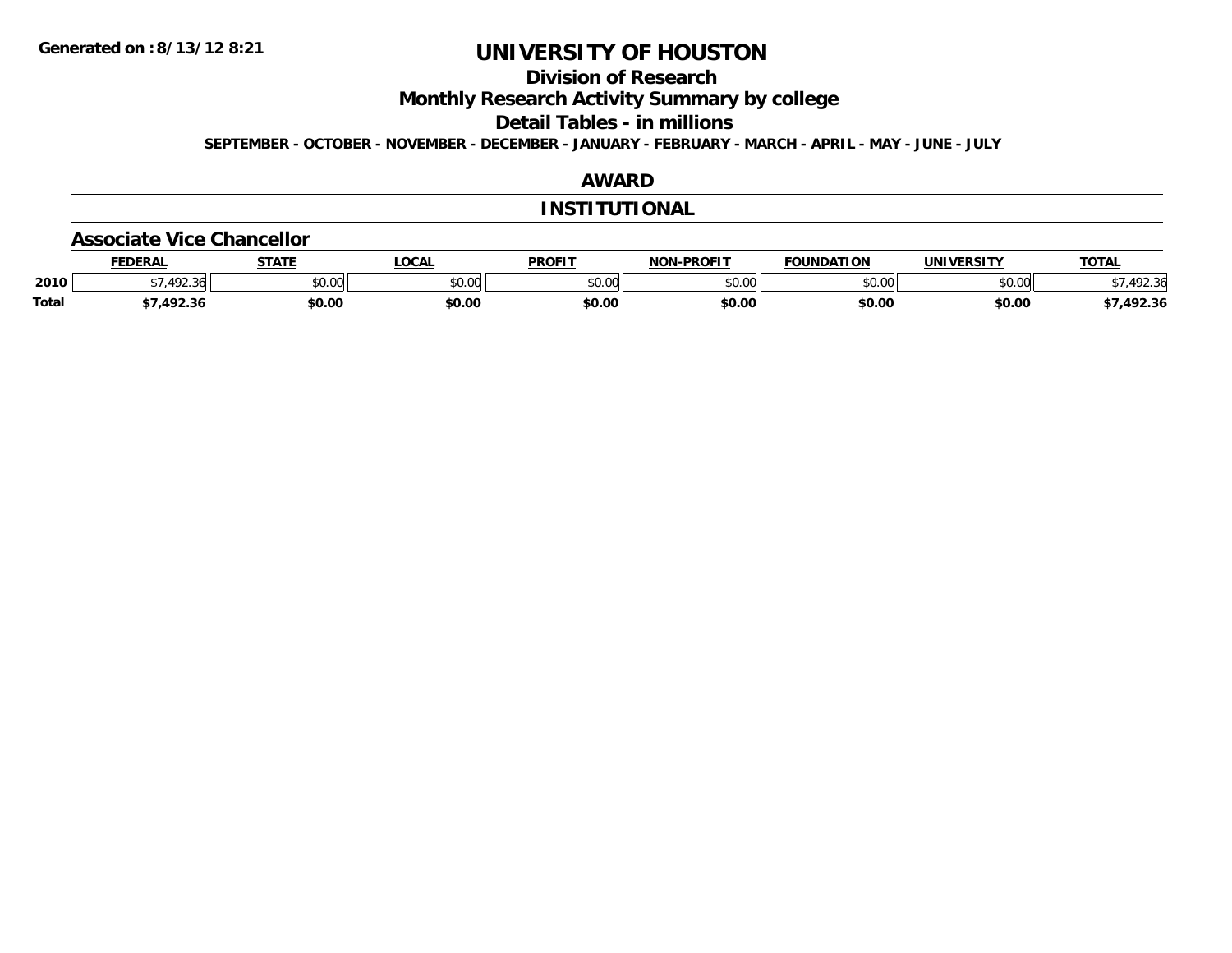## **Division of ResearchMonthly Research Activity Summary by college Detail Tables - in millions**

**SEPTEMBER - OCTOBER - NOVEMBER - DECEMBER - JANUARY - FEBRUARY - MARCH - APRIL - MAY - JUNE - JULY**

### **AWARD**

#### **LIBRARY**

## **Administration, Library**

|       | <b>FEDERAL</b> | <b>STATE</b> | <b>LOCAL</b> | <b>PROFIT</b> | <b>NON-PROFIT</b> | <b>FOUNDATION</b> | <b>UNIVERSITY</b> | <b>TOTAL</b> |
|-------|----------------|--------------|--------------|---------------|-------------------|-------------------|-------------------|--------------|
| 2008  | \$32,755.00    | \$0.00       | \$0.00       | \$0.00        | \$0.00            | \$0.00            | \$0.00            | \$32,755.00  |
| 2009  | \$33,605.00    | \$0.00       | \$0.00       | \$0.00        | \$0.00            | \$0.00            | \$0.00            | \$33,605.00  |
| 2010  | \$34,475.00    | \$0.00       | \$0.00       | \$0.00        | \$0.00            | \$0.00            | \$0.00            | \$34,475.00  |
| 2011  | \$19,863.00    | \$0.00       | \$0.00       | \$0.00        | \$0.00            | \$0.00            | \$0.00            | \$19,863.00  |
| Total | \$120,698.00   | \$0.00       | \$0.00       | \$0.00        | \$0.00            | \$0.00            | \$0.00            | \$120,698.00 |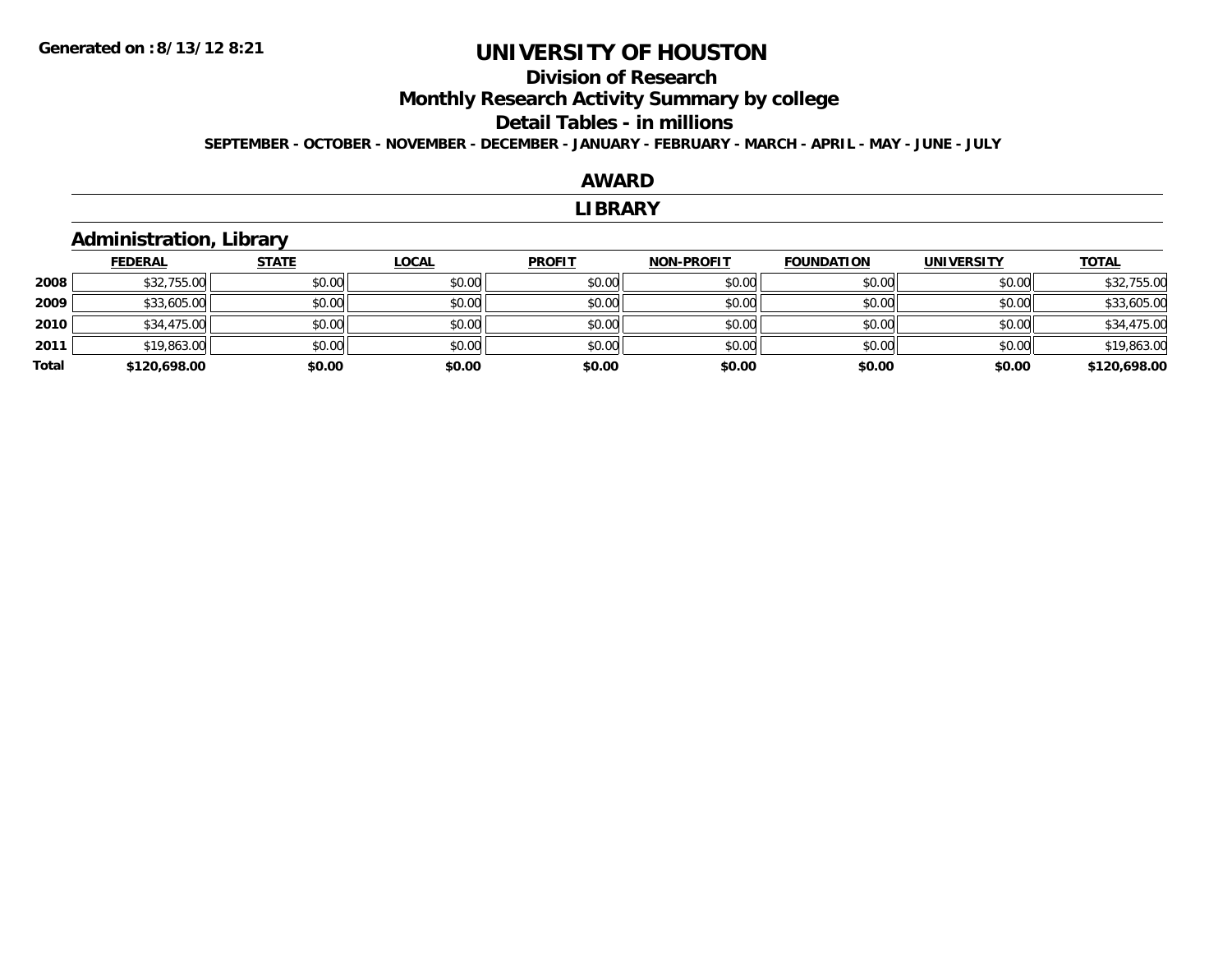## **Division of Research**

**Monthly Research Activity Summary by college**

**Detail Tables - in millions**

**SEPTEMBER - OCTOBER - NOVEMBER - DECEMBER - JANUARY - FEBRUARY - MARCH - APRIL - MAY - JUNE - JULY**

## **AWARD**

### **PRESIDENT**

#### **Office of the President**

|              | <b>FEDERAL</b> | <b>STATE</b> | <b>LOCAL</b> | <b>PROFIT</b> | <b>NON-PROFIT</b> | <b>FOUNDATION</b> | UNIVERSITY | <b>TOTAL</b> |
|--------------|----------------|--------------|--------------|---------------|-------------------|-------------------|------------|--------------|
| 2009         | \$0.00         | \$0.00       | \$0.00       | \$0.00        | \$0.00            | \$0.00            | \$0.00     | \$0.00       |
| 2011         | \$0.00         | \$0.00       | \$0.00       | \$0.00        | \$0.00            | \$0.00            | \$0.00     | \$0.00       |
| <b>Total</b> | \$0.00         | \$0.00       | \$0.00       | \$0.00        | \$0.00            | \$0.00            | \$0.00     | \$0.00       |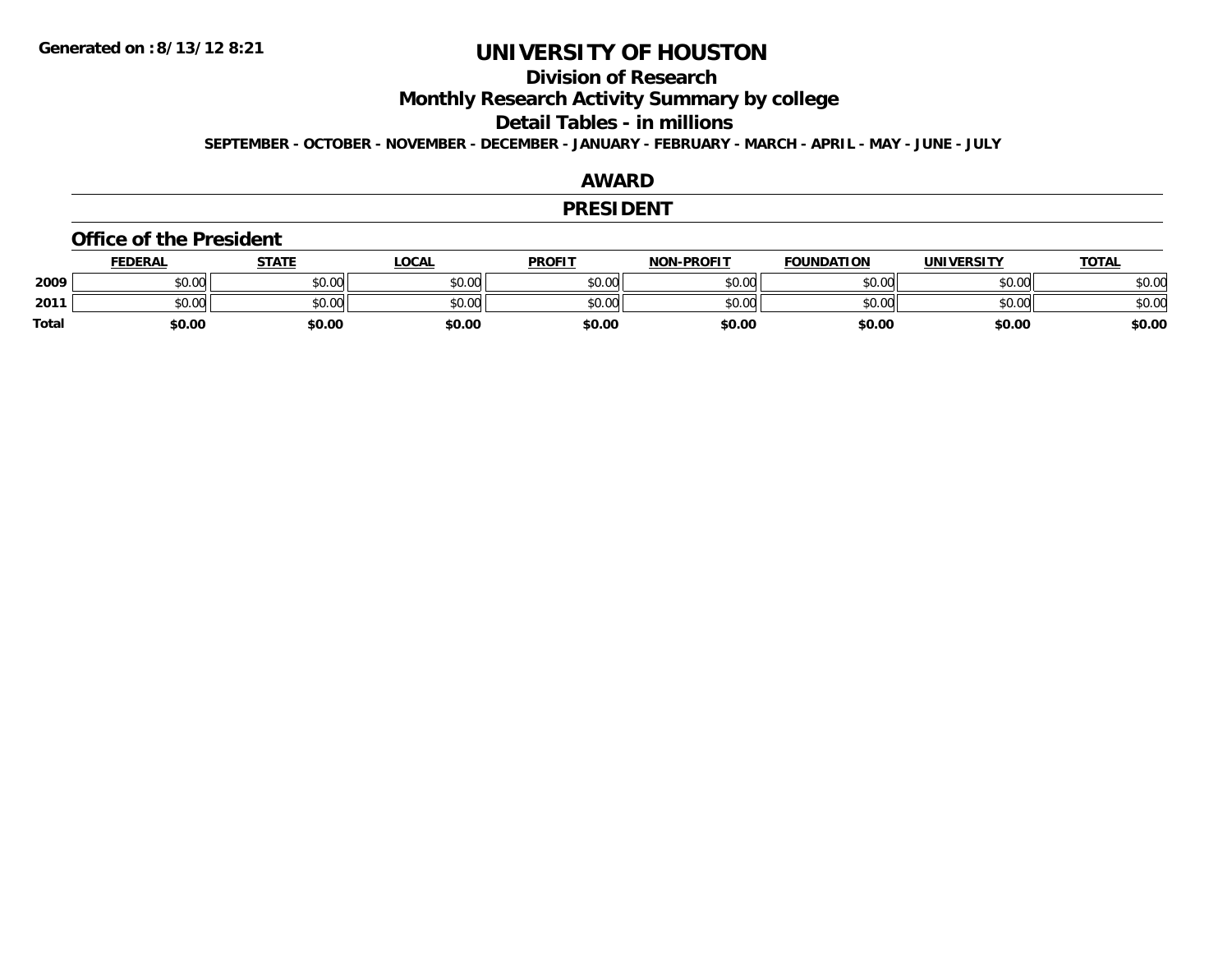#### **Division of Research**

**Monthly Research Activity Summary by college**

#### **Detail Tables - in millions**

**SEPTEMBER - OCTOBER - NOVEMBER - DECEMBER - JANUARY - FEBRUARY - MARCH - APRIL - MAY - JUNE - JULY**

## **AWARD**

### **SENIOR V.P. FOR ACADEMIC AFFAIRS AND PROVOST**

|      | <b>FEDERAL</b>                   | <b>STATE</b>                            | <b>LOCAL</b>                                        | <b>PROFIT</b> | <b>NON-PROFIT</b> | <b>FOUNDATION</b> | <b>UNIVERSITY</b> | <b>TOTAL</b>   |  |  |
|------|----------------------------------|-----------------------------------------|-----------------------------------------------------|---------------|-------------------|-------------------|-------------------|----------------|--|--|
| 2008 | \$0.00                           | \$0.00                                  | \$0.00                                              | \$0.00        | \$467,947.00      | \$0.00            | \$0.00            | \$467,947.00   |  |  |
| 2009 | \$38,352.00                      | \$0.00                                  | \$0.00                                              | \$0.00        | \$455,086.00      | \$0.00            | \$0.00            | \$493,438.00   |  |  |
| 2010 | \$0.00                           | \$12,500.00                             | \$0.00                                              | \$0.00        | \$654,309.46      | \$0.00            | \$0.00            | \$666,809.46   |  |  |
| 2011 | \$38,616.00                      | \$12,500.00                             | \$0.00                                              | \$0.00        | \$623,146.00      | \$0.00            | \$0.00            | \$674,262.00   |  |  |
| 2012 | \$0.00                           | \$0.00                                  | \$0.00                                              | \$0.00        | \$2,266,596.00    | \$0.00            | \$0.00            | \$2,266,596.00 |  |  |
|      |                                  | <b>Learning and Assessment Services</b> |                                                     |               |                   |                   |                   |                |  |  |
|      | <b>FEDERAL</b>                   | <b>STATE</b>                            | <b>LOCAL</b>                                        | <b>PROFIT</b> | <b>NON-PROFIT</b> | <b>FOUNDATION</b> | <b>UNIVERSITY</b> | <b>TOTAL</b>   |  |  |
| 2008 | \$286,897.00                     | \$127,630.00                            | \$0.00                                              | \$0.00        | \$67,500.00       | \$0.00            | \$0.00            | \$482,027.00   |  |  |
| 2009 | \$301,959.00                     | \$140,895.00                            | \$0.00                                              | \$0.00        | \$67,500.00       | \$4,000.00        | \$0.00            | \$514,354.00   |  |  |
| 2010 | \$227,609.00                     | \$148,027.00                            | \$0.00                                              | \$0.00        | \$67,500.00       | \$10,000.00       | \$0.00            | \$453,136.00   |  |  |
| 2011 | \$311,018.00                     | \$0.00                                  | \$0.00                                              | \$0.00        | \$75,759.00       | \$0.00            | \$0.00            | \$386,777.00   |  |  |
| 2012 | \$301,376.00                     | \$134,767.00                            | \$0.00                                              | \$0.00        | \$77,158.00       | \$0.00            | \$0.00            | \$513,301.00   |  |  |
|      | <b>Learning Support Services</b> |                                         |                                                     |               |                   |                   |                   |                |  |  |
|      | <b>FEDERAL</b>                   | <b>STATE</b>                            | <b>LOCAL</b>                                        | <b>PROFIT</b> | <b>NON-PROFIT</b> | <b>FOUNDATION</b> | <b>UNIVERSITY</b> | <b>TOTAL</b>   |  |  |
| 2008 | \$37,501.00                      | \$0.00                                  | \$0.00                                              | \$0.00        | \$0.00            | \$0.00            | \$0.00            | \$37,501.00    |  |  |
| 2009 | \$124,000.00                     | \$0.00                                  | \$0.00                                              | \$0.00        | \$0.00            | \$0.00            | \$0.00            | \$124,000.00   |  |  |
|      | <b>Office of Admissions</b>      |                                         |                                                     |               |                   |                   |                   |                |  |  |
|      | <b>FEDERAL</b>                   | <b>STATE</b>                            | <b>LOCAL</b>                                        | <b>PROFIT</b> | <b>NON-PROFIT</b> | <b>FOUNDATION</b> | <b>UNIVERSITY</b> | <b>TOTAL</b>   |  |  |
| 2011 | \$0.00                           | \$0.00                                  | \$0.00                                              | \$0.00        | \$0.00            | \$0.00            | \$0.00            | \$0.00         |  |  |
|      |                                  |                                         | <b>Senior V.P. for Academic Affairs and Provost</b> |               |                   |                   |                   |                |  |  |
|      | <b>FEDERAL</b>                   | <b>STATE</b>                            | <b>LOCAL</b>                                        | <b>PROFIT</b> | <b>NON-PROFIT</b> | <b>FOUNDATION</b> | <b>UNIVERSITY</b> | <b>TOTAL</b>   |  |  |
| 2012 | \$0.00                           | \$0.00                                  | \$0.00                                              | \$75,000.00   | \$0.00            | \$0.00            | \$0.00            | \$75,000.00    |  |  |
|      | <b>UH Charter School</b>         |                                         |                                                     |               |                   |                   |                   |                |  |  |
|      | <b>FEDERAL</b>                   | <b>STATE</b>                            | <b>LOCAL</b>                                        | <b>PROFIT</b> | <b>NON-PROFIT</b> | <b>FOUNDATION</b> | <b>UNIVERSITY</b> | <b>TOTAL</b>   |  |  |
| 2011 | \$44,864.00                      | \$0.00                                  | \$0.00                                              | \$0.00        | \$0.00            | \$0.00            | \$0.00            | \$44,864.00    |  |  |
| 2012 | \$49,900.01                      | \$974,797.00                            | \$0.00                                              | \$0.00        | \$0.00            | \$0.00            | \$0.00            | \$1,024,697.01 |  |  |
|      | <b>Undergraduate Scholars</b>    |                                         |                                                     |               |                   |                   |                   |                |  |  |
|      | <b>FEDERAL</b>                   | <b>STATE</b>                            | <b>LOCAL</b>                                        | <b>PROFIT</b> | NON-PROFIT        | <b>FOUNDATION</b> | <b>UNIVERSITY</b> | <b>TOTAL</b>   |  |  |
| 2008 | \$0.00                           | \$15,000.00                             | \$0.00                                              | \$0.00        | \$0.00            | \$0.00            | \$0.00            | \$15,000.00    |  |  |
| 2009 | \$0.00                           | \$15,000.00                             | \$0.00                                              | \$0.00        | \$0.00            | \$0.00            | \$0.00            | \$15,000.00    |  |  |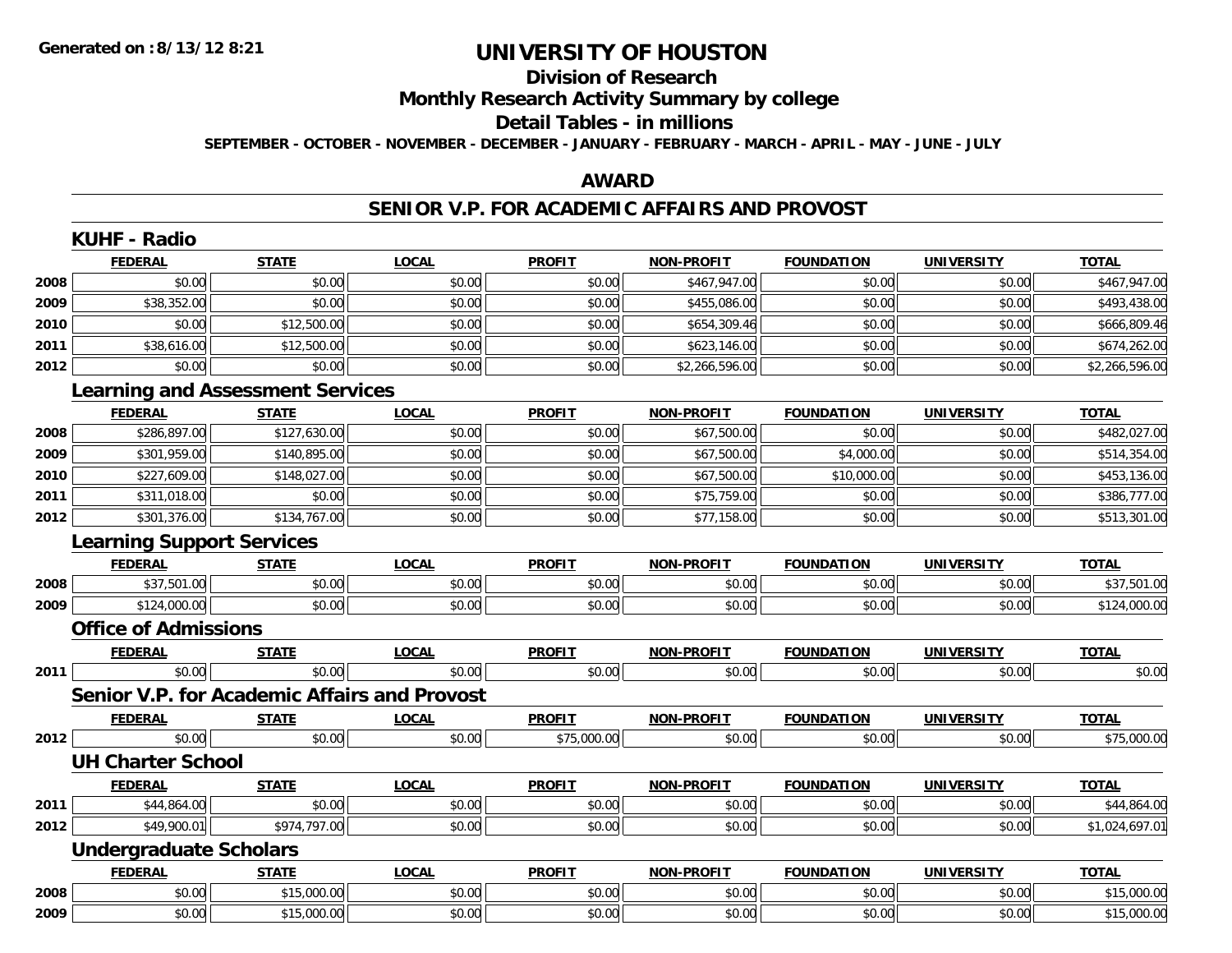## **Division of Research**

## **Monthly Research Activity Summary by college**

#### **Detail Tables - in millions**

**SEPTEMBER - OCTOBER - NOVEMBER - DECEMBER - JANUARY - FEBRUARY - MARCH - APRIL - MAY - JUNE - JULY**

## **AWARD**

## **SENIOR V.P. FOR ACADEMIC AFFAIRS AND PROVOST**

## **Undergraduate Scholars**

|      | <u>FEDERAL</u> | <b>STATE</b> | <u>LOCAL</u> | <b>PROFIT</b> | <b>NON-PROFIT</b> | <b>FOUNDATION</b> | <b>UNIVERSITY</b> | <b>TOTAL</b> |
|------|----------------|--------------|--------------|---------------|-------------------|-------------------|-------------------|--------------|
| 2010 | \$0.00         | \$15,000.00  | \$0.00       | \$0.00        | \$0.00            | \$0.00            | \$0.00            | \$15,000.00  |
| 2011 | \$0.00         | \$29,456.00  | \$0.00       | \$0.00        | \$0.00            | \$0.00            | \$0.00            | \$29,456.00  |
| 2012 | \$0.00         | \$19,051.00  | \$0.00       | \$0.00        | \$0.00            | \$0.00            | \$0.00            | \$19,051.00  |

## **Undergraduate Studies**

|              | <b>FEDERAL</b> | <b>STATE</b>   | <u>LOCAL</u> | <b>PROFIT</b> | <b>NON-PROFIT</b> | <b>FOUNDATION</b> | <b>UNIVERSITY</b> | <b>TOTAL</b>   |
|--------------|----------------|----------------|--------------|---------------|-------------------|-------------------|-------------------|----------------|
| 2009         | \$0.00         | \$45,000.00    | \$0.00       | \$0.00        | \$0.00            | \$0.00            | \$0.00            | \$45,000.00    |
| 2010         | \$0.00         | \$210,000.00   | \$0.00       | \$0.00        | \$0.00            | \$28,750.00       | \$0.00            | \$238,750.00   |
| 2011         | \$0.00         | \$190,500.00   | \$0.00       | \$0.00        | \$0.00            | \$0.00            | \$0.00            | \$190,500.00   |
| 2012         | \$0.00         | \$0.00         | \$0.00       | \$0.00        | \$0.00            | \$0.00            | \$0.00            | \$0.00         |
| <b>Total</b> | \$1,762,092.01 | \$2,090,123.00 | \$0.00       | \$75,000.00   | \$4,822,501.46    | \$42,750.00       | \$0.00            | \$8,792,466.47 |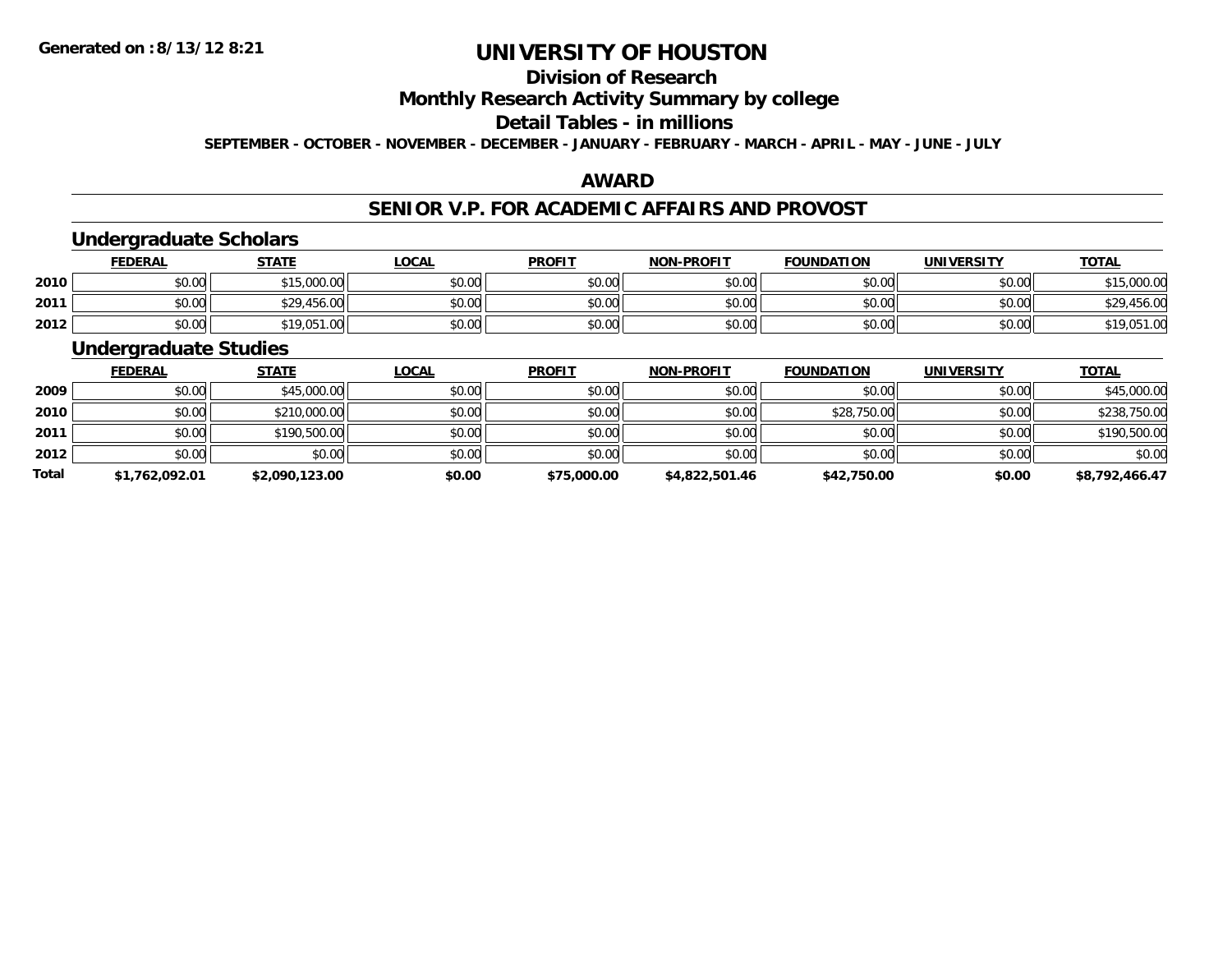## **Division of Research**

**Monthly Research Activity Summary by college**

#### **Detail Tables - in millions**

**SEPTEMBER - OCTOBER - NOVEMBER - DECEMBER - JANUARY - FEBRUARY - MARCH - APRIL - MAY - JUNE - JULY**

### **AWARD**

### **UH LAW CENTER**

|       | Dean, Law      |              |              |               |                   |                   |                   |                |
|-------|----------------|--------------|--------------|---------------|-------------------|-------------------|-------------------|----------------|
|       | <b>FEDERAL</b> | <b>STATE</b> | <b>LOCAL</b> | <b>PROFIT</b> | <b>NON-PROFIT</b> | <b>FOUNDATION</b> | <b>UNIVERSITY</b> | <b>TOTAL</b>   |
| 2009  | \$564,427.00   | \$0.00       | \$0.00       | \$0.00        | \$0.00            | \$0.00            | \$0.00            | \$564,427.00   |
|       | <b>Law-UH</b>  |              |              |               |                   |                   |                   |                |
|       | <b>FEDERAL</b> | <b>STATE</b> | <b>LOCAL</b> | <b>PROFIT</b> | <b>NON-PROFIT</b> | <b>FOUNDATION</b> | <b>UNIVERSITY</b> | <b>TOTAL</b>   |
| 2008  | \$100,079.00   | \$44,955.00  | \$0.00       | \$0.00        | \$0.00            | \$84.50           | \$0.00            | \$145,118.50   |
| 2009  | \$10,704.00    | \$45,717.00  | \$0.00       | \$0.00        | \$0.00            | \$70.78           | \$0.00            | \$56,491.78    |
| 2010  | \$20,000.00    | \$200,000.00 | \$0.00       | \$0.00        | \$0.00            | \$90,455.72       | \$0.00            | \$310,455.72   |
| 2011  | \$78,170.00    | \$50,000.00  | \$0.00       | \$0.00        | \$0.00            | \$0.00            | \$0.00            | \$128,170.00   |
| 2012  | \$19,507.90    | \$160,000.00 | \$0.00       | \$0.00        | \$0.00            | \$0.00            | \$0.00            | \$179,507.90   |
| Total | \$792,887.90   | \$500,672.00 | \$0.00       | \$0.00        | \$0.00            | \$90,611.00       | \$0.00            | \$1,384,170.90 |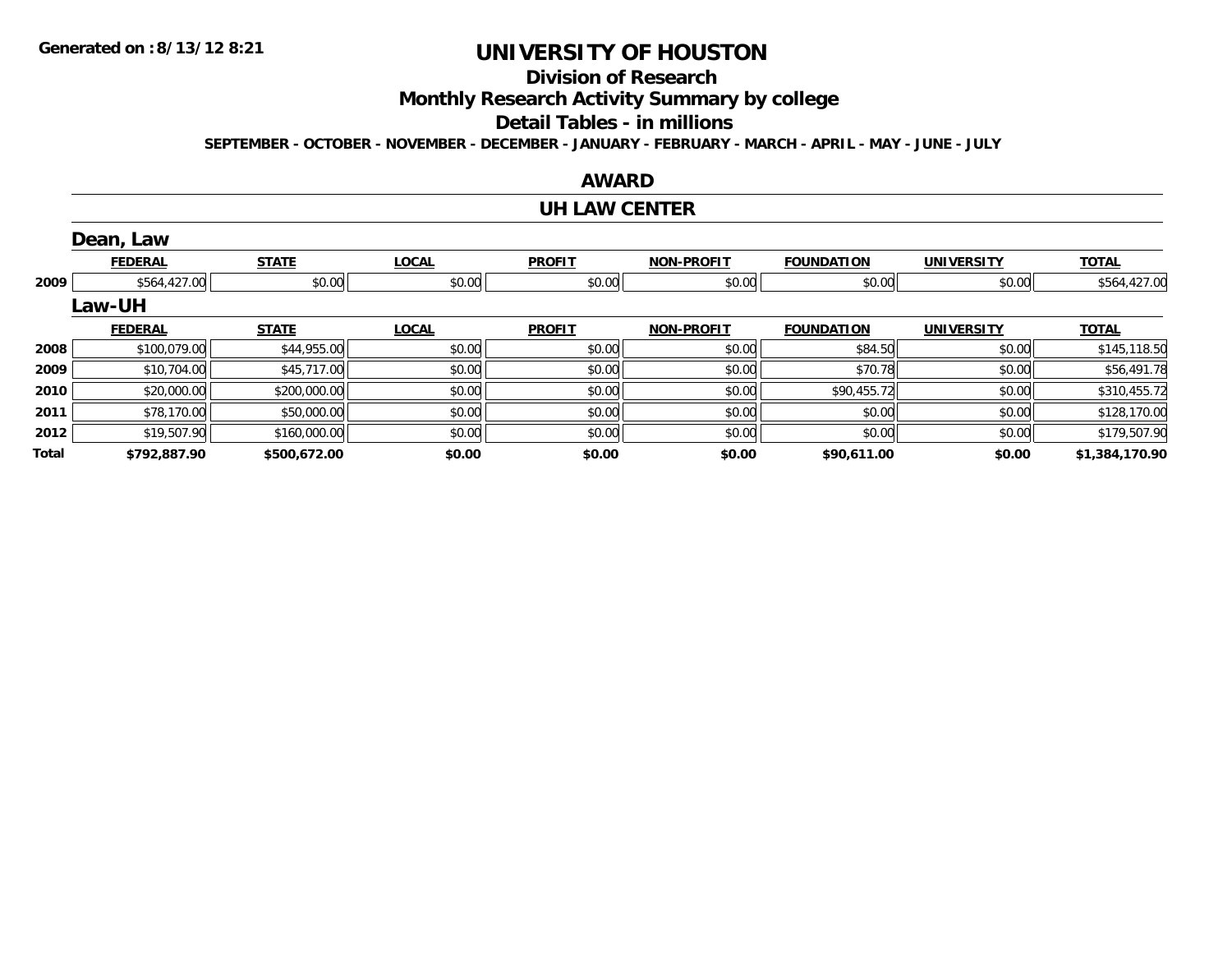#### **Division of Research**

**Monthly Research Activity Summary by college**

#### **Detail Tables - in millions**

**SEPTEMBER - OCTOBER - NOVEMBER - DECEMBER - JANUARY - FEBRUARY - MARCH - APRIL - MAY - JUNE - JULY**

### **AWARD**

### **UH SYSTEM**

|       | <b>KUHT-TV</b> |              |              |               |                   |                   |                   |                |  |  |  |
|-------|----------------|--------------|--------------|---------------|-------------------|-------------------|-------------------|----------------|--|--|--|
|       | <b>FEDERAL</b> | <b>STATE</b> | <b>LOCAL</b> | <b>PROFIT</b> | <b>NON-PROFIT</b> | <b>FOUNDATION</b> | <b>UNIVERSITY</b> | <b>TOTAL</b>   |  |  |  |
| 2008  | \$0.00         | \$0.00       | \$0.00       | \$0.00        | \$1,810,104.00    | \$0.00            | \$0.00            | \$1,810,104.00 |  |  |  |
| 2009  | \$0.00         | \$0.00       | \$0.00       | \$0.00        | \$1,386,560.00    | \$0.00            | \$0.00            | \$1,386,560.00 |  |  |  |
| 2010  | \$0.00         | \$0.00       | \$0.00       | \$0.00        | \$1,483,936.12    | \$0.00            | \$0.00            | \$1,483,936.12 |  |  |  |
| 2011  | \$0.00         | \$0.00       | \$0.00       | \$0.00        | \$1,606,903.00    | \$0.00            | \$0.00            | \$1,606,903.00 |  |  |  |
| 2012  | \$0.00         | \$0.00       | \$0.00       | \$0.00        | \$14,132.00       | \$0.00            | \$0.00            | \$14,132.00    |  |  |  |
| Total | \$0.00         | \$0.00       | \$0.00       | \$0.00        | \$6,301,635.12    | \$0.00            | \$0.00            | \$6,301,635.12 |  |  |  |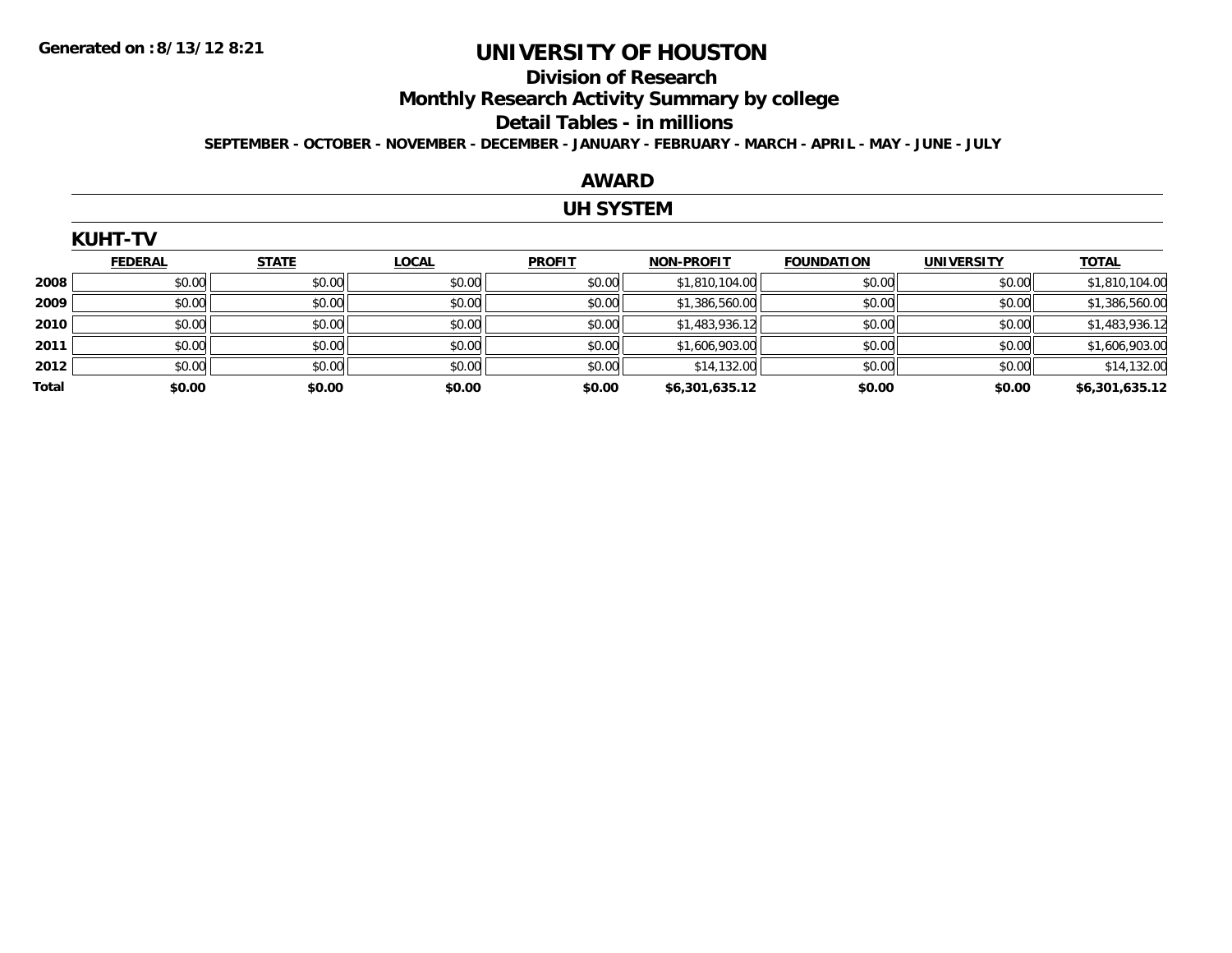## **Division of Research**

**Monthly Research Activity Summary by college**

**Detail Tables - in millions**

**SEPTEMBER - OCTOBER - NOVEMBER - DECEMBER - JANUARY - FEBRUARY - MARCH - APRIL - MAY - JUNE - JULY**

## **AWARD**

### **UKNOWN COLLEGE**

## **Unknown Department**

|       | <b>FEDERAL</b> | <b>STATE</b> | <b>LOCAL</b> | <b>PROFIT</b> | <b>NON-PROFIT</b> | <b>FOUNDATION</b> | <b>UNIVERSITY</b> | <b>TOTAL</b> |
|-------|----------------|--------------|--------------|---------------|-------------------|-------------------|-------------------|--------------|
| 2008  | \$166,210.00   | \$0.00       | \$0.00       | \$0.00        | \$0.00            | \$0.00            | \$0.00            | \$166,210.00 |
| 2009  | \$0.00         | \$0.00       | \$0.00       | \$0.00        | \$0.00            | \$0.00            | \$0.00            | \$0.00       |
| 2010  | \$150,000.00   | \$0.00       | \$0.00       | \$0.00        | \$0.00            | \$0.00            | \$0.00            | \$150,000.00 |
| 2011  | \$0.00         | \$0.00       | \$0.00       | \$0.00        | \$0.00            | \$0.00            | \$0.00            | \$0.00       |
| 2012  | \$0.00         | \$0.00       | \$0.00       | \$0.00        | \$0.00            | \$0.00            | \$0.00            | \$0.00       |
| Total | \$316,210.00   | \$0.00       | \$0.00       | \$0.00        | \$0.00            | \$0.00            | \$0.00            | \$316,210.00 |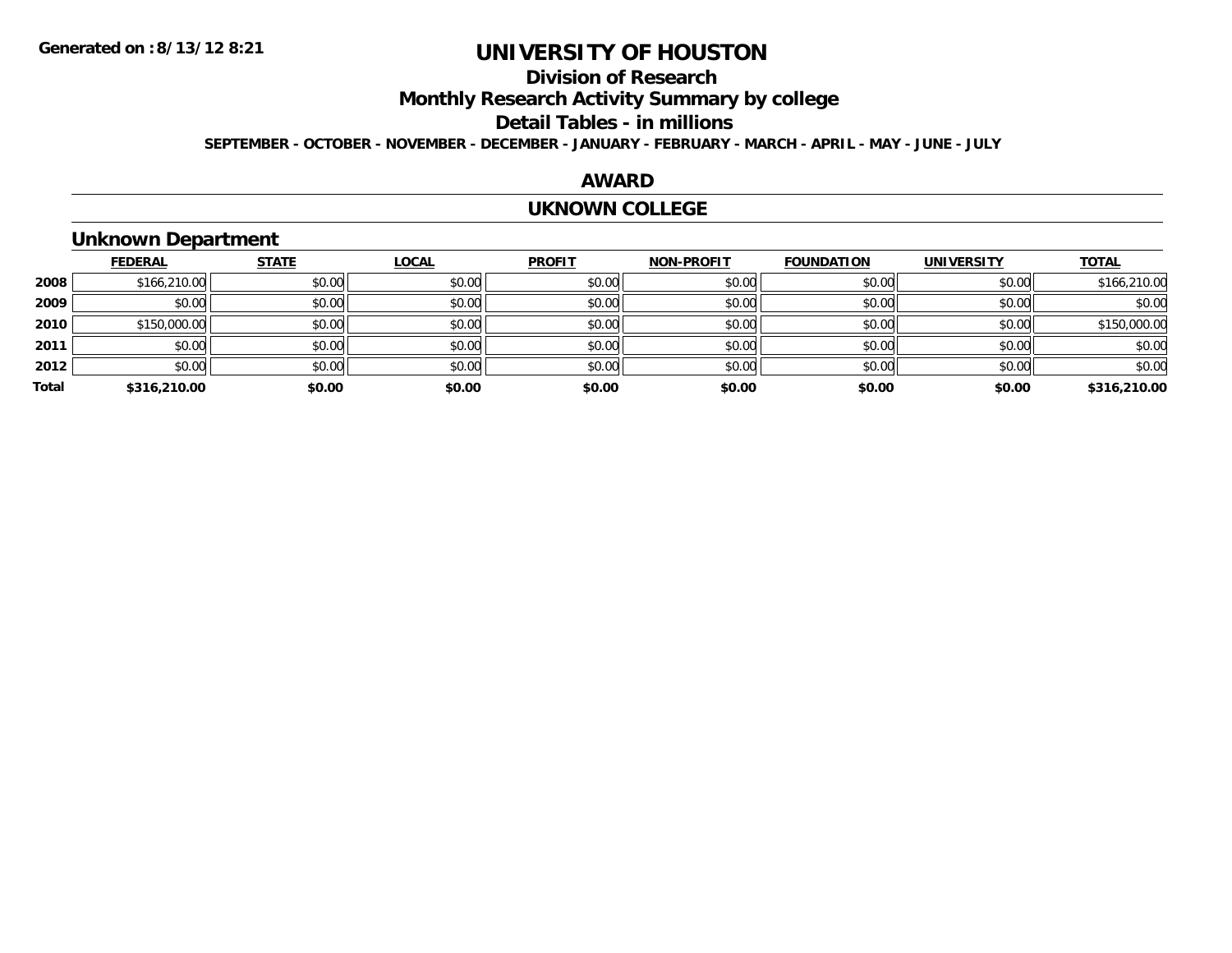## **Division of Research**

**Monthly Research Activity Summary by college**

**Detail Tables - in millions**

**SEPTEMBER - OCTOBER - NOVEMBER - DECEMBER - JANUARY - FEBRUARY - MARCH - APRIL - MAY - JUNE - JULY**

## **AWARD**

## **VICE PRESIDENT FOR ADMINISTRATION**

## **UH Police Department**

|       | <b>FEDERAL</b> | <b>STATE</b>                | <b>LOCAL</b>  | <b>PROFIT</b> | -PROFIT<br>חחו | <b>FOUNDATION</b> | UNIVERSITY | <b>TOTA</b>      |
|-------|----------------|-----------------------------|---------------|---------------|----------------|-------------------|------------|------------------|
| 2009  | ሶስ ሰሰ<br>vv.vv | $^{\ast}$ 1.000.00<br>uuu.u | 0.00<br>PU.UU | 0000<br>JU.UU | 0000<br>ט.טע   | \$0.00            | \$0.00     | מח החו<br>UUU.UU |
| Total | \$0.00         | .000.00                     | \$0.00        | \$0.00        | \$0.00         | \$0.00            | \$0.00     | ,000.00          |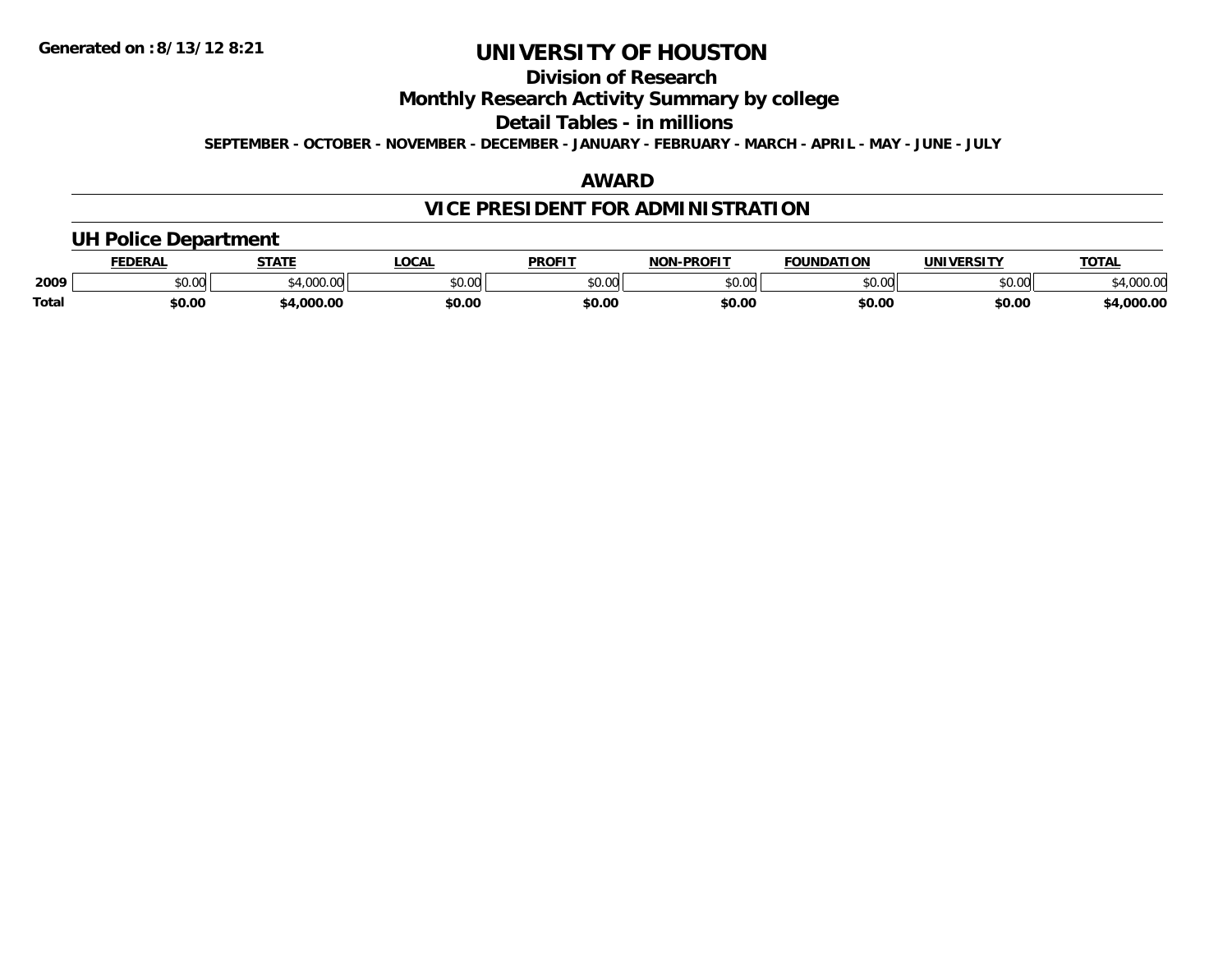## **Division of Research**

**Monthly Research Activity Summary by college**

#### **Detail Tables - in millions**

**SEPTEMBER - OCTOBER - NOVEMBER - DECEMBER - JANUARY - FEBRUARY - MARCH - APRIL - MAY - JUNE - JULY**

### **AWARD**

## **VICE PRESIDENT FOR STUDENT AFFAIRS**

## **Dean, Student Affairs**

|       | <b>FEDERAL</b> | <b>STATE</b>                           | <b>LOCAL</b> | <b>PROFIT</b> | <b>NON-PROFIT</b> | <b>FOUNDATION</b> | <b>UNIVERSITY</b> | <b>TOTAL</b> |
|-------|----------------|----------------------------------------|--------------|---------------|-------------------|-------------------|-------------------|--------------|
| 2008  | \$0.00         | \$0.00                                 | \$0.00       | \$0.00        | \$0.00            | \$0.00            | \$0.00            | \$0.00       |
|       |                | <b>Vice President, Student Affairs</b> |              |               |                   |                   |                   |              |
|       | <b>FEDERAL</b> | <b>STATE</b>                           | <b>LOCAL</b> | <b>PROFIT</b> | <b>NON-PROFIT</b> | <b>FOUNDATION</b> | <b>UNIVERSITY</b> | <b>TOTAL</b> |
| 2008  | \$52,000.00    | \$0.00                                 | \$0.00       | \$0.00        | \$0.00            | \$0.00            | \$0.00            | \$52,000.00  |
| 2009  | \$236,300.00   | \$0.00                                 | \$0.00       | \$0.00        | \$0.00            | \$0.00            | \$0.00            | \$236,300.00 |
| 2010  | \$236,300.00   | \$0.00                                 | \$0.00       | \$0.00        | \$0.00            | \$0.00            | \$0.00            | \$236,300.00 |
| 2011  | \$236,300.00   | \$0.00                                 | \$0.00       | \$0.00        | \$0.00            | \$0.00            | \$0.00            | \$236,300.00 |
| 2012  | \$236,559.00   | \$0.00                                 | \$0.00       | \$0.00        | \$0.00            | \$0.00            | \$0.00            | \$236,559.00 |
| Total | \$997,459.00   | \$0.00                                 | \$0.00       | \$0.00        | \$0.00            | \$0.00            | \$0.00            | \$997,459.00 |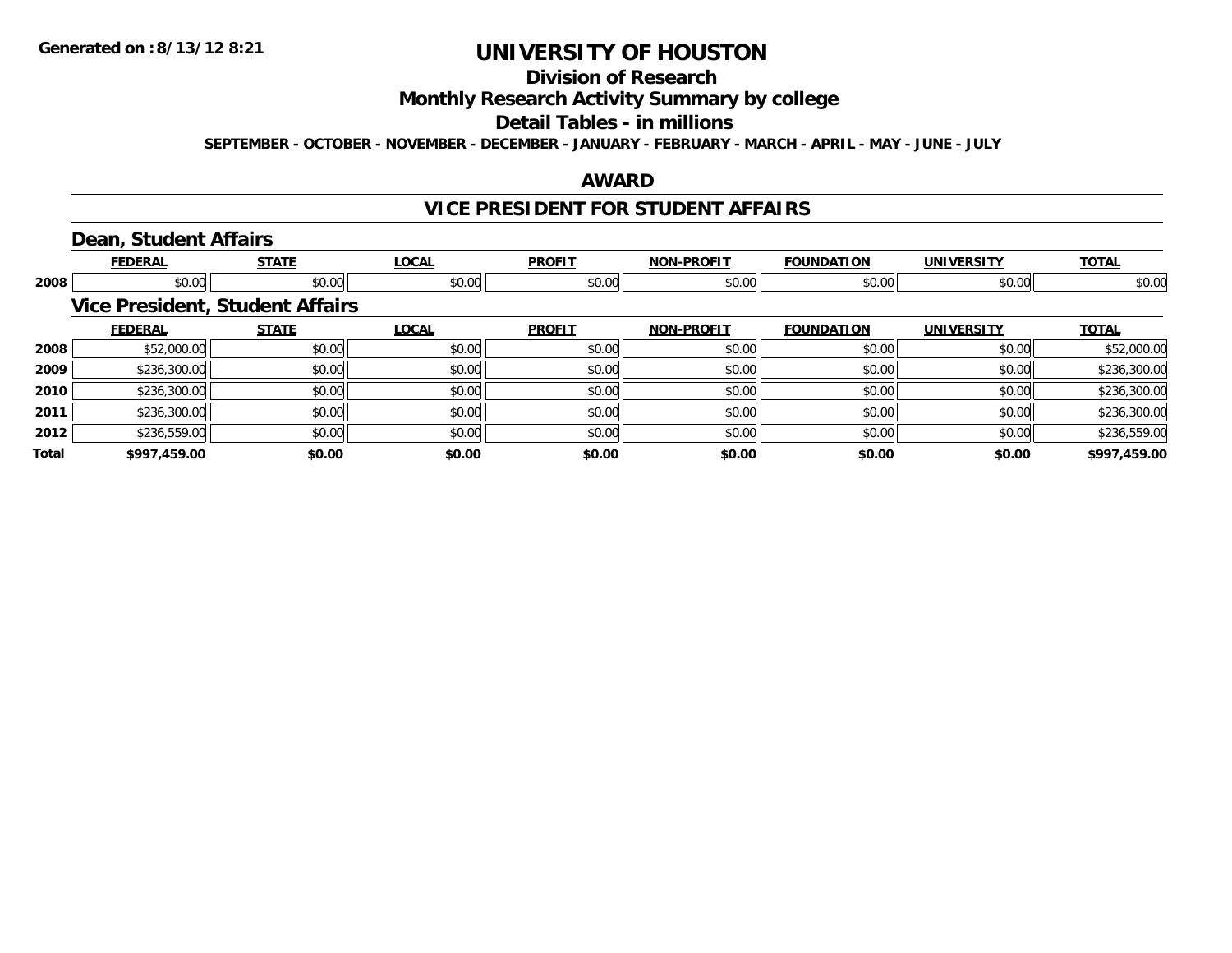**Total**

# **UNIVERSITY OF HOUSTON**

## **Division of Research**

## **Monthly Research Activity Summary by college**

## **Detail Tables - in millions**

**SEPTEMBER - OCTOBER - NOVEMBER - DECEMBER - JANUARY - FEBRUARY - MARCH - APRIL - MAY - JUNE - JULY**

## **TOTAL EXPENDITURE**

## **C.T. BAUER COLLEGE OF BUSINESS**

### **Decision and Information Sciences**

|      | <b>FEDERAL</b>                            | <b>STATE</b> | <b>LOCAL</b> | <b>PROFIT</b> | <b>NON-PROFIT</b> | <b>FOUNDATION</b> | <b>UNIVERSITY</b> | <b>TOTAL</b>   |
|------|-------------------------------------------|--------------|--------------|---------------|-------------------|-------------------|-------------------|----------------|
| 2008 | \$24,556.03                               | \$0.00       | \$0.00       | \$0.00        | \$0.00            | \$0.00            | \$0.00            | \$24,556.03    |
|      | <b>Finance</b>                            |              |              |               |                   |                   |                   |                |
|      | <b>FEDERAL</b>                            | <b>STATE</b> | <b>LOCAL</b> | <b>PROFIT</b> | <b>NON-PROFIT</b> | <b>FOUNDATION</b> | <b>UNIVERSITY</b> | <b>TOTAL</b>   |
| 2008 | \$256,505.37                              | \$0.00       | \$0.00       | \$0.00        | \$0.00            | \$0.00            | \$0.00            | \$256,505.37   |
| 2009 | \$313,315.16                              | \$0.00       | \$0.00       | \$0.00        | \$0.00            | \$0.00            | \$0.00            | \$313,315.16   |
| 2010 | \$297,279.87                              | \$0.00       | \$0.00       | \$0.00        | \$0.00            | \$0.00            | \$0.00            | \$297,279.87   |
| 2011 | \$237,034.47                              | \$0.00       | \$0.00       | \$0.00        | \$0.00            | \$0.00            | \$0.00            | \$237,034.47   |
| 2012 | \$41,345.84                               | \$0.00       | \$0.00       | \$0.00        | \$0.00            | \$0.00            | \$0.00            | \$41,345.84    |
|      | <b>Global Energy Management Institute</b> |              |              |               |                   |                   |                   |                |
|      | <b>FEDERAL</b>                            | <b>STATE</b> | <b>LOCAL</b> | <b>PROFIT</b> | <b>NON-PROFIT</b> | <b>FOUNDATION</b> | <b>UNIVERSITY</b> | <b>TOTAL</b>   |
| 2008 | \$0.00                                    | \$0.00       | \$0.00       | (\$67.50)     | \$0.00            | \$0.00            | \$0.00            | (\$67.50)      |
|      | Management                                |              |              |               |                   |                   |                   |                |
|      | <b>FEDERAL</b>                            | <b>STATE</b> | <b>LOCAL</b> | <b>PROFIT</b> | <b>NON-PROFIT</b> | <b>FOUNDATION</b> | <b>UNIVERSITY</b> | <b>TOTAL</b>   |
| 2009 | \$0.00                                    | \$0.00       | \$0.00       | \$0.00        | \$0.00            | \$0.00            | \$0.00            | \$0.00         |
| 2010 | \$0.00                                    | \$0.00       | \$0.00       | \$0.00        | \$0.00            | \$0.00            | \$0.00            | \$0.00         |
| 2011 | \$0.00                                    | \$0.00       | \$0.00       | \$0.00        | \$0.00            | \$0.00            | \$0.00            | \$0.00         |
| 2012 | \$0.00                                    | \$0.00       | \$0.00       | \$0.00        | \$0.00            | \$0.00            | \$0.00            | \$0.00         |
|      | <b>Small Business Development Center</b>  |              |              |               |                   |                   |                   |                |
|      | <b>FEDERAL</b>                            | <b>STATE</b> | <b>LOCAL</b> | <b>PROFIT</b> | <b>NON-PROFIT</b> | <b>FOUNDATION</b> | <b>UNIVERSITY</b> | <b>TOTAL</b>   |
| 2008 | \$1,877,824.15                            | \$0.00       | \$0.00       | \$0.00        | \$0.00            | \$0.00            | \$0.00            | \$1,877,824.15 |
| 2009 | \$2,083,305.55                            | \$0.00       | \$0.00       | \$0.00        | \$0.00            | \$0.00            | \$0.00            | \$2,083,305.55 |
| 2010 | \$2,726,728.90                            | \$0.00       | \$0.00       | \$0.00        | \$0.00            | \$0.00            | \$0.00            | \$2,726,728.90 |
| 2011 | \$2,854,579.78                            | \$42,560.19  | \$0.00       | \$0.00        | \$0.00            | \$0.00            | \$0.00            | \$2,897,139.97 |
| 2012 | \$4,422,857.57                            | \$788.82     | \$0.00       | \$0.00        | \$0.00            | \$2,604.95        | \$0.00            | \$4,426,251.34 |

**\$15,135,332.69 \$43,349.01 \$0.00 (\$67.50) \$0.00 \$2,604.95 \$0.00 \$15,181,219.15**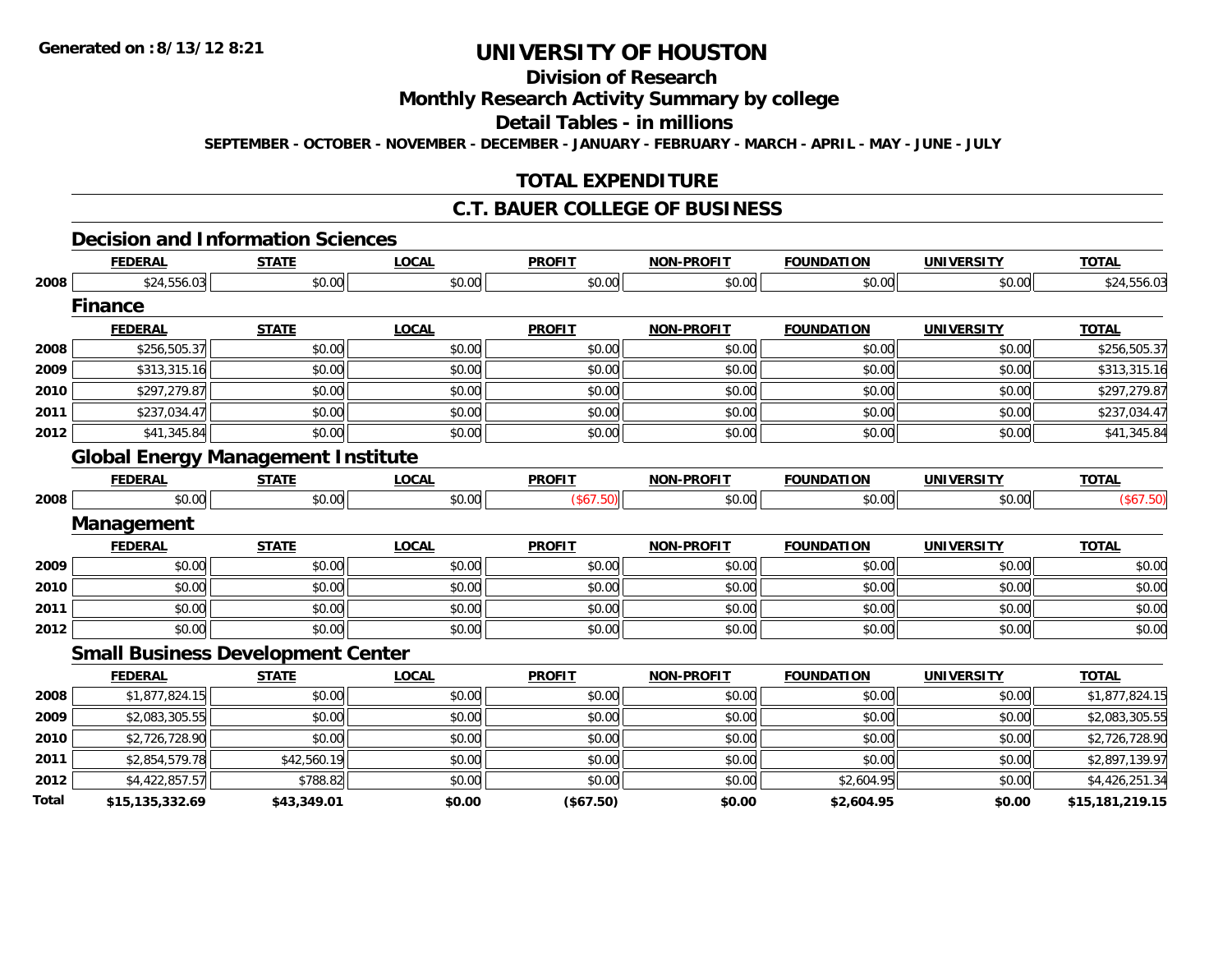## **Division of Research**

**Monthly Research Activity Summary by college**

**Detail Tables - in millions**

**SEPTEMBER - OCTOBER - NOVEMBER - DECEMBER - JANUARY - FEBRUARY - MARCH - APRIL - MAY - JUNE - JULY**

## **TOTAL EXPENDITURE**

### **COLLEGE OF ARCHITECTURE**

|  | Architecture |  |  |
|--|--------------|--|--|
|  |              |  |  |

|       | <b>FEDERAL</b> | <b>STATE</b> | <b>LOCAL</b> | <b>PROFIT</b> | <b>NON-PROFIT</b> | <b>FOUNDATION</b> | <b>UNIVERSITY</b> | <b>TOTAL</b> |
|-------|----------------|--------------|--------------|---------------|-------------------|-------------------|-------------------|--------------|
| 2008  | \$0.00         | (\$52.19)    | \$0.00       | \$57,288.75   | \$0.00            | \$0.00            | \$0.00            | \$57,236.56  |
| 2009  | \$6,255.81     | \$0.00       | \$0.00       | \$39,974.90   | \$0.00            | \$0.00            | \$0.00            | \$46,230.71  |
| 2010  | \$4,005.49     | \$0.00       | \$0.00       | \$0.00        | \$0.00            | \$27,620.62       | \$0.00            | \$31,626.11  |
| 2011  | \$9,011.21     | \$0.00       | \$0.00       | \$0.00        | \$0.00            | \$20,349.71       | \$0.00            | \$29,360.92  |
| 2012  | \$15,988.79    | \$0.00       | \$0.00       | \$0.00        | \$5,000.00        | \$8,018.70        | \$0.00            | \$29,007.49  |
| Total | \$35,261.30    | (\$52.19)    | \$0.00       | \$97,263.65   | \$5,000.00        | \$55,989.03       | \$0.00            | \$193,461.79 |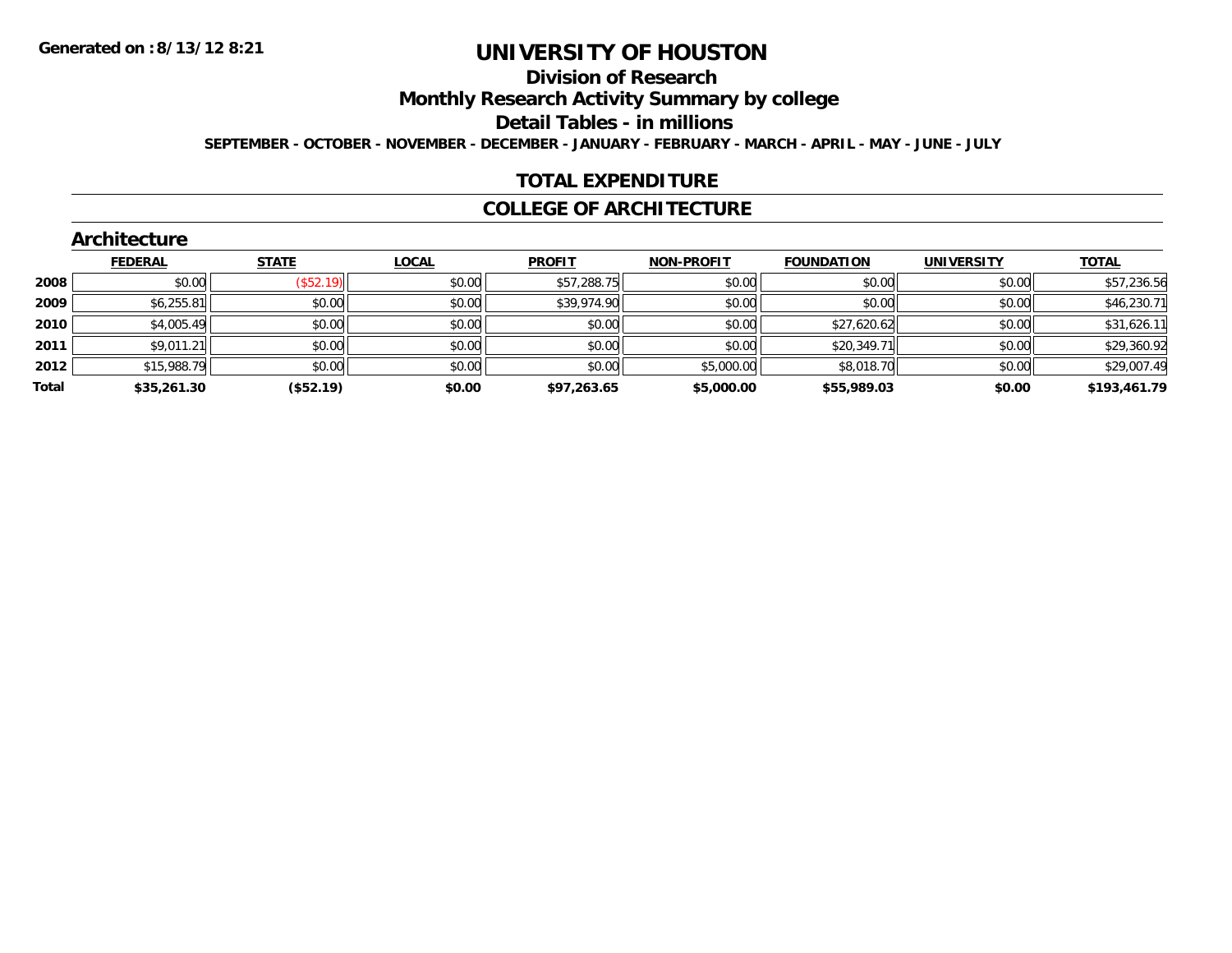# **Division of Research**

**Monthly Research Activity Summary by college**

### **Detail Tables - in millions**

**SEPTEMBER - OCTOBER - NOVEMBER - DECEMBER - JANUARY - FEBRUARY - MARCH - APRIL - MAY - JUNE - JULY**

### **TOTAL EXPENDITURE**

#### **COLLEGE OF EDUCATION**

### **Consistency Mgmt and Coop Disc**

|      | <b>FEDERAL</b> | <b>STATE</b>           | <u>LOCAI</u> | <b>PROFIT</b> | <b>NON-PROFIT</b> | <b>FOUNDATION</b> | <b>UNIVERSITY</b><br>13. J | <b>TOTAL</b> |
|------|----------------|------------------------|--------------|---------------|-------------------|-------------------|----------------------------|--------------|
| 2010 | \$0.00         | \$0.00                 | \$0.00       | \$0.00        | \$0.00            | \$0.00            | \$0.00                     | \$0.00       |
| 2011 | 0000<br>DU.UU  | ⊄∩ ∩∩<br>JU.UU         | \$0.00       | \$0.00        | \$0.00            | \$0.00            | \$0.00                     | \$0.00       |
| 2012 | \$0.00         | $\sim$ $\sim$<br>JU.UU | \$0.00       | \$0.00        | \$0.00            | \$0.00            | \$0.00                     | \$0.00       |

#### **Curriculum and Instruction**

|      | <b>FEDERAL</b> | <b>STATE</b> | <b>LOCAL</b> | <b>PROFIT</b> | <b>NON-PROFIT</b> | <b>FOUNDATION</b> | <b>UNIVERSITY</b> | <b>TOTAL</b>   |
|------|----------------|--------------|--------------|---------------|-------------------|-------------------|-------------------|----------------|
| 2008 | \$1,418,058.76 | \$45,510.95  | (\$52.31)    | \$0.00        | \$776,762.98      | (S6.18)           | \$0.00            | \$2,240,274.20 |
| 2009 | \$1,294,671.91 | \$65,458.08  | \$22,714.43  | \$0.00        | \$567,939.88      | \$9,672.83        | \$0.00            | \$1,960,457.13 |
| 2010 | \$941,012.66   | \$33,136.86  | \$16,180.61  | \$56.36       | \$597,205.61      | \$197,744.13      | \$0.00            | \$1,785,336.23 |
| 2011 | \$1,078,192.89 | \$39,771.68  | \$0.00       | \$1,792.18    | \$209,085.02      | \$359,340.01      | \$0.00            | \$1,688,181.78 |
| 2012 | \$1,349,236.89 | \$200,415.17 | \$0.00       | \$0.00        | \$172,239.67      | \$409,866.43      | \$0.00            | \$2,131,758.17 |

#### **Dean, Education**

|      | <b>FEDERAL</b> | <b>STATE</b> | <b>LOCAL</b> | <b>PROFIT</b> | <b>NON-PROFIT</b> | <b>FOUNDATION</b> | <b>UNIVERSITY</b> | <b>TOTAL</b> |
|------|----------------|--------------|--------------|---------------|-------------------|-------------------|-------------------|--------------|
| 2008 | \$0.00         | \$0.00       | \$0.00       | \$0.00        | \$3.99            | \$0.00            | \$0.00            | \$3.99       |
| 2009 | \$0.00         | \$0.00       | \$0.00       | \$0.00        | \$0.00            | \$0.00            | \$0.00            | \$0.00       |
| 2010 | \$0.00         | \$0.00       | \$0.00       | \$0.00        | \$0.00            | \$0.00            | \$0.00            | \$0.00       |
| 2011 | \$0.00         | \$0.00       | \$0.00       | \$0.00        | \$0.00            | \$0.00            | \$0.00            | \$0.00       |
| 2012 | \$0.00         | \$0.00       | \$0.00       | \$0.00        | \$0.00            | \$0.00            | \$0.00            | \$0.00       |

#### **Educational Leadership & Cultural Studies**

|      | <u>FEDERAL</u> | <u>STATE</u> | <u>LOCAL</u> | <b>PROFIT</b> | <b>NON-PROFIT</b> | <b>FOUNDATION</b> | <b>UNIVERSITY</b> | <b>TOTAL</b> |
|------|----------------|--------------|--------------|---------------|-------------------|-------------------|-------------------|--------------|
| 2008 | (\$15,238.35)  | \$0.00       | \$0.00       | \$0.00        | \$13,533.33       | \$1,834.90        | \$0.00            |              |
| 2009 | \$31,654.31    | \$0.00       | \$0.00       | \$0.00        | \$0.00            | \$0.00            | \$0.00            | \$31,654.31  |
| 2010 | \$0.00         | \$35.28      | \$0.00       | \$0.00        | \$0.00            | \$0.00            | \$0.00            | (\$35.28)    |
| 2011 | \$0.00         | \$153.53     | \$0.00       | \$0.00        | \$0.00            | \$0.00            | \$0.00            |              |

# **Educational Psychology**

|      | <b>FEDERAL</b> | <u>STATE</u> | <b>LOCAL</b> | <b>PROFIT</b> | <b>NON-PROFIT</b> | <b>FOUNDATION</b> | <b>UNIVERSITY</b> | <b>TOTAL</b> |
|------|----------------|--------------|--------------|---------------|-------------------|-------------------|-------------------|--------------|
| 2008 | \$250,273.53   | \$144,740.42 | (\$4.09)     | \$0.00        | \$3,078.45        | \$111,951.50      | \$0.00            | \$510,039.81 |
| 2009 | \$54,049.98    | \$36,600.38  | \$0.00       | \$0.00        | \$0.00            | \$140,671.38      | \$0.00            | \$231,321.74 |
| 2010 | \$15,994.64    | \$47,606.38  | \$0.00       | \$0.00        | \$10,231.26       | \$92,781.55       | \$0.00            | \$166,613.83 |
| 2011 | \$53,066.94    | \$157,469.00 | \$0.00       | \$0.00        | \$1,243.67        | \$94,409.69       | \$0.00            | \$306,189.30 |
| 2012 | \$183,383.28   | \$103,089.12 | \$0.00       | \$0.00        | \$12,867.67       | \$1,656.63        | \$0.00            | \$300,996.70 |

<u> 1989 - Johann Stoff, deutscher Stoff, der Stoff, der Stoff, der Stoff, der Stoff, der Stoff, der Stoff, der S</u>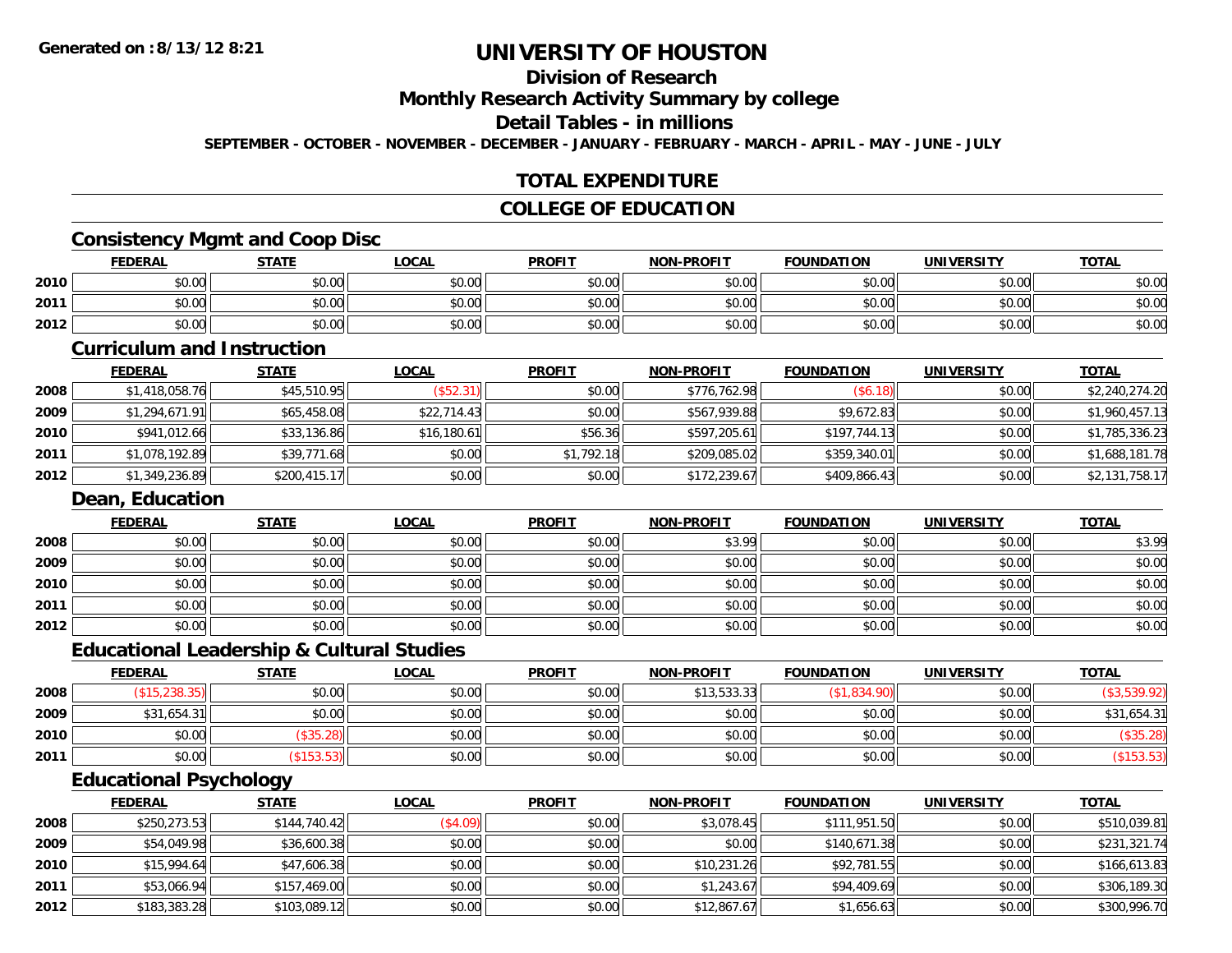# **Division of Research**

**Monthly Research Activity Summary by college**

**Detail Tables - in millions**

**SEPTEMBER - OCTOBER - NOVEMBER - DECEMBER - JANUARY - FEBRUARY - MARCH - APRIL - MAY - JUNE - JULY**

### **TOTAL EXPENDITURE**

### **COLLEGE OF EDUCATION**

#### **Institute for Urban Education**

|       | <b>FEDERAL</b> | <b>STATE</b> | <b>LOCAL</b> | <b>PROFIT</b> | <b>NON-PROFIT</b> | <b>FOUNDATION</b> | <b>UNIVERSITY</b> | <b>TOTAL</b>    |
|-------|----------------|--------------|--------------|---------------|-------------------|-------------------|-------------------|-----------------|
| 2008  | \$0.00         | \$0.00       | \$0.00       | \$0.00        | \$0.00            | \$0.00            | \$0.00            | \$0.00          |
| 2009  | \$0.00         | \$0.00       | \$0.00       | \$0.00        | \$0.00            | \$0.00            | \$0.00            | \$0.00          |
| 2010  | \$0.00         | \$0.00       | \$0.00       | \$0.00        | \$0.00            | \$0.00            | \$0.00            | \$0.00          |
| 2011  | \$0.00         | \$0.00       | \$0.00       | \$0.00        | \$0.00            | \$0.00            | \$0.00            | \$0.00          |
| 2012  | \$0.00         | \$0.00       | \$0.00       | \$0.00        | \$0.00            | \$0.00            | \$0.00            | \$0.00          |
| Total | \$6,654,357.45 | \$873,609.23 | \$38,838.64  | \$1,848.54    | \$2,364,191.53    | \$1,416,253.07    | \$0.00            | \$11,349,098.45 |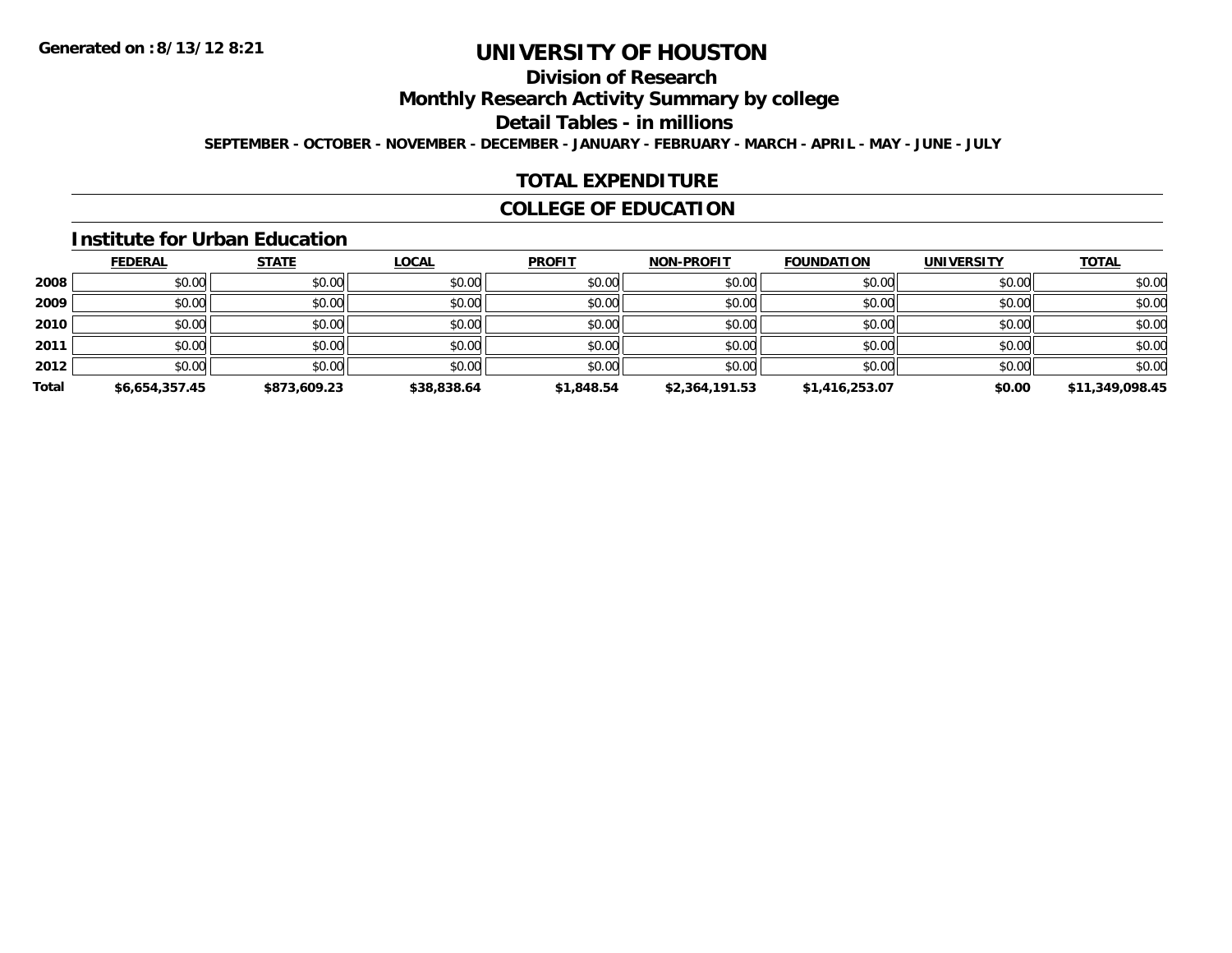# **Division of Research**

**Monthly Research Activity Summary by college**

**Detail Tables - in millions**

**SEPTEMBER - OCTOBER - NOVEMBER - DECEMBER - JANUARY - FEBRUARY - MARCH - APRIL - MAY - JUNE - JULY**

### **TOTAL EXPENDITURE**

#### **COLLEGE OF LIBERAL ARTS AND SOCIAL SCIENCES**

|      | <b>FEDERAL</b>                      | <b>STATE</b> | <b>LOCAL</b> | <b>PROFIT</b> | <b>NON-PROFIT</b> | <b>FOUNDATION</b> | <b>UNIVERSITY</b> | <b>TOTAL</b> |
|------|-------------------------------------|--------------|--------------|---------------|-------------------|-------------------|-------------------|--------------|
| 2009 | \$0.00                              | \$0.00       | \$0.00       | \$0.00        | \$8,272.99        | \$0.00            | \$0.00            | \$8,272.99   |
| 2012 | \$2,871.14                          | \$0.00       | \$0.00       | \$0.00        | \$0.00            | \$0.00            | \$0.00            | \$2,871.14   |
|      | <b>Arte Publico Press</b>           |              |              |               |                   |                   |                   |              |
|      | <b>FEDERAL</b>                      | <b>STATE</b> | <b>LOCAL</b> | <b>PROFIT</b> | <b>NON-PROFIT</b> | <b>FOUNDATION</b> | <b>UNIVERSITY</b> | <b>TOTAL</b> |
| 2008 | \$0.00                              | \$0.00       | \$0.00       | \$0.00        | \$79,995.29       | \$16,732.22       | \$0.00            | \$96,727.51  |
| 2009 | \$10,092.15                         | \$0.00       | \$0.00       | \$0.00        | \$29,448.97       | \$12,004.01       | \$0.00            | \$51,545.13  |
| 2010 | \$51,812.45                         | \$0.00       | \$0.00       | \$0.00        | \$51,200.00       | \$150,426.23      | \$0.00            | \$253,438.68 |
| 2011 | \$25,875.16                         | \$9,505.94   | \$0.00       | \$0.00        | \$56,600.00       | \$279,860.68      | \$0.00            | \$371,841.78 |
| 2012 | \$44,538.19                         | \$3,000.00   | \$0.00       | \$0.00        | \$39,100.00       | \$17,752.00       | \$0.00            | \$104,390.19 |
|      | <b>Blaffer Gallery</b>              |              |              |               |                   |                   |                   |              |
|      | <b>FEDERAL</b>                      | <b>STATE</b> | <b>LOCAL</b> | <b>PROFIT</b> | <b>NON-PROFIT</b> | <b>FOUNDATION</b> | <b>UNIVERSITY</b> | <b>TOTAL</b> |
| 2008 | \$40,572.77                         | \$0.00       | \$0.00       | \$0.00        | \$43,800.00       | \$0.00            | \$0.00            | \$84,372.77  |
| 2009 | \$31,548.32                         | \$4,007.00   | \$0.00       | \$0.00        | \$64,400.00       | \$0.00            | \$0.00            | \$99,955.32  |
| 2010 | \$110,252.87                        | \$8,140.00   | \$0.00       | \$0.00        | \$67,300.00       | \$0.00            | \$0.00            | \$185,692.87 |
| 2011 | \$9,352.22                          | \$5,794.82   | \$0.00       | \$0.00        | \$70,114.00       | \$0.00            | \$0.00            | \$85,261.04  |
| 2012 | \$3,818.28                          | \$4,689.91   | \$0.00       | \$0.00        | \$50,800.00       | \$0.00            | \$0.00            | \$59,308.19  |
|      | <b>Center for Public History</b>    |              |              |               |                   |                   |                   |              |
|      | <b>FEDERAL</b>                      | <b>STATE</b> | <b>LOCAL</b> | <b>PROFIT</b> | <b>NON-PROFIT</b> | <b>FOUNDATION</b> | <b>UNIVERSITY</b> | <b>TOTAL</b> |
| 2012 | \$46,615.73                         | \$0.00       | \$0.00       | \$0.00        | \$0.00            | \$0.00            | \$0.00            | \$46,615.73  |
|      | <b>Communication Disorders</b>      |              |              |               |                   |                   |                   |              |
|      | <b>FEDERAL</b>                      | <b>STATE</b> | <b>LOCAL</b> | <b>PROFIT</b> | <b>NON-PROFIT</b> | <b>FOUNDATION</b> | <b>UNIVERSITY</b> | <b>TOTAL</b> |
| 2008 | \$44,530.94                         | \$0.00       | \$526.95     | \$0.00        | \$106,874.51      | \$0.00            | \$0.00            | \$151,932.40 |
| 2009 | (\$8,852.73)                        | \$0.00       | \$0.00       | \$0.00        | \$170,665.41      | \$0.00            | \$52,412.04       | \$214,224.72 |
| 2010 | \$26,467.10                         | \$0.00       | \$0.00       | \$0.00        | \$305,211.16      | \$4,590.00        | \$0.00            | \$336,268.26 |
| 2011 | \$3,634.04                          | \$0.00       | (\$259.55)   | (\$7,078.90)  | \$69,425.65       | \$0.00            | \$0.00            | \$65,721.24  |
| 2012 | \$8,131.58                          | \$0.00       | \$0.00       | \$0.00        | \$210,931.99      | \$0.00            | \$0.00            | \$219,063.57 |
|      | <b>Comparative Cultural Studies</b> |              |              |               |                   |                   |                   |              |
|      | <b>FEDERAL</b>                      | <b>STATE</b> | <b>LOCAL</b> | <b>PROFIT</b> | <b>NON-PROFIT</b> | <b>FOUNDATION</b> | <b>UNIVERSITY</b> | <b>TOTAL</b> |
| 2008 | \$10,006.26                         | \$0.00       | \$0.00       | \$0.00        | \$0.00            | \$0.00            | \$0.00            | \$10,006.26  |
| 2009 | \$0.00                              | \$0.00       | \$0.00       | \$0.00        | (\$1,891.44)      | \$0.00            | \$0.00            | (\$1,891.44) |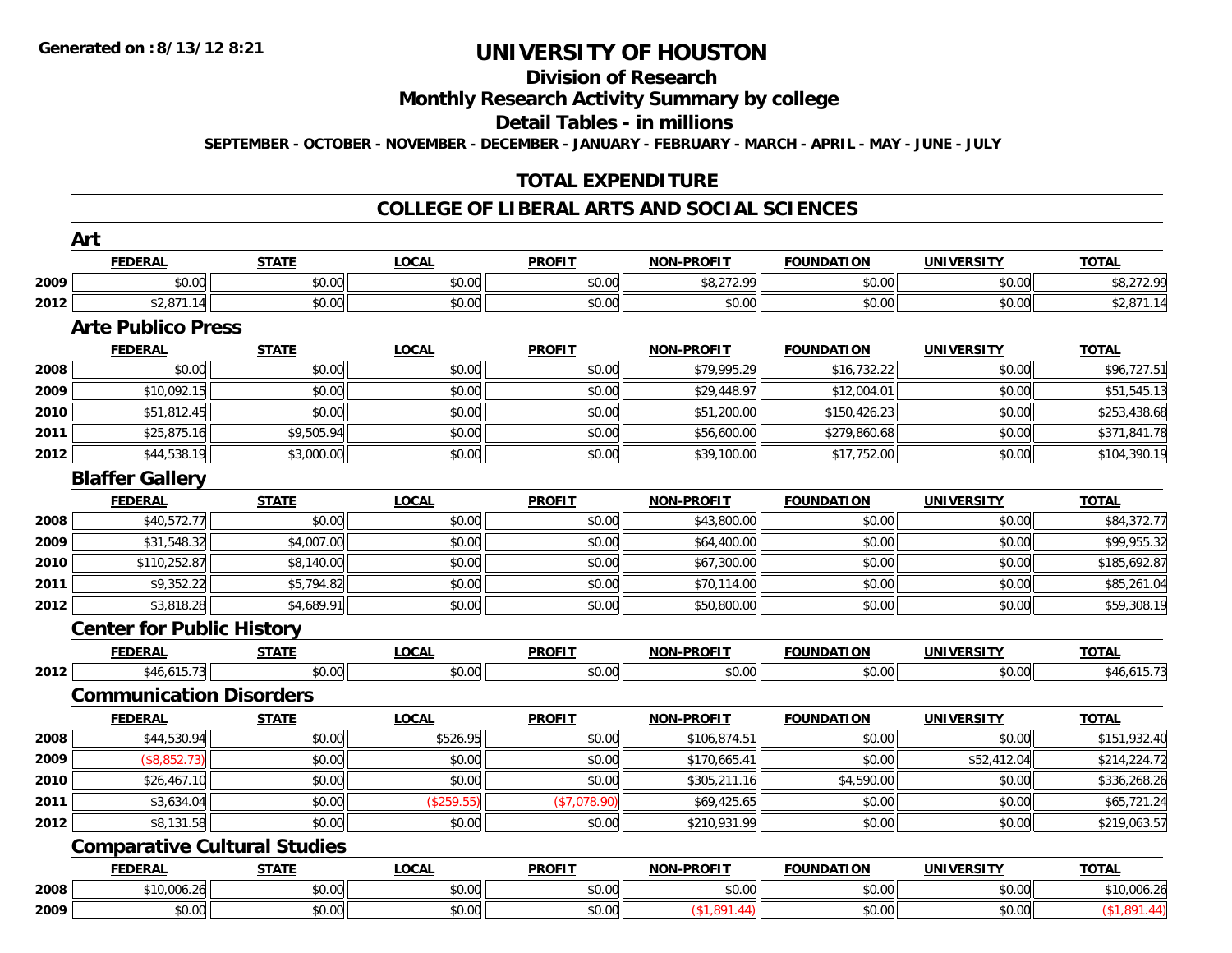# **Division of Research**

**Monthly Research Activity Summary by college**

**Detail Tables - in millions**

**SEPTEMBER - OCTOBER - NOVEMBER - DECEMBER - JANUARY - FEBRUARY - MARCH - APRIL - MAY - JUNE - JULY**

# **TOTAL EXPENDITURE**

#### **COLLEGE OF LIBERAL ARTS AND SOCIAL SCIENCES**

|      | <b>Comparative Cultural Studies</b>               |              |              |               |                   |                   |                   |                |
|------|---------------------------------------------------|--------------|--------------|---------------|-------------------|-------------------|-------------------|----------------|
|      | <b>FEDERAL</b>                                    | <b>STATE</b> | <b>LOCAL</b> | <b>PROFIT</b> | <b>NON-PROFIT</b> | <b>FOUNDATION</b> | <b>UNIVERSITY</b> | <b>TOTAL</b>   |
| 2010 | \$0.00                                            | \$0.00       | \$0.00       | \$0.00        | $($ \$88.94)      | \$0.00            | \$0.00            | (\$88.94)      |
| 2011 | \$0.00                                            | \$0.00       | \$0.00       | (\$125.65)    | \$0.00            | \$0.00            | \$0.00            | (\$125.65)     |
| 2012 | \$0.00                                            | \$166.38     | \$0.00       | \$0.00        | \$0.00            | \$0.00            | \$0.00            | \$166.38       |
|      | <b>Cynthia Woods Mitchell Center for the Arts</b> |              |              |               |                   |                   |                   |                |
|      | <b>FEDERAL</b>                                    | <u>STATE</u> | <b>LOCAL</b> | <b>PROFIT</b> | <b>NON-PROFIT</b> | <b>FOUNDATION</b> | <b>UNIVERSITY</b> | <b>TOTAL</b>   |
| 2011 | \$0.00                                            | \$0.00       | \$0.00       | \$0.00        | \$15,000.00       | \$0.00            | \$0.00            | \$15,000.00    |
|      | Dean, Liberal Arts and Social Sciences            |              |              |               |                   |                   |                   |                |
|      | <b>FEDERAL</b>                                    | <b>STATE</b> | <b>LOCAL</b> | <b>PROFIT</b> | <b>NON-PROFIT</b> | <b>FOUNDATION</b> | <b>UNIVERSITY</b> | <b>TOTAL</b>   |
| 2008 | \$44,448.35                                       | \$0.00       | \$0.00       | \$0.00        | \$0.00            | \$0.00            | \$0.00            | \$44,448.35    |
| 2009 | \$108,185.22                                      | \$0.00       | \$0.00       | \$0.00        | \$0.00            | \$0.00            | \$0.00            | \$108,185.22   |
| 2010 | \$4,858.19                                        | \$0.00       | \$0.00       | \$0.00        | \$0.00            | \$0.00            | \$0.00            | \$4,858.19     |
| 2011 | (\$494.56)                                        | \$0.00       | \$0.00       | \$0.00        | \$0.00            | \$0.00            | \$0.00            | (\$494.56)     |
| 2012 | \$2,794.57                                        | \$0.00       | \$0.00       | \$0.00        | \$0.00            | \$0.00            | \$0.00            | \$2,794.57     |
|      | <b>Economics</b>                                  |              |              |               |                   |                   |                   |                |
|      | <b>FEDERAL</b>                                    | <b>STATE</b> | <b>LOCAL</b> | <b>PROFIT</b> | <b>NON-PROFIT</b> | <b>FOUNDATION</b> | <b>UNIVERSITY</b> | <b>TOTAL</b>   |
| 2008 | \$61,787.37                                       | \$0.00       | \$0.00       | (\$67.50)     | \$0.00            | \$2,230.00        | \$0.00            | \$63,949.87    |
| 2009 | \$57,156.73                                       | \$0.00       | \$0.00       | \$0.00        | \$0.00            | \$0.00            | \$0.00            | \$57,156.73    |
| 2010 | \$31,643.44                                       | \$0.00       | \$0.00       | \$0.00        | \$0.00            | \$0.00            | \$0.00            | \$31,643.44    |
| 2011 | (\$2,023.11)                                      | \$0.00       | \$0.00       | \$1,962.49    | \$35,978.91       | \$24,978.62       | \$0.00            | \$60,896.91    |
| 2012 | \$26,264.09                                       | \$0.00       | \$0.00       | \$21,270.81   | \$4,369.51        | \$35,864.38       | \$0.00            | \$87,768.79    |
|      | English                                           |              |              |               |                   |                   |                   |                |
|      | <b>FEDERAL</b>                                    | <b>STATE</b> | <b>LOCAL</b> | <b>PROFIT</b> | <b>NON-PROFIT</b> | <b>FOUNDATION</b> | <b>UNIVERSITY</b> | <b>TOTAL</b>   |
| 2008 | \$0.00                                            | \$0.00       | \$0.00       | \$0.00        | \$432.09          | \$0.00            | \$0.00            | \$432.09       |
| 2009 | \$7,500.00                                        | \$0.00       | \$0.00       | \$0.00        | \$0.00            | \$0.00            | \$0.00            | \$7,500.00     |
| 2010 | \$1,051.76                                        | \$0.00       | \$0.00       | \$0.00        | \$0.00            | \$0.00            | \$0.00            | \$1,051.76     |
| 2011 | (\$51.76)                                         | (\$0.09)     | \$0.00       | \$0.00        | (\$287.50)        | \$0.00            | \$0.00            | (\$339.35)     |
| 2012 | \$1,000.00                                        | \$0.00       | \$0.00       | \$0.00        | \$0.00            | \$0.00            | \$0.00            | \$1,000.00     |
|      | <b>Health and Human Performance</b>               |              |              |               |                   |                   |                   |                |
|      | <b>FEDERAL</b>                                    | <b>STATE</b> | <b>LOCAL</b> | <b>PROFIT</b> | <b>NON-PROFIT</b> | <b>FOUNDATION</b> | <b>UNIVERSITY</b> | <b>TOTAL</b>   |
| 2008 | \$1,610,986.19                                    | \$0.00       | \$0.00       | \$123,349.97  | \$23.81           | \$14,927.03       | \$0.00            | \$1,749,287.00 |
|      |                                                   |              |              |               |                   |                   |                   |                |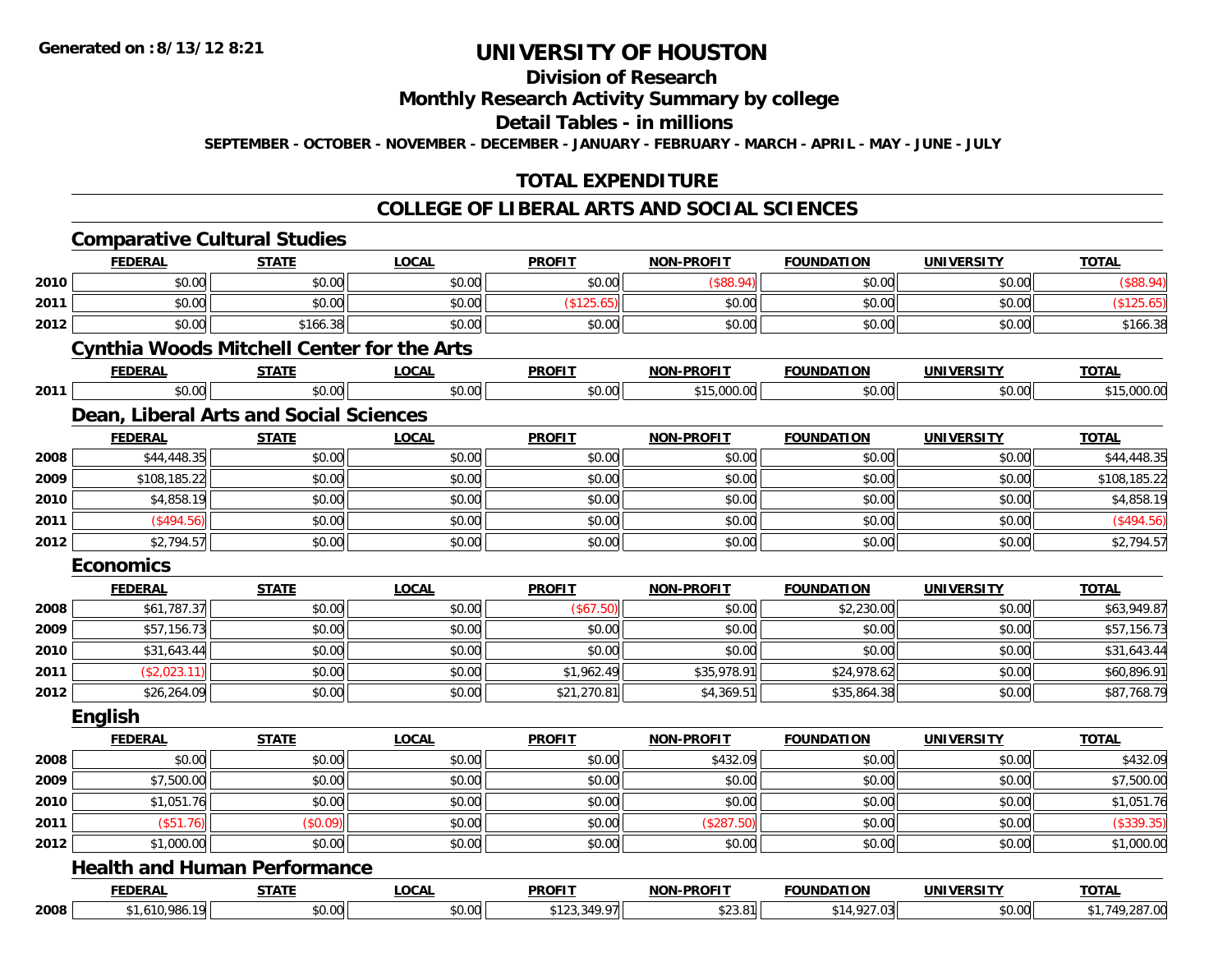# **Division of Research**

**Monthly Research Activity Summary by college**

**Detail Tables - in millions**

**SEPTEMBER - OCTOBER - NOVEMBER - DECEMBER - JANUARY - FEBRUARY - MARCH - APRIL - MAY - JUNE - JULY**

# **TOTAL EXPENDITURE**

#### **COLLEGE OF LIBERAL ARTS AND SOCIAL SCIENCES**

# **Health and Human Performance**

|      | <b>FEDERAL</b>                    | <b>STATE</b>                          | <b>LOCAL</b> | <b>PROFIT</b> | <b>NON-PROFIT</b> | <b>FOUNDATION</b> | <b>UNIVERSITY</b> | <b>TOTAL</b>   |
|------|-----------------------------------|---------------------------------------|--------------|---------------|-------------------|-------------------|-------------------|----------------|
| 2009 | \$1,604,084.55                    | \$0.00                                | \$0.00       | \$25,386.79   | \$0.00            | \$16,857.53       | \$0.00            | \$1,646,328.87 |
| 2010 | \$1,352,894.25                    | \$0.00                                | \$0.00       | \$43,207.53   | \$0.00            | \$13,487.35       | \$800.00          | \$1,410,389.13 |
| 2011 | \$831,748.22                      | \$0.00                                | \$0.00       | \$313,048.80  | \$0.00            | \$24,427.91       | \$0.00            | \$1,169,224.93 |
| 2012 | \$964,367.79                      | \$0.00                                | \$0.00       | \$305,700.99  | \$0.00            | \$16,089.96       | \$0.00            | \$1,286,158.74 |
|      | <b>Hispanic Studies</b>           |                                       |              |               |                   |                   |                   |                |
|      | <b>FEDERAL</b>                    | <b>STATE</b>                          | <b>LOCAL</b> | <b>PROFIT</b> | <b>NON-PROFIT</b> | <b>FOUNDATION</b> | <b>UNIVERSITY</b> | <b>TOTAL</b>   |
| 2011 | \$0.00                            | \$0.00                                | \$0.00       | \$0.00        | \$0.00            | \$2,465.42        | \$0.00            | \$2,465.42     |
| 2012 | \$0.00                            | \$0.00                                | \$0.00       | \$0.00        | \$0.00            | \$81,116.04       | \$0.00            | \$81,116.04    |
|      | <b>History</b>                    |                                       |              |               |                   |                   |                   |                |
|      | <b>FEDERAL</b>                    | <b>STATE</b>                          | <b>LOCAL</b> | <b>PROFIT</b> | <b>NON-PROFIT</b> | <b>FOUNDATION</b> | <b>UNIVERSITY</b> | <b>TOTAL</b>   |
| 2008 | \$6,756.75                        | \$0.00                                | \$0.00       | \$91,813.27   | \$13,435.64       | \$0.00            | \$0.00            | \$112,005.66   |
| 2009 | \$0.00                            | \$0.00                                | \$0.00       | \$66,988.80   | \$0.00            | \$0.00            | \$0.00            | \$66,988.80    |
| 2010 | \$16,967.51                       | \$0.00                                | \$0.00       | \$93,819.27   | \$0.00            | \$68,750.00       | \$0.00            | \$179,536.78   |
| 2011 | \$9,763.86                        | \$0.00                                | \$0.00       | \$26,036.81   | \$0.00            | \$55,000.00       | \$0.00            | \$90,800.67    |
| 2012 | \$5,673.81                        | \$0.00                                | \$0.00       | \$16,396.53   | (\$332.43)        | \$81,250.00       | \$0.00            | \$102,987.91   |
|      |                                   | <b>Hobby Center for Public Policy</b> |              |               |                   |                   |                   |                |
|      | <b>FEDERAL</b>                    | <b>STATE</b>                          | <b>LOCAL</b> | <b>PROFIT</b> | <b>NON-PROFIT</b> | <b>FOUNDATION</b> | <b>UNIVERSITY</b> | <b>TOTAL</b>   |
| 2009 | \$21,025.82                       | \$0.00                                | \$0.00       | \$0.00        | \$0.00            | \$0.00            | \$0.00            | \$21,025.82    |
| 2010 | \$14,222.17                       | \$0.00                                | \$0.00       | \$0.00        | \$0.00            | \$0.00            | \$0.00            | \$14,222.17    |
| 2011 | \$29,535.82                       | \$0.00                                | \$0.00       | \$0.00        | \$0.00            | \$0.00            | \$0.00            | \$29,535.82    |
| 2012 | \$47,797.83                       | \$0.00                                | \$0.00       | \$0.00        | \$0.00            | \$0.00            | \$0.00            | \$47,797.83    |
|      | <b>Modern/Classical Languages</b> |                                       |              |               |                   |                   |                   |                |
|      | <b>FEDERAL</b>                    | <b>STATE</b>                          | <b>LOCAL</b> | <b>PROFIT</b> | <b>NON-PROFIT</b> | <b>FOUNDATION</b> | <b>UNIVERSITY</b> | <b>TOTAL</b>   |
| 2008 | \$39,994.25                       | \$0.00                                | \$0.00       | \$0.00        | \$0.00            | \$0.00            | \$0.00            | \$39,994.25    |
| 2011 | \$250.48                          | \$0.00                                | \$0.00       | \$0.00        | \$0.00            | \$0.00            | \$0.00            | \$250.48       |
| 2012 | \$82,615.84                       | \$0.00                                | \$0.00       | \$0.00        | \$0.00            | \$0.00            | \$0.00            | \$82,615.84    |
|      | Philosophy                        |                                       |              |               |                   |                   |                   |                |
|      | <b>FEDERAL</b>                    | <b>STATE</b>                          | <b>LOCAL</b> | <b>PROFIT</b> | <b>NON-PROFIT</b> | <b>FOUNDATION</b> | <b>UNIVERSITY</b> | <b>TOTAL</b>   |
| 2008 | \$0.00                            | \$0.00                                | \$0.00       | \$0.00        | \$0.00            | \$0.00            | \$0.00            | \$0.00         |
| 2009 | \$0.00                            | \$0.00                                | \$0.00       | \$0.00        | \$0.00            | \$0.00            | \$0.00            | \$0.00         |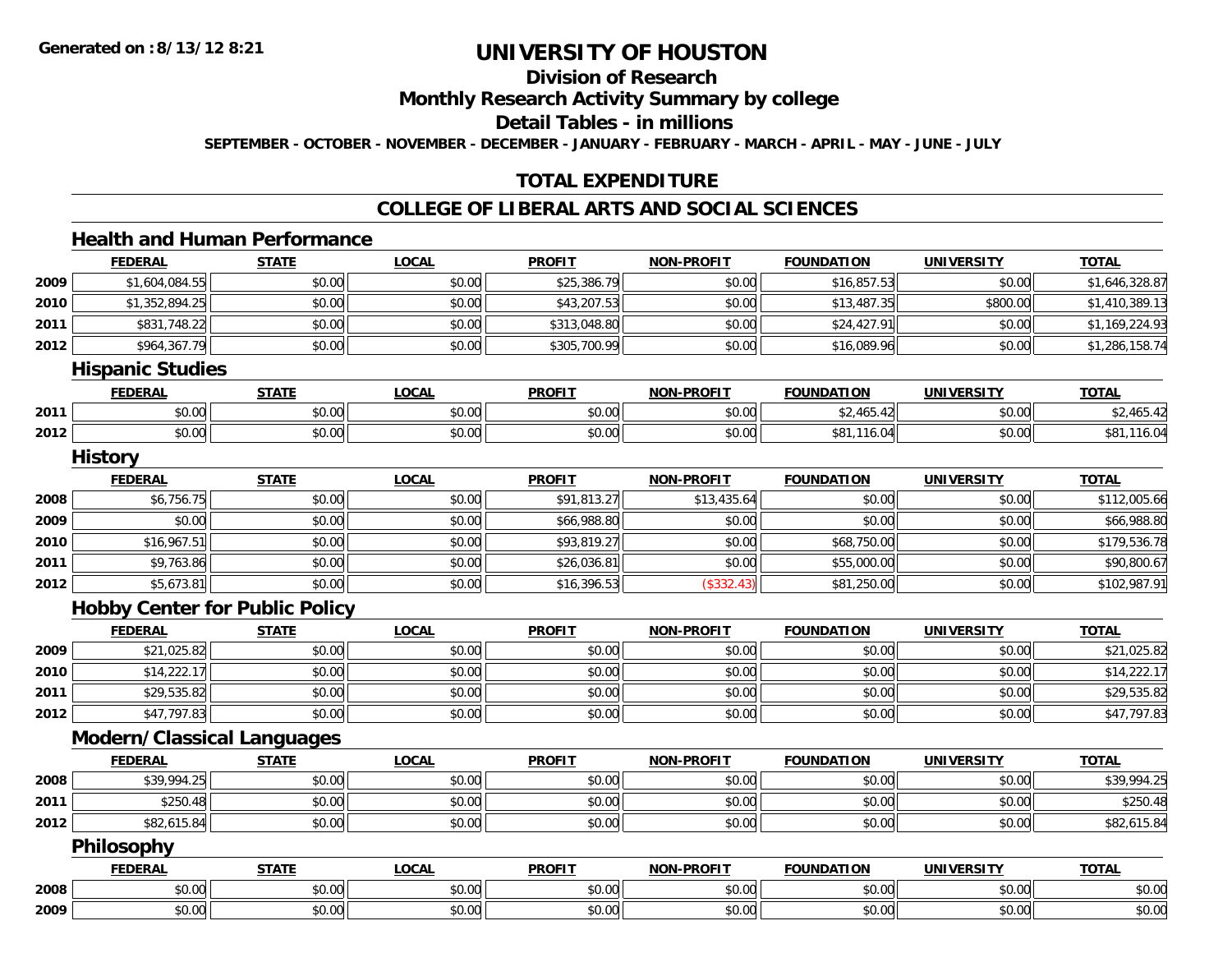# **Division of Research**

**Monthly Research Activity Summary by college**

**Detail Tables - in millions**

**SEPTEMBER - OCTOBER - NOVEMBER - DECEMBER - JANUARY - FEBRUARY - MARCH - APRIL - MAY - JUNE - JULY**

# **TOTAL EXPENDITURE**

#### **COLLEGE OF LIBERAL ARTS AND SOCIAL SCIENCES**

|      | Philosophy               |              |              |               |                   |                   |                   |                |
|------|--------------------------|--------------|--------------|---------------|-------------------|-------------------|-------------------|----------------|
|      | <b>FEDERAL</b>           | <b>STATE</b> | <b>LOCAL</b> | <b>PROFIT</b> | <b>NON-PROFIT</b> | <b>FOUNDATION</b> | <b>UNIVERSITY</b> | <b>TOTAL</b>   |
| 2010 | \$0.00                   | \$0.00       | \$0.00       | \$0.00        | \$0.00            | \$0.00            | \$0.00            | \$0.00         |
| 2011 | \$0.00                   | \$0.00       | \$0.00       | \$0.00        | \$0.00            | \$0.00            | \$0.00            | \$0.00         |
| 2012 | \$6,522.46               | \$0.00       | \$0.00       | \$0.00        | \$0.00            | \$0.00            | \$0.00            | \$6,522.46     |
|      | <b>Political Science</b> |              |              |               |                   |                   |                   |                |
|      | <b>FEDERAL</b>           | <b>STATE</b> | <b>LOCAL</b> | <b>PROFIT</b> | <b>NON-PROFIT</b> | <b>FOUNDATION</b> | <b>UNIVERSITY</b> | <b>TOTAL</b>   |
| 2008 | \$4,311.69               | \$0.00       | \$0.00       | \$0.00        | \$0.00            | \$0.00            | \$27,042.44       | \$31,354.13    |
| 2009 | \$255,527.85             | \$0.00       | \$0.00       | \$0.00        | \$0.00            | \$0.00            | \$26,965.11       | \$282,492.96   |
| 2010 | \$4,227.71               | \$0.00       | \$0.00       | \$0.00        | \$0.00            | \$0.00            | \$0.00            | \$4,227.71     |
| 2011 | \$5,450.05               | (\$637.93)   | \$0.00       | (\$179.60)    | \$0.00            | \$0.00            | \$0.00            | \$4,632.52     |
| 2012 | \$0.00                   | \$0.00       | \$0.00       | \$0.00        | \$0.00            | \$0.00            | \$0.00            | \$0.00         |
|      | <b>Psychology</b>        |              |              |               |                   |                   |                   |                |
|      | <b>FEDERAL</b>           | <b>STATE</b> | <b>LOCAL</b> | <b>PROFIT</b> | <b>NON-PROFIT</b> | <b>FOUNDATION</b> | <b>UNIVERSITY</b> | <b>TOTAL</b>   |
| 2008 | \$567,974.59             | \$45,577.48  | \$3,449.88   | \$117,218.44  | \$73,081.09       | \$9,687.11        | \$44,902.24       | \$861,890.83   |
| 2009 | \$525,819.89             | \$105,520.27 | \$1,690.44   | \$130,646.19  | \$66,586.90       | \$44,438.83       | \$77,985.74       | \$952,688.26   |
| 2010 | \$1,041,614.50           | \$104,413.89 | \$0.00       | \$166,549.08  | \$154,784.65      | \$29,325.73       | \$62,259.44       | \$1,558,947.29 |
| 2011 | \$1,472,445.29           | \$54,883.88  | \$0.00       | \$95,756.10   | \$217,558.91      | \$209,426.28      | \$13,896.90       | \$2,063,967.36 |
| 2012 | \$1,399,318.16           | \$55,586.99  | \$0.00       | \$92,370.95   | \$224,186.24      | \$172,790.45      | (\$9,680.69)      | \$1,934,572.10 |
|      | <b>School of Music</b>   |              |              |               |                   |                   |                   |                |
|      | <b>FEDERAL</b>           | <b>STATE</b> | <b>LOCAL</b> | <b>PROFIT</b> | <b>NON-PROFIT</b> | <b>FOUNDATION</b> | <b>UNIVERSITY</b> | <b>TOTAL</b>   |
| 2008 | \$0.00                   | \$0.00       | \$0.00       | \$0.00        | \$5,117.25        | \$0.00            | \$0.00            | \$5,117.25     |
| 2010 | \$14,485.00              | \$0.00       | \$0.00       | \$0.00        | \$41,572.21       | \$0.00            | \$0.00            | \$56,057.21    |
| 2011 | \$0.00                   | \$1,365.00   | \$0.00       | \$0.00        | (\$666.97)        | \$0.00            | \$0.00            | \$698.03       |
|      | Sociology                |              |              |               |                   |                   |                   |                |
|      | <b>FEDERAL</b>           | <b>STATE</b> | <b>LOCAL</b> | <b>PROFIT</b> | <b>NON-PROFIT</b> | <b>FOUNDATION</b> | <b>UNIVERSITY</b> | <b>TOTAL</b>   |
| 2008 | \$72,958.75              | \$0.00       | \$31,868.82  | \$0.00        | \$1,493.53        | \$0.00            | \$26,240.66       | \$132,561.76   |
| 2009 | \$122,524.44             | \$0.00       | \$60,498.78  | \$0.00        | \$6.47            | \$0.00            | \$0.00            | \$183,029.69   |
| 2010 | \$172,807.95             | \$0.00       | \$5,405.91   | \$0.00        | \$20,181.63       | \$0.00            | \$0.00            | \$198,395.49   |
| 2011 | \$142,573.07             | \$0.00       | \$0.00       | \$0.00        | \$0.00            | \$0.00            | \$0.00            | \$142,573.07   |
| 2012 | \$11,893.13              | \$0.00       | \$0.00       | \$0.00        | \$0.00            | \$0.00            | \$0.00            | \$11,893.13    |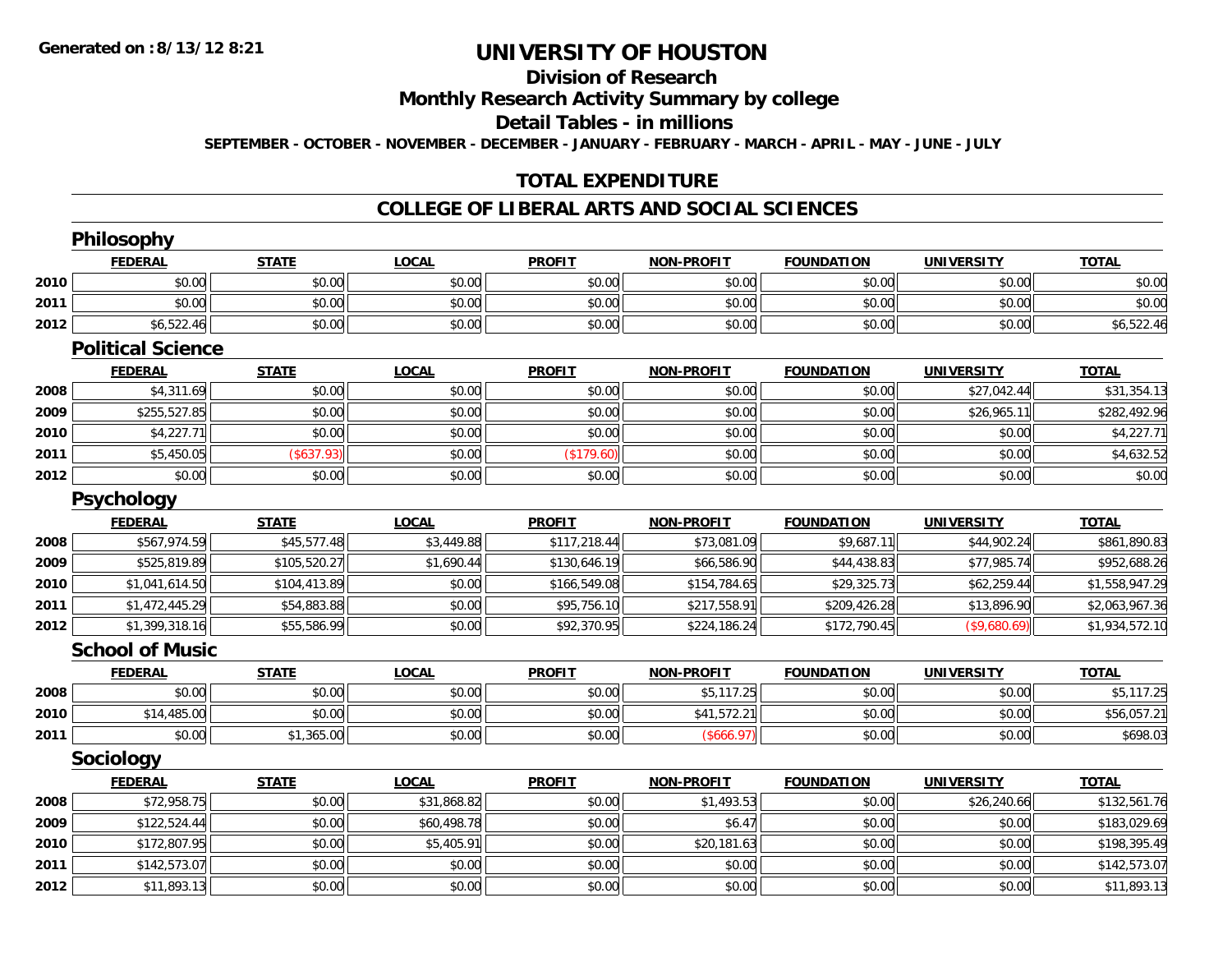# **Division of Research**

**Monthly Research Activity Summary by college**

**Detail Tables - in millions**

**SEPTEMBER - OCTOBER - NOVEMBER - DECEMBER - JANUARY - FEBRUARY - MARCH - APRIL - MAY - JUNE - JULY**

#### **TOTAL EXPENDITURE**

#### **COLLEGE OF LIBERAL ARTS AND SOCIAL SCIENCES**

|       | Theatre         |              |              |                |                   |                   |                   |                 |  |  |  |  |
|-------|-----------------|--------------|--------------|----------------|-------------------|-------------------|-------------------|-----------------|--|--|--|--|
|       | <b>FEDERAL</b>  | <b>STATE</b> | <u>LOCAL</u> | <b>PROFIT</b>  | <b>NON-PROFIT</b> | <b>FOUNDATION</b> | <b>UNIVERSITY</b> | <b>TOTAL</b>    |  |  |  |  |
| 2008  | \$0.00          | \$0.00       | \$0.00       | \$0.00         | \$43,924.23       | \$0.00            | \$0.00            | \$43,924.23     |  |  |  |  |
| 2010  | \$0.00          | \$0.00       | \$0.00       | \$0.00         | \$46,537.16       | (S819.30)         | \$0.00            | \$45,717.86     |  |  |  |  |
| 2011  | \$0.00          | \$0.00       | \$0.00       | \$47,990.37    | (\$962.31)        | (\$45.63)         | \$0.00            | \$46,982.43     |  |  |  |  |
| 2012  | \$0.00          | \$0.00       | \$0.00       | (\$8,884.27)   | \$0.00            | \$0.00            | \$0.00            | (\$8,884.27)    |  |  |  |  |
| Total | \$13,264,526.41 | \$402,013.54 | \$103,181.23 | \$1,763,177.26 | \$2,384,180.61    | \$1,383,612.87    | \$322,823.88      | \$19,623,515.79 |  |  |  |  |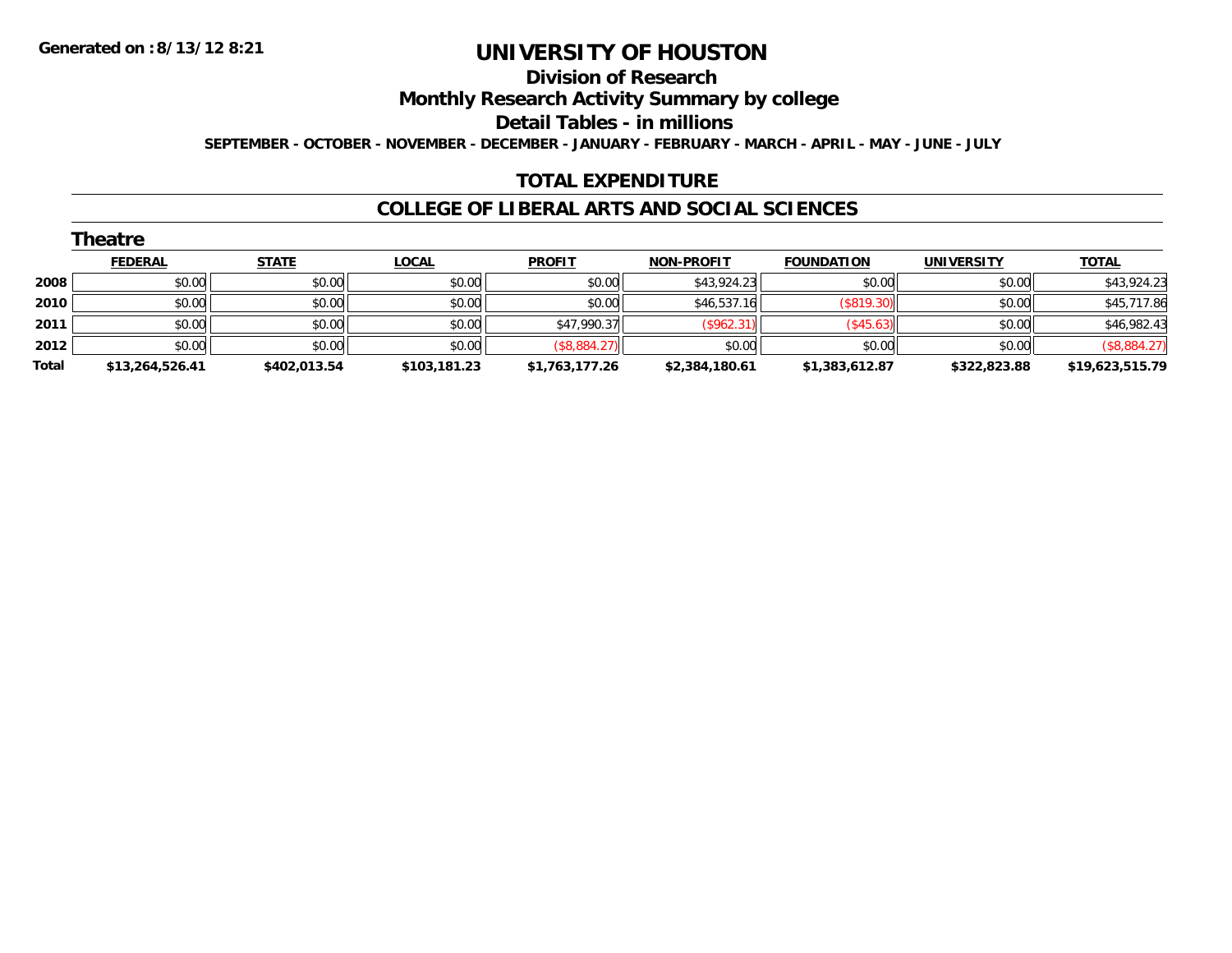# **Division of Research**

#### **Monthly Research Activity Summary by college**

#### **Detail Tables - in millions**

**SEPTEMBER - OCTOBER - NOVEMBER - DECEMBER - JANUARY - FEBRUARY - MARCH - APRIL - MAY - JUNE - JULY**

# **TOTAL EXPENDITURE**

# **COLLEGE OF NATURAL SCIENCES AND MATHEMATICS**

#### **Allied Geophysical Laboratories**

|      | <b>FEDERAL</b>     | STATE         | LOCAL                                        | <b>PROFIT</b>                               | NON-<br>-PROFIT        | <b>FOUNDATION</b> | <b>UNIVERSITY</b> | <u>TOTAL</u>              |
|------|--------------------|---------------|----------------------------------------------|---------------------------------------------|------------------------|-------------------|-------------------|---------------------------|
| 2011 | $\sim$ 00<br>vu.uu | 0.00<br>JU.UU | $\mathsf{A} \cap \mathsf{A}$<br><b>DU.UU</b> | $\overline{\phantom{a}}$<br>ሐ ጣ ብ<br>'36.6' | $n \cap \neg$<br>JU.UU | \$0.00            | \$0.00            | 1.00.                     |
| 2012 | $\sim$ 00<br>JU.UU | \$0.00        | \$0.00                                       | \$20005217<br>JLU. JJL.                     | ልስ ሀህ<br>JU.UU         | \$0.00            | \$0.00            | <b>COO OL</b><br>DZ8.YOZ. |

# **Biology/Biochemistry**

|      | <b>FEDERAL</b> | <b>STATE</b> | <b>LOCAL</b> | <b>PROFIT</b> | <b>NON-PROFIT</b> | <b>FOUNDATION</b> | <b>UNIVERSITY</b> | <b>TOTAL</b>   |
|------|----------------|--------------|--------------|---------------|-------------------|-------------------|-------------------|----------------|
| 2008 | \$2,620,942.27 | \$36,327.73  | \$0.00       | (S69.55)      | \$102,931.73      | \$400,685.92      | \$4,303.62        | \$3,165,121.73 |
| 2009 | \$2,256,901.57 | \$123,178.41 | \$0.00       | \$0.00        | \$42,957.24       | \$573,006.09      | \$0.00            | \$2,996,043.31 |
| 2010 | \$3,726,179.16 | \$107,109.37 | \$0.00       | \$0.00        | \$476,393.52      | \$193,705.29      | \$0.00            | \$4,503,387.33 |
| 2011 | \$3,893,756.69 | \$462,164.23 | \$0.00       | \$0.00        | \$694,198.16      | \$229,362.68      | \$0.00            | \$5,279,481.75 |
| 2012 | \$3,179,709.42 | \$513,249.78 | \$0.00       | \$5,568.84    | \$783,622.17      | \$177,778.97      | \$0.00            | \$4,659,929.18 |

# **Center for Applied Geoscience Excellence**

|      | <b>FEDERAL</b> | <b>STATE</b> | <u>_OCAL</u> | <b>PROFIT</b> | <b>NON-PROFIT</b> | <b>FOUNDATION</b> | <b>UNIVERSITY</b> | <b>TOTAL</b> |
|------|----------------|--------------|--------------|---------------|-------------------|-------------------|-------------------|--------------|
| 2008 | \$0.00         | \$0.00       | \$0.00       | \$0.00        | \$0.00            | \$0.00            | \$0.00            | \$0.00       |
| 2009 | \$0.00         | \$0.00       | \$0.00       | \$0.00        | \$0.00            | \$0.00            | \$0.00            | \$0.00       |
| 2010 | \$0.00         | \$0.00       | \$0.00       | \$0.00        | \$0.00            | \$0.00            | \$0.00            | \$0.00       |

### **Center for Nuclear Receptors and Cell Signaling**

|      | <b>FEDERAL</b> | <b>STATE</b>   | <u>LOCAL</u> | <b>PROFIT</b> | <b>NON-PROFIT</b> | <b>FOUNDATION</b> | <b>UNIVERSITY</b> | <b>TOTAL</b>   |
|------|----------------|----------------|--------------|---------------|-------------------|-------------------|-------------------|----------------|
| 2008 | \$0.00         | \$0.00         | \$0.00       | \$0.00        | \$0.00            | \$0.00            | \$0.00            | \$0.00         |
| 2009 | \$0.00         | \$10,008.42    | \$0.00       | \$0.00        | \$0.00            | \$0.00            | \$0.00            | \$10,008.42    |
| 2010 | \$803,467.06   | \$1,306,855.25 | \$0.00       | \$0.00        | \$0.00            | \$119,625.81      | \$0.00            | \$2,229,948.12 |
| 2011 | \$1,559,969.53 | \$186,042.78   | \$0.00       | \$7,523.43    | \$99,550.87       | \$82,960.70       | \$0.00            | \$1,936,047.31 |
| 2012 | \$1,726,935.57 | \$1,391,448.24 | \$0.00       | \$232,972.54  | \$964.34          | \$317,255.42      | \$0.00            | \$3,669,576.11 |

**Chemistry**

|      | <b>FEDERAL</b> | <b>STATE</b>   | <u>LOCAL</u> | <b>PROFIT</b> | <b>NON-PROFIT</b> | <b>FOUNDATION</b> | <b>UNIVERSITY</b> | <b>TOTAL</b>   |
|------|----------------|----------------|--------------|---------------|-------------------|-------------------|-------------------|----------------|
| 2008 | \$4,426,963.09 | \$36,008.03    | \$0.00       | \$30,202.99   | \$249,561.13      | \$1,155,689.59    | \$0.00            | \$5,898,424.83 |
| 2009 | \$4,314,380.45 | \$133,745.85   | \$0.00       | \$91,752.45   | \$203,803.31      | \$1,035,138.73    | \$174,459.51      | \$5,953,280.30 |
| 2010 | \$4,528,826.85 | \$1,640,657.19 | \$0.00       | \$109,268.69  | \$47,354.82       | \$1,094,349.58    | \$205,532.49      | \$7,625,989.61 |
| 2011 | \$2,870,748.88 | \$837,278.43   | \$0.00       | \$35,786.43   | \$56,365.23       | \$1,811,321.03    | \$135,108.67      | \$5,746,608.66 |
| 2012 | \$2,454,183.96 | \$929,069.12   | \$0.00       | \$48,770.82   | \$69,681.73       | \$1,618,378.64    | \$130,579.61      | \$5,250,663.87 |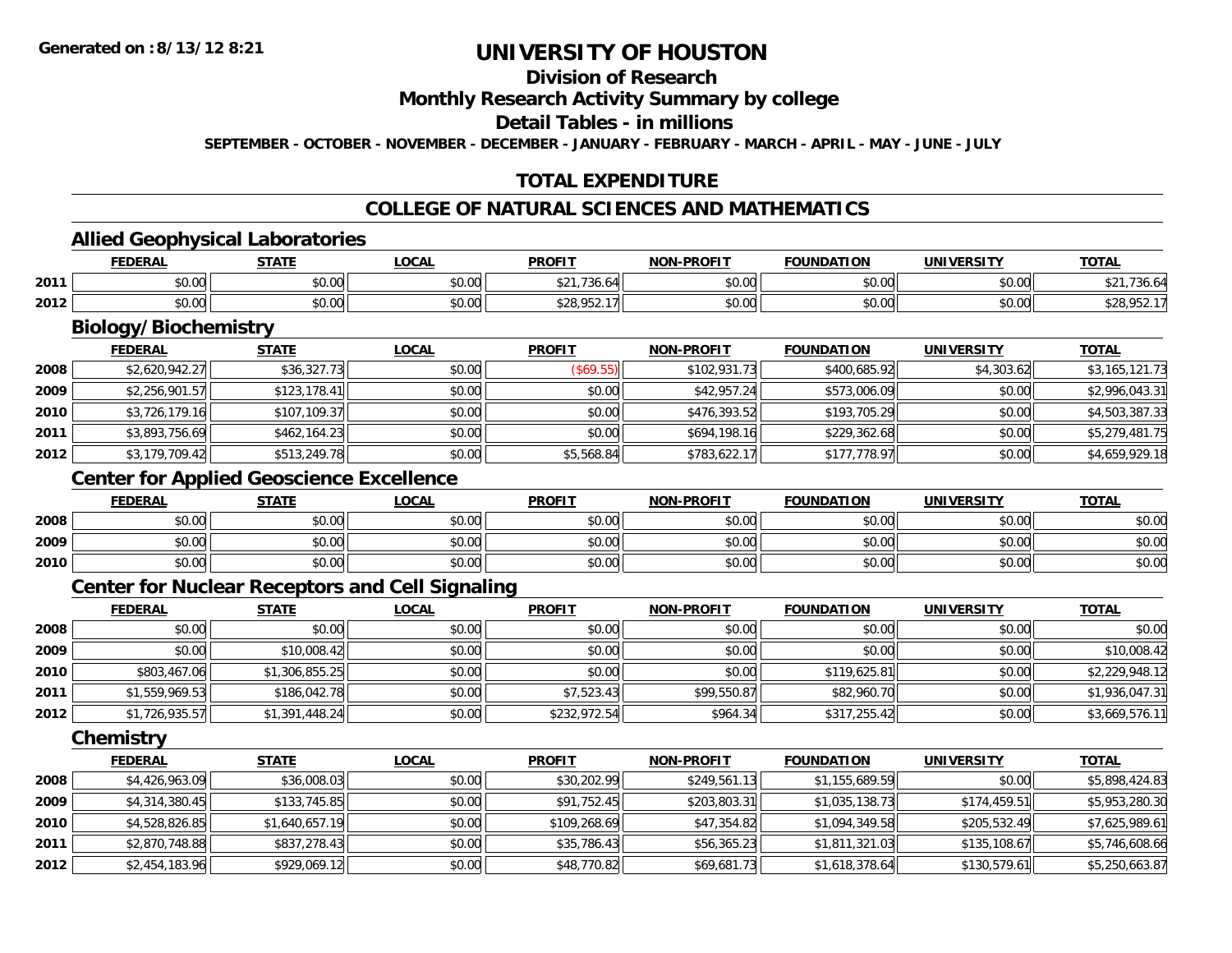# **Division of Research**

**Monthly Research Activity Summary by college**

**Detail Tables - in millions**

**SEPTEMBER - OCTOBER - NOVEMBER - DECEMBER - JANUARY - FEBRUARY - MARCH - APRIL - MAY - JUNE - JULY**

# **TOTAL EXPENDITURE**

# **COLLEGE OF NATURAL SCIENCES AND MATHEMATICS**

# **Computer Science**

|      | <b>FEDERAL</b> | <b>STATE</b> | <b>LOCAL</b> | <b>PROFIT</b> | <b>NON-PROFIT</b> | <b>FOUNDATION</b> | <b>UNIVERSITY</b> | <b>TOTAL</b>   |
|------|----------------|--------------|--------------|---------------|-------------------|-------------------|-------------------|----------------|
| 2008 | \$2,811,134.11 | \$53,874.27  | \$0.00       | \$86,852.13   | \$71,733.14       | \$0.00            | (\$10,260.00)     | \$3,013,333.65 |
| 2009 | \$3,212,183.38 | \$195,646.04 | \$0.00       | \$129,106.74  | \$170,386.63      | \$0.00            | \$0.00            | \$3,707,322.79 |
| 2010 | \$4,175,852.94 | \$107,303.72 | \$0.00       | \$93,323.48   | \$158,441.58      | \$0.00            | \$0.00            | \$4,534,921.72 |
| 2011 | \$4,856,877.43 | \$86,980.47  | \$0.00       | \$318,867.23  | \$99,427.12       | \$0.00            | (\$769.35)        | \$5,361,382.90 |
| 2012 | \$3,124,048.22 | \$49,499.18  | \$0.00       | \$421,442.98  | \$75,931.59       | \$38,911.98       | \$0.00            | \$3,709,833.94 |

# **Dean, Natural Sciences and Mathematics**

|      | <b>FEDERAL</b> | <b>STATE</b> | <b>LOCAL</b> | <b>PROFIT</b> | <b>NON-PROFIT</b> | <b>FOUNDATION</b> | <b>UNIVERSITY</b> | <b>TOTAL</b> |
|------|----------------|--------------|--------------|---------------|-------------------|-------------------|-------------------|--------------|
| 2008 | \$0.00         | \$0.00       | \$0.00       | \$0.00        | \$0.00            | \$0.00            | \$0.00            | \$0.00       |
| 2009 | \$0.00         | \$0.00       | \$0.00       | \$0.00        | \$0.00            | \$0.00            | \$0.00            | \$0.00       |
| 2010 | \$325,289.49   | \$0.00       | \$0.00       | \$0.00        | \$0.00            | \$0.00            | \$0.00            | \$325,289.49 |
| 2011 | \$676,229.77   | \$0.00       | \$0.00       | \$0.00        | \$0.00            | \$0.00            | \$0.00            | \$676,229.77 |
| 2012 | \$939,060.31   | \$0.00       | \$0.00       | \$0.00        | \$0.00            | \$0.00            | \$0.00            | \$939,060.31 |

# **Earth & Atmospheric Sciences**

|      | <b>FEDERAL</b> | <b>STATE</b>   | <u>LOCAL</u> | <b>PROFIT</b>  | <b>NON-PROFIT</b> | <b>FOUNDATION</b> | <b>UNIVERSITY</b> | <b>TOTAL</b>   |
|------|----------------|----------------|--------------|----------------|-------------------|-------------------|-------------------|----------------|
| 2008 | \$1,539,334.99 | \$229,245.77   | \$0.00       | \$841,191.45   | \$85,404.41       | \$0.00            | \$23,327.12       | \$2,718,503.74 |
| 2009 | \$1,488,617.84 | \$393,322.94   | \$0.00       | \$1,349,768.42 | \$916,592.12      | \$0.00            | \$52.00           | \$4,148,353.32 |
| 2010 | \$1,569,391.10 | \$433,201.34   | \$0.00       | \$1,736,671.46 | \$704,858.98      | \$0.00            | \$0.00            | \$4,444,122.88 |
| 2011 | \$1,826,502.77 | \$1,146,534.38 | \$0.00       | \$1,447,589.40 | \$178,433.49      | \$0.00            | \$0.00            | \$4,599,060.03 |
| 2012 | \$1,769,001.75 | \$511,261.92   | \$0.00       | \$1,893,830.15 | \$171,879.23      | \$0.00            | \$0.00            | \$4,345,973.05 |

# **Institute for Multidimensional Air Quality Studies**

|      | <b>FEDERAL</b> | <b>STATE</b> | <u>LOCAL</u> | <b>PROFIT</b> | <b>NON-PROFIT</b> | <b>FOUNDATION</b> | <b>UNIVERSITY</b> | <b>TOTAL</b> |
|------|----------------|--------------|--------------|---------------|-------------------|-------------------|-------------------|--------------|
| 2008 | \$0.00         | \$0.00       | \$0.00       | \$0.00        | \$0.00            | \$0.00            | \$0.00            | \$0.00       |
| 2009 | \$0.00         | \$0.00       | \$0.00       | \$0.00        | \$0.00            | \$0.00            | \$0.00            | \$0.00       |
| 2010 | \$0.00         | \$0.00       | \$0.00       | \$0.00        | \$0.00            | \$0.00            | \$0.00            | \$0.00       |
| 2011 | \$0.00         | \$0.00       | \$0.00       | \$0.00        | \$0.00            | \$0.00            | \$0.00            | \$0.00       |
| 2012 | \$0.00         | \$0.00       | \$0.00       | \$0.00        | \$0.00            | \$0.00            | \$0.00            | \$0.00       |

#### **Mathematics**

|      | <b>FEDERAL</b>                                                                         | <b>STATE</b>            | <b>LOCAI</b> | <b>PROFIT</b>     | <b>N-PROFIT</b><br>NON-                                             | <b>FOUNDATION</b> | <b>UNIVERSITY</b> | <b>TOTAL</b> |
|------|----------------------------------------------------------------------------------------|-------------------------|--------------|-------------------|---------------------------------------------------------------------|-------------------|-------------------|--------------|
| 2008 | $^{\circ}$ 1 0 1 0 $^{\circ}$ 0 1 0 $^{\circ}$ 1 0 $^{\circ}$<br>៸.୪4୪.4୪<br>$. U + A$ | ----<br>¢17′<br>,576.74 | \$0.00       | 0.2021<br>\$28,34 | 15.00<br>428A<br>\$28.645.20                                        | \$0.00            | \$0.00            |              |
| 2009 | \$745,775.17<br>75.17                                                                  | \$428,096.92            | \$0.00       |                   | $\rightarrow$ $\rightarrow$ $\rightarrow$<br>0.117<br>1 A I<br>14 د | \$33,102.78       | \$0.00            | 1.340.570.14 |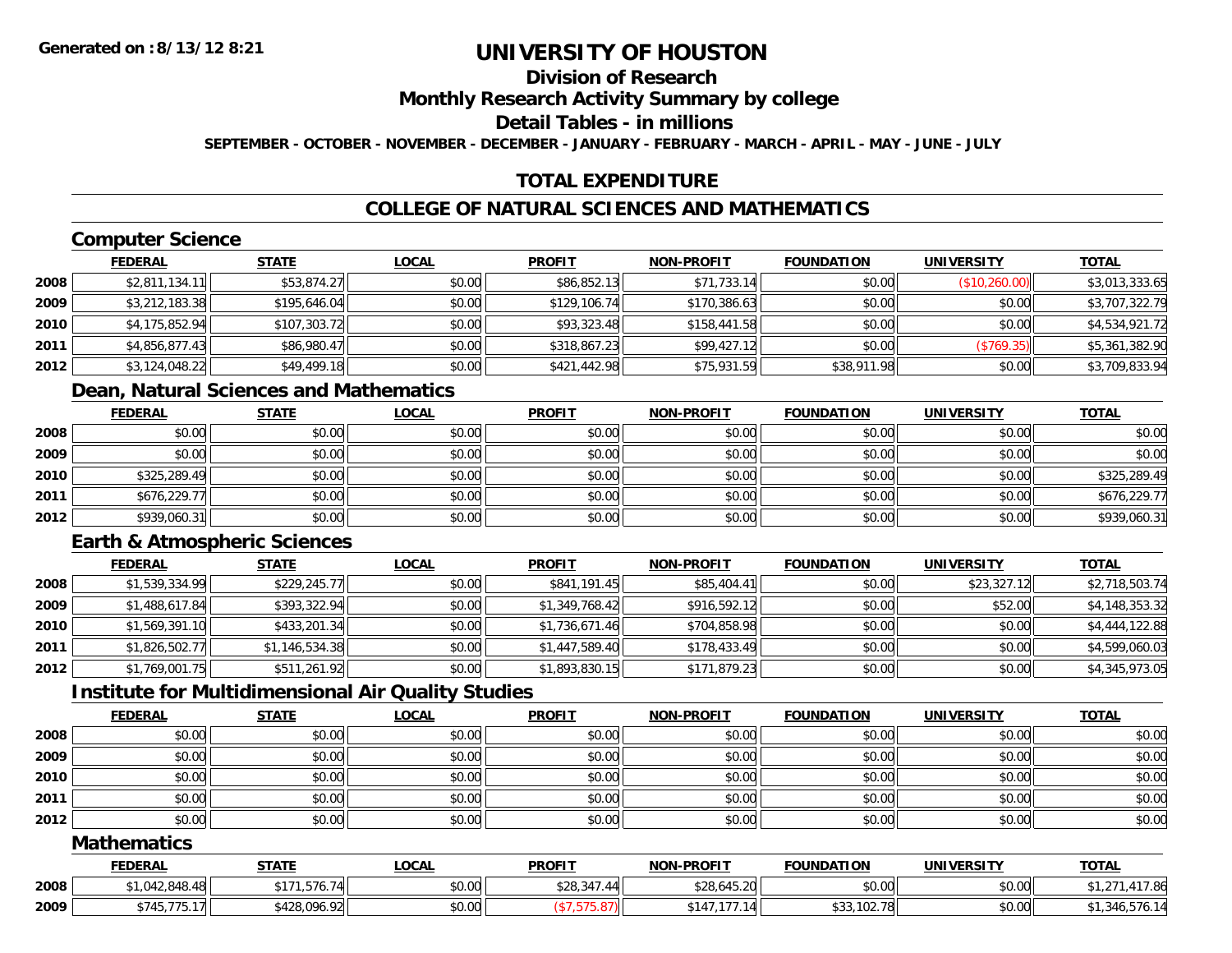#### **Division of Research**

**Monthly Research Activity Summary by college**

**Detail Tables - in millions**

**SEPTEMBER - OCTOBER - NOVEMBER - DECEMBER - JANUARY - FEBRUARY - MARCH - APRIL - MAY - JUNE - JULY**

# **TOTAL EXPENDITURE**

#### **COLLEGE OF NATURAL SCIENCES AND MATHEMATICS**

#### **MathematicsFEDERAL STATE LOCAL PROFIT NON-PROFIT FOUNDATION UNIVERSITY TOTALTOTAL 20100** \$1,311,718.81 \$220,290.24 \$220,290.24 \$0.00 \$109,021.03 \$115,700.57 \$115,700.57 \$48,456.55 \$0.00 \$1,825,187.20 **20111** \$988,947.13 \$316,128.23 \$0.00 \$10.00 \$127,417.40 \$115,737.15 \$91,536.20 \$10,000.00 \$1,649,766.11 **2012** \$1,021,448.67 \$304,114.46 \$7,488.83 \$215,216.26 \$87,661.08 \$59,866.07 \$17,125.74 \$1,712,921.11 **Physics FEDERAL STATE LOCAL PROFIT NON-PROFIT FOUNDATION UNIVERSITY TOTALTOTAL 2008**8 \$1,745,782.52 \\$7,652.15 \$7,652.15 \$0.00 \$625,265.72 \$170,238.26 \$270,413.74 \$0.00 \$2,819,352.38 **20099** \$1,570,893.53|| \$59,858.03|| \$0.00|| \$1,116,226.31|| \$171,039.95|| \$297,988.23|| \$0.00|| \$3,216,006.04 **20100** \$1,922,669.63| \$52,543.85| \$0.00| \$1,295,457.71| \$59,624.03| \$237,571.27| \$0.00| \$3,567,866.49 **2011**1 \$2,736,462.87|| \$16,134.98|| \$0.00|| \$1,210,014.62|| \$28,174.38|| \$223,784.80|| \$0.00|| \$4,214,571.64 **2012** \$3,438,671.36 (\$2,750.00) \$0.00 \$1,242,056.21 \$46,283.58 \$228,958.20 \$0.00 \$4,953,219.35 **Total\$83,201,706.74 \$12,493,658.42 \$7,488.83 \$14,912,555.69 \$6,430,753.87 \$10,339,848.27 \$689,459.41 \$128,075,471.23**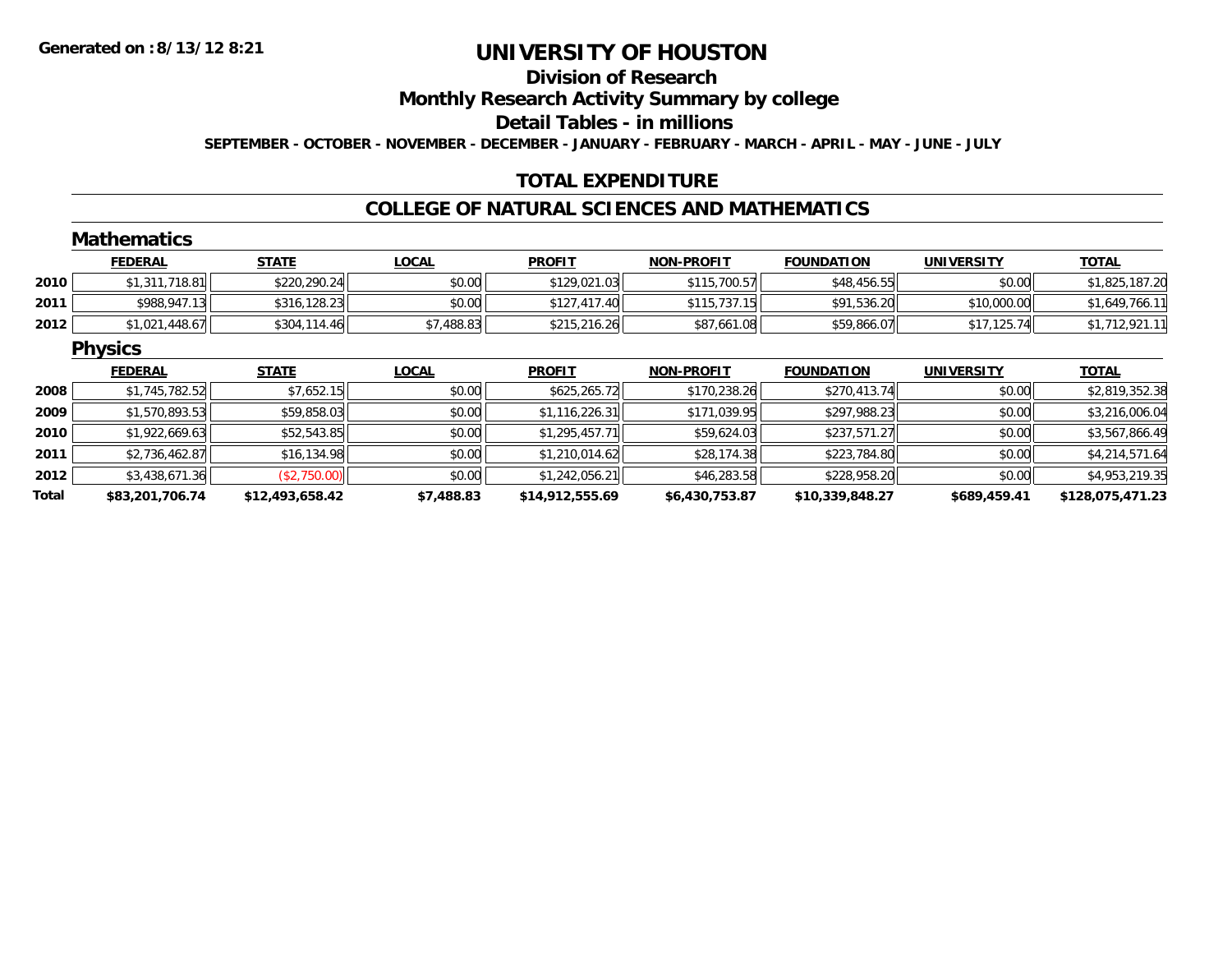# **Division of Research**

**Monthly Research Activity Summary by college**

**Detail Tables - in millions**

**SEPTEMBER - OCTOBER - NOVEMBER - DECEMBER - JANUARY - FEBRUARY - MARCH - APRIL - MAY - JUNE - JULY**

### **TOTAL EXPENDITURE**

#### **COLLEGE OF OPTOMETRY**

# **Optometry, Community**

|       | <b>FEDERAL</b>  | <b>STATE</b> | <u>LOCAL</u> | <b>PROFIT</b>  | <b>NON-PROFIT</b> | <b>FOUNDATION</b> | <b>UNIVERSITY</b> | <b>TOTAL</b>    |
|-------|-----------------|--------------|--------------|----------------|-------------------|-------------------|-------------------|-----------------|
| 2008  | \$3,578,279.70  | \$10,338.95  | \$0.00       | \$257,444.68   | \$84,481.04       | \$34,843.14       | \$168,229.95      | \$4,133,617.46  |
| 2009  | \$3,497,248.91  | \$124,597.76 | \$0.00       | \$187,322.42   | \$1.093.86        | \$17,973.15       | \$208,995.55      | \$4,037,231.65  |
| 2010  | \$4,228,662.79  | \$140,684.27 | \$0.00       | \$465,371.83   | \$12,775.38       | \$29,746.15       | \$112,064.31      | \$4,989,304.73  |
| 2011  | \$3,733,070.64  | \$39,371.78  | \$0.00       | \$257,647.10   | (\$103.90)        | \$0.00            | \$112,966.96      | \$4,142,952.58  |
| 2012  | \$3,957,947.26  | \$0.00       | \$0.00       | \$319,970.45   | (\$105.00)        | \$31,640.77       | \$264,309.94      | \$4,573,763.42  |
| Total | \$18,995,209.30 | \$314,992.76 | \$0.00       | \$1,487,756.48 | \$98,141.38       | \$114,203.21      | \$866,566.71      | \$21,876,869.84 |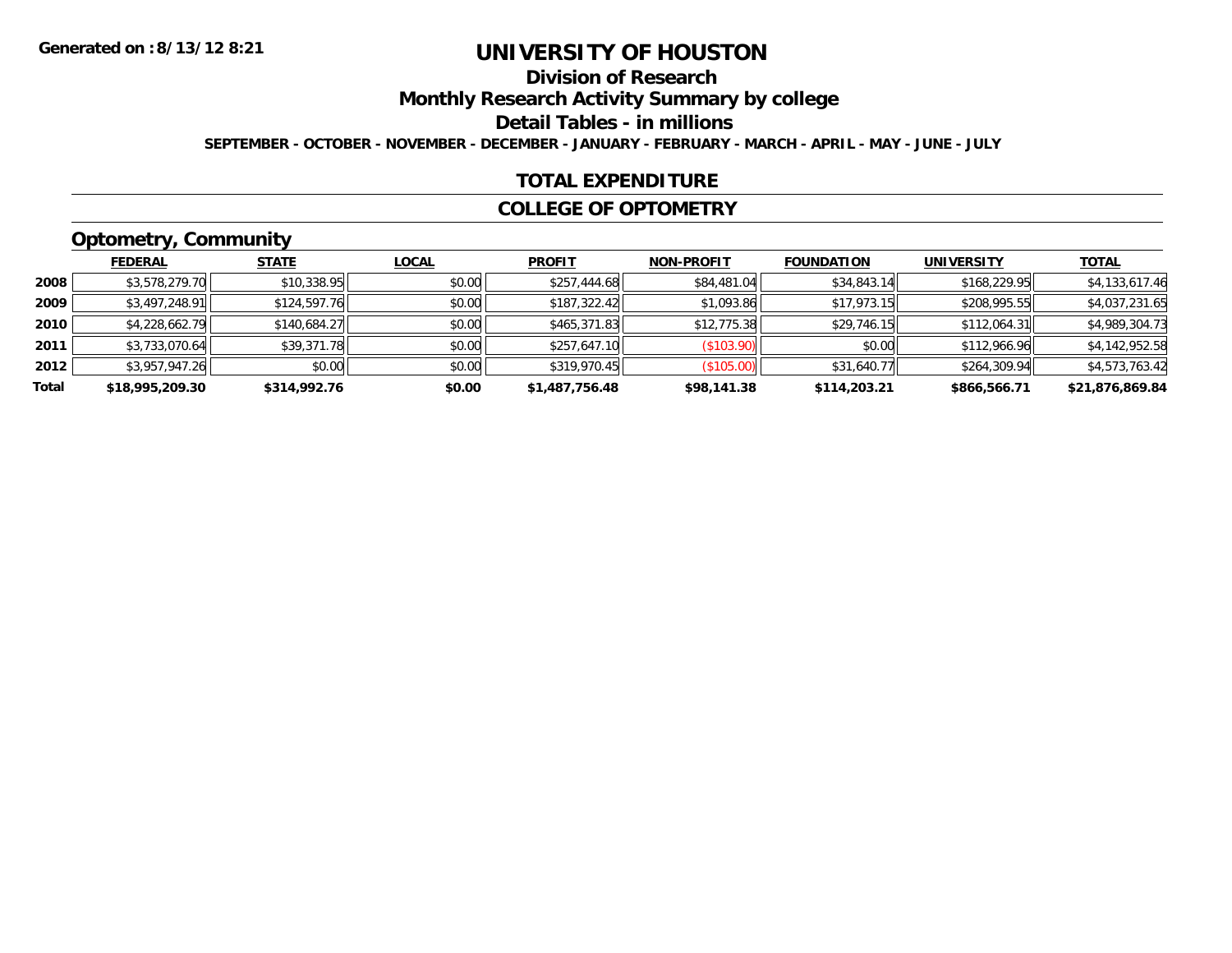# **Division of Research**

**Monthly Research Activity Summary by college**

**Detail Tables - in millions**

**SEPTEMBER - OCTOBER - NOVEMBER - DECEMBER - JANUARY - FEBRUARY - MARCH - APRIL - MAY - JUNE - JULY**

### **TOTAL EXPENDITURE**

#### **COLLEGE OF PHARMACY**

# **Clinical Sciences and Administration**

|      | <b>FEDERAL</b> | <b>STATE</b> | <u>LOCAL</u> | <b>PROFIT</b> | <b>NON-PROFIT</b> | <b>FOUNDATION</b> | <b>UNIVERSITY</b> | <u>TOTAL</u> |
|------|----------------|--------------|--------------|---------------|-------------------|-------------------|-------------------|--------------|
| 2008 | \$175,698.75   | \$0.00       | \$0.00       | \$300,838.48  | \$30,963.87       | \$56,330.73       | \$0.00            | \$563,831.83 |
| 2009 | \$187,681.83   | \$0.00       | \$0.00       | \$420,955.13  | \$83,378.92       | \$53,573.46       | \$360.86          | \$745,950.20 |
| 2010 | \$99,213.02    | (\$5,736.94) | \$0.00       | \$311,494.59  | \$191,747.18      | \$4,319.59        | \$1,061.43        | \$602,098.87 |
| 2011 | \$148,161.05   | \$4,027.14   | \$0.00       | \$359,445.77  | \$255,588.86      | \$0.00            | \$24.85           | \$767,247.67 |
| 2012 | \$238,617.45   | \$14,931.88  | \$0.00       | \$315,977.76  | \$47,168.28       | \$18,320.86       | \$0.00            | \$635,016.23 |

### **Dean, Pharmacy**

|      | <u>FEDERAL</u> | <b>STATE</b> | <u>LOCAL</u> | <b>PROFIT</b> | <b>NON-PROFIT</b> | <b>FOUNDATION</b> | <b>UNIVERSITY</b> | <b>TOTAL</b> |
|------|----------------|--------------|--------------|---------------|-------------------|-------------------|-------------------|--------------|
| 2008 | \$0.00         | \$0.00       | \$0.00       | \$0.00        | \$0.00            | \$0.00            | \$0.00            | \$0.00       |
| 2009 | \$0.00         | \$0.00       | \$0.00       | \$0.00        | \$0.00            | \$0.00            | \$0.00            | \$0.00       |
| 2010 | \$0.00         | \$0.00       | \$0.00       | \$0.00        | \$0.00            | \$0.00            | \$0.00            | \$0.00       |
| 2011 | \$0.00         | \$0.00       | \$0.00       | \$0.00        | \$0.00            | \$0.00            | \$0.00            | \$0.00       |
| 2012 | \$0.00         | \$0.00       | \$0.00       | \$0.00        | \$0.00            | \$0.00            | \$0.00            | \$0.00       |

# **Pharmacological and Pharmaceutical Sciences**

|       | <b>FEDERAL</b>  | <b>STATE</b> | <b>LOCAL</b> | <b>PROFIT</b>  | <b>NON-PROFIT</b> | <b>FOUNDATION</b> | <b>UNIVERSITY</b> | <b>TOTAL</b>    |
|-------|-----------------|--------------|--------------|----------------|-------------------|-------------------|-------------------|-----------------|
| 2008  | \$1,803,110.73  | \$539.00     | \$0.00       | \$112,803.06   | \$156,239.35      | \$61,205.52       | \$0.00            | \$2,133,897.66  |
| 2009  | \$1,590,430.69  | \$73,039.58  | \$0.00       | \$77,404.54    | \$169,748.34      | \$76,027.29       | \$0.00            | \$1,986,650.44  |
| 2010  | \$2,567,121.82  | \$136,569.59 | \$0.00       | \$17,472.43    | \$153,199.02      | \$54,580.18       | \$0.00            | \$2,928,943.04  |
| 2011  | \$3,122,207.15  | \$65.471.27  | \$0.00       | \$15.263.21    | \$151,535.88      | \$33,141.83       | \$0.00            | \$3,387,619.34  |
| 2012  | \$1,655,795.86  | \$0.00       | \$0.00       | \$7,482.80     | \$90,138.46       | \$89,973.60       | \$0.00            | \$1,843,390.72  |
| Total | \$11,588,038.35 | \$288,841.52 | \$0.00       | \$1,939,137.77 | \$1,329,708.16    | \$447,473.06      | \$1,447.14        | \$15,594,646.00 |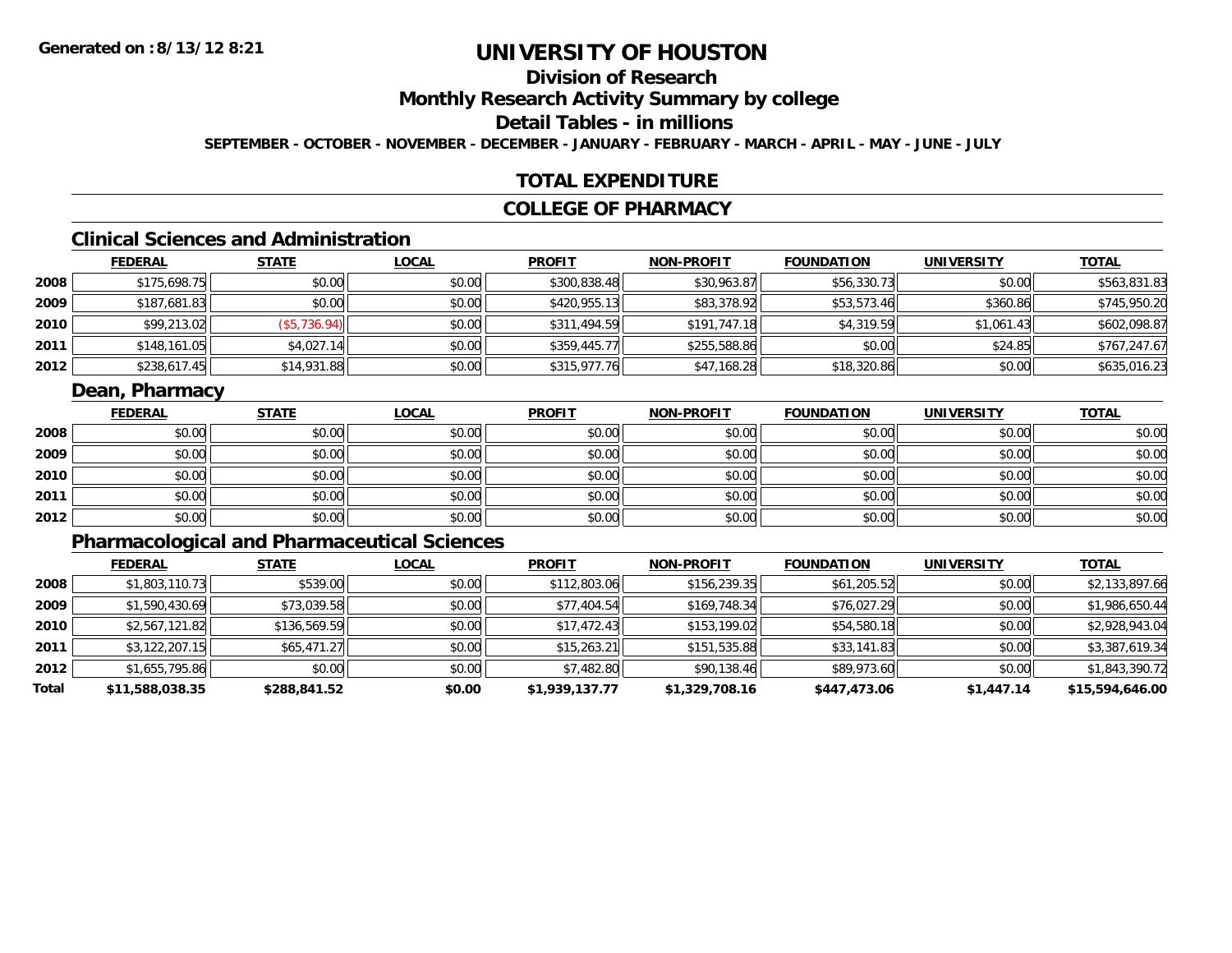# **Division of Research**

**Monthly Research Activity Summary by college**

**Detail Tables - in millions**

**SEPTEMBER - OCTOBER - NOVEMBER - DECEMBER - JANUARY - FEBRUARY - MARCH - APRIL - MAY - JUNE - JULY**

### **TOTAL EXPENDITURE**

### **COLLEGE OF TECHNOLOGY**

# **Center for Life Sciences Technology**

|      | <b>FEDERAL</b> | <b>STATE</b> | <b>LOCAL</b> | <b>PROFIT</b> | <b>NON-PROFIT</b> | <b>FOUNDATION</b> | <b>UNIVERSITY</b> | <b>TOTAL</b> |
|------|----------------|--------------|--------------|---------------|-------------------|-------------------|-------------------|--------------|
| 2008 | \$0.00         | \$0.00       | \$0.00       | \$0.00        | \$0.00            | \$0.00            | \$0.00            | \$0.00       |
| 2009 | \$0.00         | \$0.00       | \$0.00       | \$0.00        | \$0.00            | \$0.00            | \$0.00            | \$0.00       |
| 2010 | \$0.00         | \$0.00       | \$0.00       | \$0.00        | \$0.00            | \$0.00            | \$0.00            | \$0.00       |
| 2011 | \$0.00         | \$0.00       | \$0.00       | \$0.00        | \$0.00            | \$0.00            | \$0.00            | \$0.00       |
| 2012 | \$0.00         | \$0.00       | \$0.00       | \$0.00        | \$0.00            | \$0.00            | \$0.00            | \$0.00       |

# **Center for Technology Literacy**

|      | <b>FEDERAL</b> | <b>STATE</b> | <u>LOCAL</u> | <b>PROFIT</b> | <b>NON-PROFIT</b> | <b>FOUNDATION</b> | <b>UNIVERSITY</b> | <b>TOTAL</b> |
|------|----------------|--------------|--------------|---------------|-------------------|-------------------|-------------------|--------------|
| 2008 | \$0.00         | \$0.00       | \$0.00       | \$0.00        | \$0.00            | \$0.00            | \$0.00            | \$0.00       |
| 2009 | \$0.00         | \$0.00       | \$0.00       | \$0.00        | \$0.00            | \$0.00            | \$0.00            | \$0.00       |
| 2010 | \$12,315.42    | \$0.00       | \$0.00       | \$0.00        | \$0.00            | \$0.00            | \$0.00            | \$12,315.42  |
| 2011 | \$703,586.52   | \$0.00       | \$0.00       | \$0.00        | \$0.00            | \$0.00            | \$0.00            | \$703,586.52 |
| 2012 | \$750,300.98   | \$0.00       | \$0.00       | \$0.00        | \$0.00            | \$0.00            | \$0.00            | \$750,300.98 |

# **Dean, Technology**

|      | <u>FEDERAL</u> | <b>STATE</b> | <b>LOCAL</b> | <b>PROFIT</b> | <b>NON-PROFIT</b> | <b>FOUNDATION</b> | <b>UNIVERSITY</b> | <b>TOTAL</b> |
|------|----------------|--------------|--------------|---------------|-------------------|-------------------|-------------------|--------------|
| 2008 | \$400,530.00   | \$0.00       | \$0.00       | \$0.00        | \$0.00            | \$0.00            | \$0.00            | \$400,530.00 |
| 2009 | \$404,403.41   | \$0.00       | \$0.00       | \$0.00        | \$0.00            | \$0.00            | \$0.00            | \$404,403.41 |
| 2010 | \$236,346.24   | \$0.00       | \$0.00       | \$0.00        | \$0.00            | \$0.00            | \$0.00            | \$236,346.24 |
| 2011 | \$218,131.18   | \$0.00       | \$0.00       | \$0.00        | \$0.00            | \$0.00            | \$0.00            | \$218,131.18 |
| 2012 | \$204,157.25   | \$20,354.40  | \$0.00       | \$0.00        | \$0.00            | \$0.00            | \$0.00            | \$224,511.65 |

#### **Engineering Technology**

|      | <b>FEDERAL</b> | <b>STATE</b> | <u>LOCAL</u> | <b>PROFIT</b> | <b>NON-PROFIT</b> | <b>FOUNDATION</b> | <b>UNIVERSITY</b> | <b>TOTAL</b>   |
|------|----------------|--------------|--------------|---------------|-------------------|-------------------|-------------------|----------------|
| 2008 | \$1,016,303.62 | \$0.00       | \$0.00       | \$10,836.44   | \$10,948.90       | \$0.00            | \$3,027.85        | \$1,041,116.81 |
| 2009 | \$576,028.65   | \$0.00       | \$0.00       | \$23,663.81   | \$46,491.41       | \$0.00            | \$19,894.00       | \$666,077.87   |
| 2010 | \$743,207.13   | \$0.00       | \$0.00       | \$39,659.43   | \$11,072.17       | \$46,383.40       | \$229.32          | \$840,551.45   |
| 2011 | \$501,692.22   | \$0.00       | \$0.00       | \$30,111.43   | \$21,968.85       | \$25,934.26       | \$0.00            | \$579,706.76   |
| 2012 | \$476,201.52   | \$0.00       | \$0.00       | \$51,124.86   | \$27,044.54       | \$36,170.57       | \$0.00            | \$590,541.49   |

# **Human Development and Consumer Science**

|      | <b>FEDERAL</b> | <b>STATE</b>                                        | LOCAL                     | <b>PROFIT</b>                             | <b>N-PROFIT</b><br><b>NONI</b> | <b>FOUNDATION</b> | <b>UNIVERSITY</b> | <b>TOTAL</b>            |
|------|----------------|-----------------------------------------------------|---------------------------|-------------------------------------------|--------------------------------|-------------------|-------------------|-------------------------|
| 2008 | $\overline{a}$ | 2727<br>,,,,,,                                      | $\sim$<br>$\sim$<br>vv.vv | L E 20<br>-<br>7. ا بر عاب                | 0000<br><b>JU.UU</b>           | \$0.00            | \$0.00            | $1 - 2 -$<br>,,,,,,,,,, |
| 2009 | 070. <u>70</u> | $\sim$ 407 0/ $^{\prime}$<br>, <u>, ,</u><br>$\sim$ | $\sim$ 00<br>PU.UU        | $\uparrow$ 0.01<br>$\sim$<br>ا ا8∠,∪30.∠∀ | 0000<br><b>JU.UU</b>           | \$0.00            | \$0.00            | \$66,043.02             |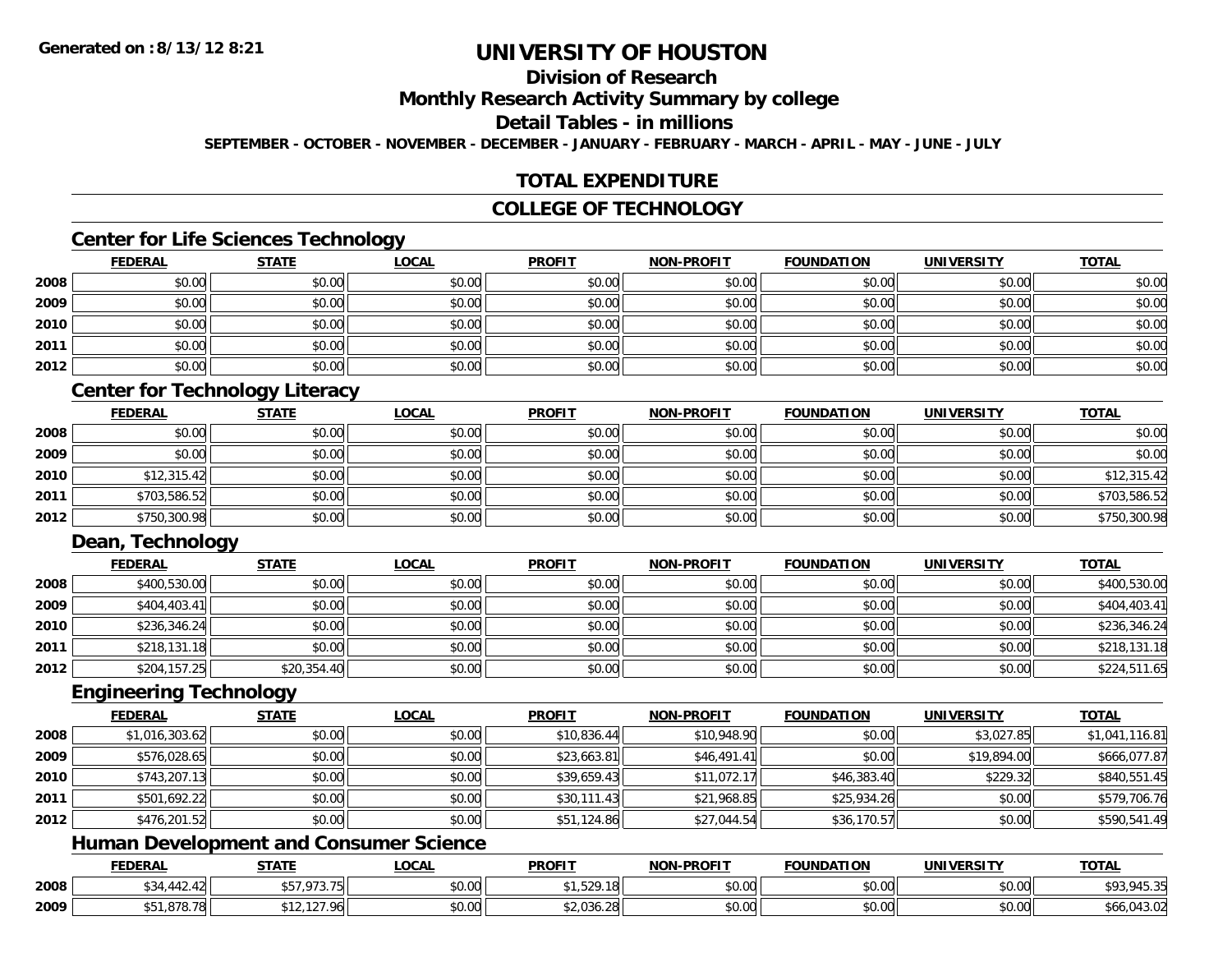# **Division of Research**

**Monthly Research Activity Summary by college**

**Detail Tables - in millions**

**SEPTEMBER - OCTOBER - NOVEMBER - DECEMBER - JANUARY - FEBRUARY - MARCH - APRIL - MAY - JUNE - JULY**

# **TOTAL EXPENDITURE**

### **COLLEGE OF TECHNOLOGY**

# **Human Development and Consumer Science**

|      | <b>FEDERAL</b> | <b>STATE</b>   | <b>_OCAL</b> | <b>PROFIT</b> | <b>NON-PROFIT</b> | <b>FOUNDATION</b> | <b>UNIVERSITY</b> | <b>TOTAL</b> |
|------|----------------|----------------|--------------|---------------|-------------------|-------------------|-------------------|--------------|
| 2010 | $*726121$      | 40.00<br>JU.UU | \$0.00       | \$36,150.91   | \$0.00            | \$0.00            | \$0.00            | 543,5        |
| 2011 | \$952.48       | ⊄∩ ∩∩<br>JU.UU | \$0.00       | \$6.269.59    | \$0.00            | mn n¢<br>JU.UU    | \$0.00            | ,222.07      |
| 2012 | \$241.00       |                | \$0.00       |               | \$0.00            | \$0.00            | \$0.00            |              |

<u> 1989 - Johann Stoff, deutscher Stoffen und der Stoffen und der Stoffen und der Stoffen und der Stoffen und de</u>

### **Information & Logistics Technology**

|      | <b>FEDERAL</b> | <b>STATE</b> | <b>LOCAL</b> | <b>PROFIT</b> | <b>NON-PROFIT</b> | <b>FOUNDATION</b> | <b>UNIVERSITY</b> | <b>TOTAL</b> |
|------|----------------|--------------|--------------|---------------|-------------------|-------------------|-------------------|--------------|
| 2008 | \$92,512.13    | \$4,112.61   | \$0.00       | \$0.00        | \$0.00            | \$0.00            | \$0.00            | \$96,624.74  |
| 2009 | \$160,841.58   | \$4,042.65   | \$0.00       | \$404.00      | \$13,504.46       | \$0.00            | \$0.00            | \$178,792.68 |
| 2010 | \$60,125.93    | \$0.00       | \$0.00       | \$0.00        | \$3,781.16        | \$0.00            | \$0.00            | \$63,907.09  |
| 2011 | \$49,463.75    | \$0.00       | \$0.00       | \$0.00        | \$5,096.70        | \$0.00            | \$0.00            | \$54,560.45  |
| 2012 | \$53,697.51    | (\$7,298.05) | \$0.00       | \$0.00        | \$0.00            | \$0.00            | \$0.00            | \$46,399.46  |

# **Texas Manufacturing Assistance Center**

|       | <b>FEDERAL</b> | <b>STATE</b> | <u>LOCAL</u> | <b>PROFIT</b> | <b>NON-PROFIT</b> | <b>FOUNDATION</b> | <b>UNIVERSITY</b> | <b>TOTAL</b>   |
|-------|----------------|--------------|--------------|---------------|-------------------|-------------------|-------------------|----------------|
| 2008  | \$0.00         | \$0.00       | \$0.00       | \$0.00        | \$0.00            | \$0.00            | \$0.00            | \$0.00         |
| 2009  | \$0.00         | \$0.00       | \$0.00       | \$0.00        | \$0.00            | \$0.00            | \$0.00            | \$0.00         |
| 2010  | \$0.00         | \$0.00       | \$0.00       | \$0.00        | \$0.00            | \$0.00            | \$0.00            | \$0.00         |
| 2011  | \$0.00         | \$0.00       | \$0.00       | \$0.00        | \$0.00            | \$0.00            | \$0.00            | \$0.00         |
| 2012  | \$0.00         | \$0.00       | \$0.00       | \$0.00        | \$0.00            | \$0.00            | \$0.00            | \$0.00         |
| Total | \$6,754,720.93 | \$86,798.79  | \$0.00       | \$199,219.19  | \$139,908.18      | \$108,488.23      | \$23,151.17       | \$7,312,286.49 |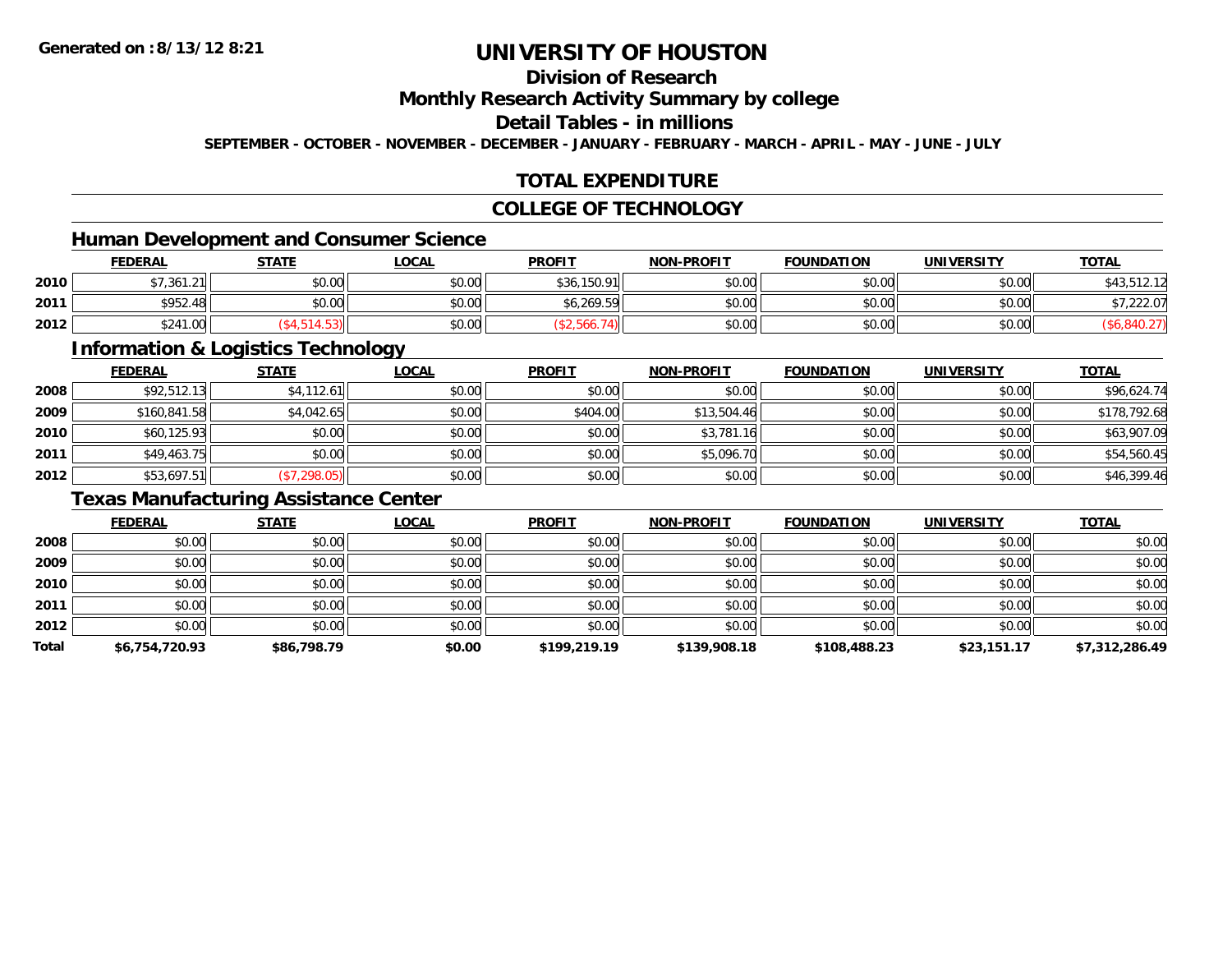# **Division of Research**

**Monthly Research Activity Summary by college**

**Detail Tables - in millions**

**SEPTEMBER - OCTOBER - NOVEMBER - DECEMBER - JANUARY - FEBRUARY - MARCH - APRIL - MAY - JUNE - JULY**

# **TOTAL EXPENDITURE**

# **CULLEN COLLEGE OF ENGINEERING**

# **Biomedical Engineering**

|      | <b>FEDERAL</b> | <b>STATE</b> | <b>LOCAL</b> | <b>PROFIT</b> | <b>NON-PROFIT</b> | <b>FOUNDATION</b> | <b>UNIVERSITY</b> | <u>TOTAL</u> |
|------|----------------|--------------|--------------|---------------|-------------------|-------------------|-------------------|--------------|
| 2008 | \$102,955.47   | \$0.00       | \$0.00       | \$0.00        | \$0.00            | \$121,302.83      | \$0.00            | \$224,258.30 |
| 2009 | \$357,467.79   | \$0.00       | \$0.00       | \$0.00        | \$30,621.81       | \$3,268.70        | \$0.00            | \$391,358.30 |
| 2010 | \$322,407.13   | \$0.00       | \$0.00       | \$0.00        | \$32,603.62       | (\$158.11         | \$0.00            | \$354,852.64 |
| 2011 | \$277,679.01   | \$0.00       | \$0.00       | \$0.00        | \$0.00            | \$0.00            | \$0.00            | \$277,679.01 |
| 2012 | \$411,195.00   | \$0.00       | \$0.00       | \$0.00        | \$0.00            | \$0.00            | \$0.00            | \$411,195.00 |

# **Center for Innovative Grouting Materials and Tech**

|      | <u>FEDERAL</u> | <b>STATE</b> | <u>LOCAL</u>  | <b>PROFIT</b> | <b>NON-PROFIT</b> | <b>FOUNDATION</b> | UNIVERSITY | <b>TOTAL</b> |
|------|----------------|--------------|---------------|---------------|-------------------|-------------------|------------|--------------|
| 2010 | \$0.00         | \$0.00       | 0.00<br>JU.UU | \$0.00        | \$0.00            | \$0.00            | \$0.00     | \$0.00       |
| 2011 | \$0.00         | \$0.00       | \$0.00        | \$0.00        | \$0.00            | \$0.00            | \$0.00     | \$0.00       |
| 2012 | \$0.00         | \$0.00       | \$0.00        | \$0.00        | \$0.00            | \$0.00            | \$0.00     | \$0.00       |

#### **Chemical Engineering**

|      | <b>FEDERAL</b> | <b>STATE</b>   | <b>LOCAL</b> | <b>PROFIT</b> | <b>NON-PROFIT</b> | <b>FOUNDATION</b> | <b>UNIVERSITY</b> | <b>TOTAL</b>   |
|------|----------------|----------------|--------------|---------------|-------------------|-------------------|-------------------|----------------|
| 2008 | \$1,878,137.59 | \$1,312,032.46 | \$406,574.09 | \$385,609.43  | \$66,986.49       | \$122,234.88      | \$0.00            | \$4,171,574.94 |
| 2009 | \$1,819,194.49 | \$6,289,441.82 | \$40,812.39  | \$658,569.43  | \$45,868.64       | \$136,215.36      | \$18,636.07       | \$9,008,738.20 |
| 2010 | \$3,660,665.48 | \$2,240,841.63 | \$14, 115.61 | \$294,906.30  | \$0.00            | \$91,731.94       | \$119,383.31      | \$6,421,644.27 |
| 2011 | \$4,553,744.64 | \$647,887.13   | \$6,838.80   | \$720,043.75  | \$0.00            | \$91,601.24       | \$125,157.83      | \$6,145,273.39 |
| 2012 | \$4,238,764.45 | \$202,269.67   | \$6,322.40   | \$794,512.23  | \$800.00          | \$133,158.27      | \$7,004.02        | \$5,382,831.04 |

### **Civil Engineering**

|      | <b>FEDERAL</b> | <b>STATE</b> | <b>LOCAL</b> | <b>PROFIT</b> | <b>NON-PROFIT</b> | <b>FOUNDATION</b> | <b>UNIVERSITY</b> | <b>TOTAL</b>   |
|------|----------------|--------------|--------------|---------------|-------------------|-------------------|-------------------|----------------|
| 2008 | \$1,500,346.78 | \$516,854.19 | \$41,326.96  | \$20,838.83   | \$62,836.75       | \$24,171.99       | \$0.00            | \$2,166,375.50 |
| 2009 | \$1,494,343.19 | \$443,039.97 | \$58,636.62  | \$696.26      | \$42,168.20       | \$88,327.94       | \$0.00            | \$2,127,212.18 |
| 2010 | \$1,136,377.68 | \$474,373.18 | \$66,736.85  | \$81,383.63   | \$39,252.72       | \$114,871.86      | \$741.78          | \$1,913,737.71 |
| 2011 | \$1,509,406.17 | \$434.416.13 | \$35,295.28  | \$202,481.23  | \$78,615.99       | \$41,316.07       | \$15,995.64       | \$2,317,526.51 |
| 2012 | \$2,459,035.78 | \$565,504.76 | \$53,401.96  | \$113,453.95  | \$54,498.03       | \$32,681.30       | (\$490.00)        | \$3,278,085.78 |

# **Composites Engineering and Applications Center**

|      | <b>FEDERAL</b> | <b>STATE</b> | <u>LOCAL</u> | <b>PROFIT</b> | <b>NON-PROFIT</b> | <b>FOUNDATION</b> | <b>UNIVERSITY</b> | <b>TOTAL</b> |
|------|----------------|--------------|--------------|---------------|-------------------|-------------------|-------------------|--------------|
| 2008 | \$0.00         | \$0.00       | \$0.00       | \$0.00        | \$0.00            | \$0.00            | \$0.00            | \$0.00       |
| 2010 | \$0.00         | \$0.00       | \$0.00       | \$0.00        | \$0.00            | \$0.00            | \$0.00            | \$0.00       |
| 2011 | \$0.00         | \$0.00       | \$0.00       | \$0.00        | \$0.00            | \$0.00            | \$0.00            | \$0.00       |
| 2012 | \$0.00         | \$0.00       | \$0.00       | \$0.00        | \$0.00            | \$0.00            | \$0.00            | \$0.00       |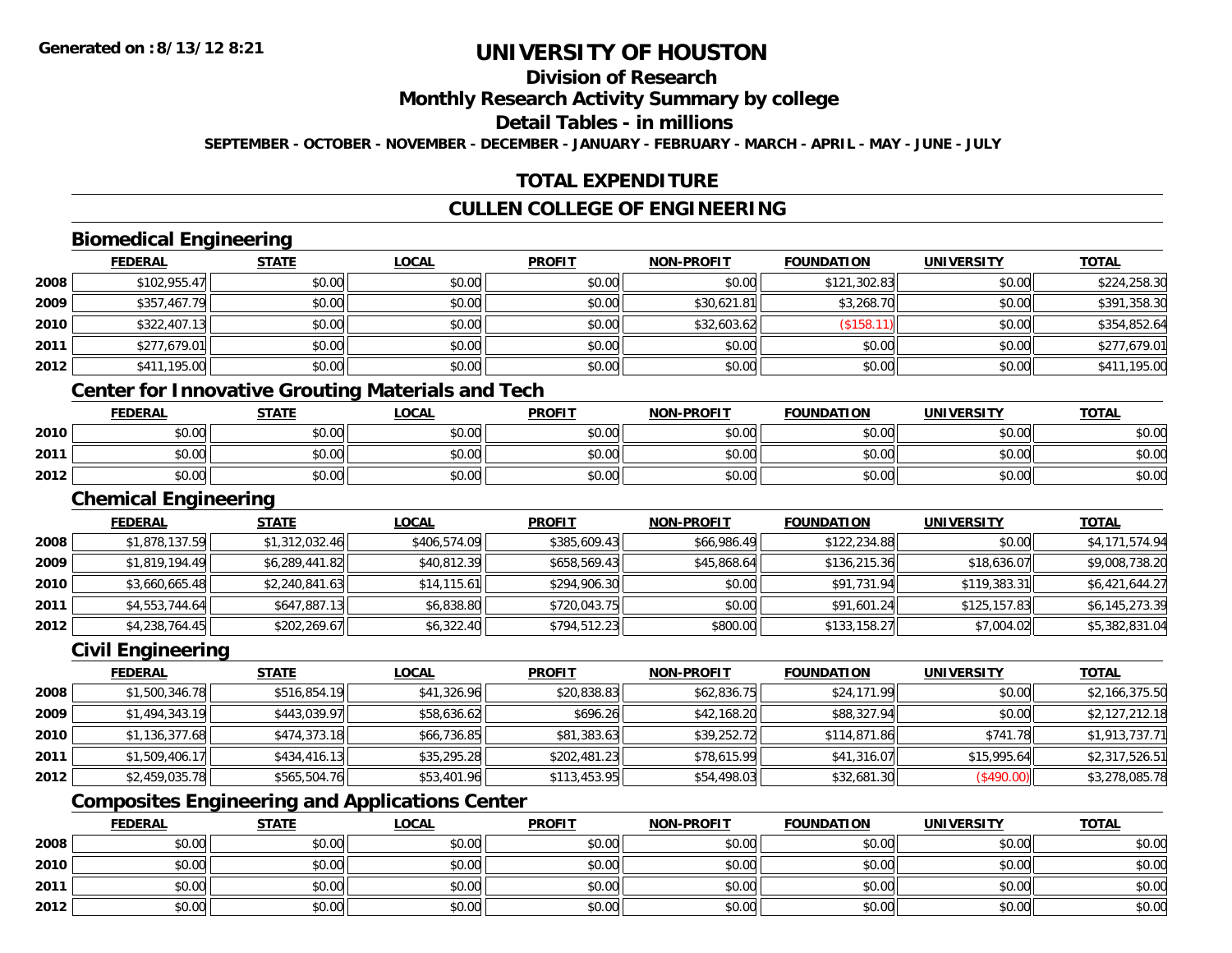# **Division of Research**

**Monthly Research Activity Summary by college**

**Detail Tables - in millions**

**SEPTEMBER - OCTOBER - NOVEMBER - DECEMBER - JANUARY - FEBRUARY - MARCH - APRIL - MAY - JUNE - JULY**

### **TOTAL EXPENDITURE**

# **CULLEN COLLEGE OF ENGINEERING**

# **Dean, Engineering**

|      | <b>FEDERAL</b> | <b>STATE</b> | <b>LOCAL</b> | <b>PROFIT</b> | <b>NON-PROFIT</b> | <b>FOUNDATION</b> | <b>UNIVERSITY</b> | <b>TOTAL</b> |
|------|----------------|--------------|--------------|---------------|-------------------|-------------------|-------------------|--------------|
| 2008 | \$6,261.08     | \$22,776.41  | \$0.00       | \$0.00        | \$0.00            | \$3,805.90        | \$0.00            | \$32,843.39  |
| 2009 | \$44,029.94    | (\$48.96)    | \$0.00       | \$0.00        | \$0.00            | \$0.00            | \$0.00            | \$43,980.98  |
| 2010 | \$109,455.61   | \$0.00       | \$0.00       | \$0.00        | \$0.00            | \$0.00            | \$0.00            | \$109,455.61 |
| 2011 | \$143,280.77   | \$0.00       | \$0.00       | \$0.00        | \$0.00            | \$0.00            | \$0.00            | \$143,280.77 |
| 2012 | \$178,264.85   | \$0.00       | \$0.00       | \$0.00        | \$0.00            | \$0.00            | \$0.00            | \$178,264.85 |

# **Electrical & Computer Engineering**

|      | <b>FEDERAL</b> | <u>STATE</u> | <b>LOCAL</b> | <b>PROFIT</b> | <b>NON-PROFIT</b> | <b>FOUNDATION</b> | <b>UNIVERSITY</b> | <b>TOTAL</b>   |
|------|----------------|--------------|--------------|---------------|-------------------|-------------------|-------------------|----------------|
| 2008 | \$2,498,876.72 | \$468,654.32 | \$0.00       | \$133,736.86  | \$94,094.48       | (\$12.12)         | \$7,064.99        | \$3,202,415.25 |
| 2009 | \$2,578,879.30 | \$236,326.64 | \$0.00       | \$358,971.41  | \$295,602.10      | \$0.00            | \$66.236.25       | \$3,536,015.70 |
| 2010 | \$2,775,831.32 | \$322,055.08 | \$0.00       | \$500,916.86  | \$272.866.35      | \$0.00            | \$465.12          | \$3,872,134.73 |
| 2011 | \$4,139,657.21 | \$141,472.19 | \$0.00       | \$197,366.46  | \$76,976.09       | \$32,020.45       | \$8,999.79        | \$4,596,492.19 |
| 2012 | \$4,329,880.42 | \$83,819.76  | \$0.00       | \$523,326.84  | (\$24,109.55)     | \$17,355.07       | \$0.21            | \$4,930,272.75 |

# **Industrial Engineering**

|      | <b>FEDERAL</b> | <u>STATE</u> | <u>LOCAL</u> | <b>PROFIT</b> | <b>NON-PROFIT</b> | <b>FOUNDATION</b> | <b>UNIVERSITY</b> | <b>TOTAL</b> |
|------|----------------|--------------|--------------|---------------|-------------------|-------------------|-------------------|--------------|
| 2008 | \$80,657.50    | \$0.00       | \$4,373.30   | \$0.00        | \$0.00            | \$0.00            | \$0.00            | \$85,030.80  |
| 2009 | \$168,875.96   | \$10,786.36  | \$0.00       | \$2,158.44    | \$0.00            | \$0.00            | \$0.00            | \$181,820.76 |
| 2010 | \$177,583.00   | \$24,716.34  | \$0.00       | \$0.00        | \$0.00            | \$0.00            | \$0.00            | \$202,299.34 |
| 2011 | \$234,530.12   | \$35,296.15  | \$92,364.55  | \$0.00        | \$0.00            | \$0.00            | \$0.00            | \$362,190.82 |
| 2012 | \$182,433.08   | \$2,900.00   | \$53,812.33  | ( \$168.40    | \$0.00            | \$0.00            | \$0.00            | \$238,977.01 |

#### **Mechanical Engineering**

|      | <b>FEDERAL</b> | <b>STATE</b> | <b>LOCAL</b> | <b>PROFIT</b> | <b>NON-PROFIT</b> | <b>FOUNDATION</b> | <b>UNIVERSITY</b> | <b>TOTAL</b>   |
|------|----------------|--------------|--------------|---------------|-------------------|-------------------|-------------------|----------------|
| 2008 | \$1,183,241.74 | \$53,480.77  | \$0.00       | \$284,389.08  | \$28,689.68       | \$0.00            | \$2,947.34        | \$1,552,748.61 |
| 2009 | \$1,413,892.23 | \$69,250.33  | \$0.00       | \$345,762.09  | \$108,808.67      | \$0.00            | \$40,271.87       | \$1,977,985.19 |
| 2010 | \$2,454,555.89 | \$256,619.72 | \$0.00       | \$318,758.30  | \$194,690.74      | \$0.00            | \$23,108.57       | \$3,247,733.21 |
| 2011 | \$3,550,812.80 | \$722,969.29 | \$0.00       | \$586,921.56  | \$120,428.98      | \$117,101.78      | (\$77.37)         | \$5,098,157.04 |
| 2012 | \$2,901,231.22 | \$442,999.33 | \$0.00       | \$424,666.77  | \$68,044.00       | \$155,929.46      | \$0.00            | \$3,992,870.77 |

# **National Wind Energy Center**

|      | <b>FEBER!</b><br>LI\ <i>r</i> | <b>STATI</b>  | <b>OCA</b><br>-UUAL | <b>DDOEIT</b><br>ו חשו | <b>DDOEL1</b><br><b>ארות</b> | <b>DATION</b>            | UNIVERSITY             | <b>TATI</b>               |
|------|-------------------------------|---------------|---------------------|------------------------|------------------------------|--------------------------|------------------------|---------------------------|
| 2010 | ልስ ስስ<br>DU.UU                | $\sim$<br>ט.ט | $\sim$ 00<br>DU.UU  | $\sim$ $\sim$<br>JU.UU | $\sim$ $\sim$<br>vv.vv       | \$0.00                   | $\sim$ $\sim$<br>JU.UU | ሐሴ ሰሰ<br>JU.UU            |
| 2011 | ልስ ስስ<br>DU.UU                | 0 t<br>ט.ט    | 0.00<br>vu.uu       | $\cdots$<br>vv.vv      | 0.00<br>JU.UU                | $n \cap \Omega$<br>JU.UU | 0.001<br><b>JU.UU</b>  | $\sim$ 00<br><b>JU.UU</b> |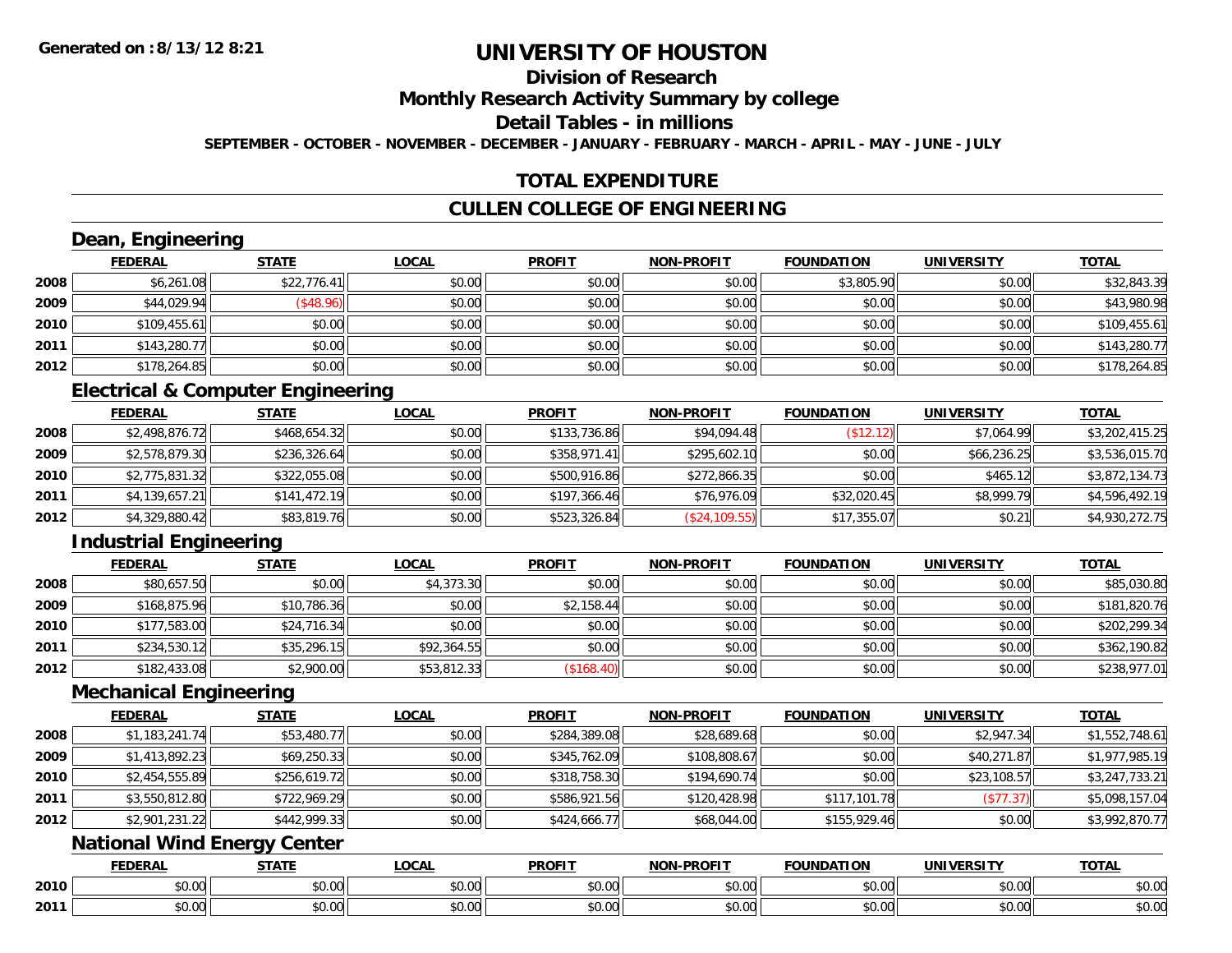# **Division of Research**

### **Monthly Research Activity Summary by college**

#### **Detail Tables - in millions**

**SEPTEMBER - OCTOBER - NOVEMBER - DECEMBER - JANUARY - FEBRUARY - MARCH - APRIL - MAY - JUNE - JULY**

# **TOTAL EXPENDITURE**

### **CULLEN COLLEGE OF ENGINEERING**

### **National Wind Energy Center**

|              | <b>FEDERAL</b>                            | --<br><b>STATE</b> | <b>LOCAL</b> | <b>PROFIT</b>  | <b>NON-PROFIT</b> | <b>FOUNDATION</b> | <b>UNIVERSITY</b> | <b>TOTAL</b>    |
|--------------|-------------------------------------------|--------------------|--------------|----------------|-------------------|-------------------|-------------------|-----------------|
| 2012         | \$0.00                                    | \$0.00             | \$0.00       | \$0.00         | \$0.00            | \$0.00            | \$0.00            | \$0.00          |
|              | <b>SW Public Safety Technology Center</b> |                    |              |                |                   |                   |                   |                 |
|              | <b>FEDERAL</b>                            | <b>STATE</b>       | <b>LOCAL</b> | <b>PROFIT</b>  | <b>NON-PROFIT</b> | <b>FOUNDATION</b> | <b>UNIVERSITY</b> | <b>TOTAL</b>    |
| 2008         | \$0.00                                    | \$0.00             | \$0.00       | \$0.00         | \$0.00            | \$0.00            | \$0.00            | \$0.00          |
| 2009         | \$0.00                                    | \$0.00             | \$0.00       | \$0.00         | \$0.00            | \$0.00            | \$0.00            | \$0.00          |
| 2010         | \$0.00                                    | \$0.00             | \$0.00       | \$0.00         | \$0.00            | \$0.00            | \$0.00            | \$0.00          |
| <b>Total</b> | \$54,873,951.43                           | \$16,020,734.65    | \$880,611.14 | \$6,949,301.31 | \$1,690,343.79    | \$1,326,924.81    | \$435,445.42      | \$82,177,312.54 |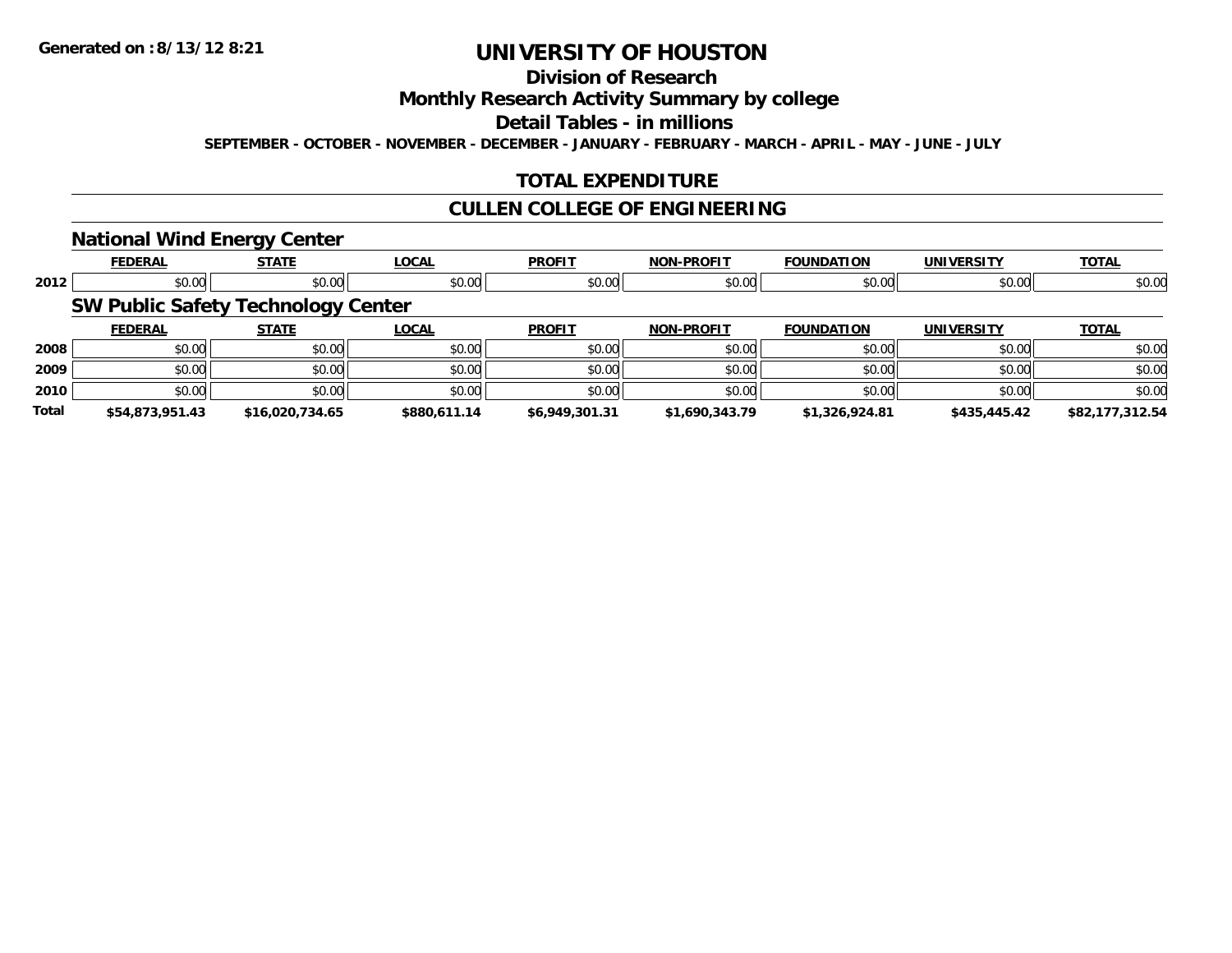# **Division of Research**

**Monthly Research Activity Summary by college**

### **Detail Tables - in millions**

**SEPTEMBER - OCTOBER - NOVEMBER - DECEMBER - JANUARY - FEBRUARY - MARCH - APRIL - MAY - JUNE - JULY**

# **TOTAL EXPENDITURE**

#### **DIVISION OF RESEARCH**

# **Center for Advanced Materials**

|      | <b>FEDERAL</b> | <b>STATE</b> | <b>LOCAL</b> | <b>PROFIT</b> | <b>NON-PROFIT</b> | <b>FOUNDATION</b> | <b>UNIVERSITY</b> | <u>TOTAL</u> |
|------|----------------|--------------|--------------|---------------|-------------------|-------------------|-------------------|--------------|
| 2008 | \$46,309.00    | \$0.00       | \$0.00       | \$0.00        | \$0.00            | \$0.00            | \$0.00            | \$46,309.00  |
| 2009 | \$39,521.12    | \$0.00       | \$0.00       | \$4,935.22    | \$0.00            | \$0.00            | \$0.00            | \$44,456.34  |
| 2010 | \$112.61       | \$40,459.78  | \$0.00       | \$1,454.10    | \$0.00            | \$0.00            | \$0.00            | \$42,026.48  |
| 2011 | \$42,247.90    | \$25,146.09  | \$0.00       | \$8,418.81    | \$0.00            | \$0.00            | \$0.00            | \$75,812.80  |
| 2012 | \$14,331.73    | \$0.00       | \$0.00       | \$0.00        | \$0.00            | \$0.00            | \$0.00            | \$14,331.73  |

# **Center for Biomedical & Environmental Genomics**

|      | <b>FEDERAL</b> | <b>STATE</b> | <b>LOCAL</b> | <b>PROFIT</b> | <b>NON-PROFIT</b> | <b>FOUNDATION</b> | <b>UNIVERSITY</b> | <b>TOTAL</b> |
|------|----------------|--------------|--------------|---------------|-------------------|-------------------|-------------------|--------------|
| 2008 | \$0.00         | \$0.00       | \$0.00       | \$0.00        | \$0.00            | \$0.00            | \$0.00            | \$0.00       |
| 2009 | \$0.00         | \$0.00       | \$0.00       | \$0.00        | \$0.00            | \$0.00            | \$0.00            | \$0.00       |
| 2010 | \$0.00         | \$0.00       | \$0.00       | \$0.00        | \$0.00            | \$0.00            | \$0.00            | \$0.00       |
| 2011 | \$0.00         | \$0.00       | \$0.00       | \$0.00        | \$0.00            | \$0.00            | \$0.00            | \$0.00       |
| 2012 | \$0.00         | \$0.00       | \$0.00       | \$0.00        | \$0.00            | \$0.00            | \$0.00            | \$0.00       |

# **Center for Industrial Partnerships**

|      | <b>FEDERAL</b> | <b>STATE</b> | <b>LOCAL</b> | <b>PROFIT</b> | <b>NON-PROFIT</b> | <b>FOUNDATION</b> | <b>UNIVERSITY</b> | <b>TOTAL</b> |
|------|----------------|--------------|--------------|---------------|-------------------|-------------------|-------------------|--------------|
| 2008 | \$883.33       | \$0.00       | \$0.00       | \$10,981.89   | \$0.00            | \$0.00            | \$0.00            | \$11,865.22  |
| 2009 | \$90,155.37    | \$0.00       | \$0.00       | \$25,608.11   | \$0.00            | \$0.00            | \$0.00            | \$115,763.48 |
| 2010 | \$205,924.59   | \$0.00       | \$0.00       | \$4,832.08    | \$0.00            | \$0.00            | \$0.00            | \$210,756.67 |
| 2011 | \$225,890.67   | \$0.00       | \$0.00       | \$57,224.97   | \$0.00            | \$0.00            | \$0.00            | \$283,115.64 |
| 2012 | \$64,686.16    | \$0.00       | \$0.00       | \$24,860.65   | \$0.00            | \$0.00            | \$0.00            | \$89,546.81  |

# **Center for Neuromotor & Biomechanics Research**

|      | <u>FEDERAL</u> | <b>STATE</b> | <b>LOCAL</b> | <b>PROFIT</b> | <b>NON-PROFIT</b> | <b>FOUNDATION</b> | <b>UNIVERSITY</b> | <b>TOTAL</b> |
|------|----------------|--------------|--------------|---------------|-------------------|-------------------|-------------------|--------------|
| 2008 | \$0.00         | \$0.00       | \$0.00       | \$0.00        | \$0.00            | \$0.00            | \$0.00            | \$0.00       |
| 2009 | \$0.00         | \$0.00       | \$0.00       | \$0.00        | \$0.00            | \$0.00            | \$0.00            | \$0.00       |
| 2010 | \$0.00         | \$0.00       | \$0.00       | \$0.00        | \$0.00            | \$0.00            | \$0.00            | \$0.00       |
| 2011 | \$0.00         | \$0.00       | \$0.00       | \$0.00        | \$0.00            | \$0.00            | \$0.00            | \$0.00       |
| 2012 | \$0.00         | \$0.00       | \$0.00       | \$0.00        | \$0.00            | \$0.00            | \$0.00            | \$0.00       |

# **Division of Research**

|      | <b>FEDERAL</b>                        | <b>CTATI</b><br>- 31 A . | <b>OCAL</b>               | <b>PROFIT</b> | $-DD$ $\cap$<br><b>NIONI</b> | <b>FOUNDATION</b> | UNIVERSITY                | <b>TOTAL</b>                 |
|------|---------------------------------------|--------------------------|---------------------------|---------------|------------------------------|-------------------|---------------------------|------------------------------|
| 2009 | 000<br>٠.<br>12.000                   | \$0.00                   | $\sim$<br>$\sim$<br>vv.vv | 0000<br>DU.UG | 0.00<br>DU.UU                | \$0.00            | $\sim$ 00<br><b>JU.UU</b> | 0 <sup>0</sup><br>າ I ∠,o∪ບ. |
| 2010 | $\sim$ $\sim$ $\sim$<br>$\sim$ $\sim$ | \$0.00                   | $\sim$<br>PU.UU           | 0000<br>DU.UG | 0.00<br><b>DU.UU</b>         | \$0.00            | $\sim$ 00<br><b>JU.UU</b> |                              |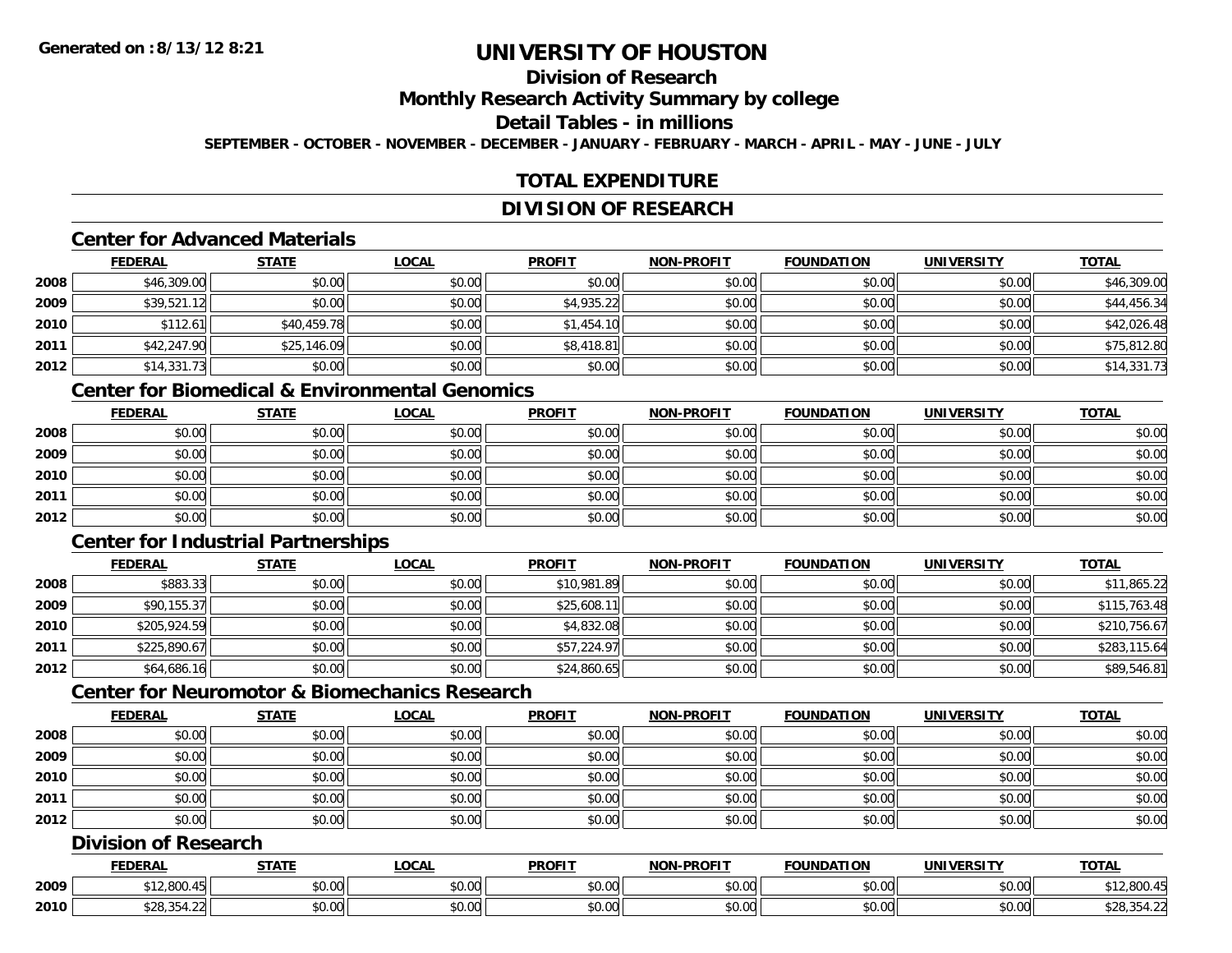# **Division of Research**

**Monthly Research Activity Summary by college**

**Detail Tables - in millions**

**SEPTEMBER - OCTOBER - NOVEMBER - DECEMBER - JANUARY - FEBRUARY - MARCH - APRIL - MAY - JUNE - JULY**

### **TOTAL EXPENDITURE**

### **DIVISION OF RESEARCH**

|      | <b>Division of Research</b>           |              |              |               |                   |                   |                   |              |
|------|---------------------------------------|--------------|--------------|---------------|-------------------|-------------------|-------------------|--------------|
|      | <b>FEDERAL</b>                        | <b>STATE</b> | <b>LOCAL</b> | <b>PROFIT</b> | <b>NON-PROFIT</b> | <b>FOUNDATION</b> | <b>UNIVERSITY</b> | <b>TOTAL</b> |
| 2011 | (\$2,152.43)                          | \$137,199.74 | \$0.00       | \$0.00        | \$0.00            | \$0.00            | \$0.00            | \$135,047.31 |
| 2012 | (\$0.00)                              | \$643,718.16 | \$0.00       | \$0.00        | \$0.00            | \$0.00            | \$0.00            | \$643,718.16 |
|      | <b>Institute for Molecular Design</b> |              |              |               |                   |                   |                   |              |
|      | <b>FEDERAL</b>                        | <b>STATE</b> | <b>LOCAL</b> | <b>PROFIT</b> | <b>NON-PROFIT</b> | <b>FOUNDATION</b> | <b>UNIVERSITY</b> | <b>TOTAL</b> |
| 2011 | \$0.00                                | \$0.00       | \$0.00       | \$0.00        | \$0.00            | \$0.00            | \$0.00            | \$0.00       |
| 2012 | \$0.00                                | \$0.00       | \$0.00       | \$0.00        | \$0.00            | \$0.00            | \$0.00            | \$0.00       |
|      | <b>Institute for Nanoenergy</b>       |              |              |               |                   |                   |                   |              |
|      | <b>FEDERAL</b>                        | <b>STATE</b> | <b>LOCAL</b> | <b>PROFIT</b> | <b>NON-PROFIT</b> | <b>FOUNDATION</b> | <b>UNIVERSITY</b> | <b>TOTAL</b> |
| 2009 | \$0.00                                | \$0.00       | \$0.00       | \$0.00        | \$0.00            | \$0.00            | \$0.00            | \$0.00       |
| 2010 | \$0.00                                | \$0.00       | \$0.00       | \$0.00        | \$0.00            | \$0.00            | \$0.00            | \$0.00       |
| 2011 | \$0.00                                | \$0.00       | \$0.00       | \$0.00        | \$0.00            | \$0.00            | \$0.00            | \$0.00       |
| 2012 | \$0.00                                | \$0.00       | \$0.00       | \$0.00        | \$0.00            | \$0.00            | \$0.00            | \$0.00       |
|      | <b>Office of Contracts and Grants</b> |              |              |               |                   |                   |                   |              |
|      | <b>FEDERAL</b>                        | <b>STATE</b> | <b>LOCAL</b> | <b>PROFIT</b> | <b>NON-PROFIT</b> | <b>FOUNDATION</b> | <b>UNIVERSITY</b> | <b>TOTAL</b> |
| 2008 | \$0.00                                | \$0.00       | \$0.00       | \$0.00        | \$0.00            | \$0.00            | \$0.00            | \$0.00       |
| 2009 | \$0.00                                | \$0.00       | \$0.00       | \$0.00        | \$0.00            | \$0.00            | \$0.00            | \$0.00       |
| 2010 | \$0.00                                | \$0.00       | \$0.00       | \$0.00        | \$0.00            | \$0.00            | \$0.00            | \$0.00       |
| 2011 | \$702.69                              | \$0.00       | \$0.00       | \$0.00        | \$0.00            | \$0.00            | \$0.00            | \$702.69     |
| 2012 | \$0.00                                | \$0.00       | \$0.00       | \$0.00        | \$0.00            | \$0.00            | \$0.00            | \$0.00       |
|      | <b>Research Financial Services</b>    |              |              |               |                   |                   |                   |              |
|      | <b>FEDERAL</b>                        | <b>STATE</b> | <b>LOCAL</b> | <b>PROFIT</b> | <b>NON-PROFIT</b> | <b>FOUNDATION</b> | <b>UNIVERSITY</b> | <b>TOTAL</b> |
| 2008 | \$0.00                                | \$0.00       | \$0.00       | \$0.00        | \$0.00            | \$0.00            | \$0.00            | \$0.00       |
| 2009 | \$0.00                                | \$0.00       | \$0.00       | \$0.00        | \$0.00            | \$0.00            | \$0.00            | \$0.00       |
| 2010 | \$0.00                                | \$0.00       | \$0.00       | \$0.00        | \$0.00            | \$0.00            | \$0.00            | \$0.00       |
| 2011 | \$0.00                                | \$0.00       | \$0.00       | \$0.00        | \$0.00            | \$0.00            | \$0.00            | \$0.00       |
| 2012 | \$0.00                                | \$0.00       | \$0.00       | \$0.00        | \$0.00            | \$0.00            | \$0.00            | \$0.00       |
|      | <b>Research Information Center</b>    |              |              |               |                   |                   |                   |              |
|      | <b>FEDERAL</b>                        | <b>STATE</b> | <b>LOCAL</b> | <b>PROFIT</b> | <b>NON-PROFIT</b> | <b>FOUNDATION</b> | <b>UNIVERSITY</b> | <b>TOTAL</b> |
| 2008 | \$0.00                                | \$0.00       | \$0.00       | \$0.00        | \$0.00            | \$0.00            | \$0.00            | \$0.00       |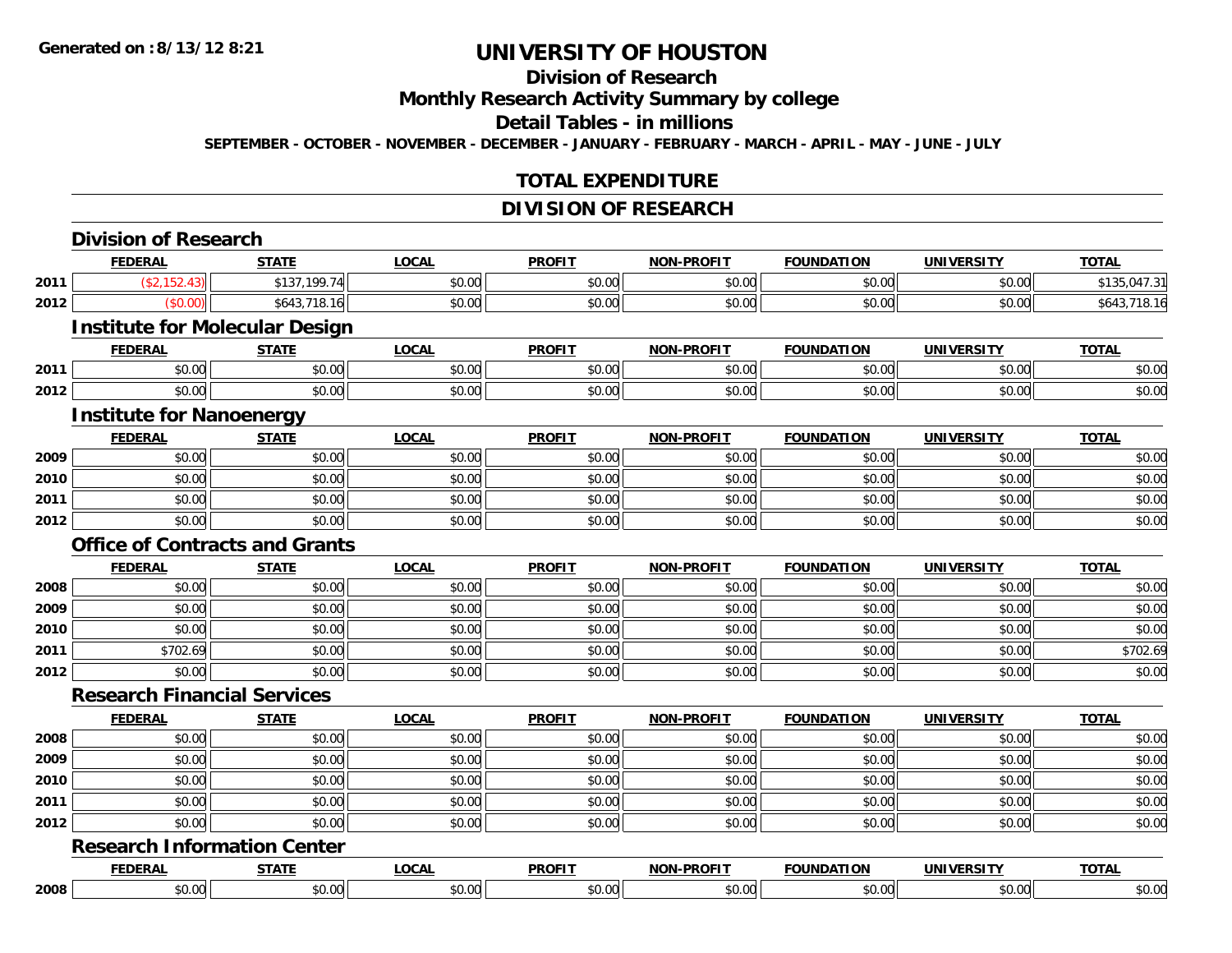# **Division of Research**

**Monthly Research Activity Summary by college**

**Detail Tables - in millions**

**SEPTEMBER - OCTOBER - NOVEMBER - DECEMBER - JANUARY - FEBRUARY - MARCH - APRIL - MAY - JUNE - JULY**

### **TOTAL EXPENDITURE**

# **DIVISION OF RESEARCH**

|      | <b>TcSAM</b>                             |                |              |               |                   |                   |                   |                 |
|------|------------------------------------------|----------------|--------------|---------------|-------------------|-------------------|-------------------|-----------------|
|      | <b>FEDERAL</b>                           | <b>STATE</b>   | <b>LOCAL</b> | <b>PROFIT</b> | <b>NON-PROFIT</b> | <b>FOUNDATION</b> | <b>UNIVERSITY</b> | <b>TOTAL</b>    |
| 2008 | \$0.00                                   | \$0.00         | \$0.00       | \$0.00        | \$0.00            | \$0.00            | \$0.00            | \$0.00          |
| 2009 | \$0.00                                   | \$0.00         | \$0.00       | \$0.00        | \$0.00            | \$0.00            | \$0.00            | \$0.00          |
| 2010 | \$0.00                                   | \$0.00         | \$0.00       | \$0.00        | \$0.00            | \$0.00            | \$0.00            | \$0.00          |
| 2011 | \$0.00                                   | \$0.00         | \$0.00       | \$0.00        | \$0.00            | \$0.00            | \$0.00            | \$0.00          |
| 2012 | \$0.00                                   | \$0.00         | \$0.00       | \$0.00        | \$0.00            | \$0.00            | \$0.00            | \$0.00          |
|      | <b>TcSUH</b>                             |                |              |               |                   |                   |                   |                 |
|      | <b>FEDERAL</b>                           | <b>STATE</b>   | <b>LOCAL</b> | <b>PROFIT</b> | <b>NON-PROFIT</b> | <b>FOUNDATION</b> | <b>UNIVERSITY</b> | <b>TOTAL</b>    |
| 2008 | \$110,409.10                             | \$0.00         | \$0.00       | (\$554.47)    | \$0.00            | \$85,739.92       | \$0.00            | \$195,594.55    |
| 2009 | \$84,107.03                              | \$0.00         | \$0.00       | \$26,114.10   | \$35,773.32       | \$1,957.79        | \$0.00            | \$147,952.24    |
| 2010 | \$65,660.57                              | \$0.00         | \$0.00       | \$73,782.03   | \$0.00            | \$0.00            | \$0.00            | \$139,442.60    |
| 2011 | \$37,882.42                              | \$22,175.51    | \$0.00       | \$76,450.96   | \$0.00            | \$0.00            | \$0.00            | \$136,508.90    |
| 2012 | \$82,421.94                              | \$63,968.26    | \$0.00       | \$56,993.47   | \$0.00            | \$0.00            | \$0.00            | \$203,383.67    |
|      | <b>Texas Learning/Computation Center</b> |                |              |               |                   |                   |                   |                 |
|      | <b>FEDERAL</b>                           | <b>STATE</b>   | <b>LOCAL</b> | <b>PROFIT</b> | <b>NON-PROFIT</b> | <b>FOUNDATION</b> | <b>UNIVERSITY</b> | <b>TOTAL</b>    |
| 2008 | \$0.00                                   | \$0.00         | \$0.00       | \$0.00        | \$0.00            | \$0.00            | \$0.00            | \$0.00          |
| 2009 | \$0.00                                   | \$0.00         | \$0.00       | \$0.00        | \$0.00            | \$0.00            | \$0.00            | \$0.00          |
| 2010 | \$0.00                                   | \$0.00         | \$0.00       | \$0.00        | \$0.00            | \$0.00            | \$0.00            | \$0.00          |
| 2011 | \$25,532.47                              | \$0.00         | \$0.00       | \$0.00        | \$0.00            | \$0.00            | \$0.00            | \$25,532.47     |
| 2012 | \$38,699.41                              | \$0.00         | \$0.00       | \$0.00        | \$0.00            | \$0.00            | \$0.00            | \$38,699.41     |
|      | <b>Texas Obesity Research Center</b>     |                |              |               |                   |                   |                   |                 |
|      | <b>FEDERAL</b>                           | <b>STATE</b>   | <b>LOCAL</b> | <b>PROFIT</b> | <b>NON-PROFIT</b> | <b>FOUNDATION</b> | <b>UNIVERSITY</b> | <b>TOTAL</b>    |
| 2010 | \$0.00                                   | \$0.00         | \$0.00       | \$0.00        | \$0.00            | \$0.00            | \$0.00            | \$0.00          |
| 2011 | \$0.00                                   | \$0.00         | \$0.00       | \$0.00        | \$0.00            | \$0.00            | \$0.00            | \$0.00          |
| 2012 | \$0.00                                   | \$0.00         | \$0.00       | \$0.00        | \$0.00            | \$0.00            | \$0.00            | \$0.00          |
|      | <b>TIMES</b>                             |                |              |               |                   |                   |                   |                 |
|      | <b>FEDERAL</b>                           | <b>STATE</b>   | <b>LOCAL</b> | <b>PROFIT</b> | <b>NON-PROFIT</b> | <b>FOUNDATION</b> | <b>UNIVERSITY</b> | <b>TOTAL</b>    |
| 2008 | \$10,601,890.56                          | \$5,739,255.95 | \$0.00       | \$0.00        | (\$21,421.02)     | \$0.00            | \$12,276.56       | \$16,332,002.05 |
| 2009 | \$5,902,462.30                           | \$3,024,101.95 | \$0.00       | \$0.00        | \$0.00            | \$0.00            | \$42,793.09       | \$8,969,357.34  |
| 2010 | \$6,274,733.06                           | \$1,748,464.84 | \$0.00       | \$0.00        | \$0.00            | \$0.00            | (\$530.24)        | \$8,022,667.65  |
| 2011 | \$5,391,688.92                           | \$452,266.94   | \$0.00       | \$0.00        | \$0.00            | \$0.00            | \$0.00            | \$5,843,955.86  |

\$5,391,688.92 \$452,266.94 \$0.00 \$0.00 \$0.00 \$0.00 \$0.00 \$5,843,955.86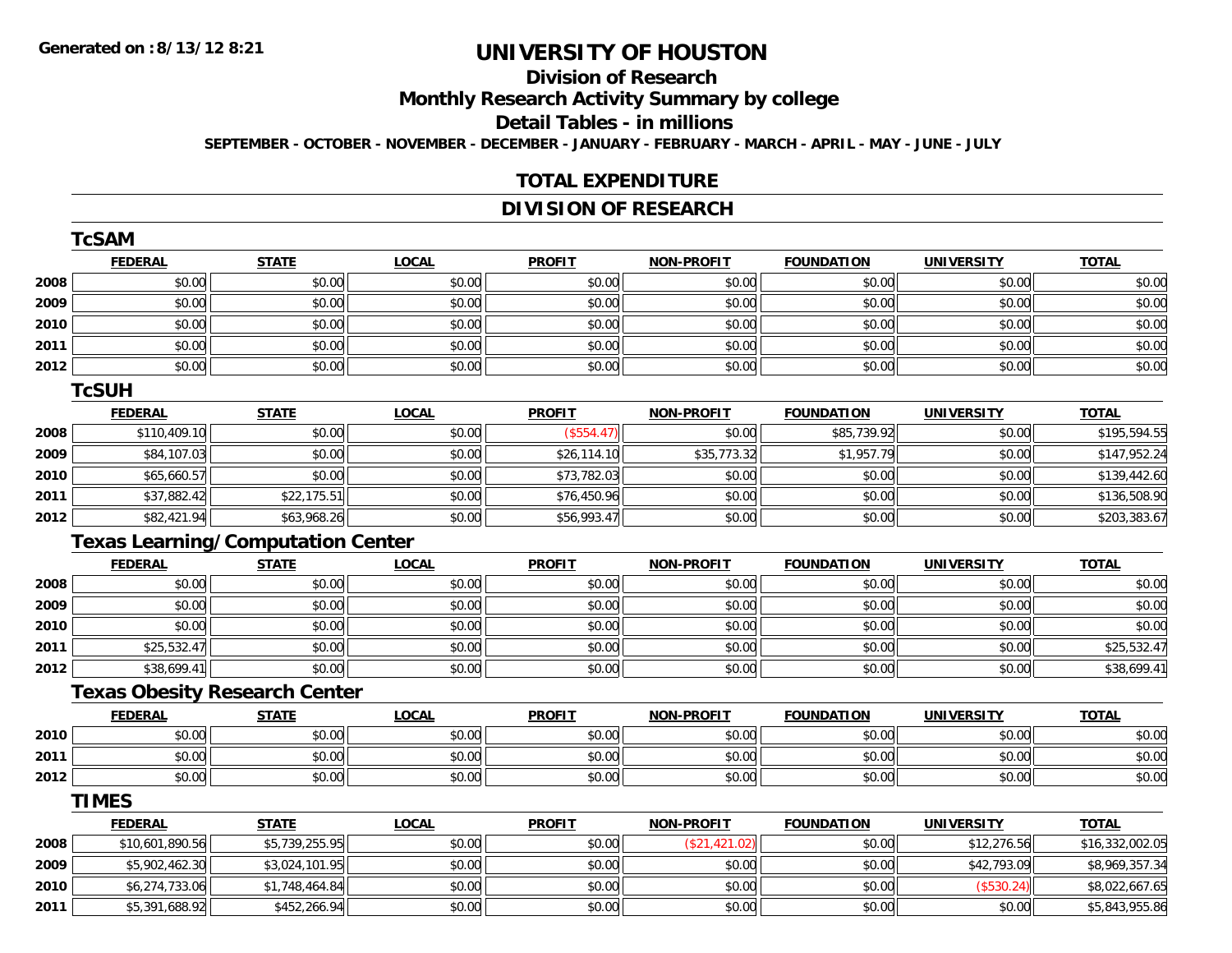**Division of Research**

**Monthly Research Activity Summary by college**

**Detail Tables - in millions**

**SEPTEMBER - OCTOBER - NOVEMBER - DECEMBER - JANUARY - FEBRUARY - MARCH - APRIL - MAY - JUNE - JULY**

#### **TOTAL EXPENDITURE**

# **DIVISION OF RESEARCH**

|              | <b>TIMES</b>    |                 |              |               |                   |                   |                   |                 |  |  |  |  |
|--------------|-----------------|-----------------|--------------|---------------|-------------------|-------------------|-------------------|-----------------|--|--|--|--|
|              | <b>FEDERAL</b>  | <u>STATE</u>    | <u>LOCAL</u> | <b>PROFIT</b> | <b>NON-PROFIT</b> | <b>FOUNDATION</b> | <b>UNIVERSITY</b> | <b>TOTAL</b>    |  |  |  |  |
| 2012         | \$6,337,853.26  |                 | \$0.00       | \$0.00        |                   | \$0.00            | \$0.00            | \$6,335,702.87  |  |  |  |  |
| <b>Total</b> | \$35,723,108.42 | \$11,894,721.79 | \$0.00       | \$371.101.92  | \$14,237.34       | \$87,697.71       | \$54,539.41       | \$48,145,406.58 |  |  |  |  |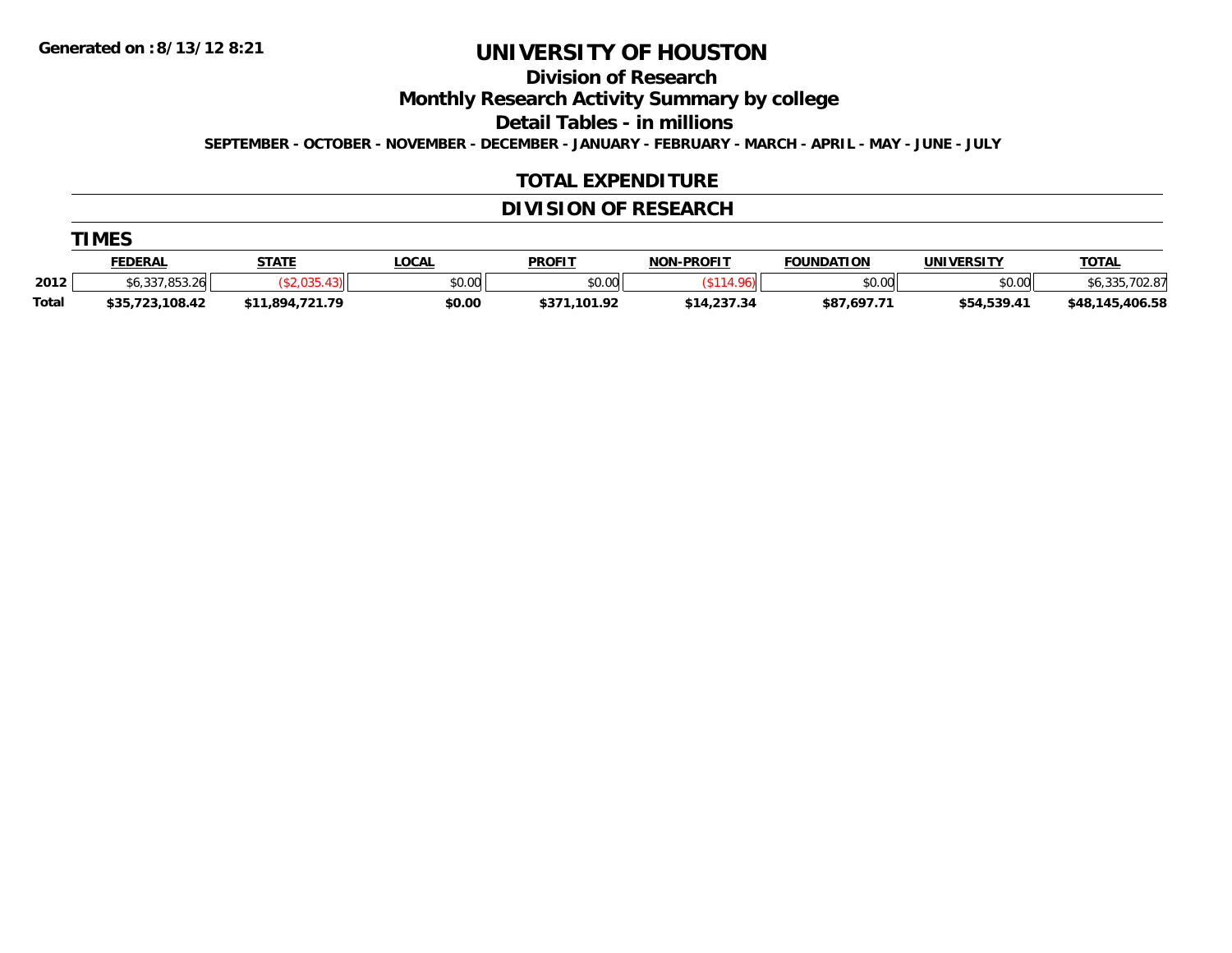# **Division of Research**

### **Monthly Research Activity Summary by college**

**Detail Tables - in millions**

**SEPTEMBER - OCTOBER - NOVEMBER - DECEMBER - JANUARY - FEBRUARY - MARCH - APRIL - MAY - JUNE - JULY**

# **TOTAL EXPENDITURE**

# **GRADUATE COLLEGE OF SOCIAL WORK**

# **Center for Health Equities & Evaluation Research**

|      | <b>FEDERAL</b>    | <b>STATE</b>                                      | <b>LOCAL</b> | <b>PROFIT</b> | <b>NON-PROFIT</b> | <b>FOUNDATION</b> | <b>UNIVERSITY</b> | <b>TOTAL</b>   |
|------|-------------------|---------------------------------------------------|--------------|---------------|-------------------|-------------------|-------------------|----------------|
| 2012 | \$37,994.79       | \$0.00                                            | \$0.00       | \$0.00        | \$0.00            | \$0.00            | \$0.00            | \$37,994.79    |
|      |                   | <b>Child &amp; Family for Innovative Research</b> |              |               |                   |                   |                   |                |
|      | <b>FEDERAL</b>    | <b>STATE</b>                                      | <b>LOCAL</b> | <b>PROFIT</b> | <b>NON-PROFIT</b> | <b>FOUNDATION</b> | <b>UNIVERSITY</b> | <b>TOTAL</b>   |
| 2009 | \$0.00            | \$0.00                                            | \$0.00       | \$0.00        | \$0.00            | \$0.00            | \$0.00            | \$0.00         |
| 2010 | \$0.00            | \$0.00                                            | \$0.00       | \$0.00        | \$0.00            | \$0.00            | \$0.00            | \$0.00         |
| 2011 | \$0.00            | \$0.00                                            | \$0.00       | \$0.00        | \$0.00            | \$0.00            | \$0.00            | \$0.00         |
| 2012 | \$0.00            | \$0.00                                            | \$0.00       | \$0.00        | \$0.00            | \$0.00            | \$0.00            | \$0.00         |
|      |                   | <b>Community Projects - Social Work</b>           |              |               |                   |                   |                   |                |
|      | <b>FEDERAL</b>    | <b>STATE</b>                                      | <b>LOCAL</b> | <b>PROFIT</b> | <b>NON-PROFIT</b> | <b>FOUNDATION</b> | <b>UNIVERSITY</b> | <b>TOTAL</b>   |
| 2008 | \$185,942.93      | \$0.00                                            | \$0.00       | \$0.00        | \$19,909.65       | \$0.00            | \$0.00            | \$205,852.58   |
| 2009 | \$78,657.70       | \$0.00                                            | \$0.00       | \$0.00        | \$528.41          | \$0.00            | \$0.00            | \$79,186.11    |
| 2010 | \$0.00            | \$0.00                                            | \$0.00       | \$0.00        | \$0.00            | \$0.00            | \$0.00            | \$0.00         |
| 2011 | \$0.00            | (\$2,280.14)                                      | \$0.00       | \$0.00        | (\$440.00)        | (\$12.48)         | \$0.00            | (\$2,732.62)   |
| 2012 | \$3,088.42        | \$0.00                                            | \$0.00       | \$0.00        | \$0.00            | \$0.00            | \$0.00            | \$3,088.42     |
|      | Dean, Social Work |                                                   |              |               |                   |                   |                   |                |
|      | <b>FEDERAL</b>    | <b>STATE</b>                                      | <b>LOCAL</b> | <b>PROFIT</b> | <b>NON-PROFIT</b> | <b>FOUNDATION</b> | <b>UNIVERSITY</b> | <b>TOTAL</b>   |
| 2008 | \$1,476,579.80    | \$706,505.59                                      | \$0.00       | \$0.00        | \$87,813.45       | \$0.00            | \$0.00            | \$2,270,898.84 |
| 2009 | \$1,527,949.28    | \$1,060,674.33                                    | \$0.00       | \$0.00        | \$55,926.45       | \$114.37          | \$23,338.02       | \$2,668,002.45 |
| 2010 | \$2,333,279.76    | \$633,564.68                                      | \$0.00       | \$0.00        | \$17,434.11       | \$1,763.14        | \$0.00            | \$2,986,041.70 |
| 2011 | \$2,415,278.60    | \$13,797.90                                       | \$0.00       | \$0.00        | (\$461.81)        | \$40,098.38       | \$0.00            | \$2,468,713.07 |
| 2012 | \$1,419,084.31    | (\$107.66)                                        | \$0.00       | \$38,698.54   | \$0.00            | \$50,455.87       | \$2,978.52        | \$1,511,109.58 |
|      |                   | <b>Drug and Social Policy Research</b>            |              |               |                   |                   |                   |                |
|      | <b>FEDERAL</b>    | <b>STATE</b>                                      | <b>LOCAL</b> | <b>PROFIT</b> | <b>NON-PROFIT</b> | <b>FOUNDATION</b> | <b>UNIVERSITY</b> | <b>TOTAL</b>   |
| 2008 | \$0.00            | \$0.00                                            | \$0.00       | \$0.00        | \$0.00            | \$0.00            | \$0.00            | \$0.00         |
| 2009 | \$0.00            | \$0.00                                            | \$0.00       | \$0.00        | \$0.00            | \$0.00            | \$0.00            | \$0.00         |
| 2010 | \$0.00            | \$0.00                                            | \$0.00       | \$0.00        | \$0.00            | \$0.00            | \$0.00            | \$0.00         |
| 2011 | \$0.00            | \$0.00                                            | \$0.00       | \$0.00        | \$0.00            | \$0.00            | \$0.00            | \$0.00         |
| 2012 | \$0.00            | \$0.00                                            | \$0.00       | \$0.00        | \$0.00            | \$0.00            | \$0.00            | \$0.00         |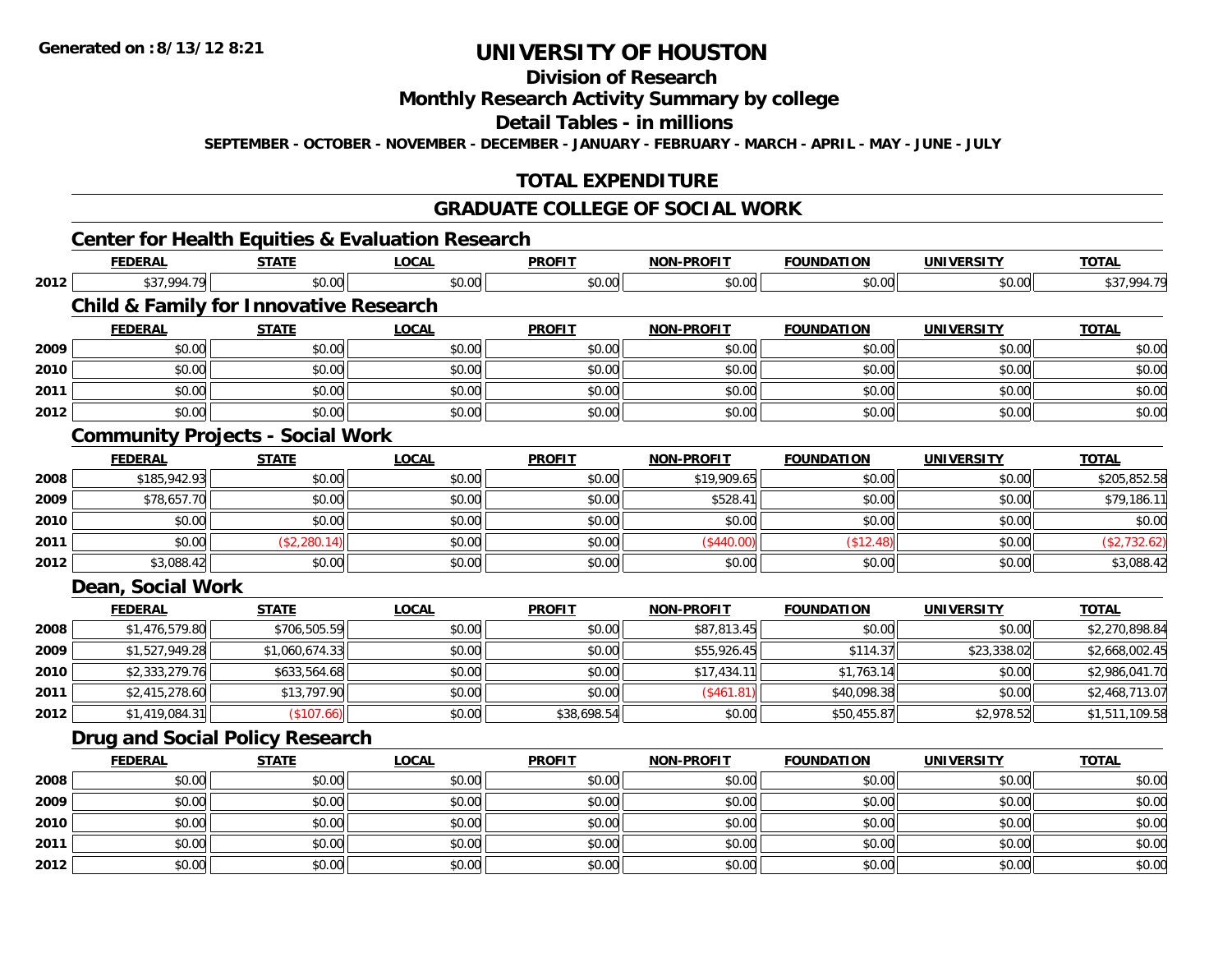# **Division of Research**

**Monthly Research Activity Summary by college**

**Detail Tables - in millions**

**SEPTEMBER - OCTOBER - NOVEMBER - DECEMBER - JANUARY - FEBRUARY - MARCH - APRIL - MAY - JUNE - JULY**

### **TOTAL EXPENDITURE**

#### **GRADUATE COLLEGE OF SOCIAL WORK**

# **Office for Drug SPR**

|       | <b>FEDERAL</b> | <b>STATE</b>   | <b>LOCAL</b> | <b>PROFIT</b> | <b>NON-PROFIT</b> | <b>FOUNDATION</b> | <b>UNIVERSITY</b> | <b>TOTAL</b>    |
|-------|----------------|----------------|--------------|---------------|-------------------|-------------------|-------------------|-----------------|
| 2008  | \$0.00         | \$0.00         | \$0.00       | \$0.00        | \$0.00            | \$0.00            | \$0.00            | \$0.00          |
| 2009  | \$0.00         | \$0.00         | \$0.00       | \$0.00        | \$0.00            | \$0.00            | \$0.00            | \$0.00          |
| 2010  | \$0.00         | \$0.00         | \$0.00       | \$0.00        | \$0.00            | \$0.00            | \$0.00            | \$0.00          |
| 2011  | \$0.00         | \$0.00         | \$0.00       | \$0.00        | \$0.00            | \$0.00            | \$0.00            | \$0.00          |
| 2012  | \$0.00         | \$0.00         | \$0.00       | \$0.00        | \$0.00            | \$0.00            | \$0.00            | \$0.00          |
| Total | \$9,477,855.59 | \$2,412,154.70 | \$0.00       | \$38,698.54   | \$180,710.26      | \$92,419.29       | \$26,316.54       | \$12,228,154.92 |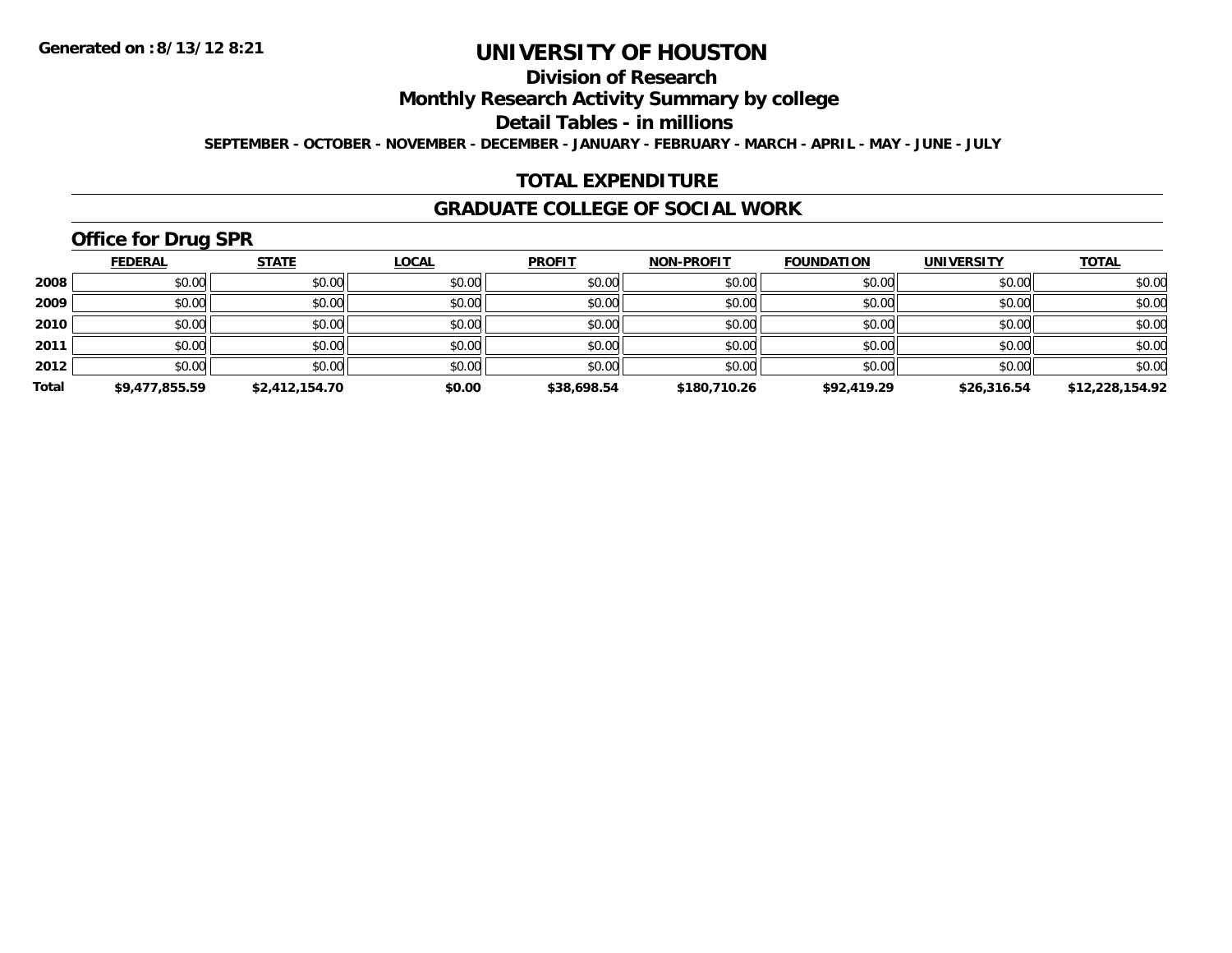### **Division of Research**

**Monthly Research Activity Summary by college**

**Detail Tables - in millions**

**SEPTEMBER - OCTOBER - NOVEMBER - DECEMBER - JANUARY - FEBRUARY - MARCH - APRIL - MAY - JUNE - JULY**

# **TOTAL EXPENDITURE**

### **HILTON COLLEGE OF HOTEL AND RESTAURANT MANAGEMENT**

#### **Hotel and Restaurant Management**

|       | <b>FEDERAL</b> | <b>STATE</b> | <u>LOCAL</u> | <b>PROFIT</b> | <b>NON-PROFIT</b> | <b>FOUNDATION</b> | <b>UNIVERSITY</b> | <b>TOTAL</b> |
|-------|----------------|--------------|--------------|---------------|-------------------|-------------------|-------------------|--------------|
| 2008  | \$0.00         | \$3,865.31   | \$0.00       | \$0.00        | \$0.00            | \$0.00            | \$0.00            | \$3,865.31   |
| 2009  | \$17,843.20    | \$0.00       | \$0.00       | \$1,730.27    | \$0.00            | \$0.00            | \$0.00            | \$19,573.47  |
| 2010  | \$27,439.86    | \$0.00       | \$0.00       | \$0.00        | \$35,253.70       | \$0.00            | \$0.00            | \$62,693.56  |
| 2011  | \$62,382.35    | \$0.00       | \$0.00       | \$0.00        | \$16,973.45       | \$0.00            | \$0.00            | \$79,355.80  |
| 2012  | \$48,737.54    | \$99,759.29  | \$0.00       | \$25.76       | $$8,813.27$       | \$0.00            | \$0.00            | \$157,335.86 |
| Total | \$156,402.95   | \$103,624.60 | \$0.00       | \$1,756.03    | \$61,040.42       | \$0.00            | \$0.00            | \$322,824.00 |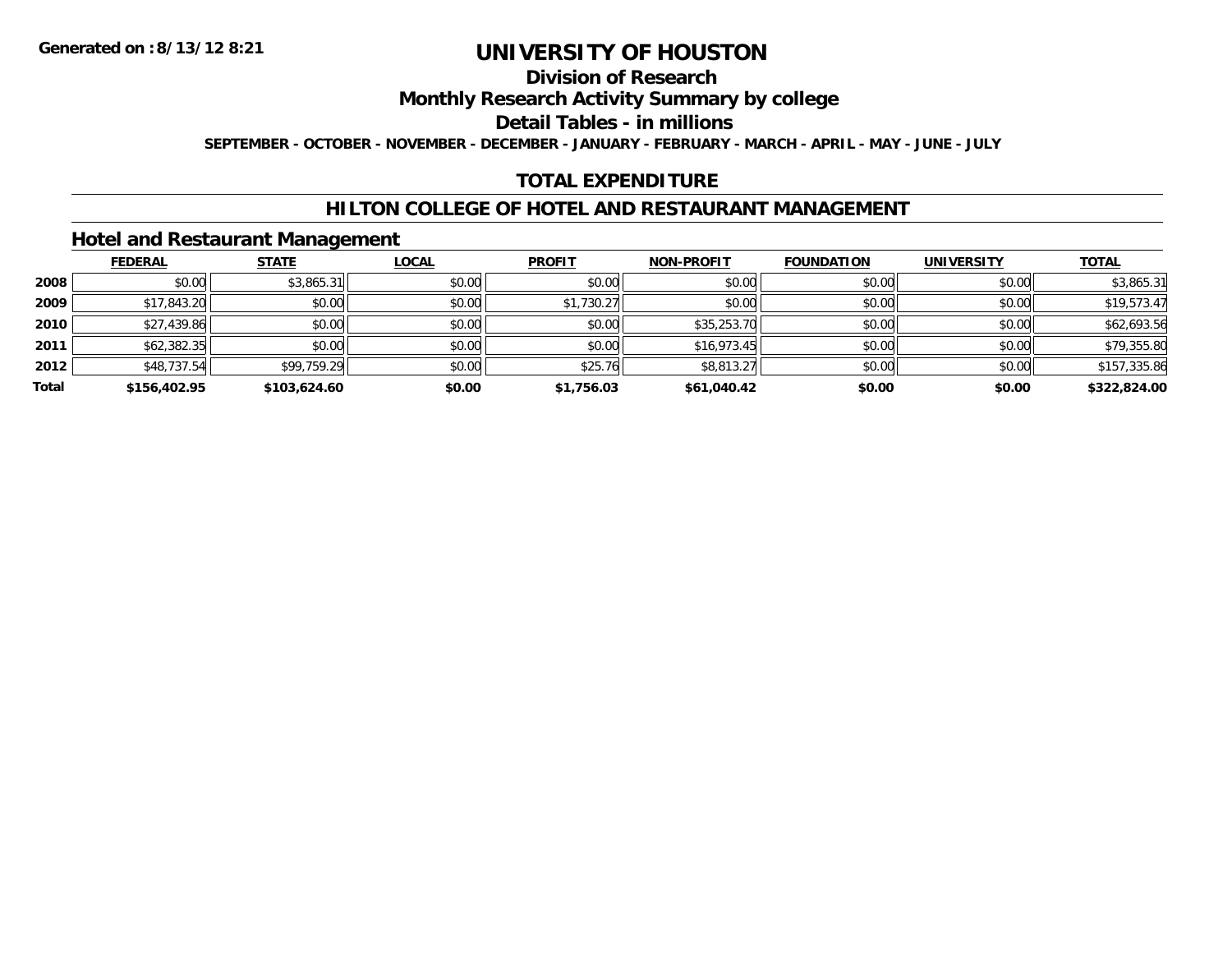# **Division of Research**

**Monthly Research Activity Summary by college**

**Detail Tables - in millions**

**SEPTEMBER - OCTOBER - NOVEMBER - DECEMBER - JANUARY - FEBRUARY - MARCH - APRIL - MAY - JUNE - JULY**

### **TOTAL EXPENDITURE**

#### **HONORS COLLEGE**

#### **Houston Teachers Institute**

|       | <b>FEDERAL</b> | <b>STATE</b> | <b>LOCAL</b> | <b>PROFIT</b> | <b>NON-PROFIT</b> | <b>FOUNDATION</b> | <b>UNIVERSITY</b> | <b>TOTAL</b> |
|-------|----------------|--------------|--------------|---------------|-------------------|-------------------|-------------------|--------------|
| 2009  | \$25,999.94    | \$0.00       | \$0.00       | \$0.00        | \$0.00            | \$0.00            | \$0.00            | \$25,999.94  |
| 2010  | \$45,473.87    | \$0.00       | \$0.00       | \$0.00        | \$0.00            | \$0.00            | \$0.00            | \$45,473.87  |
| 2011  | \$16,643.81    | \$0.00       | \$0.00       | \$0.00        | \$4,336.34        | \$0.00            | \$0.00            | \$20,980.15  |
| 2012  | \$28,337.53    | \$0.00       | \$0.00       | \$0.00        | \$21,212.15       | \$0.00            | \$0.00            | \$49,549.67  |
| Total | \$116,455.14   | \$0.00       | \$0.00       | \$0.00        | \$25,548.49       | \$0.00            | \$0.00            | \$142,003.63 |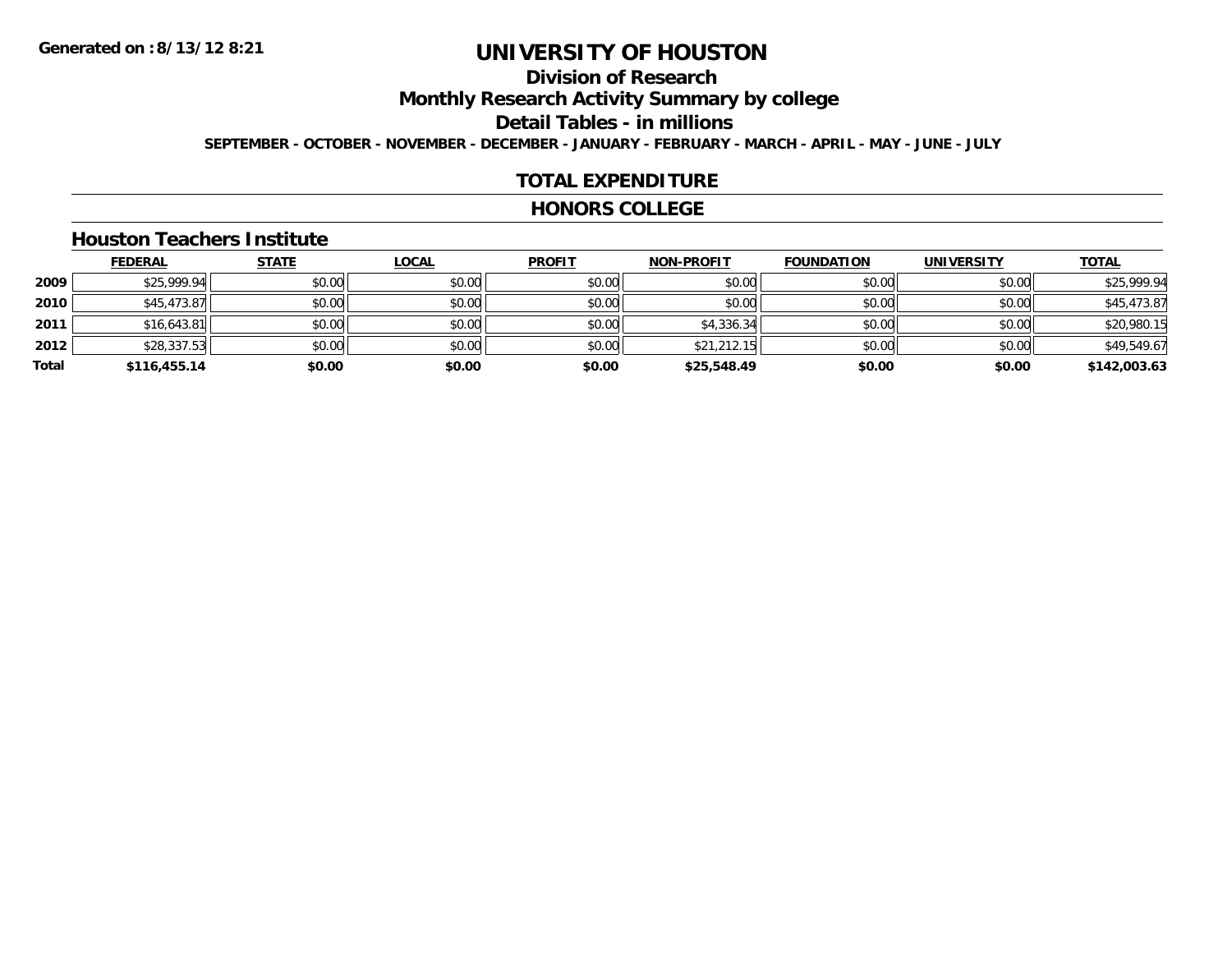# **Division of Research**

**Monthly Research Activity Summary by college**

**Detail Tables - in millions**

**SEPTEMBER - OCTOBER - NOVEMBER - DECEMBER - JANUARY - FEBRUARY - MARCH - APRIL - MAY - JUNE - JULY**

#### **TOTAL EXPENDITURE**

#### **LIBRARY**

### **Administration, Library**

|       | <b>FEDERAL</b> | <b>STATE</b> | <b>LOCAL</b> | <b>PROFIT</b> | NON-PROFIT | <b>FOUNDATION</b> | <b>UNIVERSITY</b> | <b>TOTAL</b> |
|-------|----------------|--------------|--------------|---------------|------------|-------------------|-------------------|--------------|
|       |                |              |              |               |            |                   |                   |              |
| 2008  | \$25,721.18    | \$0.00       | \$0.00       | \$0.00        | \$0.00     | \$0.00            | \$0.00            | \$25,721.18  |
| 2009  | \$30,798.11    | \$0.00       | \$0.00       | \$0.00        | \$0.00     | \$0.00            | \$0.00            | \$30,798.11  |
| 2010  | \$28,831.15    | \$0.00       | \$0.00       | \$0.00        | \$0.00     | \$0.00            | \$0.00            | \$28,831.15  |
| 2011  | \$19,122.25    | \$0.00       | \$0.00       | \$0.00        | \$0.00     | \$0.00            | \$0.00            | \$19,122.25  |
| 2012  | \$43.40        | \$0.00       | \$0.00       | \$0.00        | \$0.00     | \$0.00            | \$0.00            | \$43.40      |
| Total | \$104,516.09   | \$0.00       | \$0.00       | \$0.00        | \$0.00     | \$0.00            | \$0.00            | \$104,516.09 |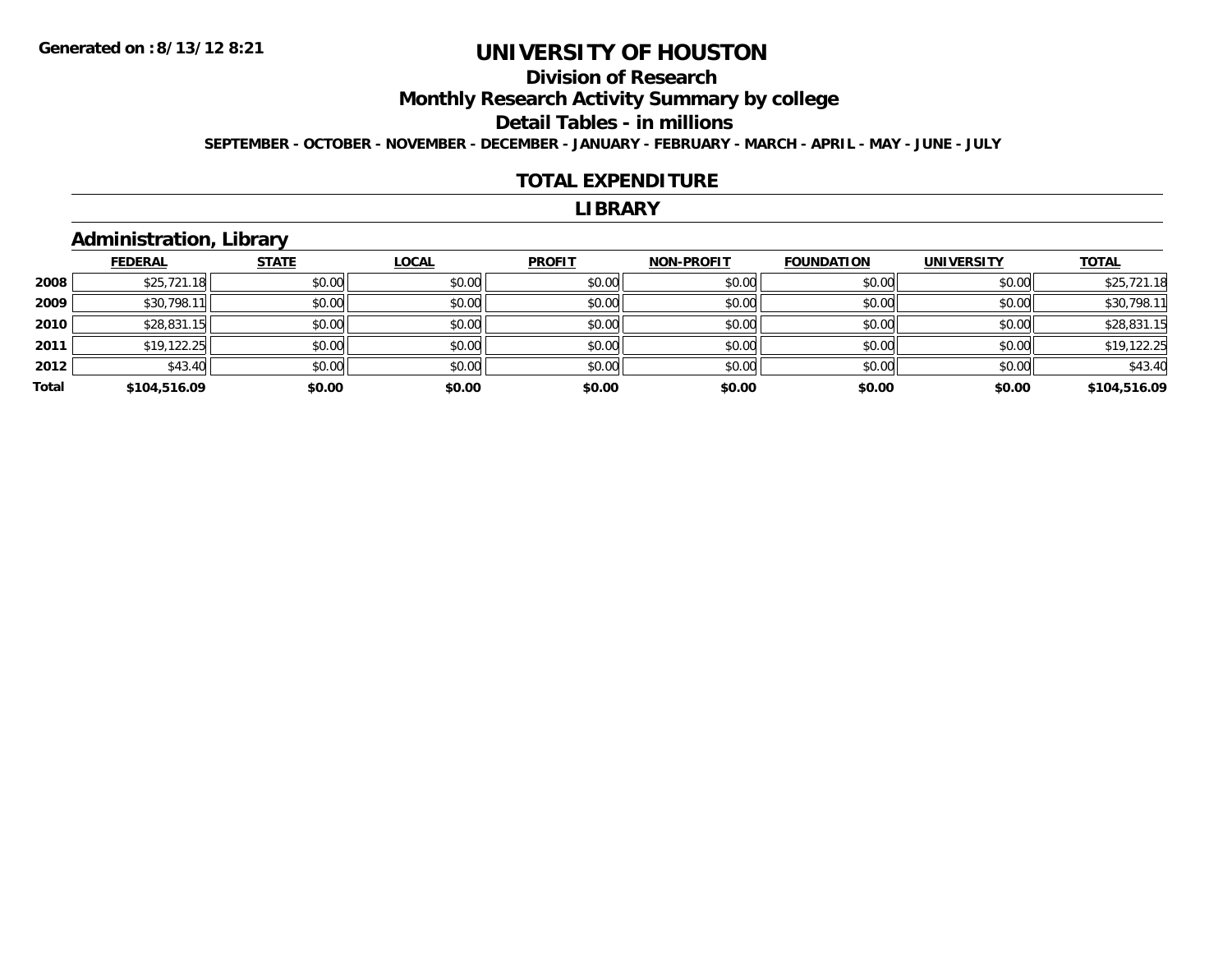# **Division of Research**

**Monthly Research Activity Summary by college**

**Detail Tables - in millions**

**SEPTEMBER - OCTOBER - NOVEMBER - DECEMBER - JANUARY - FEBRUARY - MARCH - APRIL - MAY - JUNE - JULY**

### **TOTAL EXPENDITURE**

#### **PRESIDENT**

#### **Office of the President**

|              | <b>FEDERAL</b> | <u>STATE</u> | <u>LOCAL</u> | <b>PROFIT</b> | <b>NON-PROFIT</b> | <b>FOUNDATION</b> | <b>UNIVERSITY</b> | <b>TOTAL</b> |
|--------------|----------------|--------------|--------------|---------------|-------------------|-------------------|-------------------|--------------|
| 2010         | \$0.00         | \$0.00       | \$0.00       | \$0.00        | \$0.00            | \$0.00            | \$0.00            | \$0.00       |
| 2011         | \$0.00         | \$0.00       | \$0.00       | \$0.00        | \$0.00            | \$0.00            | \$0.00            | \$0.00       |
| 2012         | \$0.00         | \$0.00       | \$0.00       | \$0.00        | \$0.00            | \$0.00            | \$0.00            | \$0.00       |
| <b>Total</b> | \$0.00         | \$0.00       | \$0.00       | \$0.00        | \$0.00            | \$0.00            | \$0.00            | \$0.00       |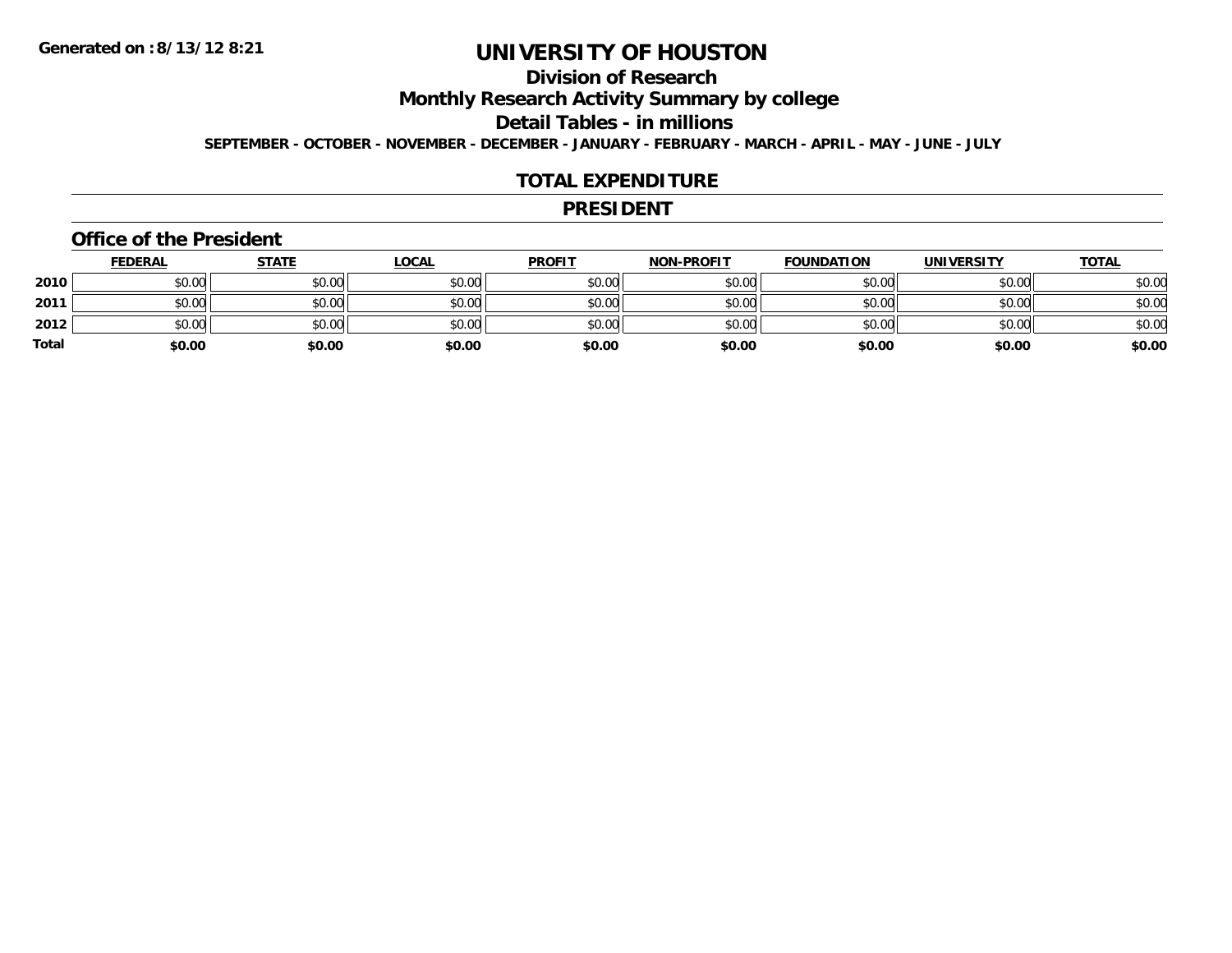# **Division of Research**

#### **Monthly Research Activity Summary by college**

**Detail Tables - in millions**

**SEPTEMBER - OCTOBER - NOVEMBER - DECEMBER - JANUARY - FEBRUARY - MARCH - APRIL - MAY - JUNE - JULY**

### **TOTAL EXPENDITURE**

#### **SENIOR V.P. FOR ACADEMIC AFFAIRS AND PROVOST**

|      | <b>Continuing Education</b>      |                                              |              |               |                   |                   |                   |                |
|------|----------------------------------|----------------------------------------------|--------------|---------------|-------------------|-------------------|-------------------|----------------|
|      | <b>FEDERAL</b>                   | <b>STATE</b>                                 | <b>LOCAL</b> | <b>PROFIT</b> | <b>NON-PROFIT</b> | <b>FOUNDATION</b> | <b>UNIVERSITY</b> | <b>TOTAL</b>   |
| 2011 | \$0.00                           | \$1,068.06                                   | \$0.00       | \$0.00        | \$0.00            | \$0.00            | \$0.00            | \$1,068.06     |
|      | <b>KUHF - Radio</b>              |                                              |              |               |                   |                   |                   |                |
|      | <b>FEDERAL</b>                   | <b>STATE</b>                                 | <b>LOCAL</b> | <b>PROFIT</b> | <b>NON-PROFIT</b> | <b>FOUNDATION</b> | <b>UNIVERSITY</b> | <b>TOTAL</b>   |
| 2008 | \$0.00                           | \$0.00                                       | \$0.00       | \$0.00        | \$467,947.00      | \$0.00            | \$0.00            | \$467,947.00   |
| 2009 | \$19,800.00                      | \$0.00                                       | \$0.00       | \$0.00        | \$459,585.99      | \$0.00            | \$0.00            | \$479,385.99   |
| 2010 | \$11,640.00                      | \$0.00                                       | \$0.00       | \$0.00        | \$646,809.16      | \$0.00            | \$0.00            | \$658,449.16   |
| 2011 | \$6,272.82                       | \$0.00                                       | \$0.00       | \$0.00        | \$623,379.11      | \$0.00            | \$0.00            | \$629,651.93   |
| 2012 | (\$758.32)                       | \$10,153.66                                  | \$0.00       | \$0.00        | \$2,261,362.61    | \$0.00            | \$0.00            | \$2,270,757.95 |
|      |                                  | <b>Learning and Assessment Services</b>      |              |               |                   |                   |                   |                |
|      | <b>FEDERAL</b>                   | <b>STATE</b>                                 | <b>LOCAL</b> | <b>PROFIT</b> | <b>NON-PROFIT</b> | <b>FOUNDATION</b> | <b>UNIVERSITY</b> | <b>TOTAL</b>   |
| 2008 | \$257,803.99                     | \$110,673.59                                 | \$0.00       | \$0.00        | \$62,098.02       | \$10,291.19       | \$0.00            | \$440,866.79   |
| 2009 | \$252,852.93                     | \$110,327.39                                 | \$0.00       | \$0.00        | \$58,454.13       | \$2,509.12        | \$0.00            | \$424,143.57   |
| 2010 | \$298,341.10                     | \$113,522.61                                 | \$0.00       | \$0.00        | \$60,889.24       | \$4,642.14        | \$0.00            | \$477,395.09   |
| 2011 | \$273,321.62                     | \$123,987.60                                 | \$0.00       | \$0.00        | \$65,919.66       | \$6,652.35        | \$0.00            | \$469,881.23   |
| 2012 | \$274,177.67                     | \$117,251.95                                 | \$0.00       | \$0.00        | \$67,687.50       | \$0.00            | \$0.00            | \$459,117.12   |
|      | <b>Learning Support Services</b> |                                              |              |               |                   |                   |                   |                |
|      | <b>FEDERAL</b>                   | <b>STATE</b>                                 | <b>LOCAL</b> | <b>PROFIT</b> | <b>NON-PROFIT</b> | <b>FOUNDATION</b> | <b>UNIVERSITY</b> | <b>TOTAL</b>   |
| 2008 | \$21,042.56                      | \$0.00                                       | \$0.00       | \$0.00        | \$0.00            | \$0.00            | \$0.00            | \$21,042.56    |
| 2009 | \$80,015.01                      | \$0.00                                       | \$0.00       | \$0.00        | \$0.00            | \$0.00            | \$0.00            | \$80,015.01    |
| 2010 | \$51,452.22                      | \$0.00                                       | \$0.00       | \$0.00        | \$0.00            | \$0.00            | \$0.00            | \$51,452.22    |
|      | <b>Office of Admissions</b>      |                                              |              |               |                   |                   |                   |                |
|      | <b>FEDERAL</b>                   | <b>STATE</b>                                 | <b>LOCAL</b> | <b>PROFIT</b> | <b>NON-PROFIT</b> | <b>FOUNDATION</b> | <b>UNIVERSITY</b> | <b>TOTAL</b>   |
| 2012 | \$0.00                           | \$0.00                                       | \$0.00       | \$0.00        | \$0.00            | \$0.00            | \$0.00            | \$0.00         |
|      |                                  | Senior V.P. for Academic Affairs and Provost |              |               |                   |                   |                   |                |
|      | <b>FEDERAL</b>                   | <b>STATE</b>                                 | <b>LOCAL</b> | <b>PROFIT</b> | <b>NON-PROFIT</b> | <b>FOUNDATION</b> | <b>UNIVERSITY</b> | <b>TOTAL</b>   |
| 2008 | \$30.24                          | \$0.00                                       | \$0.00       | \$0.00        | \$0.00            | \$0.00            | \$0.00            | \$30.24        |
| 2009 | (\$110.11)                       | \$0.00                                       | \$0.00       | \$0.00        | \$0.00            | \$0.00            | \$0.00            | (\$110.11)     |
| 2012 | \$0.00                           | \$0.00                                       | \$0.00       | \$36,232.62   | \$0.00            | \$0.00            | \$0.00            | \$36,232.62    |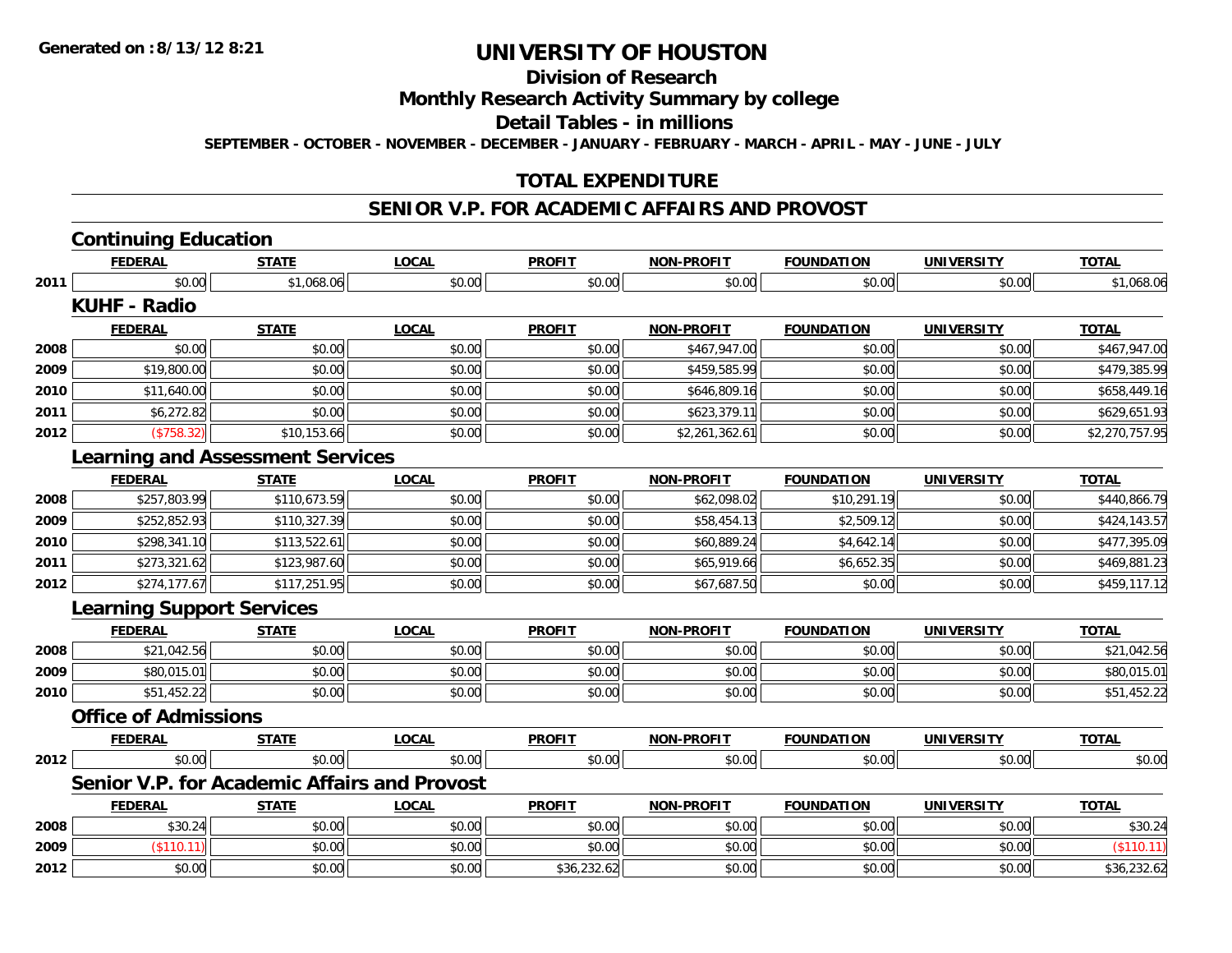# **Division of Research**

**Monthly Research Activity Summary by college**

**Detail Tables - in millions**

**SEPTEMBER - OCTOBER - NOVEMBER - DECEMBER - JANUARY - FEBRUARY - MARCH - APRIL - MAY - JUNE - JULY**

# **TOTAL EXPENDITURE**

### **SENIOR V.P. FOR ACADEMIC AFFAIRS AND PROVOST**

#### **UH Charter School**

|      | <b>FEDERAL</b>             | <b>CTATE</b>            | <b>OCAL</b>          | <b>PROFIT</b>                                        | -PROFIT<br>NON- | <b>FOUNDATION</b> | <b>UNIVERSITY</b> | <b>TOTAL</b>                    |
|------|----------------------------|-------------------------|----------------------|------------------------------------------------------|-----------------|-------------------|-------------------|---------------------------------|
| 2011 | $\cdots$ $\cdots$ $\cdots$ | 0000<br>JU.UU           | 0000<br><b>JU.UU</b> | $\uparrow$ $\uparrow$ $\uparrow$ $\uparrow$<br>JU.UU | 0000<br>PO.OO   | \$0.00            | \$0.00            |                                 |
| 2012 | /05.931<br>◡               | $- - -$<br>7.00<br>. U2 | 0000<br><b>JU.UU</b> | JU.UU                                                | 0000<br>JU.UU   | \$0.00            | \$0.00            | 20000<br>302.9،<br><b>J</b> / O |

### **Undergraduate Scholars**

|      | <b>FEDERAL</b> | <b>STATE</b> | <u>LOCAL</u> | <b>PROFIT</b> | <b>NON-PROFIT</b> | <b>FOUNDATION</b> | <b>UNIVERSITY</b> | <b>TOTAL</b> |
|------|----------------|--------------|--------------|---------------|-------------------|-------------------|-------------------|--------------|
| 2008 | \$0.00         | \$93.78      | \$0.00       | \$0.00        | \$0.00            | \$0.00            | \$0.00            | \$93.78      |
| 2009 | \$0.00         | \$8,599.79   | \$0.00       | \$0.00        | \$0.00            | \$0.00            | \$0.00            | \$8,599.79   |
| 2010 | \$0.00         | \$5,434.08   | \$0.00       | \$0.00        | \$0.00            | \$0.00            | \$0.00            | \$5,434.08   |
| 2011 | \$0.00         | \$23,992.72  | \$0.00       | \$0.00        | \$0.00            | \$0.00            | \$0.00            | \$23,992.72  |
| 2012 | \$0.00         | \$18,807.12  | \$0.00       | \$0.00        | \$0.00            | \$0.00            | \$0.00            | \$18,807.12  |

#### **Undergraduate Studies**

|       | <b>FEDERAL</b> | <b>STATE</b>   | <u>LOCAL</u> | <b>PROFIT</b> | <b>NON-PROFIT</b> | <b>FOUNDATION</b> | <b>UNIVERSITY</b> | <b>TOTAL</b>   |
|-------|----------------|----------------|--------------|---------------|-------------------|-------------------|-------------------|----------------|
| 2009  | \$0.00         | \$7,359.97     | \$0.00       | \$0.00        | \$0.00            | \$0.00            | \$0.00            | \$7,359.97     |
| 2010  | \$0.00         | \$94,446.07    | \$0.00       | \$0.00        | \$0.00            | \$23,215.29       | \$0.00            | \$117,661.36   |
| 2011  | \$0.00         | \$131,973.70   | \$0.00       | \$0.00        | \$0.00            | \$0.00            | \$0.00            | \$131,973.70   |
| 2012  | \$0.00         | \$137,884.77   | \$0.00       | \$0.00        | \$0.00            | \$0.00            | \$0.00            | \$137,884.77   |
| Total | \$1,632,227.31 | \$1,737,193.88 | \$0.00       | \$36,232.62   | \$4,774,132.42    | \$47,310.09       | \$0.00            | \$8,227,096.32 |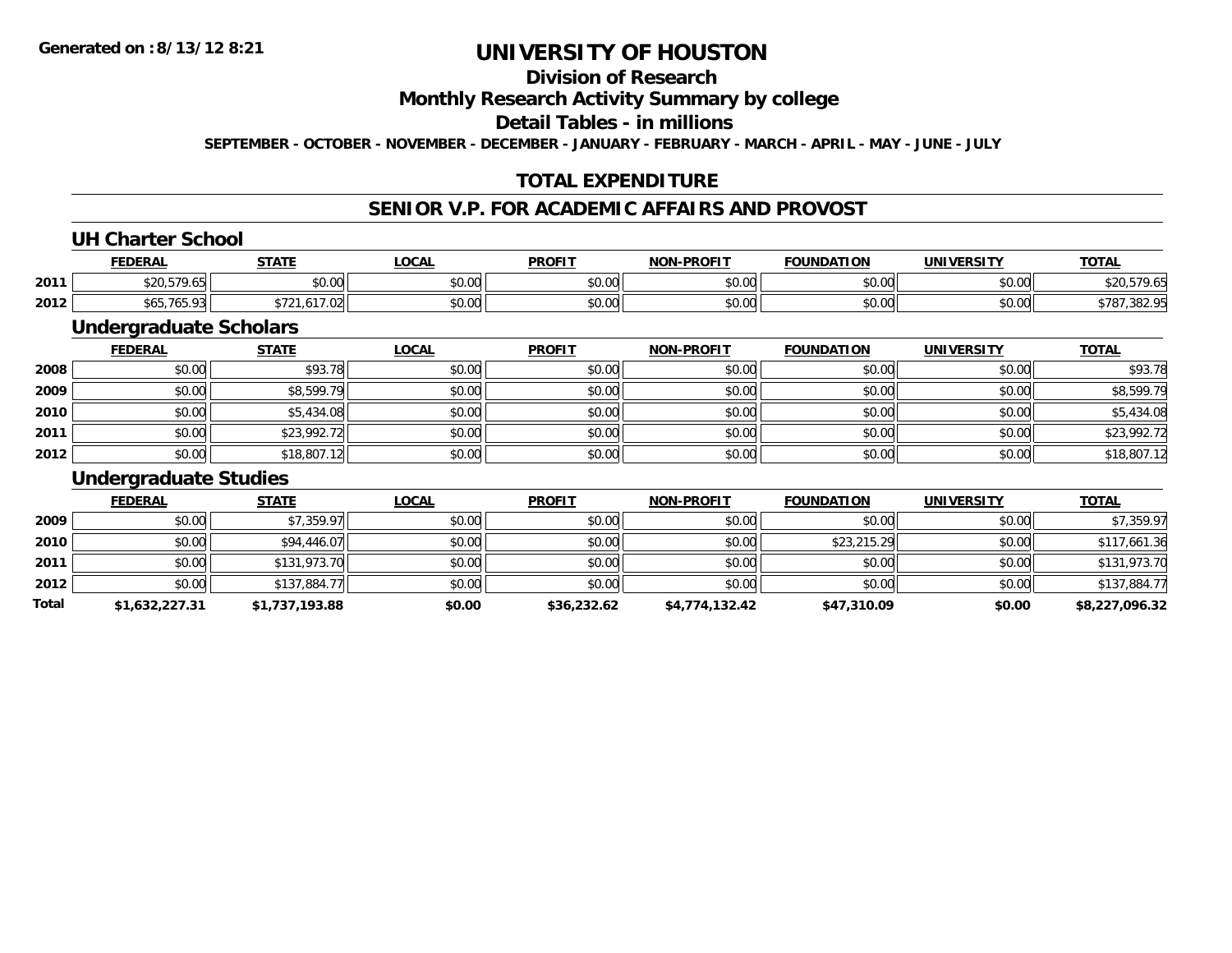# **Division of Research**

**Monthly Research Activity Summary by college**

**Detail Tables - in millions**

**SEPTEMBER - OCTOBER - NOVEMBER - DECEMBER - JANUARY - FEBRUARY - MARCH - APRIL - MAY - JUNE - JULY**

### **TOTAL EXPENDITURE**

#### **UH LAW CENTER**

|       | Dean, Law      |              |              |               |                   |                   |                   |                |
|-------|----------------|--------------|--------------|---------------|-------------------|-------------------|-------------------|----------------|
|       | <b>FEDERAL</b> | <b>STATE</b> | <b>LOCAL</b> | <b>PROFIT</b> | <b>NON-PROFIT</b> | <b>FOUNDATION</b> | <b>UNIVERSITY</b> | <b>TOTAL</b>   |
| 2009  | \$73,230.79    | \$0.00       | \$0.00       | \$0.00        | \$0.00            | \$0.00            | \$0.00            | \$73,230.79    |
| 2010  | \$194,328.28   | \$0.00       | \$0.00       | \$0.00        | \$0.00            | \$0.00            | \$0.00            | \$194,328.28   |
| 2011  | \$32,056.18    | \$0.00       | \$0.00       | \$0.00        | \$0.00            | \$0.00            | \$0.00            | \$32,056.18    |
| 2012  | (\$221,005.68) | \$0.00       | \$0.00       | \$0.00        | \$0.00            | \$0.00            | \$0.00            | (\$221,005.68) |
|       | Law Library    |              |              |               |                   |                   |                   |                |
|       | <b>FEDERAL</b> | <b>STATE</b> | <b>LOCAL</b> | <b>PROFIT</b> | <b>NON-PROFIT</b> | <b>FOUNDATION</b> | <b>UNIVERSITY</b> | <b>TOTAL</b>   |
| 2009  | (\$1.62)       | \$0.00       | \$0.00       | \$0.00        | \$0.00            | \$0.00            | \$0.00            | (\$1.62)       |
|       | <b>Law-UH</b>  |              |              |               |                   |                   |                   |                |
|       | <b>FEDERAL</b> | <b>STATE</b> | <b>LOCAL</b> | <b>PROFIT</b> | <b>NON-PROFIT</b> | <b>FOUNDATION</b> | <b>UNIVERSITY</b> | <b>TOTAL</b>   |
| 2008  | \$26,891.76    | \$41,051.73  | \$0.00       | \$0.00        | \$0.00            | \$0.00            | \$0.00            | \$67,943.49    |
| 2009  | \$67,220.68    | \$41,835.56  | \$0.00       | \$0.00        | \$0.00            | \$0.00            | \$0.00            | \$109,056.24   |
| 2010  | \$709.58       | \$197,954.06 | \$0.00       | \$0.00        | \$0.00            | \$0.00            | \$0.00            | \$198,663.64   |
| 2011  | \$67,317.58    | \$63,133.79  | \$0.00       | \$0.00        | \$0.00            | \$77,241.48       | \$0.00            | \$207,692.85   |
| 2012  | \$8,749.01     | \$127,221.62 | \$0.00       | \$0.00        | \$0.00            | \$71,099.96       | \$0.00            | \$207,070.59   |
| Total | \$249,496.56   | \$471,196.76 | \$0.00       | \$0.00        | \$0.00            | \$148,341.44      | \$0.00            | \$869,034.75   |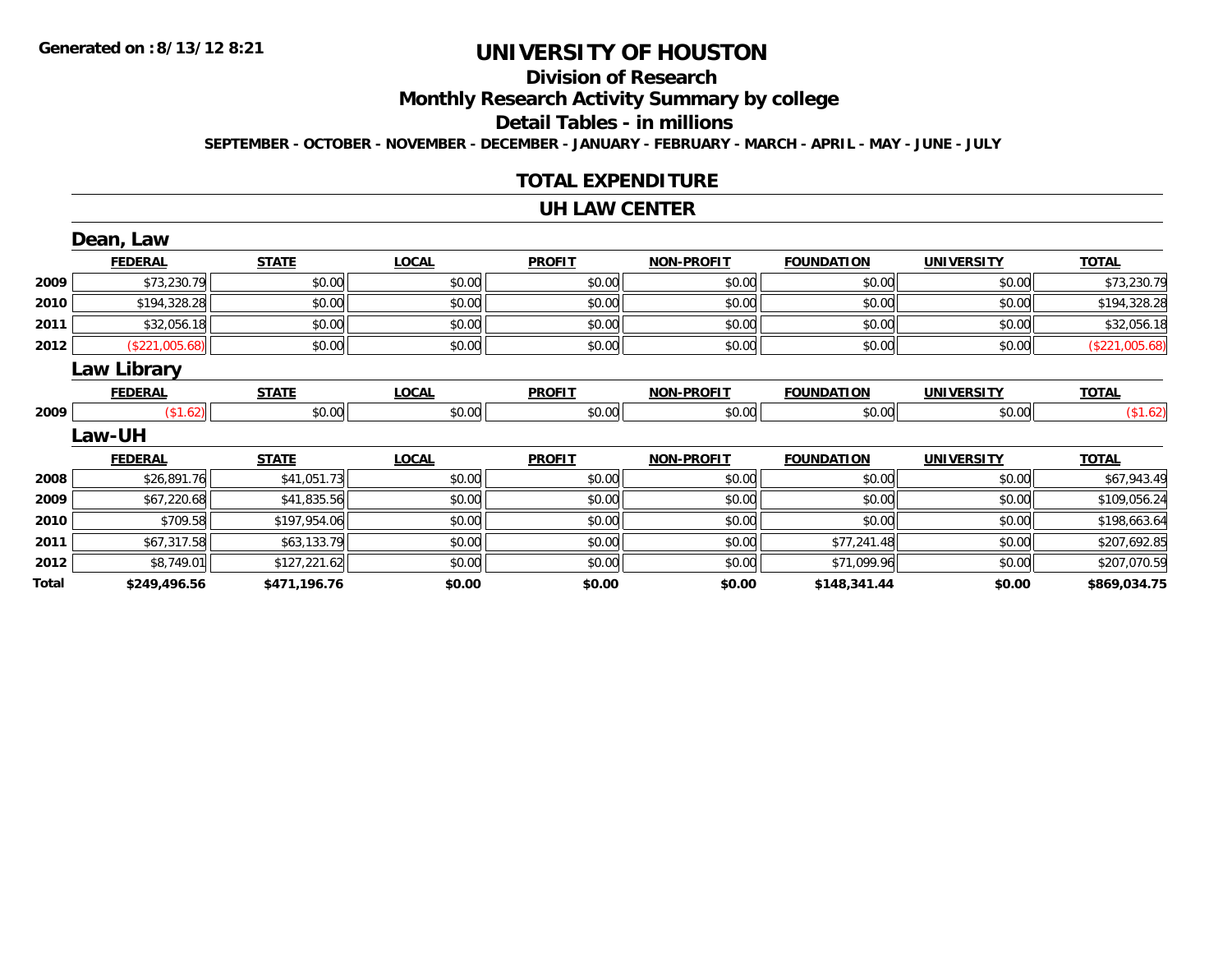#### **Division of Research**

**Monthly Research Activity Summary by college**

**Detail Tables - in millions**

**SEPTEMBER - OCTOBER - NOVEMBER - DECEMBER - JANUARY - FEBRUARY - MARCH - APRIL - MAY - JUNE - JULY**

#### **TOTAL EXPENDITURE**

### **UH SYSTEM**

|  | KUHT |  |
|--|------|--|
|  |      |  |

|       | <b>FEDERAL</b> | <b>STATE</b> | <b>LOCAL</b> | <b>PROFIT</b> | NON-PROFIT     | <b>FOUNDATION</b> | <b>UNIVERSITY</b> | <b>TOTAL</b>   |
|-------|----------------|--------------|--------------|---------------|----------------|-------------------|-------------------|----------------|
| 2008  | \$0.00         | \$0.00       | \$0.00       | \$0.00        | \$1,290,818.51 | \$0.00            | \$0.00            | \$1,290,818.51 |
| 2009  | \$311,867.89   | \$0.00       | \$0.00       | \$0.00        | \$1,612,951.12 | \$0.00            | \$0.00            | \$1,924,819.01 |
| 2010  | (\$2,503.85)   | \$0.00       | \$0.00       | \$0.00        | \$1,509,403.12 | \$0.00            | \$0.00            | \$1,506,899.27 |
| 2011  | (\$4,505.73)   | \$0.00       | \$0.00       | \$0.00        | \$1,606,903.00 | \$0.00            | \$0.00            | \$1,602,397.27 |
| 2012  | \$0.00         | \$0.00       | \$0.00       | \$0.00        | \$0.02         | \$0.00            | \$0.00            | \$0.02         |
| Total | \$304,858.31   | \$0.00       | \$0.00       | \$0.00        | \$6.020.075.77 | \$0.00            | \$0.00            | \$6,324,934.08 |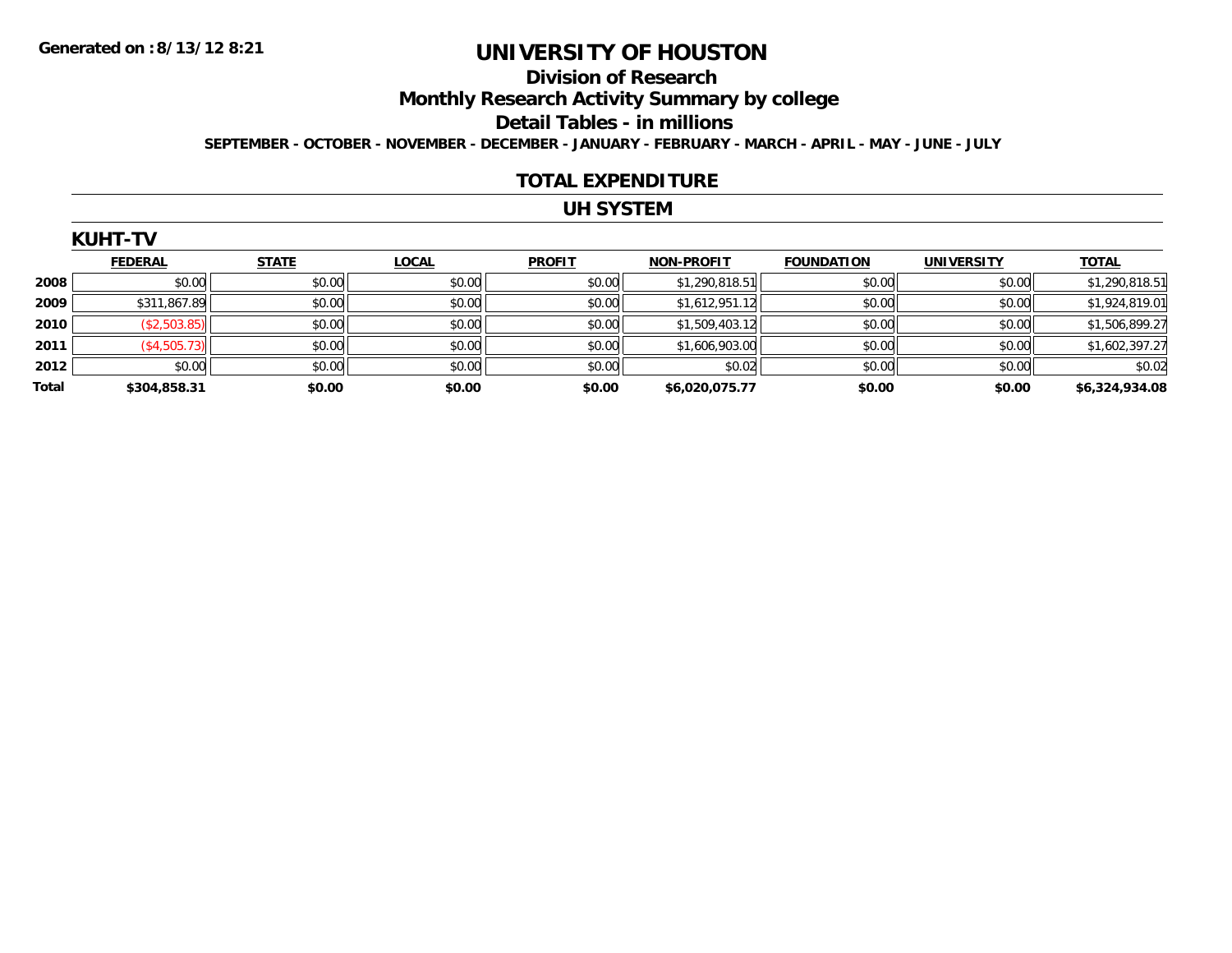# **Division of Research**

**Monthly Research Activity Summary by college**

**Detail Tables - in millions**

**SEPTEMBER - OCTOBER - NOVEMBER - DECEMBER - JANUARY - FEBRUARY - MARCH - APRIL - MAY - JUNE - JULY**

#### **TOTAL EXPENDITURE**

#### **UKNOWN COLLEGE**

#### **Unknown Department**

|       | <b>FEDERAL</b> | <b>STATE</b> | <b>LOCAL</b> | <b>PROFIT</b> | <b>NON-PROFIT</b> | <b>FOUNDATION</b> | <b>UNIVERSITY</b> | <b>TOTAL</b>  |
|-------|----------------|--------------|--------------|---------------|-------------------|-------------------|-------------------|---------------|
| 2008  | \$21,198.10    | \$0.00       | \$0.00       | (\$4.00)      | \$0.00            | \$0.00            | \$0.00            | \$21,194.10   |
| 2009  | \$0.00         | \$0.00       | \$0.00       | \$0.00        | \$0.00            | \$0.00            | \$0.00            | \$0.00        |
| 2010  | \$26,556.87    | \$0.00       | \$0.00       | \$0.00        | \$0.00            | \$0.00            | \$0.00            | \$26,556.87   |
| 2011  | \$28,071.66    | \$0.00       | \$0.00       | \$0.00        | \$0.00            | \$0.00            | \$0.00            | \$28,071.66   |
| 2012  | (\$9,679.75)   | \$0.00       | \$0.00       | \$0.00        | \$0.00            | (\$1,135.06)      | \$0.00            | (\$10,814.81) |
| Total | \$66,146.88    | \$0.00       | \$0.00       | (\$4.00)      | \$0.00            | (\$1,135.06)      | \$0.00            | \$65,007.82   |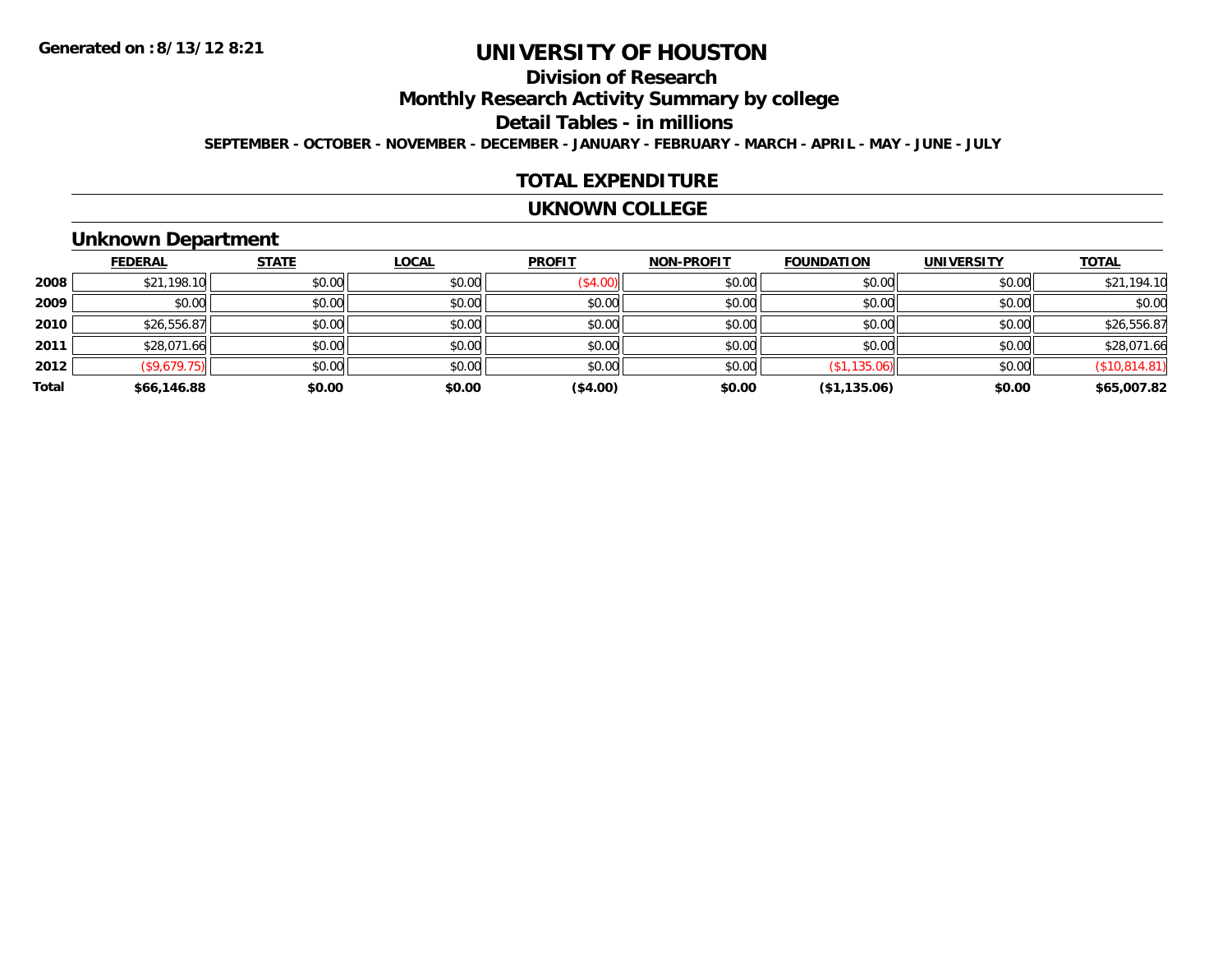**Division of Research**

**Monthly Research Activity Summary by college**

**Detail Tables - in millions**

**SEPTEMBER - OCTOBER - NOVEMBER - DECEMBER - JANUARY - FEBRUARY - MARCH - APRIL - MAY - JUNE - JULY**

# **TOTAL EXPENDITURE**

# **VICE PRESIDENT FOR ADMINISTRATION**

### **UH Police Department**

|       | <b>FDERA</b>   | <b>STATE</b> | <b>LOCAL</b>   | <b>PROFIT</b>       | <b>DDAEIT</b><br>NAR      | ΠΟΝ<br><b>FAUNIDAT</b> | INIVE<br>EDCITY | <b>TOTA</b>             |
|-------|----------------|--------------|----------------|---------------------|---------------------------|------------------------|-----------------|-------------------------|
| 2009  | ሐሴ ሰሰ<br>י. שע | $\sim$       | ტი იი<br>טט.טע | 0000<br>JU.UU       | $\sim$ 00<br>. UU<br>, پ, | \$0.00                 | ሶስ ሰስ<br>PU.UU  | $\sim$ $\sim$<br>,uu.uv |
| Total | \$0.00         | nnn.         | \$0.00         | <b>¢∩ ∩</b><br>⊅∪.∪ | \$0.00                    | \$0.00                 | \$0.00          | 000.00                  |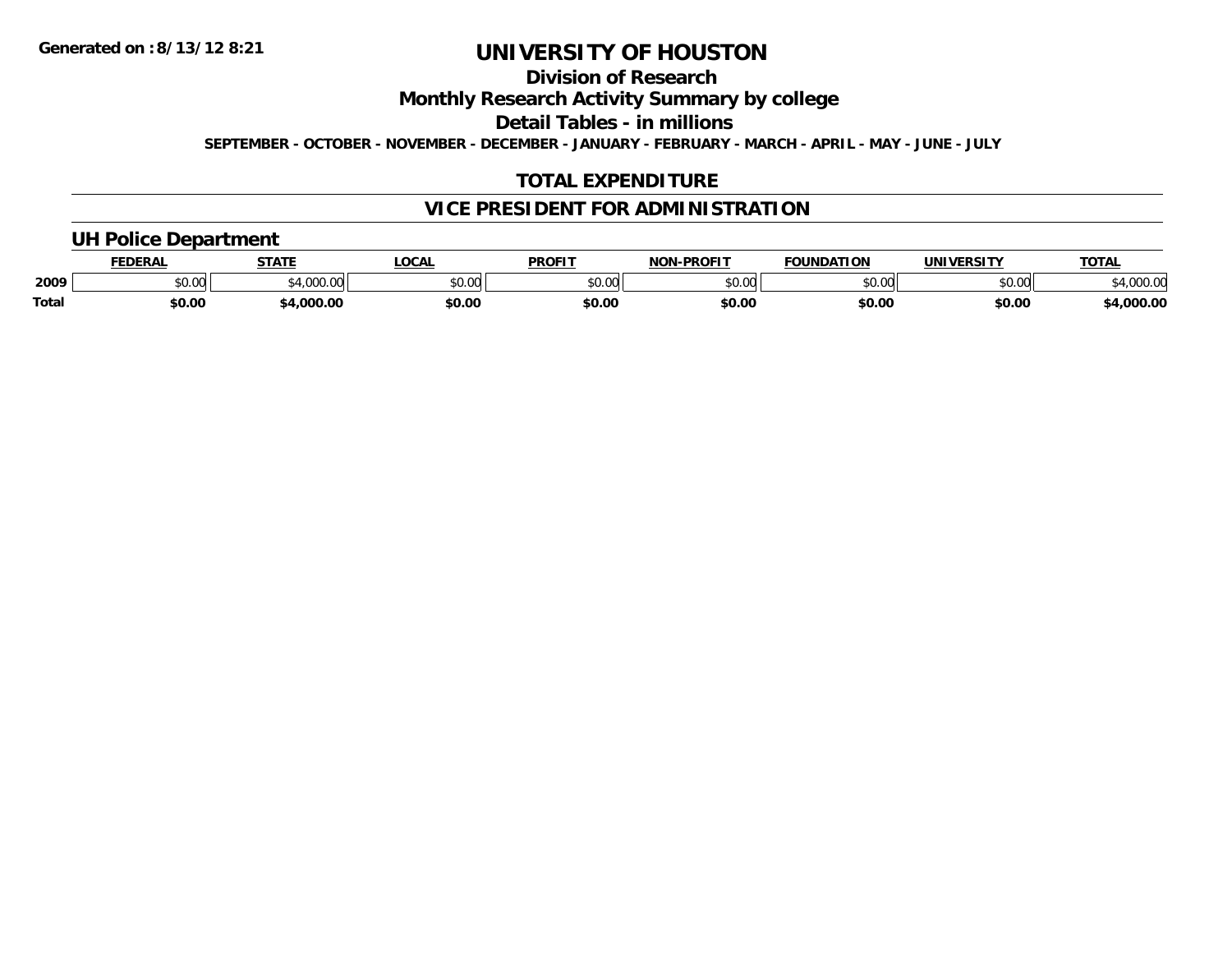# **Division of Research**

**Monthly Research Activity Summary by college**

**Detail Tables - in millions**

**SEPTEMBER - OCTOBER - NOVEMBER - DECEMBER - JANUARY - FEBRUARY - MARCH - APRIL - MAY - JUNE - JULY**

# **TOTAL EXPENDITURE**

# **VICE PRESIDENT FOR STUDENT AFFAIRS**

# **Dean, Student Affairs**

|      | <b>FEDERAL</b> | <b>STATE</b> | <u>LOCAL</u> | <b>PROFIT</b> | <b>NON-PROFIT</b> | <b>FOUNDATION</b> | <b>UNIVERSITY</b> | <b>TOTAL</b> |
|------|----------------|--------------|--------------|---------------|-------------------|-------------------|-------------------|--------------|
| 2009 | \$0.00         | \$0.00       | \$0.00       | \$0.00        | \$0.00            | \$0.00            | \$0.00            | \$0.00       |
| 2010 | \$0.00         | \$0.00       | \$0.00       | \$0.00        | \$0.00            | \$0.00            | \$0.00            | \$0.00       |
| 2011 | \$81,356.81    | \$0.00       | \$0.00       | \$0.00        | \$0.00            | \$0.00            | \$0.00            | \$81,356.81  |
| 2012 | \$91,137.1     | \$0.00       | \$0.00       | \$0.00        | \$0.00            | \$0.00            | \$0.00            | \$91,137.11  |

#### **Vice President, Student Affairs**

|       | <b>FEDERAL</b> | <b>STATE</b> | LOCAL  | <b>PROFIT</b> | <b>NON-PROFIT</b> | <b>FOUNDATION</b> | <b>UNIVERSITY</b> | <b>TOTAL</b>   |
|-------|----------------|--------------|--------|---------------|-------------------|-------------------|-------------------|----------------|
| 2008  | \$232,196.20   | \$0.00       | \$0.00 | \$0.00        | \$0.00            | \$0.00            | \$0.00            | \$232,196.20   |
| 2009  | \$247,617.87   | \$0.00       | \$0.00 | \$0.00        | \$0.00            | \$0.00            | \$0.00            | \$247,617.87   |
| 2010  | \$196,944.77   | \$0.00       | \$0.00 | \$0.00        | \$0.00            | \$0.00            | \$0.00            | \$196,944.77   |
| 2011  | \$218,386.65   | \$0.00       | \$0.00 | \$0.00        | \$0.00            | \$0.00            | \$0.00            | \$218,386.65   |
| 2012  | \$158,190.18   | \$0.00       | \$0.00 | \$0.00        | \$0.00            | \$0.00            | \$0.00            | \$158,190.18   |
| Total | \$1,225,829.59 | \$0.00       | \$0.00 | \$0.00        | \$0.00            | \$0.00            | \$0.00            | \$1,225,829.59 |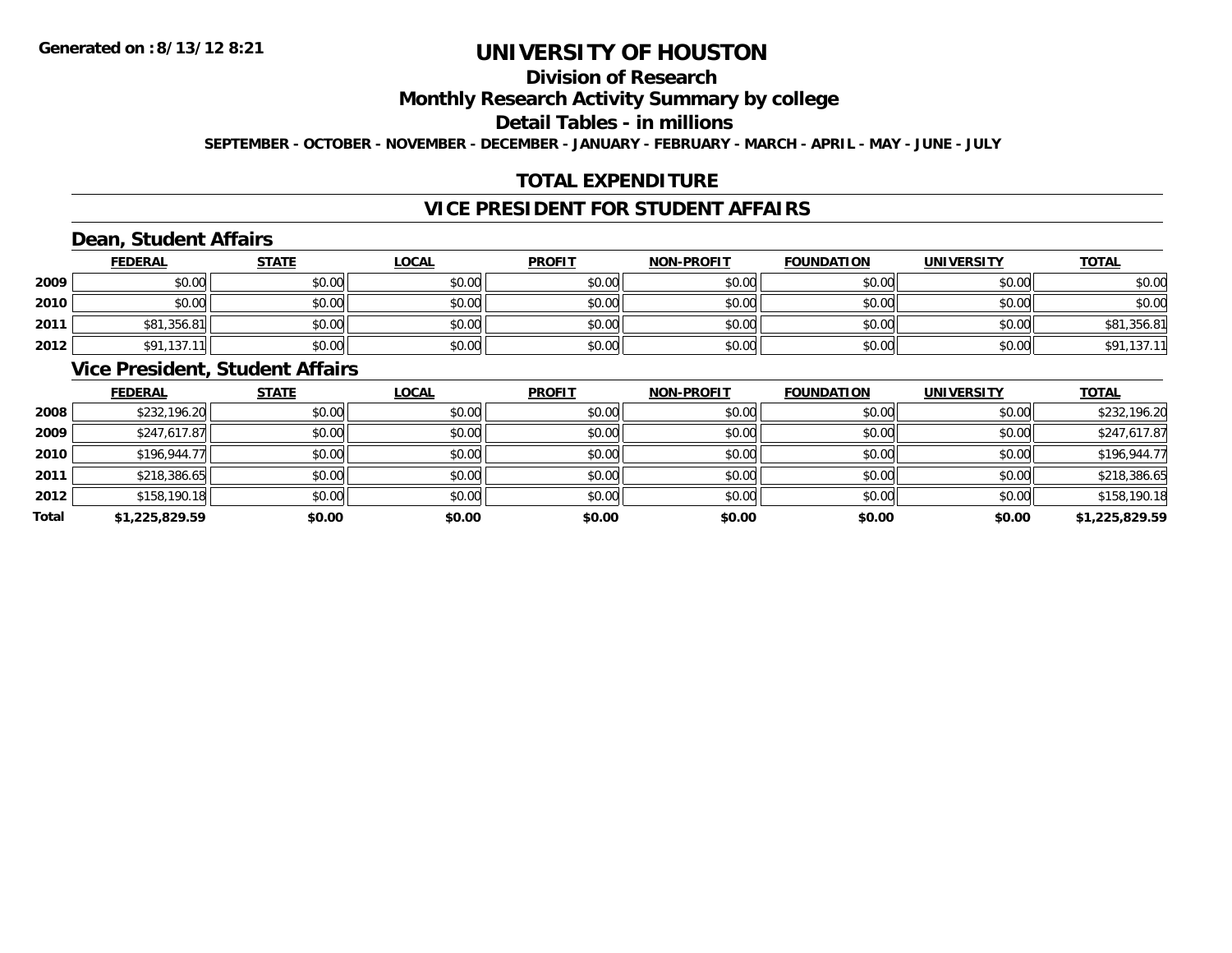# **Division of Research**

### **Monthly Research Activity Summary by college**

#### **Detail Tables - in millions**

**SEPTEMBER - OCTOBER - NOVEMBER - DECEMBER - JANUARY - FEBRUARY - MARCH - APRIL - MAY - JUNE - JULY**

### **IDC RECOVERY**

#### **C.T. BAUER COLLEGE OF BUSINESS**

#### **Decision and Information Sciences**

|       | <b>FEDERAL</b> | <b>STATE</b>                             | <b>LOCAL</b> | <b>PROFIT</b> | <b>NON-PROFIT</b> | <b>FOUNDATION</b> | <b>UNIVERSITY</b> | <b>TOTAL</b>   |
|-------|----------------|------------------------------------------|--------------|---------------|-------------------|-------------------|-------------------|----------------|
| 2008  | \$8,075.48     | \$0.00                                   | \$0.00       | \$0.00        | \$0.00            | \$0.00            | \$0.00            | \$8,075.48     |
|       | <b>Finance</b> |                                          |              |               |                   |                   |                   |                |
|       | <b>FEDERAL</b> | <b>STATE</b>                             | <b>LOCAL</b> | <b>PROFIT</b> | <b>NON-PROFIT</b> | <b>FOUNDATION</b> | <b>UNIVERSITY</b> | <b>TOTAL</b>   |
| 2008  | \$39,245.29    | \$0.00                                   | \$0.00       | \$0.00        | \$0.00            | \$0.00            | \$0.00            | \$39,245.29    |
| 2009  | \$17,308.28    | \$0.00                                   | \$0.00       | \$0.00        | \$0.00            | \$0.00            | \$0.00            | \$17,308.28    |
| 2010  | \$44,642.35    | \$0.00                                   | \$0.00       | \$0.00        | \$0.00            | \$0.00            | \$0.00            | \$44,642.35    |
| 2011  | \$12,563.43    | \$0.00                                   | \$0.00       | \$0.00        | \$0.00            | \$0.00            | \$0.00            | \$12,563.43    |
| 2012  | \$7,436.25     | \$0.00                                   | \$0.00       | \$0.00        | \$0.00            | \$0.00            | \$0.00            | \$7,436.25     |
|       | Management     |                                          |              |               |                   |                   |                   |                |
|       | <b>FEDERAL</b> | <b>STATE</b>                             | <b>LOCAL</b> | <b>PROFIT</b> | <b>NON-PROFIT</b> | <b>FOUNDATION</b> | <b>UNIVERSITY</b> | <b>TOTAL</b>   |
| 2009  | \$0.00         | \$0.00                                   | \$0.00       | \$0.00        | \$0.00            | \$0.00            | \$0.00            | \$0.00         |
| 2010  | \$0.00         | \$0.00                                   | \$0.00       | \$0.00        | \$0.00            | \$0.00            | \$0.00            | \$0.00         |
| 2011  | \$0.00         | \$0.00                                   | \$0.00       | \$0.00        | \$0.00            | \$0.00            | \$0.00            | \$0.00         |
| 2012  | \$0.00         | \$0.00                                   | \$0.00       | \$0.00        | \$0.00            | \$0.00            | \$0.00            | \$0.00         |
|       |                | <b>Small Business Development Center</b> |              |               |                   |                   |                   |                |
|       | <b>FEDERAL</b> | <b>STATE</b>                             | <b>LOCAL</b> | <b>PROFIT</b> | <b>NON-PROFIT</b> | <b>FOUNDATION</b> | <b>UNIVERSITY</b> | <b>TOTAL</b>   |
| 2008  | \$74,835.33    | \$0.00                                   | \$0.00       | \$0.00        | \$0.00            | \$0.00            | \$0.00            | \$74,835.33    |
| 2009  | \$152,218.89   | \$0.00                                   | \$0.00       | \$0.00        | \$0.00            | \$0.00            | \$0.00            | \$152,218.89   |
| 2010  | \$85,845.77    | \$0.00                                   | \$0.00       | \$0.00        | \$0.00            | \$0.00            | \$0.00            | \$85,845.77    |
| 2011  | \$101,438.84   | \$0.00                                   | \$0.00       | \$0.00        | \$0.00            | \$0.00            | \$0.00            | \$101,438.84   |
| 2012  | \$848,865.36   | \$0.00                                   | \$0.00       | \$0.00        | \$0.00            | \$537.52          | \$0.00            | \$849,402.88   |
| Total | \$1,392,475.27 | \$0.00                                   | \$0.00       | \$0.00        | \$0.00            | \$537.52          | \$0.00            | \$1,393,012.79 |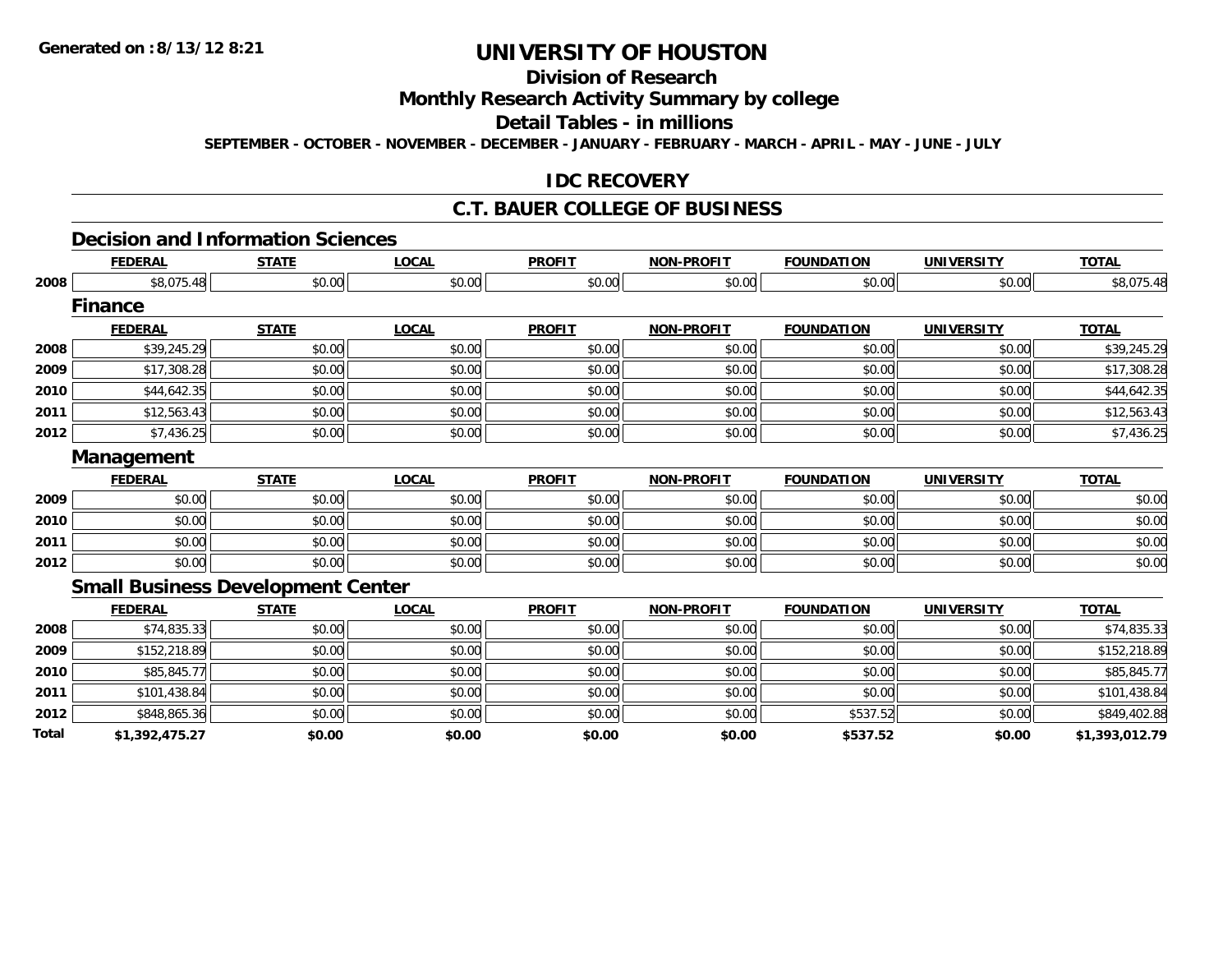# **Division of Research**

**Monthly Research Activity Summary by college**

**Detail Tables - in millions**

**SEPTEMBER - OCTOBER - NOVEMBER - DECEMBER - JANUARY - FEBRUARY - MARCH - APRIL - MAY - JUNE - JULY**

#### **IDC RECOVERY**

#### **COLLEGE OF ARCHITECTURE**

|              | Architecture   |              |              |               |                   |                   |                   |              |
|--------------|----------------|--------------|--------------|---------------|-------------------|-------------------|-------------------|--------------|
|              | <b>FEDERAL</b> | <b>STATE</b> | <u>LOCAL</u> | <b>PROFIT</b> | <b>NON-PROFIT</b> | <b>FOUNDATION</b> | <b>UNIVERSITY</b> | <b>TOTAL</b> |
| 2008         | \$0.00         | \$0.00       | \$0.00       | \$4,794.26    | \$0.00            | \$0.00            | \$0.00            | \$4,794.26   |
| 2009         | \$0.00         | \$0.00       | \$0.00       | \$11,939.66   | \$0.00            | \$0.00            | \$0.00            | \$11,939.66  |
| <b>Total</b> | \$0.00         | \$0.00       | \$0.00       | \$16,733.92   | \$0.00            | \$0.00            | \$0.00            | \$16,733.92  |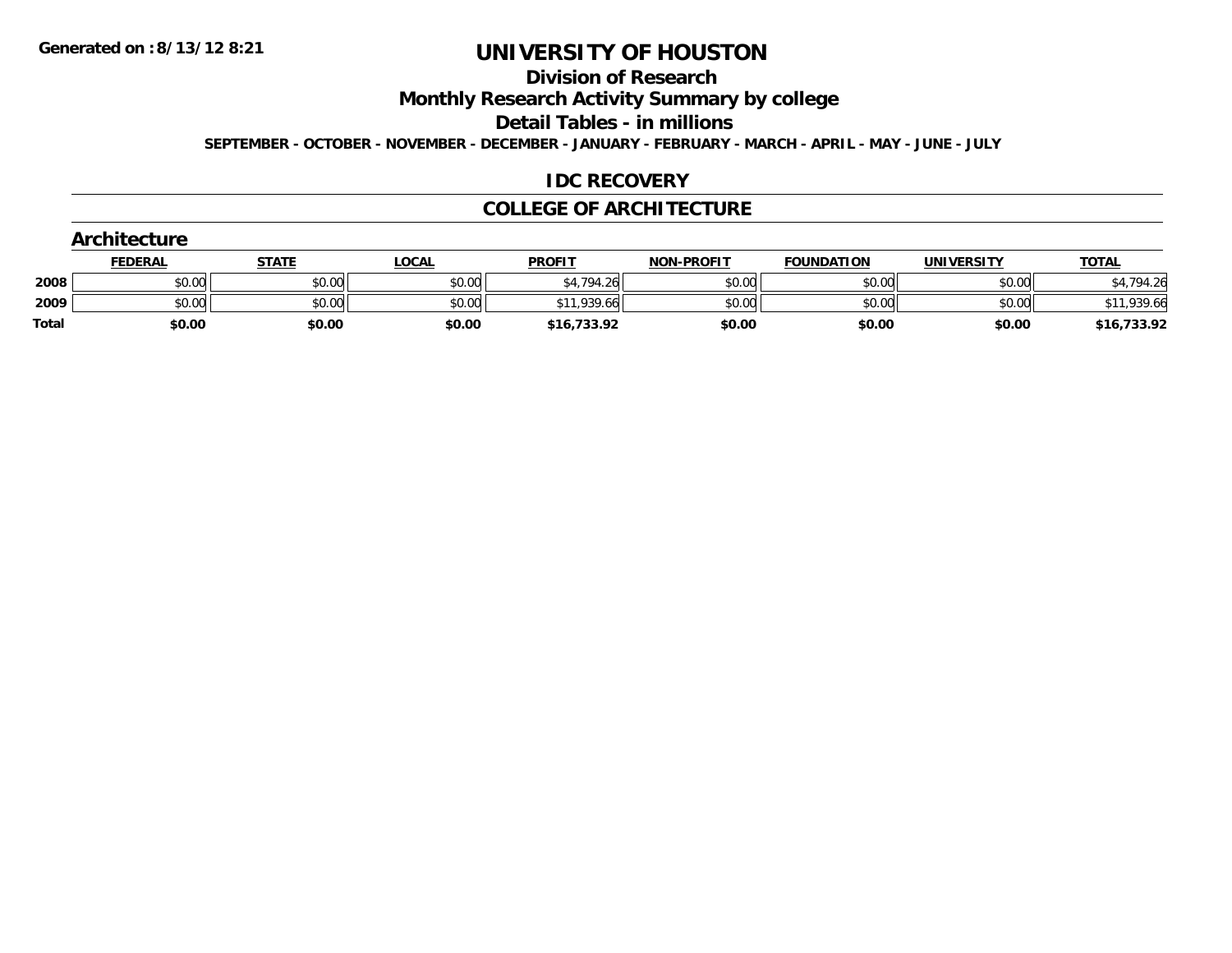### **Division of Research**

**Monthly Research Activity Summary by college**

#### **Detail Tables - in millions**

**SEPTEMBER - OCTOBER - NOVEMBER - DECEMBER - JANUARY - FEBRUARY - MARCH - APRIL - MAY - JUNE - JULY**

#### **IDC RECOVERY**

### **COLLEGE OF EDUCATION**

#### **Consistency Mgmt and Coop Disc**

|      | <b>FEDERAL</b> | <b>STATE</b> | <b>OCAL</b> | <b>PROFIT</b> | <b>NON-PROFIT</b> | <b>FOUNDATION</b> | <b>UNIVERSITY</b> | <b>TOTAL</b> |
|------|----------------|--------------|-------------|---------------|-------------------|-------------------|-------------------|--------------|
| 2010 | \$0.00         | \$0.00       | \$0.00      | \$0.00        | \$0.00            | \$0.00            | \$0.00            | \$0.00       |
| 2011 | \$0.00         | \$0.00       | \$0.00      | \$0.00        | \$0.00            | \$0.00            | \$0.00            | \$0.00       |
| 2012 | \$0.00         | \$0.00       | \$0.00      | \$0.00        | \$0.00            | \$0.00            | \$0.00            | \$0.00       |

#### **Curriculum and Instruction**

|      | <b>FEDERAL</b> | <b>STATE</b> | <u>LOCAL</u> | <b>PROFIT</b> | <b>NON-PROFIT</b> | <b>FOUNDATION</b> | UNIVERSITY | <b>TOTAL</b> |
|------|----------------|--------------|--------------|---------------|-------------------|-------------------|------------|--------------|
| 2008 | \$133,304.57   | \$2,718.96   | \$0.04       | \$0.00        | \$52,650.90       | (\$0.77)          | \$0.00     | \$188,673.70 |
| 2009 | \$115,218.06   | \$0.00       | \$1,682.56   | \$0.00        | \$35,976.74       | \$460.61          | \$0.00     | \$153,337.97 |
| 2010 | \$41,670.48    | \$0.00       | \$1,198.56   | \$0.00        | \$31,662.85       | \$9,416.39        | \$0.00     | \$83,948.28  |
| 2011 | \$72,587.13    | \$1,189.63   | \$0.00       | \$0.00        | \$5,456.76        | \$17,111.44       | \$0.00     | \$96,344.96  |
| 2012 | \$90,814.75    | \$26,158.71  | \$0.00       | \$0.00        | \$5,837.76        | \$19,082.91       | \$0.00     | \$141,894.13 |

#### **Dean, Education**

|      | <b>FEDERAL</b> | <b>STATE</b> | <u>LOCAL</u> | <b>PROFIT</b> | <b>NON-PROFIT</b> | <b>FOUNDATION</b> | <b>UNIVERSITY</b> | <b>TOTAL</b> |
|------|----------------|--------------|--------------|---------------|-------------------|-------------------|-------------------|--------------|
| 2008 | \$0.00         | \$0.00       | \$0.00       | \$0.00        | \$0.36            | \$0.00            | \$0.00            | \$0.36       |
| 2009 | \$0.00         | \$0.00       | \$0.00       | \$0.00        | \$0.00            | \$0.00            | \$0.00            | \$0.00       |
| 2010 | \$0.00         | \$0.00       | \$0.00       | \$0.00        | \$0.00            | \$0.00            | \$0.00            | \$0.00       |
| 2011 | \$0.00         | \$0.00       | \$0.00       | \$0.00        | \$0.00            | \$0.00            | \$0.00            | \$0.00       |
| 2012 | \$0.00         | \$0.00       | \$0.00       | \$0.00        | \$0.00            | \$0.00            | \$0.00            | \$0.00       |

#### **Educational Leadership & Cultural Studies**

|      |      | ----                   | 00N                           | <b>DDOEIT</b>                             | ------<br><b>NICH</b>  | .<br>.               |                               | $-2$ |
|------|------|------------------------|-------------------------------|-------------------------------------------|------------------------|----------------------|-------------------------------|------|
| 2008 |      | $\sim$ $\sim$<br>pu.uu | $\sim$ $\sim$ $\sim$<br>40.00 | $\uparrow$ $\uparrow$ $\uparrow$<br>JU.UL | $\sim$ $\sim$<br>vv.vv |                      | $\sim$ $\sim$<br><b>JU.UU</b> |      |
| 2011 | יש.ש |                        | $\sim$ $\sim$ $\sim$<br>vo.oo | $\sim$ $\sim$<br>יש.טע                    | $\sim$ $\sim$<br>ט.טע  | $\sim$ $\sim$<br>ט.ט | $\sim$ $\sim$<br>vv.vv        |      |

### **Educational Psychology**

|      | <b>FEDERAL</b> | <b>STATE</b> | <u>LOCAL</u> | <b>PROFIT</b> | <b>NON-PROFIT</b> | <b>FOUNDATION</b> | UNIVERSITY | <b>TOTAL</b> |
|------|----------------|--------------|--------------|---------------|-------------------|-------------------|------------|--------------|
| 2008 | \$20,849.74    | \$23,391.52  | \$0.00       | \$0.00        | \$146.60          | \$19,920.99       | \$0.00     | \$64,308.85  |
| 2009 | \$6,335.62     | \$1,167.93   | \$0.00       | \$0.00        | \$0.00            | \$23,626.68       | \$0.00     | \$31,130.23  |
| 2010 | \$0.00         | \$2,610.07   | \$0.00       | \$0.00        | \$487.20          | \$17,531.33       | \$0.00     | \$20,628.60  |
| 2011 | \$7,402.98     | \$4,542.58   | \$0.00       | \$0.00        | \$59.22           | \$14,547.66       | \$0.00     | \$26,552.44  |
| 2012 | \$13,392.66    | \$1,367.16   | \$0.00       | \$0.00        | \$0.00            | \$0.00            | \$0.00     | \$14,759.82  |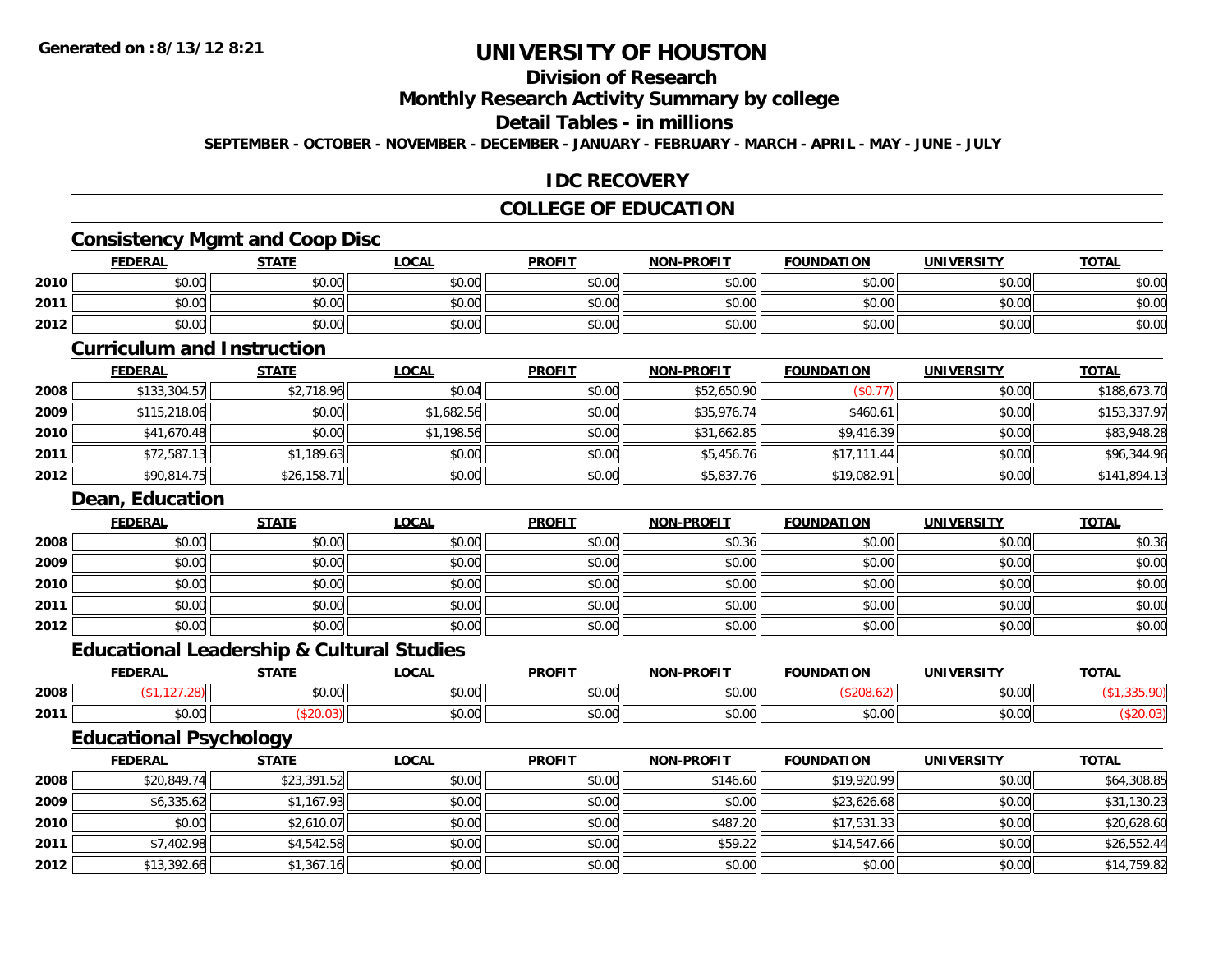### **Division of Research**

**Monthly Research Activity Summary by college**

**Detail Tables - in millions**

**SEPTEMBER - OCTOBER - NOVEMBER - DECEMBER - JANUARY - FEBRUARY - MARCH - APRIL - MAY - JUNE - JULY**

### **IDC RECOVERY**

### **COLLEGE OF EDUCATION**

#### **Institute for Urban Education**

|       | <b>FEDERAL</b> | <b>STATE</b> | <b>LOCAL</b> | <b>PROFIT</b> | <b>NON-PROFIT</b> | <b>FOUNDATION</b> | <b>UNIVERSITY</b> | <b>TOTAL</b> |
|-------|----------------|--------------|--------------|---------------|-------------------|-------------------|-------------------|--------------|
| 2008  | \$0.00         | \$0.00       | \$0.00       | \$0.00        | \$0.00            | \$0.00            | \$0.00            | \$0.00       |
| 2009  | \$0.00         | \$0.00       | \$0.00       | \$0.00        | \$0.00            | \$0.00            | \$0.00            | \$0.00       |
| 2010  | \$0.00         | \$0.00       | \$0.00       | \$0.00        | \$0.00            | \$0.00            | \$0.00            | \$0.00       |
| 2011  | \$0.00         | \$0.00       | \$0.00       | \$0.00        | \$0.00            | \$0.00            | \$0.00            | \$0.00       |
| 2012  | \$0.00         | \$0.00       | \$0.00       | \$0.00        | \$0.00            | \$0.00            | \$0.00            | \$0.00       |
| Total | \$500,448.71   | \$63,126.53  | \$2,881.16   | \$0.00        | \$132,278.39      | \$121,488.61      | \$0.00            | \$820,223.39 |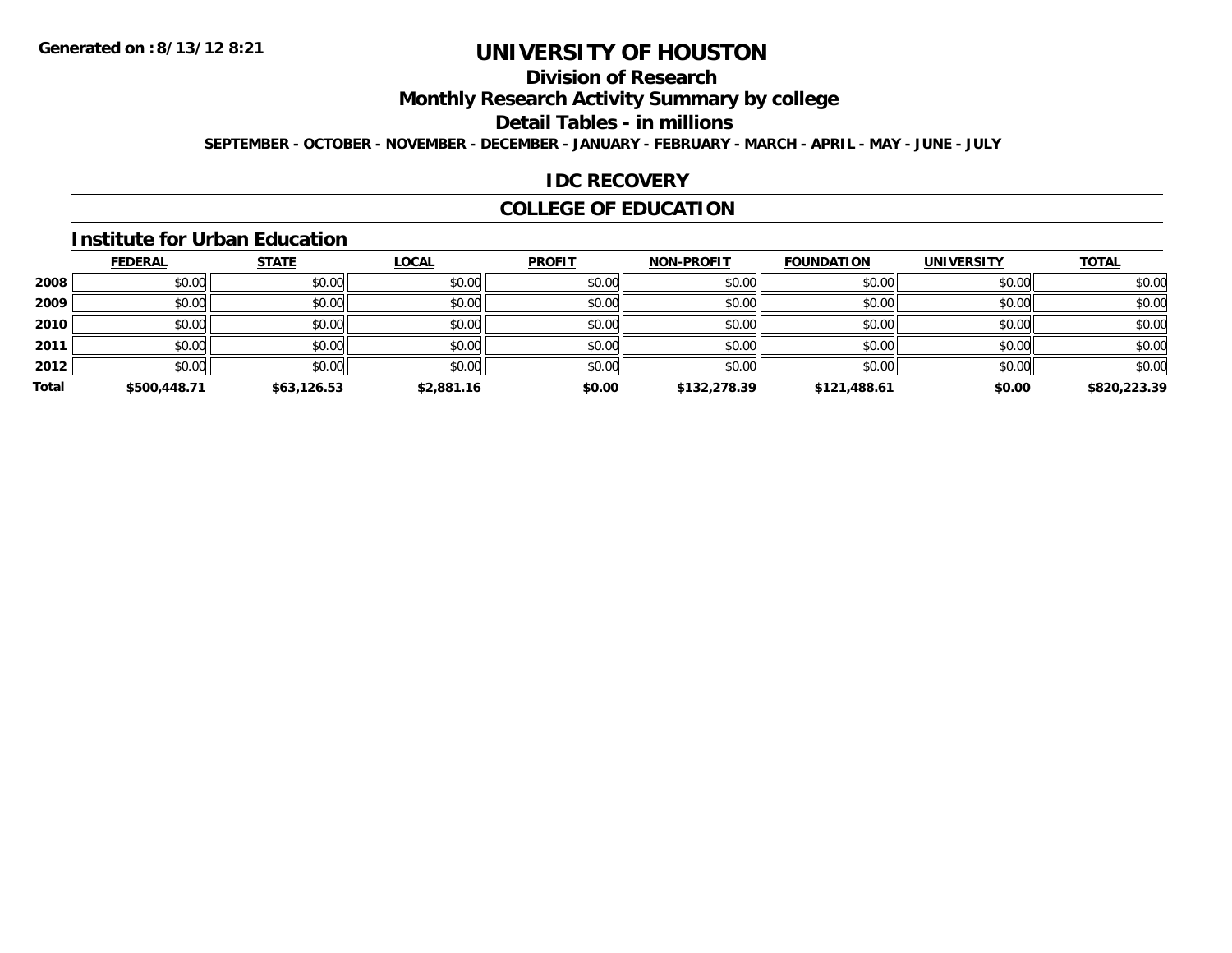### **Division of Research**

**Monthly Research Activity Summary by college**

**Detail Tables - in millions**

**SEPTEMBER - OCTOBER - NOVEMBER - DECEMBER - JANUARY - FEBRUARY - MARCH - APRIL - MAY - JUNE - JULY**

### **IDC RECOVERY**

#### **COLLEGE OF LIBERAL ARTS AND SOCIAL SCIENCES**

|      | Art                                 |              |              |               |                   |                   |                   |              |
|------|-------------------------------------|--------------|--------------|---------------|-------------------|-------------------|-------------------|--------------|
|      | <b>FEDERAL</b>                      | <b>STATE</b> | <b>LOCAL</b> | <b>PROFIT</b> | NON-PROFIT        | <b>FOUNDATION</b> | <b>UNIVERSITY</b> | <b>TOTAL</b> |
| 2012 | \$950.65                            | \$0.00       | \$0.00       | \$0.00        | \$0.00            | \$0.00            | \$0.00            | \$950.65     |
|      | <b>Arte Publico Press</b>           |              |              |               |                   |                   |                   |              |
|      | <b>FEDERAL</b>                      | <b>STATE</b> | <b>LOCAL</b> | <b>PROFIT</b> | <b>NON-PROFIT</b> | <b>FOUNDATION</b> | <b>UNIVERSITY</b> | <b>TOTAL</b> |
| 2008 | \$0.00                              | \$0.00       | \$0.00       | \$0.00        | \$0.00            | \$1,328.87        | \$0.00            | \$1,328.87   |
| 2010 | \$0.00                              | \$0.00       | \$0.00       | \$0.00        | \$0.00            | \$0.00            | \$0.00            | \$0.00       |
| 2011 | \$0.00                              | \$0.00       | \$0.00       | \$0.00        | \$0.00            | \$6,735.00        | \$0.00            | \$6,735.00   |
| 2012 | \$0.00                              | \$0.00       | \$0.00       | \$0.00        | \$0.00            | \$2,315.48        | \$0.00            | \$2,315.48   |
|      | <b>Blaffer Gallery</b>              |              |              |               |                   |                   |                   |              |
|      | <b>FEDERAL</b>                      | <b>STATE</b> | <b>LOCAL</b> | <b>PROFIT</b> | <b>NON-PROFIT</b> | <b>FOUNDATION</b> | <b>UNIVERSITY</b> | <b>TOTAL</b> |
| 2008 | \$6,810.54                          | \$0.00       | \$0.00       | \$0.00        | \$0.00            | \$0.00            | \$0.00            | \$6,810.54   |
| 2009 | \$2,023.32                          | \$0.00       | \$0.00       | \$0.00        | \$0.00            | \$0.00            | \$0.00            | \$2,023.32   |
| 2010 | \$13,699.29                         | \$0.00       | \$0.00       | \$0.00        | \$0.00            | \$0.00            | \$0.00            | \$13,699.29  |
| 2011 | \$1,431.32                          | \$0.00       | \$0.00       | \$0.00        | \$0.00            | \$0.00            | \$0.00            | \$1,431.32   |
|      | <b>Center for Public History</b>    |              |              |               |                   |                   |                   |              |
|      | <b>FEDERAL</b>                      | <b>STATE</b> | <b>LOCAL</b> | <b>PROFIT</b> | <b>NON-PROFIT</b> | <b>FOUNDATION</b> | <b>UNIVERSITY</b> | <b>TOTAL</b> |
| 2012 | \$9,323.16                          | \$0.00       | \$0.00       | \$0.00        | \$0.00            | \$0.00            | \$0.00            | \$9,323.16   |
|      | <b>Communication Disorders</b>      |              |              |               |                   |                   |                   |              |
|      | <b>FEDERAL</b>                      | <b>STATE</b> | <b>LOCAL</b> | <b>PROFIT</b> | NON-PROFIT        | <b>FOUNDATION</b> | <b>UNIVERSITY</b> | <b>TOTAL</b> |
| 2008 | \$14,644.41                         | \$0.00       | \$0.00       | \$0.00        | \$0.00            | \$0.00            | \$0.00            | \$14,644.41  |
| 2009 | (\$2,830.74)                        | \$0.00       | \$0.00       | \$0.00        | \$0.00            | \$0.00            | \$0.00            | (\$2,830.74) |
| 2010 | \$8,822.37                          | \$0.00       | \$0.00       | \$0.00        | \$0.00            | \$0.00            | \$0.00            | \$8,822.37   |
| 2011 | \$1,231.04                          | \$0.00       | \$0.00       | \$0.00        | \$0.00            | \$0.00            | \$0.00            | \$1,231.04   |
| 2012 | \$1,910.34                          | \$0.00       | \$0.00       | \$0.00        | \$0.00            | \$0.00            | \$0.00            | \$1,910.34   |
|      | <b>Comparative Cultural Studies</b> |              |              |               |                   |                   |                   |              |
|      | <b>FEDERAL</b>                      | <b>STATE</b> | <b>LOCAL</b> | <b>PROFIT</b> | <b>NON-PROFIT</b> | <b>FOUNDATION</b> | <b>UNIVERSITY</b> | <b>TOTAL</b> |
| 2008 | (\$171.27)                          | \$0.00       | \$0.00       | \$0.00        | \$0.00            | \$0.00            | \$0.00            | (\$171.27)   |
| 2011 | \$0.00                              | \$0.00       | \$0.00       | (\$25.13)     | \$0.00            | \$0.00            | \$0.00            | (\$25.13)    |
| 2012 | \$0.00                              | \$32.21      | \$0.00       | \$0.00        | \$0.00            | \$0.00            | \$0.00            | \$32.21      |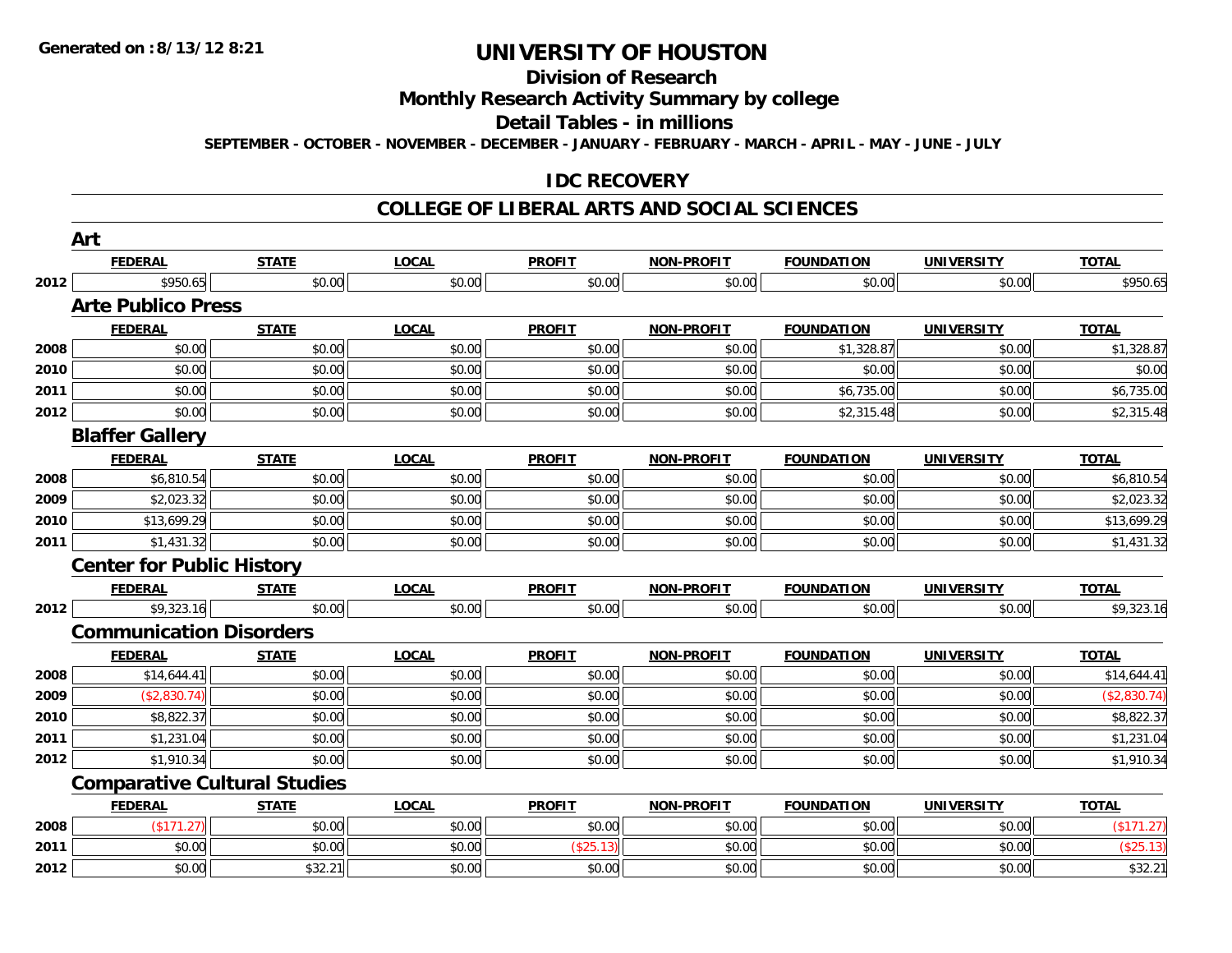### **Division of Research**

**Monthly Research Activity Summary by college**

**Detail Tables - in millions**

**SEPTEMBER - OCTOBER - NOVEMBER - DECEMBER - JANUARY - FEBRUARY - MARCH - APRIL - MAY - JUNE - JULY**

### **IDC RECOVERY**

### **COLLEGE OF LIBERAL ARTS AND SOCIAL SCIENCES**

### **Dean, Liberal Arts and Social Sciences**

|      | <b>FEDERAL</b>                      | <b>STATE</b> | <b>LOCAL</b> | <b>PROFIT</b> | <b>NON-PROFIT</b> | <b>FOUNDATION</b> | <b>UNIVERSITY</b> | <b>TOTAL</b> |
|------|-------------------------------------|--------------|--------------|---------------|-------------------|-------------------|-------------------|--------------|
| 2008 | \$14,617.24                         | \$0.00       | \$0.00       | \$0.00        | \$0.00            | \$0.00            | \$0.00            | \$14,617.24  |
| 2009 | \$34,572.62                         | \$0.00       | \$0.00       | \$0.00        | \$0.00            | \$0.00            | \$0.00            | \$34,572.62  |
| 2010 | \$495.20                            | \$0.00       | \$0.00       | \$0.00        | \$0.00            | \$0.00            | \$0.00            | \$495.20     |
| 2011 | (\$705.83)                          | \$0.00       | \$0.00       | \$0.00        | \$0.00            | \$0.00            | \$0.00            | (\$705.83)   |
|      | <b>Economics</b>                    |              |              |               |                   |                   |                   |              |
|      | <b>FEDERAL</b>                      | <b>STATE</b> | <b>LOCAL</b> | <b>PROFIT</b> | <b>NON-PROFIT</b> | <b>FOUNDATION</b> | <b>UNIVERSITY</b> | <b>TOTAL</b> |
| 2008 | \$20,100.59                         | \$0.00       | \$0.00       | \$0.00        | \$0.00            | \$0.00            | \$0.00            | \$20,100.59  |
| 2009 | \$18,808.93                         | \$0.00       | \$0.00       | \$0.00        | \$0.00            | \$0.00            | \$0.00            | \$18,808.93  |
| 2010 | \$10,334.73                         | \$0.00       | \$0.00       | \$0.00        | \$0.00            | \$0.00            | \$0.00            | \$10,334.73  |
| 2011 | (\$651.51)                          | \$0.00       | \$0.00       | \$255.98      | \$0.00            | \$0.00            | \$0.00            | (\$395.53)   |
| 2012 | \$8,696.14                          | \$0.00       | \$0.00       | \$2,774.44    | \$0.00            | \$0.00            | \$0.00            | \$11,470.58  |
|      | English                             |              |              |               |                   |                   |                   |              |
|      | <b>FEDERAL</b>                      | <b>STATE</b> | <b>LOCAL</b> | <b>PROFIT</b> | <b>NON-PROFIT</b> | <b>FOUNDATION</b> | <b>UNIVERSITY</b> | <b>TOTAL</b> |
| 2008 | \$0.00                              | \$0.00       | \$0.00       | \$0.00        | \$0.00            | \$0.00            | \$0.00            | \$0.00       |
| 2009 | \$0.00                              | \$0.00       | \$0.00       | \$0.00        | \$0.00            | \$0.00            | \$0.00            | \$0.00       |
| 2010 | \$0.00                              | \$0.00       | \$0.00       | \$0.00        | \$0.00            | \$0.00            | \$0.00            | \$0.00       |
| 2011 | \$0.00                              | \$0.00       | \$0.00       | \$0.00        | \$0.00            | \$0.00            | \$0.00            | \$0.00       |
| 2012 | \$0.00                              | \$0.00       | \$0.00       | \$0.00        | \$0.00            | \$0.00            | \$0.00            | \$0.00       |
|      | <b>Health and Human Performance</b> |              |              |               |                   |                   |                   |              |
|      | <b>FEDERAL</b>                      | <b>STATE</b> | <b>LOCAL</b> | <b>PROFIT</b> | <b>NON-PROFIT</b> | <b>FOUNDATION</b> | <b>UNIVERSITY</b> | <b>TOTAL</b> |
| 2008 | \$500,568.34                        | \$0.00       | \$0.00       | \$30,373.77   | \$3.11            | \$1,438.34        | \$0.00            | \$532,383.56 |
| 2009 | \$486,679.65                        | \$0.00       | \$0.00       | \$8,277.22    | \$0.00            | \$1,691.50        | \$0.00            | \$496,648.37 |
| 2010 | \$437,914.21                        | \$0.00       | \$0.00       | \$13,151.46   | \$0.00            | \$1,445.08        | \$0.00            | \$452,510.74 |
| 2011 | \$266,484.79                        | \$0.00       | \$0.00       | \$58,864.08   | \$0.00            | \$966.71          | \$0.00            | \$326,315.58 |
| 2012 | \$304,126.76                        | \$0.00       | \$0.00       | \$51,802.67   | \$0.00            | \$0.00            | \$0.00            | \$355,929.42 |
|      | <b>History</b>                      |              |              |               |                   |                   |                   |              |
|      | <b>FEDERAL</b>                      | <b>STATE</b> | <b>LOCAL</b> | <b>PROFIT</b> | <b>NON-PROFIT</b> | <b>FOUNDATION</b> | <b>UNIVERSITY</b> | <b>TOTAL</b> |
| 2008 | \$2,206.75                          | \$0.00       | \$0.00       | \$0.00        | \$2,600.44        | \$0.00            | \$0.00            | \$4,807.19   |
| 2009 | \$0.00                              | \$0.00       | \$0.00       | \$0.00        | \$0.00            | \$0.00            | \$0.00            | \$0.00       |
| 2010 | \$0.00                              | \$0.00       | \$0.00       | \$0.00        | \$0.00            | \$0.00            | \$0.00            | \$0.00       |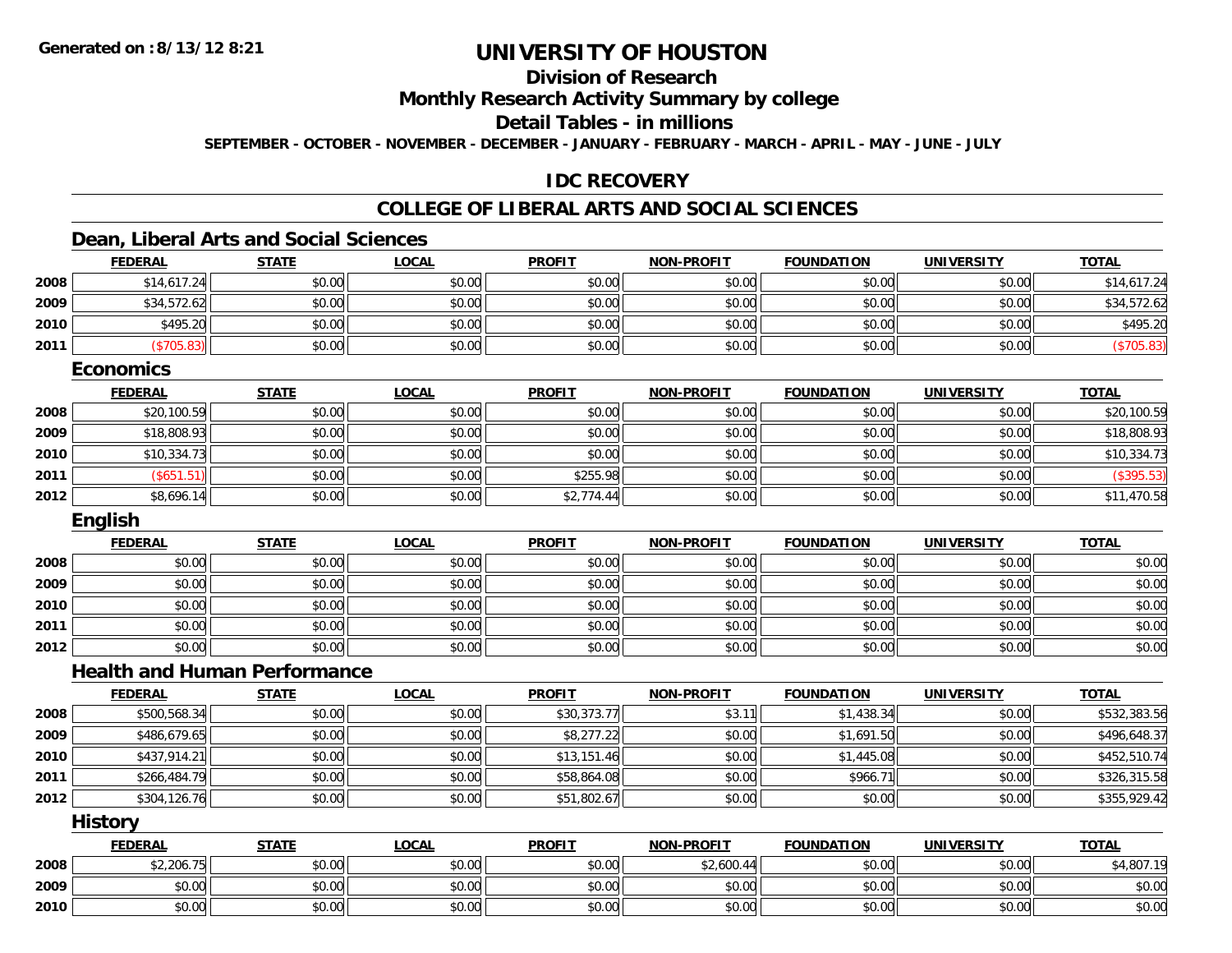## **Division of Research**

**Monthly Research Activity Summary by college**

**Detail Tables - in millions**

**SEPTEMBER - OCTOBER - NOVEMBER - DECEMBER - JANUARY - FEBRUARY - MARCH - APRIL - MAY - JUNE - JULY**

### **IDC RECOVERY**

#### **COLLEGE OF LIBERAL ARTS AND SOCIAL SCIENCES**

|      | <b>History</b>                        |              |              |               |                   |                   |                   |              |
|------|---------------------------------------|--------------|--------------|---------------|-------------------|-------------------|-------------------|--------------|
|      | <b>FEDERAL</b>                        | <b>STATE</b> | <b>LOCAL</b> | <b>PROFIT</b> | <b>NON-PROFIT</b> | <b>FOUNDATION</b> | <b>UNIVERSITY</b> | <b>TOTAL</b> |
| 2012 | \$0.00                                | \$0.00       | \$0.00       | \$0.00        | \$0.00            | \$0.00            | \$0.00            | \$0.00       |
|      | <b>Hobby Center for Public Policy</b> |              |              |               |                   |                   |                   |              |
|      | <b>FEDERAL</b>                        | <b>STATE</b> | <b>LOCAL</b> | <b>PROFIT</b> | <b>NON-PROFIT</b> | <b>FOUNDATION</b> | <b>UNIVERSITY</b> | <b>TOTAL</b> |
| 2009 | \$7,008.61                            | \$0.00       | \$0.00       | \$0.00        | \$0.00            | \$0.00            | \$0.00            | \$7,008.61   |
| 2010 | \$4,290.73                            | \$0.00       | \$0.00       | \$0.00        | \$0.00            | \$0.00            | \$0.00            | \$4,290.73   |
| 2011 | \$4,678.73                            | \$0.00       | \$0.00       | \$0.00        | \$0.00            | \$0.00            | \$0.00            | \$4,678.73   |
|      | <b>Modern/Classical Languages</b>     |              |              |               |                   |                   |                   |              |
|      | <b>FEDERAL</b>                        | <b>STATE</b> | <b>LOCAL</b> | <b>PROFIT</b> | <b>NON-PROFIT</b> | <b>FOUNDATION</b> | <b>UNIVERSITY</b> | <b>TOTAL</b> |
| 2008 | \$7,740.82                            | \$0.00       | \$0.00       | \$0.00        | \$0.00            | \$0.00            | \$0.00            | \$7,740.82   |
| 2011 | \$48.48                               | \$0.00       | \$0.00       | \$0.00        | \$0.00            | \$0.00            | \$0.00            | \$48.48      |
| 2012 | \$27,393.06                           | \$0.00       | \$0.00       | \$0.00        | \$0.00            | \$0.00            | \$0.00            | \$27,393.06  |
|      | Philosophy                            |              |              |               |                   |                   |                   |              |
|      | <b>FEDERAL</b>                        | <b>STATE</b> | <b>LOCAL</b> | <b>PROFIT</b> | <b>NON-PROFIT</b> | <b>FOUNDATION</b> | <b>UNIVERSITY</b> | <b>TOTAL</b> |
| 2008 | \$0.00                                | \$0.00       | \$0.00       | \$0.00        | \$0.00            | \$0.00            | \$0.00            | \$0.00       |
| 2009 | \$0.00                                | \$0.00       | \$0.00       | \$0.00        | \$0.00            | \$0.00            | \$0.00            | \$0.00       |
| 2010 | \$0.00                                | \$0.00       | \$0.00       | \$0.00        | \$0.00            | \$0.00            | \$0.00            | \$0.00       |
| 2011 | \$0.00                                | \$0.00       | \$0.00       | \$0.00        | \$0.00            | \$0.00            | \$0.00            | \$0.00       |
| 2012 | \$2,161.39                            | \$0.00       | \$0.00       | \$0.00        | \$0.00            | \$0.00            | \$0.00            | \$2,161.39   |
|      | <b>Political Science</b>              |              |              |               |                   |                   |                   |              |
|      | <b>FEDERAL</b>                        | <b>STATE</b> | <b>LOCAL</b> | <b>PROFIT</b> | <b>NON-PROFIT</b> | <b>FOUNDATION</b> | <b>UNIVERSITY</b> | <b>TOTAL</b> |
| 2008 | \$1,408.20                            | \$0.00       | \$0.00       | \$0.00        | \$0.00            | \$0.00            | \$3,527.28        | \$4,935.48   |
| 2009 | \$28,496.48                           | \$0.00       | \$0.00       | \$0.00        | \$0.00            | \$0.00            | \$3,517.19        | \$32,013.67  |
| 2010 | \$166.49                              | \$0.00       | \$0.00       | \$0.00        | \$0.00            | \$0.00            | \$0.00            | \$166.49     |
| 2011 | (\$2,423.40)                          | (\$91.29)    | \$0.00       | \$0.00        | \$0.00            | \$0.00            | \$0.00            | (\$2,514.69) |
| 2012 | \$0.00                                | \$0.00       | \$0.00       | \$0.00        | \$0.00            | \$0.00            | \$0.00            | \$0.00       |
|      | Psychology                            |              |              |               |                   |                   |                   |              |
|      | <b>FEDERAL</b>                        | <b>STATE</b> | <b>LOCAL</b> | <b>PROFIT</b> | <b>NON-PROFIT</b> | <b>FOUNDATION</b> | <b>UNIVERSITY</b> | <b>TOTAL</b> |
| 2008 | \$103,276.35                          | \$27.32      | \$0.00       | \$5,514.29    | \$5,295.26        | \$1,263.54        | (\$0.07)          | \$115,376.69 |
| 2009 | \$104,511.08                          | \$887.43     | \$1,690.44   | \$12,015.39   | (\$2.14)          | \$3,632.19        | \$0.00            | \$122,734.39 |
| 2010 | \$220,986.42                          | \$2,564.57   | \$0.00       | \$13,401.69   | \$2,111.59        | \$3,160.82        | \$0.00            | \$242,225.09 |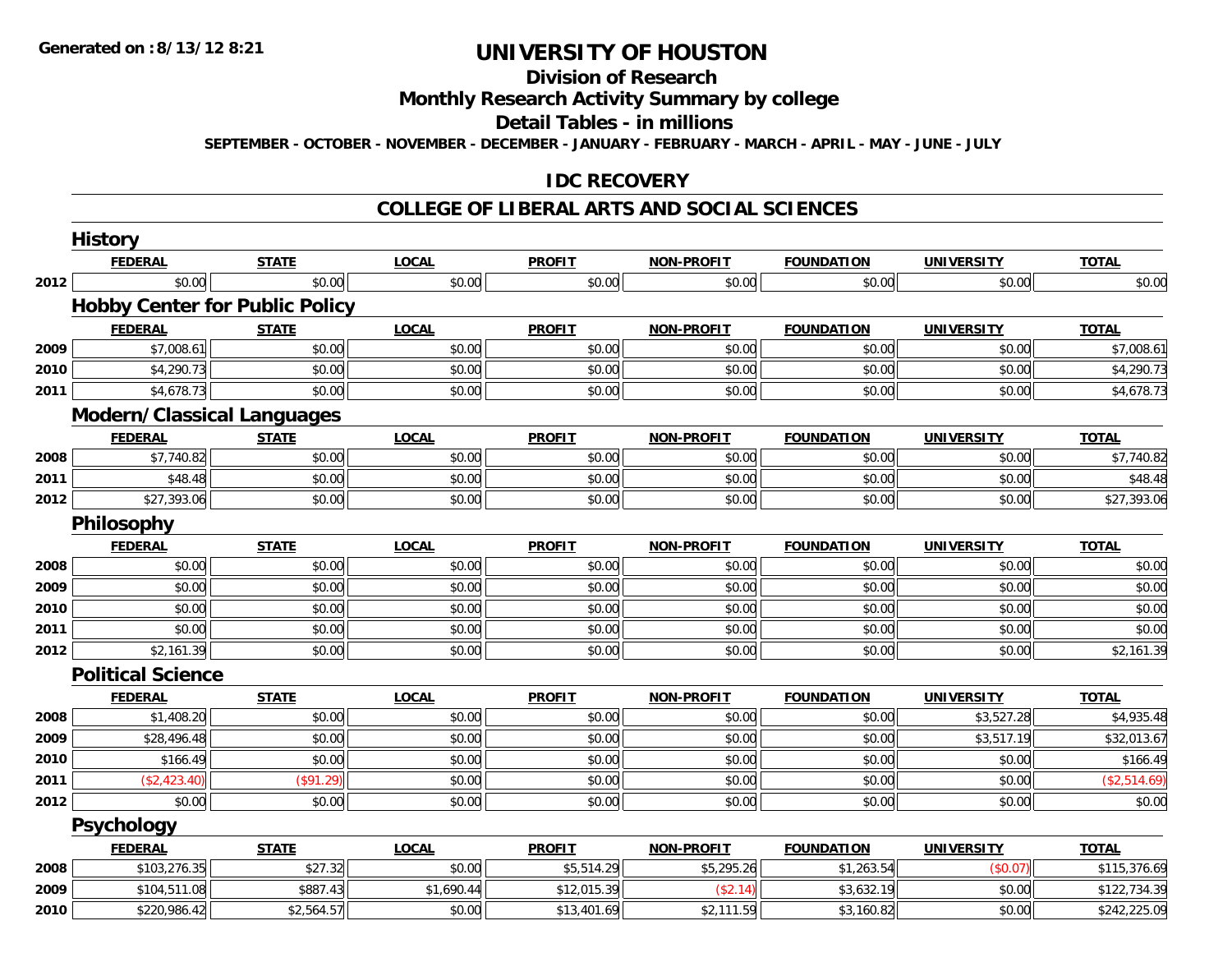#### **Division of Research**

**Monthly Research Activity Summary by college**

**Detail Tables - in millions**

**SEPTEMBER - OCTOBER - NOVEMBER - DECEMBER - JANUARY - FEBRUARY - MARCH - APRIL - MAY - JUNE - JULY**

### **IDC RECOVERY**

#### **COLLEGE OF LIBERAL ARTS AND SOCIAL SCIENCES**

|       | <b>Psychology</b> |              |              |               |                   |                   |                   |                |
|-------|-------------------|--------------|--------------|---------------|-------------------|-------------------|-------------------|----------------|
|       | <b>FEDERAL</b>    | <b>STATE</b> | <b>LOCAL</b> | <b>PROFIT</b> | <b>NON-PROFIT</b> | <b>FOUNDATION</b> | <b>UNIVERSITY</b> | <b>TOTAL</b>   |
| 2011  | \$307,167.15      | \$357.17     | \$0.00       | \$9,423.60    | \$6,664.74        | \$26,678.33       | (\$96.70)         | \$350,194.29   |
| 2012  | \$341,432.26      | \$1,045.32   | \$0.00       | \$6,137.59    | \$13,386.68       | \$21,511.01       | (\$3,117.51)      | \$380,395.35   |
|       | <b>Sociology</b>  |              |              |               |                   |                   |                   |                |
|       | <b>FEDERAL</b>    | <b>STATE</b> | <b>LOCAL</b> | <b>PROFIT</b> | <b>NON-PROFIT</b> | <b>FOUNDATION</b> | <b>UNIVERSITY</b> | <b>TOTAL</b>   |
| 2008  | \$23,880.05       | \$0.00       | \$2,550.71   | \$0.00        | \$0.00            | \$0.00            | \$0.00            | \$26,430.76    |
| 2009  | \$36,961.08       | \$0.00       | \$4,842.13   | \$0.00        | \$0.00            | \$0.00            | \$0.00            | \$41,803.21    |
| 2010  | \$54,359.80       | \$0.00       | \$432.67     | \$0.00        | \$1,615.28        | \$0.00            | \$0.00            | \$56,407.75    |
| 2011  | \$45,710.06       | \$0.00       | \$0.00       | \$0.00        | \$0.00            | \$0.00            | \$0.00            | \$45,710.06    |
| 2012  | \$3,936.75        | \$0.00       | \$0.00       | \$0.00        | \$0.00            | \$0.00            | \$0.00            | \$3,936.75     |
| Total | \$3,485,283.63    | \$4,822.73   | \$9,515.95   | \$211,967.05  | \$31,674.96       | \$72,166.86       | \$3,830.19        | \$3,819,261.37 |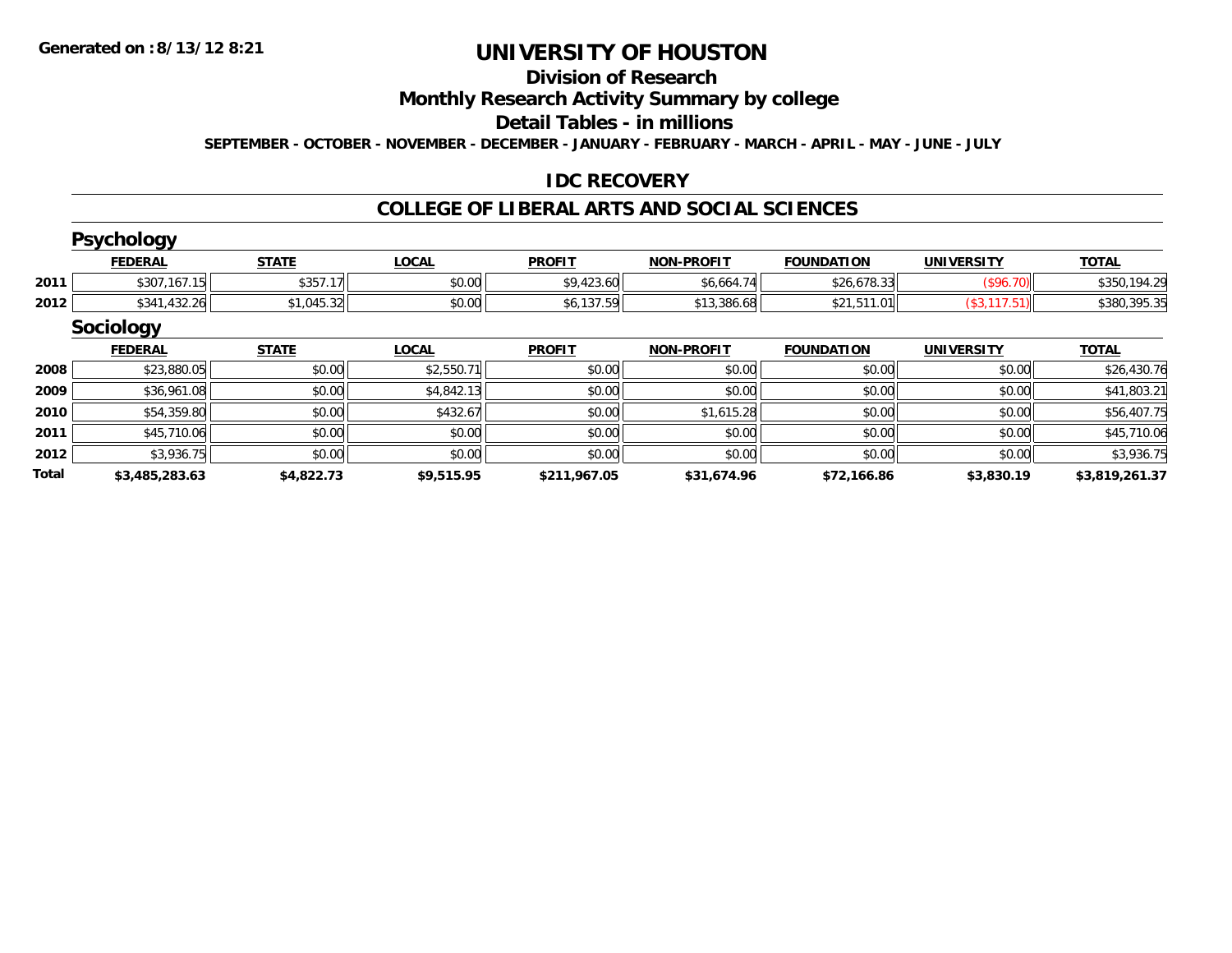### **Division of Research**

#### **Monthly Research Activity Summary by college**

#### **Detail Tables - in millions**

**SEPTEMBER - OCTOBER - NOVEMBER - DECEMBER - JANUARY - FEBRUARY - MARCH - APRIL - MAY - JUNE - JULY**

### **IDC RECOVERY**

### **COLLEGE OF NATURAL SCIENCES AND MATHEMATICS**

#### **Allied Geophysical Laboratories**

|      | <b>FEDERAL</b>                   | - 2787F                | <b>OCAL</b>                                           | <b>PROFIT</b>         | <b>BBAFIT</b><br>וחו | ΊΟΝ            | <br>INI | <b>TOTA</b><br>. АІ |
|------|----------------------------------|------------------------|-------------------------------------------------------|-----------------------|----------------------|----------------|---------|---------------------|
| 2011 | $\sim$<br>$\sim$<br>טט.טע        | $\sim$ $\sim$<br>vu.vu | $\mathfrak{c} \cap \mathfrak{c} \cap$<br><b>JU.UU</b> | 10T                   | 0000<br>vu.ou        | 0 <sub>n</sub> | \$0.00  | 4 O E               |
| 2012 | $\sim$<br>$\sim$ $\sim$<br>₽U.UU | ტი იი<br>vv.vv         | \$0.00                                                | $\uparrow$ $\uparrow$ | 0000<br>vv.vv        | 0.00           | \$0.00  |                     |

# **Biology/Biochemistry**

|      | <b>FEDERAL</b> | <u>STATE</u> | <b>LOCAL</b> | <b>PROFIT</b> | <b>NON-PROFIT</b> | <b>FOUNDATION</b> | <b>UNIVERSITY</b> | <b>TOTAL</b>   |
|------|----------------|--------------|--------------|---------------|-------------------|-------------------|-------------------|----------------|
| 2008 | \$793,614.10   | \$0.00       | \$0.00       | \$0.00        | \$5,878.31        | \$4,271.52        | \$0.00            | \$803,763.93   |
| 2009 | \$644,286.38   | \$0.00       | \$0.00       | \$0.00        | \$0.00            | \$5,594.43        | \$0.00            | \$649,880.81   |
| 2010 | \$1,039,226.92 | \$0.00       | \$0.00       | \$0.00        | \$22,005.97       | \$1,346.49        | \$0.00            | \$1,062,579.38 |
| 2011 | \$1,116,258.26 | \$7,231.85   | \$0.00       | \$0.00        | \$33,823.59       | \$0.00            | \$0.00            | \$1,157,313.70 |
| 2012 | \$899,923.95   | \$19,208.71  | \$0.00       | \$0.00        | \$43,393.10       | \$3,185.09        | \$0.00            | \$965,710.85   |

### **Center for Applied Geoscience Excellence**

|      | <b>FEDERAL</b> | <b>STATE</b> | <u>_OCAL</u> | <b>PROFIT</b> | <b>NON-PROFIT</b> | <b>FOUNDATION</b> | <b>UNIVERSITY</b> | <b>TOTAL</b> |
|------|----------------|--------------|--------------|---------------|-------------------|-------------------|-------------------|--------------|
| 2008 | \$0.00         | \$0.00       | \$0.00       | \$0.00        | \$0.00            | \$0.00            | \$0.00            | \$0.00       |
| 2009 | \$0.00         | \$0.00       | \$0.00       | \$0.00        | \$0.00            | \$0.00            | \$0.00            | \$0.00       |
| 2010 | \$0.00         | \$0.00       | \$0.00       | \$0.00        | \$0.00            | \$0.00            | \$0.00            | \$0.00       |

### **Center for Nuclear Receptors and Cell Signaling**

|      | <b>FEDERAL</b> | <u>STATE</u> | <u>LOCAL</u> | <b>PROFIT</b> | <b>NON-PROFIT</b> | <b>FOUNDATION</b> | <b>UNIVERSITY</b> | <b>TOTAL</b> |
|------|----------------|--------------|--------------|---------------|-------------------|-------------------|-------------------|--------------|
| 2008 | \$0.00         | \$0.00       | \$0.00       | \$0.00        | \$0.00            | \$0.00            | \$0.00            | \$0.00       |
| 2009 | \$0.00         | \$0.00       | \$0.00       | \$0.00        | \$0.00            | \$0.00            | \$0.00            | \$0.00       |
| 2010 | \$252,311.82   | \$0.00       | \$0.00       | \$0.00        | \$0.00            | \$0.00            | \$0.00            | \$252,311.82 |
| 2011 | \$345,668.03   | \$4,884.13   | \$0.00       | \$2,507.81    | \$0.00            | \$0.00            | \$0.00            | \$353,059.97 |
| 2012 | \$379,270.09   | \$29,663.89  | \$0.00       | \$77,657.54   | \$0.00            | \$0.00            | \$0.00            | \$486,591.52 |

**Chemistry**

|      | <b>FEDERAL</b> | <b>STATE</b> | <b>LOCAL</b> | <b>PROFIT</b> | <b>NON-PROFIT</b> | <b>FOUNDATION</b> | <b>UNIVERSITY</b> | <u>TOTAL</u> |
|------|----------------|--------------|--------------|---------------|-------------------|-------------------|-------------------|--------------|
| 2008 | \$791,943.85   | (\$0.02)     | \$0.00       | \$7,267.61    | \$6,221.55        | \$0.00            | \$0.00            | \$805,432.99 |
| 2009 | \$490,636.55   | \$0.00       | \$0.00       | \$21,622.28   | \$2,729.31        | \$0.00            | \$31,930.79       | \$546,918.93 |
| 2010 | \$813,507.20   | \$0.00       | \$0.00       | \$36,292.46   | (\$11.01)         | \$0.00            | \$67,480.22       | \$917,268.86 |
| 2011 | \$844,631.81   | \$1,184.02   | \$0.00       | \$10,860.31   | \$0.00            | \$0.00            | \$44,829.16       | \$901,505.30 |
| 2012 | \$701,110.68   | \$821.98     | \$0.00       | \$16,256.98   | \$0.00            | \$0.00            | \$40,793.05       | \$758,982.68 |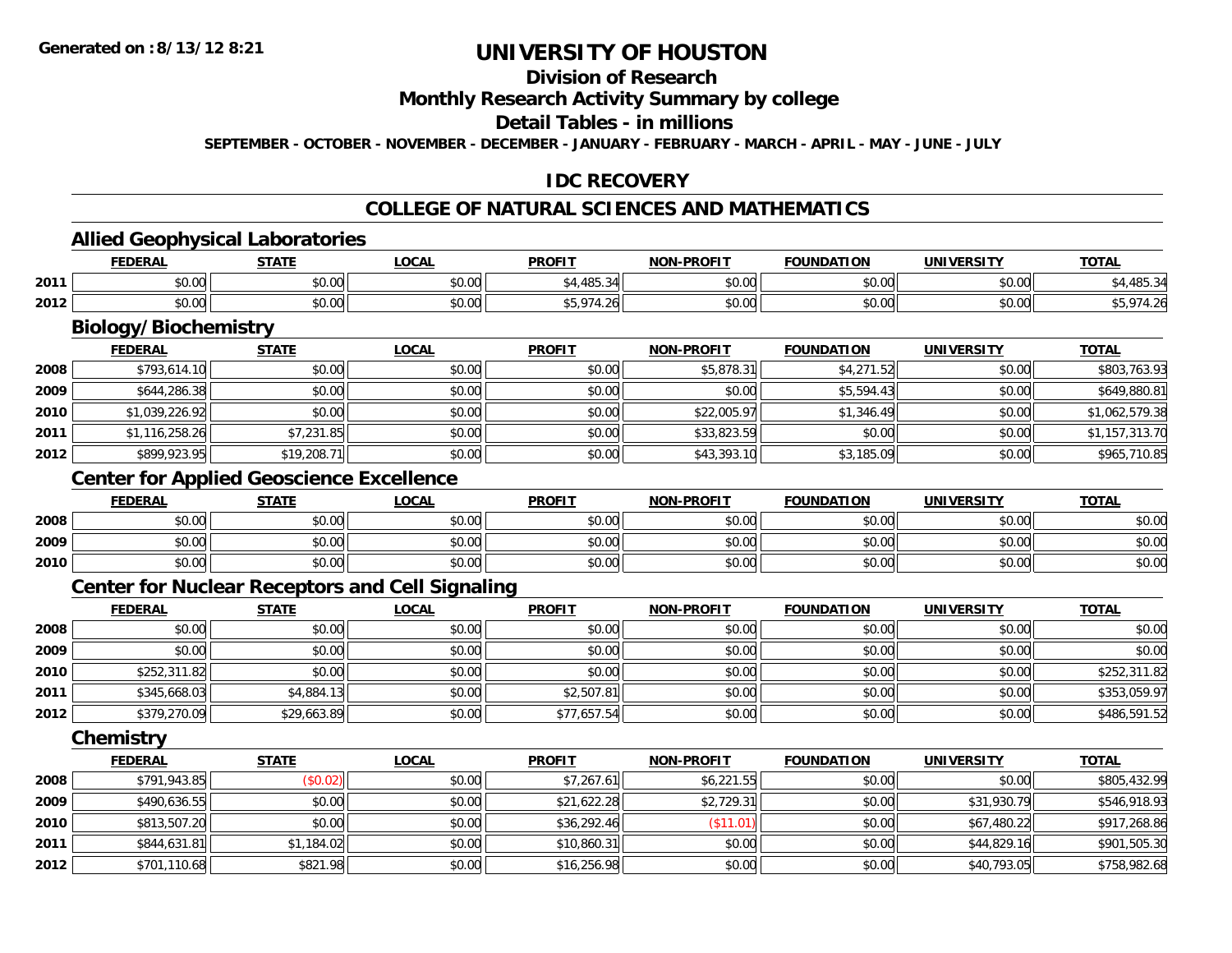### **Division of Research**

**Monthly Research Activity Summary by college**

**Detail Tables - in millions**

**SEPTEMBER - OCTOBER - NOVEMBER - DECEMBER - JANUARY - FEBRUARY - MARCH - APRIL - MAY - JUNE - JULY**

### **IDC RECOVERY**

### **COLLEGE OF NATURAL SCIENCES AND MATHEMATICS**

## **Computer Science**

|      | <u>FEDERAL</u> | <b>STATE</b> | <b>LOCAL</b> | <b>PROFIT</b> | <b>NON-PROFIT</b> | <b>FOUNDATION</b> | <b>UNIVERSITY</b> | <b>TOTAL</b>   |
|------|----------------|--------------|--------------|---------------|-------------------|-------------------|-------------------|----------------|
| 2008 | \$762,476.12   | \$0.00       | \$0.00       | \$23,864.48   | \$0.00            | \$0.00            | (\$760.00)        | \$785,580.60   |
| 2009 | \$911,793.74   | \$0.00       | \$0.00       | \$42,457.93   | \$0.00            | \$0.00            | \$0.00            | \$954,251.67   |
| 2010 | \$1,148,932.20 | \$748.20     | \$0.00       | \$14,897.15   | \$0.00            | \$0.00            | \$0.00            | \$1,164,577.55 |
| 2011 | \$1,223,981.21 | \$3,694.52   | \$0.00       | \$19,873.11   | \$2,409.08        | \$0.00            | (S247.76)         | \$1,249,710.15 |
| 2012 | \$790,144.59   | \$5,369.47   | \$0.00       | \$96,535.41   | \$11,784.53       | \$0.00            | \$0.00            | \$903,834.00   |

### **Dean, Natural Sciences and Mathematics**

|      | <b>FEDERAL</b> | <b>STATE</b> | <b>LOCAL</b> | <b>PROFIT</b> | <b>NON-PROFIT</b> | <b>FOUNDATION</b> | <b>UNIVERSITY</b> | <b>TOTAL</b> |
|------|----------------|--------------|--------------|---------------|-------------------|-------------------|-------------------|--------------|
| 2008 | \$0.00         | \$0.00       | \$0.00       | \$0.00        | \$0.00            | \$0.00            | \$0.00            | \$0.00       |
| 2009 | \$0.00         | \$0.00       | \$0.00       | \$0.00        | \$0.00            | \$0.00            | \$0.00            | \$0.00       |
| 2010 | \$0.00         | \$0.00       | \$0.00       | \$0.00        | \$0.00            | \$0.00            | \$0.00            | \$0.00       |
| 2011 | \$0.00         | \$0.00       | \$0.00       | \$0.00        | \$0.00            | \$0.00            | \$0.00            | \$0.00       |
| 2012 | \$13,455.24    | \$0.00       | \$0.00       | \$0.00        | \$0.00            | \$0.00            | \$0.00            | \$13,455.24  |

### **Earth & Atmospheric Sciences**

|      | <b>FEDERAL</b> | <b>STATE</b> | <b>LOCAL</b> | <b>PROFIT</b> | <b>NON-PROFIT</b> | <b>FOUNDATION</b> | <b>UNIVERSITY</b> | <b>TOTAL</b> |
|------|----------------|--------------|--------------|---------------|-------------------|-------------------|-------------------|--------------|
| 2008 | \$348,824.88   | \$25,298.92  | \$0.00       | \$95,713.99   | \$13,169.28       | \$0.00            | \$2,120.63        | \$485,127.70 |
| 2009 | \$289,330.66   | \$30,266.12  | \$0.00       | \$176,649.88  | \$83,982.74       | \$0.00            | \$0.00            | \$580,229.40 |
| 2010 | \$295,318.79   | \$33,537.21  | \$0.00       | \$340,213.67  | \$31,873.71       | \$0.00            | \$0.00            | \$700,943.38 |
| 2011 | \$410,627.63   | \$117,098.90 | \$0.00       | \$241,959.94  | \$35,324.49       | \$0.00            | \$0.00            | \$805,010.96 |
| 2012 | \$506,315.91   | \$53,621.84  | \$0.00       | \$291,901.28  | \$32,358.69       | \$0.00            | \$0.00            | \$884,197.72 |

### **Institute for Multidimensional Air Quality Studies**

|      | <b>FEDERAL</b> | <u>STATE</u> | <u>LOCAL</u> | <b>PROFIT</b> | <b>NON-PROFIT</b> | <b>FOUNDATION</b> | <b>UNIVERSITY</b> | <b>TOTAL</b> |
|------|----------------|--------------|--------------|---------------|-------------------|-------------------|-------------------|--------------|
| 2008 | \$0.00         | \$0.00       | \$0.00       | \$0.00        | \$0.00            | \$0.00            | \$0.00            | \$0.00       |
| 2009 | \$0.00         | \$0.00       | \$0.00       | \$0.00        | \$0.00            | \$0.00            | \$0.00            | \$0.00       |
| 2010 | \$0.00         | \$0.00       | \$0.00       | \$0.00        | \$0.00            | \$0.00            | \$0.00            | \$0.00       |
| 2011 | \$0.00         | \$0.00       | \$0.00       | \$0.00        | \$0.00            | \$0.00            | \$0.00            | \$0.00       |
| 2012 | \$0.00         | \$0.00       | \$0.00       | \$0.00        | \$0.00            | \$0.00            | \$0.00            | \$0.00       |

#### **Mathematics**

|      | <b>FEDERAL</b>                                 | <b>STATE</b>           | <b>_OCAL</b>       | <b>PROFIT</b>                                 | NON-PROFIT                                                                                                                                                                                                                                                                                                                                                                                      | <b>FOUNDATION</b> | UNIVERSITY | <b>TOTAL</b>                  |
|------|------------------------------------------------|------------------------|--------------------|-----------------------------------------------|-------------------------------------------------------------------------------------------------------------------------------------------------------------------------------------------------------------------------------------------------------------------------------------------------------------------------------------------------------------------------------------------------|-------------------|------------|-------------------------------|
| 2008 | $\uparrow$ 000 054 $\uparrow$<br>, 6.006, 242¢ | $325 - 72$<br>, ,<br>. | 0000<br>vu.uu      | $\overline{a}$<br><b>53</b><br><b>JU.U.U.</b> | $\bigwedge_{i=1}^{n} \bigwedge_{i=1}^{n} \bigwedge_{i=1}^{n} \bigwedge_{i=1}^{n} \bigwedge_{i=1}^{n} \bigwedge_{i=1}^{n} \bigwedge_{i=1}^{n} \bigwedge_{i=1}^{n} \bigwedge_{i=1}^{n} \bigwedge_{i=1}^{n} \bigwedge_{i=1}^{n} \bigwedge_{i=1}^{n} \bigwedge_{i=1}^{n} \bigwedge_{i=1}^{n} \bigwedge_{i=1}^{n} \bigwedge_{i=1}^{n} \bigwedge_{i=1}^{n} \bigwedge_{i=1}^{n} \bigwedge$<br>י ט, ט ק | \$0.00            | \$0.00     | $$202.001$ $$7$<br>DJUZ.      |
| 2009 | .485.7<br><b>ሰገገ</b> ባ<br>ΛL<br>DZZ I          | ልስ ለሰ<br>JU.UU         | $\sim$ 00<br>JU.UU | $\sim$ $\sim$ $\sim$ $\sim$ $\sim$            | 0.00<br>JU.UU                                                                                                                                                                                                                                                                                                                                                                                   | \$0.00            | \$0.00     | $\sim$ $\sim$ $\sim$<br>10.33 |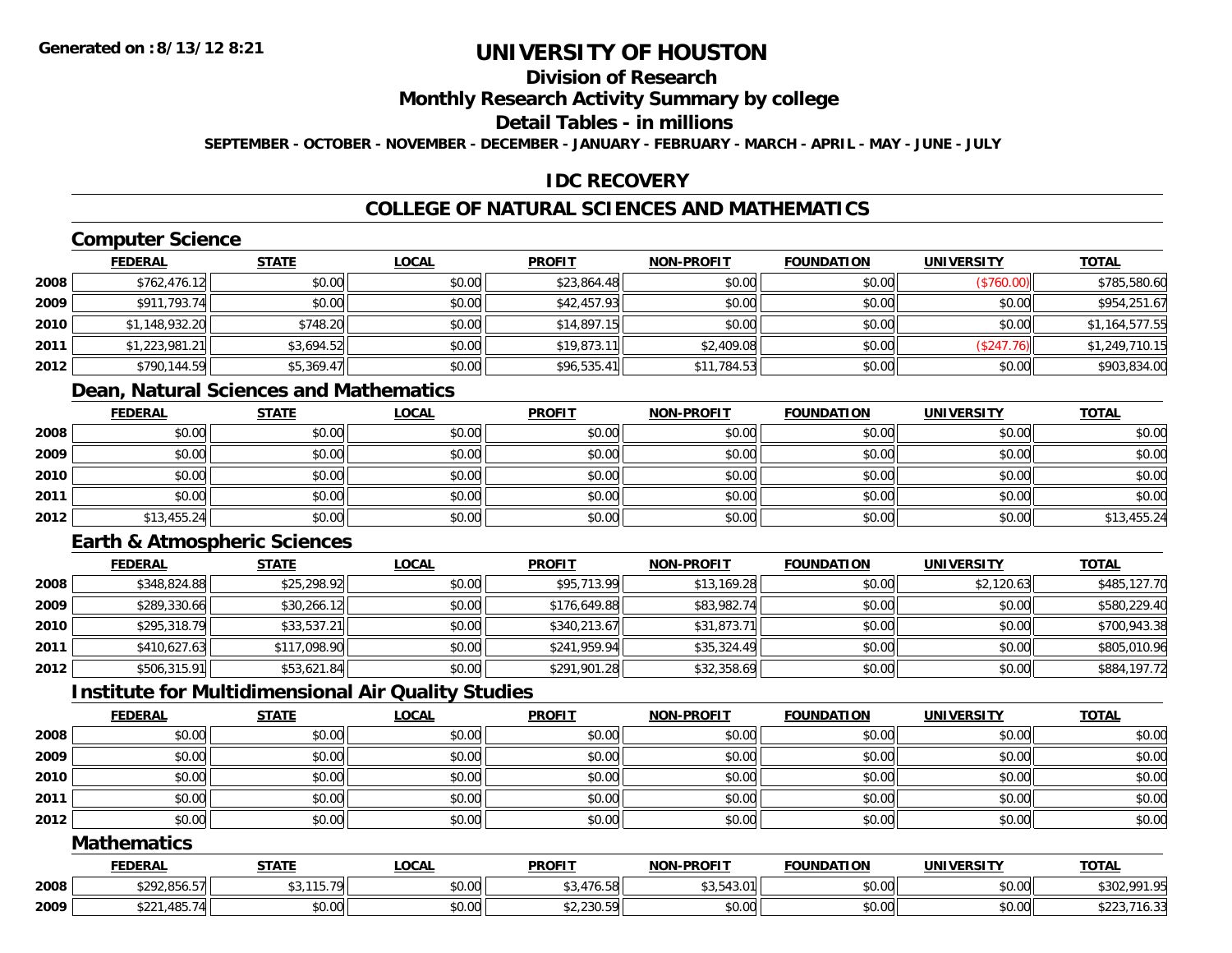#### **Division of Research**

**Monthly Research Activity Summary by college**

**Detail Tables - in millions**

**SEPTEMBER - OCTOBER - NOVEMBER - DECEMBER - JANUARY - FEBRUARY - MARCH - APRIL - MAY - JUNE - JULY**

### **IDC RECOVERY**

#### **COLLEGE OF NATURAL SCIENCES AND MATHEMATICS**

|       | <b>Mathematics</b> |              |              |                |                   |                   |                   |                 |
|-------|--------------------|--------------|--------------|----------------|-------------------|-------------------|-------------------|-----------------|
|       | <b>FEDERAL</b>     | <b>STATE</b> | <b>LOCAL</b> | <b>PROFIT</b>  | <b>NON-PROFIT</b> | <b>FOUNDATION</b> | <b>UNIVERSITY</b> | <b>TOTAL</b>    |
| 2010  | \$369,921.15       | \$0.00       | \$0.00       | \$30,143.48    | \$0.00            | \$0.00            | \$0.00            | \$400,064.63    |
| 2011  | \$294,429.85       | \$12,869.57  | \$0.00       | \$35,808.56    | \$30,824.64       | \$0.00            | \$0.00            | \$373,932.62    |
| 2012  | \$282,512.18       | \$17,613.53  | \$0.00       | \$67,104.00    | \$11,249.62       | \$442.99          | \$0.00            | \$378,922.31    |
|       | <b>Physics</b>     |              |              |                |                   |                   |                   |                 |
|       | <b>FEDERAL</b>     | <b>STATE</b> | <b>LOCAL</b> | <b>PROFIT</b>  | <b>NON-PROFIT</b> | <b>FOUNDATION</b> | <b>UNIVERSITY</b> | <b>TOTAL</b>    |
| 2008  | \$428,464.67       | \$0.00       | \$0.00       | \$100,412.45   | \$27,689.66       | \$0.00            | \$0.00            | \$556,566.78    |
| 2009  | \$297,557.60       | \$0.00       | \$0.00       | \$166,930.46   | \$14,780.14       | \$0.00            | \$0.00            | \$479,268.20    |
| 2010  | \$503,175.12       | \$0.00       | \$0.00       | \$223,055.53   | \$5,268.29        | \$0.00            | \$0.00            | \$731,498.94    |
| 2011  | \$703,503.12       | \$0.00       | \$0.00       | \$200,584.46   | \$398.10          | \$0.00            | \$0.00            | \$904,485.68    |
| 2012  | \$849,483.42       | \$0.00       | \$0.00       | \$119,982.70   | \$394.22          | \$0.00            | \$0.00            | \$969,860.34    |
| Total | \$20,056,980.04    | \$366,228.61 | \$0.00       | \$2,476,720.21 | \$419,091.02      | \$14,840.52       | \$186,146.09      | \$23,520,006.49 |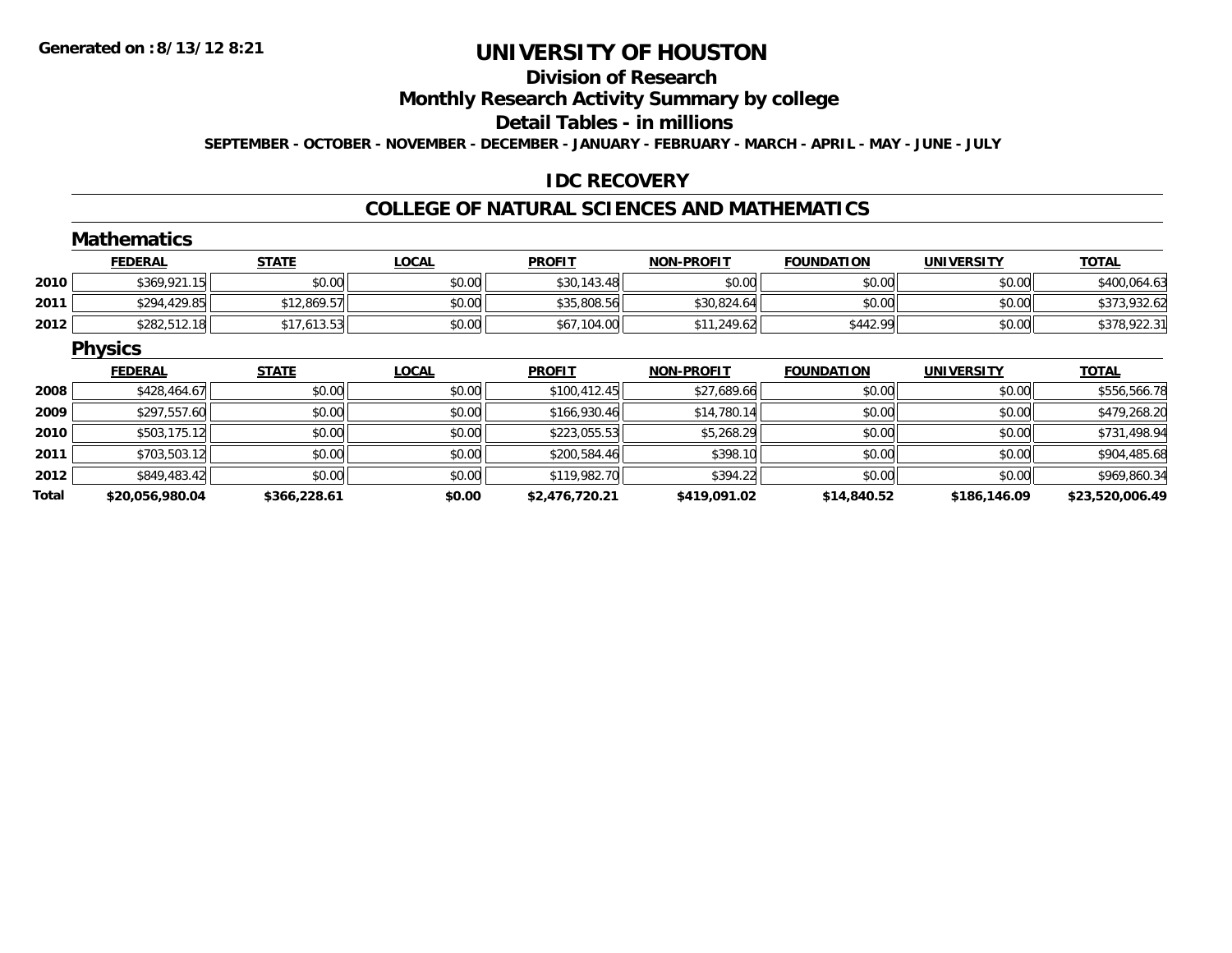## **Division of Research**

**Monthly Research Activity Summary by college**

**Detail Tables - in millions**

**SEPTEMBER - OCTOBER - NOVEMBER - DECEMBER - JANUARY - FEBRUARY - MARCH - APRIL - MAY - JUNE - JULY**

#### **IDC RECOVERY**

#### **COLLEGE OF OPTOMETRY**

## **Optometry, Community**

|       | ___            |              |              |               |                   |                   |                   |                |
|-------|----------------|--------------|--------------|---------------|-------------------|-------------------|-------------------|----------------|
|       | <b>FEDERAL</b> | <b>STATE</b> | <b>LOCAL</b> | <b>PROFIT</b> | <b>NON-PROFIT</b> | <b>FOUNDATION</b> | <b>UNIVERSITY</b> | <b>TOTAL</b>   |
| 2008  | \$946,698.18   | \$10.25      | \$0.00       | \$51,963.21   | \$351.65          | \$0.00            | \$32,560.63       | \$1,031,583.92 |
| 2009  | \$904,475.97   | \$2,336.66   | \$0.00       | \$34,560.30   | \$0.00            | \$0.00            | \$40,450.76       | \$981,823.69   |
| 2010  | \$1,105,423.83 | \$1,421.14   | \$0.00       | \$98,210.06   | \$0.00            | \$0.00            | \$21,689.86       | \$1,226,744.89 |
| 2011  | \$1,053,386.36 | \$0.00       | \$0.00       | \$53,684.06   | \$0.00            | \$0.00            | \$21,864.57       | \$1,128,934.99 |
| 2012  | \$1,116,850.39 | \$0.00       | \$0.00       | \$68,165.55   | \$0.00            | \$0.00            | \$51,156.77       | \$1,236,172.71 |
| Total | \$5,126,834.73 | \$3.768.05   | \$0.00       | \$306,583.18  | \$351.65          | \$0.00            | \$167,722.59      | \$5,605,260.20 |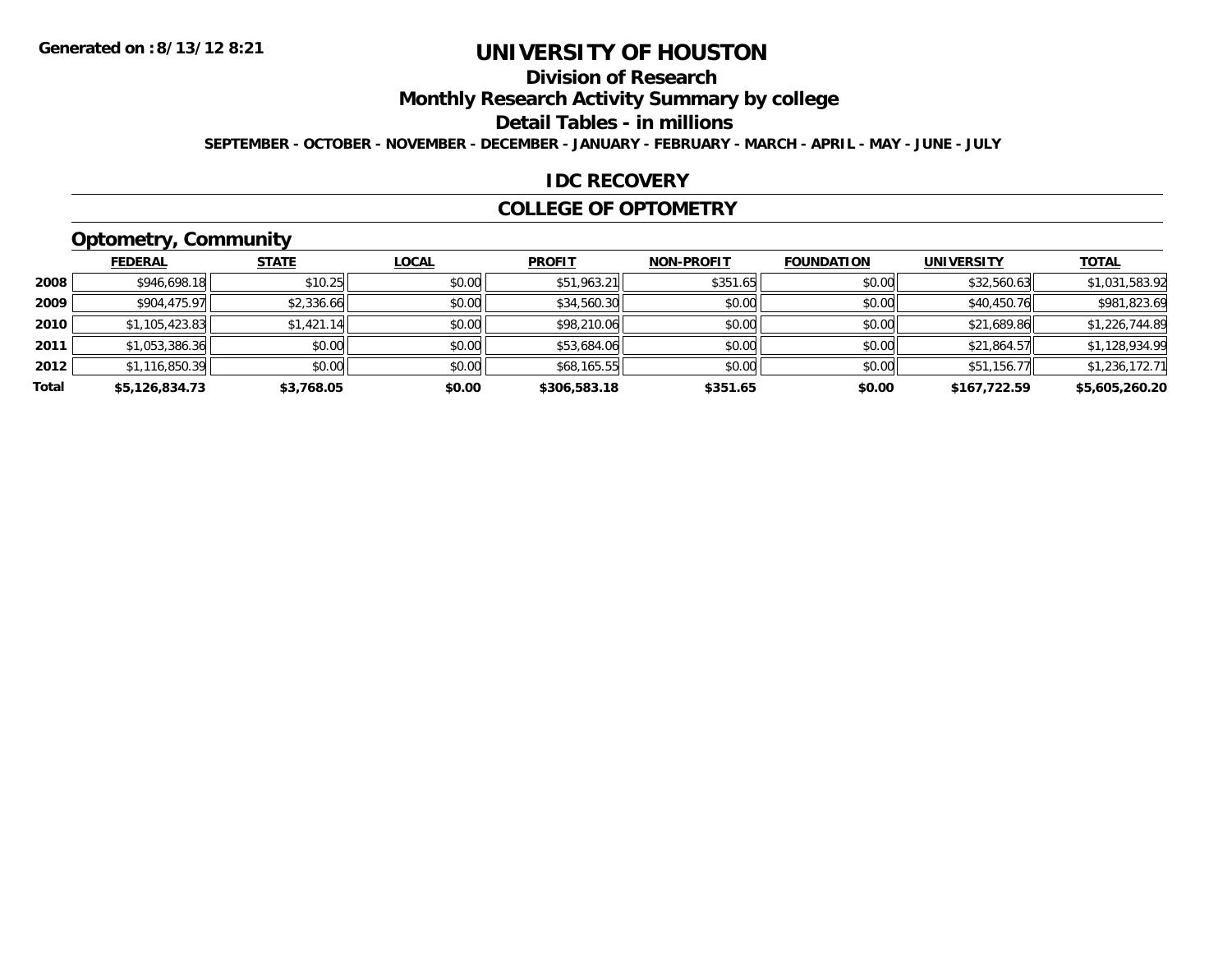## **Division of Research**

**Monthly Research Activity Summary by college**

### **Detail Tables - in millions**

**SEPTEMBER - OCTOBER - NOVEMBER - DECEMBER - JANUARY - FEBRUARY - MARCH - APRIL - MAY - JUNE - JULY**

#### **IDC RECOVERY**

### **COLLEGE OF PHARMACY**

## **Clinical Sciences and Administration**

|      | <b>FEDERAL</b> | <b>STATE</b> | <u>LOCAL</u> | <b>PROFIT</b> | <b>NON-PROFIT</b> | <b>FOUNDATION</b> | <b>UNIVERSITY</b> | <b>TOTAL</b> |
|------|----------------|--------------|--------------|---------------|-------------------|-------------------|-------------------|--------------|
| 2008 | \$36,517.32    | \$0.00       | \$0.00       | \$57,574.08   | \$0.00            | \$957.13          | \$0.00            | \$95,048.53  |
| 2009 | \$53,550.62    | \$0.00       | \$0.00       | \$74,066.90   | \$6,370.01        | \$105.38          | \$72.18           | \$134,165.09 |
| 2010 | \$32,641.39    | \$0.00       | \$0.00       | \$59,944.07   | \$13,444.31       | \$0.00            | \$212.43          | \$106,242.20 |
| 2011 | \$49,106.13    | \$0.00       | \$0.00       | \$64,259.38   | \$19,828.51       | \$0.00            | \$4.97            | \$133,198.99 |
| 2012 | \$60,878.09    | \$0.00       | \$0.00       | \$53,868.98   | \$25.03           | \$0.00            | \$0.00            | \$114,722.04 |

### **Dean, Pharmacy**

|      | <b>FEDERAL</b> | <b>STATE</b> | <b>LOCAL</b> | <b>PROFIT</b> | <b>NON-PROFIT</b> | <b>FOUNDATION</b> | <b>UNIVERSITY</b> | <b>TOTAL</b> |
|------|----------------|--------------|--------------|---------------|-------------------|-------------------|-------------------|--------------|
| 2008 | \$0.00         | \$0.00       | \$0.00       | \$0.00        | \$0.00            | \$0.00            | \$0.00            | \$0.00       |
| 2009 | \$0.00         | \$0.00       | \$0.00       | \$0.00        | \$0.00            | \$0.00            | \$0.00            | \$0.00       |
| 2010 | \$0.00         | \$0.00       | \$0.00       | \$0.00        | \$0.00            | \$0.00            | \$0.00            | \$0.00       |
| 2011 | \$0.00         | \$0.00       | \$0.00       | \$0.00        | \$0.00            | \$0.00            | \$0.00            | \$0.00       |
| 2012 | \$0.00         | \$0.00       | \$0.00       | \$0.00        | \$0.00            | \$0.00            | \$0.00            | \$0.00       |

## **Pharmacological and Pharmaceutical Sciences**

|       | <b>FEDERAL</b> | <b>STATE</b> | <b>LOCAL</b> | <b>PROFIT</b> | <b>NON-PROFIT</b> | <b>FOUNDATION</b> | <b>UNIVERSITY</b> | <u>TOTAL</u>   |
|-------|----------------|--------------|--------------|---------------|-------------------|-------------------|-------------------|----------------|
| 2008  | \$535,642.95   | \$0.00       | \$0.00       | \$20,502.38   | \$4,171.89        | \$0.00            | \$0.00            | \$560,317.22   |
| 2009  | \$421,652.25   | \$0.00       | \$0.00       | \$11,830.91   | \$10,018.68       | \$613.33          | \$0.00            | \$444,115.17   |
| 2010  | \$765,091.17   | \$0.00       | \$0.00       | \$998.82      | \$11,521.65       | \$1,753.74        | \$0.00            | \$779,365.38   |
| 2011  | \$859,701.80   | \$0.00       | \$0.00       | \$0.00        | \$13,776.00       | \$0.00            | \$0.00            | \$873,477.80   |
| 2012  | \$498,130.27   | \$0.00       | \$0.00       | \$0.00        | \$8,160.86        | \$642.99          | \$0.00            | \$506,934.12   |
| Total | \$3,312,911.99 | \$0.00       | \$0.00       | \$343,045.52  | \$87,266.88       | \$4,072.57        | \$289.58          | \$3,747,586.54 |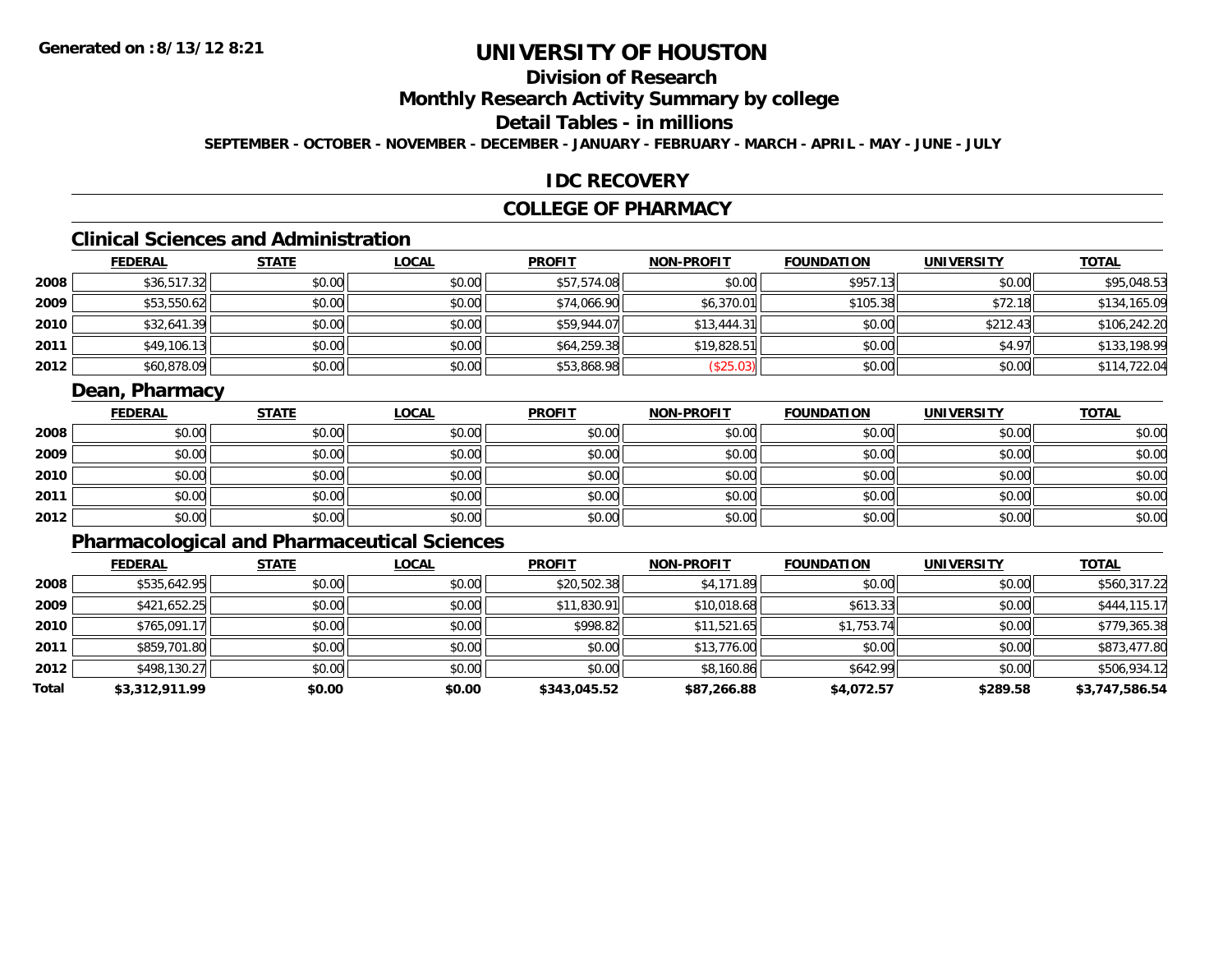## **Division of Research**

**Monthly Research Activity Summary by college**

#### **Detail Tables - in millions**

**SEPTEMBER - OCTOBER - NOVEMBER - DECEMBER - JANUARY - FEBRUARY - MARCH - APRIL - MAY - JUNE - JULY**

### **IDC RECOVERY**

#### **COLLEGE OF TECHNOLOGY**

## **Center for Life Sciences Technology**

|      | <b>FEDERAL</b> | <b>STATE</b> | LOCAL  | <b>PROFIT</b> | <b>NON-PROFIT</b> | <b>FOUNDATION</b> | <b>UNIVERSITY</b> | <b>TOTAL</b> |
|------|----------------|--------------|--------|---------------|-------------------|-------------------|-------------------|--------------|
| 2008 | \$0.00         | \$0.00       | \$0.00 | \$0.00        | \$0.00            | \$0.00            | \$0.00            | \$0.00       |
| 2009 | \$0.00         | \$0.00       | \$0.00 | \$0.00        | \$0.00            | \$0.00            | \$0.00            | \$0.00       |
| 2010 | \$0.00         | \$0.00       | \$0.00 | \$0.00        | \$0.00            | \$0.00            | \$0.00            | \$0.00       |
|      |                |              |        |               |                   |                   |                   |              |

### **Center for Technology Literacy**

|      | <b>FEDERAL</b>     | <b>STATE</b>                                | <b>LOCAL</b>             | <b>PROFIT</b> | <b>M-PROFIT</b><br><b>NIONI</b> | <b>FOUNDATION</b> | UNIVERSITY | <b>TOTAL</b>      |
|------|--------------------|---------------------------------------------|--------------------------|---------------|---------------------------------|-------------------|------------|-------------------|
| 2010 | A / 4F<br>\$615.42 | $\mathfrak{c}\cap\mathfrak{c}\cap$<br>JU.UU | $\circ$ $\circ$<br>JU.UU | \$0.00        | \$0.0C                          | \$0.00            | \$0.00     | \$615.42          |
| 2011 | \$164.961.52       | 40.00<br>PU.UU                              | \$0.00                   | \$0.00        | \$0.00                          | \$0.00            | \$0.00     | ,961.52<br>\$164. |
| 2012 | $- - -$<br>\$132.  | 40.00<br>DU.UU                              | \$0.00                   | \$0.00        | \$0.00                          | \$0.00            | \$0.00     | 2.48 ،            |

#### **Dean, Technology**

|      | <b>FEDERAL</b> | <u>STATE</u> | <u>LOCAL</u> | <b>PROFIT</b> | <b>NON-PROFIT</b> | <b>FOUNDATION</b> | <b>UNIVERSITY</b> | <b>TOTAL</b> |
|------|----------------|--------------|--------------|---------------|-------------------|-------------------|-------------------|--------------|
| 2008 | \$131,718.20   | \$0.00       | \$0.00       | \$0.00        | \$0.00            | \$0.00            | \$0.00            | \$131,718.20 |
| 2009 | \$132,991.72   | \$0.00       | \$0.00       | \$0.00        | \$0.00            | \$0.00            | \$0.00            | \$132,991.72 |
| 2010 | \$73,946.52    | \$0.00       | \$0.00       | \$0.00        | \$0.00            | \$0.00            | \$0.00            | \$73,946.52  |
| 2011 | \$69,848.64    | \$0.00       | \$0.00       | \$0.00        | \$0.00            | \$0.00            | \$0.00            | \$69,848.64  |
| 2012 | \$56,520.10    | \$1,850.40   | \$0.00       | \$0.00        | \$0.00            | \$0.00            | \$0.00            | \$58,370.50  |

#### **Engineering Technology**

|      | <b>FEDERAL</b> | <u>STATE</u> | <u>LOCAL</u> | <b>PROFIT</b> | <b>NON-PROFIT</b> | <b>FOUNDATION</b> | <b>UNIVERSITY</b> | <b>TOTAL</b> |
|------|----------------|--------------|--------------|---------------|-------------------|-------------------|-------------------|--------------|
| 2008 | \$121,551.42   | \$0.00       | \$0.00       | \$802.68      | \$0.00            | \$0.00            | \$504.64          | \$122,858.74 |
| 2009 | \$57,181.55    | \$0.00       | \$0.00       | \$410.86      | \$2,361.19        | \$0.00            | \$3,315.67        | \$63,269.27  |
| 2010 | \$65,591.86    | \$0.00       | \$0.00       | \$810.82      | \$0.00            | \$15,253.60       | \$38.22           | \$81,694.50  |
| 2011 | \$116,461.51   | \$0.00       | \$0.00       | (S0.19)       | \$0.00            | \$8,326.02        | \$0.00            | \$124,787.34 |
| 2012 | \$114,366.67   | \$0.00       | \$0.00       | \$7,961.29    | \$0.00            | \$0.00            | \$0.00            | \$122,327.96 |

### **Human Development and Consumer Science**

|      | <u>FEDERAL</u> | <u>STATE</u> | <u>LOCAL</u> | <b>PROFIT</b> | <b>NON-PROFIT</b> | <b>FOUNDATION</b> | <b>UNIVERSITY</b> | <b>TOTAL</b> |
|------|----------------|--------------|--------------|---------------|-------------------|-------------------|-------------------|--------------|
| 2008 | \$5,802.42     | \$4,668.39   | \$0.00       | \$295.97      | \$0.00            | \$0.00            | \$0.00            | \$10,766.78  |
| 2009 | \$16,560.27    | \$0.00       | \$0.00       | \$394.12      | \$0.00            | \$0.00            | \$0.00            | \$16,954.39  |
| 2010 | \$1,526.55     | \$0.00       | \$0.00       | \$3,278.60    | \$0.00            | \$0.00            | \$0.00            | \$4,805.15   |
| 2011 | \$213.79       | \$0.00       | \$0.00       | \$689.82      | \$0.00            | \$0.00            | \$0.00            | \$903.61     |
| 2012 | \$127.81       | (\$334.41)   | \$0.00       | (\$295.29)    | \$0.00            | \$0.00            | \$0.00            | (\$501.89)   |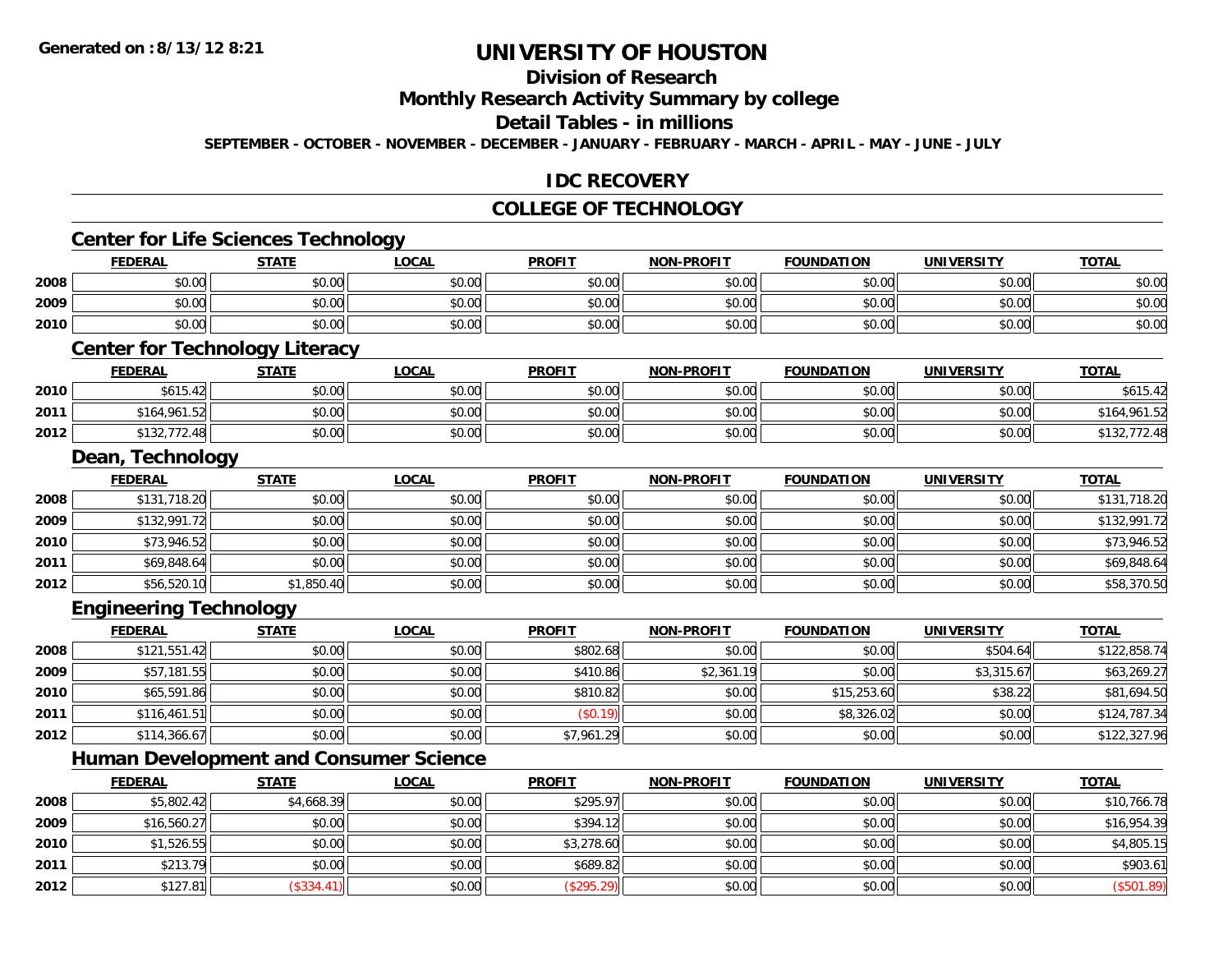## **Division of Research**

**Monthly Research Activity Summary by college**

**Detail Tables - in millions**

**SEPTEMBER - OCTOBER - NOVEMBER - DECEMBER - JANUARY - FEBRUARY - MARCH - APRIL - MAY - JUNE - JULY**

### **IDC RECOVERY**

#### **COLLEGE OF TECHNOLOGY**

### **Information & Logistics Technology**

|      | <b>FEDERAL</b> | <b>STATE</b> | <u>LOCAL</u> | <b>PROFIT</b> | <b>NON-PROFIT</b> | <b>FOUNDATION</b> | <b>UNIVERSITY</b> | <b>TOTAL</b> |
|------|----------------|--------------|--------------|---------------|-------------------|-------------------|-------------------|--------------|
| 2008 | \$7,415.54     | \$40.99      | \$0.00       | \$0.00        | \$0.00            | \$0.00            | \$0.00            | \$7,374.55   |
| 2009 | \$23,960.95    | \$0.00       | \$0.00       | \$0.00        | \$0.00            | \$0.00            | \$0.00            | \$23,960.95  |
| 2010 | \$1,978.67     | \$0.00       | \$0.00       | \$0.00        | \$0.00            | \$0.00            | \$0.00            | \$1,978.67   |
| 2011 | \$114.66       | \$0.00       | \$0.00       | \$0.00        | \$0.00            | \$0.00            | \$0.00            | $(\$114.66)$ |
| 2012 | \$14,958.63    | \$540.60     | \$0.00       | \$0.00        | \$0.00            | \$0.00            | \$0.00            | \$14,418.03  |

## **Texas Manufacturing Assistance Center**

|              | <b>FEDERAL</b> | <b>STATE</b> | <b>LOCAL</b> | <b>PROFIT</b> | <b>NON-PROFIT</b> | <b>FOUNDATION</b> | <b>UNIVERSITY</b> | <b>TOTAL</b>   |
|--------------|----------------|--------------|--------------|---------------|-------------------|-------------------|-------------------|----------------|
| 2008         | \$0.00         | \$0.00       | \$0.00       | \$0.00        | \$0.00            | \$0.00            | \$0.00            | \$0.00         |
| 2009         | \$0.00         | \$0.00       | \$0.00       | \$0.00        | \$0.00            | \$0.00            | \$0.00            | \$0.00         |
| 2010         | \$0.00         | \$0.00       | \$0.00       | \$0.00        | \$0.00            | \$0.00            | \$0.00            | \$0.00         |
| 2011         | \$0.00         | \$0.00       | \$0.00       | \$0.00        | \$0.00            | \$0.00            | \$0.00            | \$0.00         |
| 2012         | \$0.00         | \$0.00       | \$0.00       | \$0.00        | \$0.00            | \$0.00            | \$0.00            | \$0.00         |
| <b>Total</b> | \$1,310,957.57 | \$5,602.79   | \$0.00       | \$14,348.68   | \$2,361.19        | \$23,579.62       | \$3,858.53        | \$1,360,708.38 |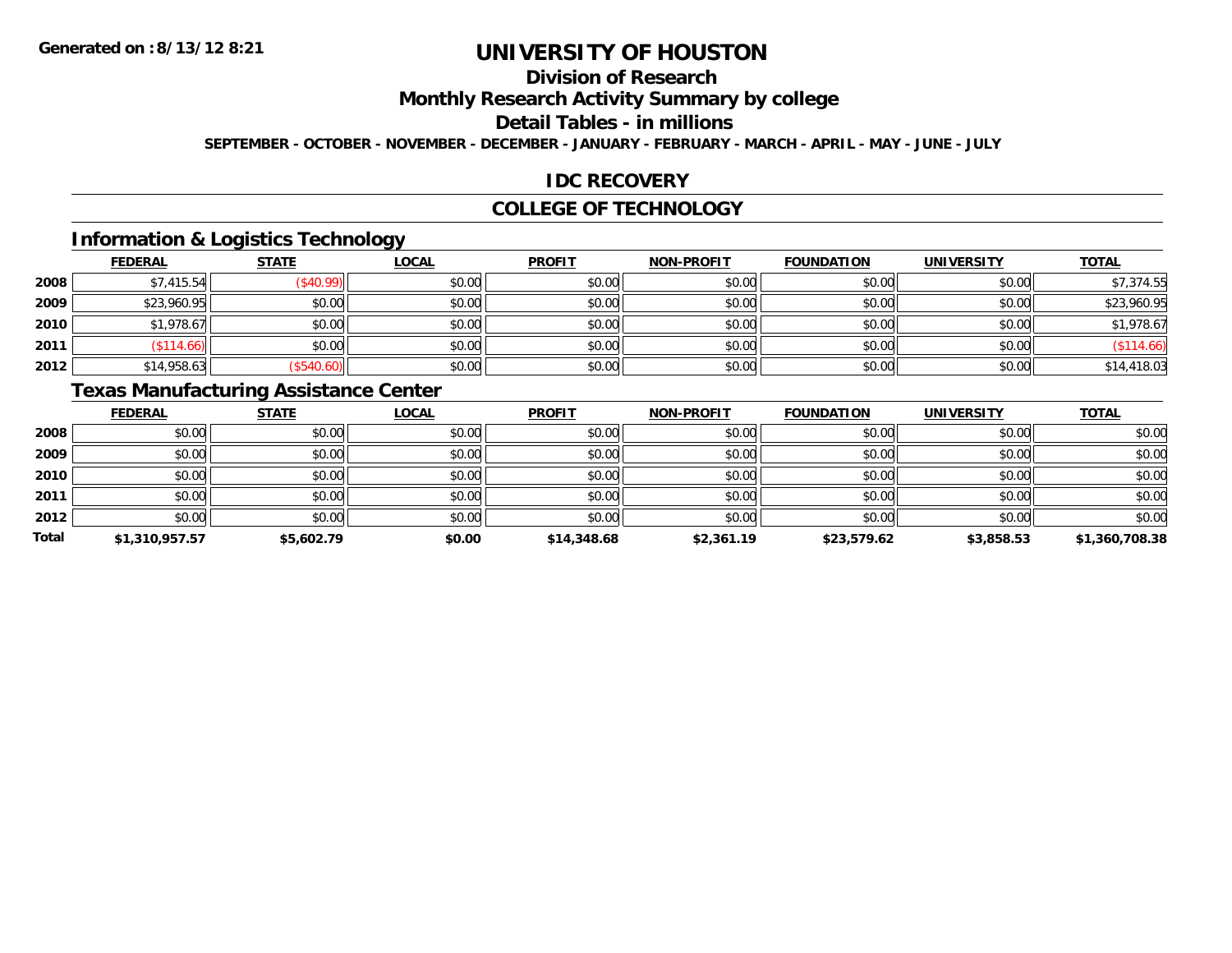## **Division of Research**

**Monthly Research Activity Summary by college**

#### **Detail Tables - in millions**

**SEPTEMBER - OCTOBER - NOVEMBER - DECEMBER - JANUARY - FEBRUARY - MARCH - APRIL - MAY - JUNE - JULY**

### **IDC RECOVERY**

### **CULLEN COLLEGE OF ENGINEERING**

### **Biomedical Engineering**

|      | <b>FEDERAL</b> | <b>STATE</b> | <b>LOCAL</b> | <b>PROFIT</b> | <b>NON-PROFIT</b> | <b>FOUNDATION</b> | <b>UNIVERSITY</b> | <b>TOTAL</b> |
|------|----------------|--------------|--------------|---------------|-------------------|-------------------|-------------------|--------------|
| 2008 | \$24,040.37    | \$0.00       | \$0.00       | \$0.00        | \$0.00            | \$19,158.80       | \$0.00            | \$43,199.17  |
| 2009 | \$25,281.52    | \$0.00       | \$0.00       | \$0.00        | \$0.00            | \$544.78          | \$0.00            | \$25,826.30  |
| 2010 | \$87,268.89    | \$0.00       | \$0.00       | \$0.00        | \$0.00            | (\$26.35)         | \$0.00            | \$87,242.54  |
| 2011 | \$72,568.98    | \$0.00       | \$0.00       | \$0.00        | \$0.00            | \$0.00            | \$0.00            | \$72,568.98  |
| 2012 | \$129,287.04   | \$0.00       | \$0.00       | \$0.00        | \$0.00            | \$0.00            | \$0.00            | \$129,287.04 |
|      |                |              |              |               |                   |                   |                   |              |

#### **Center for Innovative Grouting Materials and Tech**

|      | <b>FEDERAL</b> | <b>STATE</b> | <b>LOCAL</b>                                            | <b>PROFIT</b> | <b>NON-PROFIT</b> | <b>FOUNDATION</b> | UNIVERSITY | <b>TOTAL</b> |
|------|----------------|--------------|---------------------------------------------------------|---------------|-------------------|-------------------|------------|--------------|
| 2010 | \$0.00         | \$0.00       | 0000<br>DU.UU                                           | \$0.00        | 40.00<br>JU.UU    | ≮∩ ∩∩<br>JU.UU    | \$0.00     | \$0.00       |
| 2011 | \$0.00         | \$0.00       | $\mathfrak{c}\cap\mathfrak{c}\cap\mathfrak{c}$<br>DU.UU | \$0.00        | 40.00<br>⊅∪.∪U    | \$0.00            | \$0.00     | \$0.00       |
| 2012 | \$0.00         | \$0.00       | \$0.00                                                  | \$0.00        | \$0.00            | \$0.00            | \$0.00     | \$0.00       |

#### **Chemical Engineering**

|      | <b>Chemical Engineering</b> |                |              |               |                   |                   |                   |                |  |  |
|------|-----------------------------|----------------|--------------|---------------|-------------------|-------------------|-------------------|----------------|--|--|
|      | <b>FEDERAL</b>              | <b>STATE</b>   | <b>LOCAL</b> | <b>PROFIT</b> | <b>NON-PROFIT</b> | <b>FOUNDATION</b> | <b>UNIVERSITY</b> | <b>TOTAL</b>   |  |  |
| 2008 | \$567,275.04                | \$61,510.94    | \$35,479.82  | \$121,656.36  | \$0.00            | \$1,252.28        | \$0.00            | \$787,174.44   |  |  |
| 2009 | \$520,121.95                | \$578,697.76   | \$7,899.17   | \$169,707.19  | \$0.00            | \$2,970.42        | \$1,397.97        | \$1,280,794.45 |  |  |
| 2010 | \$848,367.55                | (\$2,840.56)   | \$4,438.25   | \$73,372.98   | \$0.00            | \$2,077.81        | \$41,346.98       | \$966,763.01   |  |  |
| 2011 | \$813,802.64                | (\$349,628.10) | \$1,411.18   | \$201,049.92  | \$0.00            | (\$219.31)        | \$41,719.29       | \$708,135.62   |  |  |
| 2012 | \$830,664.81                | \$3,743.15     | \$1,304.62   | \$258,742.66  | \$0.00            | \$132.37          | \$0.02            | \$1,094,587.63 |  |  |

#### **Civil Engineering**

|      | <b>FEDERAL</b> | <u>STATE</u> | <b>LOCAL</b> | <b>PROFIT</b> | <b>NON-PROFIT</b> | <b>FOUNDATION</b> | UNIVERSITY | <b>TOTAL</b> |
|------|----------------|--------------|--------------|---------------|-------------------|-------------------|------------|--------------|
| 2008 | \$173,373.05   | \$30,687.62  | \$13,590.75  | \$6,820.46    | \$20,635.35       | \$0.00            | \$0.00     | \$245,107.23 |
| 2009 | \$185,490.86   | \$28,413.76  | \$19,283.19  | \$226.46      | \$13,867.39       | \$0.00            | \$0.00     | \$247,281.66 |
| 2010 | \$183,587.38   | \$35,178.02  | \$21,947.02  | \$25,244.28   | \$11,746.75       | \$0.00            | \$243.94   | \$277,947.39 |
| 2011 | \$347,201.05   | \$25,314.17  | \$3,225.81   | \$60,573.36   | \$24,865.63       | \$0.00            | \$5,260.31 | \$466,440.33 |
| 2012 | \$385,462.80   | \$37,860.91  | \$26,339.96  | \$37,347.85   | \$17,477.43       | \$0.00            | (\$490.00) | \$503,998.95 |

### **Composites Engineering and Applications Center**

|      | <b>FEDERAL</b>               | <b>STATE</b> | _OCAL          | <b>PROFIT</b> | <b>NON-PROFIT</b> | <b>FOUNDATION</b> | <b>UNIVERSITY</b> | <b>TOTAL</b> |
|------|------------------------------|--------------|----------------|---------------|-------------------|-------------------|-------------------|--------------|
| 2010 | $\sim$<br>טע.טע              | \$0.00       | ስስ ስስ<br>JU.UU | \$0.00        | \$0.00            | \$0.00            | \$0.00            | \$0.00       |
| 2011 | <b>↑∩</b><br>$\sim$<br>וטטוע | \$0.00       | ስስ ስስ<br>DU.UU | \$0.00        | \$0.00            | \$0.00            | \$0.00            | \$0.00       |
| 2012 | <b>↑^</b><br>$\sim$<br>וטטוע | \$0.00       | \$0.00         | \$0.00        | \$0.00            | \$0.00            | \$0.00            | \$0.00       |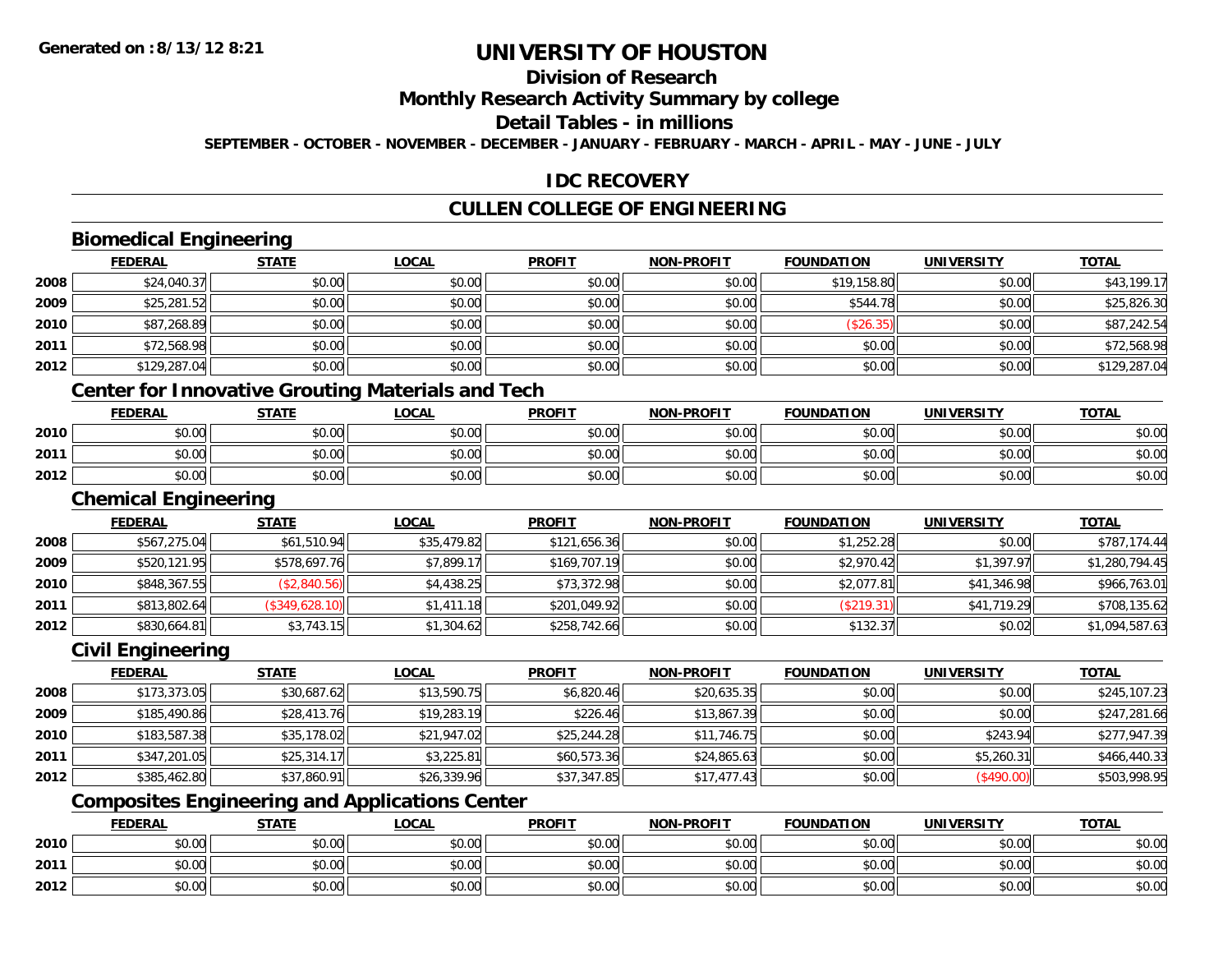## **Division of Research**

**Monthly Research Activity Summary by college**

#### **Detail Tables - in millions**

**SEPTEMBER - OCTOBER - NOVEMBER - DECEMBER - JANUARY - FEBRUARY - MARCH - APRIL - MAY - JUNE - JULY**

### **IDC RECOVERY**

### **CULLEN COLLEGE OF ENGINEERING**

# **Dean, Engineering**

|      | <b>FEDERAL</b> | <b>STATE</b> | <u>LOCAL</u> | <b>PROFIT</b> | <b>NON-PROFIT</b> | <b>FOUNDATION</b> | <b>UNIVERSITY</b> | <b>TOTAL</b> |
|------|----------------|--------------|--------------|---------------|-------------------|-------------------|-------------------|--------------|
| 2009 | \$0.00         | \$0.00       | \$0.00       | \$0.00        | \$0.00            | \$0.00            | \$0.00            | \$0.00       |
| 2010 | \$4,873.80     | \$0.00       | \$0.00       | \$0.00        | \$0.00            | \$0.00            | \$0.00            | \$4,873.80   |
| 2011 | \$7,110.43     | \$0.00       | \$0.00       | \$0.00        | \$0.00            | \$0.00            | \$0.00            | ,110.43      |
| 2012 | \$6,433.78     | \$0.00       | \$0.00       | \$0.00        | \$0.00            | \$0.00            | \$0.00            | \$6,433.78   |

<u> 1980 - Johann Stoff, deutscher Stoff, deutscher Stoff, der Stoff, der Stoff, der Stoff, der Stoff, der Stoff</u>

#### **Electrical & Computer Engineering**

|      | <b>FEDERAL</b> | <u>STATE</u> | <b>LOCAL</b> | <b>PROFIT</b> | <b>NON-PROFIT</b> | <b>FOUNDATION</b> | <b>UNIVERSITY</b> | <b>TOTAL</b> |
|------|----------------|--------------|--------------|---------------|-------------------|-------------------|-------------------|--------------|
| 2008 | \$570,789.58   | \$23,821.99  | \$0.00       | \$20,039.04   | \$1,315.88        | \$0.00            | \$1,177.50        | \$617,143.98 |
| 2009 | \$434,355.24   | \$14,244.22  | \$0.00       | \$71,817.95   | \$24,780.50       | \$0.00            | \$7,736.55        | \$552,934.46 |
| 2010 | \$574,696.20   | \$26,619.02  | \$0.00       | \$77,673.75   | \$24,316.07       | \$0.00            | \$89.18           | \$703,394.22 |
| 2011 | \$873,222.68   | \$15,493.85  | \$0.00       | \$39,028.27   | \$6,944.26        | \$0.00            | \$2.999.93        | \$937,688.99 |
| 2012 | \$749,442.23   | \$1,565.29   | \$0.00       | \$101,873.92  | (\$3,375.31)      | (\$16,163.66)     | \$0.21            | \$833,342.67 |

### **Industrial Engineering**

|      | <b>FEDERAL</b> | <b>STATE</b> | <b>LOCAL</b> | <b>PROFIT</b> | <b>NON-PROFIT</b> | <b>FOUNDATION</b> | <b>UNIVERSITY</b> | <b>TOTAL</b> |
|------|----------------|--------------|--------------|---------------|-------------------|-------------------|-------------------|--------------|
| 2008 | \$23,278.87    | \$0.00       | \$1,438.20   | \$0.00        | \$0.00            | \$0.00            | \$0.00            | \$24,717.07  |
| 2009 | \$41,345.91    | \$980.58     | \$0.00       | \$2,158.44    | \$0.00            | \$0.00            | \$0.00            | \$44,484.93  |
| 2010 | \$34,568.63    | \$2,116.03   | \$0.00       | \$0.00        | \$0.00            | \$0.00            | \$0.00            | \$36,684.66  |
| 2011 | \$49,067.20    | \$1,517.54   | \$30,788.20  | \$0.00        | \$0.00            | \$0.00            | \$0.00            | \$81,372.94  |
| 2012 | \$46,696.91    | (\$92.59)    | \$17,937.46  | \$12.48]      | \$0.00            | \$0.00            | \$0.00            | \$64,529.30  |

#### **Mechanical Engineering**

|      | <b>FEDERAL</b> | <b>STATE</b> | <u>LOCAL</u> | <b>PROFIT</b> | <b>NON-PROFIT</b> | <b>FOUNDATION</b> | <b>UNIVERSITY</b> | <b>TOTAL</b>   |
|------|----------------|--------------|--------------|---------------|-------------------|-------------------|-------------------|----------------|
| 2008 | \$291,876.07   | \$0.00       | \$0.00       | \$72,896.29   | \$4,026.14        | \$0.00            | \$0.00            | \$368,798.50   |
| 2009 | \$413,159.99   | \$0.00       | \$0.00       | \$102,663.32  | \$29,677.88       | \$0.00            | \$0.00            | \$545,501.19   |
| 2010 | \$673,975.58   | \$0.00       | \$0.00       | \$96,273.08   | \$36,253.19       | \$0.00            | \$0.00            | \$806,501.85   |
| 2011 | \$840,552.47   | \$0.00       | \$0.00       | \$175,151.91  | \$24,778.91       | \$16,719.07       | (\$24.92)         | \$1,057,177.44 |
| 2012 | \$686,763.83   | \$0.00       | \$0.00       | \$135,000.58  | \$17,534.68       | \$28,786.13       | \$0.00            | \$868,085.22   |

### **National Wind Energy Center**

|      | <b>FEDERAL</b>     | <b>STATE</b> | <u>LOCAL</u> | <b>PROFIT</b> | <b>I-PROFIT</b><br>NON- | <b>FOUNDATION</b> | <b>UNIVERSITY</b> | <b>TOTAL</b> |
|------|--------------------|--------------|--------------|---------------|-------------------------|-------------------|-------------------|--------------|
| 2010 | <b>00</b><br>JU.UU | \$0.00       | \$0.00       | \$0.00        | \$0.00                  | \$0.00            | \$0.00            | \$0.00       |
| 2011 | ሶስ ሰሰ<br>PU.UU     | \$0.00       | \$0.00       | \$0.00        | \$0.00                  | \$0.00            | \$0.00            | \$0.00       |
| 2012 | 0000<br>JU.UU      | \$0.00       | \$0.00       | \$0.00        | \$0.00                  | \$0.00            | \$0.00            | \$0.00       |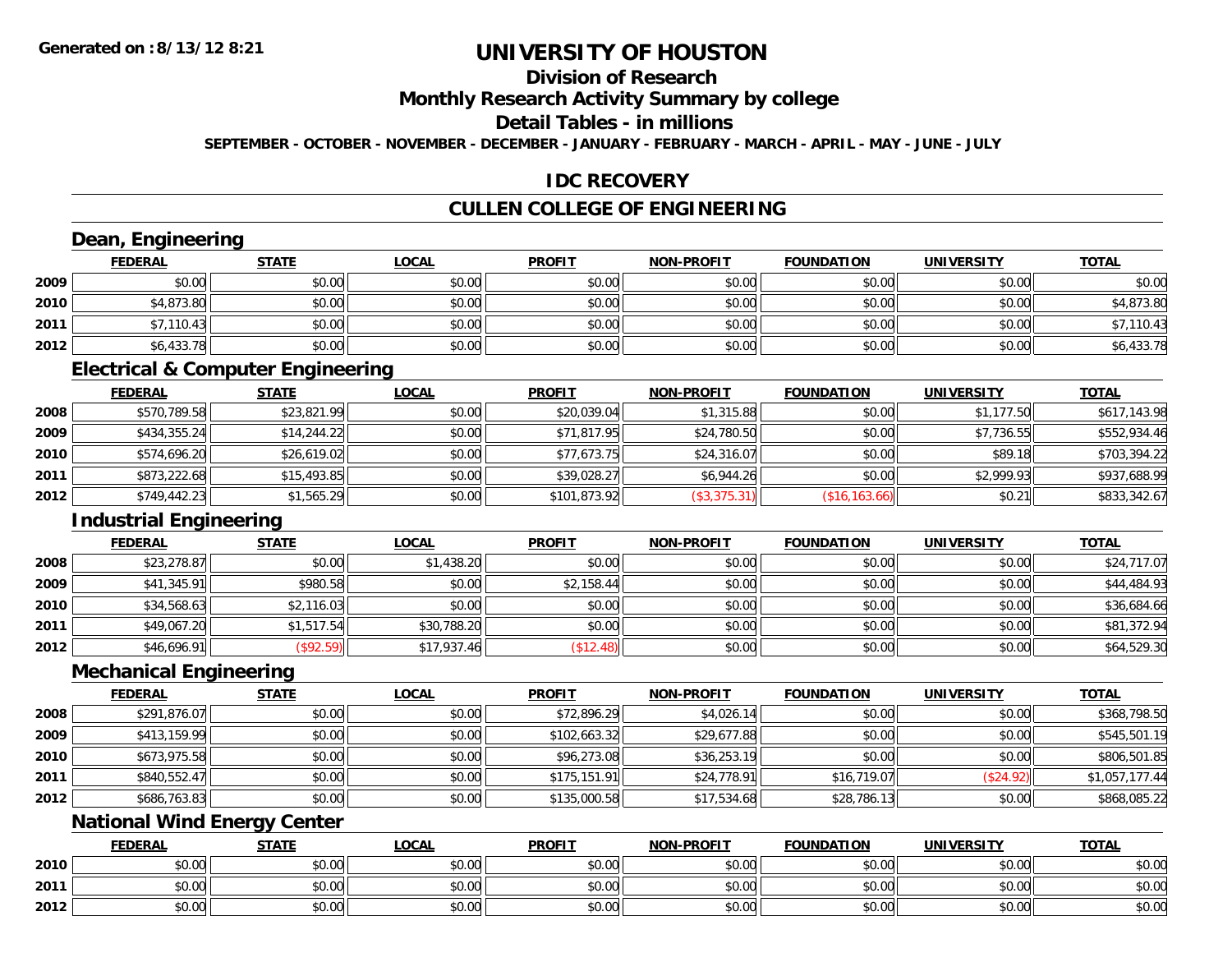## **Division of Research**

**Monthly Research Activity Summary by college**

**Detail Tables - in millions**

**SEPTEMBER - OCTOBER - NOVEMBER - DECEMBER - JANUARY - FEBRUARY - MARCH - APRIL - MAY - JUNE - JULY**

### **IDC RECOVERY**

### **CULLEN COLLEGE OF ENGINEERING**

### **SW Public Safety Technology Center**

|              | <b>FEDERAL</b>  | <b>STATE</b> | <u>LOCAL</u> | <b>PROFIT</b>  | <b>NON-PROFIT</b> | <b>FOUNDATION</b> | <b>UNIVERSITY</b> | <b>TOTAL</b>    |
|--------------|-----------------|--------------|--------------|----------------|-------------------|-------------------|-------------------|-----------------|
| 2008         | \$0.00          | \$0.00       | \$0.00       | \$0.00         | \$0.00            | \$0.00            | \$0.00            | \$0.00          |
| 2009         | \$0.00          | \$0.00       | \$0.00       | \$0.00         | \$0.00            | \$0.00            | \$0.00            | \$0.00          |
| 2010         | \$0.00          | \$0.00       | \$0.00       | \$0.00         | \$0.00            | \$0.00            | \$0.00            | \$0.00          |
| <b>Total</b> | \$11,516,003.32 | \$535,203.61 | \$185,083.63 | \$1,849,305.57 | \$254,844.75      | \$55,232.34       | \$101.456.96      | \$14,497,130.18 |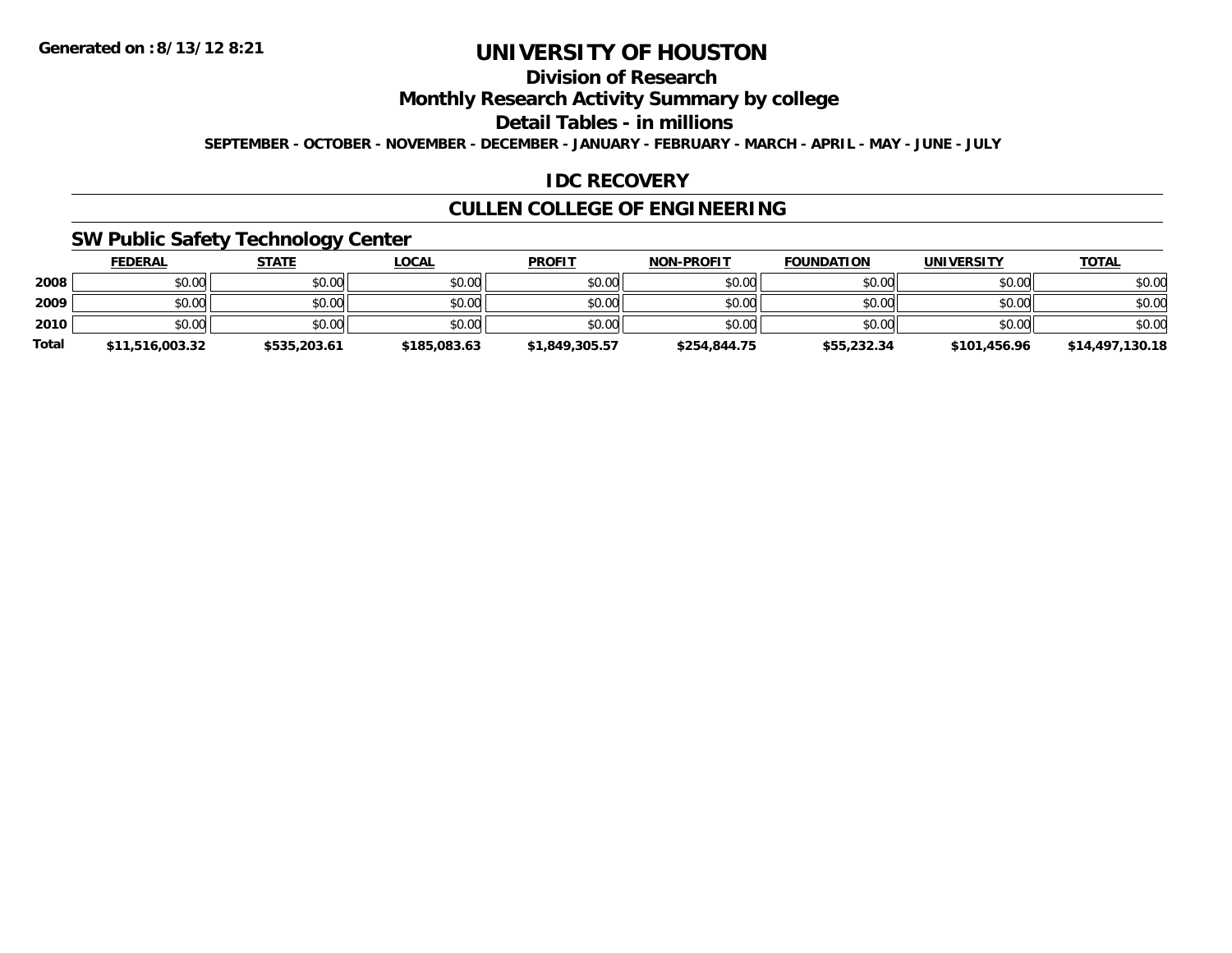## **Division of Research**

**Monthly Research Activity Summary by college**

#### **Detail Tables - in millions**

**SEPTEMBER - OCTOBER - NOVEMBER - DECEMBER - JANUARY - FEBRUARY - MARCH - APRIL - MAY - JUNE - JULY**

### **IDC RECOVERY**

### **DIVISION OF RESEARCH**

### **Center for Advanced Materials**

|      | <b>FEDERAL</b> | <b>STATE</b> | <b>LOCAL</b> | <b>PROFIT</b> | <b>NON-PROFIT</b> | <b>FOUNDATION</b> | <b>UNIVERSITY</b> | <b>TOTAL</b> |
|------|----------------|--------------|--------------|---------------|-------------------|-------------------|-------------------|--------------|
| 2008 | \$15, 124.49   | \$0.00       | \$0.00       | \$0.00        | \$0.00            | \$0.00            | \$0.00            | \$15,124.49  |
| 2009 | \$12,907.57    | \$0.00       | \$0.00       | \$4,935.22    | \$0.00            | \$0.00            | \$0.00            | \$17,842.79  |
| 2010 | \$37.54        | \$10,569.93  | \$0.00       | \$484.70      | \$0.00            | \$0.00            | \$0.00            | \$11,092.17  |
| 2011 | \$14,082.63    | \$8,382.03   | \$0.00       | \$2,807.02    | \$0.00            | \$0.00            | \$0.00            | \$25,271.68  |
| 2012 | \$4,777.25     | \$0.00       | \$0.00       | \$0.00        | \$0.00            | \$0.00            | \$0.00            | \$4,777.25   |

### **Center for Biomedical & Environmental Genomics**

|      | <u>FEDERAL</u> | <u>STATE</u> | <u>LOCAL</u> | <b>PROFIT</b> | <b>NON-PROFIT</b> | <b>FOUNDATION</b> | <b>UNIVERSITY</b> | <b>TOTAL</b> |
|------|----------------|--------------|--------------|---------------|-------------------|-------------------|-------------------|--------------|
| 2008 | \$0.00         | \$0.00       | \$0.00       | \$0.00        | \$0.00            | \$0.00            | \$0.00            | \$0.00       |
| 2009 | \$0.00         | \$0.00       | \$0.00       | \$0.00        | \$0.00            | \$0.00            | \$0.00            | \$0.00       |
| 2010 | \$0.00         | \$0.00       | \$0.00       | \$0.00        | \$0.00            | \$0.00            | \$0.00            | \$0.00       |
| 2011 | \$0.00         | \$0.00       | \$0.00       | \$0.00        | \$0.00            | \$0.00            | \$0.00            | \$0.00       |
| 2012 | \$0.00         | \$0.00       | \$0.00       | \$0.00        | \$0.00            | \$0.00            | \$0.00            | \$0.00       |

## **Center for Industrial Partnerships**

|      | <u>FEDERAL</u> | <b>STATE</b> | <b>LOCAL</b> | <b>PROFIT</b> | <b>NON-PROFIT</b> | <b>FOUNDATION</b> | <b>UNIVERSITY</b> | <b>TOTAL</b> |
|------|----------------|--------------|--------------|---------------|-------------------|-------------------|-------------------|--------------|
| 2008 | \$290.49       | \$0.00       | \$0.00       | \$2,125.53    | \$0.00            | \$0.00            | \$0.00            | \$2,416.02   |
| 2009 | \$29,648.42    | \$0.00       | \$0.00       | \$5,048.65    | \$0.00            | \$0.00            | \$0.00            | \$34,697.07  |
| 2010 | \$67,720.17    | \$0.00       | \$0.00       | \$1,610.69    | \$0.00            | \$0.00            | \$0.00            | \$69,330.86  |
| 2011 | \$74,286.19    | \$0.00       | \$0.00       | \$9,288.29    | \$0.00            | \$0.00            | \$0.00            | \$83,574.48  |
| 2012 | \$21,286.32    | \$0.00       | \$0.00       | \$7,849.80    | \$0.00            | \$0.00            | \$0.00            | \$29,136.11  |

### **Center for Neuromotor & Biomechanics Research**

|      | <b>FEDERAL</b> | <b>STATE</b> | <b>LOCAL</b> | <b>PROFIT</b> | <b>NON-PROFIT</b> | <b>FOUNDATION</b> | <b>UNIVERSITY</b> | <b>TOTAL</b> |
|------|----------------|--------------|--------------|---------------|-------------------|-------------------|-------------------|--------------|
| 2008 | \$0.00         | \$0.00       | \$0.00       | \$0.00        | \$0.00            | \$0.00            | \$0.00            | \$0.00       |
| 2009 | \$0.00         | \$0.00       | \$0.00       | \$0.00        | \$0.00            | \$0.00            | \$0.00            | \$0.00       |
| 2010 | \$0.00         | \$0.00       | \$0.00       | \$0.00        | \$0.00            | \$0.00            | \$0.00            | \$0.00       |
| 2011 | \$0.00         | \$0.00       | \$0.00       | \$0.00        | \$0.00            | \$0.00            | \$0.00            | \$0.00       |
| 2012 | \$0.00         | \$0.00       | \$0.00       | \$0.00        | \$0.00            | \$0.00            | \$0.00            | \$0.00       |

### **Division of Research**

|      | ∠DERAI             | <b>STATI</b>       | .OCAI              | <b>PROFIT</b> | <b>LPROFIT</b><br><b>NON</b> | $\sim$<br>$\sim$ INDA                                                                                                                                                                                                                                                                                                                                                                                                                                                | <b>INIVE</b><br>ne: | TOTAL       |
|------|--------------------|--------------------|--------------------|---------------|------------------------------|----------------------------------------------------------------------------------------------------------------------------------------------------------------------------------------------------------------------------------------------------------------------------------------------------------------------------------------------------------------------------------------------------------------------------------------------------------------------|---------------------|-------------|
| 2009 | $+2.001$           | <b>↑∩</b><br>₽∪.∪∪ | $\sim$ 00<br>DU.UU | 0000<br>DU.UU | \$0.00                       | $\mathsf{A}\cap\mathsf{A}\cap\mathsf{A}\cap\mathsf{A}\cap\mathsf{A}\cap\mathsf{A}\cap\mathsf{A}\cap\mathsf{A}\cap\mathsf{A}\cap\mathsf{A}\cap\mathsf{A}\cap\mathsf{A}\cap\mathsf{A}\cap\mathsf{A}\cap\mathsf{A}\cap\mathsf{A}\cap\mathsf{A}\cap\mathsf{A}\cap\mathsf{A}\cap\mathsf{A}\cap\mathsf{A}\cap\mathsf{A}\cap\mathsf{A}\cap\mathsf{A}\cap\mathsf{A}\cap\mathsf{A}\cap\mathsf{A}\cap\mathsf{A}\cap\mathsf{A}\cap\mathsf{A}\cap\mathsf{A}\cap\mathsf$<br>vv.vv | $\sim$ 00<br>vu.vu  | 3,806.8     |
| 2010 | $\sqrt{2}$<br>71 U | $\triangle$<br>ט.ט | ሶስ ሰሰ<br>DU.UG     | 0.00<br>DU.UG | \$0.00                       | 0000<br>vv.vv                                                                                                                                                                                                                                                                                                                                                                                                                                                        | امہ مہ<br>vu.vu     | $.19^\circ$ |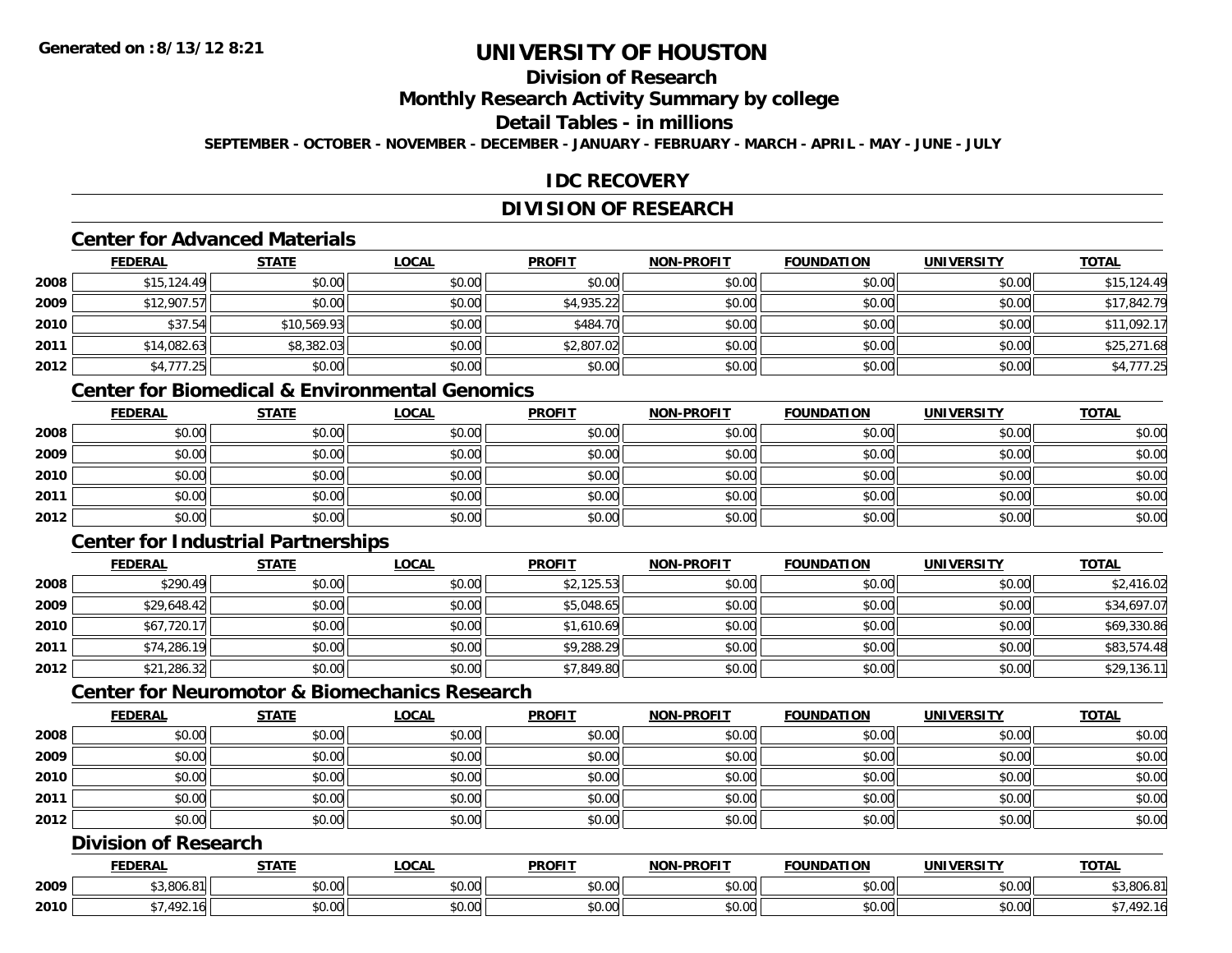## **Division of Research**

**Monthly Research Activity Summary by college**

**Detail Tables - in millions**

**SEPTEMBER - OCTOBER - NOVEMBER - DECEMBER - JANUARY - FEBRUARY - MARCH - APRIL - MAY - JUNE - JULY**

#### **IDC RECOVERY**

# **DIVISION OF RESEARCH**

|      | <b>Division of Research</b>           |              |              |               |                   |                   |                   |              |
|------|---------------------------------------|--------------|--------------|---------------|-------------------|-------------------|-------------------|--------------|
|      | <b>FEDERAL</b>                        | <b>STATE</b> | <b>LOCAL</b> | <b>PROFIT</b> | <b>NON-PROFIT</b> | <b>FOUNDATION</b> | <b>UNIVERSITY</b> | <b>TOTAL</b> |
| 2011 | (\$1,398.74)                          | \$6,079.54   | \$0.00       | \$0.00        | \$0.00            | \$0.00            | \$0.00            | \$4,680.80   |
| 2012 | (\$0.00)                              | \$34,044.69  | \$0.00       | \$0.00        | \$0.00            | \$0.00            | \$0.00            | \$34,044.69  |
|      | <b>Institute for Nanoenergy</b>       |              |              |               |                   |                   |                   |              |
|      | <b>FEDERAL</b>                        | <b>STATE</b> | <b>LOCAL</b> | <b>PROFIT</b> | <b>NON-PROFIT</b> | <b>FOUNDATION</b> | <b>UNIVERSITY</b> | <b>TOTAL</b> |
| 2009 | \$0.00                                | \$0.00       | \$0.00       | \$0.00        | \$0.00            | \$0.00            | \$0.00            | \$0.00       |
| 2010 | \$0.00                                | \$0.00       | \$0.00       | \$0.00        | \$0.00            | \$0.00            | \$0.00            | \$0.00       |
| 2011 | \$0.00                                | \$0.00       | \$0.00       | \$0.00        | \$0.00            | \$0.00            | \$0.00            | \$0.00       |
| 2012 | \$0.00                                | \$0.00       | \$0.00       | \$0.00        | \$0.00            | \$0.00            | \$0.00            | \$0.00       |
|      | <b>Office of Contracts and Grants</b> |              |              |               |                   |                   |                   |              |
|      | <b>FEDERAL</b>                        | <b>STATE</b> | <b>LOCAL</b> | <b>PROFIT</b> | <b>NON-PROFIT</b> | <b>FOUNDATION</b> | <b>UNIVERSITY</b> | <b>TOTAL</b> |
| 2008 | \$0.00                                | \$0.00       | \$0.00       | \$0.00        | \$0.00            | \$0.00            | \$0.00            | \$0.00       |
| 2009 | \$0.00                                | \$0.00       | \$0.00       | \$0.00        | \$0.00            | \$0.00            | \$0.00            | \$0.00       |
| 2010 | \$0.00                                | \$0.00       | \$0.00       | \$0.00        | \$0.00            | \$0.00            | \$0.00            | \$0.00       |
| 2011 | \$0.00                                | \$0.00       | \$0.00       | \$0.00        | \$0.00            | \$0.00            | \$0.00            | \$0.00       |
| 2012 | \$0.00                                | \$0.00       | \$0.00       | \$0.00        | \$0.00            | \$0.00            | \$0.00            | \$0.00       |
|      | <b>Research Financial Services</b>    |              |              |               |                   |                   |                   |              |
|      | <b>FEDERAL</b>                        | <b>STATE</b> | <b>LOCAL</b> | <b>PROFIT</b> | <b>NON-PROFIT</b> | <b>FOUNDATION</b> | <b>UNIVERSITY</b> | <b>TOTAL</b> |
| 2008 | \$0.00                                | \$0.00       | \$0.00       | \$0.00        | \$0.00            | \$0.00            | \$0.00            | \$0.00       |
| 2009 | \$0.00                                | \$0.00       | \$0.00       | \$0.00        | \$0.00            | \$0.00            | \$0.00            | \$0.00       |
| 2010 | \$0.00                                | \$0.00       | \$0.00       | \$0.00        | \$0.00            | \$0.00            | \$0.00            | \$0.00       |
| 2011 | \$0.00                                | \$0.00       | \$0.00       | \$0.00        | \$0.00            | \$0.00            | \$0.00            | \$0.00       |
| 2012 | \$0.00                                | \$0.00       | \$0.00       | \$0.00        | \$0.00            | \$0.00            | \$0.00            | \$0.00       |
|      | <b>Research Information Center</b>    |              |              |               |                   |                   |                   |              |
|      | <b>FEDERAL</b>                        | <b>STATE</b> | <b>LOCAL</b> | <b>PROFIT</b> | <b>NON-PROFIT</b> | <b>FOUNDATION</b> | <b>UNIVERSITY</b> | <b>TOTAL</b> |
| 2008 | \$0.00                                | \$0.00       | \$0.00       | \$0.00        | \$0.00            | \$0.00            | \$0.00            | \$0.00       |
|      | <b>TcSAM</b>                          |              |              |               |                   |                   |                   |              |
|      | <b>FEDERAL</b>                        | <b>STATE</b> | <b>LOCAL</b> | <b>PROFIT</b> | <b>NON-PROFIT</b> | <b>FOUNDATION</b> | <b>UNIVERSITY</b> | <b>TOTAL</b> |
| 2008 | \$0.00                                | \$0.00       | \$0.00       | \$0.00        | \$0.00            | \$0.00            | \$0.00            | \$0.00       |
| 2009 | \$0.00                                | \$0.00       | \$0.00       | \$0.00        | \$0.00            | \$0.00            | \$0.00            | \$0.00       |
| 2010 | \$0.00                                | \$0.00       | \$0.00       | \$0.00        | \$0.00            | \$0.00            | \$0.00            | \$0.00       |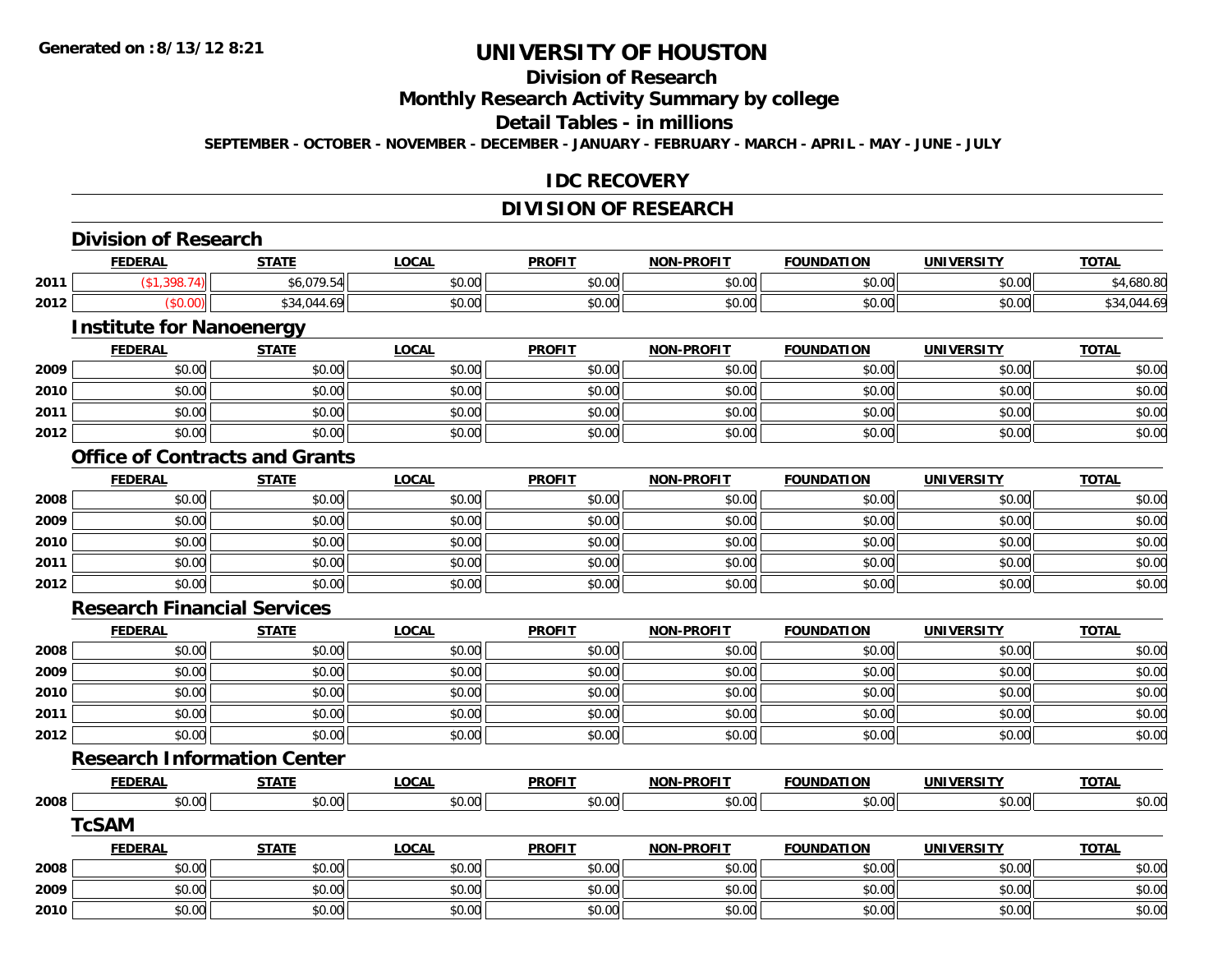## **Division of Research**

**Monthly Research Activity Summary by college**

**Detail Tables - in millions**

**SEPTEMBER - OCTOBER - NOVEMBER - DECEMBER - JANUARY - FEBRUARY - MARCH - APRIL - MAY - JUNE - JULY**

#### **IDC RECOVERY**

### **DIVISION OF RESEARCH**

|       | <b>TcSAM</b>   |                                          |              |               |                   |                   |                   |                |
|-------|----------------|------------------------------------------|--------------|---------------|-------------------|-------------------|-------------------|----------------|
|       | <b>FEDERAL</b> | <b>STATE</b>                             | <b>LOCAL</b> | <b>PROFIT</b> | <b>NON-PROFIT</b> | <b>FOUNDATION</b> | <b>UNIVERSITY</b> | <b>TOTAL</b>   |
| 2011  | \$0.00         | \$0.00                                   | \$0.00       | \$0.00        | \$0.00            | \$0.00            | \$0.00            | \$0.00         |
| 2012  | \$0.00         | \$0.00                                   | \$0.00       | \$0.00        | \$0.00            | \$0.00            | \$0.00            | \$0.00         |
|       | <b>TcSUH</b>   |                                          |              |               |                   |                   |                   |                |
|       | <b>FEDERAL</b> | <b>STATE</b>                             | <b>LOCAL</b> | <b>PROFIT</b> | <b>NON-PROFIT</b> | <b>FOUNDATION</b> | <b>UNIVERSITY</b> | <b>TOTAL</b>   |
| 2008  | \$36,272.18    | \$0.00                                   | \$0.00       | (\$181.08)    | \$0.00            | \$0.00            | \$0.00            | \$36,091.10    |
| 2009  | \$27,635.92    | \$0.00                                   | \$0.00       | \$4,055.37    | \$0.00            | \$0.00            | \$0.00            | \$31,691.29    |
| 2010  | \$21,646.85    | \$0.00                                   | \$0.00       | \$22,396.04   | \$0.00            | \$0.00            | \$0.00            | \$44,042.89    |
| 2011  | \$12,555.71    | \$665.59                                 | \$0.00       | \$21,592.94   | \$0.00            | \$0.00            | \$0.00            | \$34,814.25    |
| 2012  | \$27,343.67    | \$2,347.93                               | \$0.00       | \$13,135.99   | \$0.00            | \$0.00            | \$0.00            | \$42,827.59    |
|       |                | <b>Texas Learning/Computation Center</b> |              |               |                   |                   |                   |                |
|       | <b>FEDERAL</b> | <b>STATE</b>                             | <b>LOCAL</b> | <b>PROFIT</b> | <b>NON-PROFIT</b> | <b>FOUNDATION</b> | <b>UNIVERSITY</b> | <b>TOTAL</b>   |
| 2008  | \$0.00         | \$0.00                                   | \$0.00       | \$0.00        | \$0.00            | \$0.00            | \$0.00            | \$0.00         |
| 2009  | \$0.00         | \$0.00                                   | \$0.00       | \$0.00        | \$0.00            | \$0.00            | \$0.00            | \$0.00         |
| 2010  | \$0.00         | \$0.00                                   | \$0.00       | \$0.00        | \$0.00            | \$0.00            | \$0.00            | \$0.00         |
| 2011  | \$8,510.83     | \$0.00                                   | \$0.00       | \$0.00        | \$0.00            | \$0.00            | \$0.00            | \$8,510.83     |
| 2012  | \$12,899.81    | \$0.00                                   | \$0.00       | \$0.00        | \$0.00            | \$0.00            | \$0.00            | \$12,899.81    |
|       |                | <b>Texas Obesity Research Center</b>     |              |               |                   |                   |                   |                |
|       | <b>FEDERAL</b> | <b>STATE</b>                             | <b>LOCAL</b> | <b>PROFIT</b> | <b>NON-PROFIT</b> | <b>FOUNDATION</b> | <b>UNIVERSITY</b> | <b>TOTAL</b>   |
| 2010  | \$0.00         | \$0.00                                   | \$0.00       | \$0.00        | \$0.00            | \$0.00            | \$0.00            | \$0.00         |
| 2011  | \$0.00         | \$0.00                                   | \$0.00       | \$0.00        | \$0.00            | \$0.00            | \$0.00            | \$0.00         |
| 2012  | \$0.00         | \$0.00                                   | \$0.00       | \$0.00        | \$0.00            | \$0.00            | \$0.00            | \$0.00         |
|       | <b>TIMES</b>   |                                          |              |               |                   |                   |                   |                |
|       | <b>FEDERAL</b> | <b>STATE</b>                             | <b>LOCAL</b> | <b>PROFIT</b> | <b>NON-PROFIT</b> | <b>FOUNDATION</b> | <b>UNIVERSITY</b> | <b>TOTAL</b>   |
| 2008  | \$1,918,295.16 | \$430,648.45                             | \$0.00       | \$0.00        | (\$2,794.05)      | \$0.00            | \$0.00            | \$2,346,149.56 |
| 2009  | \$583,005.59   | \$224,007.54                             | \$0.00       | \$0.00        | \$0.00            | \$0.00            | \$8,558.74        | \$815,571.87   |
| 2010  | \$655,217.68   | \$130,461.55                             | \$0.00       | \$0.00        | \$0.00            | \$0.00            | \$162.29          | \$785,841.52   |
| 2011  | \$1,068,346.31 | \$42,963.62                              | \$0.00       | \$0.00        | \$0.00            | \$0.00            | \$0.00            | \$1,111,309.93 |
| 2012  | \$1,357,110.78 | (\$150.77)                               | \$0.00       | \$0.00        | \$0.00            | \$0.00            | \$0.00            | \$1,356,960.01 |
| Total | \$5,978,901.77 | \$890,020.11                             | \$0.00       | \$95,149.15   | (\$2,794.05)      | \$0.00            | \$8,721.03        | \$6,969,998.00 |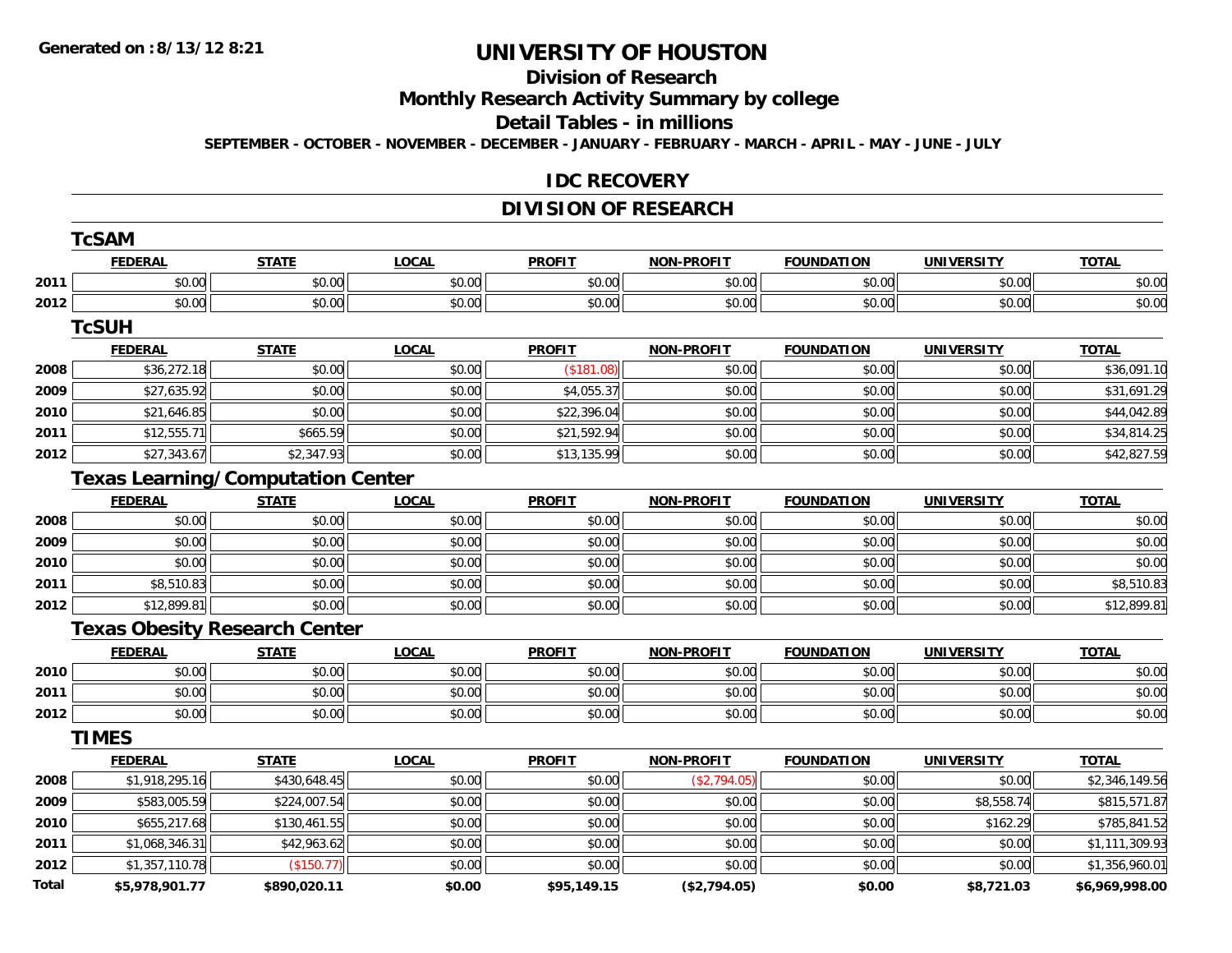## **Division of Research**

### **Monthly Research Activity Summary by college**

#### **Detail Tables - in millions**

**SEPTEMBER - OCTOBER - NOVEMBER - DECEMBER - JANUARY - FEBRUARY - MARCH - APRIL - MAY - JUNE - JULY**

### **IDC RECOVERY**

#### **GRADUATE COLLEGE OF SOCIAL WORK**

### **Center for Health Equities & Evaluation Research**

|      | <b>FEDERAL</b>                                    | <b>STATE</b> | <b>LOCAL</b> | <b>PROFIT</b> | <b>NON-PROFIT</b> | <b>FOUNDATION</b> | <b>UNIVERSITY</b> | <b>TOTAL</b> |
|------|---------------------------------------------------|--------------|--------------|---------------|-------------------|-------------------|-------------------|--------------|
| 2012 | \$2,417.99                                        | \$0.00       | \$0.00       | \$0.00        | \$0.00            | \$0.00            | \$0.00            | \$2,417.99   |
|      | <b>Child &amp; Family for Innovative Research</b> |              |              |               |                   |                   |                   |              |
|      | <b>FEDERAL</b>                                    | <b>STATE</b> | <b>LOCAL</b> | <b>PROFIT</b> | <b>NON-PROFIT</b> | <b>FOUNDATION</b> | <b>UNIVERSITY</b> | <b>TOTAL</b> |
| 2009 | \$0.00                                            | \$0.00       | \$0.00       | \$0.00        | \$0.00            | \$0.00            | \$0.00            | \$0.00       |
| 2010 | \$0.00                                            | \$0.00       | \$0.00       | \$0.00        | \$0.00            | \$0.00            | \$0.00            | \$0.00       |
| 2011 | \$0.00                                            | \$0.00       | \$0.00       | \$0.00        | \$0.00            | \$0.00            | \$0.00            | \$0.00       |
| 2012 | \$0.00                                            | \$0.00       | \$0.00       | \$0.00        | \$0.00            | \$0.00            | \$0.00            | \$0.00       |
|      | <b>Community Projects - Social Work</b>           |              |              |               |                   |                   |                   |              |
|      | <b>FEDERAL</b>                                    | <b>STATE</b> | <b>LOCAL</b> | <b>PROFIT</b> | <b>NON-PROFIT</b> | <b>FOUNDATION</b> | <b>UNIVERSITY</b> | <b>TOTAL</b> |
| 2008 | \$15,560.71                                       | \$0.00       | \$0.00       | \$0.00        | \$1,809.97        | \$0.00            | \$0.00            | \$17,370.68  |
| 2009 | \$15,708.98                                       | \$0.00       | \$0.00       | \$0.00        | \$48.04           | \$0.00            | \$0.00            | \$15,757.02  |
| 2010 | \$0.00                                            | \$0.00       | \$0.00       | \$0.00        | \$0.00            | \$0.00            | \$0.00            | \$0.00       |
| 2011 | \$0.00                                            | (\$168.90)   | \$0.00       | \$0.00        | \$0.00            | \$0.00            | \$0.00            | (\$168.90)   |
| 2012 | \$228.77                                          | \$0.00       | \$0.00       | \$0.00        | \$0.00            | \$0.00            | \$0.00            | \$228.77     |
|      | Dean, Social Work                                 |              |              |               |                   |                   |                   |              |
|      | <b>FEDERAL</b>                                    | <b>STATE</b> | <b>LOCAL</b> | <b>PROFIT</b> | <b>NON-PROFIT</b> | <b>FOUNDATION</b> | <b>UNIVERSITY</b> | <b>TOTAL</b> |
| 2008 | \$254,515.66                                      | \$52,961.34  | \$0.00       | \$0.00        | \$1,882.19        | \$0.00            | \$0.00            | \$309,359.19 |
| 2009 | \$330,234.55                                      | \$83,743.12  | \$0.00       | \$0.00        | \$2,464.25        | \$12.25           | \$0.00            | \$416,454.17 |
| 2010 | \$438,216.67                                      | \$47,107.61  | \$0.00       | \$0.00        | \$0.00            | \$188.91          | \$0.00            | \$485,513.18 |
| 2011 | \$462,640.61                                      | \$1,023.85   | \$0.00       | \$0.00        | \$0.00            | \$161.12          | \$0.00            | \$463,825.58 |
| 2012 | \$243,370.52                                      | \$0.00       | \$0.00       | \$7,985.40    | \$0.00            | \$0.00            | \$0.00            | \$251,355.92 |
|      | <b>Drug and Social Policy Research</b>            |              |              |               |                   |                   |                   |              |
|      | <b>FEDERAL</b>                                    | <b>STATE</b> | <b>LOCAL</b> | <b>PROFIT</b> | <b>NON-PROFIT</b> | <b>FOUNDATION</b> | <b>UNIVERSITY</b> | <b>TOTAL</b> |
| 2008 | \$0.00                                            | \$0.00       | \$0.00       | \$0.00        | \$0.00            | \$0.00            | \$0.00            | \$0.00       |
| 2009 | \$0.00                                            | \$0.00       | \$0.00       | \$0.00        | \$0.00            | \$0.00            | \$0.00            | \$0.00       |
| 2010 | \$0.00                                            | \$0.00       | \$0.00       | \$0.00        | \$0.00            | \$0.00            | \$0.00            | \$0.00       |
| 2011 | \$0.00                                            | \$0.00       | \$0.00       | \$0.00        | \$0.00            | \$0.00            | \$0.00            | \$0.00       |
| 2012 | \$0.00                                            | \$0.00       | \$0.00       | \$0.00        | \$0.00            | \$0.00            | \$0.00            | \$0.00       |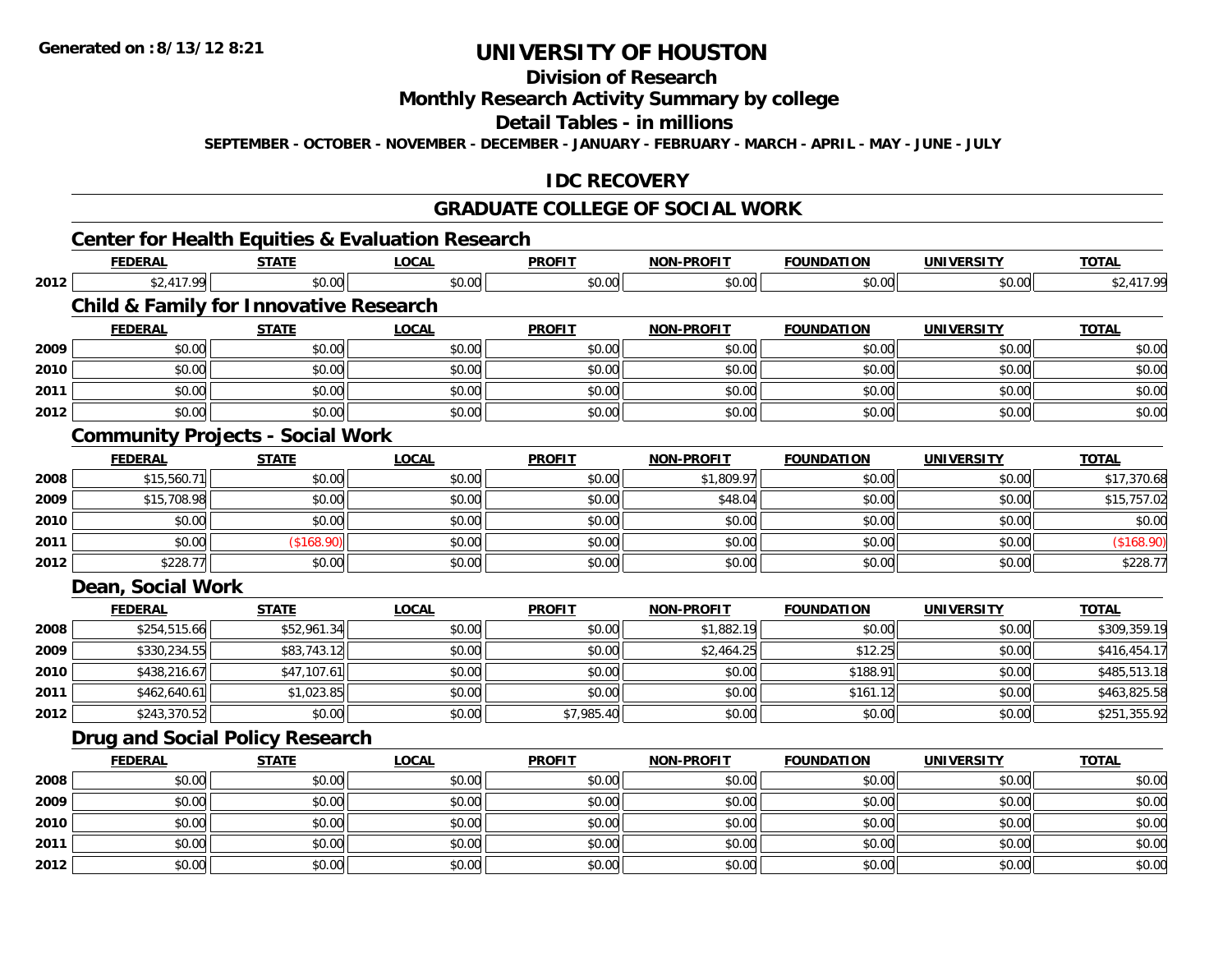## **Division of Research**

**Monthly Research Activity Summary by college**

**Detail Tables - in millions**

**SEPTEMBER - OCTOBER - NOVEMBER - DECEMBER - JANUARY - FEBRUARY - MARCH - APRIL - MAY - JUNE - JULY**

### **IDC RECOVERY**

#### **GRADUATE COLLEGE OF SOCIAL WORK**

## **Office for Drug SPR**

|       | <b>FEDERAL</b> | <b>STATE</b> | <b>LOCAL</b> | <b>PROFIT</b> | <b>NON-PROFIT</b> | <b>FOUNDATION</b> | <b>UNIVERSITY</b> | <b>TOTAL</b>   |
|-------|----------------|--------------|--------------|---------------|-------------------|-------------------|-------------------|----------------|
| 2008  | \$0.00         | \$0.00       | \$0.00       | \$0.00        | \$0.00            | \$0.00            | \$0.00            | \$0.00         |
| 2009  | \$0.00         | \$0.00       | \$0.00       | \$0.00        | \$0.00            | \$0.00            | \$0.00            | \$0.00         |
| 2010  | \$0.00         | \$0.00       | \$0.00       | \$0.00        | \$0.00            | \$0.00            | \$0.00            | \$0.00         |
| 2011  | \$0.00         | \$0.00       | \$0.00       | \$0.00        | \$0.00            | \$0.00            | \$0.00            | \$0.00         |
| 2012  | \$0.00         | \$0.00       | \$0.00       | \$0.00        | \$0.00            | \$0.00            | \$0.00            | \$0.00         |
| Total | \$1,762,894.46 | \$184,667.02 | \$0.00       | \$7,985.40    | \$6,204.45        | \$362.28          | \$0.00            | \$1,962,113.61 |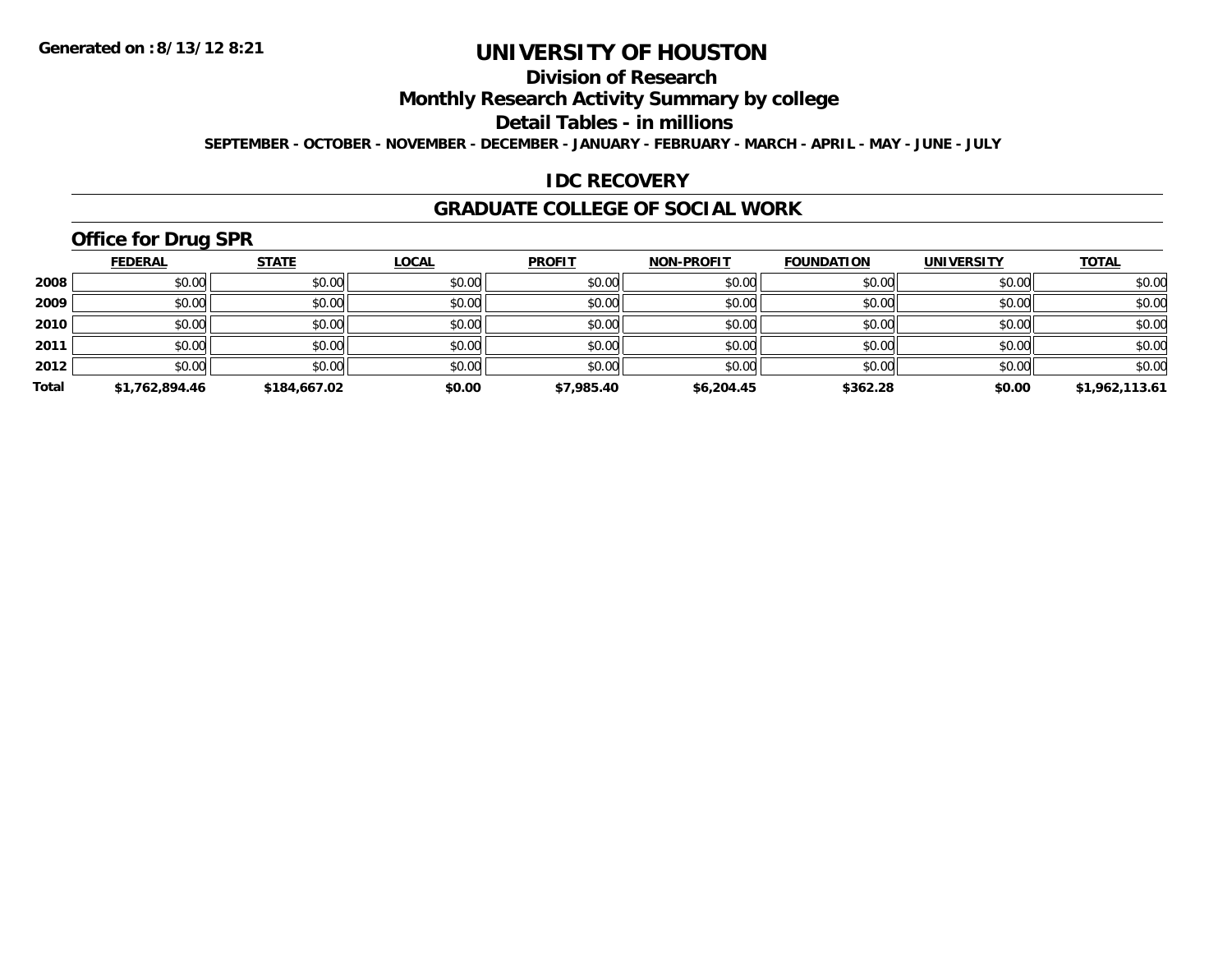## **Division of Research**

**Monthly Research Activity Summary by college**

**Detail Tables - in millions**

**SEPTEMBER - OCTOBER - NOVEMBER - DECEMBER - JANUARY - FEBRUARY - MARCH - APRIL - MAY - JUNE - JULY**

### **IDC RECOVERY**

### **HILTON COLLEGE OF HOTEL AND RESTAURANT MANAGEMENT**

### **Hotel and Restaurant Management**

|       | <b>FEDERAL</b> | <b>STATE</b> | <b>LOCAL</b> | <b>PROFIT</b> | <b>NON-PROFIT</b> | <b>FOUNDATION</b> | <b>UNIVERSITY</b> | <b>TOTAL</b> |
|-------|----------------|--------------|--------------|---------------|-------------------|-------------------|-------------------|--------------|
| 2008  | \$0.00         | \$360.60     | \$0.00       | \$0.00        | \$0.00            | \$0.00            | \$0.00            | \$360.60     |
| 2009  | \$2,937.86     | \$0.00       | \$0.00       | \$576.76      | \$0.00            | \$0.00            | \$0.00            | \$3,514.62   |
| 2010  | \$4,573.31     | \$0.00       | \$0.00       | \$0.00        | \$5,875.62        | \$0.00            | \$0.00            | \$10,448.93  |
| 2011  | \$11,842.70    | \$0.00       | \$0.00       | \$0.00        | \$5,480.28        | \$0.00            | \$0.00            | \$17,322.98  |
| 2012  | \$9,151.78     | \$33,030.68  | \$0.00       | \$8.59        | \$2,918.11        | \$0.00            | \$0.00            | \$45,109.16  |
| Total | \$28,505.65    | \$33,391.28  | \$0.00       | \$585.35      | \$14,274.01       | \$0.00            | \$0.00            | \$76,756.29  |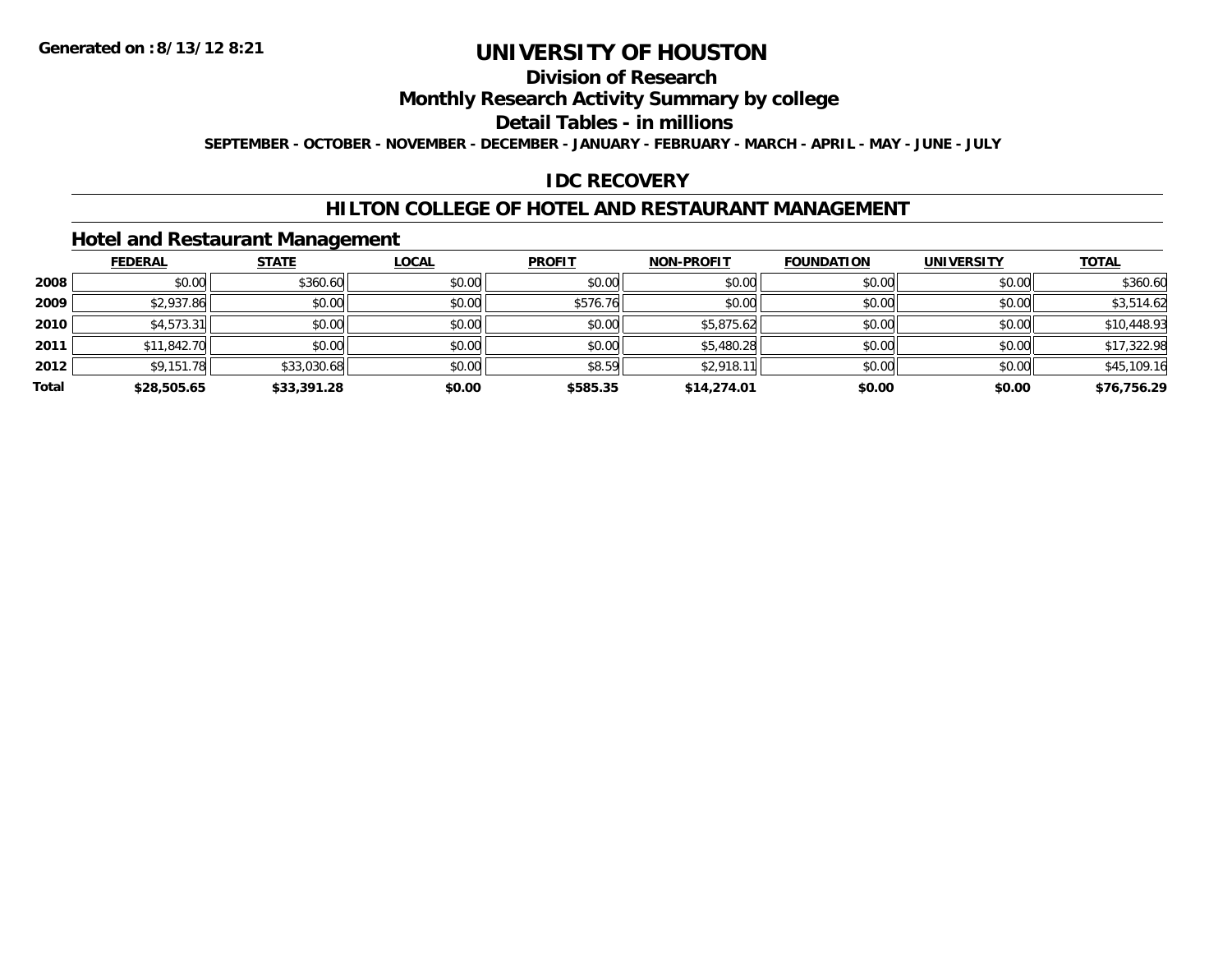### **Division of Research**

**Monthly Research Activity Summary by college**

**Detail Tables - in millions**

**SEPTEMBER - OCTOBER - NOVEMBER - DECEMBER - JANUARY - FEBRUARY - MARCH - APRIL - MAY - JUNE - JULY**

### **IDC RECOVERY**

#### **HONORS COLLEGE**

#### **Houston Teachers Institute**

|       | <b>FEDERAL</b> | <b>STATE</b> | <b>LOCAL</b> | <b>PROFIT</b> | <b>NON-PROFIT</b> | <b>FOUNDATION</b> | <b>UNIVERSITY</b> | <b>TOTAL</b> |
|-------|----------------|--------------|--------------|---------------|-------------------|-------------------|-------------------|--------------|
| 2009  | \$8,550.32     | \$0.00       | \$0.00       | \$0.00        | \$0.00            | \$0.00            | \$0.00            | \$8,550.32   |
| 2010  | \$11,728.96    | \$0.00       | \$0.00       | \$0.00        | \$0.00            | \$0.00            | \$0.00            | \$11,728.96  |
| 2011  | \$7,153.99     | \$0.00       | \$0.00       | \$0.00        | \$1,445.45        | \$0.00            | \$0.00            | \$8,599.44   |
| 2012  | \$9,334.09     | \$0.00       | \$0.00       | \$0.00        | \$7,070.72        | \$0.00            | \$0.00            | \$16,404.81  |
| Total | \$36,767.36    | \$0.00       | \$0.00       | \$0.00        | \$8,516.17        | \$0.00            | \$0.00            | \$45,283.53  |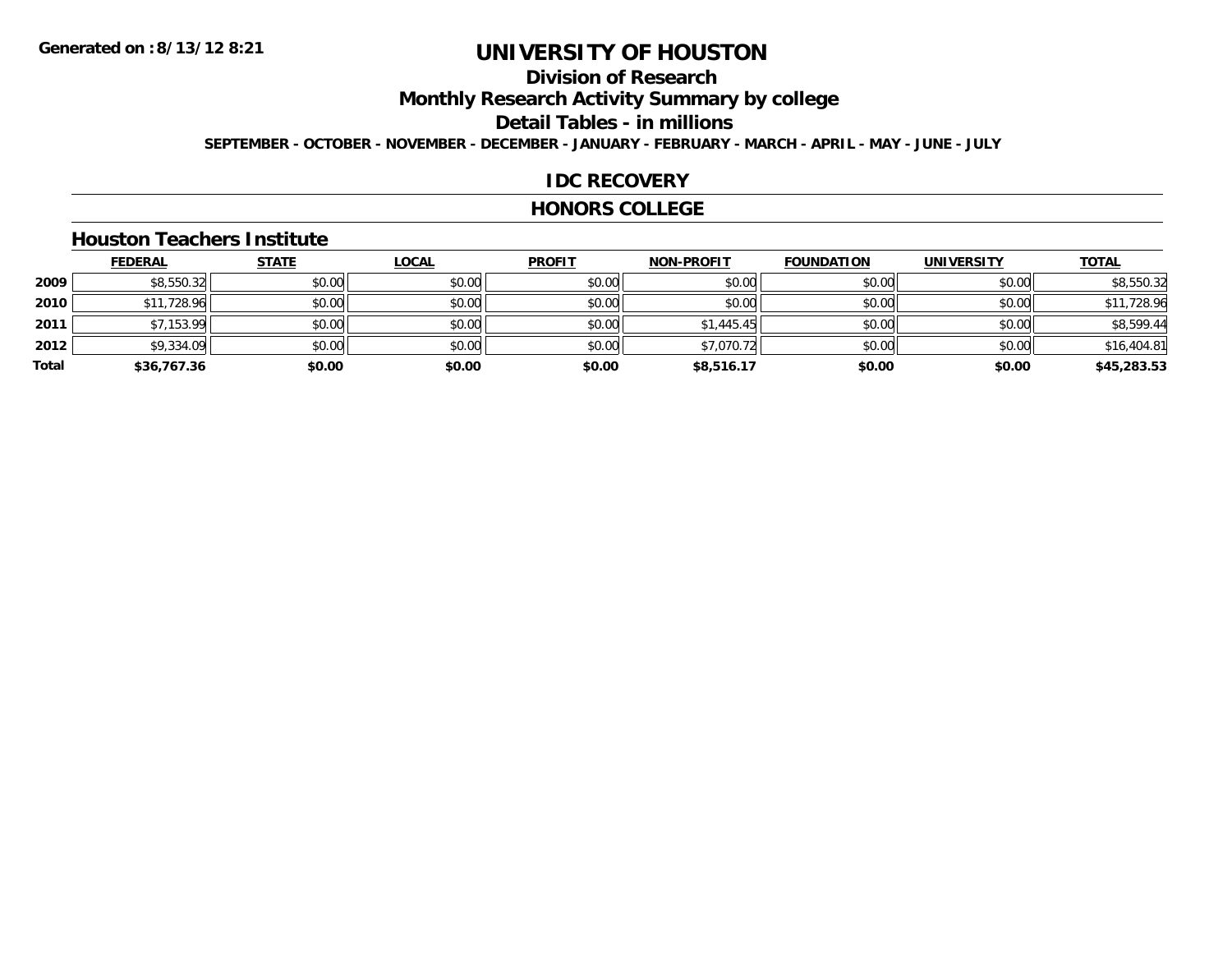### **Division of Research**

**Monthly Research Activity Summary by college**

**Detail Tables - in millions**

**SEPTEMBER - OCTOBER - NOVEMBER - DECEMBER - JANUARY - FEBRUARY - MARCH - APRIL - MAY - JUNE - JULY**

#### **IDC RECOVERY**

#### **LIBRARY**

### **Administration, Library**

|       | <b>FEDERAL</b> | <b>STATE</b> | <b>LOCAL</b> | <b>PROFIT</b> | <b>NON-PROFIT</b> | <b>FOUNDATION</b> | <b>UNIVERSITY</b> | <b>TOTAL</b> |
|-------|----------------|--------------|--------------|---------------|-------------------|-------------------|-------------------|--------------|
| 2008  | \$8,458.64     | \$0.00       | \$0.00       | \$0.00        | \$0.00            | \$0.00            | \$0.00            | \$8,458.64   |
| 2009  | \$10,128.25    | \$0.00       | \$0.00       | \$0.00        | \$0.00            | \$0.00            | \$0.00            | \$10,128.25  |
| 2010  | \$9,481.37     | \$0.00       | \$0.00       | \$0.00        | \$0.00            | \$0.00            | \$0.00            | \$9,481.37   |
| 2011  | \$718.08       | \$0.00       | \$0.00       | \$0.00        | \$0.00            | \$0.00            | \$0.00            | \$718.08     |
| 2012  | \$0.00         | \$0.00       | \$0.00       | \$0.00        | \$0.00            | \$0.00            | \$0.00            | \$0.00       |
| Total | \$28,786.34    | \$0.00       | \$0.00       | \$0.00        | \$0.00            | \$0.00            | \$0.00            | \$28,786.34  |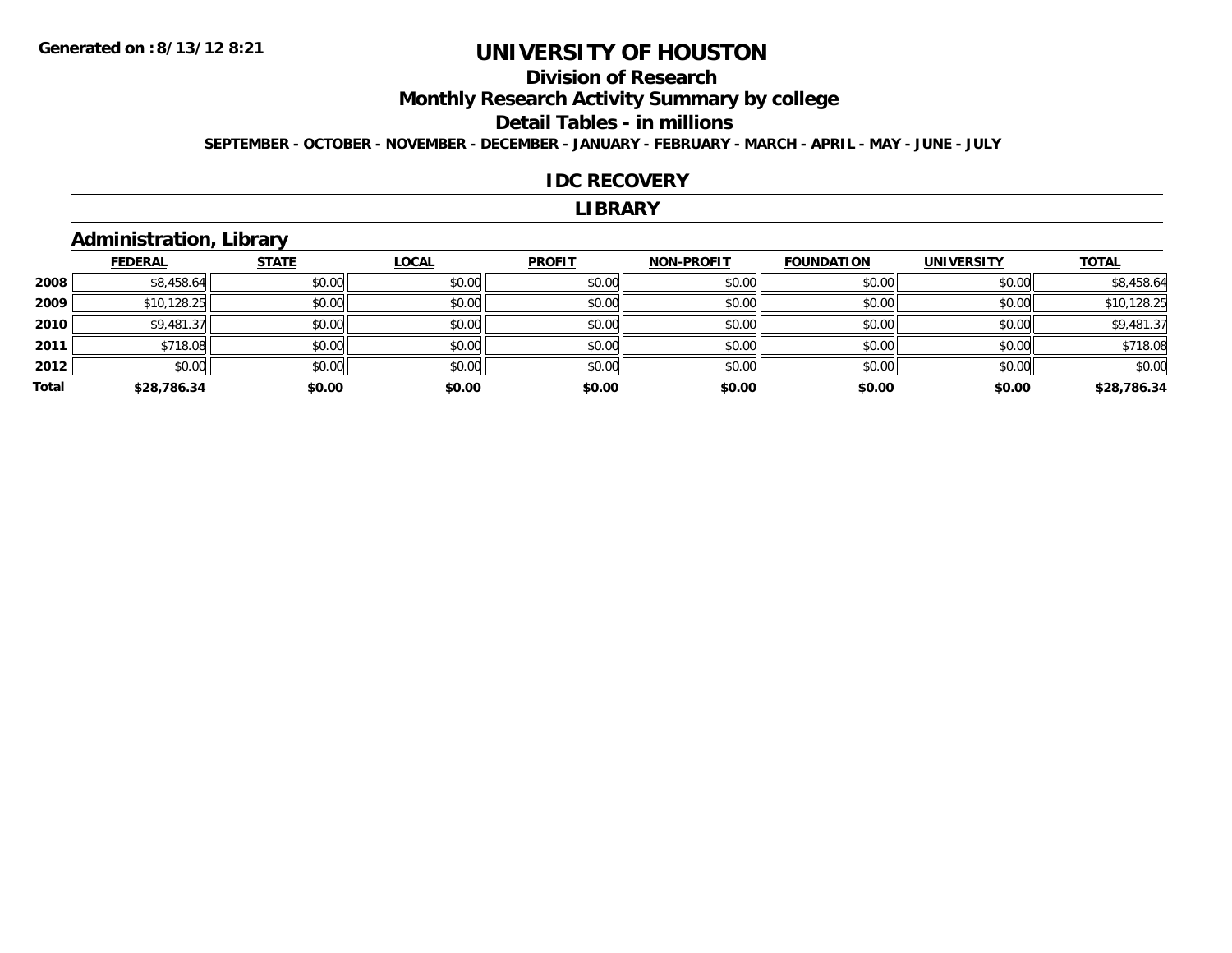### **Division of Research**

#### **Monthly Research Activity Summary by college**

#### **Detail Tables - in millions**

**SEPTEMBER - OCTOBER - NOVEMBER - DECEMBER - JANUARY - FEBRUARY - MARCH - APRIL - MAY - JUNE - JULY**

#### **IDC RECOVERY**

## **SENIOR V.P. FOR ACADEMIC AFFAIRS AND PROVOST**

# **Continuing Education**

|       | <b>FEDERAL</b>                               | <b>STATE</b> | <b>LOCAL</b> | <b>PROFIT</b> | <b>NON-PROFIT</b> | <b>FOUNDATION</b> | <b>UNIVERSITY</b> | <b>TOTAL</b> |
|-------|----------------------------------------------|--------------|--------------|---------------|-------------------|-------------------|-------------------|--------------|
| 2011  | \$0.00                                       | \$79.12      | \$0.00       | \$0.00        | \$0.00            | \$0.00            | \$0.00            | \$79.12      |
|       | <b>Learning and Assessment Services</b>      |              |              |               |                   |                   |                   |              |
|       | <b>FEDERAL</b>                               | <b>STATE</b> | <b>LOCAL</b> | <b>PROFIT</b> | <b>NON-PROFIT</b> | <b>FOUNDATION</b> | <b>UNIVERSITY</b> | <b>TOTAL</b> |
| 2008  | \$19,096.59                                  | \$8,198.05   | \$0.00       | \$0.00        | \$0.00            | \$0.00            | \$0.00            | \$27,294.64  |
| 2009  | \$18,729.83                                  | \$8,164.69   | \$0.00       | \$0.00        | \$0.00            | \$0.00            | \$0.00            | \$26,894.52  |
| 2010  | \$22,099.33                                  | \$8,409.07   | \$0.00       | \$0.00        | \$0.00            | \$0.00            | \$0.00            | \$30,508.40  |
| 2011  | \$20,246.04                                  | \$9,184.26   | \$0.00       | \$0.00        | (\$156.28)        | \$0.00            | \$0.00            | \$29,274.02  |
| 2012  | \$20,309.46                                  | (\$125.73)   | \$0.00       | \$0.00        | \$0.00            | \$0.00            | \$0.00            | \$20,183.73  |
|       | <b>Learning Support Services</b>             |              |              |               |                   |                   |                   |              |
|       | <b>FEDERAL</b>                               | <b>STATE</b> | <b>LOCAL</b> | <b>PROFIT</b> | <b>NON-PROFIT</b> | <b>FOUNDATION</b> | <b>UNIVERSITY</b> | <u>TOTAL</u> |
| 2009  | \$10,060.92                                  | \$0.00       | \$0.00       | \$0.00        | \$0.00            | \$0.00            | \$0.00            | \$10,060.92  |
| 2010  | \$9,978.56                                   | \$0.00       | \$0.00       | \$0.00        | \$0.00            | \$0.00            | \$0.00            | \$9,978.56   |
|       | Senior V.P. for Academic Affairs and Provost |              |              |               |                   |                   |                   |              |
|       | <b>FEDERAL</b>                               | <b>STATE</b> | <b>LOCAL</b> | <b>PROFIT</b> | <b>NON-PROFIT</b> | <b>FOUNDATION</b> | <b>UNIVERSITY</b> | <b>TOTAL</b> |
| 2008  | \$2.24                                       | \$0.00       | \$0.00       | \$0.00        | \$0.00            | \$0.00            | \$0.00            | \$2.24       |
| 2009  | (\$35.46)                                    | \$0.00       | \$0.00       | \$0.00        | \$0.00            | \$0.00            | \$0.00            | (\$35.46)    |
| 2012  | \$0.00                                       | \$0.00       | \$0.00       | \$0.00        | \$0.00            | \$0.00            | \$0.00            | \$0.00       |
| Total | \$120.487.51                                 | \$33,909.46  | \$0.00       | \$0.00        | (\$156.28)        | \$0.00            | \$0.00            | \$154,240.69 |

**\$120,487.51 \$33,909.46 \$0.00 \$0.00 (\$156.28) \$0.00 \$0.00 \$154,240.69**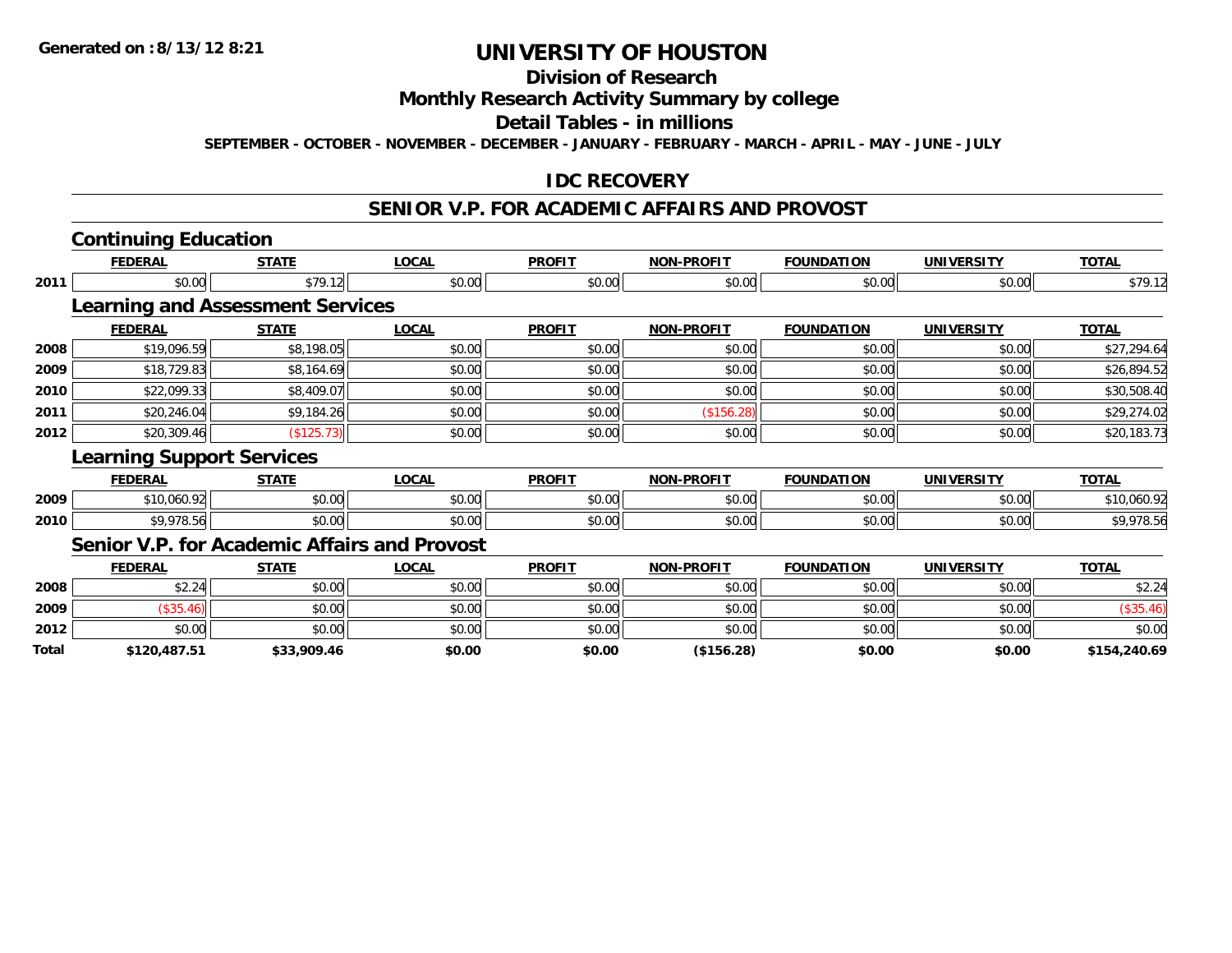## **Division of Research**

**Monthly Research Activity Summary by college**

**Detail Tables - in millions**

**SEPTEMBER - OCTOBER - NOVEMBER - DECEMBER - JANUARY - FEBRUARY - MARCH - APRIL - MAY - JUNE - JULY**

#### **IDC RECOVERY**

#### **UH LAW CENTER**

|       | Dean, Law      |              |              |               |                   |                   |                   |               |
|-------|----------------|--------------|--------------|---------------|-------------------|-------------------|-------------------|---------------|
|       | <b>FEDERAL</b> | <b>STATE</b> | <b>LOCAL</b> | <b>PROFIT</b> | <b>NON-PROFIT</b> | <b>FOUNDATION</b> | <b>UNIVERSITY</b> | <b>TOTAL</b>  |
| 2009  | \$21,099.15    | \$0.00       | \$0.00       | \$0.00        | \$0.00            | \$0.00            | \$0.00            | \$21,099.15   |
| 2010  | \$64,776.12    | \$0.00       | \$0.00       | \$0.00        | \$0.00            | \$0.00            | \$0.00            | \$64,776.12   |
| 2011  | \$10,685.41    | \$0.00       | \$0.00       | \$0.00        | \$0.00            | \$0.00            | \$0.00            | \$10,685.41   |
| 2012  | (\$70,357.49)  | \$0.00       | \$0.00       | \$0.00        | \$0.00            | \$0.00            | \$0.00            | (\$70,357.49) |
|       | Law Library    |              |              |               |                   |                   |                   |               |
|       | <b>FEDERAL</b> | <b>STATE</b> | <b>LOCAL</b> | <b>PROFIT</b> | <b>NON-PROFIT</b> | <b>FOUNDATION</b> | <b>UNIVERSITY</b> | <b>TOTAL</b>  |
| 2009  | (\$0.29)       | \$0.00       | \$0.00       | \$0.00        | \$0.00            | \$0.00            | \$0.00            | (\$0.29)      |
|       | <b>Law-UH</b>  |              |              |               |                   |                   |                   |               |
|       | <b>FEDERAL</b> | <b>STATE</b> | <b>LOCAL</b> | <b>PROFIT</b> | <b>NON-PROFIT</b> | <b>FOUNDATION</b> | <b>UNIVERSITY</b> | <b>TOTAL</b>  |
| 2008  | \$8,843.60     | \$0.00       | \$0.00       | \$0.00        | \$0.00            | \$0.00            | \$0.00            | \$8,843.60    |
| 2009  | \$20,889.11    | \$0.00       | \$0.00       | \$0.00        | \$0.00            | \$0.00            | \$0.00            | \$20,889.11   |
| 2010  | \$2,668.04     | \$0.00       | \$0.00       | \$0.00        | \$0.00            | \$0.00            | \$0.00            | \$2,668.04    |
| 2011  | \$21,040.99    | \$2,755.67   | \$0.00       | \$0.00        | \$0.00            | \$7,021.96        | \$0.00            | \$30,818.62   |
| 2012  | \$1,421.01     | \$0.00       | \$0.00       | \$0.00        | \$0.00            | \$6,203.81        | \$0.00            | \$7,624.82    |
| Total | \$81,065.65    | \$2,755.67   | \$0.00       | \$0.00        | \$0.00            | \$13,225.77       | \$0.00            | \$97,047.09   |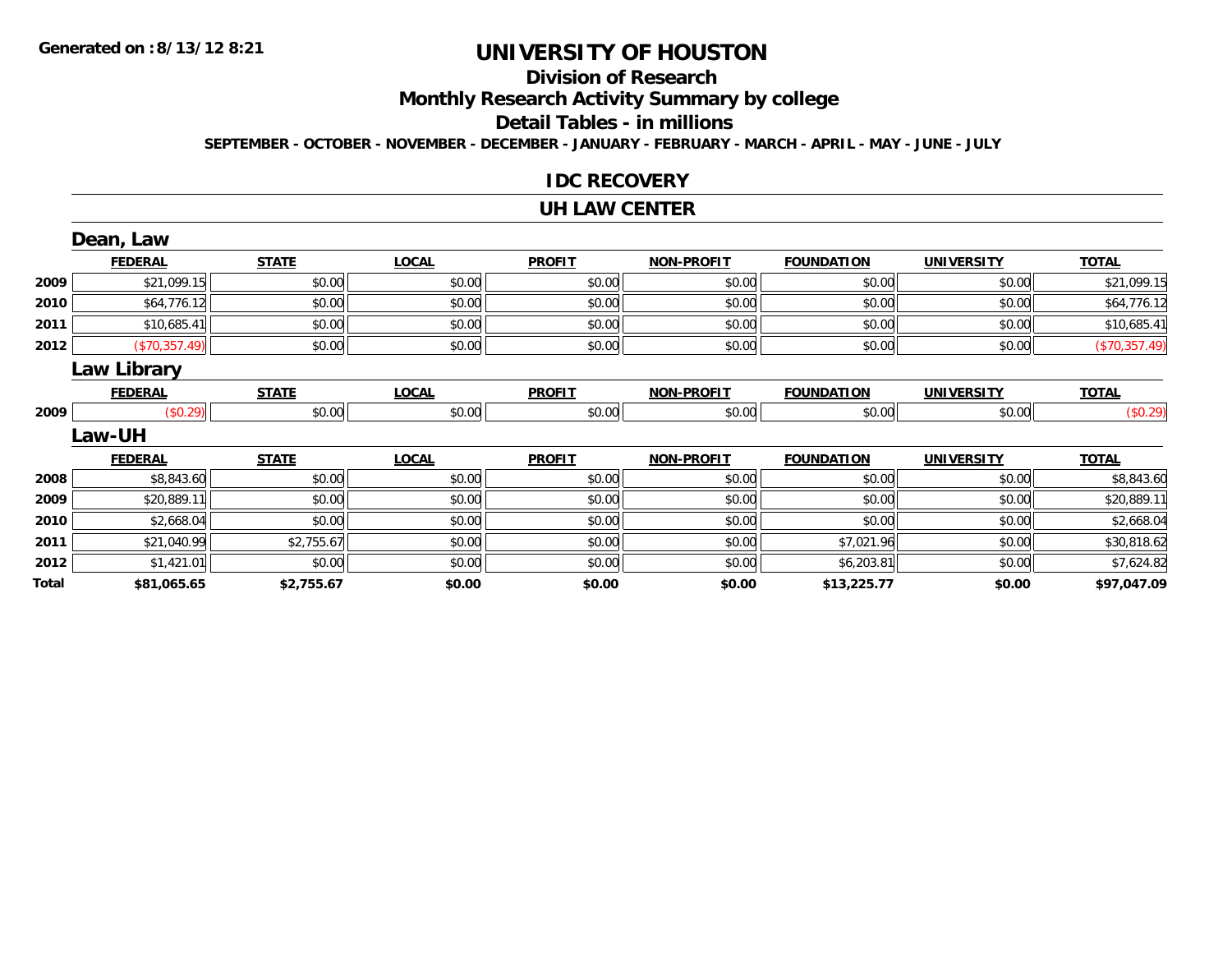### **Division of Research**

**Monthly Research Activity Summary by college**

**Detail Tables - in millions**

**SEPTEMBER - OCTOBER - NOVEMBER - DECEMBER - JANUARY - FEBRUARY - MARCH - APRIL - MAY - JUNE - JULY**

#### **IDC RECOVERY**

### **UH SYSTEM**

| (UH<br>ı- |  |
|-----------|--|
|-----------|--|

|              | <b>FEDERAL</b> | <b>STATE</b> | <b>LOCAL</b> | <b>PROFIT</b> | <b>NON-PROFIT</b> | <b>FOUNDATION</b> | UNIVERSITY | <b>TOTAL</b> |
|--------------|----------------|--------------|--------------|---------------|-------------------|-------------------|------------|--------------|
| 2009         |                | \$0.00       | \$0.00       | \$0.00        | \$0.00            | \$0.00            | \$0.00     | \$35.46      |
| 2010         | ا (503.85)     | \$0.00       | \$0.00       | \$0.00        | \$0.00            | \$0.00            | \$0.00     |              |
| 2011         |                | \$0.00       | \$0.00       | \$0.00        | \$0.00            | \$0.00            | \$0.00     |              |
| <b>Total</b> | (\$3,990.31)   | \$0.00       | \$0.00       | \$0.00        | \$0.00            | \$0.00            | \$0.00     | (\$3,990.31) |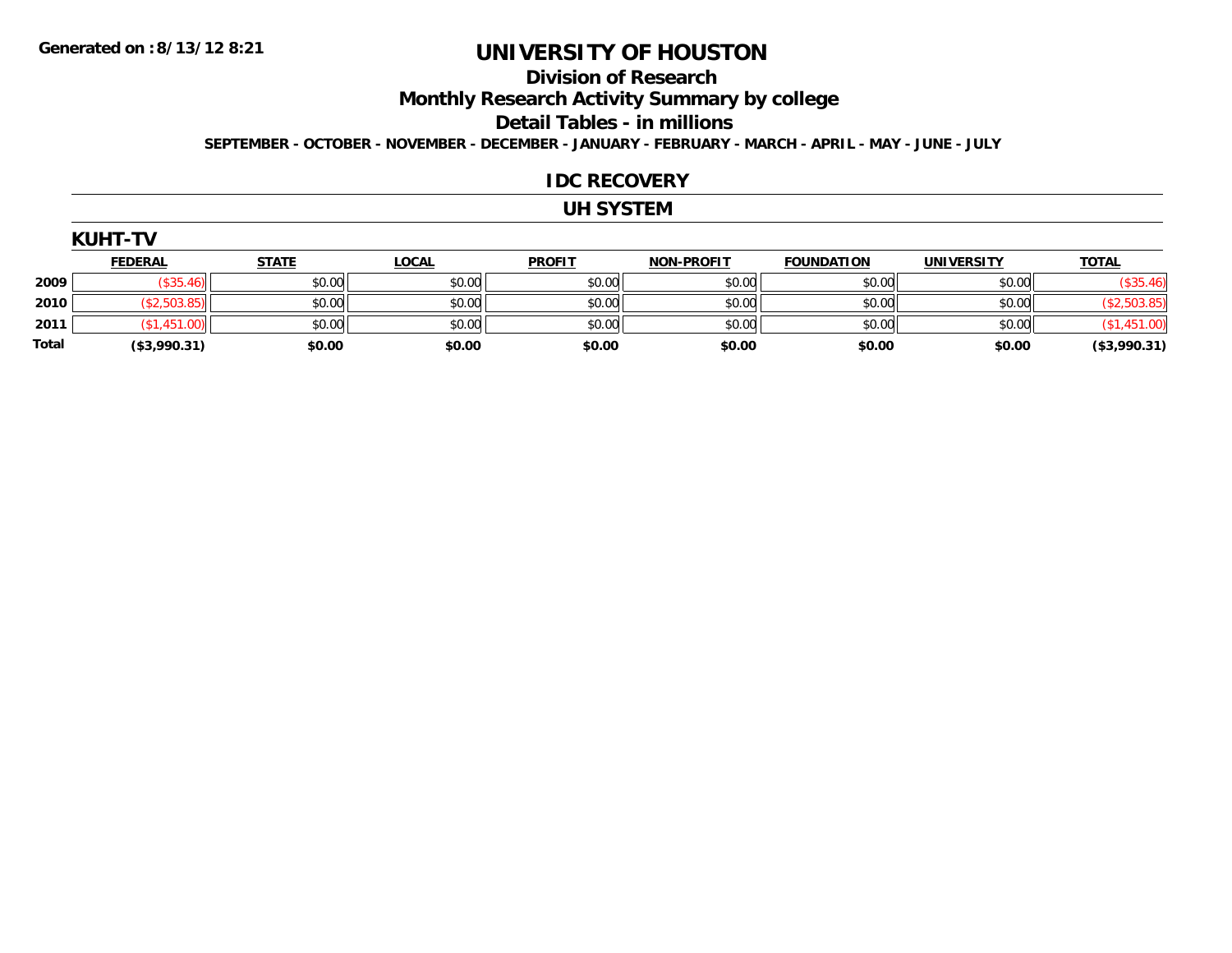### **Division of Research**

**Monthly Research Activity Summary by college**

**Detail Tables - in millions**

**SEPTEMBER - OCTOBER - NOVEMBER - DECEMBER - JANUARY - FEBRUARY - MARCH - APRIL - MAY - JUNE - JULY**

#### **IDC RECOVERY**

#### **UKNOWN COLLEGE**

## **Unknown Department**

|       | <b>FEDERAL</b> | <b>STATE</b> | <b>LOCAL</b> | <b>PROFIT</b> | <b>NON-PROFIT</b> | <b>FOUNDATION</b> | <b>UNIVERSITY</b> | <b>TOTAL</b> |
|-------|----------------|--------------|--------------|---------------|-------------------|-------------------|-------------------|--------------|
| 2008  | \$3,384.57     | \$0.00       | \$0.00       | \$0.00        | \$0.00            | \$0.00            | \$0.00            | \$3,384.57   |
| 2009  | \$0.00         | \$0.00       | \$0.00       | \$0.00        | \$0.00            | \$0.00            | \$0.00            | \$0.00       |
| 2010  | \$8,852.29     | \$0.00       | \$0.00       | \$0.00        | \$0.00            | \$0.00            | \$0.00            | \$8,852.29   |
| 2011  | \$9,357.22     | \$0.00       | \$0.00       | \$0.00        | \$0.00            | \$0.00            | \$0.00            | \$9,357.22   |
| 2012  | (\$3,226.58)   | \$0.00       | \$0.00       | \$0.00        | \$0.00            | \$0.00            | \$0.00            | (\$3,226.58) |
| Total | \$18,367.50    | \$0.00       | \$0.00       | \$0.00        | \$0.00            | \$0.00            | \$0.00            | \$18,367.50  |